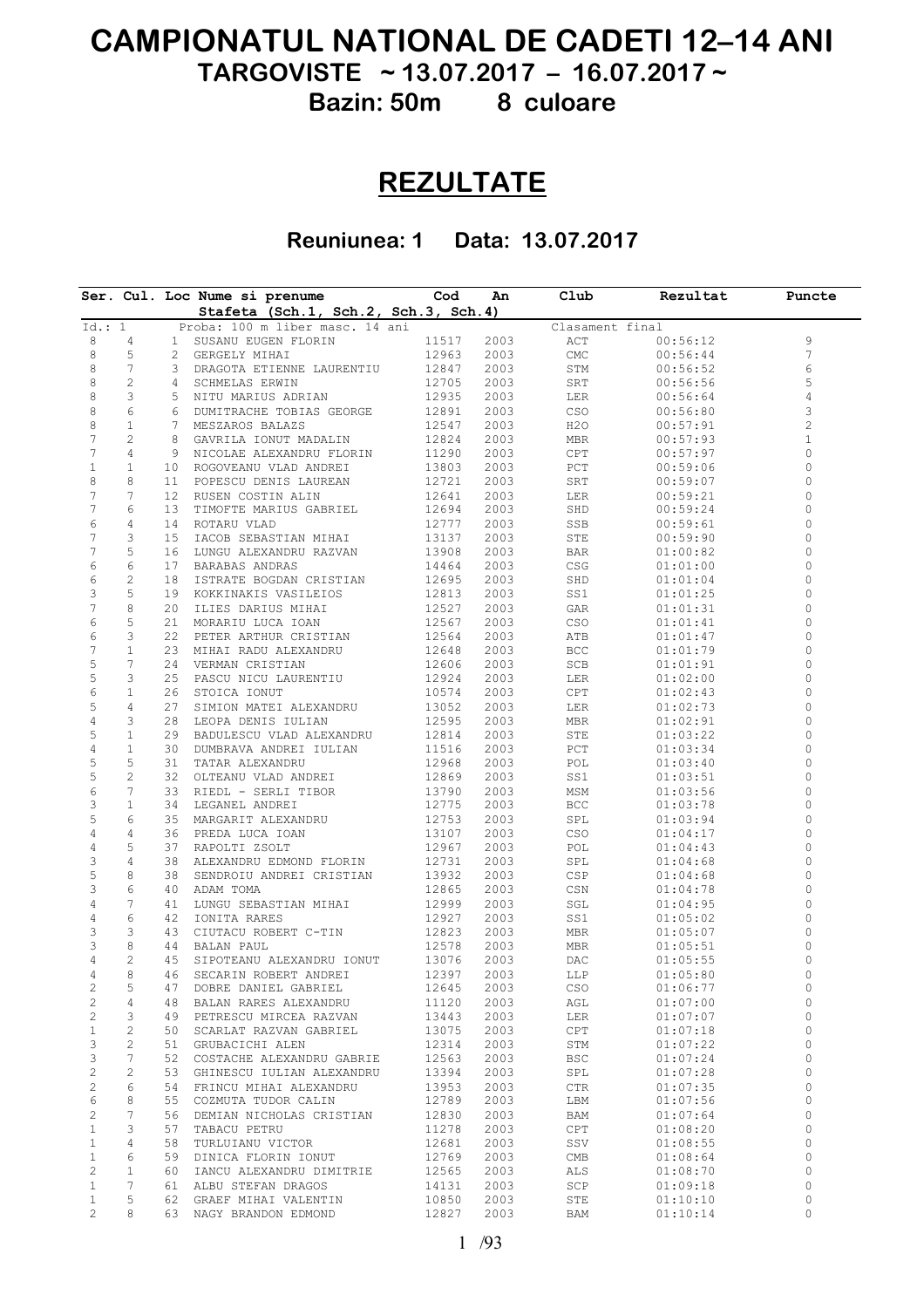| Id.: 2                 |                         | Proba: 100 m bras masc. 13 ani                                           |                                   |            | Clasament final |                      |                          |
|------------------------|-------------------------|--------------------------------------------------------------------------|-----------------------------------|------------|-----------------|----------------------|--------------------------|
| 7                      | 4                       | 1 IACOB MIHAI                                                            | 13244                             | 2004       | CPT             | 01:13:06             | 9                        |
| 7                      | 5                       | 2 DASCALESCU MIHNEA DUMITRU                                              | 12330                             | 2004       | POL             | 01:14:46             | $\overline{7}$           |
| 7                      | 3                       | 3 MAGDA TEODOR STEFAN                                                    | 13951                             | 2004       | CTR             | 01:15:57             | 6                        |
| 6                      | $\sqrt{2}$              | 4 ROTARU COSMIN                                                          | 12852                             | 2004       | SCP             | 01:19:04             | 5                        |
| 7                      | 6                       | 5 PETRACHE DARIUS CATALIN                                                | 13321                             | 2004       | ATB             | 01:19:62             | $\overline{4}$           |
| 7                      | 7                       | 6 ICHIM LUCA STEFAN                                                      | 12855                             | 2004       | BAR             | 01:19:70             | 3                        |
| 7                      | $\mathbf{2}$            | 7 NICOLA MADALIN IONUT                                                   | 13323                             | 2004       | ATB             | 01:19:85             | $\overline{c}$           |
| 7                      | 8                       | 8 GHEORGHE LUCAS IOAN                                                    | 13424                             | 2004       | LER             | 01:20:10             | $\mathbf{1}$             |
| 6                      | 6                       | 9 GATE ALEXANDRU ROBERT                                                  | 13435                             | 2004       | LER             | 01:20:61             | $\circ$                  |
| 6                      | 4                       | 10 SOCOLIUC IOAN MARIAN                                                  | 13582                             | 2004       | SVU             | 01:20:95             | $\circ$                  |
| 5                      | $\mathbf{2}$            | COSTACHE SEBASTIAN C-TIN<br>11                                           | 13952                             | 2004       | CTR             | 01:21:08             | $\circ$                  |
| 6                      | 7                       | 12 PICUI ANDREI JULIAN                                                   | 11549                             | 2004       | LLP             | 01:21:63             | $\circ$                  |
| 6                      | 8                       | 13 COSTACHE BOBESCU IOAN                                                 | 13689                             | 2004       | BAR             | 01:21:74             | 0                        |
| 6                      | 5                       | 14 POPOVICI DAVID                                                        | 13322                             | 2004       | ATB             | 01:21:79             | $\circ$                  |
| 5                      | 6                       | 15<br>BALU VICTOR ANDREI                                                 | 13647                             | 2004       | STM             | 01:22:01             | $\circ$                  |
| $\overline{4}$         | 3                       | 16<br>CRISAN DAVID                                                       | 13191                             | 2004       | MAR             | 01:22:05             | $\circ$                  |
| 5                      | 4                       | DANCANET EMIL<br>17                                                      | 13649                             | 2004       | ATM             | 01:22:12             | 0                        |
| 6                      | 3                       | 18 FEIER SEBASTIAN IOAN                                                  | 13198                             | 2004       | STG             | 01:22:86             | $\circ$                  |
| $\mathbf{1}$           | 8                       | 19 PADURARIU MIHAI DENIS                                                 | 13510                             | 2004       | SCB             | 01:22:95             | 0                        |
| 5                      | 7                       | 20<br>ANGHEL DARIUS COSTIN                                               | 13319                             | 2004       | BSC             | 01:23:37             | $\circ$                  |
| 6                      | $\mathbf{1}$            | 21<br>CIRCIUMARESCU DAVID STEFA                                          | 11301                             | 2004       | CPT             | 01:23:47             | $\circ$                  |
| 3                      | 3                       | 22 ROMAS CODRUT FERNANDO                                                 | 13669                             | 2004       | BSC             | 01:23:93             | 0                        |
| 5                      | 5                       | 23<br>BARBUL ZETEA LUCA VASILE                                           | 13259                             | 2004       | LBM             | 01:24:67             | $\circ$                  |
| 5                      | $\mathbf{1}$            | 24<br>GHERGHEL VLAD CRISTIAN                                             | 13431                             | 2004       | LER             | 01:24:72             | 0                        |
| $\overline{4}$         | $\mathbf{2}$            | 25<br>KOVER EDUARD CRISTIAN                                              | 13045                             | 2004       | COR             | 01:24:75             | 0                        |
| 3                      | 5                       | 26<br>MATESAN CODRIN                                                     | 13568                             | 2004       | LBM             | 01:25:26             | $\circ$                  |
| $\overline{4}$         | 5                       | 27<br>CHIRA SERGIU FLORIN                                                | 13766                             | 2004       | BAM             | 01:25:62             | 0                        |
| 5                      | 3                       | 28<br>TENGHER ALEXANDRU                                                  | 13325                             | 2004       | ATB             | 01:25:95             | $\circ$                  |
| $\overline{c}$         | 3                       | 29<br>GHIONU DENIS ANDREI                                                | 13460                             | 2004       | MBR             | 01:25:99             | 0                        |
| $\overline{c}$         | 5                       | 30<br>HOTEA ANDREI                                                       | 13209                             | 2004       | ATM             | 01:26:06             | $\circ$                  |
| $\overline{4}$         | $\mathbf{1}$            | 31<br>HARSULESCU MIHAI                                                   | 13318                             | 2004       | ATB             | 01:26:47             | 0                        |
| 3                      | $\overline{4}$          | 32<br>ABIT EMRE                                                          | 13328                             | 2004       | BCC             | 01:26:94             | 0                        |
| 3                      | $\mathbf{1}$            | 33 MAZILU ALEX. STEFAN                                                   | 13517                             | 2004       | MBR             | 01:27:47             | $\circ$                  |
| 3                      | 8                       | 34<br>CHECICHES BOGDAN ALEX.                                             | 13639                             | 2004       | STM             | 01:27:66             | 0                        |
| $\overline{4}$         | 6                       | 34 BAJENARU ANDREI DANIEL                                                | 13434                             | 2004       | LER             | 01:27:66             | $\circ$                  |
| $\overline{c}$         | $\mathbf{2}$            | 36<br>SANDU CLAUDIU ANDREI                                               | 13203                             | 2004       | SS1             | 01:27:80             | 0                        |
| 3                      | 2                       | 37<br>DUMITRESCU CATALIN IONUT                                           | 13180                             | 2004       | STE             | 01:27:84             | $\circ$                  |
| $\overline{4}$         | 8                       | 38<br>MIU EDUARD ANDREI                                                  | 13802                             | 2004       | LPT             | 01:27:88             | 0                        |
| 4                      | 7                       | 39<br>SATNOIANU ANDREI                                                   | 15130                             | 2004       | LBR             | 01:28:02             | 0                        |
| 4                      | 4                       | SZILAGYI SZABOLCS<br>40                                                  | 13730                             | 2004       | COR             | 01:28:32             | $\circ$                  |
| 3                      | 6                       | 41<br>STOIAN ALEXANDRU IONUT                                             | 13462                             | 2004       | MBR             | 01:28:75             | $\circ$                  |
| 3                      | 7                       | 42<br>DEACONU DENNIS DANIEL                                              | 13246                             | 2004       | CPT             | 01:28:95             | $\circ$                  |
| 5                      | 8                       | 43<br>SZENTPETERI IMRE MARK                                              | 13677                             | 2004       | COR             | 01:30:32             | $\circ$                  |
| $\overline{c}$         | 4                       | 44<br>RAUTA MATEI CRISTIAN                                               | 13317                             | 2004       | ATB             | 01:32:70             | 0                        |
| $\overline{c}$         | 6                       | 45 CADAR ANDREI ALEX.                                                    |                                   |            |                 |                      | $\circ$                  |
| $\mathbf{1}$           | 5                       |                                                                          | 13261                             | 2004       | BAM             | 01:32:86<br>01:34:34 | $\circ$                  |
| $\mathbf{2}^{\prime}$  | $\mathbf{1}$            | IOSIPESCU CHIOSEAUA VLAD<br>46<br>47                                     | 13832                             | 2004       | BSC             |                      | $\circ$                  |
| $\mathbf{2}^{\prime}$  | $7^{\circ}$             | DUMITRASCU ANDREI<br>48 ROMAN PAUL                                       | 14750                             | 2004       | SPL             | 01:35:17             | $\circ$                  |
|                        |                         |                                                                          | 13151                             | 2004       | H20             | 01:35:61             |                          |
| $2^{\circ}$            | 8 <sup>8</sup>          | 49 PARASCHIV RARES                                                       |                                   | 13481 2004 | SCP             | 01:36:33             | $\overline{\phantom{0}}$ |
| $\mathbf{1}$           | 4                       | 50 BENTE RAUL BOGDAN                                                     | 13723<br>13723 2004<br>13425 2004 | 2004       | COR             | 01:36:36             | $\circ$                  |
| 1                      | 1                       | 51 ZAPOROJAN ALEX ANTONIO                                                |                                   |            | LER             | 01:37:07             | $\circ$                  |
| 1                      | $\mathbf{2}$            | 52 PASCA CLAUDIU MIHAI                                                   | 13283                             | 2004       | SHD             | 01:37:19             | $\circ$                  |
| 1                      | $\overline{\mathbf{3}}$ | 53  LUPUSOARA MATEI<br>54   STAN HORIA                                   | 15504                             | 2004       | SGL             | 01:37:24             | $\circ$                  |
| $1 \quad \blacksquare$ | 6                       | 54 STAN HORIA                                                            | 13375                             | 2004       | SPL             | 01:37:72             | $\circ$                  |
| $\mathbf{1}$           | $7\phantom{.0}$         | 55 PODEANU ANDREI STEFAN                                                 | 13384                             | 2004       | SPL             | 01:40:69             | $\circ$                  |
| 7                      | $\mathbf{1}$            | 56 LAPADAT CRISTIAN                                                      | 13326                             | 2004       | ATB             | Descalif.            | $\circ$                  |
|                        |                         | Id.: 3 Proba: 100 m bras fem. 13 ani                                     |                                   |            | Clasament final |                      |                          |
| 5                      | 4                       | 1 ILIE BIANCA MARIA                                                      | 13311                             |            | $2004$ $ATB$    | 01:17:69             | 9                        |
| 5 <sup>5</sup>         | $\overline{c}$          | 2 POPA LEONA                                                             | 13256                             | 2004       | BAM             | 01:19:44             | $\overline{7}$           |
| 5                      | $\mathbf{3}$            | 3 DRAGUSI ALINA MARIA 13709                                              |                                   | 2004       | BSC             | 01:19:97             | $\epsilon$               |
| 5 <sup>5</sup>         | 5                       | 4 MARTON JANKA                                                           | 13680                             | 2004       | STG             | 01:20:04             | 5                        |
| 5                      | $7\phantom{.0}$         | 5 POPESCU ANDREEA IOANA 13190                                            |                                   | 2004       | MAR             | 01:20:73             |                          |
| $5\phantom{.0}$        | 6                       |                                                                          |                                   | 2004       | ATB             | 01:20:90             | $\frac{4}{3}$            |
| 5                      | $\mathbf{1}$            | 6 OLTEANU ALEXIA IOANA 13314<br>7 CRISAN DENISA 14727<br>7 CRISAN DENISA |                                   | 2004       | ALB             | 01:23:15             | $\overline{\mathbf{c}}$  |
| 5 <sub>1</sub>         | 8                       | 8 IOANA DARIA MARIA                                                      | 13316                             | 2004       | ATB             | 01:23:23             | $\mathbf{1}$             |
| 4                      | 5                       | 9 TRANDAFIR IRIS ELENA                                                   | 13712                             | 2004       | BSC             | 01:24:17             | $\circ$                  |
| $\overline{4}$         | 6                       | 10 ILEA NARCISA                                                          | 13563                             | 2004       | LBM             | 01:25:18             | $\circ$                  |
| 3                      | $\mathcal{S}$           | 11 HORGA IOANA AMELIA                                                    | 13153                             | 2004       | STG             | 01:25:25             | $\circ$                  |
| $\overline{4}$         | $\overline{2}$          | 12 ORZA EMILIA MARIA                                                     |                                   | 2004       | ATM             | 01:25:41             | $\circ$                  |
| $\overline{4}$         | $\mathbf{3}$            | 13 BAJKO ESZTER                                                          | 13207<br>13123                    | 2004       |                 | 01:25:59             |                          |
| $\overline{4}$         | $\mathbf{1}$            | 13 ERSIE – 1<br>14 RADU MARIA GEORGIANA                                  |                                   | 2004       | H20<br>ACN      | 01:25:84             | $\circ$<br>$\circ$       |
| $\mathcal{E}$          | $\overline{2}$          | 15 CRISTOCEA IOANA ATENA                                                 | 13703<br>13345                    | 2004       | ACT             | 01:26:41             | $\circ$                  |
| $\overline{4}$         | 4                       | 16 TILA VANESSA MARIA                                                    | 11864                             | 2004       |                 |                      | $\circ$                  |
| 3                      | $4\overline{ }$         |                                                                          | 13432                             |            | WIN             | 01:26:64             |                          |
| $\mathcal{E}$          | 6                       | 17 SERMAN IOANA ALEXANDRA<br>18 PINZARIU TEODORA IOANA                   |                                   | 2004       | LER             | 01:27:41             | $\circ$                  |
| $\overline{2}$         | 5                       |                                                                          | 15153<br>14513                    | 2004       | MBR             | 01:28:94             | $\circ$                  |
|                        |                         | 19 ISPAS ANDREEA FLORENTINA                                              |                                   | 2004       | MSB             | 01:30:10             | $\circ$                  |
| $\overline{4}$         | 8<br>8                  | 19 NAIDIN ALEXANDRA PATRICIA 13315                                       |                                   | 2004       | ATB             | 01:30:10             | $\circ$<br>$\circ$       |
| 3<br>$\mathcal{E}$     | $7^{\circ}$             | 21 MOTOS LETITIA ANDREEA                                                 | 13208                             | 2004       | ATM             | 01:30:25             |                          |
|                        |                         | 22 CONSTANTINESCU SARA MARIA 13716<br>23 STEFURA ANA-MARIA ALEXAND 13798 |                                   | 2004       | BSC             | 01:30:60             | $\circ$                  |
| $\mathbf{2}$           | 4                       |                                                                          |                                   | 2004       | DEL             | 01:33:32             | $\circ$                  |
| $\overline{2}$         | 8                       | 24 CIOBANU CRISTIANA IOANA 13201 2004                                    |                                   |            | STE             | 01:33:33             | $\circ$                  |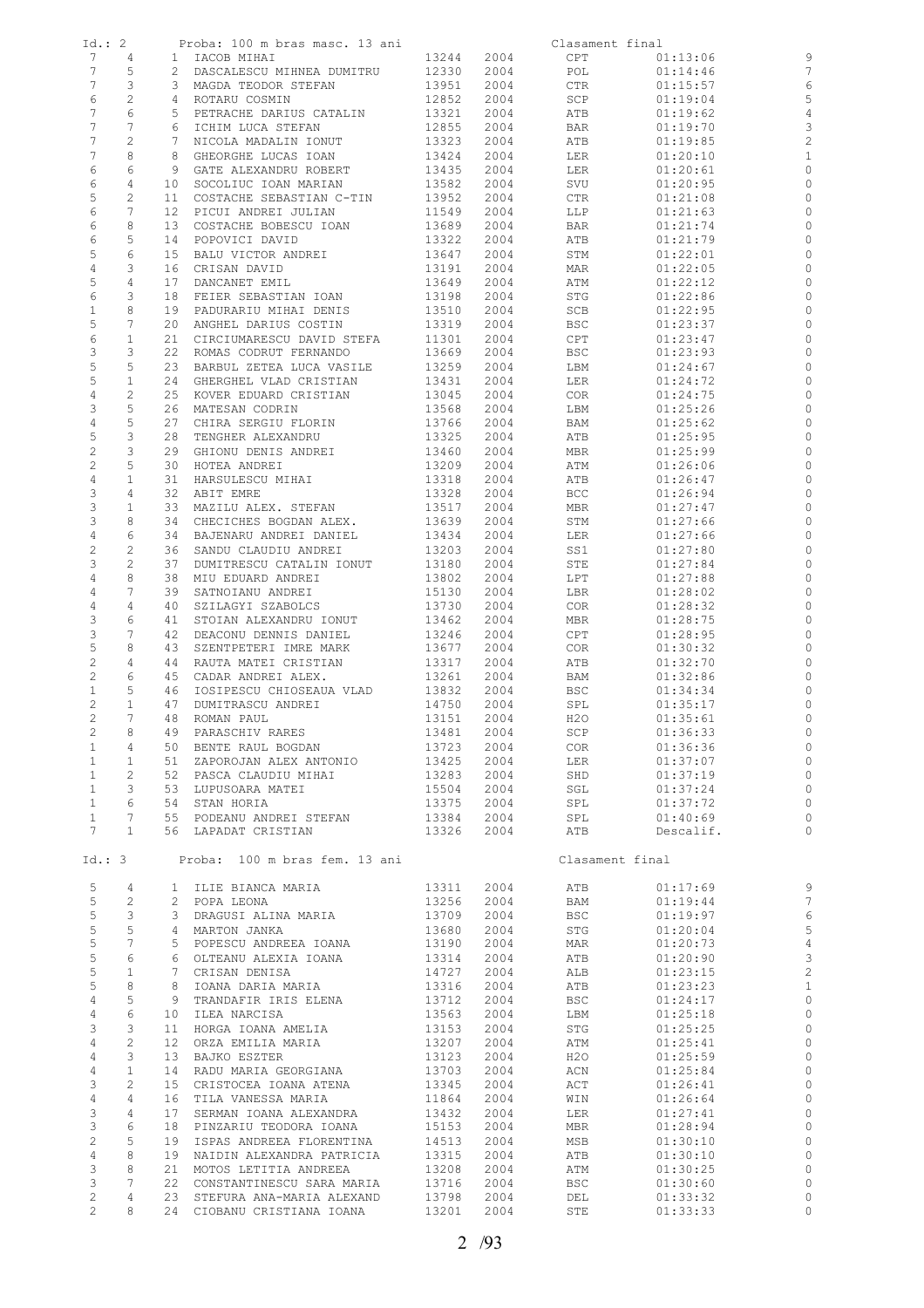| $\mathbf{1}$              | 4                     | 25              | PRECOB CRETU ANISIA            | 13206 | 2004 | ATM             | 01:33:37  | 0              |
|---------------------------|-----------------------|-----------------|--------------------------------|-------|------|-----------------|-----------|----------------|
| 3                         | $\mathbf{1}$          | 26              | RADU NOEMI MARIA               | 13252 | 2004 | BAM             | 01:34:12  | 0              |
| $\overline{c}$            | 3                     | 27              | SALAVASTRU ELENA               | 13519 | 2004 | AGL             | 01:34:14  | 0              |
|                           |                       |                 |                                |       |      |                 |           |                |
| $\overline{c}$            | 2                     | 28              | STANICA MARIA                  | 13714 | 2004 | <b>BSC</b>      | 01:34:23  | 0              |
| $\overline{c}$            | $\mathbf{1}$          | 29              | NAGY DOROTTYA                  | 13294 | 2004 | SHD             | 01:34:81  | $\circ$        |
| $\overline{c}$            | 6                     | 30              | BORUSTEANU ANDREEA             | 13648 | 2004 | STM             | 01:36:01  | 0              |
| $\mathbf{1}$              | 3                     | 31              | TUDORESCU IOANA                | 15450 | 2004 | STE             | 01:36:63  | $\circ$        |
|                           | 6                     | 32              |                                | 11861 |      |                 |           |                |
| $\mathbf{1}$              |                       |                 | POPAIACU DIANDRA               |       | 2004 | CPT             | 01:37:70  | 0              |
| $\mathbf{1}$              | 5                     |                 | 33 ALFOLDY BOGLARKA            | 13726 | 2004 | COR             | 01:37:74  | $\circ$        |
|                           |                       |                 |                                |       |      |                 |           |                |
| Id.: 4                    |                       |                 | Proba: 200 m bras masc. 12 ani |       |      | Clasament final |           |                |
| 10 <sub>o</sub>           | 4                     | $\mathbf{1}$    | DINU PATRICK SEBASTIAN         | 13340 | 2005 | ACT             | 02:45:72  | 9              |
|                           |                       |                 |                                |       |      |                 |           |                |
| 10                        | 3                     | 2               | ADAM ROBERT                    | 14130 | 2005 | CSB             | 02:48:75  | 7              |
| 10                        | 6                     | 3               | NICULAE ALEXEI                 | 14270 | 2005 | ATB             | 02:48:90  | 6              |
| 10                        | $\mathbf{1}$          | 4               | COZMA STEFAN                   | 14126 | 2005 | CSB             | 02:50:30  | 5              |
| 10                        | $\mathbf{2}$          |                 | 5 NAE ADRIAN GABRIEL           | 13272 | 2005 | DAC             | 02:50:75  | $\overline{4}$ |
| 3                         | 4                     | 6               | STOICA ANDREI ALEXANDRU        | 11834 | 2005 | CPT             | 02:52:89  | 3              |
|                           |                       |                 |                                |       |      |                 |           |                |
| 10                        | 8                     | $7\phantom{.0}$ | BUDA ALEXANDRU GABRIEL         | 14169 | 2005 | ALB             | 02:53:58  | $\overline{c}$ |
| 5                         | 2                     | 8               | VASILESCU STEFAN ANDREI        | 13961 | 2005 | SS1             | 02:55:20  | $\mathbf{1}$   |
| 9                         | 6                     | 9               | RAD LUCAS ANDREI               | 14256 | 2005 | MAR             | 03:01:09  | $\circ$        |
| 4                         | 4                     | 10              | ENACHE ANDREI                  | 13937 | 2005 | CSP             | 03:01:23  | 0              |
|                           | 7                     |                 |                                |       |      |                 |           |                |
| 9                         |                       | 11              | TOMA MIHAI COSMIN              | 14449 | 2005 | ATM             | 03:01:29  | $\circ$        |
| 10                        | 5                     | $12 \,$         | PRICOP VLAD ALEXANDRU          | 13847 | 2005 | LER             | 03:01:88  | 0              |
| 4                         | 6                     | 13              | VLASCEANU ANTONIO DANIEL       | 12959 | 2005 | CAT             | 03:03:67  | $\circ$        |
| 5                         | 8                     | 14              | BUDIACI VLADIMIR STEFAN        | 13931 | 2005 | CSP             | 03:04:83  | $\circ$        |
| 9                         | 3                     | 15              | MIHU CRISTIAN VICTOR           | 14105 | 2005 | <b>BSC</b>      | 03:05:03  | $\circ$        |
|                           |                       |                 |                                |       |      |                 |           |                |
| 9                         | 4                     | 16              | MURES RARES                    | 15264 | 2005 | SGH             | 03:05:37  | $\circ$        |
| 9                         | $\mathbf 1$           | 17              | DRAGU FILIP SEBASTIAN          | 13926 | 2005 | ASP             | 03:07:38  | $\circ$        |
| $\,8\,$                   | 5                     | 18              | COMSA ALEXANDRU IOAN           | 14166 | 2005 | ALB             | 03:08:50  | 0              |
| $\ensuremath{\mathsf{3}}$ | 3                     | 19              | DINDAREANU ALEXANDRU           | 14842 | 2005 | <b>BSC</b>      | 03:09:65  | 0              |
|                           |                       |                 |                                |       |      |                 |           |                |
| $\sqrt{2}$                | 4                     | 20              | CRET TUDOR ALEXANDRU           | 15146 | 2005 | LBO             | 03:10:98  | 0              |
| 5                         | $\mathbf{1}$          | 21              | BALANESCU FILIP ANDREI         | 13935 | 2005 | $_{\tt CSP}$    | 03:11:31  | 0              |
| 9                         | 5                     | 22              | TUTUIANU SEBASTIAN             | 13858 | 2005 | LER             | 03:11:32  | 0              |
| 10                        | $\overline{7}$        | 23              | IOAN ALEXANDRU                 | 14078 | 2005 | STG             | 03:11:68  | $\circ$        |
| 3                         | 8                     | 24              |                                | 14460 | 2005 |                 |           |                |
|                           |                       |                 | IARI EDWARD ERIK               |       |      | COR             | 03:11:84  | 0              |
| 5                         | 6                     | 25              | STANCU VLAD STEFAN             | 13962 | 2005 | SS1             | 03:12:77  | $\circ$        |
| 5                         | 3                     | 26              | PREDA ALEXANDRU FLORIN         | 13959 | 2005 | SS1             | 03:12:86  | 0              |
| $\overline{4}$            | 7                     | 27              | NATAPRAZU LUCA MIHAIL          | 14279 | 2005 | ATB             | 03:13:45  | $\circ$        |
| $\sqrt{4}$                | $1\,$                 | 28              | PANDELE ALEXANDRU EDWARD       | 14281 | 2005 | ATB             | 03:13:95  | $\circ$        |
| 9                         | $\overline{c}$        |                 |                                |       |      |                 |           |                |
|                           |                       | 29              | CORNACIU ADRIAN STEFAN         | 14262 | 2005 | ATB             | 03:14:52  | $\circ$        |
| 6                         | 7                     | 30              | BRATULESCU IUSTINIAN           | 14300 | 2005 | PCT             | 03:16:40  | 0              |
| 6                         | 5                     | 31              | PETRE NARCIS ALEXANDRU         | 13423 | 2005 | LER             | 03:17:08  | $\circ$        |
| 4                         | 8                     | 32              | URSU TUDOR NICOLAE             | 14272 | 2005 | ATB             | 03:20:00  | 0              |
| $\mathbf{1}$              | 5                     | 33              | BOBOC EMANOEL FLORIN           | 13853 | 2005 | LER             | 03:20:13  | $\circ$        |
|                           |                       |                 |                                |       |      |                 |           |                |
| $\overline{c}$            | 5                     | 34              | STOIAN ANTONIO GABRIEL         | 13948 | 2005 | CTR             | 03:20:19  | 0              |
| $\mathbf{2}$              | $1\,$                 | 35              | TANASE DANIEL VASILE           | 15459 | 2005 | STE             | 03:20:76  | $\circ$        |
| 7                         | 3                     | 36              | ANDRON TEODOR                  | 14206 | 2005 | CPI             | 03:21:10  | 0              |
| 7                         | 5                     | 37              | CANAS ROBERT VALENTIN          | 14028 | 2005 | SRT             | 03:22:22  | $\circ$        |
|                           |                       |                 |                                |       |      |                 |           |                |
| 4                         | 5                     | 38              | STOIAN GABRIEL RAZVAN          | 12383 | 2005 | CSP             | 03:22:56  | $\circ$        |
| $7\phantom{.0}$           | 6                     |                 | 39 TICA STEFAN                 | 14129 | 2005 | CSB             | 03:23:37  |                |
| 4                         | 3                     |                 | 40 PATRASCU BOGDAN             | 15557 | 2005 | CAT             | 03:24:42  | $\circ$        |
| 8                         | 6                     |                 | 41 ONEA ARIS CRISTIAN ANTONI   | 13845 | 2005 | LER             | 03:24:52  | 0              |
| 6                         | $\mathbf{1}$          |                 | 42 STEFANACHE ALEXANDRU MARI   | 13099 | 2005 | LER             | 03:24:65  | $\circ$        |
|                           |                       |                 |                                |       |      |                 |           |                |
| 8                         | $\mathbf{2}^{\prime}$ |                 | 43 VOLOSENIUC HUDESCU MATEI    | 14133 | 2005 | SCP             | 03:24:72  | $\circ$        |
| $\mathcal{E}$             | 6                     |                 | 44 DUMITRU MARIO EDUARD        | 14238 | 2005 | BSC             | 03:24:75  | $\circ$        |
| 5                         | $7\phantom{.0}$       | 45              | BANATEAN ANDREAS ALEX.         | 14090 | 2005 | STM             | 03:25:74  | $\circ$        |
| 3                         | 2                     |                 | 46 MIHAI DAVID ANDREI          | 14104 | 2005 | BSC             | 03:27:48  | $\circ$        |
| 6                         | 6                     | 47              | RADU DAVID                     | 13941 | 2005 | LER             | 03:28:64  | $\circ$        |
|                           |                       |                 |                                |       |      |                 |           |                |
| 7                         | $7\phantom{.0}$       |                 | 48 MISTIREANU IUSTIN TEODOR    | 13030 | 2005 | CSB             | 03:28:73  | $\circ$        |
| $\overline{4}$            | $\mathbf{2}^{\prime}$ |                 | 49 TANVUIA RARES MATEI         | 14505 | 2005 | AGL             | 03:30:09  | $\circ$        |
| $\mathcal{E}$             | $7\phantom{.0}$       |                 | 50 PETRASCU MATEI              | 14110 | 2005 | BSC             | 03:30:44  | $\circ$        |
| $\mathcal{E}$             | $\mathbf{1}$          | 51              | FOZECAS ALEX MIHAI             | 14376 | 2005 | LBM             | 03:30:86  | $\circ$        |
| $\mathcal{E}$             | 5                     |                 | 52 BAJCU ANGELO COSMIN         | 14241 | 2005 | BSC             | 03:31:35  | $\circ$        |
|                           |                       |                 |                                |       |      |                 |           |                |
| $\,8\,$                   | 3                     |                 | 53 DUMITRU MIHAI VIRGILIU      | 14276 | 2005 | ATB             | 03:31:61  | $\circ$        |
| $\overline{c}$            | 3                     |                 | 54 RADOI RARES NICOLAE         | 15079 | 2005 | CTR             | 03:32:18  | $\circ$        |
| $\mathbf{1}$              | $\overline{4}$        |                 | 55 MINCU ANDREI ALEX.          | 15274 | 2005 | STE             | 03:35:85  | $\circ$        |
| $7\phantom{.}$            | $\overline{4}$        |                 | 56 KUN BENCE                   | 14836 | 2005 | SOS             | 03:37:24  | $\circ$        |
| 6                         | 8                     | 57              | SIBANA ROBERT STEFAN           | 14303 | 2005 | PCT             | 03:38:32  | $\circ$        |
|                           |                       |                 |                                |       |      |                 |           |                |
| 8                         | 8                     |                 | 58 MALUS CRISTIAN IONUT        | 13922 | 2005 | ASP             | 03:42:49  | $\circ$        |
| 7                         | $\mathbf{1}$          |                 | 59 ADAM BOGDAN                 | 14729 | 2005 | LER             | 03:42:72  | $\circ$        |
| 6                         | 2                     |                 | 60 GRIGORAS STEFAN CRISTIAN    | 13849 | 2005 | LER             | 03:51:67  | $\circ$        |
| 6                         | 3                     |                 | 61 CIRILO ALBERTO ANDREI       | 14134 | 2005 | SCP             | 03:53:80  | $\circ$        |
| 7                         | $\overline{c}$        |                 | 62 DUMITRAS TUDOR STEFAN       | 14230 | 2005 | SVU             | 03:54:17  | $\circ$        |
|                           |                       |                 |                                |       |      |                 |           |                |
| $\mathbf{2}$              | 6                     | 63              | SERBANESCU STEFAN ANDREI       | 15142 | 2005 | CTR             | 03:56:12  | $\circ$        |
| $\mathbf{2}$              | 2                     |                 | 64 DUTA VALENTIN STEFAN        | 15663 | 2005 | CTR             | 04:01:15  | $\circ$        |
| $\mathbf{1}$              | 3                     |                 | 65 PASA UNGURIANU LUCA VLAD    | 14405 | 2005 | LER             | Scut.med. | $\circ$        |
| 5                         | 5                     |                 | 66 ENCULESEI RAZVAN RARES      | 13960 | 2005 | SS1             | Descalif. | $\circ$        |
| 8                         | $7\phantom{.0}$       |                 | 66 POPA ALEXANDRU DANIEL       | 13146 | 2005 | LLP             | Descalif. | $\circ$        |
|                           |                       |                 |                                |       |      |                 |           |                |
| 8                         | $\mathbf{1}$          |                 | 67 BALAITA DRAGOS              | 14127 | 2005 | CSB             | Descalif. | $\circ$        |
|                           |                       |                 |                                |       |      |                 |           |                |
| Id.: 5                    |                       |                 | Proba: 200 m bras fem. 12 ani  |       |      | Clasament final |           |                |
| 9                         | 3                     |                 | 1 MARIN IOANA                  | 14267 | 2005 | ATB             | 02:53:76  | $\overline{9}$ |
| 9                         | 5                     |                 | 2 ORBAN KIS ORSOLYA            | 13160 | 2005 | STG             | 02:56:54  | $\overline{7}$ |
|                           |                       |                 |                                |       |      |                 |           |                |
| 9                         | 8                     |                 | 3 VERCIUC MARIA                | 13965 | 2005 | SSV             | 02:58:25  | 6              |
| 9                         | $\overline{4}$        |                 | 4 LUCAN DARIA STEFANIA         | 14234 | 2005 | SSV             | 02:59:26  | 5              |
|                           |                       |                 |                                |       |      |                 |           |                |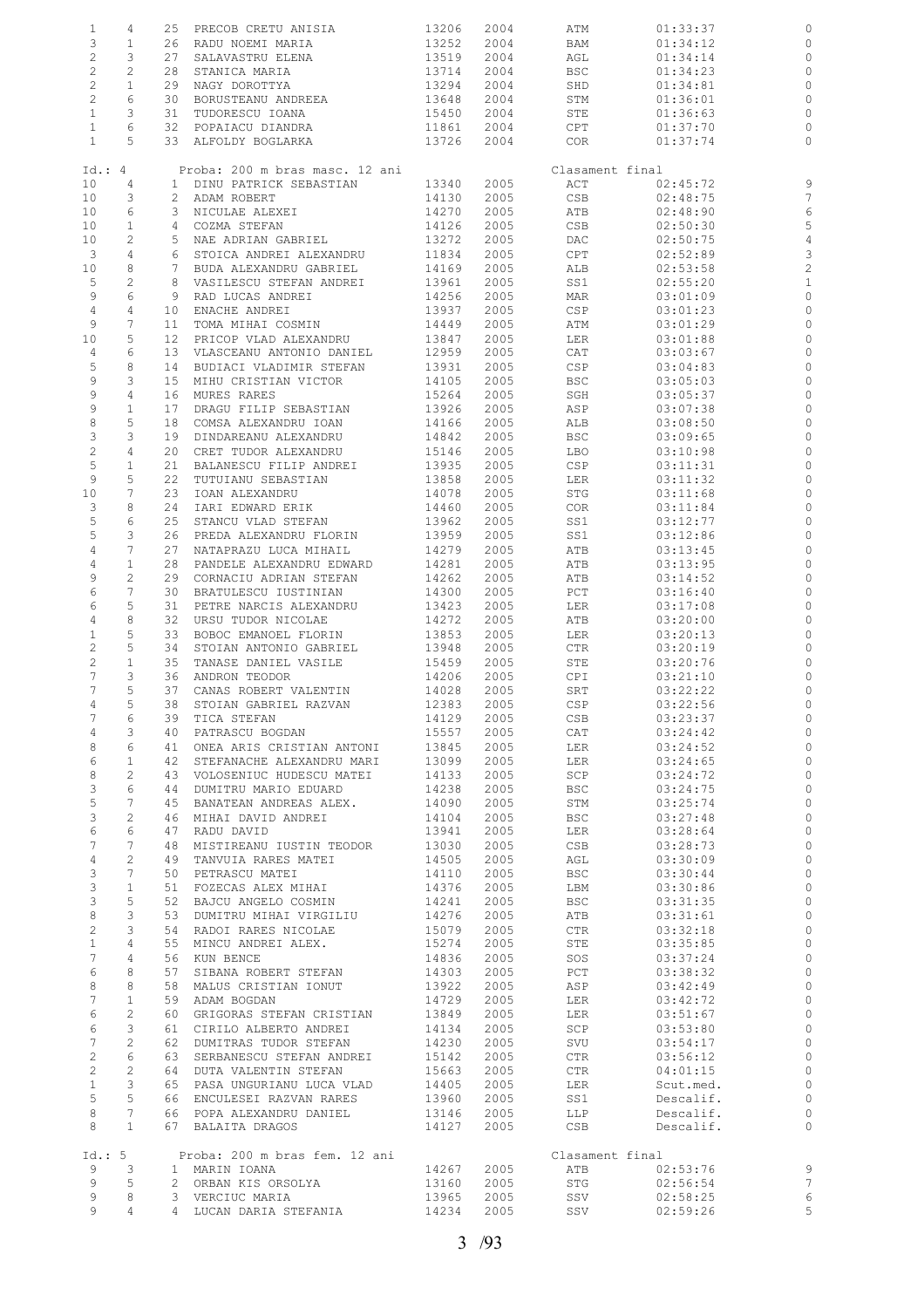| 9                                | 6                             |                 | 5 GORECKI ANDRA DENISA                       | 13101          | 2005 | ATB        | 03:01:16  | $\overline{4}$     |
|----------------------------------|-------------------------------|-----------------|----------------------------------------------|----------------|------|------------|-----------|--------------------|
| 8                                | 5                             |                 | 6 ZORZOLIU MIRUNA                            | 13022          | 2005 | REN        | 03:01:97  | $\mathbf{3}$       |
| 9                                | $\mathbf{1}$                  |                 | 7 MORAR CARLA DELIA                          | 14055          | 2005 | SHD        | 03:02:47  | 2                  |
| 4                                | $\mathbf{1}$                  |                 | 8 FILA BARBARA ERZSEBET                      | 13731          | 2005 | COR        | 03:03:06  | $\overline{1}$     |
| 9                                | $\overline{c}$                |                 | 9 BORA CARLA MARIA                           | 14412          | 2005 | CST        | 03:03:94  | $\circ$            |
| 5                                | 3                             |                 | 10 CHIRU SIMONA ANDREEA                      | 13958          | 2005 | SS1        | 03:04:41  | $\circ$            |
| $\mathbf{2}$                     | 5                             | 11              | IORGA ANDREEA DENISA                         | 14840          | 2005 | STE        | 03:06:82  | $\circ$            |
| 8                                | 8                             | 12 <sup>7</sup> | SAFCENCU DELIA GIORGIANA                     | 13275          | 2005 | DAC        | 03:07:08  | $\circ$            |
| 8                                | 3                             | 13              | BADEA BIANCA MARIA                           | 13913          | 2005 | ASP        | 03:07:20  | $\circ$            |
| 8                                | 4                             | 14              | DUTA JASSMINE ANDREEA                        | 13844          | 2005 | LER        | 03:07:33  | $\circ$            |
| 8                                | $\mathbf{1}$                  | 15              | DIACONESCU CARBUNESCU MAD                    | 12762          | 2005 | ACT        | 03:09:50  | $\circ$            |
| 4                                | $\overline{c}$                | 16              | DROG MARIA BIANCA                            | 14108          | 2005 | BSC        | 03:09:59  | $\circ$            |
| 5                                | 6                             | 17              | HUMA DARIA ELENA                             | 14088          | 2005 | STM        | 03:10:34  | $\circ$            |
| 9                                | $7\phantom{.0}$               | 18              | BUDIU PATRICIA                               | 16280          | 2005 | CSW        | 03:15:42  | $\circ$            |
| 3                                | 4                             | 19              |                                              | 13721          | 2005 | COR        | 03:15:75  | $\circ$            |
| 3                                | 3                             | 20              | MARTON PANNA REKA<br>POJAR ALEXANDRA ANDREEA |                |      |            | 03:17:55  | $\circ$            |
| 8                                | 6                             |                 |                                              | 14535          | 2005 | VCN        |           | $\circ$            |
|                                  |                               | 21              | LEPOUTRE EMMA SARAH                          | 14518          | 2005 | REN        | 03:18:22  | $\circ$            |
| 5                                | $\overline{c}$                | 22              | CURCAN ALEXANDRA ROXANA                      | 13918          | 2005 | ATB        | 03:18:68  | $\circ$            |
| 6<br>7                           | 4<br>$\overline{4}$           | 23<br>24        | COTRUTA MARIA SMARANDA                       | 14994          | 2005 | YST        | 03:18:92  | $\circ$            |
| $\mathbf{1}$                     |                               |                 | STOICA GEORGIANA DANIELA                     | 12408          | 2005 | LLP        | 03:22:87  | $\circ$            |
| 7                                | 3                             | 25              | GHEORGHE ANA MARIA                           | 15926          | 2005 | ACT        | 03:23:08  |                    |
|                                  | $\mathbf{1}$                  |                 | 26 CONSTANTIN DENISA                         | 14443          | 2005 | ASP        | 03:23:24  | $\circ$            |
| 7                                | 3<br>7                        | 27              | CSAKI VILLO                                  | 14835          | 2005 | SOS        | 03:23:87  | $\circ$            |
| 8                                |                               | 28              | JUGUREANU IOANA IRIS                         | 13838          | 2005 | LER        | 03:24:42  | $\circ$            |
| $\mathbf{1}$                     | $\overline{4}$                | 29              | DUMITRU ANDREEA ANISIA                       | 13750<br>13949 | 2005 | REN        | 03:24:68  | $\circ$            |
| 3                                | $\overline{c}$                |                 | 30 VACARU ANDREEA IULIANA                    |                | 2005 | CTR        | 03:24:69  | $\circ$            |
| 7                                | 8                             | 31              | DUTA IAZABELA MARIA                          | 13916          | 2005 | ASP        | 03:24:75  | $\circ$            |
| $\sqrt{2}$                       | $\overline{c}$                | 32              | IANCU ANA MARIA                              | 13839          | 2005 | LER        | 03:25:83  | $\circ$            |
| $\mathbf{1}$                     | 5                             | 33              | ANDERSON CHLOE RUTH                          | 14510          | 2005 | ACT        | 03:26:12  | $\circ$            |
| 7                                | $\overline{c}$                | 34              | COSTINESCU SARA NAOMI                        | 14177          | 2005 | ALB        | 03:26:16  | $\circ$            |
| 6                                | $\mathbf{2}$                  | 35              | MIU ALESIA STEFANIA                          | 14229          | 2005 | WIN        | 03:26:65  | $\circ$            |
| 7                                | 7                             | 36              | GUBAVU ALESSIA MIHAELA                       | 13268          | 2005 | DAC        | 03:26:66  | $\circ$            |
| 7                                | 5                             | 37              | HIRCEAGA MIRUNA                              | 14728          | 2005 | ALB        | 03:27:94  | $\circ$            |
| 3                                | 6                             | 38              | NAN IRA                                      | 14358          | 2005 | GAR        | 03:28:55  | $\circ$            |
| 4                                | 7                             | 39              | GOMOI IOANA TEODORA                          | 14106          | 2005 | BSC        | 03:28:97  | $\circ$            |
| $\sqrt{2}$                       | 3                             | 40              | GRIGORESCU DIANA ELENA                       | 14438          | 2005 | STE        | 03:29:08  | $\circ$            |
| 6                                | 6                             | 41              | PASCAL MIRUNA ANDREEA                        | 13843          | 2005 | LER        | 03:29:14  | $\circ$            |
| 5                                | $\overline{4}$                | 42              | PAPP ANNEMARIE                               | 14086          | 2005 | STM        | 03:29:31  | $\circ$            |
| 5                                | 8                             | 43              | TEODORESCU ANASTASIA                         | 14516          | 2005 | MSB        | 03:30:62  | $\circ$            |
| 6                                | 5                             | 44              | SARBU ELENA ALEXANDRA                        | 14176          | 2005 | ALB        | 03:30:67  | $\circ$            |
| 3                                | 7                             | 45              | ELLERSDORFER MIHAELA                         | 13685          | 2005 | CTR        | 03:31:34  | $\circ$            |
| $\sqrt{2}$                       | 7                             | 46              | PAN-KE LAURA ANA-MARIA                       | 15679          | 2005 | LER        | 03:31:35  | $\circ$            |
| 4                                | 4                             | 47              | LEAH IOANA SILVIA                            | 14069          | 2005 | SSB        | 03:33:08  | $\circ$            |
| 6                                | $\mathbf{1}$                  | 48              | ZAYADNA IASMINA MARIA                        | 14175          | 2005 | ALB        | 03:34:22  | $\circ$            |
| 3                                | 5                             |                 | 49 BIRO DOROTTYA                             | 13729          | 2005 | COR        | 03:34:99  | $\circ$            |
| 5                                | 5                             |                 | 50 BALAN ALEXANDRA                           | 14306          | 2005 | PCT        | 03:37:32  | $\circ$            |
| 4                                | 3                             | 51              | DINCA STEFANIA ALEXANDRA 14515               |                | 2005 | SSB        | 03:37:95  | $\circ$            |
| $\overline{c}$                   | $\overline{4}$                | 52              | GRIGORESCU THEA IOANA 12689                  |                | 2005 | STE        | 03:38:12  | $\circ$            |
| 4                                | 5                             |                 | 53 CANCIU DARIA                              | 15058          | 2005 | SSB        | 03:38:25  | $\circ$            |
| 6                                | $\mathcal{S}$                 |                 | 54 MOCANU ALEXANDRA STEFANIA                 | 14703          | 2005 | ASP        | 03:38:30  | $\overline{0}$     |
| 5                                | $\mathbf{1}$                  |                 | 55 SOLOMON IOANA ALEXANDRA                   | 14282          | 2005 | ATB        | 03:39:01  | $\circ$            |
| 4                                | 6                             |                 | 56 BANCILA MARA ALEXANDRA                    | 14113          | 2005 | <b>BSC</b> | 03:39:94  | $\circ$            |
| 3                                | $\mathbf{1}$                  |                 | 57 NITU SARA MIHAELA                         | 14825          | 2005 | SPL        | 03:40:22  | $\circ$            |
| $\overline{c}$                   | 6                             |                 | 58 VASILE MARIA CLAUDIA                      | 13940          | 2005 | LER        | 03:40:91  | $\circ$            |
| 3                                | 8                             |                 | 59 DUMITRU AMALIA ANDREEA                    | 14203          | 2005 | SPL        | 03:42:50  | $\circ$            |
| $\overline{4}$                   | 8                             |                 | 60 KEMECSEI CSENGE                           | 12994          | 2005 | COR        | 03:43:28  | $\circ$            |
| $\epsilon$                       | 8                             |                 | 61 ANGHEL ALICE EUGENIA                      | 13840          | 2005 | LER        | 03:43:30  | $\circ$            |
| 5                                | $7\phantom{.0}$               |                 | 62 NICULITA FLORENTINA DIANA                 | 14278          | 2005 | ATB        | 03:44:74  | 0                  |
| $7\phantom{.0}$                  | 6                             |                 | 63 IONITA CARMEN ANA MARIA                   | 14214          | 2005 | CPI        | Descalif. | $\circ$            |
| Id.: 6                           |                               |                 | Proba: 200 m bras masc. 14 ani               |                |      |            |           |                    |
| 3                                | 5                             |                 | 1 MESZAROS BALAZS                            | 12547          | 2003 | H20        | 02:35:71  | $\mathsf 9$        |
| 3                                | 6                             |                 | 2 GANEA CRISTIAN STEFAN                      | 12822          | 2003 | MBR        | 02:42:16  | 7                  |
| $\mathfrak{Z}$                   | 3                             |                 | 3 KUGELMAN PATRICK ALEX.                     | 12883          | 2003 | MAR        | 02:42:89  | 6                  |
| $\overline{c}$                   | 4                             |                 | 4 ILIES DARIUS MIHAI                         | 12527          | 2003 | GAR        | 02:46:95  | 5                  |
| 3                                | $\overline{c}$                |                 | 5 STOLTZ MARKUS                              | 13051          | 2003 | REN        | 02:47:52  | $\overline{4}$     |
| 3                                | $\mathbf{1}$                  |                 | 6 DUTULESCU ANDREI ALEXANDR                  | 13069          | 2003 | DAC        | 02:49:67  | 3                  |
| $\mathtt 1$                      | 4                             |                 | 7 BARABAS ANDRAS                             | 14464          | 2003 | CSG        | 02:50:18  | $\sqrt{2}$         |
| 3                                | 4                             |                 | 8 NITU MARIUS ADRIAN                         | 12935          | 2003 | LER        | 02:50:77  | $\mathbf{1}$       |
| $\sqrt{2}$                       | 5                             |                 | 9 MIHAI RADU ALEXANDRU                       | 12648          | 2003 | <b>BCC</b> | 02:56:35  | $\circ$            |
| 3                                | 8                             |                 | 10 GRIGORE ANDREI                            | 12889          | 2003 | CSO        | 02:58:75  | $\circ$            |
| $\overline{c}$                   | 6                             |                 | 11 POCOL DAVID SAMUEL                        | 14251          | 2003 | BAM        | 02:59:97  | $\circ$            |
| $\overline{c}$                   | $\overline{c}$                | 12 <sub>2</sub> | DINCA RADUCU ALEX.                           | 12805          | 2003 |            |           | $\circ$            |
| $\mathbf{1}$                     | 6                             |                 |                                              |                |      | SS1        | 03:03:57  | $\circ$            |
|                                  | 7                             |                 | 13 GRAEF MIHAI VALENTIN                      | 10850          | 2003 | STE        | 03:05:42  | $\circ$            |
| $\overline{c}$                   |                               | 14              | IONITA RARES                                 | 12927          | 2003 | SS1        | 03:05:75  |                    |
| $\mathbf{1}$                     | 5<br>$\mathbf{1}$             | 15              | SOPONAR DARIUS CRISTIAN                      | 13789          | 2003 | MSM        | 03:06:56  | $\circ$<br>$\circ$ |
| $\overline{c}$                   |                               |                 | 16 GRUBACICHI ALEN                           | 12314          | 2003 | STM        | 03:07:51  | $\circ$            |
| $\mathbf{1}$                     | 3<br>8                        |                 | 17 FRINCU MIHAI ALEXANDRU                    | 13953          | 2003 | CTR        | 03:08:01  |                    |
| $\overline{c}$<br>$\overline{c}$ | 3                             | 18              | IANCU ALEXANDRU DIMITRIE                     | 12565          | 2003 | ALS        | 03:08:98  | 0<br>$\circ$       |
|                                  |                               |                 | 19 LUNGU SEBASTIAN MIHAI                     | 12999          | 2003 | SGL        | 03:10:17  |                    |
| $\mathbf{1}$<br>3                | $\overline{c}$<br>$7^{\circ}$ |                 | 20 PETRESCU MIRCEA RAZVAN                    | 13443          | 2003 | LER        | 03:18:53  | 0<br>$\circ$       |
|                                  |                               |                 | 21 COZMUTA TUDOR CALIN                       | 12789          | 2003 | LBM        | Descalif. |                    |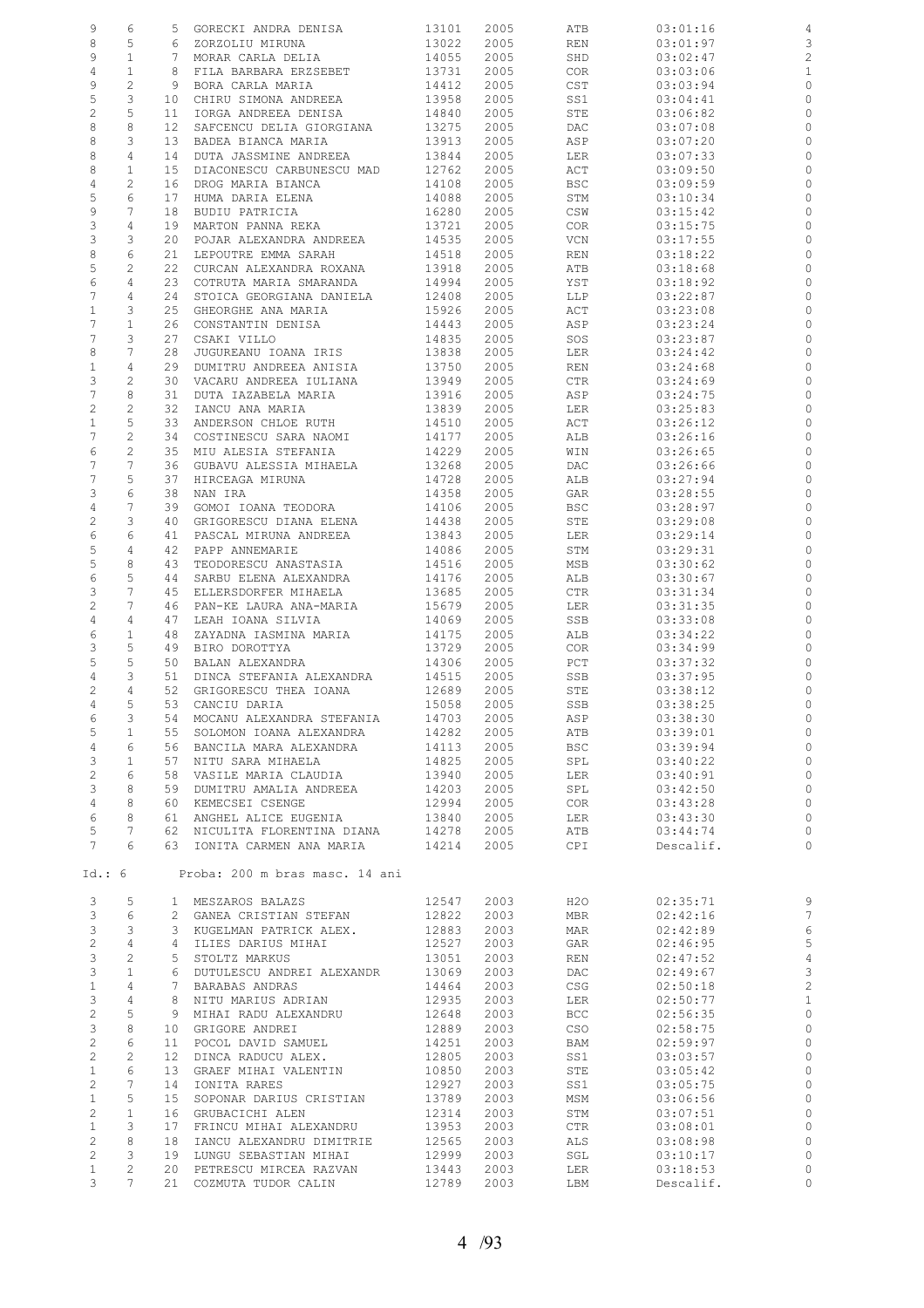| Id.: 7          |                 |    | Proba: 400 m liber masc. 13 ani |       |      | Clasament final |           |                          |
|-----------------|-----------------|----|---------------------------------|-------|------|-----------------|-----------|--------------------------|
| 10              | 3               |    | 1 MOSCALIUC CALIN GEORGE        | 13583 | 2004 | SVU             | 04:28:32  | 9                        |
| 10              | 5               |    | 2 CIRCIUMARESCU DAVID STEFA     | 11301 | 2004 | CPT             | 04:28:80  | 7                        |
| 10              | $\mathbf{1}$    |    | 3 GUINEA ALEXANDRU IONUT        | 11289 | 2004 | CPT             | 04:30:39  | 6                        |
| 10              | 6               |    | 4 GHEORGHE LUCAS IOAN           | 13424 | 2004 | LER             | 04:30:73  | 5                        |
| 10              | 4               | 5  | POPOVICI DAVID                  | 13322 | 2004 | ATB             | 04:31:72  | $\overline{4}$           |
| 10              | 8               |    | 6 COSTACHE BOBESCU IOAN         | 13689 | 2004 | BAR             | 04:33:74  | 3                        |
| 9               | 4               | 7  |                                 |       |      |                 |           | $\overline{c}$           |
|                 |                 |    | NICOLA MADALIN IONUT            | 13323 | 2004 | ATB             | 04:38:78  |                          |
| 10              | $\mathbf{2}$    | 8  | ICHIM LUCA STEFAN               | 12855 | 2004 | BAR             | 04:40:71  | $\mathbf{1}$             |
| 9               | 3               | 9  | LAPADAT CRISTIAN                | 13326 | 2004 | ATB             | 04:43:73  | $\circ$                  |
| 8               | 4               |    | 10 URSU NICOLAS LUCA            | 13342 | 2004 | ACT             | 04:44:75  | $\circ$                  |
| 9               | 2               | 11 | CRISAN DAVID                    | 13191 | 2004 | MAR             | 04:44:94  | 0                        |
| 10              | 7               | 12 | DASCALESCU MIHNEA DUMITRU       | 12330 | 2004 | POL             | 04:45:61  | $\circ$                  |
| 9               | 7               | 13 | BORANGEL EMANUEL GEORGE         | 13140 | 2004 | LER             | 04:45:63  | $\circ$                  |
| 8               | $\mathbf{2}$    | 14 | MAGDA TEODOR STEFAN             | 13951 | 2004 | CTR             | 04:46:37  | 0                        |
| 9               | 8               | 14 | GATE ALEXANDRU ROBERT           | 13435 | 2004 | LER             | 04:46:37  | $\circ$                  |
| 9               | $\mathbf{1}$    | 16 | GHILE DRAGOS                    | 13264 | 2004 | STE             | 04:47:67  | $\circ$                  |
| 9               | 6               | 17 | SOCOLIUC IOAN MARIAN            | 13582 | 2004 | SVU             | 04:48:35  | 0                        |
| 7               | 5               | 18 | TURTA ANDREI                    | 12686 | 2004 | STE             | 04:50:79  | $\circ$                  |
| 9               | 5               | 19 | VEISS MARIUS GABI               | 13704 | 2004 | POL             | 04:51:71  | 0                        |
|                 | $\epsilon$      |    |                                 |       |      |                 |           |                          |
| 8               |                 | 20 | VODA VICTOR                     | 13199 | 2004 | STG             | 04:52:20  | $\circ$                  |
| 8               | 3               | 21 | DUMITRESCU CATALIN IONUT        | 13180 | 2004 | STE             | 04:57:44  | 0                        |
| 8               | 5               | 22 | COSTACHE SEBASTIAN C-TIN        | 13952 | 2004 | CTR             | 04:57:59  | $\circ$                  |
| 7               | 6               | 23 | BARBUL ZETEA LUCA VASILE        | 13259 | 2004 | LBM             | 04:58:46  | 0                        |
| 7               | $\mathbf{1}$    | 24 | ANDREICA DENIS                  | 13501 | 2004 | CSW             | 04:58:80  | $\circ$                  |
| 6               | 5               | 25 | CODREAN DACIAN CRISTIAN         | 13184 | 2004 | MAR             | 04:59:00  | $\circ$                  |
| 8               | $1\,$           | 26 | LUNGU ANDREI                    | 13775 | 2004 | BSC             | 04:59:38  | $\circ$                  |
| 7               | 3               | 27 | PETRACHE DARIUS CATALIN         | 13321 | 2004 | ATB             | 05:00:80  | $\circ$                  |
| 7               | 2               | 28 | LUCA MIHAI ALEXANDRU            | 13759 | 2004 | SVU             | 05:01:45  | $\circ$                  |
| 8               | 8               | 29 | SZENTPETERI IMRE MARK           | 13677 | 2004 | COR             | 05:01:84  | $\circ$                  |
| 8               | $\overline{7}$  |    | 30 GIURAN DRAGOS                | 13719 | 2004 | MSB             | 05:02:03  | $\circ$                  |
| 5               | 5               | 31 | MIU EDUARD ANDREI               | 13802 | 2004 | LPT             | 05:03:93  | 0                        |
|                 |                 |    |                                 |       |      |                 |           |                          |
| 6               | 8               | 32 | HODINA RAZVAN                   | 13515 | 2004 | AGL             | 05:04:26  | $\circ$                  |
| 5               | 3               | 33 | ROMAN PAUL                      | 13151 | 2004 | H2O             | 05:04:36  | 0                        |
| 5               | $\overline{c}$  | 34 | CAZACU GEORGE ALIN              | 13347 | 2004 | CMB             | 05:04:65  | $\circ$                  |
| 6               | 6               | 35 | MADARAS IOSIF DOMINIC           | 13302 | 2004 | SSB             | 05:05:59  | 0                        |
| 4               | 4               | 36 | CHELEMEN BOGDAN                 | 13286 | 2004 | SHD             | 05:05:65  | $\circ$                  |
| 6               | 3               | 37 | DUMITRASCU ANDREI               | 14750 | 2004 | SPL             | 05:07:66  | 0                        |
| 6               | $1\,$           | 38 | MUCEA POPOACA MARIAN            | 13468 | 2004 | LBR             | 05:07:73  | $\circ$                  |
| 5               | $\mathbf{1}$    | 39 | GABOR ROLAND CRISTIAN           | 14075 | 2004 | STG             | 05:07:80  | $\circ$                  |
| 6               | 4               | 40 | FOTCIUC TEODOR                  | 13755 | 2004 | SVU             | 05:08:45  | $\circ$                  |
| 6               | $\overline{c}$  | 41 | ULEIA STEFAN OVIDIU             | 13346 | 2004 | CMB             | 05:09:98  | $\circ$                  |
| 4               | 8               | 42 | CIBOTARU MIHAIL VLAD            | 13756 | 2004 | SVU             | 05:12:72  | $\circ$                  |
| 4               | 6               | 43 | MATIES STEFAN                   | 14181 | 2004 | ALB             | 05:12:94  | 0                        |
|                 |                 |    |                                 |       |      |                 |           |                          |
| 5               | 4               | 44 | PASCA GABRIEL NICOLAE           | 13282 | 2004 | SHD             | 05:13:03  | $\circ$                  |
| 7               | 8               | 45 | TENGHER ALEXANDRU               | 13325 | 2004 | ATB             | 05:14:43  | 0                        |
| 5               | 6               | 46 | BUNGARDEAN RAZVAN ANDREI        | 13287 | 2004 | SHD             | 05:14:57  | $\circ$                  |
| 3               | 4               | 47 | STOIAN ANTONIO STEFAN           | 11295 | 2004 | WIN             | 05:14:99  | 0                        |
| 6               | $7\phantom{.0}$ |    | 48 RAUTA MATEI CRISTIAN         | 13317 | 2004 | ATB             | 05:15:38  | $\circ$                  |
| 7               | 7               |    | 49 CATANA VLAD GHEORGHE         | 13341 | 2004 | ACT             | 05:16:99  | $\overline{\phantom{0}}$ |
| 5               | 8               |    | 50 BUNGARDEAN RAUL DUMITRU      | 13288 | 2004 | SHD             | 05:18:38  | 0                        |
| $\overline{4}$  | $\overline{2}$  |    | 51 ROMAN DAVID NICOLAE          | 14182 | 2004 | ALB             | 05:18:53  | $\circ$                  |
| $\overline{4}$  | 5               |    | 52 IOSIPESCU CHIOSEAUA VLAD     | 13832 | 2004 | <b>BSC</b>      | 05:19:89  | $\circ$                  |
| $\mathsf 3$     | $7\phantom{.0}$ |    | 53 BIZAU PATRIK RAUL            | 15531 | 2004 | LBM             | 05:21:33  | $\circ$                  |
| 5               | $7\phantom{.0}$ |    | 54 SZILAGYI SZABOLCS            | 13730 | 2004 | COR             | 05:25:28  | $\circ$                  |
|                 |                 |    |                                 |       |      |                 |           |                          |
| $\mathcal{E}$   | 6               |    | 55 BENTE RAUL BOGDAN            | 13723 | 2004 | COR             | 05:25:56  | $\circ$                  |
| $\mathcal{E}$   | $\mathbf{1}$    |    | 56 PAN IONUT CATALIN            | 12405 | 2004 | CPT             | 05:25:64  | $\circ$                  |
| $\overline{4}$  | $7\phantom{.0}$ |    | 57 CADAR ANDREI ALEX.           | 13261 | 2004 | BAM             | 05:27:20  | $\circ$                  |
| 3               | 3               |    | 58 BECZE ZETENY BENEDEK         | 13143 | 2004 | CSG             | 05:28:68  | $\circ$                  |
| $\mathbf{2}$    | $7\phantom{.0}$ |    | 59 ELEFTERIU ALBU OCTAVIAN      | 13516 | 2004 | AGL             | 05:29:59  | $\circ$                  |
| $\mathbf{2}$    | 2               |    | 60 PODEANU ANDREI STEFAN        | 13384 | 2004 | SPL             | 05:30:02  | $\circ$                  |
| $\mathbf{1}$    | 3               |    | 61 FORTU EDUARD ANDREI          | 13513 | 2004 | AGL             | 05:30:43  | $\circ$                  |
| $\mathbf{1}$    | 4               |    | 62 ZAPOROJAN ALEX ANTONIO       | 13425 | 2004 | LER             | 05:31:65  | $\circ$                  |
| $\overline{c}$  | 5               |    | 63 GHEORGHE DAVIAN              | 13672 | 2004 | CMB             | 05:36:68  | $\circ$                  |
| $\overline{c}$  | $\overline{4}$  |    | 64 KOVER EDUARD CRISTIAN        | 13045 | 2004 | COR             | 05:36:86  | $\circ$                  |
| $\mathcal{E}$   | 8               |    | 65 NEAGU ANDREI DANIEL          | 14368 | 2004 | MBR             | 05:39:58  | $\circ$                  |
| $\overline{2}$  | 6               |    | 66 NANULESCU ALEXANDRU NICHI    | 13774 | 2004 | BSC             | 05:40:42  | $\circ$                  |
|                 |                 |    |                                 |       |      |                 |           |                          |
| $\mathbf{1}$    | 5               |    | 67 MILOS ROBERT CRISTIAN        | 13461 | 2004 | MBR             | 05:41:02  | $\circ$                  |
| $\mathbf{2}$    | 8               |    | 68 STAN HORIA                   | 13375 | 2004 | SPL             | 05:41:18  | $\circ$                  |
| $\mathbf{1}$    | 6               |    | 69 LUPUSOARA MATEI              | 15504 | 2004 | SGL             | 05:48:59  | $\circ$                  |
| $\overline{2}$  | $\mathbf{1}$    |    | 70 DROSU LUCIAN ANDREI          | 13800 | 2004 | CPT             | 06:07:63  | $\circ$                  |
| 3               | 2               |    | 71 STOICA EMANOIL MARIO         | 12492 | 2004 | CPT             | Scut.med. | $\circ$                  |
| $\overline{4}$  | 3               |    | 71 BAJENARU ANDREI DANIEL       | 13434 | 2004 | LER             | Scut.med. | $\circ$                  |
| $\overline{c}$  | 3               |    | 73 GHELBEREU EDUARD GABRIEL     | 13923 | 2004 | ASP             | Descalif. | $\circ$                  |
| 3               | 5               |    | 73 FARCAS ANDREI ILIE           | 14514 | 2004 | MSB             | Descalif. | $\circ$                  |
| $7\phantom{.0}$ | $\overline{4}$  |    | 74 TODORAN IONUT MARIAN         | 13577 | 2004 | LBM             | Descalif. | $\circ$                  |
|                 |                 |    |                                 |       |      |                 |           |                          |
| Id.: 8          |                 |    | Proba: 400 m liber fem. 13 ani  |       |      | Clasament final |           |                          |
| 5               | 4               |    | 1 ILIE BIANCA MARIA             | 13311 | 2004 | ATB             | 04:42:78  | $\overline{9}$           |
| 5               | 6               |    | 2 IOANA DARIA MARIA             | 13316 | 2004 | ATB             | 04:43:32  | $\overline{7}$           |
| 5               | 5               |    | 3 NAIDIN ALEXANDRA PATRICIA     | 13315 | 2004 | ATB             | 04:43:96  | $\epsilon$               |
| 5               | 3               |    |                                 |       |      |                 |           | 5                        |
|                 |                 |    | 4 MINDRUTA BIANCA MARIA         | 13073 | 2004 | DAC             | 04:51:69  |                          |
| 5               | 7               |    | 5 AHMAD SAMIRA ALEXANDRA        | 13210 | 2004 | ATM             | 04:54:01  | $\overline{4}$           |
| $\overline{4}$  | 5               |    | 6 DICULESCU IULIA ALEXANDRA     | 13068 | 2004 | DAC             | 04:56:69  | 3                        |
| 4               | $\overline{4}$  |    | 7 RAPOLTI ESZTER                | 13773 | 2004 | ACN             | 04:59:94  | $\overline{c}$           |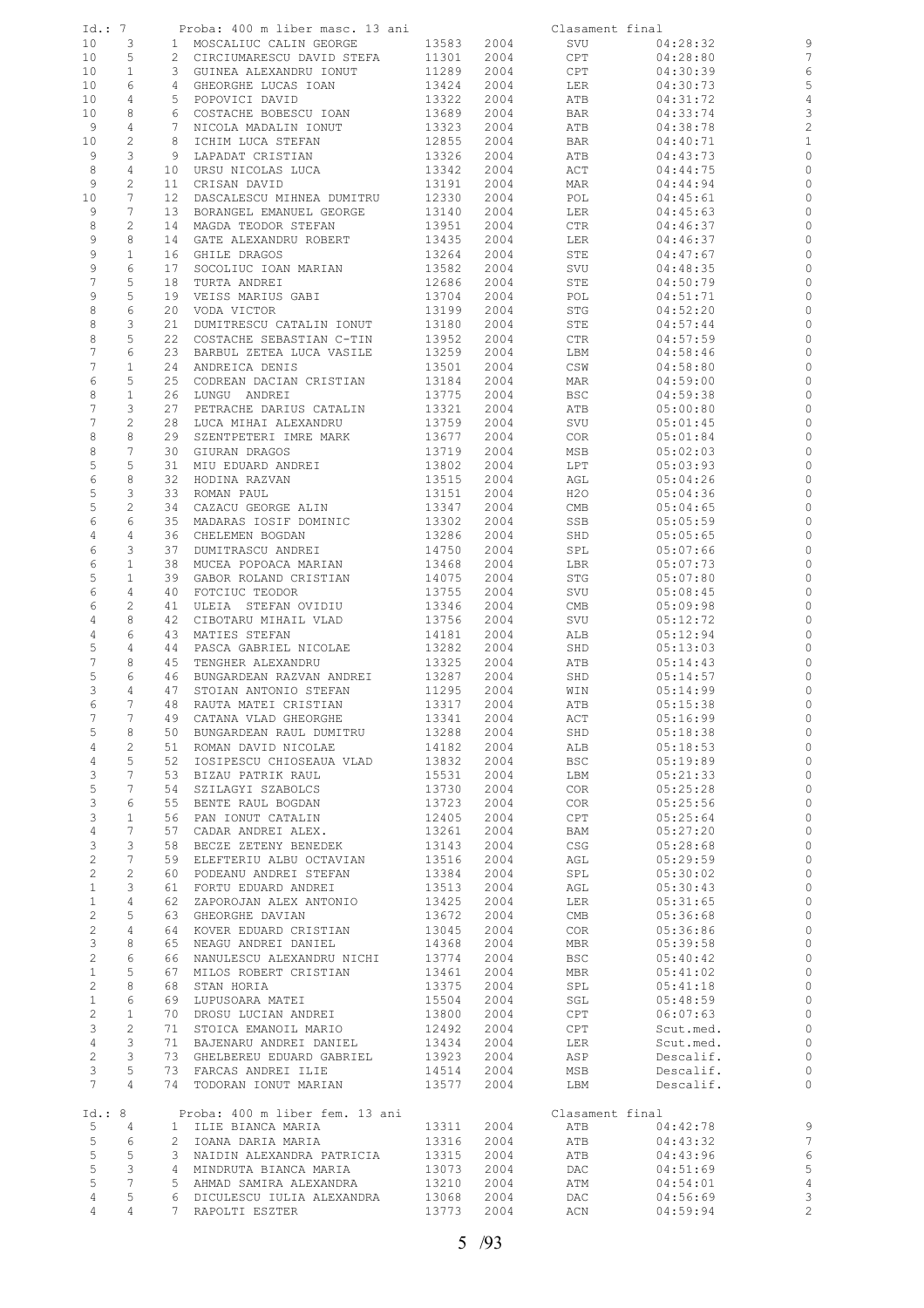| 4              | 6              | 8    | BECSI IULIA ALEXIA        | 13556 | 2004 | LBM        | 05:01:83  |   |
|----------------|----------------|------|---------------------------|-------|------|------------|-----------|---|
| 3              | 3              | 9    | CRISTOCEA IOANA ATENA     | 13345 | 2004 | ACT        | 05:03:54  |   |
| 4              | $\mathfrak{D}$ | 10   | HAULICA ANCA ELENA        | 13290 | 2004 | SHD        | 05:04:26  |   |
| 4              | 3              | 11   | STEFURA ANA-MARIA ALEXAND | 13798 | 2004 | DEL        | 05:05:37  |   |
| 5              | 8              | 12   | DUMITRESCU CRISTINA       | 13058 | 2004 | STE        | 05:06:08  |   |
| 4              | 1              | 13   | BACAN KARINA ELENA        | 13797 | 2004 | LPT        | 0.5:06:49 |   |
| 4              |                | 14   | COMAN CORINA IOANA        | 13263 | 2004 | STE        | 05:08:29  |   |
| 4              | 8              | 15   | TRUSCA CARINA MARIA       | 13644 | 2004 | STM        | 05:09:25  |   |
| 5              | 1              | 16   | POPA LEONA                | 13256 | 2004 | BAM        | 05:11:13  |   |
| 3              | 6              | 17   | CURIAC MARA GABRIELA      | 13354 | 2004 | CMB        | 05:14:88  |   |
| 2              | 3              | 18   | VINCZE BRIGITTA           | 13505 | 2004 | CSW        | 0.5:19:95 |   |
| 3              | $\overline{a}$ | 19   | RADU NOEMI MARIA          | 13252 | 2004 | BAM        | 05:20:19  |   |
| 2              | 7              | 2.0  | IACOB DIANA MARIA         | 13485 | 2004 | ALB        | 05:21:71  |   |
| 3              | 5              | 2.1  | IVAN SARA NATALIE         | 14334 | 2004 | SS7        | 05:22:95  |   |
| 3              | 4              | 2.2. | CONSTANTIN DIANA          | 13400 | 2004 | CAT        | 05:23:55  |   |
| 2              | 6              | 23   | POP RALUCA FLORINA        | 13503 | 2004 | CSW        | 05:24:81  |   |
| 2              | $\overline{c}$ | 2.4  | NAGY DOROTTYA             | 13294 | 2004 | SHD        | 05:25:77  |   |
| 2              | 5              | 25   | ILISEI ERICA              | 14421 | 2004 | STE        | 05:28:54  |   |
| 1              | 4              | 26   | TUDORESCU IOANA           | 15450 | 2004 | STE        | 05:31:68  |   |
| 3              | 8              | 27   | ALFOLDY BOGLARKA          | 13726 | 2004 | <b>COR</b> | 05:33:32  |   |
| 1              |                | 28   | CICEA YASMINE ALYCIA      | 13291 | 2004 | SHD        | 05:35:23  |   |
| $\overline{c}$ | 8              | 29   | CHIBULCUTEAN MARIA BEATRI | 13026 | 2004 | EMA        | 05:36:14  |   |
| 3              |                | 30   | TARABEGA ANCA MARIA       | 13312 | 2004 | <b>BSC</b> | 05:39:04  |   |
| 1              | 1              | 31   | POPAIACU DIANDRA          | 11861 | 2004 | CPT        | 05:39:83  |   |
| 1              | $\overline{c}$ | 32   | BOCANEALA ELENA           | 13522 | 2004 | AGL        | 05:44:77  |   |
| 1              | 3              | 33   | BAJKO ESZTER              | 13123 | 2004 | H2O        | 05:46:64  |   |
|                | 5              | 34   | ISPAS ANDREEA FLORENTINA  | 14513 | 2004 | MSB        | 05:50:55  |   |
| 2              | 1              | 35   | GRIGORIU ALEXANDRA        | 12340 | 2004 | MSM        | 05:52:76  |   |
| 1              | 6              | 36   | BESENYEI ANNA MARIA       | 15561 | 2004 | <b>BSC</b> | 05:57:35  |   |
| 3              | 1              | 37   | RADU TIMEEA ANDREEA       | 13776 | 2004 | <b>BSC</b> | Abandon.  |   |
| 5              | $\overline{c}$ | 38   | CEACA MOCAN DIANA STEF.   | 13706 | 2004 | ACN        | Descalif. | 0 |
|                |                |      |                           |       |      |            |           |   |

## **CLASAMENT INDIVIDUAL CUMULAT**

| Loc Nume si prenume $\qquad \qquad \qquad$ Cod Club $\qquad \qquad$ Total proba/puncte                                                                                                                                                   | pct.           |
|------------------------------------------------------------------------------------------------------------------------------------------------------------------------------------------------------------------------------------------|----------------|
| $Fete - 12 ani$                                                                                                                                                                                                                          |                |
|                                                                                                                                                                                                                                          |                |
|                                                                                                                                                                                                                                          |                |
|                                                                                                                                                                                                                                          |                |
|                                                                                                                                                                                                                                          |                |
|                                                                                                                                                                                                                                          |                |
|                                                                                                                                                                                                                                          |                |
|                                                                                                                                                                                                                                          |                |
|                                                                                                                                                                                                                                          |                |
|                                                                                                                                                                                                                                          |                |
|                                                                                                                                                                                                                                          |                |
|                                                                                                                                                                                                                                          |                |
|                                                                                                                                                                                                                                          |                |
|                                                                                                                                                                                                                                          |                |
|                                                                                                                                                                                                                                          |                |
|                                                                                                                                                                                                                                          |                |
|                                                                                                                                                                                                                                          |                |
|                                                                                                                                                                                                                                          |                |
|                                                                                                                                                                                                                                          |                |
|                                                                                                                                                                                                                                          |                |
|                                                                                                                                                                                                                                          |                |
|                                                                                                                                                                                                                                          |                |
|                                                                                                                                                                                                                                          |                |
|                                                                                                                                                                                                                                          |                |
|                                                                                                                                                                                                                                          |                |
|                                                                                                                                                                                                                                          |                |
|                                                                                                                                                                                                                                          |                |
|                                                                                                                                                                                                                                          | $\overline{0}$ |
|                                                                                                                                                                                                                                          | $\bigcirc$     |
|                                                                                                                                                                                                                                          | $\bigcirc$     |
|                                                                                                                                                                                                                                          | $\bigcirc$     |
|                                                                                                                                                                                                                                          | $\bigcirc$     |
|                                                                                                                                                                                                                                          | $\bigcirc$     |
|                                                                                                                                                                                                                                          | $\overline{0}$ |
|                                                                                                                                                                                                                                          | $\overline{0}$ |
|                                                                                                                                                                                                                                          | $\bigcirc$     |
|                                                                                                                                                                                                                                          | $\bigcirc$     |
|                                                                                                                                                                                                                                          | $\bigcirc$     |
|                                                                                                                                                                                                                                          | $\overline{0}$ |
|                                                                                                                                                                                                                                          | $\overline{0}$ |
|                                                                                                                                                                                                                                          | $\overline{0}$ |
|                                                                                                                                                                                                                                          | $\overline{0}$ |
|                                                                                                                                                                                                                                          | $\bigcirc$     |
|                                                                                                                                                                                                                                          | $\bigcirc$     |
|                                                                                                                                                                                                                                          | $\bigcirc$     |
|                                                                                                                                                                                                                                          | $\overline{0}$ |
|                                                                                                                                                                                                                                          | $\Omega$       |
| 20 OUNIN MARIA SMARAMDRA<br>26 SARBU ELENA ALEXANDRA 14994 151 ALB<br>27 MOCANU ALEXANDRA STEFANIA 14703 ASP<br>28 PASCAL MIRUNA ANDREEA 13843 LER<br>29 MIU ALESIA STEFANIA 1422 WIN<br>30 ZAYADNA IASMINA MARIA 1422 WIN<br>30 ZAYADNA | 6/93           |
|                                                                                                                                                                                                                                          |                |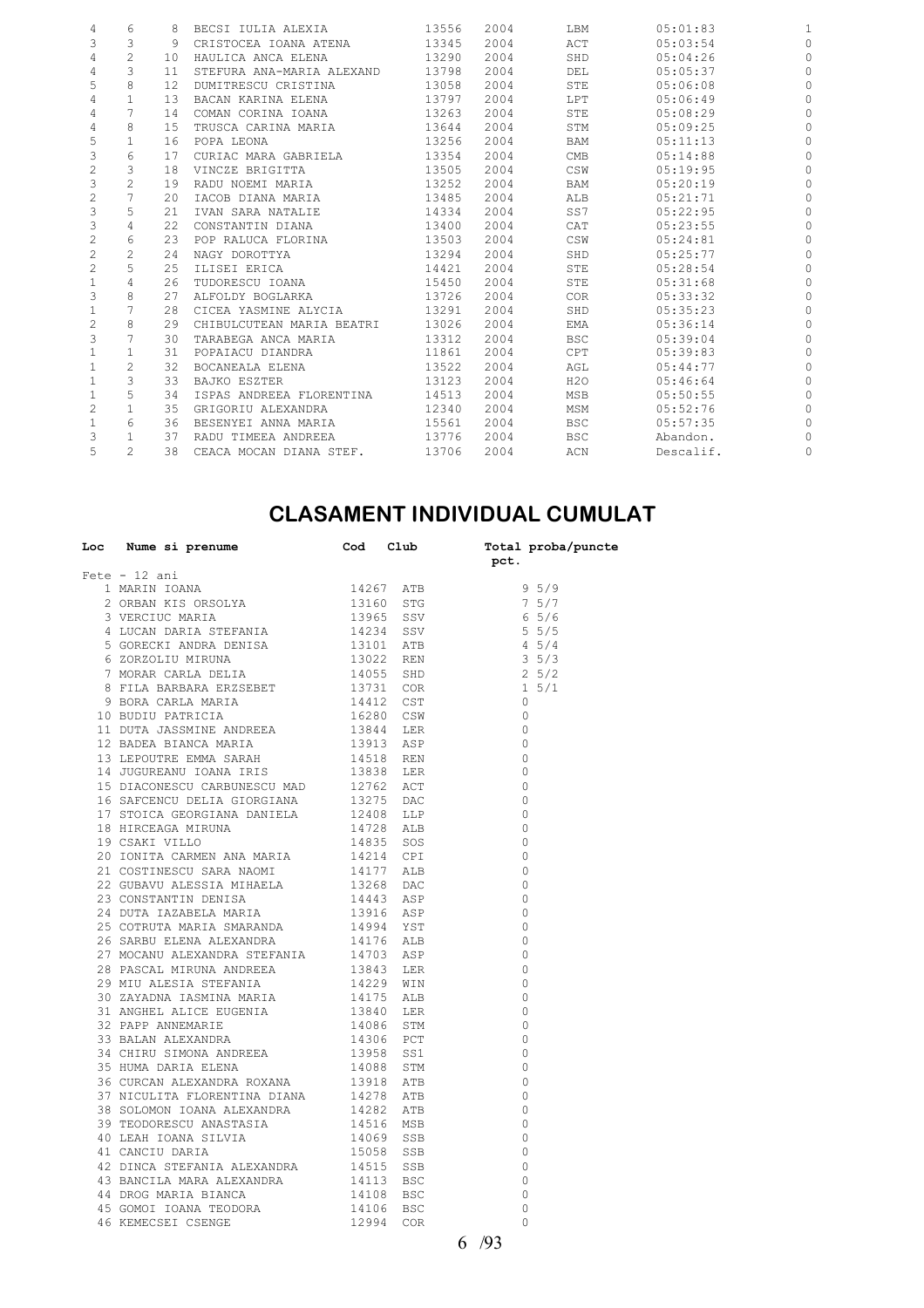|                                                                                                                                                                                                                                          |                        | 0                                                         |
|------------------------------------------------------------------------------------------------------------------------------------------------------------------------------------------------------------------------------------------|------------------------|-----------------------------------------------------------|
|                                                                                                                                                                                                                                          |                        | $\circ$                                                   |
|                                                                                                                                                                                                                                          |                        |                                                           |
|                                                                                                                                                                                                                                          |                        | $\overline{\phantom{0}}$                                  |
|                                                                                                                                                                                                                                          |                        |                                                           |
|                                                                                                                                                                                                                                          |                        |                                                           |
|                                                                                                                                                                                                                                          |                        |                                                           |
|                                                                                                                                                                                                                                          |                        |                                                           |
|                                                                                                                                                                                                                                          |                        |                                                           |
|                                                                                                                                                                                                                                          |                        |                                                           |
|                                                                                                                                                                                                                                          |                        |                                                           |
|                                                                                                                                                                                                                                          |                        |                                                           |
|                                                                                                                                                                                                                                          |                        |                                                           |
|                                                                                                                                                                                                                                          |                        |                                                           |
|                                                                                                                                                                                                                                          |                        |                                                           |
|                                                                                                                                                                                                                                          |                        |                                                           |
|                                                                                                                                                                                                                                          |                        |                                                           |
|                                                                                                                                                                                                                                          |                        |                                                           |
|                                                                                                                                                                                                                                          |                        |                                                           |
|                                                                                                                                                                                                                                          |                        |                                                           |
|                                                                                                                                                                                                                                          |                        |                                                           |
|                                                                                                                                                                                                                                          |                        |                                                           |
|                                                                                                                                                                                                                                          |                        |                                                           |
|                                                                                                                                                                                                                                          |                        |                                                           |
|                                                                                                                                                                                                                                          |                        |                                                           |
|                                                                                                                                                                                                                                          |                        |                                                           |
|                                                                                                                                                                                                                                          |                        |                                                           |
|                                                                                                                                                                                                                                          |                        |                                                           |
|                                                                                                                                                                                                                                          |                        |                                                           |
|                                                                                                                                                                                                                                          |                        |                                                           |
|                                                                                                                                                                                                                                          |                        |                                                           |
|                                                                                                                                                                                                                                          |                        |                                                           |
|                                                                                                                                                                                                                                          |                        |                                                           |
|                                                                                                                                                                                                                                          |                        |                                                           |
|                                                                                                                                                                                                                                          |                        |                                                           |
|                                                                                                                                                                                                                                          |                        |                                                           |
|                                                                                                                                                                                                                                          |                        |                                                           |
|                                                                                                                                                                                                                                          |                        |                                                           |
|                                                                                                                                                                                                                                          |                        |                                                           |
|                                                                                                                                                                                                                                          |                        |                                                           |
|                                                                                                                                                                                                                                          |                        |                                                           |
|                                                                                                                                                                                                                                          |                        |                                                           |
|                                                                                                                                                                                                                                          |                        |                                                           |
|                                                                                                                                                                                                                                          |                        |                                                           |
|                                                                                                                                                                                                                                          |                        |                                                           |
|                                                                                                                                                                                                                                          |                        |                                                           |
|                                                                                                                                                                                                                                          |                        |                                                           |
|                                                                                                                                                                                                                                          |                        |                                                           |
|                                                                                                                                                                                                                                          |                        |                                                           |
|                                                                                                                                                                                                                                          |                        |                                                           |
|                                                                                                                                                                                                                                          |                        |                                                           |
| $Fete - 13 ani$                                                                                                                                                                                                                          |                        |                                                           |
| 44 MAROU PAIRMA REAGA 19721 COR 66 181 2012 COR 66 181 2012 COR 66 1972 COR 66 1972 COR 66 1972 COR 66 1972 COR 66 1972 COR 66 1974 COR 66 1974 COR 67 1974 COR 67 1974 COR 67 1974 COR 67 1974 COR 67 1974 COR 67 1974 COR 6            |                        |                                                           |
|                                                                                                                                                                                                                                          |                        |                                                           |
|                                                                                                                                                                                                                                          |                        |                                                           |
|                                                                                                                                                                                                                                          |                        |                                                           |
|                                                                                                                                                                                                                                          |                        |                                                           |
|                                                                                                                                                                                                                                          |                        |                                                           |
| 1 ILIE BIANCA MARIA<br>1 ILIE BIANCA MARIA<br>2 IOANA DARIA MARIA<br>3 POPA LEONA<br>4 DRAGUSI ALINA MARIA<br>5 NAIDIN ALEXANDRA PATRICIA<br>13315 ATB<br>6 8/6<br>5 NAIDIN ALEXANDRA PATRICIA<br>13315 ATB<br>6 8/6                     |                        |                                                           |
|                                                                                                                                                                                                                                          |                        |                                                           |
|                                                                                                                                                                                                                                          |                        |                                                           |
|                                                                                                                                                                                                                                          |                        |                                                           |
|                                                                                                                                                                                                                                          |                        |                                                           |
| 9 AHMAD SAMIRA ALEXANDRA<br>10 OLTEANU ALEXIA IOANA                                                                                                                                                                                      |                        |                                                           |
| 6 MARTON JANKA 13680 STG 5 3/5<br>7 MINDRUTA BIANCA MARIA 13073 DAC 5 8/5<br>8 POPESCU ANDREEA IOANA 13190 MAR 4 3/4<br>9 AHMAD SAMIRA ALEXANDRA 13210 ATM 4 8/4<br>13314 ATB 3 3/3<br>110 OLTERANI 1334 ATM 4 3/4<br>1334 ATM 4 3 3/3   |                        | 38/3                                                      |
|                                                                                                                                                                                                                                          |                        |                                                           |
|                                                                                                                                                                                                                                          |                        | $2 \frac{0}{3}/2$                                         |
|                                                                                                                                                                                                                                          |                        |                                                           |
|                                                                                                                                                                                                                                          |                        | $\begin{array}{c} 2 & 8/2 \\ 1 & 8/1 \end{array}$<br>18/1 |
|                                                                                                                                                                                                                                          |                        | $\overline{0}$                                            |
|                                                                                                                                                                                                                                          |                        | $\overline{0}$                                            |
|                                                                                                                                                                                                                                          |                        | $\overline{0}$                                            |
|                                                                                                                                                                                                                                          |                        | $\overline{0}$                                            |
|                                                                                                                                                                                                                                          |                        |                                                           |
|                                                                                                                                                                                                                                          |                        | $\overline{0}$                                            |
|                                                                                                                                                                                                                                          |                        | $\overline{0}$                                            |
|                                                                                                                                                                                                                                          |                        | $\overline{0}$                                            |
|                                                                                                                                                                                                                                          |                        | $\overline{0}$                                            |
|                                                                                                                                                                                                                                          |                        | $\overline{0}$                                            |
|                                                                                                                                                                                                                                          |                        | $\overline{0}$                                            |
|                                                                                                                                                                                                                                          |                        | $\overline{0}$                                            |
|                                                                                                                                                                                                                                          |                        |                                                           |
| 25 CONSTANTINESCU SARA MARIA 13716 BSC<br>26 RADU NOEMI MARIA 13252 BAM<br>26 RADU NOEMI MARIA                                                                                                                                           |                        | $\overline{0}$                                            |
| 27 MOTOS LETITIA ANDREEA                                                                                                                                                                                                                 |                        | $\overline{0}$                                            |
| 28 STEFURA ANA-MARIA ALEXAND                                                                                                                                                                                                             | 13208 ATM<br>13798 DEL | $\overline{0}$                                            |
|                                                                                                                                                                                                                                          |                        | $\overline{0}$                                            |
|                                                                                                                                                                                                                                          |                        | $\overline{0}$                                            |
|                                                                                                                                                                                                                                          |                        |                                                           |
|                                                                                                                                                                                                                                          |                        | $\overline{\phantom{0}}$                                  |
|                                                                                                                                                                                                                                          |                        | $\overline{\phantom{0}}$                                  |
|                                                                                                                                                                                                                                          |                        | $\overline{0}$                                            |
|                                                                                                                                                                                                                                          |                        | $\overline{0}$                                            |
|                                                                                                                                                                                                                                          |                        | $\overline{0}$                                            |
|                                                                                                                                                                                                                                          |                        | $\overline{0}$                                            |
|                                                                                                                                                                                                                                          |                        |                                                           |
|                                                                                                                                                                                                                                          |                        | $\overline{0}$                                            |
|                                                                                                                                                                                                                                          |                        | $\overline{0}$                                            |
|                                                                                                                                                                                                                                          |                        | $\overline{\phantom{0}}$                                  |
| 28 STEFURA ANA-MARIA ALEXAND 13798 DEL 29 ISPAS ANDREEA FLORENTINA 14513 MSB<br>30 SALAVASTRU ELENA 13519 AGL<br>31 BORUSTEANU ANDREEA 13648 STM<br>32 STANICA MARIA 1374 BSC<br>33 NAGY DOROTTYA 13294 SHD<br>34 CIOBANU CRISTIANA IOAN |                        | $\circ$<br>$\circ$                                        |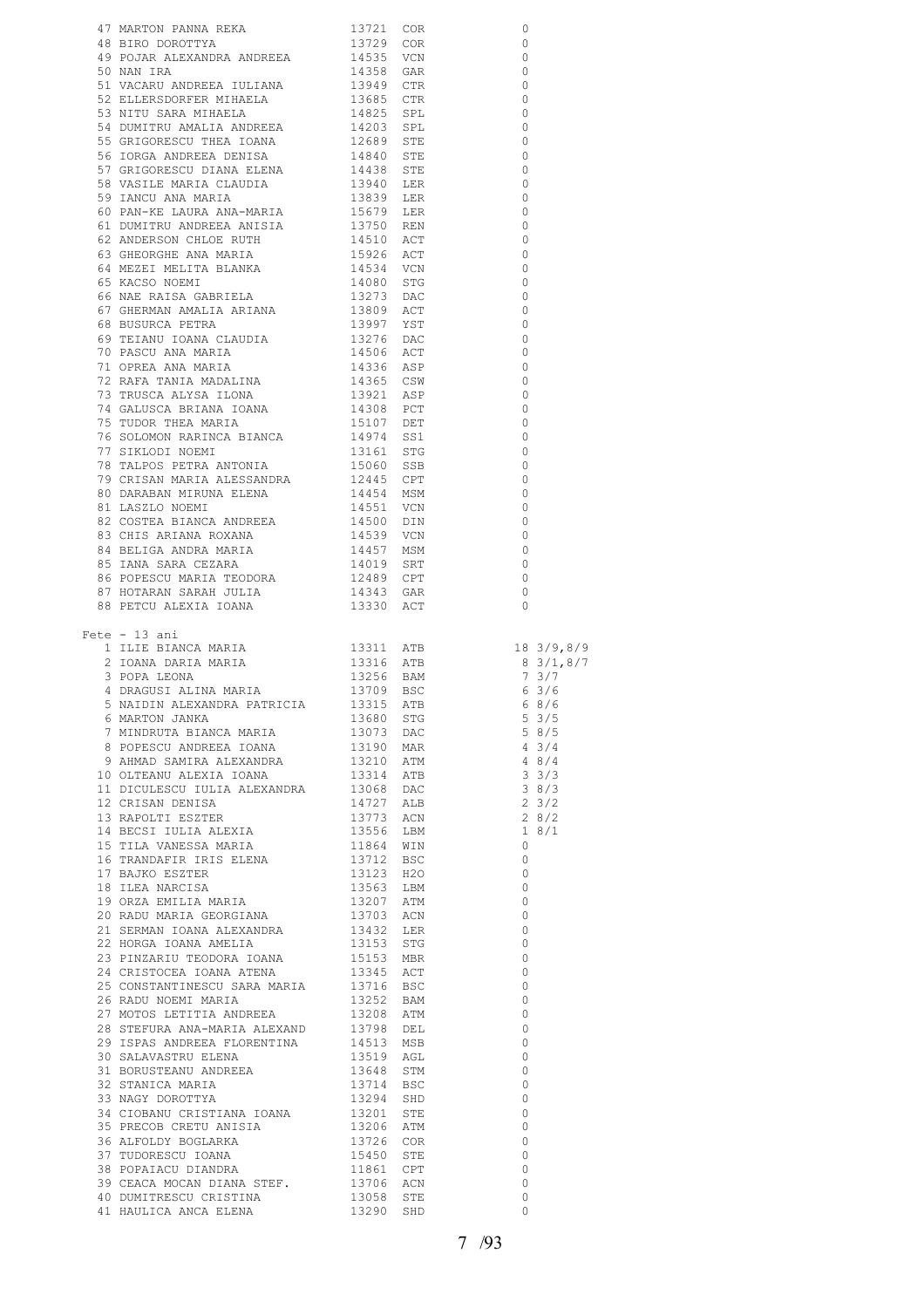|                                                                                                                                                                                                                                              |                        | 0                  |                          |
|----------------------------------------------------------------------------------------------------------------------------------------------------------------------------------------------------------------------------------------------|------------------------|--------------------|--------------------------|
|                                                                                                                                                                                                                                              |                        | $\circ$<br>$\circ$ |                          |
|                                                                                                                                                                                                                                              |                        | $\circ$            |                          |
|                                                                                                                                                                                                                                              |                        | 0                  |                          |
|                                                                                                                                                                                                                                              |                        | $\circ$            |                          |
| 47 CURIAC MARA GABRIELA<br>48 TARABEGA ANCA MARIA                                                                                                                                                                                            | 13354 CMB<br>13312 BSC | 0                  |                          |
|                                                                                                                                                                                                                                              |                        | 0                  |                          |
|                                                                                                                                                                                                                                              |                        | 0                  |                          |
|                                                                                                                                                                                                                                              |                        | 0                  |                          |
|                                                                                                                                                                                                                                              |                        | 0<br>0             |                          |
| 49 RADU TIMEEA ANDREEA<br>50 ILISEI ERICA<br>51 VINCZE BRIGITTA<br>52 POP RALUCA FLORINA<br>53 IACOB DIANA MARIA<br>73 IACOB DIANA MARIA<br>73 IACOB DIANA MARIA<br>73 2340 MSM                                                              |                        | $\circ$            |                          |
| 55 CHIBULCUTEAN MARIA BEATRI 13026 EMA                                                                                                                                                                                                       |                        | 0                  |                          |
| 56 BESENYEI ANNA MARIA<br>57 BOCANEALA ELENA                                                                                                                                                                                                 | 15561 BSC              | 0                  |                          |
| EN CONSTANT ANNE PARAMETER (1990)<br>ST BOCANEALA ELENA (1992) AGL<br>ST BOCANEALA ALYCIA (1992) SHD<br>ST BOCANEALA (1992) SHD<br>ST BOCANEALA (1992) AGL<br>62 CALA TASMINA MARIA (19642) STM<br>62 CALA TASMINA MARIA (19642) STM<br>1964 |                        | 0                  |                          |
|                                                                                                                                                                                                                                              |                        | 0                  |                          |
|                                                                                                                                                                                                                                              |                        | $\circ$<br>0       |                          |
|                                                                                                                                                                                                                                              |                        | $\circ$            |                          |
|                                                                                                                                                                                                                                              |                        | 0                  |                          |
| 63 MANHARDT SIERRA CHRISTINA 15474 CBV                                                                                                                                                                                                       |                        | 0                  |                          |
| 64 HAIDU IULIA GEORGIANA<br>64 HAIDU IULIA GEORGIANA 13561 LBM<br>65 MATEI GUIMAN ALEXIA MARIA 13734 LER                                                                                                                                     |                        | $\circ$            |                          |
|                                                                                                                                                                                                                                              |                        | 0                  |                          |
| 66 VASILE ALEXANDRA CRISTINA 13593 GAR                                                                                                                                                                                                       |                        | $\circ$            |                          |
| Baieti - 12 ani                                                                                                                                                                                                                              |                        |                    |                          |
| 1 DINU PATRICK SEBASTIAN 13340 ACT                                                                                                                                                                                                           |                        |                    | 94/9                     |
| 2 ADAM ROBERT<br>3 NICULAE ALEXEI<br>4 COZMA STEFAN<br>5 NAE ADRIAN GABRIEL                                                                                                                                                                  | 14130 CSB              |                    | 74/7                     |
|                                                                                                                                                                                                                                              | $14270$ ATB            |                    | 64/6                     |
|                                                                                                                                                                                                                                              |                        |                    | $5 \frac{4}{5}$<br>4 4/4 |
| $\begin{tabular}{lllllllll} 4 & COZMA & STEFAN & & & 14126 & CSB \\ 5 & NAE & ADRIAN & GABRIEL & & 13272 & DAC \\ 6 & STOICA & ANDREI & ALEXANDRU & & 11834 & CPT \\ 7 & BUDA & ALEXANDRU & GABRIEL & & 14169 & ALB \\ \end{tabular}$        |                        |                    | $3 \frac{4}{3}$          |
|                                                                                                                                                                                                                                              |                        |                    | $2 \frac{4}{2}$          |
|                                                                                                                                                                                                                                              |                        |                    | $1 \quad 4/1$            |
| 8 VASILESCU STEFAN ANDREI 13961 SS1<br>9 PRICOP VLAD ALEXANDRU 13847 LER                                                                                                                                                                     |                        | $\circ$            |                          |
| 10 IOAN ALEXANDRU<br>11 MURES RARES                                                                                                                                                                                                          | 14078 STG<br>15264 SGH |                    | 0                        |
| 12 TUTUIANU SEBASTIAN                                                                                                                                                                                                                        |                        | 0<br>0             |                          |
| 12 ISISIMS SERVICENT                                                                                                                                                                                                                         | 13858 LER<br>14105 BSC | 0                  |                          |
| 14 RAD LUCAS ANDREI                                                                                                                                                                                                                          | 14256 MAR              | 0                  |                          |
| 14250 MARIN 14250 MARIN 14262 ATB                                                                                                                                                                                                            |                        | 0                  |                          |
| 14449 ATM 14449 ATM 16 MEASURE TELLE SEBASTIAN 13926 ASP                                                                                                                                                                                     |                        | 0                  |                          |
|                                                                                                                                                                                                                                              |                        | 0                  |                          |
| 18 COMSA ALEXANDRU IOAN<br>19 DUMITRU MIHAI VIRGILIU                                                                                                                                                                                         | 14166 ALB<br>14276 ATB | 0<br>0             |                          |
|                                                                                                                                                                                                                                              |                        | 0                  |                          |
| 20 ONEA ARIS CRISTIAN ANTONI 13845 LER<br>21 VOLOSENIUC HUDESCU MATEI 14133 SCP<br>22 POPA ALEXANDRU DANIEL 13146 LLP<br>23 BALAITA DRAGOS 14127 CSB                                                                                         |                        | $\circ$            |                          |
|                                                                                                                                                                                                                                              |                        | $\circ$            |                          |
| 23 BALAITA DRAGOS                                                                                                                                                                                                                            | 14127 CSB              | $\sim$ 0           |                          |
| 24 MALUS CRISTIAN IONUT                                                                                                                                                                                                                      | 13922 ASP<br>14836 SOS | 0                  |                          |
| 25 KUN BENCE                                                                                                                                                                                                                                 |                        | 0<br>0             |                          |
| 26 CANAS ROBERT VALENTIN 14028 SRT<br>27 ANDRON TEODOR 14206 CPI                                                                                                                                                                             |                        | 0                  |                          |
| 27 ANDRON TEODOR<br>28 TICA STEFAN                                                                                                                                                                                                           |                        | 0                  |                          |
| 29 DUMITRAS TUDOR STEFAN                                                                                                                                                                                                                     | 14129 CSB<br>14230 SVU | 0                  |                          |
| 30 MISTIREANU IUSTIN TEODOR 13030 CSB                                                                                                                                                                                                        |                        | 0                  |                          |
| 31 ADAM BOGDAN                                                                                                                                                                                                                               | 14729 LER              | 0                  |                          |
| 32 PETRE NARCIS ALEXANDRU 13423 LER<br>33 CIRILO ALBERTO ANDREI 14134 SCP<br>33 CIRILO ALBERTO ANDREI                                                                                                                                        |                        | 0<br>0             |                          |
|                                                                                                                                                                                                                                              |                        | 0                  |                          |
|                                                                                                                                                                                                                                              |                        | 0                  |                          |
|                                                                                                                                                                                                                                              |                        | 0                  |                          |
|                                                                                                                                                                                                                                              |                        | 0                  |                          |
|                                                                                                                                                                                                                                              |                        | 0                  |                          |
|                                                                                                                                                                                                                                              |                        | 0<br>0             |                          |
|                                                                                                                                                                                                                                              |                        | 0                  |                          |
|                                                                                                                                                                                                                                              |                        | 0                  |                          |
|                                                                                                                                                                                                                                              |                        | $\circ$            |                          |
| 44 BUDIACI VLADIMIR STEFAN 13931 CSP                                                                                                                                                                                                         |                        | 0                  |                          |
| 45 ENACHE ANDREI                                                                                                                                                                                                                             | 13937 CSP              | 0                  |                          |
| 46 STOIAN GABRIEL RAZVAN 12383 CSP                                                                                                                                                                                                           |                        | 0<br>0             |                          |
| $\begin{tabular}{llll} 47 \hspace{0.1cm} PATRASCU \hspace{0.1cm} BOGDAN & 15557 \hspace{0.1cm} CAT \\ 48 \hspace{0.1cm} VLSCEANU \hspace{0.1cm} ANTONIO \hspace{0.1cm} DANIEL & 12959 \hspace{0.1cm} CAT \end{tabular}$                      |                        | 0                  |                          |
| 49 TANVUIA RARES MATEI                                                                                                                                                                                                                       |                        | 0                  |                          |
| 50 NATAPRAZU LUCA MIHAIL                                                                                                                                                                                                                     | 14505 AGL<br>14279 ATB | 0                  |                          |
| 51 PANDELE ALEXANDRU EDWARD<br>52 URSU TUDOR NICOLAE                                                                                                                                                                                         | 14281 ATB<br>14272 ATB | 0                  |                          |
|                                                                                                                                                                                                                                              |                        | 0                  |                          |
| 53 BAJCU ANGELO COSMIN<br>54 DINDAREANU ALEXANDRU                                                                                                                                                                                            | 14241 BSC<br>14842 BSC | 0                  |                          |
|                                                                                                                                                                                                                                              |                        | 0<br>0             |                          |
| 55 DUMITRU MARIO EDUARD<br>56 MIHAI DAVID ANDREI                                                                                                                                                                                             | 14238 BSC<br>14104 BSC | 0                  |                          |
| 57 PETRASCU MATEI                                                                                                                                                                                                                            | 14110 BSC              | 0                  |                          |
| 58 FOZECAS ALEX MIHAI 14376 LBM                                                                                                                                                                                                              |                        | 0                  |                          |
|                                                                                                                                                                                                                                              |                        |                    |                          |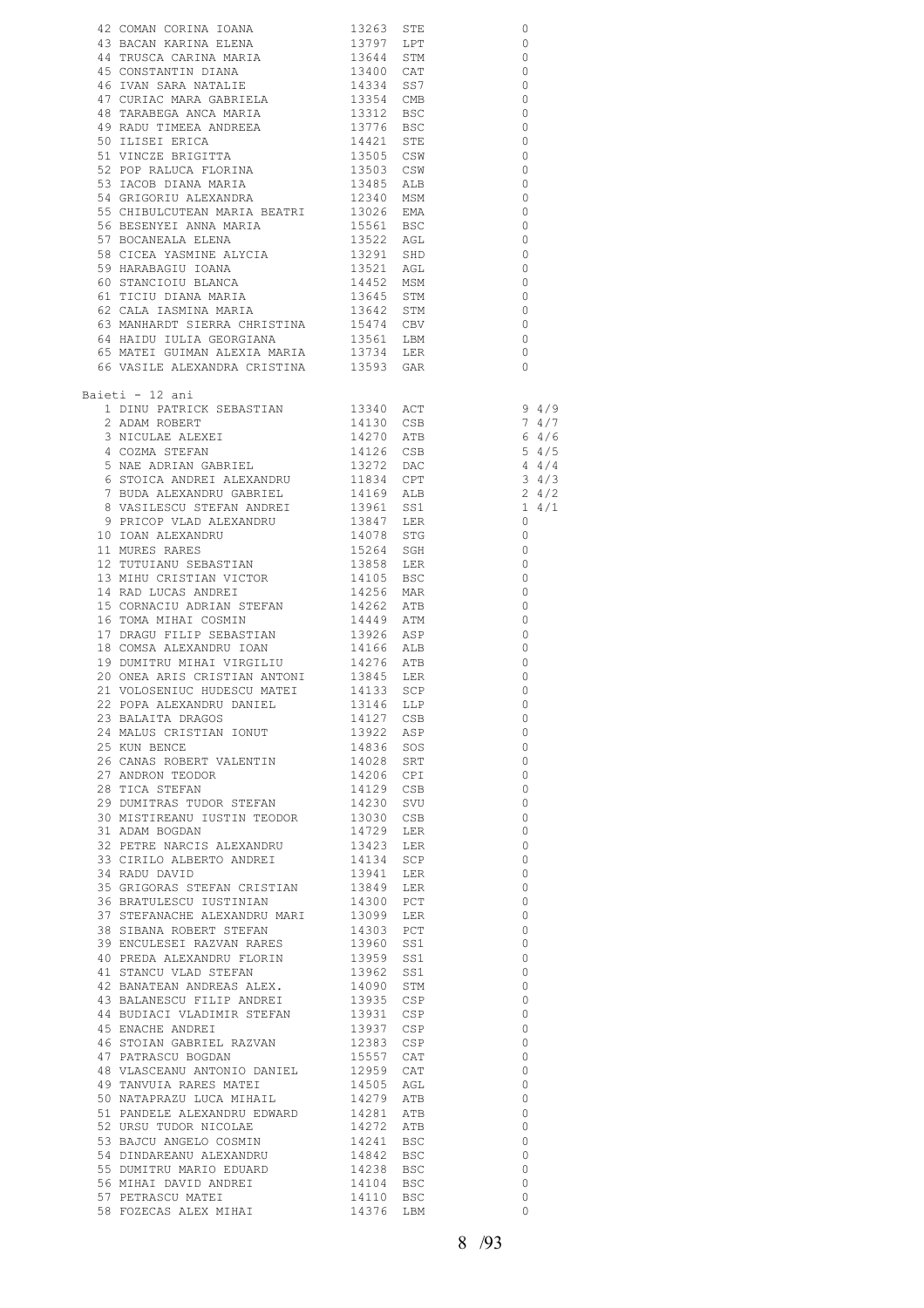|                                                                                                                                                                                                                                               |                | $\circ$                  |
|-----------------------------------------------------------------------------------------------------------------------------------------------------------------------------------------------------------------------------------------------|----------------|--------------------------|
|                                                                                                                                                                                                                                               |                |                          |
|                                                                                                                                                                                                                                               | $\overline{0}$ | $\overline{0}$           |
|                                                                                                                                                                                                                                               |                | $\overline{0}$           |
|                                                                                                                                                                                                                                               |                | $\overline{0}$           |
|                                                                                                                                                                                                                                               |                | $\overline{0}$           |
|                                                                                                                                                                                                                                               |                | $\overline{0}$           |
|                                                                                                                                                                                                                                               |                | $\overline{0}$           |
|                                                                                                                                                                                                                                               |                | $\overline{0}$           |
|                                                                                                                                                                                                                                               |                | $\overline{\phantom{0}}$ |
|                                                                                                                                                                                                                                               |                | $\overline{0}$           |
|                                                                                                                                                                                                                                               |                | $\circ$                  |
|                                                                                                                                                                                                                                               |                | $\overline{0}$           |
|                                                                                                                                                                                                                                               |                | $\overline{0}$           |
|                                                                                                                                                                                                                                               |                | $\overline{0}$           |
|                                                                                                                                                                                                                                               |                | $\circ$                  |
| 59 IARI EDWARD ERIK 19460 COR (1872)<br>61 GENET TUDOR ALEXANDRU 15146 LBO<br>61 STOTAN ANTONIO GABRIEL 13948 CTR<br>62 RADOI RARES NICOLAE 15079 CTR<br>63 SERBANESCO STEPAN ANDREI 15142 CTR<br>64 DUTA VALEMITI VASILE 15459 STE E S       |                | $\overline{0}$           |
|                                                                                                                                                                                                                                               |                | $\overline{0}$           |
|                                                                                                                                                                                                                                               |                | $\overline{0}$           |
|                                                                                                                                                                                                                                               |                | $\overline{0}$           |
|                                                                                                                                                                                                                                               |                | $\overline{0}$           |
|                                                                                                                                                                                                                                               |                | $\overline{0}$           |
|                                                                                                                                                                                                                                               |                | $\overline{0}$           |
|                                                                                                                                                                                                                                               |                | $\circ$                  |
|                                                                                                                                                                                                                                               |                | $\overline{0}$           |
|                                                                                                                                                                                                                                               |                | $\overline{0}$           |
|                                                                                                                                                                                                                                               |                | $\overline{0}$           |
|                                                                                                                                                                                                                                               |                | $\overline{\phantom{0}}$ |
|                                                                                                                                                                                                                                               |                | $\overline{\phantom{0}}$ |
|                                                                                                                                                                                                                                               |                | $\overline{0}$           |
|                                                                                                                                                                                                                                               |                | $\overline{0}$           |
|                                                                                                                                                                                                                                               |                | $\overline{\phantom{0}}$ |
|                                                                                                                                                                                                                                               |                | $\overline{\phantom{0}}$ |
|                                                                                                                                                                                                                                               |                | $\circ$                  |
|                                                                                                                                                                                                                                               |                | $\overline{0}$           |
|                                                                                                                                                                                                                                               |                | $\circ$                  |
|                                                                                                                                                                                                                                               |                | $\overline{0}$           |
|                                                                                                                                                                                                                                               |                | $\overline{0}$           |
|                                                                                                                                                                                                                                               |                | $\overline{0}$           |
|                                                                                                                                                                                                                                               |                | $\overline{0}$           |
|                                                                                                                                                                                                                                               |                | $\overline{0}$           |
| 87 MELIANU NICOLAE CRISTIAN 14437 STE<br>88 BOLDOR ALEXANDRU CRISTIAN 14053 SHD<br>89 CONSTANTINESCU MIHNEA 14053 SHD<br>90 STOICA EMILIAN 12387 LER<br>91 MARNESCU DARIUS ANDREI 14447 STE<br>93 MARES DOMINIQUE GABRIEL 14447 STE<br>94     | $\overline{0}$ |                          |
|                                                                                                                                                                                                                                               |                |                          |
| Baieti - 13 ani                                                                                                                                                                                                                               |                |                          |
|                                                                                                                                                                                                                                               |                |                          |
| 1 IACOB MIHAI<br>1 IACOB MIHAI<br>2 MOSCALIUC CALIN GEORGE<br>3 DASCALESCU MIHNEA DUMITRU<br>4 CIRCIUMARESCU DAVID STEFA<br>5 MAGDA TEODOR STEFAN<br>13951 CTR (2/6                                                                           |                |                          |
|                                                                                                                                                                                                                                               |                |                          |
|                                                                                                                                                                                                                                               |                |                          |
|                                                                                                                                                                                                                                               |                |                          |
|                                                                                                                                                                                                                                               |                |                          |
|                                                                                                                                                                                                                                               |                |                          |
|                                                                                                                                                                                                                                               |                |                          |
|                                                                                                                                                                                                                                               |                |                          |
|                                                                                                                                                                                                                                               |                |                          |
|                                                                                                                                                                                                                                               |                |                          |
|                                                                                                                                                                                                                                               |                |                          |
|                                                                                                                                                                                                                                               |                |                          |
|                                                                                                                                                                                                                                               |                |                          |
|                                                                                                                                                                                                                                               |                |                          |
|                                                                                                                                                                                                                                               |                |                          |
|                                                                                                                                                                                                                                               |                |                          |
|                                                                                                                                                                                                                                               |                |                          |
|                                                                                                                                                                                                                                               |                |                          |
|                                                                                                                                                                                                                                               |                |                          |
|                                                                                                                                                                                                                                               |                |                          |
|                                                                                                                                                                                                                                               |                |                          |
|                                                                                                                                                                                                                                               |                |                          |
|                                                                                                                                                                                                                                               |                |                          |
|                                                                                                                                                                                                                                               |                |                          |
|                                                                                                                                                                                                                                               |                |                          |
|                                                                                                                                                                                                                                               |                |                          |
|                                                                                                                                                                                                                                               |                |                          |
|                                                                                                                                                                                                                                               |                |                          |
|                                                                                                                                                                                                                                               |                |                          |
|                                                                                                                                                                                                                                               |                |                          |
|                                                                                                                                                                                                                                               |                |                          |
|                                                                                                                                                                                                                                               |                |                          |
|                                                                                                                                                                                                                                               |                |                          |
|                                                                                                                                                                                                                                               |                |                          |
|                                                                                                                                                                                                                                               |                |                          |
|                                                                                                                                                                                                                                               |                |                          |
|                                                                                                                                                                                                                                               |                |                          |
|                                                                                                                                                                                                                                               |                |                          |
|                                                                                                                                                                                                                                               |                |                          |
| 3 DIAGNABONO PIRIBA DORITRO (1913) 1913<br>1 CRACTOMARSCO DAVID STEPA<br>1 GONCOR STEPAN 11301 CPT<br>1777<br>6 GHEOGREE LICAS IOANI 19895 CTR<br>6 GHEOGREE LICAS IOAN<br>1984 ALEXAMPORO IONUT<br>1984 ALEXAMPORO IONUT<br>1985 CETRACHE DA |                |                          |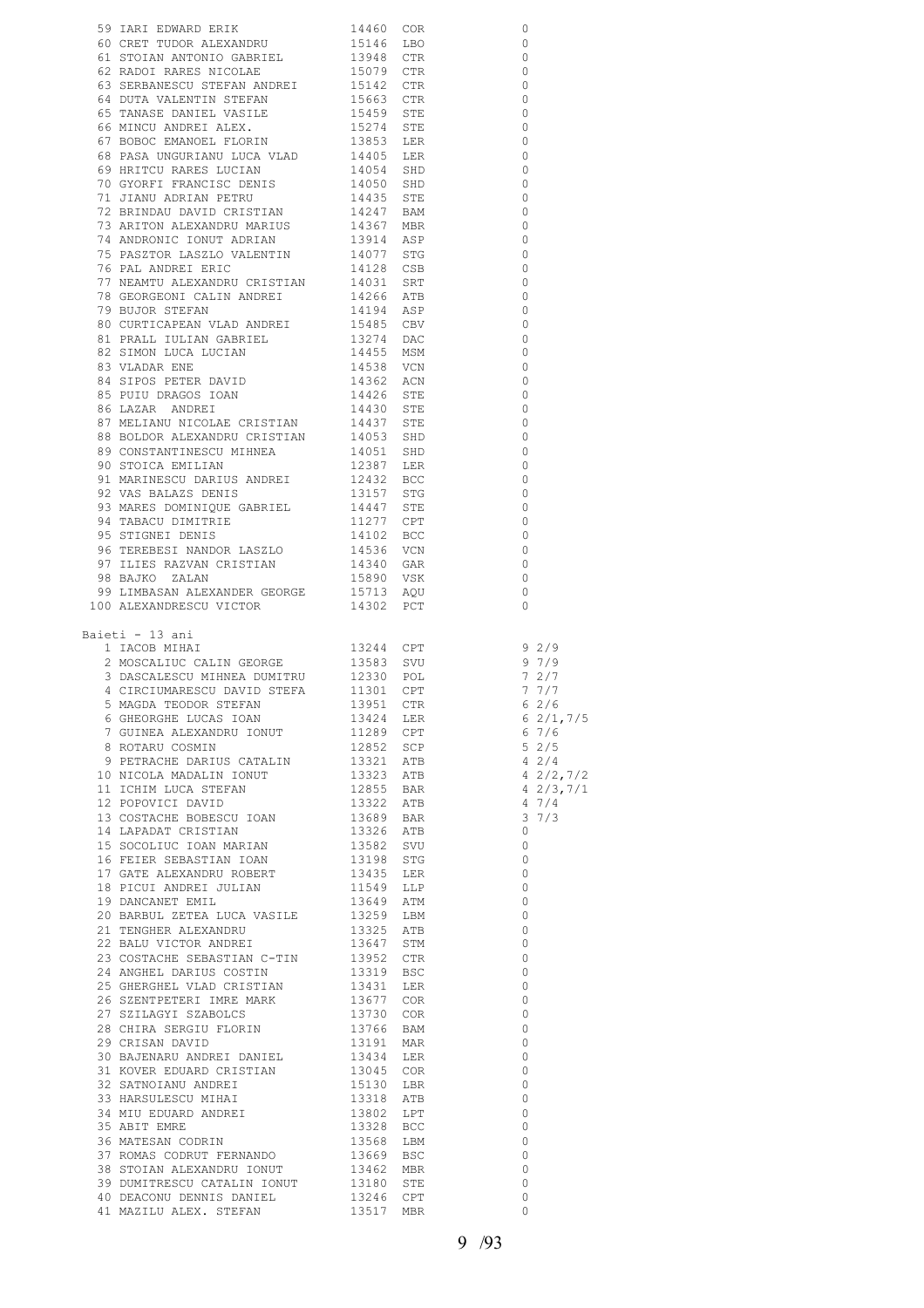|                                                                                                                                                                                                                                                              |                                                                                 | 0                                                                                         |
|--------------------------------------------------------------------------------------------------------------------------------------------------------------------------------------------------------------------------------------------------------------|---------------------------------------------------------------------------------|-------------------------------------------------------------------------------------------|
|                                                                                                                                                                                                                                                              |                                                                                 | $\circ$                                                                                   |
|                                                                                                                                                                                                                                                              |                                                                                 | $\overline{\phantom{0}}$                                                                  |
|                                                                                                                                                                                                                                                              |                                                                                 | $\circ$                                                                                   |
|                                                                                                                                                                                                                                                              |                                                                                 | $\overline{0}$                                                                            |
|                                                                                                                                                                                                                                                              |                                                                                 | $\overline{0}$                                                                            |
|                                                                                                                                                                                                                                                              |                                                                                 | $\overline{0}$                                                                            |
|                                                                                                                                                                                                                                                              |                                                                                 | $\circ$                                                                                   |
|                                                                                                                                                                                                                                                              |                                                                                 | $\circ$<br>$\overline{0}$                                                                 |
|                                                                                                                                                                                                                                                              |                                                                                 | $\qquad \qquad \circ$                                                                     |
|                                                                                                                                                                                                                                                              |                                                                                 | $\overline{\phantom{0}}$                                                                  |
|                                                                                                                                                                                                                                                              |                                                                                 | $\overline{0}$                                                                            |
|                                                                                                                                                                                                                                                              |                                                                                 | $\overline{0}$                                                                            |
|                                                                                                                                                                                                                                                              |                                                                                 | $\circ$                                                                                   |
|                                                                                                                                                                                                                                                              |                                                                                 | $\overline{0}$                                                                            |
|                                                                                                                                                                                                                                                              |                                                                                 | $\overline{0}$                                                                            |
|                                                                                                                                                                                                                                                              |                                                                                 | $\overline{0}$<br>$\overline{\phantom{0}}$                                                |
|                                                                                                                                                                                                                                                              |                                                                                 | $\overline{0}$                                                                            |
|                                                                                                                                                                                                                                                              |                                                                                 | $\overline{0}$                                                                            |
|                                                                                                                                                                                                                                                              |                                                                                 | $\overline{0}$                                                                            |
|                                                                                                                                                                                                                                                              |                                                                                 | $\overline{0}$                                                                            |
|                                                                                                                                                                                                                                                              |                                                                                 | $\overline{\phantom{0}}$                                                                  |
|                                                                                                                                                                                                                                                              |                                                                                 | $\overline{0}$                                                                            |
|                                                                                                                                                                                                                                                              |                                                                                 | $\overline{0}$<br>$\overline{0}$                                                          |
|                                                                                                                                                                                                                                                              |                                                                                 | $\overline{0}$                                                                            |
|                                                                                                                                                                                                                                                              |                                                                                 | $\circ$                                                                                   |
|                                                                                                                                                                                                                                                              |                                                                                 | $\overline{\phantom{0}}$                                                                  |
|                                                                                                                                                                                                                                                              |                                                                                 | $\overline{0}$                                                                            |
|                                                                                                                                                                                                                                                              |                                                                                 | $\overline{0}$                                                                            |
|                                                                                                                                                                                                                                                              |                                                                                 | $\circ$                                                                                   |
|                                                                                                                                                                                                                                                              |                                                                                 | $\overline{\phantom{0}}$                                                                  |
|                                                                                                                                                                                                                                                              |                                                                                 | $\overline{0}$                                                                            |
|                                                                                                                                                                                                                                                              |                                                                                 | $\overline{\phantom{0}}$<br>$\overline{\phantom{0}}$                                      |
|                                                                                                                                                                                                                                                              |                                                                                 | $\overline{0}$                                                                            |
|                                                                                                                                                                                                                                                              |                                                                                 | $\overline{\phantom{0}}$                                                                  |
|                                                                                                                                                                                                                                                              |                                                                                 | $\overline{\phantom{0}}$                                                                  |
|                                                                                                                                                                                                                                                              |                                                                                 | - 0                                                                                       |
|                                                                                                                                                                                                                                                              |                                                                                 | $\overline{0}$                                                                            |
|                                                                                                                                                                                                                                                              |                                                                                 | - 0                                                                                       |
|                                                                                                                                                                                                                                                              |                                                                                 | $\overline{\phantom{0}}$                                                                  |
|                                                                                                                                                                                                                                                              |                                                                                 | - 0<br>$\overline{\phantom{0}}$                                                           |
|                                                                                                                                                                                                                                                              |                                                                                 | $\circ$                                                                                   |
|                                                                                                                                                                                                                                                              |                                                                                 | $\Omega$                                                                                  |
|                                                                                                                                                                                                                                                              |                                                                                 | $\Omega$                                                                                  |
|                                                                                                                                                                                                                                                              |                                                                                 | 0                                                                                         |
|                                                                                                                                                                                                                                                              |                                                                                 | $\circ$                                                                                   |
|                                                                                                                                                                                                                                                              |                                                                                 | $\overline{\phantom{0}}$                                                                  |
|                                                                                                                                                                                                                                                              |                                                                                 | $\overline{0}$                                                                            |
|                                                                                                                                                                                                                                                              |                                                                                 | $\overline{0}$<br>$\overline{0}$                                                          |
|                                                                                                                                                                                                                                                              |                                                                                 | $\overline{\phantom{0}}$                                                                  |
|                                                                                                                                                                                                                                                              |                                                                                 | $\overline{0}$                                                                            |
|                                                                                                                                                                                                                                                              |                                                                                 | $\overline{\phantom{0}}$                                                                  |
|                                                                                                                                                                                                                                                              |                                                                                 | $\overline{0}$                                                                            |
|                                                                                                                                                                                                                                                              |                                                                                 | $\overline{0}$                                                                            |
|                                                                                                                                                                                                                                                              |                                                                                 | $\overline{0}$                                                                            |
|                                                                                                                                                                                                                                                              |                                                                                 | $\overline{0}$                                                                            |
|                                                                                                                                                                                                                                                              |                                                                                 | $\overline{0}$                                                                            |
| 55 PRACA CLOUD MIRAL 1922 SED 1934 SPL<br>55 PODEANU ANDREI STEREN 1938 SPL<br>57 PODEANU ANDREI STEREN 1938 SPL<br>57 RADOGAROM ALEX MYGUNTO 1943 SPL<br>58 PODEANU ANDREI GRADO<br>60 RORMOSI, RADOGARO 1991 1991 SCD<br>64 GENERAL RAD<br>Baieti - 14 ani |                                                                                 |                                                                                           |
|                                                                                                                                                                                                                                                              |                                                                                 |                                                                                           |
|                                                                                                                                                                                                                                                              |                                                                                 | $\begin{array}{c} 11 & 1/2,6/9 \\ 9 & 1/9 \end{array}$                                    |
|                                                                                                                                                                                                                                                              |                                                                                 |                                                                                           |
|                                                                                                                                                                                                                                                              |                                                                                 |                                                                                           |
|                                                                                                                                                                                                                                                              |                                                                                 | $\begin{array}{r} 71/7 \\ 76/7 \\ 61/6 \\ 66/6 \\ 51/4,6/1 \\ 51/5 \\ 1/5 \\ \end{array}$ |
|                                                                                                                                                                                                                                                              |                                                                                 |                                                                                           |
|                                                                                                                                                                                                                                                              |                                                                                 |                                                                                           |
|                                                                                                                                                                                                                                                              |                                                                                 |                                                                                           |
|                                                                                                                                                                                                                                                              | $5\frac{6}{5}$                                                                  | $4\;6/4$                                                                                  |
|                                                                                                                                                                                                                                                              |                                                                                 |                                                                                           |
|                                                                                                                                                                                                                                                              | $\begin{array}{rr}\n 3 & 1/3 \\  3 & 6/3 \\  2 & 6/2 \\  1 & 1/1\n \end{array}$ |                                                                                           |
|                                                                                                                                                                                                                                                              |                                                                                 |                                                                                           |
|                                                                                                                                                                                                                                                              |                                                                                 | $\begin{array}{cc} 1 & 1/1 \\ 0 & \end{array}$                                            |
|                                                                                                                                                                                                                                                              |                                                                                 |                                                                                           |
|                                                                                                                                                                                                                                                              |                                                                                 | $\overline{0}$<br>$\overline{0}$                                                          |
|                                                                                                                                                                                                                                                              |                                                                                 | $\overline{0}$                                                                            |
|                                                                                                                                                                                                                                                              |                                                                                 | $\circ$                                                                                   |
| 20 RUSEN COSTIN ALIN 12641 LER                                                                                                                                                                                                                               |                                                                                 | $\circ$                                                                                   |
|                                                                                                                                                                                                                                                              |                                                                                 |                                                                                           |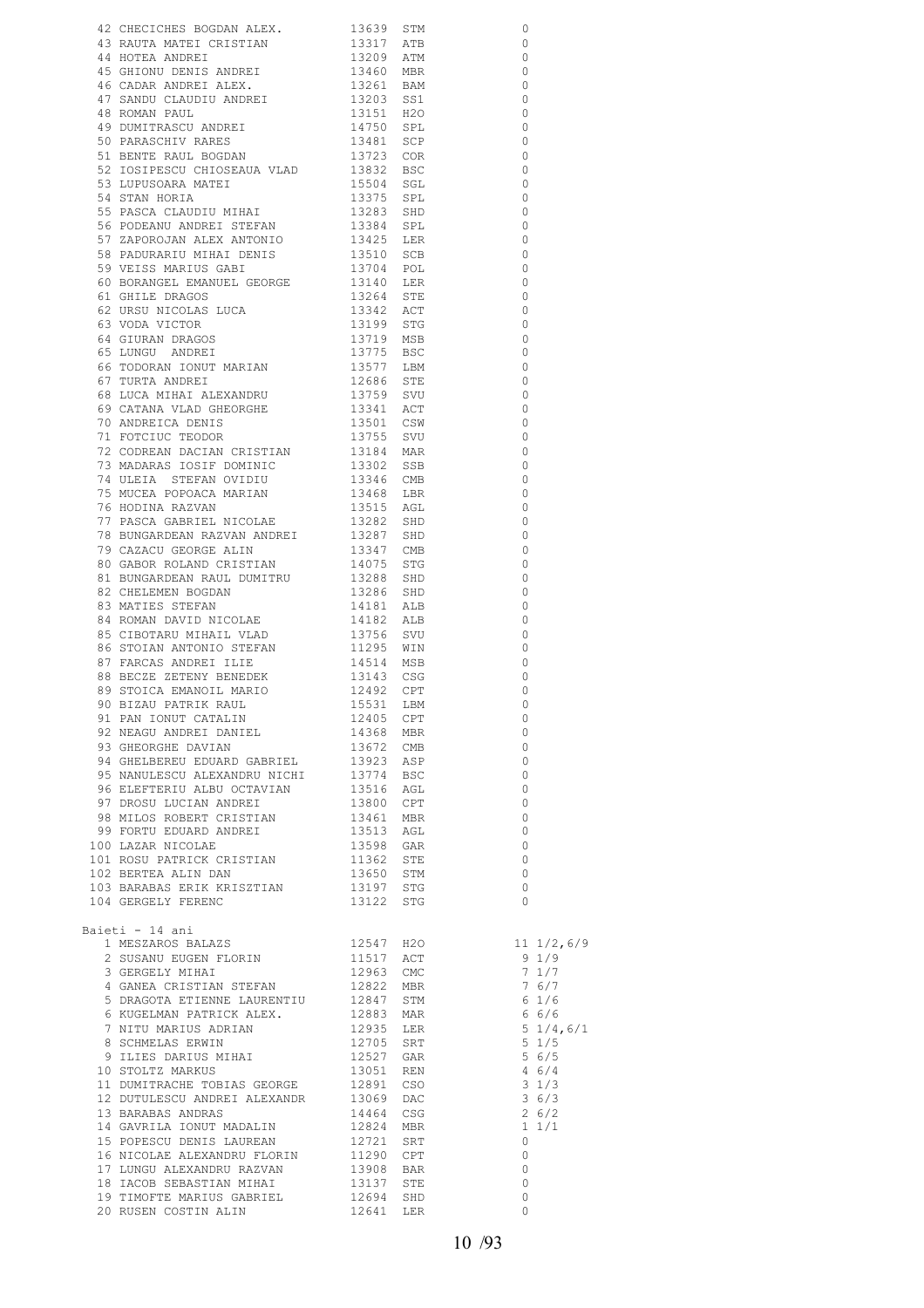|                                                                                                                         |                                                                                                       |                                                                                                      | $\circ$        |
|-------------------------------------------------------------------------------------------------------------------------|-------------------------------------------------------------------------------------------------------|------------------------------------------------------------------------------------------------------|----------------|
|                                                                                                                         |                                                                                                       |                                                                                                      | $\circ$        |
|                                                                                                                         |                                                                                                       |                                                                                                      | $\circ$        |
|                                                                                                                         |                                                                                                       | 12777 556<br>12564 ATB<br>12695 SHD<br>13790 MSM<br>10574 CPT<br>12789 LBM<br>13052 LER<br>13052 LER | $\circ$        |
| 25 ISTRATE BOGDAN CRISTIAN<br>26 RIEDL - SERLI TIBOR<br>27 STOJGA JONUT                                                 |                                                                                                       |                                                                                                      | $\circ$        |
|                                                                                                                         |                                                                                                       |                                                                                                      | $\circ$        |
| 27 STOICA IONUT                                                                                                         |                                                                                                       |                                                                                                      | $\circ$        |
|                                                                                                                         |                                                                                                       |                                                                                                      | $\circ$        |
|                                                                                                                         |                                                                                                       |                                                                                                      | $\circ$        |
| 27 STOICA IONUT<br>28 COZMUTA TUDOR CALIN<br>29 SIMION MATEI ALEXANDRU<br>30 TATAR ALEXANDRU<br>31 PASCU NICU LAURENTIU | 12968 POL<br>12924 LER<br>12753 SPL                                                                   |                                                                                                      | $\circ$        |
|                                                                                                                         |                                                                                                       |                                                                                                      | $\circ$        |
| 32 MARGARIT ALEXANDRU                                                                                                   |                                                                                                       |                                                                                                      | $\circ$        |
| 33 OLTEANU VLAD ANDREI                                                                                                  | 12869 SS1<br>12606 SCB                                                                                |                                                                                                      | $\circ$        |
| 34 VERMAN CRISTIAN                                                                                                      |                                                                                                       |                                                                                                      | $\circ$        |
| 35 BADULESCU VLAD ALEXANDRU                                                                                             |                                                                                                       |                                                                                                      | $\circ$        |
|                                                                                                                         | 12814 STE<br>13932 CSP                                                                                |                                                                                                      | $\circ$        |
|                                                                                                                         | 13107 CSO                                                                                             |                                                                                                      | $\overline{0}$ |
| 36 SENDROIU ANDREI CRISTIAN<br>37 PREDA LUCA IOAN<br>38 RAPOLTI ZSOLT                                                   |                                                                                                       |                                                                                                      | $\overline{0}$ |
|                                                                                                                         |                                                                                                       |                                                                                                      | $\circ$        |
|                                                                                                                         |                                                                                                       |                                                                                                      | $\circ$        |
|                                                                                                                         |                                                                                                       |                                                                                                      | $\circ$        |
|                                                                                                                         |                                                                                                       |                                                                                                      | $\circ$        |
|                                                                                                                         |                                                                                                       |                                                                                                      | $\circ$        |
|                                                                                                                         |                                                                                                       |                                                                                                      | $\overline{0}$ |
|                                                                                                                         |                                                                                                       |                                                                                                      | $\overline{0}$ |
|                                                                                                                         |                                                                                                       |                                                                                                      | $\circ$        |
|                                                                                                                         |                                                                                                       |                                                                                                      | $\circ$        |
| 48 ADAM TOMA                                                                                                            |                                                                                                       |                                                                                                      | $\circ$        |
| 48 ADAM TOMA<br>49 GRUBACICHI ALEN                                                                                      | 12865 CSN<br>12314 STM<br>12563 BSC<br>12775 BCC                                                      |                                                                                                      | $\circ$        |
| 50 COSTACHE ALEXANDRU GABRIE<br>51 LEGANEL ANDREI<br>52 BALAN PAUL                                                      |                                                                                                       |                                                                                                      | $\circ$        |
|                                                                                                                         |                                                                                                       |                                                                                                      | $\circ$        |
|                                                                                                                         | 12578 MBR                                                                                             |                                                                                                      | $\overline{0}$ |
| 53 BALAN RARES ALEXANDRU<br>54 DOBRE DANIEL GABRIEL                                                                     |                                                                                                       |                                                                                                      | $\circ$        |
|                                                                                                                         |                                                                                                       |                                                                                                      | $\circ$        |
|                                                                                                                         |                                                                                                       |                                                                                                      | $\circ$        |
| 55 PETRESCU MIRCEA RAZVAN<br>56 FRINCU MIHAI ALEXANDRU                                                                  |                                                                                                       |                                                                                                      | $\overline{0}$ |
|                                                                                                                         |                                                                                                       |                                                                                                      | $\overline{0}$ |
| 57 GHINESCU IULIAN ALEXANDRU<br>58 DEMIAN NICHOLAS CRISTIAN<br>59 IANCU ALEXANDRU DIMITRIE                              | 12978 MBK<br>112045 CSO<br>13443 LER<br>13953 CTR<br>13394 SPL<br>12830 BAM<br>12565 ALS<br>12565 ALS |                                                                                                      | $\circ$        |
|                                                                                                                         |                                                                                                       |                                                                                                      | $\overline{0}$ |
| 60 NAGY BRANDON EDMOND<br>61 TURLUIANU VICTOR<br>62 GRAEF MIHAI VALENTIN                                                | 12827 BAM<br>12681 SSV<br>10850 STE<br>11278 CPT<br>12769 CMB                                         |                                                                                                      | $\circ$        |
|                                                                                                                         |                                                                                                       |                                                                                                      | $\circ$        |
|                                                                                                                         |                                                                                                       |                                                                                                      | $\circ$        |
| 63 TABACU PETRU                                                                                                         |                                                                                                       |                                                                                                      | $\circ$        |
| 63 IABACO FEIRO<br>64 DINICA FLORIN IONUT<br>65 SCARLAT RAZVAN GABRIEL<br>55 SCARLAT RAZVAN GABRIEL                     |                                                                                                       |                                                                                                      | $\circ$        |
|                                                                                                                         |                                                                                                       |                                                                                                      | $\circ$        |
| 66 ALBU STEFAN DRAGOS                                                                                                   | 13075 CPT<br>14131 SCP                                                                                |                                                                                                      | $\circ$        |
| 67 ROGOVEANU VLAD ANDREI<br>68 GRICORE ANDREI                                                                           |                                                                                                       |                                                                                                      | $\circ$        |
| 68 GRIGORE ANDREI                                                                                                       | 13803 PCT<br>12889 CSO                                                                                |                                                                                                      | $\circ$        |
| 69 POCOL DAVID SAMUEL<br>70 DINCA RADUCU ALEX.<br>71 ACCENI                                                             | 14251 BAM<br>12805 SS1<br>13789 MSM<br>12806 DIN                                                      |                                                                                                      | $\circ$        |
|                                                                                                                         |                                                                                                       |                                                                                                      | $\overline{0}$ |
| 70 DINCA KADOCO ADEA: 12000 DUN<br>71 SOPONAR DARIUS CRISTIAN 13789 MSM<br>72 DOLTU MIHAI COSMIN 12806 DIN              |                                                                                                       |                                                                                                      | $\overline{0}$ |
|                                                                                                                         |                                                                                                       |                                                                                                      | $\circ$        |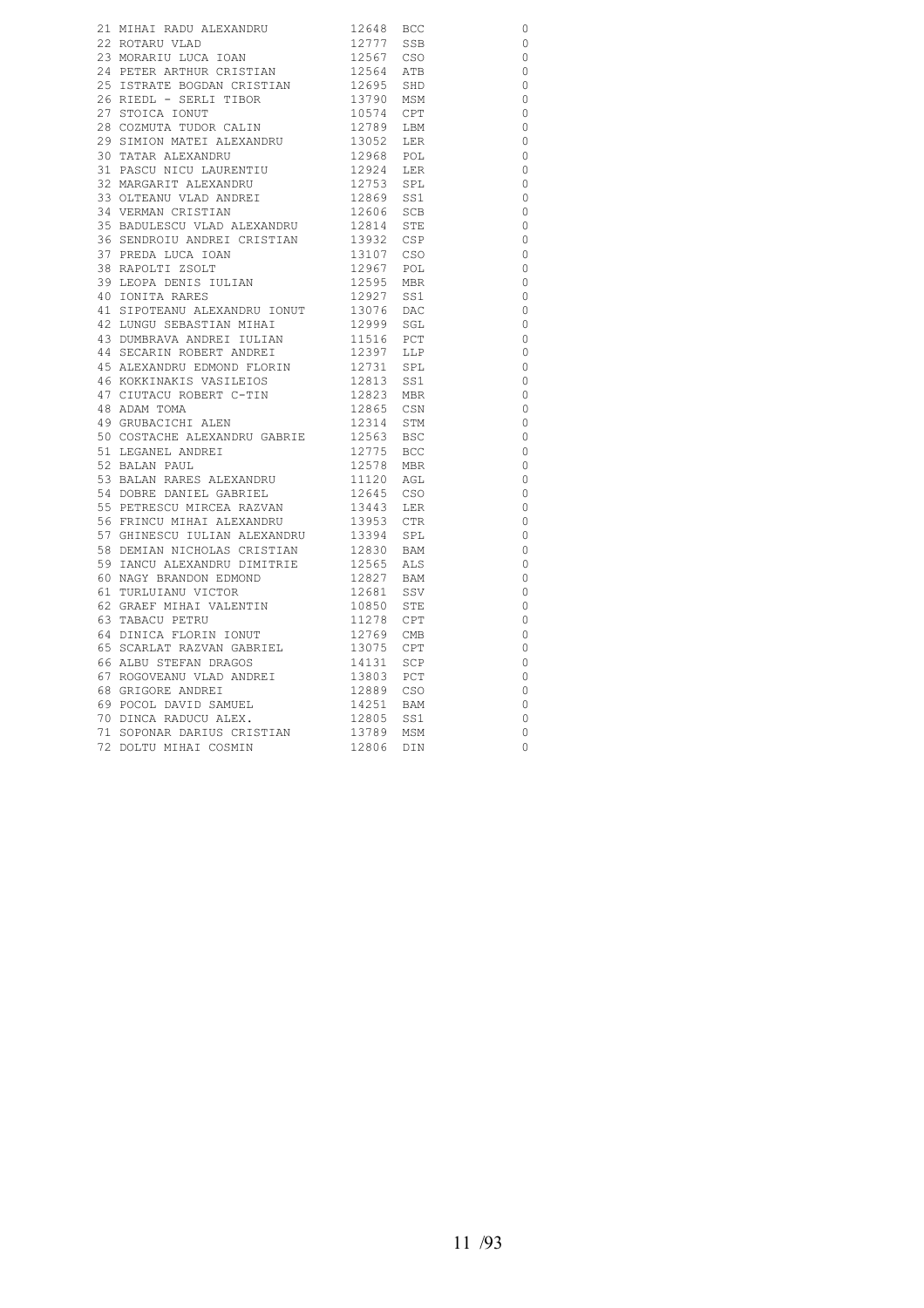## **CLASAMENT STAFETE CUMULAT**

|                 | Loc Club Stafeta (Sch. 1, Sch. 2, Sch. 3, Sch4.)                | pct. | Total proba/puncte |
|-----------------|-----------------------------------------------------------------|------|--------------------|
| $Fete - 12 ani$ |                                                                 |      |                    |
| 1 DAC           |                                                                 |      | $\circ$            |
| 2 ASP           |                                                                 |      | 0                  |
| 3 LER           |                                                                 |      | $\circ$            |
| 4 ACT           |                                                                 |      | 0                  |
| 5 ATB           |                                                                 |      | 0                  |
| 6 ALB           |                                                                 |      | 0                  |
| 7 SSB           |                                                                 |      | 0                  |
| 8 COR           |                                                                 |      | 0                  |
| 9 VCN           |                                                                 |      | 0                  |
| $Fete - 13 ani$ |                                                                 |      |                    |
| 1 ATB           |                                                                 |      | 0                  |
| 2 BSC           |                                                                 |      | $\mathbb O$        |
| 3 STE           |                                                                 |      | 0                  |
| 4 STM           |                                                                 |      | 0                  |
| 5 ATM           |                                                                 |      | $\circ$            |
| Baieti - 12 ani |                                                                 |      |                    |
| 1 CSB           |                                                                 |      | 0                  |
| 2 LER           |                                                                 |      | 0                  |
| 3 CSP           |                                                                 |      | 0                  |
| 4 ASP           |                                                                 |      | 0                  |
| 5 SS1           |                                                                 |      | 0                  |
| 6 ATB           |                                                                 |      | 0                  |
| 7 BSC           |                                                                 |      | 0                  |
| 8 CTR           |                                                                 |      | 0                  |
| 9 STE           |                                                                 |      | 0                  |
| 10 SHD          |                                                                 |      | 0                  |
| Baieti - 13 ani |                                                                 |      |                    |
| 1 ATB           |                                                                 |      | 0                  |
| 2 CPT           |                                                                 |      | $\circ$            |
| 3 STE           |                                                                 |      | 0                  |
| 4 LER           | <u> 2002 - John Stein, mars and de British Boston (b. 1982)</u> |      | 0                  |
| 5 STG           |                                                                 |      | 0                  |
| 6 COR           |                                                                 |      | 0                  |
| 7 BSC           |                                                                 |      | 0                  |
| 8 LBM           |                                                                 |      | 0                  |
| 9 SHD           |                                                                 |      | 0                  |
| 10 MBR          |                                                                 |      | 0                  |
| 11 SVU          |                                                                 |      | 0                  |
|                 |                                                                 |      |                    |
| Baieti - 14 ani |                                                                 |      |                    |
| 1 LER           |                                                                 |      | 0                  |
| 2 CPT           |                                                                 |      | 0                  |
| 3 SS1           |                                                                 |      | 0                  |
| 4 CSO           |                                                                 |      | 0                  |
| 5 MBR           |                                                                 |      | $\circ$            |

#### **CLASAMENT ECHIPE CUMULAT**

| Loc            | Club       | Total<br>pct.  | proba/puncte |
|----------------|------------|----------------|--------------|
| Fete           | $-12$ ani  |                |              |
| 1              | ATB        | 13             | 5/13         |
| $\overline{2}$ | SSV        | 11             | 5/11         |
| 3              | STG        | 7              | 5/7          |
| 4              | <b>REN</b> | 3              | 5/3          |
| 5              | SHD        | $\overline{c}$ | 5/2          |
| 6              | COR        | $\mathbf{1}$   | 5/1          |
| 7              | ACT        | 0              |              |
| 8              | ALB        | 0              |              |
| 9              | ASP        | 0              |              |
| 10             | <b>BSC</b> | 0              |              |
| 11             | CPI        | 0              |              |
| 12             | CPT        | 0              |              |
| 13             | CST        | 0              |              |
| 14             | CSW        | 0              |              |
| 15             | <b>CTR</b> | 0              |              |
| 16             | DAC        | 0              |              |
| 17             | DET        | 0              |              |
| 18             | DIN        | 0              |              |
| 19             | GAR        | 0              |              |
| 20             | LER        | 0              |              |
| 21             | LLP        | 0              |              |
| 22             | MSB        | 0              |              |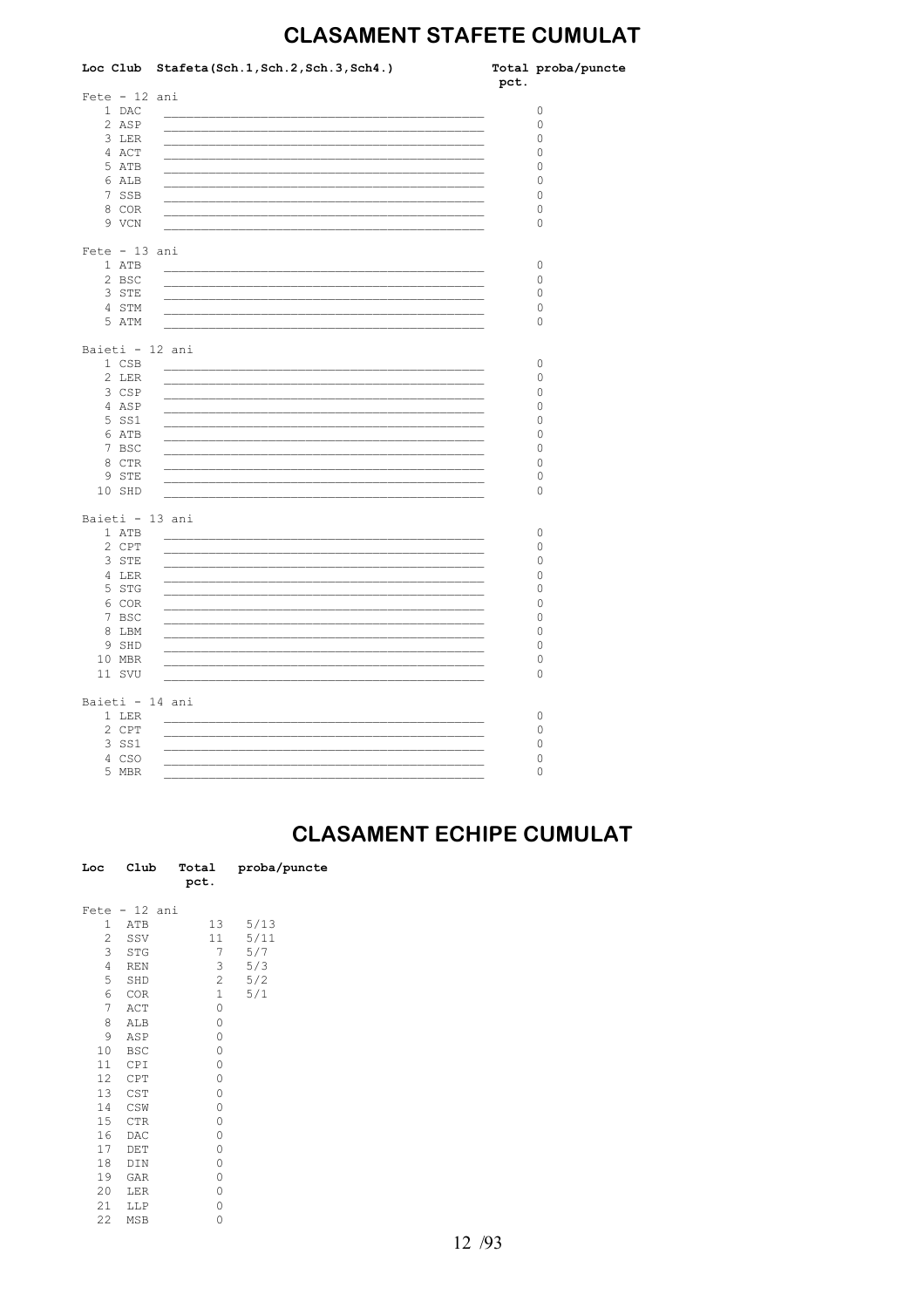| 23<br>MSM<br>24<br>PCT<br>25<br>SOS<br>26<br>SPL<br>27<br>SRT<br>28<br>SS1<br>29<br>SSB<br>30<br>STE<br>31<br>STM<br>32<br>VCN<br>33<br>WIN<br>34<br>YST                                                                                                                                                                                                                                                                                                                                                                       | 0<br>0<br>0<br>0<br>0<br>0<br>0<br>0<br>0<br>0<br>0<br>0                                                                                                                                                |                                                                           |
|--------------------------------------------------------------------------------------------------------------------------------------------------------------------------------------------------------------------------------------------------------------------------------------------------------------------------------------------------------------------------------------------------------------------------------------------------------------------------------------------------------------------------------|---------------------------------------------------------------------------------------------------------------------------------------------------------------------------------------------------------|---------------------------------------------------------------------------|
| $-13$<br>Fete<br>1<br>ATB<br>2<br>DAC<br>3<br>BAM<br>4<br><b>BSC</b><br>5<br>STG<br>6<br>ATM<br>7<br>MAR<br>8<br>ACN<br>9<br>ALB<br>10<br>LBM<br>11<br>ACT<br>12<br>AGL<br>13<br>CAT<br>14<br>CBV<br>15<br>CMB<br>16<br>COR<br>17<br>CPT<br>18<br>CSW<br>19<br>DEL<br>20<br>EMA<br>21<br>GAR<br>22<br>H2O<br>23<br>LER<br>24<br>LPT<br>25<br>MBR<br>26<br>MSB<br>27<br>MSM<br>28<br>SHD<br>29<br>SS7<br>30<br>STE<br>31<br>STM<br>32<br>WIN                                                                                    | ani<br>35<br>8<br>7<br>6<br>5<br>4<br>4<br>2<br>$\overline{c}$<br>$\mathbf 1$<br>0<br>0<br>0<br>0<br>0<br>0<br>0<br>0<br>0<br>0<br>0<br>0<br>0<br>0<br>0<br>0<br>0<br>0<br>0<br>0<br>0<br>0             | 3/13, 8/22<br>8/8<br>3/7<br>3/6<br>3/5<br>8/4<br>3/4<br>8/2<br>3/2<br>8/1 |
| Baieti - 12<br>1<br>CSB<br>$\overline{c}$<br>ACT<br>3<br>ATB<br>4<br>DAC<br>5<br>CPT<br>6<br>ALB<br>7<br>SS1<br>8<br>ACN<br>9<br>AGL<br>10<br>AQU<br>11<br>ASP<br>12<br>ATM<br>13<br>BAM<br>14<br>BCC<br>15<br><b>BSC</b><br>16<br>CAT<br>17<br>CBV<br>18<br>COR<br>19<br>CPI<br>20<br>CSP<br>21<br><b>CTR</b><br>22<br>GAR<br>23<br>LBM<br>24<br>LBO<br>25<br>LER<br>26<br>LLP<br>27<br>MAR<br>28<br>MBR<br>29<br>MSM<br>30<br>PCT<br>31<br>SCP<br>32<br>SGH<br>33<br>SHD<br>34<br>SOS<br>35<br>SRT<br>36<br>STE<br>37<br>STG | ani<br>12<br>9<br>6<br>4<br>3<br>2<br>$\mathbf 1$<br>0<br>0<br>0<br>0<br>0<br>0<br>0<br>0<br>0<br>0<br>0<br>0<br>0<br>0<br>0<br>0<br>0<br>0<br>0<br>0<br>0<br>0<br>0<br>0<br>0<br>0<br>0<br>0<br>0<br>0 | 4/12<br>4/9<br>4/6<br>4/4<br>4/3<br>4/2<br>4/1                            |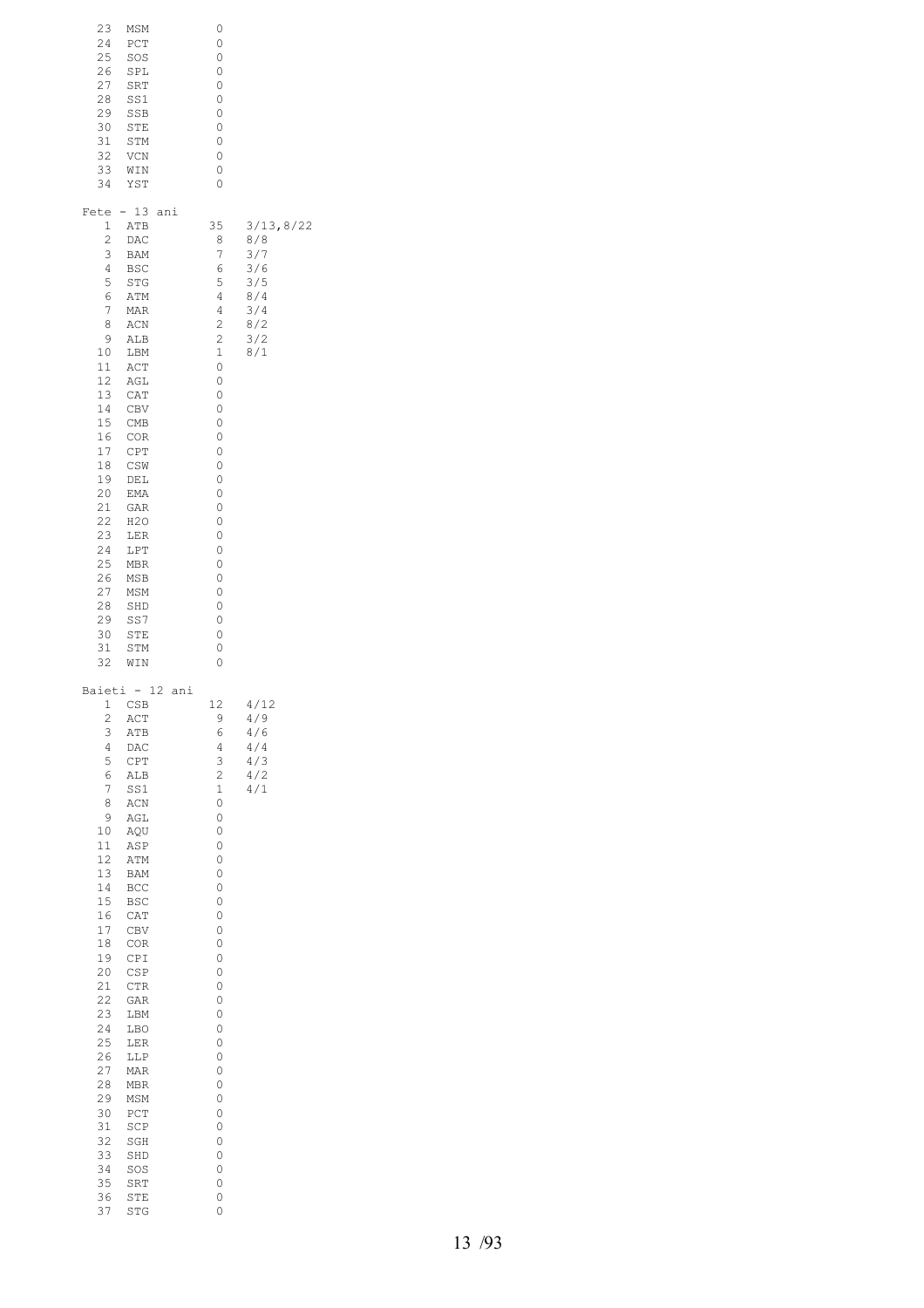| 38<br>39<br>40<br>41                                                                                                                                                                                                                      | STM<br>SVU<br>VCN<br>VSK<br>Baieti - 13                                                                                                                                                                                                                                                                    | ani | 0<br>0<br>0<br>0                                                                                                                                                                                                            |                                                                                                        |
|-------------------------------------------------------------------------------------------------------------------------------------------------------------------------------------------------------------------------------------------|------------------------------------------------------------------------------------------------------------------------------------------------------------------------------------------------------------------------------------------------------------------------------------------------------------|-----|-----------------------------------------------------------------------------------------------------------------------------------------------------------------------------------------------------------------------------|--------------------------------------------------------------------------------------------------------|
| 1<br>2<br>3<br>4<br>5<br>6<br>7<br>8<br>9<br>10<br>11<br>12<br>13<br>14<br>15<br>16<br>17<br>18<br>19<br>20<br>21<br>22<br>23<br>24<br>25<br>26<br>27<br>28<br>29<br>30<br>31<br>32<br>33<br>34<br>35<br>36<br>37<br>38<br>39             | CPT<br>ATB<br>SVU<br>BAR<br>POL<br><b>CTR</b><br>LER<br>SCP<br>ACT<br>AGL<br>ALB<br>ASP<br>ATM<br>BAM<br>BCC<br>BSC<br>CMB<br><b>COR</b><br>CSG<br>CSW<br>GAR<br>H2O<br>LBM<br>LBR<br>LLP<br>LPT<br>MAR<br>MBR<br>MSB<br>SCB<br>SGL<br>SHD<br>SPL<br>SS1<br>SSB<br>STE<br>STG<br>STM<br>WIN<br>Baieti - 14 | ani | 22<br>12<br>9<br>7<br>7<br>6<br>6<br>5<br>0<br>0<br>0<br>0<br>0<br>0<br>0<br>0<br>0<br>0<br>0<br>0<br>0<br>0<br>0<br>0<br>0<br>0<br>0<br>0<br>0<br>0<br>0<br>0<br>0<br>0<br>0<br>0<br>0<br>0<br>0                           | 2/9, 7/13<br>2/6, 7/6<br>7/9<br>2/3, 7/4<br>2/7<br>2/6<br>2/1, 7/5<br>2/5                              |
| 1<br>2<br>3<br>4<br>5<br>6<br>7<br>8<br>9<br>$10$<br>11<br>12<br>13<br>14<br>15<br>16<br>17<br>$1\,8$<br>19<br>20<br>21<br>22<br>23<br>24<br>25<br>26<br>27<br>28<br>29<br>30<br>31<br>32<br>33<br>34<br>35<br>36<br>37<br>38<br>39<br>40 | H2O<br>ACT<br>MBR<br>CMC<br>MAR<br>STM<br>GAR<br>LER<br>SRT<br>REN<br>CSO<br>DAC<br>CSG<br>AGL<br>ALS<br>ATB<br>BAM<br>BAR<br>BCC<br>BSC<br>CMB<br>CPT<br>CSN<br>CSP<br>CTR<br>DIN<br>LBM<br>LLP<br>MSM<br>${\tt PCT}$<br>POL<br>SCB<br>SCP<br>SGL<br>SHD<br>SPL<br>SS1<br>SSB<br>SSV<br>STE               |     | 11<br>9<br>8<br>7<br>6<br>6<br>5<br>5<br>5<br>4<br>3<br>3<br>$\overline{\mathbf{c}}$<br>0<br>0<br>0<br>0<br>0<br>0<br>0<br>0<br>0<br>0<br>0<br>0<br>0<br>0<br>0<br>0<br>0<br>0<br>0<br>0<br>0<br>0<br>0<br>0<br>0<br>0<br>0 | 1/2, 6/9<br>1/9<br>1/1, 6/7<br>1/7<br>6/6<br>1/6<br>6/5<br>1/4, 6/1<br>1/5<br>6/4<br>1/3<br>6/3<br>6/2 |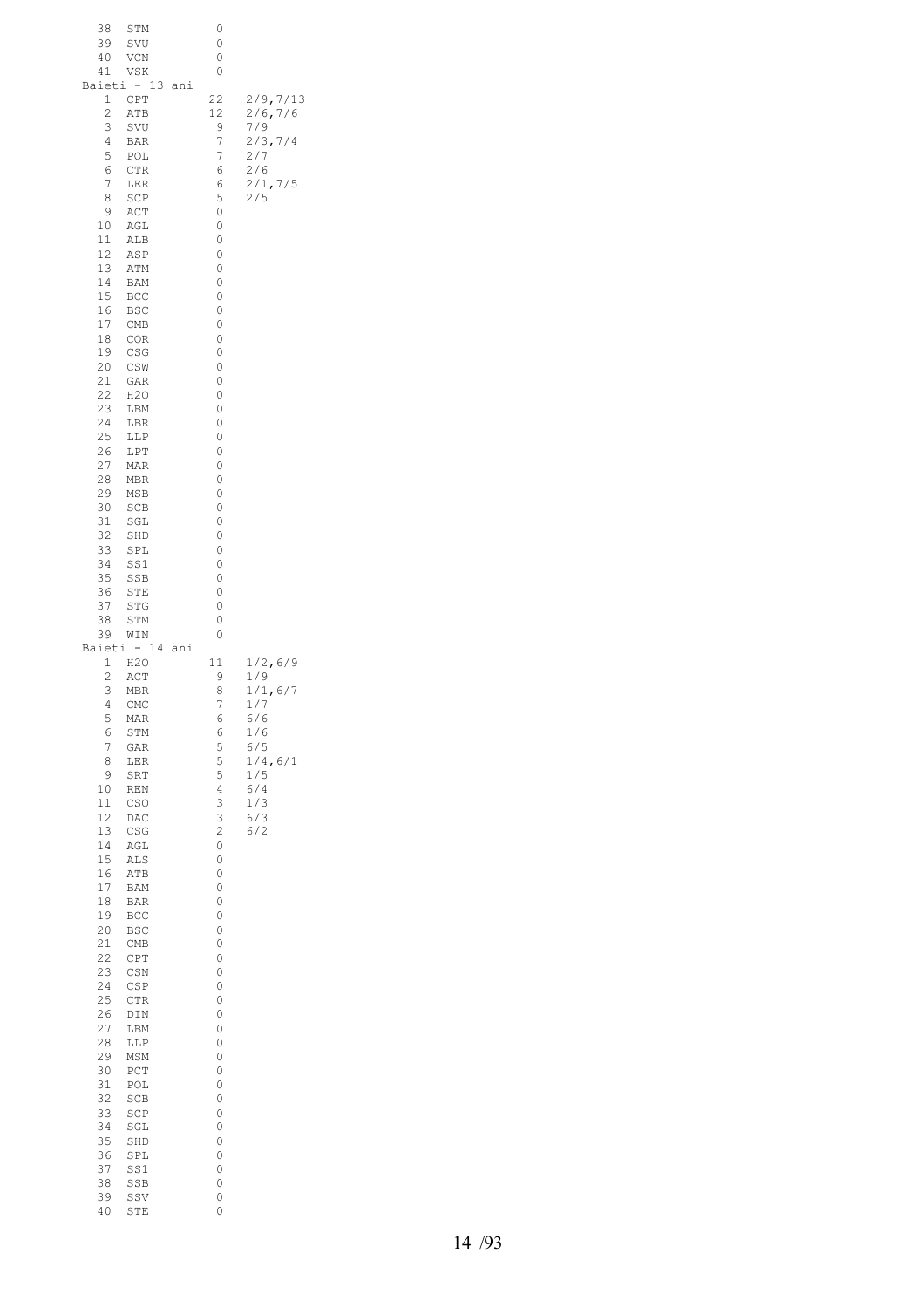## **CLASAMENT GENERAL ECHIPE**

| Loc          | Club        | Total<br>gen.<br>pct. | Total<br>pct.<br>fete          | Total<br>pct.<br>baieti | F12            | F13                            | <b>B12</b> | <b>B13</b>                 | <b>B14</b>         |
|--------------|-------------|-----------------------|--------------------------------|-------------------------|----------------|--------------------------------|------------|----------------------------|--------------------|
| 1            | ATB         | 66                    | 48                             | 18                      | 13             | 35                             | 6          | 12                         | $\mathbb O$        |
| $\mathbf{2}$ | CPT         | 25                    | $\mathbb O$                    | 25                      | $\mathbb O$    | $\mathbb O$                    | 3          | 22                         | $\mathbb O$        |
| 3            | ACT         | 18                    | $\mathbb O$                    | 18                      | 0              | $\circ$                        | 9          | $\mathbb O$                | 9                  |
| 4            | DAC         | 15                    | 8                              | 7                       | $\circ$        | 8                              | 4          | $\mathbb O$                | 3                  |
| 5            | STG         | 12                    | 12                             | $\mathbb O$             | 7              | 5                              | 0          | $\mathbb O$                | $\circ$            |
| 6            | CSB         | 12                    | $\mathbb O$                    | 12                      | 0              | $\circ$                        | 12         | $\mathbb O$                | $\circ$            |
| 7            | SSV         | 11                    | 11                             | $\mathbb O$             | 11             | 0                              | 0          | $\mathbb O$                | $\circ$            |
| 8            | LER         | 11                    | $\mathsf{O}\xspace$            | 11                      | $\mathbb O$    | 0                              | 0          | 6                          | 5                  |
| 9            | H2O         | 11                    | $\mathsf{O}\xspace$            | 11                      | 0              | 0                              | 0          | 0                          | 11                 |
| 10<br>11     | MAR<br>SVU  | 10<br>9               | 4<br>$\mathsf{O}\xspace$       | 6<br>9                  | 0<br>0         | 4<br>0                         | 0<br>0     | 0<br>9                     | 6<br>$\mathbb O$   |
| 12           | <b>MBR</b>  | 8                     | $\circ$                        | 8                       | 0              | $\circ$                        | 0          | $\mathbb O$                | 8                  |
| 13           | <b>REN</b>  | 7                     | 3                              | 4                       | 3              | 0                              | 0          | 0                          | 4                  |
| 14           | <b>BAM</b>  | 7                     | 7                              | 0                       | 0              | 7                              | 0          | 0                          | 0                  |
| 15           | <b>BAR</b>  | 7                     | $\circ$                        | 7                       | 0              | $\circ$                        | 0          | 7                          | 0                  |
| 16           | POL         | 7                     | 0                              | 7                       | 0              | 0                              | 0          | 7                          | $\circ$            |
| 17           | ${\rm CMC}$ | 7                     | $\circ$                        | 7                       | 0              | $\circ$                        | 0          | $\mathbb O$                | 7                  |
| 18           | BSC         | 6                     | 6                              | 0                       | 0              | 6                              | 0          | $\mathbb O$                | $\circ$            |
| 19           | <b>CTR</b>  | 6                     | $\circ$                        | 6                       | 0              | $\circ$                        | 0          | 6                          | 0                  |
| 20           | STM         | 6                     | $\circ$                        | 6                       | 0              | $\circ$                        | 0          | $\mathsf{O}\xspace$        | 6                  |
| 21<br>22     | <b>GAR</b>  | 5<br>5                | $\circ$<br>$\circ$             | 5                       | 0<br>0         | $\circ$<br>$\circ$             | 0<br>0     | $\mathbb O$<br>$\mathbb O$ | 5                  |
| 23           | SRT<br>SCP  | 5                     | $\circ$                        | 5<br>5                  | 0              | $\circ$                        | 0          | 5                          | 5<br>0             |
| 24           | ALB         | 4                     | $\overline{c}$                 | 2                       | 0              | 2                              | 2          | $\mathbb O$                | $\circ$            |
| 25           | ATM         | 4                     | $\overline{4}$                 | 0                       | 0              | $\overline{4}$                 | 0          | $\mathbb O$                | $\circ$            |
| 26           | CSO         | 3                     | $\mathsf{O}\xspace$            | 3                       | 0              | $\circ$                        | 0          | $\mathsf{O}\xspace$        | 3                  |
| 27           | SHD         | $\overline{c}$        | $\overline{c}$                 | 0                       | $\overline{c}$ | $\circ$                        | 0          | $\mathbb O$                | 0                  |
| 28           | ACN         | $\overline{c}$        | $\overline{c}$                 | 0                       | 0              | 2                              | 0          | $\mathbb O$                | $\circ$            |
| 29           | CSG         | $\overline{c}$        | $\mathsf{O}\xspace$            | 2                       | 0              | $\circ$                        | 0          | $\mathbb O$                | $\mathbf{2}$       |
| 30           | COR         | 1                     | 1                              | 0                       | 1              | 0                              | 0          | $\mathbb O$                | $\mathbb O$        |
| 31           | SS1         | 1                     | $\mathsf{O}\xspace$            | 1                       | 0              | $\circ$                        | 1          | $\mathbb O$                | 0                  |
| 32           | LBM         | 1                     | 1                              | 0                       | 0              | $\mathbf 1$                    | 0          | 0                          | $\circ$            |
| 33<br>34     | ASP<br>CPI  | 0<br>0                | $\mathsf{O}\xspace$<br>0       | 0<br>0                  | 0<br>0         | $\circ$<br>0                   | 0<br>0     | $\mathbb O$<br>0           | 0<br>$\circ$       |
| 35           | CST         | 0                     | 0                              | 0                       | 0              | 0                              | 0          | $\mathbb O$                | 0                  |
| 36           | CSW         | 0                     | 0                              | 0                       | 0              | 0                              | 0          | $\mathbb O$                | $\circ$            |
| 37           | DET         | 0                     | $\mathsf{O}\xspace$            | 0                       | 0              | 0                              | 0          | $\mathbb O$                | $\mathbb O$        |
| 38           | DIN         | 0                     | 0                              | 0                       | 0              | 0                              | 0          | $\mathbb O$                | $\circ$            |
| 39           | LLP         | 0                     | 0                              | 0                       | 0              | 0                              | 0          | $\mathbb O$                | 0                  |
| 40           | MSB         | 0                     | 0                              | 0                       | 0              | 0                              | 0          | 0                          | $\circ$            |
| 41           | MSM         | 0                     | $\circ$                        | 0                       | 0              | $\circ$                        | 0          | $\mathbb O$                | $\circ$            |
| 42           | PCT         | 0                     | 0                              | 0                       | 0              | 0                              | 0          | 0                          | $\circ$            |
| 43<br>44     | SOS<br>SPL  | 0<br>0                | $\circ$<br>$\circ$             | 0<br>0                  | 0<br>0         | 0<br>0                         | 0<br>0     | $\mathbb O$<br>$\mathbb O$ | $\circ$<br>$\circ$ |
| 45           | SSB         | 0                     | 0                              | 0                       | 0              | $\mathbf 0$                    | 0          | $\mathbb O$                | $\circ$            |
| 46           | STE         | $\mathbb O$           | 0                              | 0                       | 0              | $\circ$                        | 0          | $\mathbb O$                | 0                  |
| 47           | VCN         | 0                     | $\mathsf{O}\xspace$            | 0                       | 0              | $\circ$                        | 0          | $\mathbb O$                | $\circ$            |
| 48           | WIN         | 0                     | 0                              | 0                       | 0              | $\circ$                        | 0          | 0                          | $\circ$            |
| 49           | YST         | 0                     | 0                              | 0                       | 0              | 0                              | 0          | $\mathbb O$                | $\circ$            |
| 50           | AGL         | 0                     | 0                              | 0                       | 0              | 0                              | 0          | 0                          | $\circ$            |
| 51           | CAT         | 0                     | 0                              | 0                       | 0              | 0                              | 0          | $\mathbb O$                | $\circ$            |
| 52           | CBV         | 0                     | $\mathsf{O}\xspace$            | 0                       | 0              | $\circ$                        | 0          | 0                          | $\circ$            |
| 53           | CMB         | 0                     | 0                              | 0                       | 0              | 0                              | 0          | $\mathbb O$                | $\circ$            |
| 54<br>55     | DEL<br>EMA  | 0<br>0                | 0<br>0                         | 0<br>0                  | 0<br>0         | 0<br>0                         | 0<br>0     | 0<br>0                     | 0<br>$\circ$       |
| 56           | LPT         | 0                     | 0                              | 0                       | 0              | 0                              | 0          | 0                          | 0                  |
| 57           | SS7         | 0                     | 0                              | 0                       | 0              | 0                              | 0          | 0                          | $\circ$            |
| 58           | AQU         | 0                     | 0                              | 0                       | 0              | $\circ$                        | 0          | $\mathbb O$                | 0                  |
| 59           | BCC         | 0                     | 0                              | 0                       | 0              | 0                              | 0          | 0                          | 0                  |
| 60           | CSP         | 0                     | 0                              | 0                       | 0              | $\circ$                        | 0          | 0                          | 0                  |
| 61           | LBO         | 0                     | 0                              | 0                       | 0              | 0                              | 0          | 0                          | 0                  |
| 62           | SGH         | 0                     | 0                              | 0                       | 0              | 0                              | 0          | $\mathbb O$                | 0                  |
| 63           | VSK         | 0                     | 0                              | 0                       | 0              | 0                              | 0          | 0                          | 0                  |
| 64           | LBR         | 0                     | 0                              | 0                       | 0              | $\circ$                        | 0          | $\mathbb O$                | 0                  |
| 65           | SCB         | 0                     | 0                              | 0                       | 0              | 0                              | 0          | 0                          | 0                  |
| 66<br>67     | SGL<br>ALS  | 0<br>0                | $\mathsf{O}\xspace$<br>$\circ$ | 0<br>0                  | 0<br>0         | $\mathsf{O}\xspace$<br>$\circ$ | 0<br>0     | 0<br>$\mathbb O$           | 0<br>0             |
|              |             |                       |                                |                         |                |                                |            |                            |                    |

68 CSN 0 0 0 0 0 0 0 0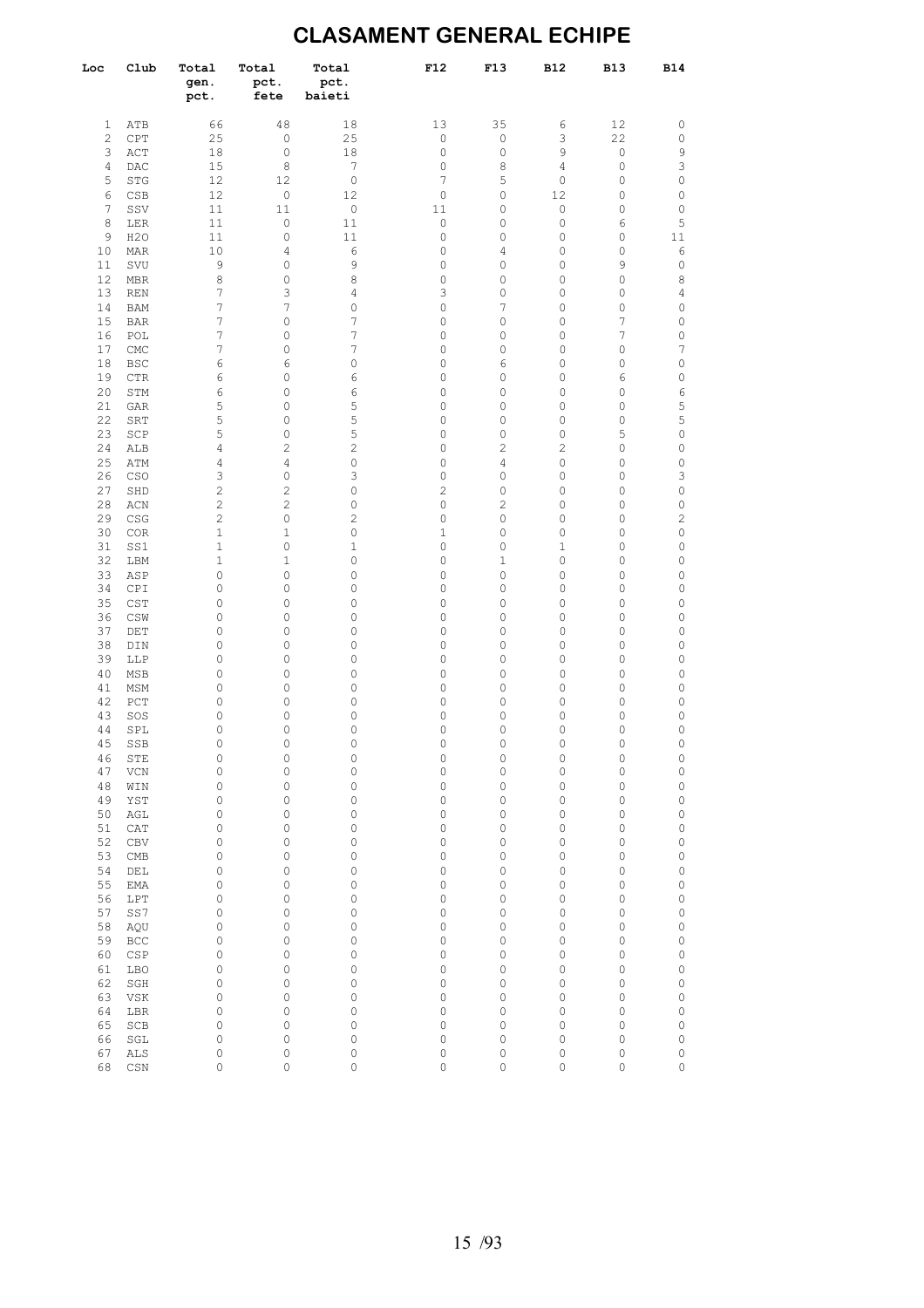## **REZULTATE**

## **Reuniunea: 2 Data: 13.07.2017**

|              |                                |                 | Ser. Cul. Loc Nume si prenume<br>Stafeta (Sch.1, Sch.2, Sch.3, Sch.4) | Cod            | An           | Club            | Rezultat             | Puncte         |
|--------------|--------------------------------|-----------------|-----------------------------------------------------------------------|----------------|--------------|-----------------|----------------------|----------------|
|              |                                |                 |                                                                       |                |              |                 |                      |                |
| Id.: 9       |                                |                 | Proba: 100 m liber masc. 13 ani                                       |                |              | Clasament final |                      |                |
| 13           | $\overline{4}$                 |                 | 1 MOSCALIUC CALIN GEORGE                                              | 13583          | 2004         | SVU             | 00:57:10             | 9              |
| 13           | 3                              | 2               | GHEORGHE LUCAS IOAN                                                   | 13424          | 2004         | LER             | 00:58:15             | $\overline{7}$ |
| 13           | 5                              | 3               | POPOVICI DAVID                                                        | 13322          | 2004         | ATB             | 00:58:24             | 6              |
| 13           | $\mathbf{1}$                   | 4               | VEISS MARIUS GABI                                                     | 13704          | 2004         | POL             | 01:00:36             | 5              |
| 13           | 7                              |                 | 5 MAGDA TEODOR STEFAN                                                 | 13951          | 2004         | CTR             | 01:00:39             | 4              |
| 13<br>12     | 2<br>3                         |                 | 6 CIRCIUMARESCU DAVID STEFA<br>7 SATNOIANU ANDREI                     | 11301          | 2004         | CPT             | 01:00:54             | 3<br>2         |
| 12           | 5                              | 8               | URSU NICOLAS LUCA                                                     | 15130<br>13342 | 2004<br>2004 | LBR<br>ACT      | 01:00:67<br>01:00:72 | $1\,$          |
| 12           | 4                              | 9               | ICHIM LUCA STEFAN                                                     | 12855          | 2004         | BAR             | 01:00:97             | 0              |
| 12           | 8                              | 10              | PICUI ANDREI JULIAN                                                   | 11549          | 2004         | LLP             | 01:01:07             | $\circ$        |
| 12           | 7                              | 11              | LAZAR NICOLAE                                                         | 13598          | 2004         | GAR             | 01:01:28             | 0              |
| 11           | 4                              | 12 <sup>7</sup> | GHILE DRAGOS                                                          | 13264          | 2004         | STE             | 01:01:84             | $\circ$        |
| 13           | 8                              | 13              | SOCOLIUC IOAN MARIAN                                                  | 13582          | 2004         | SVU             | 01:01:93             | 0              |
| 12           | 6                              | 14              | GUINEA ALEXANDRU IONUT                                                | 11289          | 2004         | CPT             | 01:01:98             | 0              |
| 11           | 6                              | 15              | MATESAN CODRIN                                                        | 13568          | 2004         | LBM             | 01:02:33             | 0              |
| 10           | 5                              | 16              | VODA VICTOR                                                           | 13199          | 2004         | STG             | 01:02:57             | 0              |
| 11           | 5                              | 17              | LUCA MIHAI ALEXANDRU                                                  | 13759          | 2004         | SVU             | 01:02:61             | 0              |
| 12           | $\mathbf{1}$                   | 18              | CRISAN DAVID                                                          | 13191          | 2004         | MAR             | 01:02:62             | 0              |
| 11           | 3                              | 19              | ROTARU COSMIN                                                         | 12852          | 2004         | SCP             | 01:02:77             | 0              |
| 10           | $\mathbf{2}$                   | 20              | BORANGEL EMANUEL GEORGE                                               | 13140          | 2004         | LER             | 01:02:78             | $\circ$        |
| 12           | $\mathbf{2}$                   | 21              | LAPADAT CRISTIAN                                                      | 13326          | 2004         | ATB             | 01:02:80             | 0              |
| 10           | 7                              | 22              | ANDREICA DENIS                                                        | 13501          | 2004         | CSW             | 01:02:98             | 0              |
| 10           | 4                              | 23              | MUCEA POPOACA MARIAN                                                  | 13468          | 2004         | LBR             | 01:03:18             | 0              |
| 9            | 6                              | 24              | ANGHEL DARIUS COSTIN                                                  | 13319          | 2004         | BSC             | 01:03:41             | 0              |
| 11           | $\mathbf{1}$                   | 25              | NICOLA MADALIN IONUT                                                  | 13323          | 2004         | ATB             | 01:03:62             | 0              |
| 11           | 2                              | 26              | GATE ALEXANDRU ROBERT                                                 | 13435          | 2004         | LER             | 01:03:63             | 0              |
| 11           | 7                              | 27              | ROSU PATRICK CRISTIAN                                                 | 11362          | 2004         | STE             | 01:03:64             | 0              |
| 11           | 8                              | 28              | COSTACHE SEBASTIAN C-TIN                                              | 13952          | 2004         | CTR             | 01:03:72             | 0              |
| 10           | 3                              | 29              | DEACONU DENNIS DANIEL                                                 | 13246          | 2004         | CPT             | 01:04:03             | 0              |
| 9            | 4                              | 30              | CHECICHES BOGDAN ALEX.                                                | 13639          | 2004         | STM             | 01:04:72             | 0              |
| 10           | 8                              | 31              | SZENTPETERI IMRE MARK                                                 | 13677          | 2004         | COR             | 01:04:83             | 0              |
| 9<br>$\,8\,$ | 5<br>3                         | 32<br>33        | TURTA ANDREI                                                          | 12686          | 2004         | STE             | 01:04:94             | 0<br>0         |
| 7            | 4                              | 34              | HODINA RAZVAN<br>HOTEA ANDREI                                         | 13515<br>13209 | 2004         | AGL<br>ATM      | 01:05:05             | 0              |
| 9            | 3                              | 35              | FEIER SEBASTIAN IOAN                                                  | 13198          | 2004<br>2004 | STG             | 01:05:21<br>01:05:27 | 0              |
| 10           | 6                              | 35              | CHIRA SERGIU FLORIN                                                   | 13766          | 2004         | BAM             | 01:05:27             | 0              |
| 7            | 7                              | 37              | STOIAN ANTONIO STEFAN                                                 | 11295          | 2004         | WIN             | 01:05:30             | 0              |
| 7            | 8                              | 38              | CIBOTARU MIHAIL VLAD                                                  | 13756          | 2004         | SVU             | 01:05:33             | 0              |
| 7            | 3                              | 39              | ROMAS CODRUT FERNANDO                                                 | 13669          | 2004         | BSC             | 01:05:35             | 0              |
| 9            | $\mathbf{2}$                   | 40              | CODREAN DACIAN CRISTIAN                                               | 13184          | 2004         | MAR             | 01:05:38             | 0              |
| 8            | 5                              | 41              | FOTCIUC TEODOR                                                        | 13755          | 2004         | SVU             | 01:05:53             | 0              |
| 5            | $\mathbf{2}$                   | 42              | ZAPOROJAN ALEX ANTONIO                                                | 13425          | 2004         | LER             | 01:05:62             | 0              |
| 7            | 2                              | 43              | CHELEMEN BOGDAN                                                       | 13286          | 2004         | SHD             | 01:05:68             | 0              |
| 9            | 7                              | 44              | LUNGU ANDREI                                                          | 13775          | 2004         | <b>BSC</b>      | 01:05:75             | $\circ$        |
| 9            | $\mathbf{1}$                   | 45              | DUMITRESCU CATALIN IONUT                                              | 13180          | 2004         | STE             | 01:05:96             | $\Omega$       |
| 7            | 6                              | 46              | DUMITRASCU ANDREI                                                     | 14750          | 2004         | SPL             | 01:06:40             | 0              |
| $\,8\,$      | 4                              | 47              | CATANA VLAD GHEORGHE                                                  | 13341          | 2004         | ACT             | 01:06:54             | 0              |
| 10           | 1                              |                 | 48 STOIAN ALEXANDRU IONUT                                             | 13462          | 2004         | MBR             | 01:06:81             | 0              |
| 8            | 6                              | 49              | GIURAN DRAGOS                                                         | 13719          | 2004         | MSB             | 01:06:91             | $\circ$        |
| 6            | 5                              |                 | 50 ROMAN PAUL                                                         | 13151          | 2004         | H2O             | 01:07:11             | 0              |
| 7            | 1                              | 51              | PADURARIU MIHAI DENIS                                                 | 13510          | 2004         | SCB             | 01:07:30             | $\circ$        |
| 8            | 8                              |                 | 52 DANCANET EMIL                                                      | 13649          | 2004         | ATM             | 01:07:32             | 0              |
| 5            | 6                              | 53              | SANDU CLAUDIU ANDREI                                                  | 13203          | 2004         | SS1             | 01:07:37             | $\circ$        |
| 6            | 4                              |                 | 54 PETRACHE DARIUS CATALIN                                            | 13321          | 2004         | ATB             | 01:07:58             | 0              |
| 9            | 8                              |                 | 55 TODORAN IONUT MARIAN                                               | 13577          | 2004         | LBM             | 01:07:93             | 0              |
| $\sqrt{4}$   | $\mathbf{2}$                   |                 | 56 BECZE ZETENY BENEDEK                                               | 13143          | 2004         | CSG             | 01:07:96             | $\circ$        |
| 5            | 7                              | 57              | HARSULESCU MIHAI                                                      | 13318          | 2004         | ATB             | 01:07:99             | 0              |
| $\,8\,$      | $\mathbf{1}$                   |                 | 58 BARBUL ZETEA LUCA VASILE                                           | 13259          | 2004         | LBM             | 01:08:00             | 0<br>0         |
| 8<br>6       | 7<br>6                         | 59<br>60        | ROMAN DAVID NICOLAE                                                   | 14182          | 2004         | ALB<br>LBM      | 01:08:04<br>01:08:19 | 0              |
|              |                                |                 | BIZAU PATRIK RAUL                                                     | 15531          | 2004         |                 |                      | 0              |
| 8<br>6       | $\overline{c}$<br>$\mathbf{2}$ | 61<br>62        | ULEIA STEFAN OVIDIU<br>SZILAGYI SZABOLCS                              | 13346<br>13730 | 2004<br>2004 | CMB<br>COR      | 01:08:29<br>01:08:31 | 0              |
| 4            | 3                              |                 | 63 GABOR ROLAND CRISTIAN                                              | 14075          | 2004         | STG             | 01:08:70             | 0              |
| 6            | $\mathbf{1}$                   |                 | 64 KOVER EDUARD CRISTIAN                                              | 13045          | 2004         | COR             | 01:08:86             | 0              |
| 6            | 8                              | 65              | TENGHER ALEXANDRU                                                     | 13325          | 2004         | ATB             | 01:09:00             | 0              |
| 5            | 4                              |                 | 66 MADARAS IOSIF DOMINIC                                              | 13302          | 2004         | SSB             | 01:09:05             | 0              |
| 4            | 6                              | 67              | BALU VICTOR ANDREI                                                    | 13647          | 2004         | STM             | 01:09:12             | 0              |
| 5            | 3                              |                 | 67 FARCAS ANDREI ILIE                                                 | 14514          | 2004         | MSB             | 01:09:12             | 0              |
| 4            | 4                              |                 | 69 BARABAS ERIK KRISZTIAN                                             | 13197          | 2004         | STG             | 01:09:20             | 0              |
| 4            | 8                              |                 | 70 CAZACU GEORGE ALIN                                                 | 13347          | 2004         | CMB             | 01:09:50             | 0              |
|              |                                | 71              | PARASCHIV RARES                                                       | 13481          | 2004         | SCP             | 01:09:53             | 0              |
| 6            | 7                              |                 |                                                                       |                |              |                 |                      |                |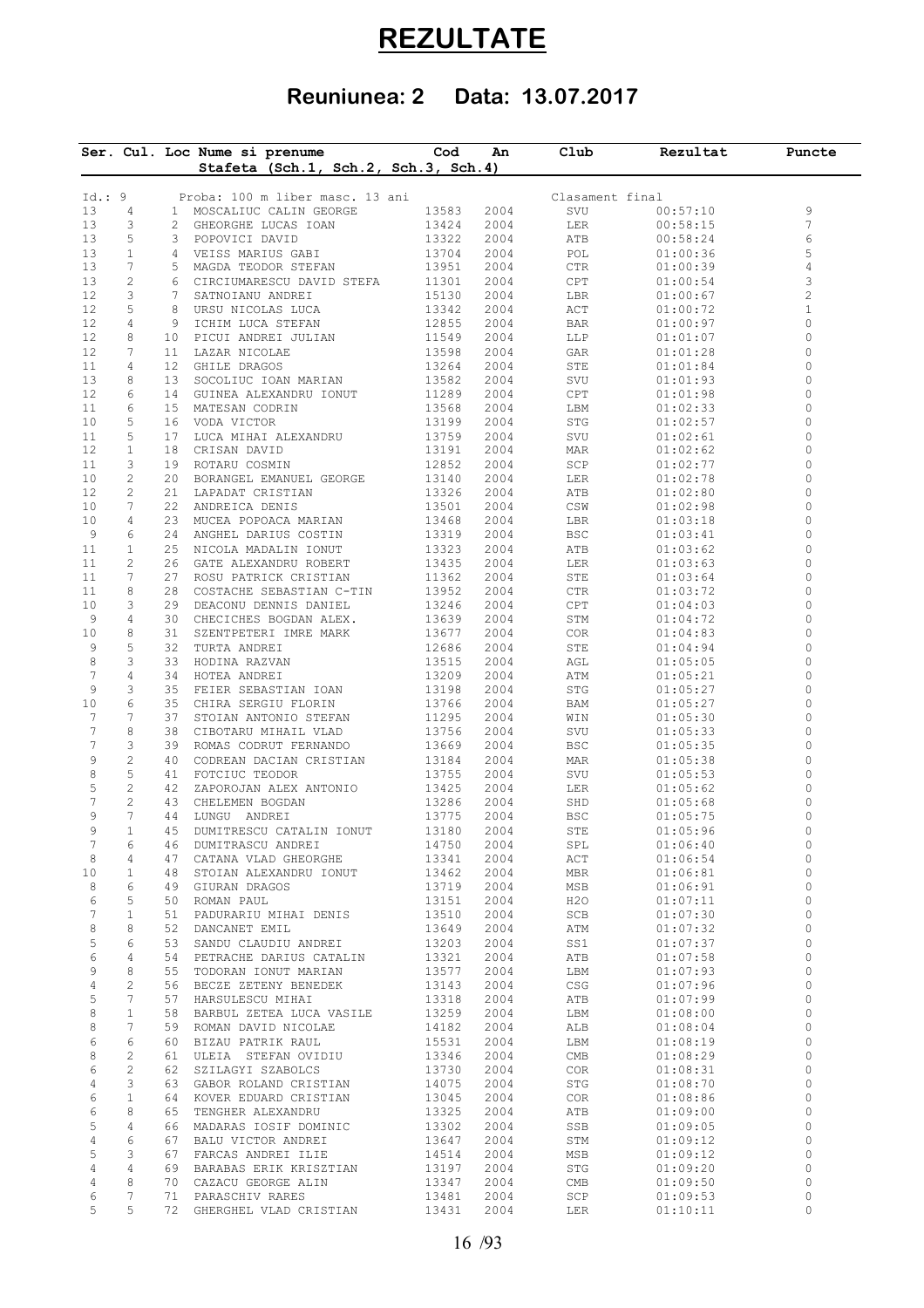| 5               | 8               |                 | 73 BERTEA ALIN DAN             | 13650      | 2004 | STM             | 01:10:30  |                         |
|-----------------|-----------------|-----------------|--------------------------------|------------|------|-----------------|-----------|-------------------------|
| 4               | $\mathbf{1}$    |                 | 74 LUPUSOARA MATEI             | 15504      | 2004 | SGL             | 01:10:36  | $\circ$                 |
| 3               | 7               |                 | 75 NEAGU ANDREI DANIEL         | 14368      | 2004 | MBR             | 01:10:41  | $\circ$                 |
|                 |                 |                 |                                |            |      |                 |           |                         |
| 5               | $\mathbf{1}$    |                 | 76 BUNGARDEAN RAZVAN ANDREI    | 13287      | 2004 | SHD             | 01:10:58  | $\circ$                 |
| $\overline{4}$  | 7               | 77              | PAN IONUT CATALIN              | 12405      | 2004 | CPT             | 01:10:64  | $\circ$                 |
| $\overline{4}$  | 5               | 78              | BENTE RAUL BOGDAN              | 13723      | 2004 | COR             | 01:10:90  | $\circ$                 |
| 3               | 6               | 79              | IOSIPESCU CHIOSEAUA VLAD       | 13832      | 2004 | BSC             | 01:11:04  | 0                       |
|                 |                 |                 |                                |            |      |                 |           |                         |
| $\mathbf{2}$    | 3               | 80              | GHEORGHE DAVIAN                | 13672      | 2004 | CMB             | 01:11:27  | 0                       |
| $\mathsf 3$     | 3               | 81              | PASCA GABRIEL NICOLAE          | 13282      | 2004 | SHD             | 01:11:54  | $\circ$                 |
| $\overline{c}$  | $\mathbf{1}$    |                 | 82 NANULESCU ALEXANDRU NICHI   | 13774      | 2004 | BSC             | 01:11:55  | 0                       |
| 3               | 5               | 83              | BUNGARDEAN RAUL DUMITRU        | 13288      | 2004 | SHD             | 01:12:05  | $\circ$                 |
|                 |                 |                 |                                |            |      |                 |           |                         |
| $\mathbf{1}$    | 3               | 84              | STAN HORIA                     | 13375      | 2004 | SPL             | 01:12:15  | 0                       |
| $\mathbf{1}$    | 5               | 85              | GHELBEREU EDUARD GABRIEL       | 13923      | 2004 | ASP             | 01:12:93  | 0                       |
| $\overline{c}$  | 4               |                 | 86 MATIES STEFAN               | 14181      | 2004 | ALB             | 01:13:00  | 0                       |
| $\overline{c}$  | 6               | 87              | FORTU EDUARD ANDREI            | 13513      | 2004 | AGL             | 01:13:08  | 0                       |
|                 |                 |                 |                                |            |      |                 |           |                         |
| $\overline{c}$  | 5               |                 | 88 ELEFTERIU ALBU OCTAVIAN     | 13516      | 2004 | AGL             | 01:13:60  | $\circ$                 |
| 3               | $\mathbf{1}$    | 89              | MILOS ROBERT CRISTIAN          | 13461      | 2004 | MBR             | 01:13:86  | 0                       |
| 3               | 8               |                 | 90 CADAR ANDREI ALEX.          | 13261      | 2004 | BAM             | 01:14:81  | $\circ$                 |
| $\overline{c}$  | 2               | 91              | MAZILU ALEX. STEFAN            | 13517      | 2004 | MBR             | 01:15:22  | 0                       |
| 6               | 3               |                 | 92 RAUTA MATEI CRISTIAN        | 13317      | 2004 | ATB             | 01:15:24  | 0                       |
|                 |                 |                 |                                |            |      |                 |           |                         |
| $\overline{c}$  | 8               | 93              | PASCA CLAUDIU MIHAI            | 13283      | 2004 | SHD             | 01:15:37  | $\circ$                 |
| $\mathsf 3$     | $\overline{c}$  |                 | 94 DROSU LUCIAN ANDREI         | 13800      | 2004 | CPT             | 01:16:08  | 0                       |
| $\mathbf{1}$    | 4               | 95              | PODEANU ANDREI STEFAN          | 13384      | 2004 | SPL             | 01:16:29  | $\circ$                 |
| $\overline{c}$  | 7               |                 | 96 STOICA EMANOIL MARIO        | 12492      | 2004 | CPT             | Scut.med. | 0                       |
|                 |                 |                 |                                |            |      |                 |           |                         |
| $7\phantom{.0}$ | 5               | 96              | BAJENARU ANDREI DANIEL         | 13434      | 2004 | LER             | Scut.med. | 0                       |
| 3               | 4               |                 | 98 ABIT EMRE                   | 13328      | 2004 | BCC             | Descalif. | 0                       |
| 13              | 6               |                 | 98 DASCALESCU MIHNEA DUMITRU   | 12330      | 2004 | POL             | Descalif. | 0                       |
|                 |                 |                 |                                |            |      |                 |           |                         |
| Id.: 10         |                 |                 | Proba: 100 m liber fem. 13 ani |            |      | Clasament final |           |                         |
|                 |                 |                 |                                |            |      |                 |           |                         |
|                 |                 |                 |                                |            |      |                 |           |                         |
| 8               | 4               |                 | 1 IOANA DARIA MARIA            | 13316      | 2004 | ATB             | 01:02:02  | 9                       |
| 8               | 3               |                 | 2 CONSTANTIN DIANA             | 13400      | 2004 | CAT             | 01:03:94  | $\overline{7}$          |
| 8               | 5               |                 | 3 AHMAD SAMIRA ALEXANDRA       | 13210      | 2004 | ATM             | 01:04:01  | 6                       |
|                 |                 |                 |                                |            |      |                 |           |                         |
| 8               | $\mathbf{2}$    |                 | 4 POPA LEONA                   | 13256      | 2004 | BAM             | 01:04:90  | 5                       |
| 7               | $\mathbf{1}$    |                 | 5 ORZA EMILIA MARIA            | 13207      | 2004 | ATM             | 01:04:97  | $\overline{4}$          |
| 8               | $\mathbf{1}$    |                 | 6 TRUSCA CARINA MARIA          | 13644      | 2004 | STM             | 01:05:00  | 3                       |
| 6               | $\mathbf{2}$    |                 | 7 CRISTOCEA IOANA ATENA        | 13345      | 2004 | ACT             | 01:05:41  | $\overline{\mathbf{c}}$ |
| 7               | $\overline{4}$  |                 | 8 NAIDIN ALEXANDRA PATRICIA    | 13315      | 2004 | ATB             | 01:05:57  | $\mathbf{1}$            |
|                 |                 |                 |                                |            |      |                 |           |                         |
| 8               | 8               | 9               | ILIE BIANCA MARIA              | 13311      | 2004 | ATB             | 01:05:70  | $\circ$                 |
| 7               | 5               |                 | 10 HARABAGIU IOANA             | 13521      | 2004 | AGL             | 01:05:76  | $\circ$                 |
| 6               | 6               | 11              | SERMAN IOANA ALEXANDRA         | 13432      | 2004 | LER             | 01:05:91  | 0                       |
| 7               | 3               | 12 <sup>7</sup> | STEFURA ANA-MARIA ALEXAND      | 13798      | 2004 | DEL             | 01:05:93  | $\circ$                 |
|                 |                 |                 |                                |            |      |                 |           |                         |
| 7               | 7               | 13              | BECSI IULIA ALEXIA             | 13556      | 2004 | LBM             | 01:05:97  | $\circ$                 |
| 5               | 6               |                 | 14 CONSTANTINESCU SARA MARIA   | 13716      | 2004 | BSC             | 01:06:38  | $\circ$                 |
| 8               | 7               |                 | 15 CEACA MOCAN DIANA STEF.     | 13706      | 2004 | ACN             | 01:06:48  | 0                       |
| 4               | $\mathbf{2}$    |                 | 16 CALA IASMINA MARIA          | 13642      | 2004 | STM             | 01:06:57  | $\circ$                 |
|                 |                 |                 |                                |            |      |                 |           |                         |
| 7               | $\overline{c}$  |                 | 17 MARTON JANKA                | 13680      | 2004 | STG             | 01:07:14  | $\mathbf 0$             |
| 8               | 6               | 18              | TILA VANESSA MARIA             | 11864      | 2004 | WIN             | 01:07:16  | $\circ$                 |
| 7               | 8               |                 | 19 DRAGUSI ALINA MARIA         | 13709      | 2004 | <b>BSC</b>      | 01:07:17  | $\circ$                 |
| 6               | 7               |                 | 20 IVAN SARA NATALIE           | 14334 2004 |      | SS7             | 01:07:37  | $\circ$                 |
| 5               | 3               |                 | 21 MINDRUTA BIANCA MARIA       | 13073      | 2004 | DAC             | 01:07:42  | 0                       |
|                 |                 |                 |                                |            |      |                 |           |                         |
| $7\phantom{.0}$ | 6               |                 | 22 RAPOLTI ESZTER              | 13773      | 2004 | ACN             | 01:07:43  | $\circ$                 |
| 6               | 5               |                 | 23 HAULICA ANCA ELENA          | 13290      | 2004 | SHD             | 01:07:78  | $\circ$                 |
| 6               | $\overline{4}$  |                 | 24 DUMITRESCU CRISTINA         | 13058      | 2004 | STE             | 01:07:83  | $\circ$                 |
| 5               | 5               |                 | 25 VINCZE BRIGITTA             | 13505      | 2004 | CSW             | 01:07:93  | $\circ$                 |
| $\overline{5}$  | 4               |                 | 26 COMAN CORINA IOANA          | 13263      | 2004 | STE             | 01:08:17  | $\circ$                 |
|                 |                 |                 |                                |            |      |                 |           |                         |
| 6               | 3               | 27              | BACAN KARINA ELENA             | 13797      | 2004 | LPT             | 01:08:35  | $\circ$                 |
| 5               | 8               | 28              | TICIU DIANA MARIA              | 13645      | 2004 | STM             | 01:08:98  | $\circ$                 |
| 6               | 8               |                 | 29 TRANDAFIR IRIS ELENA        | 13712      | 2004 | BSC             | 01:09:17  | $\circ$                 |
| 5               | $\mathbf{1}$    |                 | 30 POPESCU ANDREEA IOANA       | 13190      | 2004 | MAR             | 01:09:18  | $\circ$                 |
| $\overline{4}$  | $7\phantom{.0}$ |                 | 31 TARABEGA ANCA MARIA         | 13312      | 2004 | BSC             | 01:09:23  | $\circ$                 |
|                 |                 |                 |                                |            |      |                 |           |                         |
| 5               | 7               |                 | 32 RADU TIMEEA ANDREEA         | 13776      | 2004 | BSC             | 01:09:27  | $\circ$                 |
| 4               | 6               |                 | 33 RADU MARIA GEORGIANA        | 13703      | 2004 | ACN             | 01:09:36  | $\circ$                 |
| 4               | 3               |                 | 34 CURIAC MARA GABRIELA        | 13354      | 2004 | CMB             | 01:09:52  | $\circ$                 |
| 6               | $\mathbf{1}$    |                 | 35 STANCIOIU BLANCA            | 14452      | 2004 | MSM             | 01:09:69  | $\circ$                 |
| $\overline{4}$  | 5               |                 | 36 MOTOS LETITIA ANDREEA       | 13208      | 2004 | ATM             | 01:09:90  | $\circ$                 |
|                 |                 |                 |                                |            |      |                 |           |                         |
| $\overline{c}$  | 3               |                 | 37 HAIDU IULIA GEORGIANA       | 13561      | 2004 | LBM             | 01:10:01  | $\circ$                 |
| $\mathcal{E}$   | $\overline{4}$  | 38              | PRECOB CRETU ANISIA            | 13206      | 2004 | ATM             | 01:10:19  | $\circ$                 |
| $\mathbf{2}$    | $\overline{2}$  | 39              | IACOB DIANA MARIA              | 13485      | 2004 | ALB             | 01:11:42  | $\circ$                 |
| $\overline{4}$  | 8               | 40              | POP RALUCA FLORINA             | 13503      | 2004 | CSW             | 01:11:44  | $\circ$                 |
| $\overline{4}$  | $\mathbf{1}$    |                 | 41 OLTEANU ALEXIA IOANA        | 13314      | 2004 | ATB             | 01:11:50  | $\circ$                 |
|                 |                 |                 |                                |            |      |                 |           |                         |
| 3               | $\mathbf{1}$    |                 | 42 CIOBANU CRISTIANA IOANA     | 13201      | 2004 | STE             | 01:11:63  | $\circ$                 |
| 5               | $\overline{c}$  |                 | 43 ALFOLDY BOGLARKA            | 13726      | 2004 | COR             | 01:12:19  | $\circ$                 |
| $\mathcal{E}$   | 6               | 44              | SALAVASTRU ELENA               | 13519      | 2004 | AGL             | 01:12:86  | $\circ$                 |
| $\mathbf{1}$    | 6               |                 | 45 CICEA YASMINE ALYCIA        | 13291      | 2004 | SHD             | 01:13:58  | $\circ$                 |
| $\overline{c}$  | 8               |                 |                                |            |      |                 |           | $\circ$                 |
|                 |                 |                 | 46 MATEI GUIMAN ALEXIA MARIA   | 13734      | 2004 | LER             | 01:13:75  |                         |
| $\mathcal{E}$   | $\overline{c}$  | 47              | ILISEI ERICA                   | 14421      | 2004 | STE             | 01:13:86  | $\circ$                 |
| $\mathcal{E}$   | $7\phantom{.0}$ | 48              | MANHARDT SIERRA CHRISTINA      | 15474      | 2004 | CBV             | 01:13:90  | $\circ$                 |
| $\mathbf{1}$    | $7\phantom{.0}$ |                 | 49 POPAIACU DIANDRA            | 11861      | 2004 | CPT             | 01:14:29  | $\circ$                 |
| 3               | 8               |                 | 50 NAGY DOROTTYA               | 13294      | 2004 | SHD             | 01:14:35  | $\circ$                 |
|                 |                 |                 |                                |            |      |                 |           |                         |
| $\overline{c}$  | $\overline{4}$  |                 | 51 GRIGORIU ALEXANDRA          | 12340      | 2004 | MSM             | 01:14:85  | $\circ$                 |
| $\mathbf{1}$    | 4               | 52              | TUDORESCU IOANA                | 15450      | 2004 | STE             | 01:15:07  | $\circ$                 |
| $\mathbf{1}$    | 2               |                 | 53 ISPAS ANDREEA FLORENTINA    | 14513      | 2004 | MSB             | 01:15:17  | $\circ$                 |
| $\mathbf{1}$    | 3               |                 | 54 BOCANEALA ELENA             | 13522      | 2004 | AGL             | 01:15:23  | 0                       |
| $\mathbf{1}$    | 5               |                 | 55 ILEA NARCISA                | 13563      | 2004 | LBM             | 01:15:92  | $\circ$                 |
|                 |                 |                 |                                |            |      |                 |           |                         |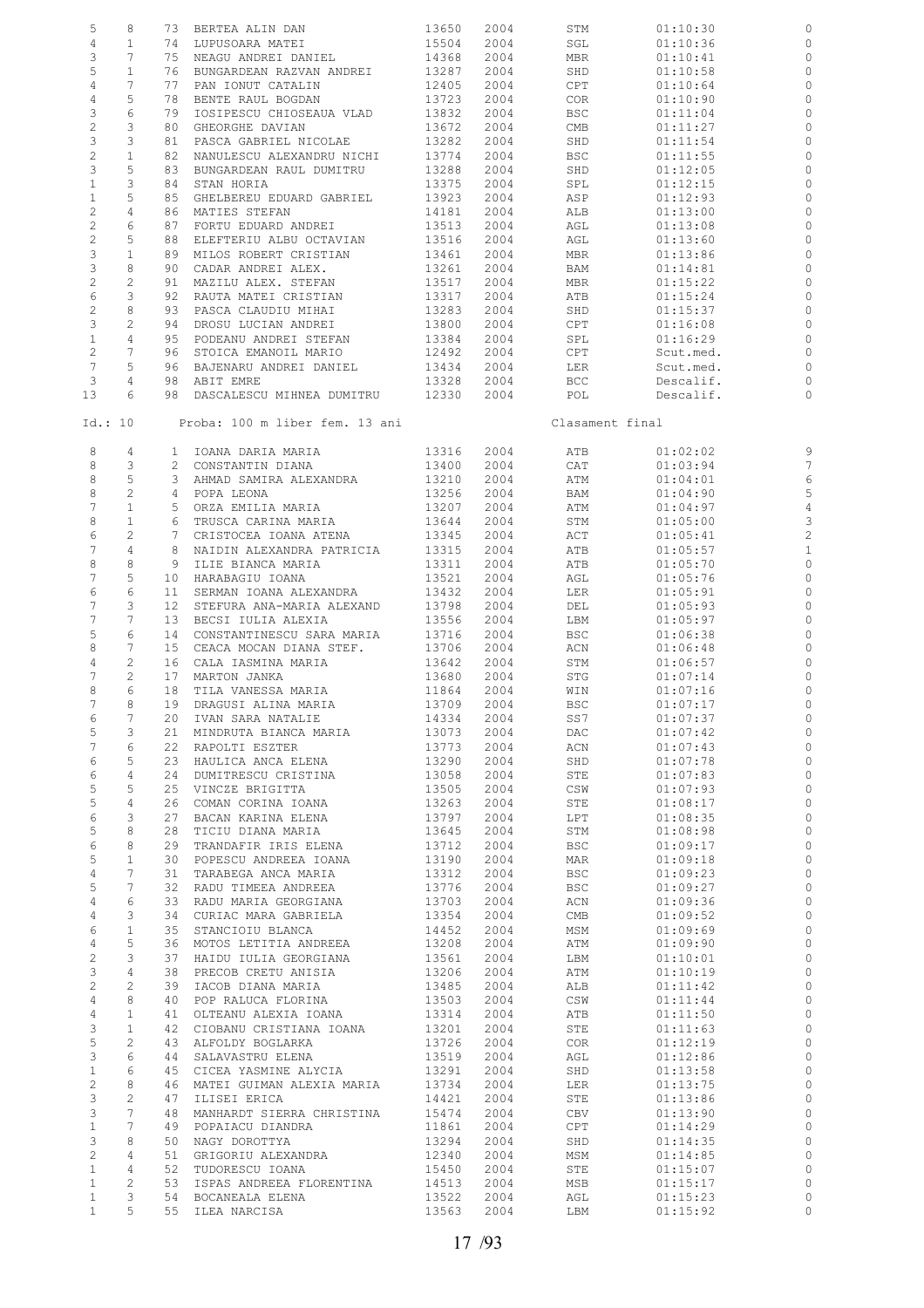| $\overline{c}$        | 7                        |    | 56 PINZARIU TEODORA IOANA                                                                         | 15153          | 2004 | MBR             | 01:16:23  | 0                       |
|-----------------------|--------------------------|----|---------------------------------------------------------------------------------------------------|----------------|------|-----------------|-----------|-------------------------|
| $\mathbf{2}$          |                          |    | 57 BORUSTEANU ANDREEA                                                                             |                |      |                 |           |                         |
|                       | 5                        |    |                                                                                                   | 13648          | 2004 | STM             | 01:16:56  | $\circ$                 |
| $\overline{c}$        | $\mathbf{1}$             |    | 58 BAJKO ESZTER                                                                                   | 13123          | 2004 | H20             | 01:17:16  | $\circ$                 |
| $\mathbf{2}^{\prime}$ | 6                        |    | 59 BESENYEI ANNA MARIA                                                                            | 15561          | 2004 | BSC             | Descalif. | $\circ$                 |
|                       |                          |    |                                                                                                   |                |      |                 |           |                         |
|                       | Id.: 11                  |    | Proba: 100 m spate masc. 14 ani                                                                   |                |      | Clasament final |           |                         |
|                       |                          |    |                                                                                                   |                |      |                 |           |                         |
| 7                     | 5                        |    | 1 POPESCU DENIS LAUREAN                                                                           | 12721          | 2003 | SRT             | 01:02:31  | 9                       |
| 7                     | 6                        |    | 2 NICOLAE ALEXANDRU FLORIN                                                                        | 11290          | 2003 | CPT             | 01:02:94  | 7                       |
| $7\phantom{.}$        | 4                        |    | 3 GERGELY MIHAI                                                                                   | 12963          | 2003 | CMC             | 01:03:33  | $\epsilon$              |
| 7                     | 3                        |    | 4 SCHMELAS ERWIN                                                                                  | 12705          | 2003 | SRT             | 01:03:74  | 5                       |
|                       |                          |    |                                                                                                   |                |      |                 |           |                         |
| 7                     | $\overline{c}$           |    | 5 MESZAROS BALAZS                                                                                 | 12547          | 2003 | H2O             | 01:04:67  | $\overline{4}$          |
| 7                     | $\mathbf{1}$             |    | 6 ISTRATE BOGDAN CRISTIAN                                                                         | 12695          | 2003 | SHD             | 01:05:87  | 3                       |
| 6                     | 3                        |    | 7 GAVRILA IONUT MADALIN                                                                           | 12824          | 2003 | MBR             | 01:06:42  | $\overline{c}$          |
| 6                     | 6                        |    | 8 VERMAN CRISTIAN                                                                                 | 12606          | 2003 | SCB             | 01:07:13  | $\mathbf{1}$            |
|                       |                          |    |                                                                                                   |                |      |                 |           |                         |
| 7                     | 7                        |    | 9 LUNGU ALEXANDRU RAZVAN                                                                          | 13908          | 2003 | BAR             | 01:07:19  | $\circ$                 |
| 7                     | 8                        |    | 10 DOLTU MIHAI COSMIN                                                                             | 12806          | 2003 | DIN             | 01:08:00  | $\circ$                 |
| 6                     | 7                        |    | 11 MORARIU LUCA IOAN                                                                              | 12567          | 2003 | CSO             | 01:08:51  | $\circ$                 |
|                       | 4                        |    |                                                                                                   |                |      |                 |           |                         |
| 6                     |                          |    | 12 SUSANU EUGEN FLORIN                                                                            | 11517          | 2003 | ACT             | 01:08:65  | $\circ$                 |
| $\overline{4}$        | $\mathbf{2}$             |    | 13 ROTARU VLAD                                                                                    | 12777          | 2003 | SSB             | 01:09:46  | $\circ$                 |
| 5                     | 6                        |    | 14 RUSEN COSTIN ALIN                                                                              | 12641          | 2003 | LER             | 01:09:53  | $\circ$                 |
| 6                     | $\overline{c}$           | 15 | IONITA RARES                                                                                      | 12927          | 2003 | SS1             | 01:09:57  | $\circ$                 |
| 6                     | 8                        |    | 16 OLTEANU VLAD ANDREI                                                                            | 12869          | 2003 | SS1             | 01:09:89  | 0                       |
|                       |                          |    |                                                                                                   |                |      |                 |           |                         |
| 6                     | 5                        |    | 17 ROGOVEANU VLAD ANDREI                                                                          | 13803          | 2003 | PCT             | 01:10:06  | $\circ$                 |
| 6                     | $\mathbf{1}$             |    | 18 GANEA CRISTIAN STEFAN                                                                          | 12822          | 2003 | MBR             | 01:10:50  | 0                       |
| 5                     | $\overline{4}$           |    | 19 PETER ARTHUR CRISTIAN                                                                          | 12564          | 2003 | ATB             | 01:10:68  | $\circ$                 |
|                       | 3                        |    | 20 DOBRE DANIEL GABRIEL                                                                           |                |      |                 | 01:10:72  |                         |
| $\overline{4}$        |                          |    |                                                                                                   | 12645          | 2003 | CSO             |           | 0                       |
| 5                     | $\overline{c}$           |    | 21 SIMION MATEI ALEXANDRU                                                                         | 13052          | 2003 | LER             | 01:11:06  | 0                       |
| 3                     | 5                        |    | 22 KOKKINAKIS VASILEIOS                                                                           | 12813          | 2003 | SS1             | 01:11:26  | 0                       |
| $\overline{4}$        | $\mathbf{1}$             | 23 | STOICA IONUT                                                                                      | 10574          | 2003 | CPT             | 01:11:57  | 0                       |
|                       |                          |    |                                                                                                   |                |      |                 |           |                         |
| 5                     | $\mathbf{1}$             |    | 24 BALAN PAUL                                                                                     | 12578          | 2003 | MBR             | 01:11:70  | $\circ$                 |
| 5                     | 7                        | 25 | STOLTZ MARKUS                                                                                     | 13051          | 2003 | REN             | 01:12:57  | 0                       |
| $\overline{4}$        | 5                        |    | 26 LEGANEL ANDREI                                                                                 | 12775          | 2003 | <b>BCC</b>      | 01:12:78  | $\circ$                 |
| 5                     | 5                        | 27 | IACOB SEBASTIAN MIHAI                                                                             | 13137          | 2003 | STE             | 01:12:79  | 0                       |
|                       |                          |    |                                                                                                   |                |      |                 |           |                         |
| $\overline{4}$        | $\overline{4}$           |    | 28 TATAR ALEXANDRU                                                                                | 12968          | 2003 | POL             | 01:13:06  | 0                       |
| 5                     | 3                        |    | 29 RIEDL - SERLI TIBOR                                                                            | 13790          | 2003 | MSM             | 01:13:32  | $\circ$                 |
| $\overline{4}$        | 8                        |    | 30 PREDA LUCA IOAN                                                                                | 13107          | 2003 | CSO             | 01:13:59  | 0                       |
| $\overline{c}$        | $\overline{c}$           |    | 31 BADULESCU VLAD ALEXANDRU                                                                       | 12814          | 2003 | STE             | 01:13:80  | $\circ$                 |
|                       |                          |    |                                                                                                   |                |      |                 |           |                         |
| $\overline{4}$        | 6                        |    | 32 DEMIAN NICHOLAS CRISTIAN                                                                       | 12830          | 2003 | BAM             | 01:13:93  | 0                       |
| 3                     | 6                        | 33 | SCARLAT RAZVAN GABRIEL                                                                            | 13075          | 2003 | CPT             | 01:14:24  | 0                       |
| 3                     | 8                        |    | 34 LUNGU SEBASTIAN MIHAI                                                                          | 12999          | 2003 | SGL             | 01:14:41  | $\circ$                 |
| 3                     | $\overline{4}$           | 35 | SECARIN ROBERT ANDREI                                                                             | 12397          | 2003 | LLP             | 01:14:80  | 0                       |
|                       |                          |    |                                                                                                   |                |      |                 |           |                         |
| 3                     | $\mathbf{3}$             |    | 36 ADAM TOMA                                                                                      | 12865          | 2003 | CSN             | 01:14:92  | $\circ$                 |
| 3                     | $\mathbf{2}$             | 37 | DUMBRAVA ANDREI IULIAN                                                                            | 11516          | 2003 | PCT             | 01:15:23  | 0                       |
| 3                     | 7                        |    | 38 GRIGORE ANDREI                                                                                 | 12889          | 2003 | CSO             | 01:15:37  | $\circ$                 |
| $\overline{4}$        | 7                        |    | 39 GRUBACICHI ALEN                                                                                | 12314          | 2003 | STM             | 01:15:54  | 0                       |
|                       |                          |    |                                                                                                   |                |      |                 |           |                         |
| 5                     | 8                        |    | 40 RAPOLTI ZSOLT                                                                                  | 12967          | 2003 | POL             | 01:15:57  | $\circ$                 |
| 3                     | $\mathbf{1}$             |    | 41 FRINCU MIHAI ALEXANDRU                                                                         | 13953          | 2003 | CTR             | 01:16:54  | $\circ$                 |
| $\overline{c}$        | $\mathbf{1}$             |    | 42 TURLUIANU VICTOR                                                                               | 12681          | 2003 | SSV             | 01:17:04  | $\circ$                 |
| $\overline{c}$        |                          |    |                                                                                                   |                | 2003 |                 |           |                         |
|                       | 3                        |    | 43 DUTULESCU ANDREI ALEXANDR                                                                      | 13069          |      | DAC             | 01:17:25  | $\circ$                 |
| $\overline{c}$        | 5                        |    | 44 SIPOTEANU ALEXANDRU IONUT 13076 2003                                                           |                |      | <b>DAC</b>      | 01:18:02  | $\circ$                 |
| $\mathbf{1}$          | 5 <sup>1</sup>           |    | 45 ALBU STEFAN DRAGOS                                                                             | 14131          | 2003 | SCP             | 01:18:93  | 0                       |
| $\overline{2}$        | $4\overline{ }$          |    | 46 BALAN RARES ALEXANDRU                                                                          | 11120          | 2003 | AGL             | 01:19:85  | $\circ$                 |
|                       | 7                        |    | 47 NAGY BRANDON EDMOND                                                                            |                |      |                 |           |                         |
| $\overline{2}$        |                          |    |                                                                                                   | 12827<br>12731 | 2003 | BAM<br>SPL      | 01:19:94  | $\circ$                 |
| $\mathbf{1}$          | $4\overline{ }$          |    | 48 ALEXANDRU EDMOND FLORIN                                                                        |                | 2003 |                 | 01:20:45  | $\circ$                 |
| $\mathbf{1}$          | 1                        |    | 49 TABACU PETRU                                                                                   | 11278          | 2003 | CPT             | 01:20:67  | $\circ$                 |
| $\mathbf{1}$          | $\mathcal{S}$            |    | 50 COSTACHE ALEXANDRU GABRIE                                                                      | 12563          | 2003 | BSC             | 01:20:83  | $\circ$                 |
|                       | $7\phantom{0}$           |    |                                                                                                   | 12565          |      |                 |           |                         |
| $\mathbf{1}$          |                          |    | 51 IANCU ALEXANDRU DIMITRIE                                                                       |                | 2003 | ALS             | 01:21:88  | $\circ$                 |
| $\overline{2}$        | 6                        |    | 52 GRAEF MIHAI VALENTIN                                                                           | 10850          | 2003 | STE             | 01:21:89  | $\circ$                 |
| $\overline{2}$        | 8                        |    | 53 GHINESCU IULIAN ALEXANDRU 13394                                                                |                | 2003 | SPL             | 01:22:81  | $\circ$                 |
| 1                     | 6                        |    | 54 POCOL DAVID SAMUEL                                                                             | 14251          | 2003 | BAM             | 01:23:29  | $\circ$                 |
| $\mathbf{1}$          | $2^{\circ}$              |    | 55 PETRESCU MIRCEA RAZVAN 13443                                                                   |                | 2003 | LER             | 01:23:55  | $\circ$                 |
|                       |                          |    |                                                                                                   |                |      |                 |           |                         |
| $\mathbf{1}$          | 8                        |    | 56 DINICA FLORIN IONUT 12769                                                                      |                | 2003 | CMB             | 01:25:29  | $\circ$                 |
|                       |                          |    |                                                                                                   |                |      |                 |           |                         |
|                       | Id.: 12                  |    | Proba: 200 m spate masc. 12 ani                                                                   |                |      | Clasament final |           |                         |
|                       |                          |    |                                                                                                   |                |      |                 |           |                         |
|                       |                          |    |                                                                                                   |                |      |                 |           |                         |
| 10                    | 5 <sup>5</sup>           |    | 1 DINU PATRICK SEBASTIAN                                                                          | 13340          | 2005 | ACT             | 02:22:92  | $\overline{9}$          |
|                       | 10 6                     |    | 2 PANDELE ALEXANDRU EDWARD                                                                        | 14281          | 2005 | ATB             | 02:28:45  | $\overline{7}$          |
| 10 <sub>1</sub>       | $\overline{\phantom{0}}$ |    |                                                                                                   | 13853          | 2005 | LER             | 02:31:70  | $\epsilon$              |
| 10 <sub>1</sub>       | $\overline{\phantom{a}}$ |    | EDWARD ALLAMDRU EDWARD<br>3 BOBOC EMANOEL FLORIN<br>4 BUDIACI WILLEY<br>4 BUDIACI VLADIMIR STEFAN | 13931          | 2005 | CSP             | 02:32:29  | 5                       |
|                       |                          |    |                                                                                                   |                |      |                 |           |                         |
| 10                    | $\overline{4}$           |    | 5 ENACHE ANDREI                                                                                   | 13937          | 2005 | CSP             | 02:32:31  | $\overline{4}$          |
| $\overline{4}$        | $5^{\circ}$              |    | 6 STANCU VLAD STEFAN                                                                              | 13962          | 2005 | SS1             | 02:32:73  | $\mathbf{3}$            |
| 9                     | $\overline{c}$           |    | 7 BALAITA DRAGOS                                                                                  | 14127          | 2005 | CSB             | 02:36:27  | $\overline{\mathbf{c}}$ |
| 10 <sub>1</sub>       | $\overline{7}$           |    | 8 HRITCU RARES LUCIAN                                                                             | 14054          | 2005 | SHD             | 02:36:57  | $\mathbf{1}$            |
|                       |                          |    |                                                                                                   |                |      |                 |           |                         |
| 10 <sub>1</sub>       | $\mathbf{1}$             |    | 9 GYORFI FRANCISC DENIS 14050<br>10 BRINDAU DAVID CRISTIAN 14247                                  |                | 2005 | SHD             | 02:37:92  | $\circ$                 |
| 9                     | $6\overline{6}$          |    |                                                                                                   |                | 2005 | BAM             | 02:39:01  | $\circ$                 |
| 9                     | $\overline{4}$           |    | 11 BALANESCU FILIP ANDREI                                                                         | 13935          | 2005 | CSP             | 02:40:15  | $\circ$                 |
| 9                     | $7\phantom{.0}$          |    | 12 ARITON ALEXANDRU MARIUS                                                                        | 13935<br>14367 | 2005 |                 |           |                         |
|                       |                          |    |                                                                                                   |                |      | MBR             | 02:40:36  | $\circ$                 |
| 9                     | 8                        |    | 13 NATAPRAZU LUCA MIHAIL                                                                          | 14279          | 2005 | ATB             | 02:40:76  | $\circ$                 |
| 8                     | 5                        |    | 14 ADAM ROBERT                                                                                    | 14130          | 2005 | CSB             | 02:41:73  | $\circ$                 |
| 8                     | 3                        |    | 15 MURES RARES                                                                                    | 15264          | 2005 | SGH             | 02:43:59  | $\circ$                 |
|                       |                          |    | 16 NICULAE ALEXEI                                                                                 | 14270          |      |                 |           |                         |
| 8                     | $\overline{4}$           |    |                                                                                                   |                | 2005 | ATB             | 02:43:68  | $\circ$                 |
| $7\phantom{.}$        | $\overline{4}$           |    |                                                                                                   |                | 2005 | LER             | 02:43:88  | $\circ$                 |
| $7\phantom{.0}$       | 5                        |    | 17 PETRE NARCIS ALEXANDRU 13423<br>18 VOLOSENIUC HUDESCU MATEI 14133                              |                | 2005 | SCP             | 02:43:93  | $\circ$                 |
| 8                     | 6                        |    | 19 ANDRONIC IONUT ADRIAN 13914                                                                    |                | 2005 | ASP             | 02:43:94  | $\circ$                 |
|                       |                          |    |                                                                                                   |                |      |                 |           |                         |
| 10                    | 8                        |    | 20 IOAN ALEXANDRU                                                                                 | 14078          | 2005 | STG             | 02:44:16  | $\circ$                 |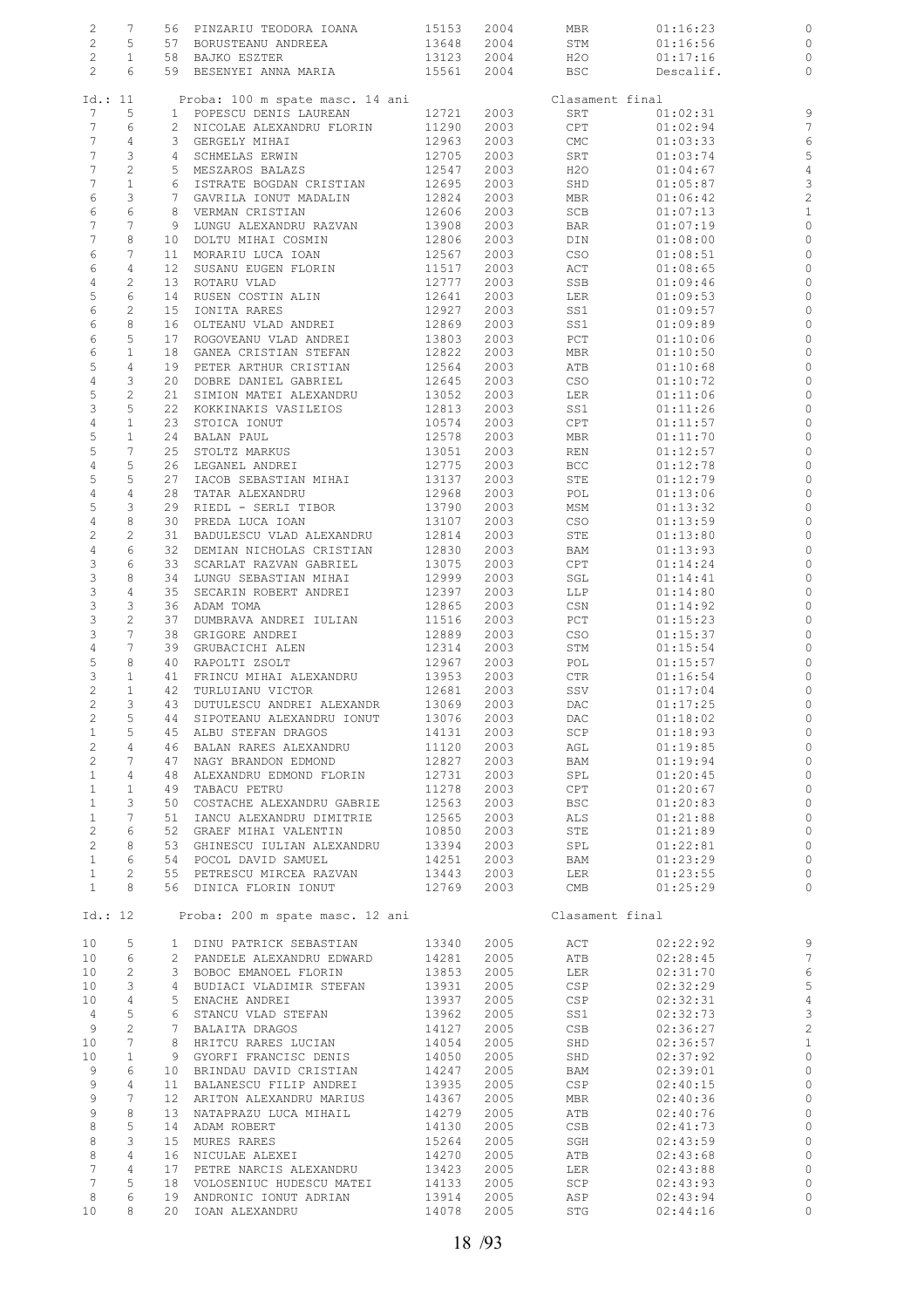| 8                     | 2                     | 21              | PASZTOR LASZLO VALENTIN                           | 14077          | 2005         | STG             | 02:44:84             | 0              |
|-----------------------|-----------------------|-----------------|---------------------------------------------------|----------------|--------------|-----------------|----------------------|----------------|
| 8                     | 8                     | 22              | TOMA MIHAI COSMIN                                 | 14449          | 2005         | ATM             | 02:46:64             | 0              |
| $\mathbf{1}$          | 4                     | 23              | MELIANU NICOLAE CRISTIAN                          | 14437          | 2005         | STE             | 02:46:73             | 0              |
|                       | 6                     | 24              |                                                   |                |              |                 |                      | 0              |
| 4                     |                       |                 | STOIAN GABRIEL RAZVAN                             | 12383          | 2005         | CSP             | 02:47:49             |                |
| 2                     | 4                     | 25              | SIPOS PETER DAVID                                 | 14362          | 2005         | ACN             | 02:47:76             | 0              |
| $\mathbf{1}$          | 3                     | 26              | CONSTANTINESCU MIHNEA                             | 14051          | 2005         | SHD             | 02:48:00             | $\circ$        |
| 6                     | 8                     | 27              | ANDRON TEODOR                                     | 14206          | 2005         | CPI.            | 02:48:59             | 0              |
| 9                     | 3                     | 28              | JIANU ADRIAN PETRU                                | 14435          | 2005         | STE             | 02:48:87             | 0              |
| 4                     | 3                     | 29              | BANATEAN ANDREAS ALEX.                            | 14090          | 2005         | STM             | 02:49:03             | 0              |
| 3                     | $\overline{c}$        | 30              | SIMON LUCA LUCIAN                                 | 14455          | 2005         | MSM             | 02:49:10             | 0              |
|                       |                       |                 |                                                   |                |              |                 |                      |                |
| 8                     | $\overline{7}$        | 31              | PAL ANDREI ERIC                                   | 14128          | 2005         | CSB             | 02:49:36             | 0              |
| 7                     | $\overline{c}$        | 32              | TICA STEFAN                                       | 14129          | 2005         | CSB             | 02:49:59             | 0              |
| $\mathbf{1}$          | 6                     | 33              | TUTUIANU SEBASTIAN                                | 13858          | 2005         | LER             | 02:49:93             | 0              |
| 6                     | 4                     | 34              | RADU DAVID                                        | 13941          | 2005         | LER             | 02:50:21             | 0              |
| 6                     | 6                     | 35              | CORNACIU ADRIAN STEFAN                            | 14262          | 2005         | ATB             | 02:50:28             | 0              |
| 4                     | 8                     | 36              | DINDAREANU ALEXANDRU                              | 14842          | 2005         | BSC             | 02:50:30             | $\circ$        |
|                       |                       |                 |                                                   |                |              |                 |                      |                |
| $1\,$                 | 2                     | 37              | STOICA EMILIAN                                    | 12387          | 2005         | LER             | 02:50:43             | 0              |
| 9                     | 5                     | 38              | PRICOP VLAD ALEXANDRU                             | 13847          | 2005         | LER             | 02:50:47             | $\circ$        |
| 3                     | 3                     | 39              | MIHU CRISTIAN VICTOR                              | 14105          | 2005         | <b>BSC</b>      | 02:51:39             | 0              |
| 5                     | $\overline{4}$        | 40              | URSU TUDOR NICOLAE                                | 14272          | 2005         | ATB             | 02:52:09             | 0              |
| 6                     | 5                     | 41              | MALUS CRISTIAN IONUT                              | 13922          | 2005         | ASP             | 02:52:70             | 0              |
| 3                     | $\overline{4}$        | 42              | DUMITRU MARIO EDUARD                              | 14238          | 2005         | <b>BSC</b>      | 02:53:06             | $\circ$        |
| $\overline{7}$        |                       | 43              | NEAMTU ALEXANDRU CRISTIAN                         | 14031          | 2005         |                 |                      |                |
|                       | 3                     |                 |                                                   |                |              | SRT             | 02:53:34             | 0              |
| 4                     | 4                     | 44              | PREDA ALEXANDRU FLORIN                            | 13959          | 2005         | SS1             | 02:53:72             | 0              |
| 4                     | 7                     | 45              | PRALL IULIAN GABRIEL                              | 13274          | 2005         | DAC             | 02:54:10             | 0              |
| $\mathbf{1}$          | 5                     | 46              | BOLDOR ALEXANDRU CRISTIAN                         | 14053          | 2005         | SHD             | 02:54:32             | 0              |
| $\mathbf{2}$          | 5                     | 47              | STOIAN ANTONIO GABRIEL                            | 13948          | 2005         | CTR             | 02:54:47             | 0              |
| $\boldsymbol{7}$      | 6                     | 48              | GEORGEONI CALIN ANDREI                            | 14266          | 2005         | ATB             | 02:55:32             | 0              |
| 3                     | 5                     | 49              | MIHAI DAVID ANDREI                                | 14104          | 2005         | <b>BSC</b>      | 02:55:37             | 0              |
|                       |                       |                 |                                                   |                |              |                 |                      |                |
| $\boldsymbol{7}$      | $\mathbf{1}$          | 50              | ONEA ARIS CRISTIAN ANTONI                         | 13845          | 2005         | LER             | 02:56:59             | 0              |
| 3                     | 7                     | 51              | IARI EDWARD ERIK                                  | 14460          | 2005         | <b>COR</b>      | 02:57:29             | 0              |
| 3                     | 6                     | 52              | PETRASCU MATEI                                    | 14110          | 2005         | BSC             | 02:57:95             | 0              |
| $\overline{c}$        | 6                     | 53              | SERBANESCU STEFAN ANDREI                          | 15142          | 2005         | CTR             | 02:59:52             | 0              |
| $\overline{c}$        | 3                     | 54              | RADOI RARES NICOLAE                               | 15079          | 2005         | CTR             | 03:00:31             | 0              |
| 7                     | 7                     | 55              | ADAM BOGDAN                                       | 14729          | 2005         | LER             | 03:00:72             | 0              |
|                       |                       |                 |                                                   |                |              |                 |                      |                |
| 6                     | 3                     | 56              | CANAS ROBERT VALENTIN                             | 14028          | 2005         | SRT             | 03:00:79             | 0              |
| 6                     | 7                     | 57              | <b>BUJOR STEFAN</b>                               | 14194          | 2005         | ASP             | 03:01:09             | 0              |
| 5                     | 5                     | 58              | GRIGORAS STEFAN CRISTIAN                          | 13849          | 2005         | LER             | 03:01:23             | 0              |
| 5                     | $1\,$                 | 59              | CURTICAPEAN VLAD ANDREI                           | 15485          | 2005         | CBV             | 03:01:32             | 0              |
| 6                     | 1                     | 60              | CIRILO ALBERTO ANDREI                             | 14134          | 2005         | SCP             | 03:01:89             | 0              |
| $\overline{c}$        | 2                     | 61              | DUTA VALENTIN STEFAN                              | 15663          | 2005         | CTR             | 03:02:36             | 0              |
|                       | $\mathbf{1}$          |                 |                                                   |                |              |                 |                      |                |
| 8                     |                       | 62              | DUMITRAS TUDOR STEFAN                             | 14230          | 2005         | SVU             | 03:02:37             | 0              |
| 5                     | 2                     | 63              | STEFANACHE ALEXANDRU MARI                         | 13099          | 2005         | LER             | 03:02:96             | $\circ$        |
| $\overline{4}$        | 2                     | 64              | PATRASCU BOGDAN                                   | 15557          | 2005         | CAT             | 03:04:49             | 0              |
| 2                     | $\mathbf{1}$          | 65              | PUIU DRAGOS IOAN                                  | 14426          | 2005         | STE             | 03:04:67             | $\circ$        |
| 3                     | 8                     | 66              | VLADAR ENE                                        | 14538          | 2005         | VCN             | 03:05:94             | 0              |
|                       |                       |                 | ENCULESEI RAZVAN RARES                            | 13960          | 2005         | SS1             | 03:07:93             | $\circ$        |
|                       |                       |                 |                                                   |                |              |                 |                      |                |
| 5                     | 8                     | 67              |                                                   |                |              |                 |                      |                |
| 4                     | $\mathbf{1}$          | 68              | BAJCU ANGELO COSMIN                               | 14241          | 2005         | <b>BSC</b>      | 03:08:82             | $\circ$        |
| 6                     | $\overline{2}$        | 69              | DUMITRU MIHAI VIRGILIU                            | 14276          | 2005         | ATB             | 03:08:94             | $\circ$        |
| 3                     | 1                     |                 | 70 CRET TUDOR ALEXANDRU                           | 15146          | 2005         | LBO             | 03:19:36             | - 0            |
| 9                     | $\mathbf{1}$          |                 | 71 PASA UNGURIANU LUCA VLAD                       | 14405          | 2005         | LER             | Scut.med.            | $\circ$        |
| $\mathbf{1}$          | 7                     |                 |                                                   |                | 2005         |                 |                      | $\circ$        |
|                       |                       |                 | 72 MARINESCU DARIUS ANDREI                        | 12432          |              | BCC             | Descalif.            |                |
| $\mathbf{2}$          | 7                     |                 | 72 TANASE DANIEL VASILE                           | 15459          | 2005         | STE             | Descalif.            | $\circ$        |
| $\mathbf{2}^{\prime}$ | 8                     |                 | 73 LAZAR ANDREI                                   | 14430          | 2005         | STE             | Descalif.            | $\circ$        |
|                       |                       |                 |                                                   |                |              |                 |                      |                |
| Id.: 13               |                       |                 | Proba: 200 m spate fem. 12 ani                    |                |              | Clasament final |                      |                |
| 9                     | 3                     |                 | 1 MARIN IOANA                                     | 14267          | 2005         | ATB             | 02:26:24             | 9              |
| 9                     | 2                     |                 | 2 GORECKI ANDRA DENISA                            | 13101          | 2005         | ATB             | 02:34:07             | $\overline{7}$ |
| 9                     | 4                     |                 | 3 MEZEI MELITA BLANKA                             | 14534          | 2005         | VCN             | 02:35:22             | $\epsilon$     |
|                       |                       | 4               |                                                   |                |              |                 |                      |                |
| 9                     | 8                     |                 | ZORZOLIU MIRUNA                                   | 13022          | 2005         | REN             | 02:35:23             | 5              |
| 9                     | 6                     |                 | 5 KACSO NOEMI                                     | 14080          | 2005         | STG             | 02:36:46             | $\overline{4}$ |
| 8                     | $\overline{4}$        |                 | 6 NAE RAISA GABRIELA                              | 13273          | 2005         | DAC             | 02:37:38             | $\mathbf{3}$   |
| $\overline{4}$        | 3                     |                 | 7 SIKLODI NOEMI                                   | 13161          | 2005         | STG             | 02:37:92             | $\overline{c}$ |
| $\overline{4}$        | 4                     |                 | 8 CHIRU SIMONA ANDREEA                            | 13958          | 2005         | SS1             | 02:38:63             | $\mathbf{1}$   |
| 9                     | 5                     |                 | 9 VERCIUC MARIA                                   | 13965          | 2005         | SSV             | 02:38:71             | $\circ$        |
| 8                     | 6                     |                 | 10 SAFCENCU DELIA GIORGIANA                       | 13275          | 2005         | DAC             | 02:39:46             | $\circ$        |
| 9                     | $\mathbf{1}$          | 11              | CURCAN ALEXANDRA ROXANA                           | 13918          | 2005         | ATB             | 02:40:65             | $\circ$        |
|                       |                       |                 |                                                   |                |              |                 |                      |                |
| 8                     | 3                     | 12 <sup>°</sup> | DUTA JASSMINE ANDREEA                             | 13844          | 2005         | LER             | 02:41:19             | $\circ$        |
| 9                     | 7                     | 13              | BORA CARLA MARIA                                  | 14412          | 2005         | CST             | 02:41:68             | $\circ$        |
| 8                     | 7                     | 14              | GHERMAN AMALIA ARIANA                             | 13809          | 2005         | ACT             | 02:41:80             | $\mathbb O$    |
| 8                     | 2                     | 15              | GUBAVU ALESSIA MIHAELA                            | 13268          | 2005         | DAC             | 02:43:40             | $\circ$        |
| 7                     | 4                     | 16              | PASCU ANA MARIA                                   | 14506          | 2005         | ACT             | 02:44:25             | $\circ$        |
| $\overline{c}$        | 6                     | 17              | VACARU ANDREEA IULIANA                            | 13949          | 2005         | CTR             | 02:47:19             | $\circ$        |
|                       |                       |                 |                                                   |                |              |                 |                      |                |
| 8                     | 8                     | 18              | TEIANU IOANA CLAUDIA                              | 13276          | 2005         | DAC             | 02:47:62             | $\circ$        |
| 8                     | 5                     | 19              | PAPP ANNEMARIE                                    | 14086          | 2005         | STM             | 02:47:89             | $\circ$        |
| 3                     | $\mathbf{1}$          | 20              | FILA BARBARA ERZSEBET                             | 13731          | 2005         | COR             | 02:48:24             | $\circ$        |
| 7                     | $\mathbf{2}^{\prime}$ | 21              | COSTINESCU SARA NAOMI                             | 14177          | 2005         | ALB             | 02:48:76             | $\circ$        |
| 3                     | $\mathbf{2}^{\prime}$ | 22              | DROG MARIA BIANCA                                 | 14108          | 2005         | BSC             | 02:49:88             | $\circ$        |
| $\overline{4}$        | $\mathbf{1}$          | 23              | TALPOS PETRA ANTONIA                              | 15060          | 2005         | SSB             | 02:50:04             | $\circ$        |
| $\overline{4}$        | $\overline{c}$        | 24              | TEODORESCU ANASTASIA                              | 14516          | 2005         | MSB             | 02:50:09             | $\circ$        |
|                       |                       |                 |                                                   |                |              |                 |                      |                |
| 7                     | 5                     | 25              | OPREA ANA MARIA                                   | 14336          | 2005         | ASP             | 02:50:26             | $\circ$        |
| 7                     | 6                     | 26              | DUMITRU ANDREEA ANISIA                            | 13750          | 2005         | REN             | 02:50:39             | $\circ$        |
| $\overline{c}$        | 2                     | 27              | ELLERSDORFER MIHAELA                              | 13685          | 2005         | CTR             | 02:50:75             | $\circ$        |
| 4<br>5                | 5<br>6                |                 | 28 HUMA DARIA ELENA<br>29 IONITA CARMEN ANA MARIA | 14088<br>14214 | 2005<br>2005 | STM<br>CPI      | 02:50:95<br>02:51:05 | 0<br>$\circ$   |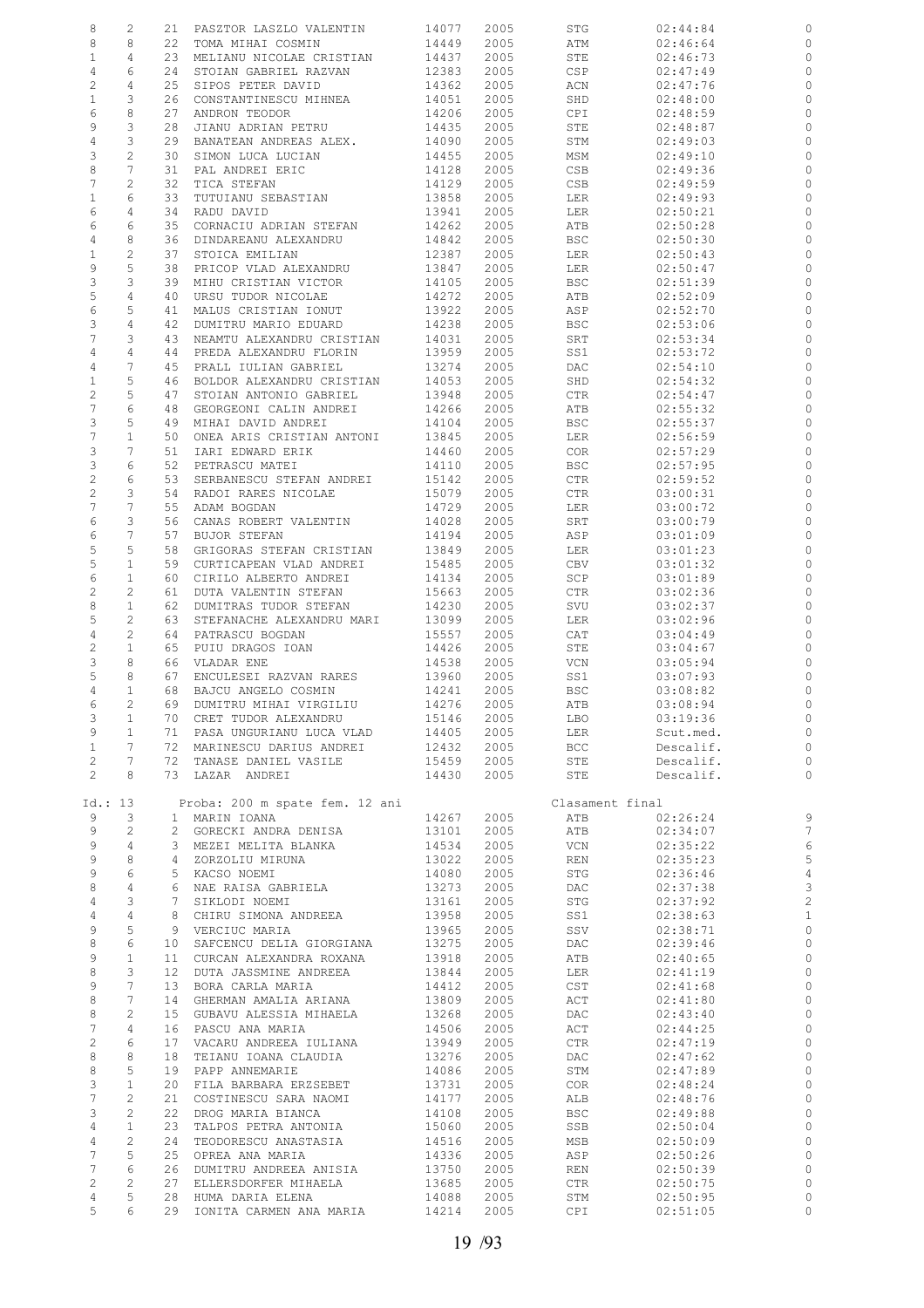| 5                               | $4\phantom{0}$      |    | 2 LAPADAT CRISTIAN                                   | 13326 2004 ATB |                |                                    | 01:07:56<br>03:56:07         | 02:28:26<br>05:03:26         |
|---------------------------------|---------------------|----|------------------------------------------------------|----------------|----------------|------------------------------------|------------------------------|------------------------------|
| 5                               | 5                   |    | 1 POPOVICI DAVID                                     |                | 13322 2004 ATB |                                    | 300m<br>01:11:13<br>03:56:19 | 400m<br>02:25:89<br>05:02:21 |
|                                 |                     |    | Ser. Cul. Loc Nume si prenume                        | Cod            | An             | Club                               | 100m                         | 200m                         |
| $\overline{4}$                  | 3                   |    | 37 COSTACHE BOBESCU IOAN                             | 13689          | 2004           | BAR                                | Descalif.                    | $\Omega$                     |
| $\mathbf{1}$<br>$\overline{c}$  | $\overline{4}$<br>6 |    | 36 ULEIA STEFAN OVIDIU<br>36 SZENTPETERI IMRE MARK   | 13346<br>13677 | 2004<br>2004   | $\mathop{\rm CMB}\nolimits$<br>COR | Descalif.<br>Descalif.       | $\mathbf{0}$<br>$\circ$      |
| 3                               | $\mathbf{1}$        |    | 35 STOICA EMANOIL MARIO                              | 12492          | 2004           | CPT                                | Scut.med.                    | $\circ$                      |
| $\mathbf{1}$                    | 2                   |    | 34 ZAPOROJAN ALEX ANTONIO                            | 13425          | 2004           | LER                                | 06:35:25                     | $\circ$                      |
| 3                               | $\overline{4}$      |    | 33 LUPUSOARA MATEI                                   | 15504          | 2004           | SGL                                | 06:28:09                     | $\mathbf 0$                  |
| $\mathcal{E}$<br>$\overline{c}$ | 3<br>$\mathbf{1}$   |    | 31 BERTEA ALIN DAN<br>32 KOVER EDUARD CRISTIAN       | 13650<br>13045 | 2004<br>2004   | STM<br>COR                         | 06:07:09<br>06:09:99         | $\Omega$                     |
| $\overline{c}$                  | 7                   |    | 30 BENTE RAUL BOGDAN                                 | 13723          | 2004           | COR                                | 06:05:62                     | $\Omega$<br>$\mathbf 0$      |
| $1\,$                           | 6                   |    | 29 PADURARIU MIHAI DENIS                             | 13510          | 2004           | SCB                                | 05:56:50                     | $\circ$                      |
| 3                               | 6                   |    | 28 MIU EDUARD ANDREI                                 | 13802          | 2004           | LPT                                | 05:53:78                     | $\Omega$                     |
| $\mathbf{1}$                    | 5                   |    | 27 CAZACU GEORGE ALIN                                | 11295<br>13347 | 2004<br>2004   | WIN<br>CMB                         | 05:51:66<br>05:52:42         | $\circ$                      |
| $\overline{c}$<br>4             | $\mathbf{2}$<br>8   |    | 25 SZILAGYI SZABOLCS<br>26 STOIAN ANTONIO STEFAN     | 13730          | 2004           | COR                                | 05:50:79                     | $\circ$<br>$\circ$           |
| 3                               | 5                   |    | 24 CHECICHES BOGDAN ALEX.                            | 13639          | 2004           | STM                                | 05:48:44                     | $\mathbf{0}$                 |
| $\overline{4}$                  | $\mathbf{1}$        |    | 23 BORANGEL EMANUEL GEORGE                           | 13140          | 2004           | LER                                | 05:46:72                     | $\circ$                      |
| 3                               | 2                   |    | 22 GIURAN DRAGOS                                     | 13719          | 2004           | MSB                                | 05:45:27                     | $\circ$                      |
| 3<br>$1\,$                      | 7<br>7              |    | 20 ROMAN PAUL<br>21 GHERGHEL VLAD CRISTIAN           | 13151<br>13431 | 2004<br>2004   | H2O<br>LER                         | 05:45:01<br>05:45:02         | $\circ$<br>$\circ$           |
| $\mathbf{1}$                    | 3                   |    | 19 COSTACHE SEBASTIAN C-TIN                          | 13952          | 2004           | CTR                                | 05:44:29                     | $\circ$                      |
| 5                               | $\mathbf{1}$        |    | 18 DUMITRESCU CATALIN IONUT                          | 13180          | 2004           | STE                                | 05:40:33                     | $\circ$                      |
| $\overline{4}$                  | 2                   |    | 17 GERGELY FERENC                                    | 13122          | 2004           | STG                                | 05:39:91                     | $\circ$                      |
| $\mathbf{2}$<br>$\sqrt{2}$      | 5<br>8              |    | 15 ANDREICA DENIS<br>16 GHIONU DENIS ANDREI          | 13501<br>13460 | 2004<br>2004   | CSW<br>MBR                         | 05:35:64<br>05:37:00         | $\circ$<br>$\circ$           |
| $\overline{4}$                  | $\overline{4}$      |    | 14 PETRACHE DARIUS CATALIN                           | 13321          | 2004           | ATB                                | 05:33:35                     | $\circ$                      |
| 3                               | 8                   |    | 13 GUINEA ALEXANDRU IONUT                            | 11289          | 2004           | CPT                                | 05:32:47                     | 0                            |
|                                 | $2 \qquad 3$        |    | 12 BARBUL ZETEA LUCA VASILE                          | 13259          | 2004           | LBM                                | 05:27:10                     | $\circ$                      |
| 5<br>5                          | 8<br>$7^{\circ}$    |    | 10 MAGDA TEODOR STEFAN<br>11 GHILE DRAGOS            | 13951<br>13264 | 2004<br>2004   | CTR<br>STE                         | 05:24:66<br>05:26:42         | 0<br>$\circ$                 |
| $\overline{4}$                  | 6                   |    | 9 CRISAN DAVID                                       | 13191          | 2004           | MAR                                | 05:24:37                     | $\mathbf 0$                  |
| 4                               | $7\phantom{.0}$     |    | 8 DEACONU DENNIS DANIEL                              | 13246          | 2004           | CPT                                | 05:22:60                     | $\mathbf{1}$                 |
| 5                               | $\overline{c}$      |    | 7 NICOLA MADALIN IONUT                               | 13323          | 2004           | ATB                                | 05:18:32                     | $\overline{c}$               |
| 5                               | $\sqrt{6}$          |    | 6 CIRCIUMARESCU DAVID STEFA                          | 11301          | 2004<br>2004   | BAR<br>CPT                         | 05:12:58<br>05:15:01         | 3                            |
| 5<br>$\overline{4}$             | 3<br>5              |    | 4 GHEORGHE LUCAS IOAN<br>5 ICHIM LUCA STEFAN         | 13424<br>12855 | 2004           | LER                                | 05:09:94                     | 5<br>$\overline{4}$          |
| $\mathbf{2}$                    | 4                   |    | 3 IACOB MIHAI                                        | 13244          | 2004           | CPT                                | 05:04:09                     | 6                            |
| 5                               | 4                   |    | 2 LAPADAT CRISTIAN                                   | 13326          | 2004           | ATB                                | 05:03:26                     | $\overline{7}$               |
| 5                               | 5                   |    | 1 POPOVICI DAVID                                     | 13322          | 2004           | ATB                                | 05:02:21                     | 9                            |
|                                 | Id.: 14             |    | Proba: 400 m mixt masc. 13 ani                       |                |                | Clasament final                    |                              |                              |
| 5                               | $7\phantom{.0}$     |    | 64 ANGHEL ALICE EUGENIA                              | 13840          | 2005           | LER                                | 03:16:98                     | $\Omega$                     |
| $\mathbf{2}$                    | $7\phantom{.0}$     |    | 63 NITU SARA MIHAELA                                 | 14825          | 2005           | SPL                                | 03:16:59                     | 0                            |
| $\mathbf{1}$                    | 5                   |    | 62 VASILE MARIA CLAUDIA                              | 13940          | 2005           | LER                                | 03:12:55                     | $\Omega$                     |
| $\overline{c}$                  | $\mathbf{1}$        |    | 61 DUMITRU AMALIA ANDREEA                            | 14203          | 2005           | SPL                                | 03:10:86                     | $\Omega$                     |
| $\overline{4}$                  | $7\phantom{.0}$     |    | 60 LEAH IOANA SILVIA                                 | 14069          | 2005           | SSB                                | 03:09:46                     | $\Omega$                     |
| 5<br>$\sqrt{2}$                 | $\mathbf{1}$<br>3   |    | 58 MIU ALESIA STEFANIA<br>59 LASZLO NOEMI            | 14229<br>14551 | 2005<br>2005   | WIN<br>VCN                         | 03:07:25<br>03:08:23         | $\Omega$<br>$\circ$          |
| 3                               | $\overline{7}$      |    | 57 DARABAN MIRUNA ELENA                              | 14454          | 2005           | MSM                                | 03:06:71                     | $\circ$                      |
| 5                               | 3                   |    | 56 GALUSCA BRIANA IOANA                              | 14308          | 2005           | PCT                                | 03:06:31                     | $\Omega$                     |
| 3                               | 5                   |    | 55 CRISAN MARIA ALESSANDRA                           | 12445          | 2005           | CPT                                | 03:04:48                     | 0                            |
| 3<br>$\overline{2}$             | 3<br>$\overline{4}$ |    | 53 BANCILA MARA ALEXANDRA<br>54 MARTON PANNA REKA    | 14113<br>13721 | 2005<br>2005   | BSC<br>COR                         | 03:04:18<br>03:04:31         | 0<br>$\Omega$                |
| $\mathbf{1}$                    | 3                   |    | 52 IANCU ANA MARIA                                   | 13839          | 2005           | LER                                | 03:03:76                     | $\Omega$                     |
| 6                               | $\mathbf{1}$        |    | 51 SARBU ELENA ALEXANDRA                             | 14176          | 2005           | ALB                                | 03:03:54                     | $\circ$                      |
| 5                               | 5                   |    | 50 PASCAL MIRUNA ANDREEA                             | 13843          | 2005           | LER                                | 03:03:48                     | $\mathbf 0$                  |
| 5<br>$\overline{4}$             | 4<br>8              |    | 48 MOCANU ALEXANDRA STEFANIA<br>49 CANCIU DARIA      | 14703<br>15058 | 2005<br>2005   | ASP<br>SSB                         | 03:02:85<br>03:03:17         | $\mathbf 0$<br>$\Omega$      |
| 3                               | $\overline{4}$      |    | 47 DINCA STEFANIA ALEXANDRA                          | 14515          | 2005           | SSB                                | 03:02:09                     | $\circ$                      |
| 6                               | 8                   |    | 46 NICULITA FLORENTINA DIANA                         | 14278          | 2005           | ATB                                | 03:01:53                     | $\Omega$                     |
| 5                               | $\mathbf{2}$        |    | 45 TUDOR THEA MARIA                                  | 15107          | 2005           | DET                                | 03:00:93                     | $\Omega$                     |
| 5<br>$\overline{2}$             | 8<br>5              |    | 43 SOLOMON RARINCA BIANCA<br>44 BIRO DOROTTYA        | 14974<br>13729 | 2005<br>2005   | SS1<br>COR                         | 03:00:83<br>03:00:90         | 0<br>$\Omega$                |
| 6                               | 6                   | 42 | TRUSCA ALYSA ILONA                                   | 13921          | 2005           | ASP                                | 02:59:94                     | $\circ$                      |
| $\mathbf{1}$                    | 6                   |    | 41 PAN-KE LAURA ANA-MARIA                            | 15679          | 2005           | LER                                | 02:59:49                     | 0                            |
| 6                               | $\overline{4}$      |    | 40 LEPOUTRE EMMA SARAH                               | 14518          | 2005           | REN                                | 02:58:23                     | $\circ$                      |
| $\mathbf{1}$<br>$\overline{c}$  | $\overline{4}$<br>8 |    | 38 GRIGORESCU DIANA ELENA<br>39 IORGA ANDREEA DENISA | 14438<br>14840 | 2005<br>2005   | STE<br>STE                         | 02:56:39<br>02:56:92         | 0<br>0                       |
| 3                               | 8                   |    | 37 KEMECSEI CSENGE                                   | 12994          | 2005           | COR                                | 02:54:98                     | $\Omega$                     |
| 6                               | $\mathbf{2}$        |    | 36 DUTA IAZABELA MARIA                               | 13916          | 2005           | ASP                                | 02:54:47                     | $\mathbf 0$                  |
| $7\phantom{.0}$                 | 7                   |    | 35 HIRCEAGA MIRUNA                                   | 14728          | 2005           | ALB                                | 02:53:66                     | $\Omega$                     |
| 7<br>7                          | 3<br>$\mathbf{1}$   |    | 33 JUGUREANU IOANA IRIS<br>34 RAFA TANIA MADALINA    | 13838<br>14365 | 2005<br>2005   | LER<br>CSW                         | 02:52:85<br>02:53:42         | $\Omega$<br>$\circ$          |
| 6                               | 3                   |    | 32 CONSTANTIN DENISA                                 | 14443          | 2005           | ASP                                | 02:52:77                     | $\circ$                      |
| 8                               | $\mathbf{1}$        |    | 31 BUSURCA PETRA                                     | 13997          | 2005           | YST                                | 02:52:47                     | 0                            |
| 6                               | 5                   |    | 30 SOLOMON IOANA ALEXANDRA                           | 14282          | 2005           | ATB                                | 02:51:99                     | 0                            |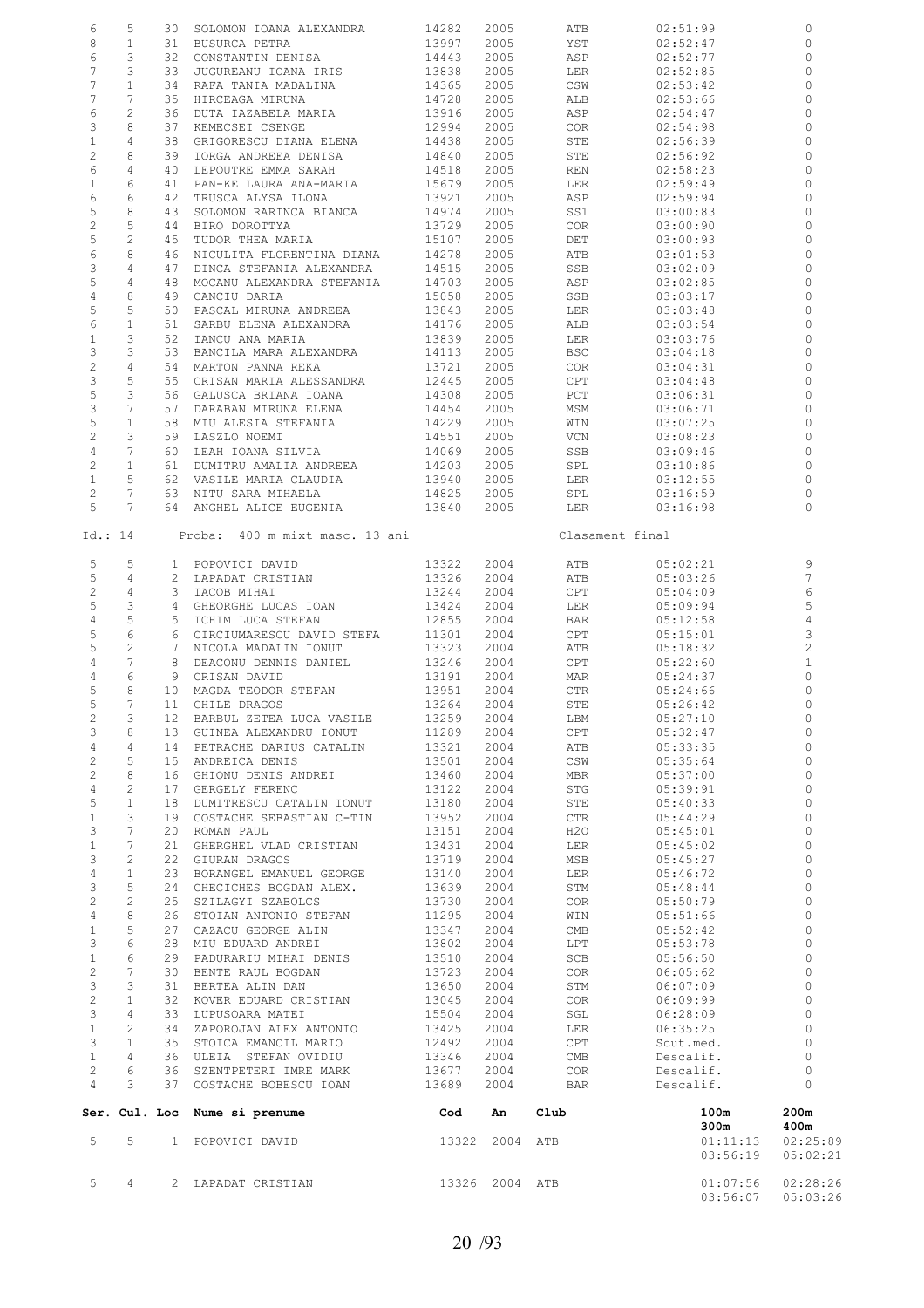| $\overline{2}$                 | 4              | 3 IACOB MIHAI                                               | 13244 2004 CPT |          | 01:09:66<br>03:53:52                           | 02:30:83<br>05:04:09 |
|--------------------------------|----------------|-------------------------------------------------------------|----------------|----------|------------------------------------------------|----------------------|
| 5                              | 3              | 4 GHEORGHE LUCAS IOAN 13424 2004 LER                        |                |          | 01:04:70<br>03:57:21                           | 02:23:11<br>05:09:94 |
| 4                              | 5              | 5 ICHIM LUCA STEFAN 12855 2004 BAR                          |                | 01:12:13 | 04:01:57                                       | 02:29:20<br>05:12:58 |
| 5                              | 6              | 6 CIRCIUMARESCU DAVID STEFA 11301 2004 CPT                  |                | 01:06:85 | 04:02:38                                       | 02:27:29<br>05:15:01 |
| 5                              | $\overline{2}$ | 7 NICOLA MADALIN IONUT 13323 2004 ATB                       |                |          | 01:13:36<br>04:06:41                           | 02:36:30<br>05:18:32 |
| $\overline{4}$                 | $7^{\circ}$    | 8 DEACONU DENNIS DANIEL 13246 2004 CPT                      |                |          | 01:14:53<br>04:09:02                           | 02:34:94<br>05:22:60 |
| $\overline{4}$                 | 6              | 9 CRISAN DAVID 13191 2004 MAR                               |                |          | 01:15:71<br>04:13:57                           | 02:38:57<br>05:24:37 |
| 5                              | 8              | 10 MAGDA TEODOR STEFAN 13951 2004 CTR                       |                |          | 01:19:48<br>04:13:89                           | 02:44:53<br>05:24:66 |
| 5                              | 7              | 11 GHILE DRAGOS 13264 2004 STE                              |                |          | 01:12:28<br>04:13:14                           | 02:37:03<br>05:26:42 |
| $\overline{2}$                 | 3              | 12 BARBUL ZETEA LUCA VASILE 13259 2004 LBM                  |                |          | 01:16:76<br>04:11:76                           | 02:39:54<br>05:27:10 |
| 3                              | 8              | 13 GUINEA ALEXANDRU IONUT 11289 2004 CPT                    |                |          | 01:18:23<br>04:21:08                           | 02:44:88<br>05:32:47 |
| $\overline{4}$                 | 4              | 14 PETRACHE DARIUS CATALIN 13321 2004 ATB                   |                |          | 01:13:91<br>04:14:68                           | 02:43:53<br>05:33:35 |
| $\mathbf{2}^{\prime}$          | 5              | 15 ANDREICA DENIS 13501 2004 CSW                            |                |          | 01:16:14<br>04:22:67                           | 02:41:57<br>05:35:64 |
| $\overline{2}$                 | 8              | 16 GHIONU DENIS ANDREI 13460 2004 MBR                       |                |          | 01:22:13<br>04:22:07                           | 02:44:78<br>05:37:00 |
| $\overline{4}$                 | $\overline{2}$ | 17 GERGELY FERENC 13122 2004 STG                            |                |          | 01:13:10<br>04:18:56                           | 02:42:50<br>05:39:91 |
| 5                              | $\mathbf{1}$   | 18 DUMITRESCU CATALIN IONUT 13180 2004 STE                  |                |          | 01:17:94<br>04:24:60                           | 02:47:39<br>05:40:33 |
| $\mathbf{1}$                   | 3              | 19 COSTACHE SEBASTIAN C-TIN 13952 2004 CTR                  |                | 01:23:94 | 04:31:17                                       | 02:57:98<br>05:44:29 |
| 3 <sup>7</sup>                 | $7\phantom{0}$ | 20 ROMAN PAUL 2004 13151 2004 H2O                           |                |          | 01:16:68<br>$04:27:31$ $05:45:01$              | 02:43:99             |
| $\mathbf{1}$                   | 7              | 21 GHERGHEL VLAD CRISTIAN 13431 2004 LER                    |                |          | $01:18:56$ $02:46:70$<br>04:25:12              | 05:45:02             |
| 3                              | $2^{\circ}$    | 22 GIURAN DRAGOS 13719 2004 MSB                             |                |          | 01:19:68<br>04:29:38 05:45:27                  | 02:48:03             |
| $4\overline{ }$                | $\mathbf{1}$   | 23 BORANGEL EMANUEL GEORGE 13140 2004 LER 01:16:28 02:42:87 |                |          | 04:27:22                                       | 05:46:72             |
| 3                              | 5              | 24 CHECICHES BOGDAN ALEX. 13639 2004 STM 01:14:24           |                |          | 04:28:86                                       | 02:42:16<br>05:48:44 |
| $\mathbf{2}$                   | $\mathbf{2}$   | 25 SZILAGYI SZABOLCS 13730 2004 COR                         |                |          | 01:22:18<br>04:26:25                           | 02:46:78<br>05:50:79 |
| $\overline{4}$                 | 8              | 26 STOIAN ANTONIO STEFAN 11295 2004 WIN 01:15:81            |                |          | 04:31:87                                       | 02:41:70<br>05:51:66 |
| $\mathbf{1}$                   | 5              | 27 CAZACU GEORGE ALIN 13347 2004 CMB                        |                |          | $01:21:63$ $02:55:43$<br>04:38:74              | 05:52:42             |
| 3                              | 6              | 28 MIU EDUARD ANDREI 13802 2004 LPT 01:21:45                |                |          | 04:35:70                                       | 02:51:44<br>05:53:78 |
| $\mathbf{1}$                   | 6              | 29 PADURARIU MIHAI DENIS 13510 2004 SCB                     |                |          | 01:23:39<br>04:35:24                           | 02:53:93<br>05:56:50 |
| $2 \left( \frac{1}{2} \right)$ | 7              | 30 BENTE RAUL BOGDAN 13723 2004 COR                         |                |          | $01:24:20$ $02:57:56$<br>$04:42:36$ $06:05:62$ |                      |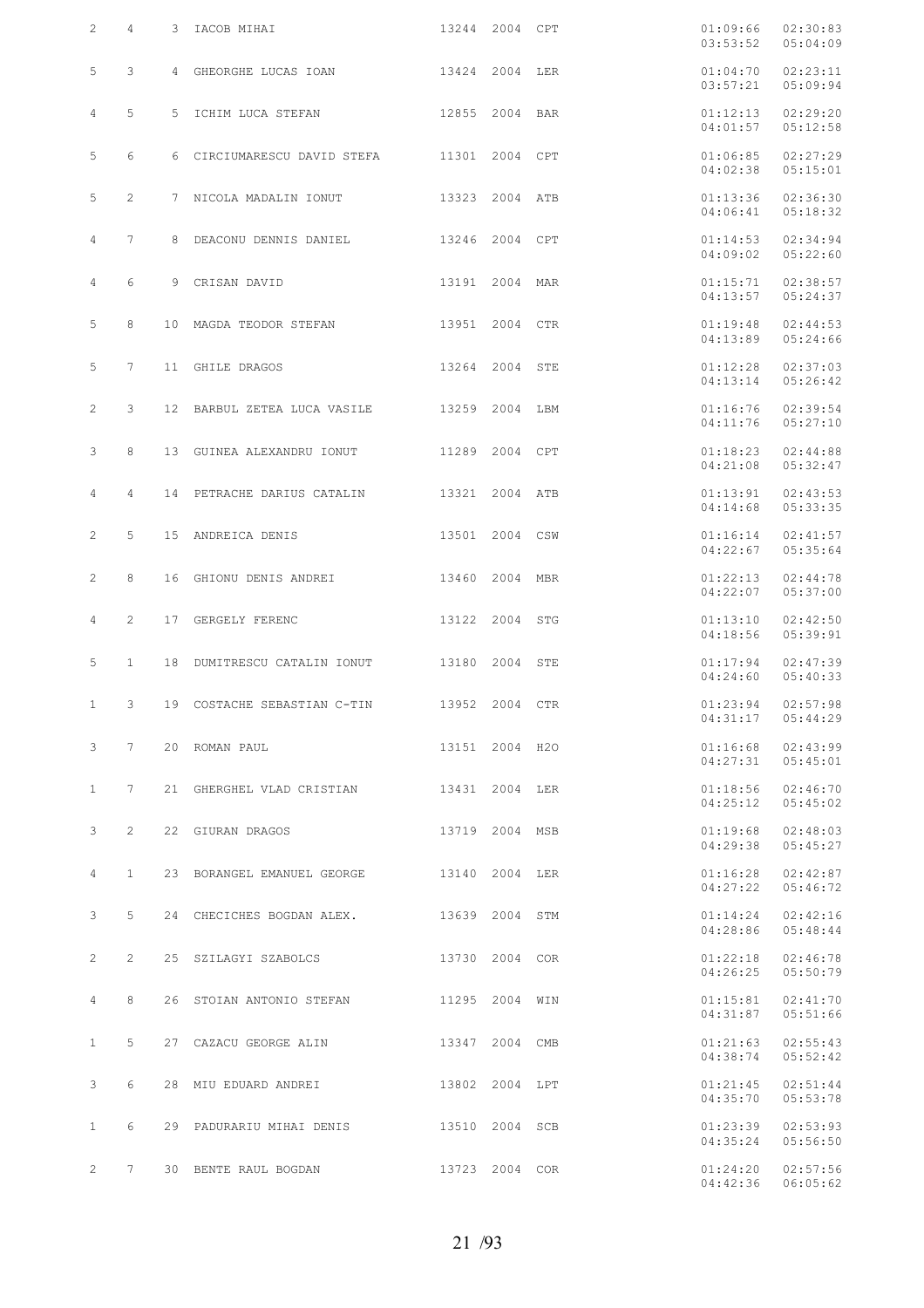| 3                                     | 3                    | 31 BERTEA ALIN DAN                                    |                | 13650 2004 STM |                             | 01:20:42<br>04:43:60 | 02:54:30<br>06:07:09 |
|---------------------------------------|----------------------|-------------------------------------------------------|----------------|----------------|-----------------------------|----------------------|----------------------|
| $\mathbf{2}^{\prime}$                 | $\mathbf{1}$         | 32 KOVER EDUARD CRISTIAN 13045 2004 COR               |                |                |                             | 01:36:37<br>04:47:12 | 03:08:52<br>06:09:99 |
| 3                                     | $\overline{4}$       | 33 LUPUSOARA MATEI                                    |                | 15504 2004     | SGL                         | 01:29:64<br>04:58:89 | 03:09:30<br>06:28:09 |
| $\mathbf{1}$                          | $\overline{2}$       | 34 ZAPOROJAN ALEX ANTONIO                             | 13425 2004 LER |                |                             | 01:27:11             | 03:17:66             |
| 3                                     | $\mathbf{1}$         | 35 STOICA EMANOIL MARIO                               | 12492          | 2004 CPT       |                             | 05:09:27             | 06:35:25             |
| $\mathbf{1}$                          | $\overline{4}$       | 36 ULEIA STEFAN OVIDIU                                |                | 13346 2004 CMB |                             | 01:23:87<br>04:38:01 | 02:52:00<br>05:52:17 |
| $\mathbf{2}^{\prime}$                 | 6                    | 36 SZENTPETERI IMRE MARK                              |                | 13677 2004 COR |                             | 01:22:12<br>04:24:77 | 02:49:56<br>05:36:03 |
| $\overline{4}$                        | 3                    | 37 COSTACHE BOBESCU IOAN 13689 2004 BAR               |                |                |                             | 01:11:97<br>04:02:16 | 02:33:64<br>05:09:68 |
| Id.: 15                               |                      | Proba: 400 m mixt fem. 13 ani                         |                |                | Clasament final             |                      |                      |
| 3                                     | $\overline{4}$       | 1 NAIDIN ALEXANDRA PATRICIA                           | 13315          | 2004           | ATB                         | 05:13:18             | 9                    |
| 3<br>3                                | 3<br>6               | 2 ILIE BIANCA MARIA<br>3 POPA LEONA                   | 13311<br>13256 | 2004<br>2004   | ATB<br><b>BAM</b>           | 05:24:62<br>05:25:64 | $\overline{7}$<br>6  |
| 3                                     | 8                    | 4 CRISAN DENISA                                       | 14727          | 2004           | ALB                         | 05:39:08             | 5                    |
| 3                                     | $\overline{c}$       | 5 TILA VANESSA MARIA                                  | 11864          | 2004           | WIN                         | 05:40:81             | $\overline{4}$       |
| 3                                     | $\overline{7}$       | 6 DICULESCU IULIA ALEXANDRA                           | 13068          | 2004           | <b>DAC</b>                  | 05:41:48             | 3                    |
| $\overline{c}$<br>3                   | 3<br>$\mathbf{1}$    | 7 STEFURA ANA-MARIA ALEXAND<br>8 OLTEANU ALEXIA IOANA | 13798          | 2004<br>2004   | DEL                         | 05:43:66             | 2<br>$\mathbf{1}$    |
| $\overline{c}$                        | $\overline{4}$       | 9 HORGA IOANA AMELIA                                  | 13314<br>13153 | 2004           | ATB<br>STG                  | 05:43:75<br>05:48:99 | $\overline{0}$       |
| $\overline{c}$                        | $\mathbf{1}$         | 10 BECSI IULIA ALEXIA                                 | 13556          | 2004           | LBM                         | 05:51:76             | 0                    |
| $\mathbf{2}^{\prime}$                 | 5                    | 11 RADU NOEMI MARIA                                   | 13252          | 2004           | BAM                         | 05:54:50             | $\Omega$             |
| $\overline{c}$                        | $\overline{c}$       | 12 MINDRUTA BIANCA MARIA                              | 13073          | 2004           | DAC                         | 05:57:89             | 0                    |
| $\mathbf{1}$                          | 5                    | 13 CURIAC MARA GABRIELA                               | 13354          | 2004           | $\mathop{\rm CMB}\nolimits$ | 06:04:36             | $\Omega$             |
| $\mathbf{1}$                          | $\overline{4}$       | 14 ALFOLDY BOGLARKA                                   | 13726          | 2004           | COR                         | 06:05:49             | 0                    |
| $\mathbf{1}$<br>$\mathbf{2}^{\prime}$ | 3<br>$7\phantom{.0}$ | 15 TUDORESCU IOANA<br>16 STANICA MARIA                | 15450<br>13714 | 2004<br>2004   | STE<br><b>BSC</b>           | 06:09:73<br>06:20:85 | $\overline{0}$<br>0  |
| $\mathbf{2}^{\prime}$                 | 6                    | 17 CHIBULCUTEAN MARIA BEATRI                          | 13026          | 2004           | EMA                         | 06:25:23             | $\circ$              |
| 3                                     |                      | 18 IOANA DARIA MARIA                                  |                |                |                             | Neprez.              | $\Omega$             |
|                                       | 5                    |                                                       | 13316          | 2004           | ATB                         |                      |                      |
|                                       |                      | Ser. Cul. Loc Nume si prenume                         | Cod            | An             | $_{\text{Club}}$            | 100m<br>300m         | 200m<br>400m         |
| 3                                     | $\overline{4}$       | 1 NAIDIN ALEXANDRA PATRICIA 13315 2004 ATB            |                |                |                             | 01:10:40<br>04:01:10 | 02:27:55<br>05:13:18 |
| 3                                     | $\mathbf{3}$         | 2 ILIE BIANCA MARIA                                   |                | 13311 2004 ATB |                             | 01:15:63<br>04:10:50 | 02:44:45<br>05:24:62 |
| 3                                     | 6                    | 3 POPA LEONA 13256 2004 BAM                           |                |                |                             | 01:15:59<br>04:11:16 | 02:39:32<br>05:25:64 |
| 3                                     | 8                    | 4 CRISAN DENISA 14727 2004 ALB                        |                |                |                             | 01:17:66<br>04:18:93 | 02:45:66<br>05:39:08 |
| 3                                     | $\overline{2}$       | 5 TILA VANESSA MARIA 6 11864 2004 WIN                 |                |                |                             | 01:16:34<br>04:21:95 | 02:42:41<br>05:40:81 |
| 3                                     | $7^{\circ}$          | 6 DICULESCU IULIA ALEXANDRA 13068 2004 DAC            |                |                |                             | 01:13:50<br>04:21:70 | 02:38:74<br>05:41:48 |
| $\overline{2}$                        | $\mathbf{3}$         | 7 STEFURA ANA-MARIA ALEXAND 13798 2004 DEL            |                |                |                             | 01:19:74<br>04:29:85 | 02:51:01<br>05:43:66 |
| 3                                     | 1                    |                                                       |                |                |                             | 01:19:00<br>04:20:67 | 02:47:84<br>05:43:75 |
| $\mathbf{2}^{\prime}$                 | $4\phantom{0}$       | 9 HORGA IOANA AMELIA 13153 2004 STG                   |                |                |                             | 01:16:60<br>04:24:06 | 02:48:34<br>05:48:99 |
| $\mathbf{2}$                          | $\mathbf{1}$         | 10 BECSI IULIA ALEXIA 13556 2004 LBM                  |                |                |                             | 01:19:27<br>04:35:83 | 02:51:78<br>05:51:76 |
| $\mathbf{2}$                          | 5                    | 11 RADU NOEMI MARIA 13252 2004 BAM                    |                |                |                             | 01:22:63<br>04:35:04 | 02:57:04<br>05:54:50 |
| $\overline{2}$                        | $2^{\circ}$          | 12 MINDRUTA BIANCA MARIA 13073 2004 DAC               |                |                |                             | 01:20:49<br>04:41:36 | 02:52:85<br>05:57:89 |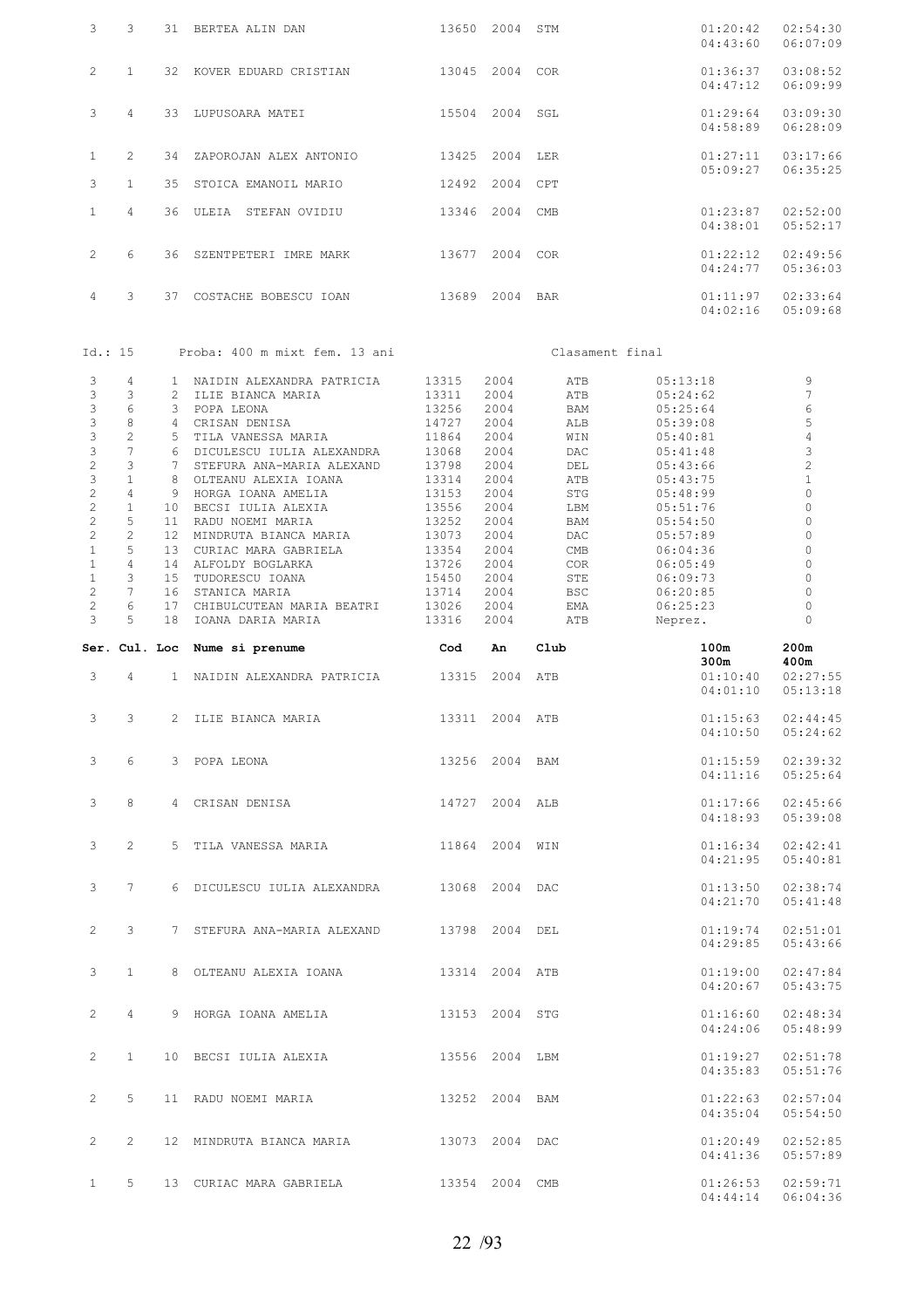| $\mathbf{1}$ | 4              | 14 | ALFOLDY BOGLARKA                             | 13726 | 2004 | COR             | 01:30:75<br>04:48:02 | 03:01:53<br>06:05:49  |
|--------------|----------------|----|----------------------------------------------|-------|------|-----------------|----------------------|-----------------------|
| $\mathbf{1}$ | 3              | 15 | TUDORESCU IOANA                              | 15450 | 2004 | STE             | 01:27:66<br>04:47:87 | 0.3:01:65<br>06:09:73 |
| 2            | 7              | 16 | STANICA MARIA                                | 13714 | 2004 | <b>BSC</b>      | 01:33:00<br>04:54:91 | 03:10:05<br>06:20:85  |
| 2            | 6              | 17 | CHIBULCUTEAN MARIA BEATRI                    | 13026 | 2004 | <b>FMA</b>      | 01:22:11<br>05:01:52 | 03:03:03<br>06:25:23  |
| 3            | 5              | 18 | IOANA DARIA MARIA                            | 13316 | 2004 | ATB             | Neprez.              |                       |
| Id.: 16      |                |    | Proba: 4 X 100 m liber masc. 14 ani          |       |      | Clasament final |                      |                       |
| 1            | 4              | 1. | MCD/1) RUSEN, SIMION, PASCU, NITU            |       |      | <b>LER</b>      | 04:02:23             | 18                    |
| $\mathbf{1}$ | 6              | 2  | MCD/1)<br>MORARIU, PREDA, DOBRE, DUMITRACHE  |       |      | CSO             | 04:06:36             | 14                    |
| $\mathbf{1}$ | $\mathfrak{D}$ | 3  | GANEA, CIUTACU, LEOPA, GAVRILA<br>MCD/1)     |       |      | <b>MBR</b>      | 04:06:86             | 12                    |
|              | 3              | 4  | MCD/1)<br>OLTEANU, DINCA, IONITA, KOKKINAKIS |       |      | SS1             | 04:13:72             | 10                    |
| 1            | 5              | 5. | MCD/1) NICOLAE, TABACU, SCARLAT, STOICA      |       |      | <b>CPT</b>      | 04:15:91             | 8                     |
|              |                |    |                                              |       |      |                 |                      |                       |

#### **CLASAMENT INDIVIDUAL CUMULAT**

| Loc Nume si prenume $\qquad \qquad$ Cod Club $\qquad$ Total proba/puncte                                                                                                                                                                         |           |           | pct.                                       |
|--------------------------------------------------------------------------------------------------------------------------------------------------------------------------------------------------------------------------------------------------|-----------|-----------|--------------------------------------------|
| Fete - $12$ ani                                                                                                                                                                                                                                  |           |           |                                            |
|                                                                                                                                                                                                                                                  |           |           |                                            |
|                                                                                                                                                                                                                                                  |           |           |                                            |
|                                                                                                                                                                                                                                                  |           |           |                                            |
|                                                                                                                                                                                                                                                  |           |           |                                            |
|                                                                                                                                                                                                                                                  |           |           |                                            |
|                                                                                                                                                                                                                                                  |           |           |                                            |
|                                                                                                                                                                                                                                                  |           |           |                                            |
|                                                                                                                                                                                                                                                  |           |           |                                            |
|                                                                                                                                                                                                                                                  |           |           |                                            |
|                                                                                                                                                                                                                                                  |           |           |                                            |
|                                                                                                                                                                                                                                                  |           |           |                                            |
|                                                                                                                                                                                                                                                  |           |           |                                            |
| 13 FILA BARBARA ERZSEBET 13731 COR<br>14 BORA CARLA MARIA 14412 CST<br>15 BUDIU PATRICIA 16280 CSW<br>16 DUTA JASSMINE ANDREEA 13844 LER<br>17 BADEA BIANCA MARIA 13844 LER                                                                      |           |           |                                            |
|                                                                                                                                                                                                                                                  |           |           |                                            |
|                                                                                                                                                                                                                                                  |           |           | $\begin{array}{c} 0 \\ 0 \end{array}$      |
|                                                                                                                                                                                                                                                  |           |           |                                            |
| 17 BADEA BIANCA MARIA 13913 ASP<br>18 LEPOUTRE EMMA SARAH 14518 REN<br>19 JUGUREANU IOANA IRIS 13838 LER<br>20 DIACONESCU CARBUNESCU MAD 12762 ACT                                                                                               |           |           | $\begin{array}{c} 0 \\ 0 \end{array}$      |
|                                                                                                                                                                                                                                                  |           |           |                                            |
|                                                                                                                                                                                                                                                  |           |           | $\overline{0}$                             |
|                                                                                                                                                                                                                                                  |           |           | $\overline{0}$                             |
|                                                                                                                                                                                                                                                  |           |           | $\begin{array}{c} 0 \\ 0 \end{array}$      |
|                                                                                                                                                                                                                                                  |           |           |                                            |
| 21 SAFCENCU DELIA GIORGIANA 19975 DAC<br>22 STOICA GEORGIANA DANIELA 12408 LLP<br>23 HIRCEAGA MIRUNA 14728 ALB<br>24 CSAKI VILLO 14835 SOS                                                                                                       |           |           | $\begin{array}{c} 0 \\ 0 \end{array}$      |
|                                                                                                                                                                                                                                                  |           |           |                                            |
|                                                                                                                                                                                                                                                  |           |           |                                            |
|                                                                                                                                                                                                                                                  |           |           |                                            |
|                                                                                                                                                                                                                                                  |           |           |                                            |
|                                                                                                                                                                                                                                                  |           |           |                                            |
|                                                                                                                                                                                                                                                  |           |           |                                            |
|                                                                                                                                                                                                                                                  |           |           |                                            |
|                                                                                                                                                                                                                                                  |           |           |                                            |
|                                                                                                                                                                                                                                                  |           |           |                                            |
|                                                                                                                                                                                                                                                  |           |           |                                            |
|                                                                                                                                                                                                                                                  |           |           |                                            |
|                                                                                                                                                                                                                                                  |           |           |                                            |
|                                                                                                                                                                                                                                                  |           |           |                                            |
|                                                                                                                                                                                                                                                  |           |           |                                            |
|                                                                                                                                                                                                                                                  |           |           |                                            |
| 35 ZAYADNA IASMINA MARIA 14175 ALB 0<br>35 ZAYADNA IASMINA MARIA 14175 ALB 0<br>37 PAPP ANNEMARIE 13840 LER 0<br>37 PAPP ANNEMARIE 14086 STM 0<br>39 HUMA DARIA ELENA 14306 PCT 0<br>39 HUMA DARIA ELENA 14088 STM 0<br>40 CURCAN ALEXANDRA ROXA |           |           |                                            |
|                                                                                                                                                                                                                                                  |           |           |                                            |
| 41 NICULITA FLORENTINA DIANA 14278 ATB                                                                                                                                                                                                           |           |           | $\overline{0}$                             |
| 42 SOLOMON IOANA ALEXANDRA                                                                                                                                                                                                                       |           | 14282 ATB | $\overline{\phantom{0}}$<br>$\overline{0}$ |
| 43 TEODORESCU ANASTASIA 14516 MSB<br>44 LEAH IOANA SILVIA 14069 SSB<br>45 CANCIU DARIA 15058 SSB<br>45 CANCIU DARIA 15058 SSB                                                                                                                    |           |           | $\overline{0}$                             |
|                                                                                                                                                                                                                                                  |           |           | $\Omega$                                   |
| 46 DINCA STEFANIA ALEXANDRA 14515 SSB                                                                                                                                                                                                            |           |           | $\overline{0}$                             |
| 47 BANCILA MARA ALEXANDRA                                                                                                                                                                                                                        |           | 14113 BSC | 0                                          |
| 48 DROG MARIA BIANCA                                                                                                                                                                                                                             |           | 14108 BSC | 0                                          |
| 49 GOMOI IOANA TEODORA                                                                                                                                                                                                                           | 14106 BSC |           | 0                                          |
| 50 KEMECSEI CSENGE                                                                                                                                                                                                                               |           | 12994 COR | 0                                          |
| 51 MARTON PANNA REKA                                                                                                                                                                                                                             |           | 13721 COR | $\circ$                                    |
| 52 BIRO DOROTTYA                                                                                                                                                                                                                                 |           | 13729 COR | $\circ$                                    |
| 53 POJAR ALEXANDRA ANDREEA                                                                                                                                                                                                                       | 14535 VCN |           | 0                                          |
| 54 NAN IRA                                                                                                                                                                                                                                       |           | 14358 GAR | $\circ$                                    |
| 55 VACARU ANDREEA IULIANA                                                                                                                                                                                                                        | 13949 CTR |           | 0                                          |
| 56 ELLERSDORFER MIHAELA                                                                                                                                                                                                                          |           | 13685 CTR | $\mathbf 0$                                |
|                                                                                                                                                                                                                                                  |           |           |                                            |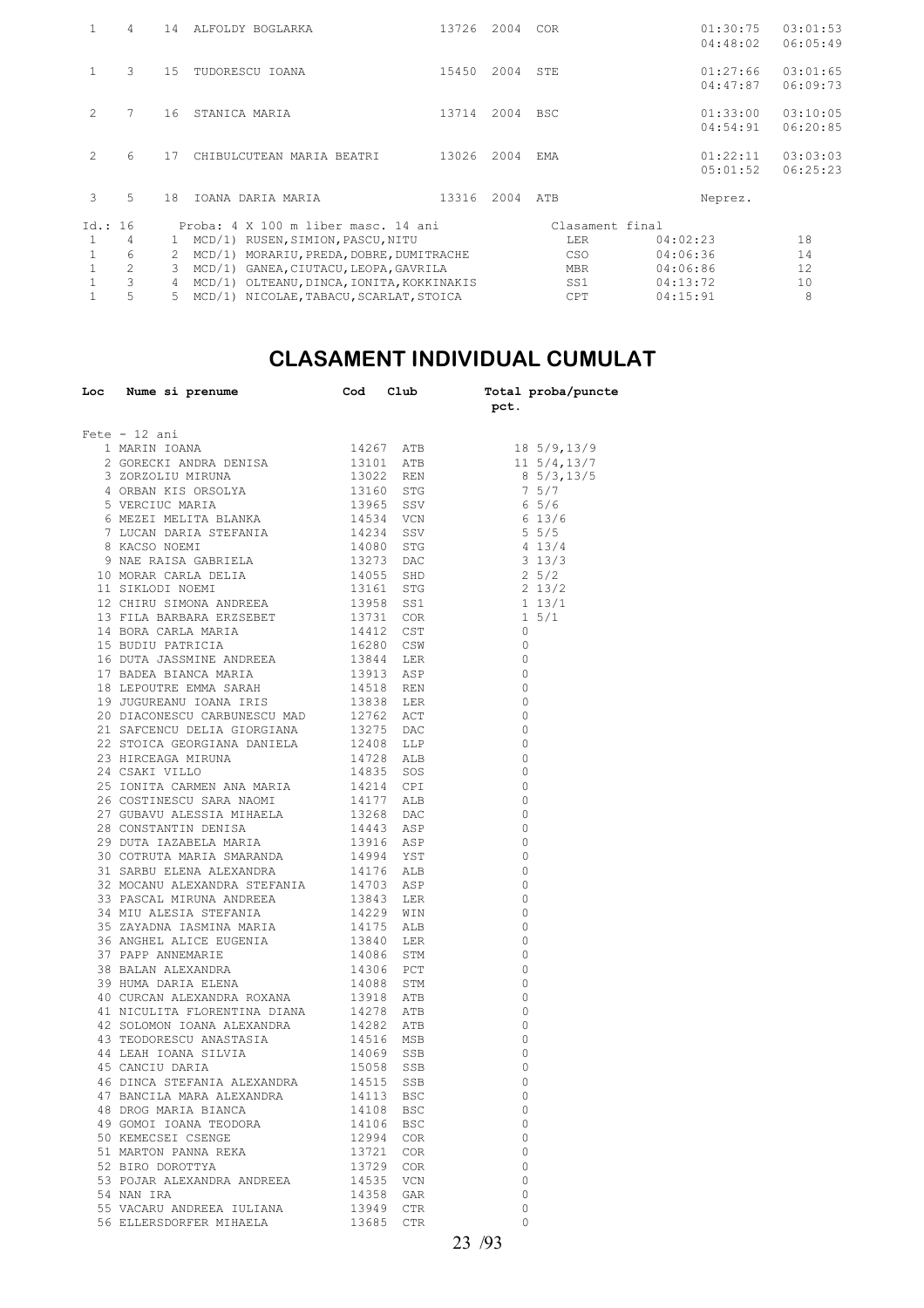| 57 NITU SARA MIHAELA $14025$ SPL 0<br>59 DIMITRIX ANDREEA 14203 SPL 0<br>69 DIMITRIX ANDREEA 14203 SPL 0<br>61 DRGG ANDREEA DENIA 1426 SPT 0<br>61 DRGG ANDREEA DENIA ELENA 1484 STE 0<br>62 VASILE MARIA CLAUDIA 19340 LER<br>64 PAN-KE |  |                                  |  |
|------------------------------------------------------------------------------------------------------------------------------------------------------------------------------------------------------------------------------------------|--|----------------------------------|--|
| $Fete - 13 ani$                                                                                                                                                                                                                          |  |                                  |  |
|                                                                                                                                                                                                                                          |  |                                  |  |
|                                                                                                                                                                                                                                          |  |                                  |  |
|                                                                                                                                                                                                                                          |  |                                  |  |
|                                                                                                                                                                                                                                          |  |                                  |  |
|                                                                                                                                                                                                                                          |  |                                  |  |
|                                                                                                                                                                                                                                          |  |                                  |  |
|                                                                                                                                                                                                                                          |  |                                  |  |
|                                                                                                                                                                                                                                          |  |                                  |  |
|                                                                                                                                                                                                                                          |  |                                  |  |
|                                                                                                                                                                                                                                          |  |                                  |  |
|                                                                                                                                                                                                                                          |  |                                  |  |
|                                                                                                                                                                                                                                          |  |                                  |  |
|                                                                                                                                                                                                                                          |  |                                  |  |
|                                                                                                                                                                                                                                          |  |                                  |  |
|                                                                                                                                                                                                                                          |  |                                  |  |
|                                                                                                                                                                                                                                          |  |                                  |  |
|                                                                                                                                                                                                                                          |  |                                  |  |
|                                                                                                                                                                                                                                          |  |                                  |  |
|                                                                                                                                                                                                                                          |  |                                  |  |
|                                                                                                                                                                                                                                          |  |                                  |  |
|                                                                                                                                                                                                                                          |  |                                  |  |
|                                                                                                                                                                                                                                          |  |                                  |  |
|                                                                                                                                                                                                                                          |  |                                  |  |
|                                                                                                                                                                                                                                          |  |                                  |  |
|                                                                                                                                                                                                                                          |  |                                  |  |
|                                                                                                                                                                                                                                          |  |                                  |  |
|                                                                                                                                                                                                                                          |  |                                  |  |
|                                                                                                                                                                                                                                          |  | $\overline{0}$                   |  |
|                                                                                                                                                                                                                                          |  |                                  |  |
|                                                                                                                                                                                                                                          |  | $\overline{0}$                   |  |
|                                                                                                                                                                                                                                          |  | $\overline{0}$<br>$\overline{0}$ |  |
|                                                                                                                                                                                                                                          |  | $\overline{0}$                   |  |
|                                                                                                                                                                                                                                          |  | $\overline{0}$                   |  |
|                                                                                                                                                                                                                                          |  |                                  |  |
|                                                                                                                                                                                                                                          |  | $\overline{0}$<br>$\overline{0}$ |  |
|                                                                                                                                                                                                                                          |  | $\overline{0}$                   |  |
|                                                                                                                                                                                                                                          |  | $\overline{0}$                   |  |
|                                                                                                                                                                                                                                          |  | $\overline{0}$                   |  |
|                                                                                                                                                                                                                                          |  |                                  |  |
|                                                                                                                                                                                                                                          |  | $\overline{0}$                   |  |
|                                                                                                                                                                                                                                          |  | $\overline{0}$                   |  |
|                                                                                                                                                                                                                                          |  | $\overline{0}$                   |  |
|                                                                                                                                                                                                                                          |  | $\overline{0}$                   |  |
|                                                                                                                                                                                                                                          |  | $\overline{0}$                   |  |
|                                                                                                                                                                                                                                          |  | $\overline{0}$                   |  |
|                                                                                                                                                                                                                                          |  | $\overline{0}$                   |  |
|                                                                                                                                                                                                                                          |  | $\overline{0}$                   |  |
|                                                                                                                                                                                                                                          |  | $\overline{0}$                   |  |
|                                                                                                                                                                                                                                          |  | $\overline{0}$                   |  |
|                                                                                                                                                                                                                                          |  | $\overline{0}$                   |  |
|                                                                                                                                                                                                                                          |  | $\Omega$                         |  |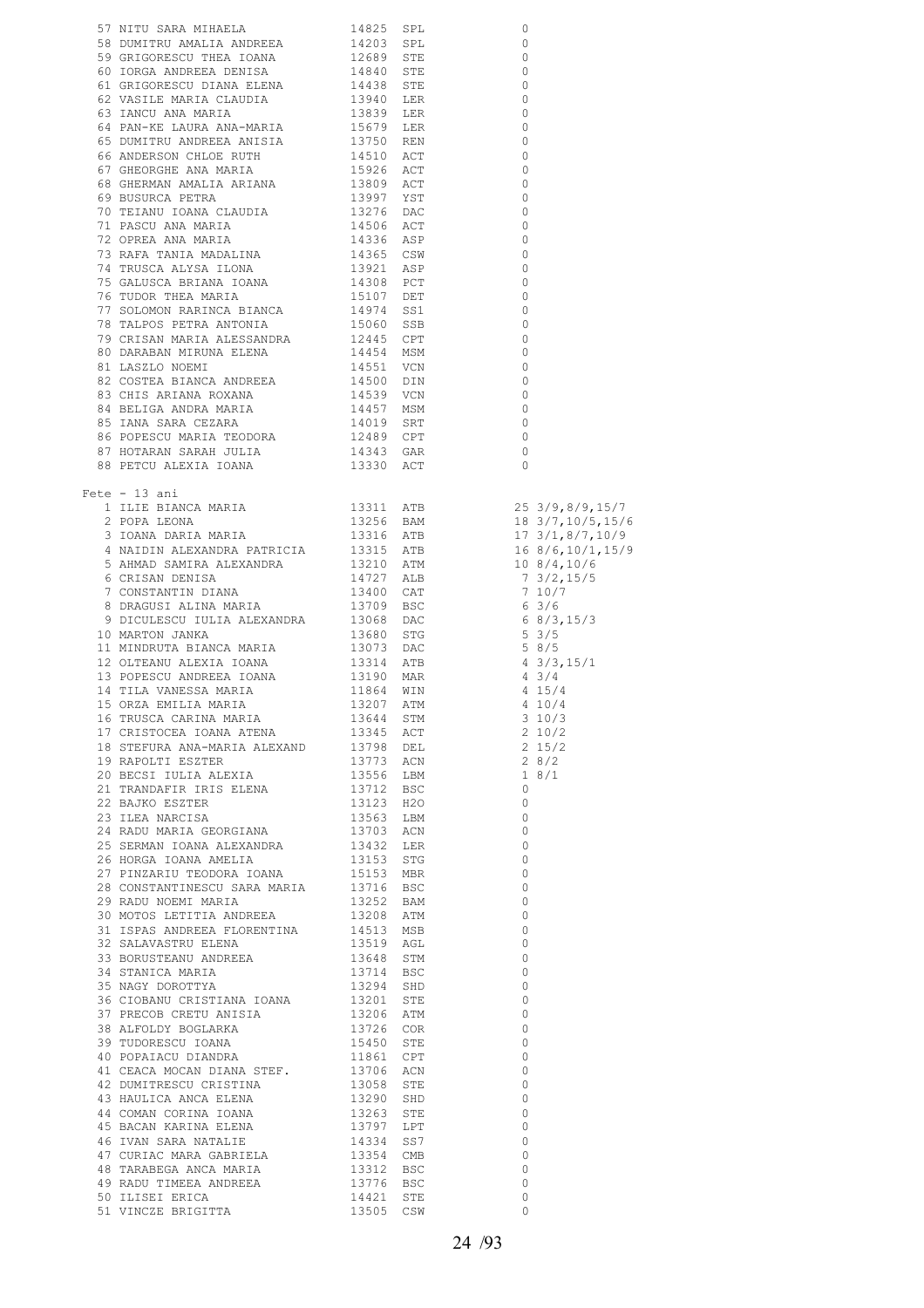| Baieti - 12 ani                                                                                                                                                                                                                            |  |                                            |  |
|--------------------------------------------------------------------------------------------------------------------------------------------------------------------------------------------------------------------------------------------|--|--------------------------------------------|--|
|                                                                                                                                                                                                                                            |  |                                            |  |
|                                                                                                                                                                                                                                            |  |                                            |  |
|                                                                                                                                                                                                                                            |  |                                            |  |
|                                                                                                                                                                                                                                            |  |                                            |  |
|                                                                                                                                                                                                                                            |  |                                            |  |
|                                                                                                                                                                                                                                            |  |                                            |  |
|                                                                                                                                                                                                                                            |  |                                            |  |
|                                                                                                                                                                                                                                            |  |                                            |  |
|                                                                                                                                                                                                                                            |  |                                            |  |
|                                                                                                                                                                                                                                            |  |                                            |  |
|                                                                                                                                                                                                                                            |  |                                            |  |
|                                                                                                                                                                                                                                            |  |                                            |  |
|                                                                                                                                                                                                                                            |  |                                            |  |
|                                                                                                                                                                                                                                            |  |                                            |  |
|                                                                                                                                                                                                                                            |  |                                            |  |
|                                                                                                                                                                                                                                            |  |                                            |  |
|                                                                                                                                                                                                                                            |  |                                            |  |
|                                                                                                                                                                                                                                            |  |                                            |  |
|                                                                                                                                                                                                                                            |  |                                            |  |
|                                                                                                                                                                                                                                            |  |                                            |  |
|                                                                                                                                                                                                                                            |  |                                            |  |
|                                                                                                                                                                                                                                            |  |                                            |  |
| 27 ONEA ARIS CRISTIAN ANTONI 13845 LER<br>28 VOLOSENIUC HUDESCU MATEI 14133 SCP 0<br>29 POPA ALEXANDRU DANIEL 13146 LLP 0<br>30 MAIUS CRISTIAN IONUT 13922 ASP 0<br>31 KUN BENCE 14836 SOS 0<br>32 CANAS ROBERT VALENTIN 14028 SRT 0<br>32 |  |                                            |  |
|                                                                                                                                                                                                                                            |  |                                            |  |
|                                                                                                                                                                                                                                            |  |                                            |  |
| 32 ANDRON TEODOR 14226 SPI 0<br>34 ANDRON TEODOR 14226 CPI 0<br>34 TICA STEFAN 14129 CSB 0<br>35 DUMITRAS TUDOR STEFAN 14230 SVU 0<br>36 MISTIREANU IUSTIN TEODOR 13030 CSB 0<br>37 ADAM BOGDAN 14729 LER 0<br>39 CERILO ALBERTO ANDREI 14 |  |                                            |  |
|                                                                                                                                                                                                                                            |  |                                            |  |
|                                                                                                                                                                                                                                            |  |                                            |  |
|                                                                                                                                                                                                                                            |  |                                            |  |
|                                                                                                                                                                                                                                            |  |                                            |  |
|                                                                                                                                                                                                                                            |  |                                            |  |
|                                                                                                                                                                                                                                            |  | $\overline{0}$<br>$\overline{0}$           |  |
|                                                                                                                                                                                                                                            |  | $\overline{0}$                             |  |
|                                                                                                                                                                                                                                            |  | $\overline{\phantom{0}}$                   |  |
|                                                                                                                                                                                                                                            |  | $\overline{0}$<br>$\overline{0}$           |  |
|                                                                                                                                                                                                                                            |  | $\overline{0}$                             |  |
|                                                                                                                                                                                                                                            |  | $\overline{\phantom{0}}$                   |  |
|                                                                                                                                                                                                                                            |  | $\overline{\phantom{0}}$<br>$\overline{0}$ |  |
|                                                                                                                                                                                                                                            |  | $\overline{0}$                             |  |
|                                                                                                                                                                                                                                            |  | $\overline{0}$                             |  |
|                                                                                                                                                                                                                                            |  | $\overline{0}$                             |  |
|                                                                                                                                                                                                                                            |  | $\overline{0}$<br>$\overline{0}$           |  |
|                                                                                                                                                                                                                                            |  | $\overline{0}$                             |  |
|                                                                                                                                                                                                                                            |  | $\overline{\phantom{0}}$                   |  |
|                                                                                                                                                                                                                                            |  | $\overline{0}$                             |  |
|                                                                                                                                                                                                                                            |  | $\overline{0}$<br>$\overline{0}$           |  |
|                                                                                                                                                                                                                                            |  | $\overline{\phantom{0}}$                   |  |
|                                                                                                                                                                                                                                            |  | $\overline{\phantom{0}}$                   |  |
|                                                                                                                                                                                                                                            |  | $\overline{0}$<br>$\overline{0}$           |  |
|                                                                                                                                                                                                                                            |  | $\overline{0}$                             |  |
|                                                                                                                                                                                                                                            |  | $\overline{0}$                             |  |
|                                                                                                                                                                                                                                            |  | $\overline{\phantom{0}}$                   |  |
|                                                                                                                                                                                                                                            |  | $\Omega$                                   |  |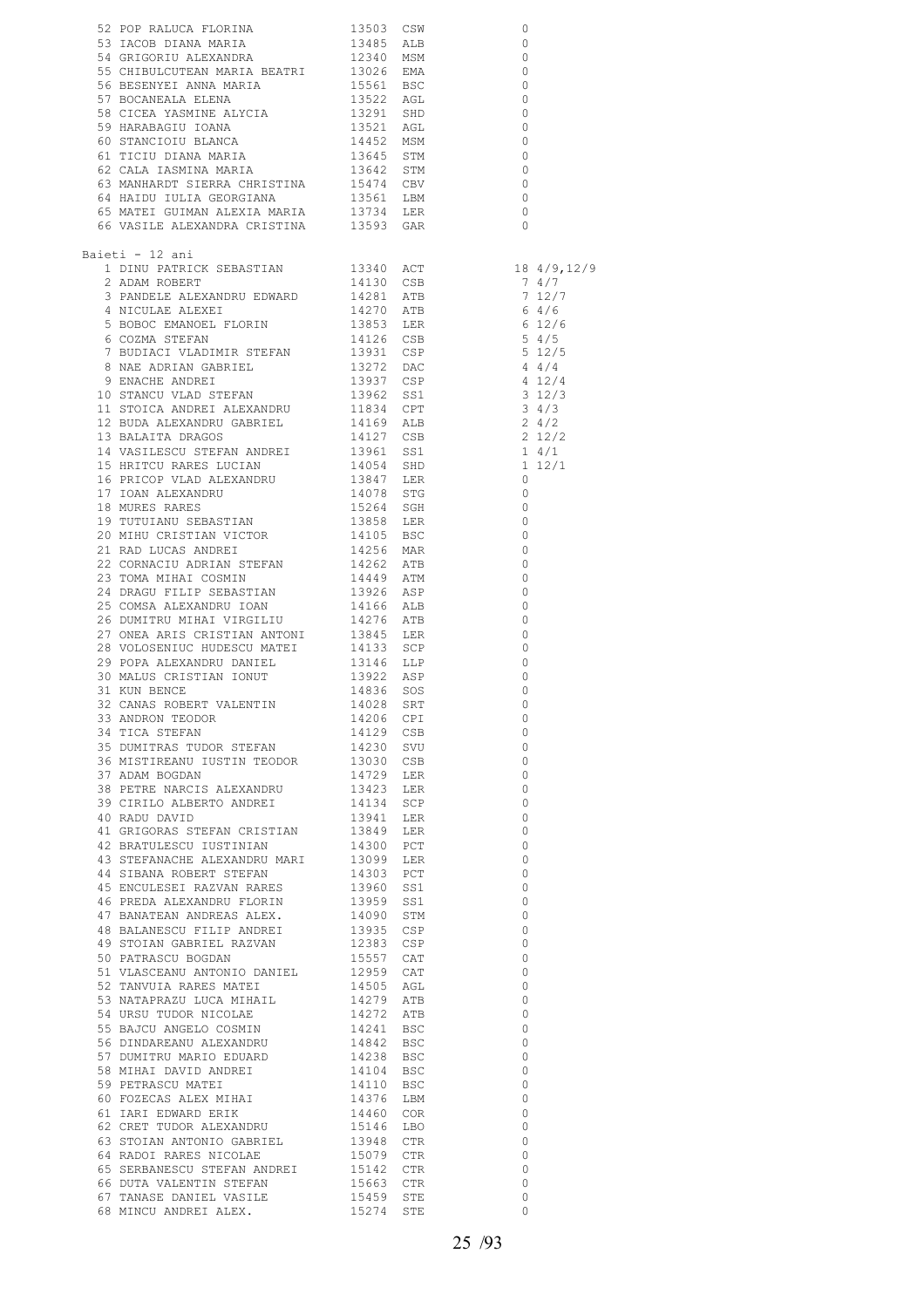| 69 PASA UNGURIANU LUCA VLAD 14405 LER 0 0 GYORET FRANCISC DRIBI 0 1495 SHD 0 71 JIANU DATININ 14435 STE 0 7 BKINDAD DAVID CRISTININ 14435 STE 0 7 BKINDAD DAVID CRISTININ 1497 ABONOUCLOUSE CHANNEL TO THE ANDRE THE CONGENIT<br>Baieti - 13 ani |  |                          |
|--------------------------------------------------------------------------------------------------------------------------------------------------------------------------------------------------------------------------------------------------|--|--------------------------|
|                                                                                                                                                                                                                                                  |  |                          |
|                                                                                                                                                                                                                                                  |  |                          |
|                                                                                                                                                                                                                                                  |  |                          |
|                                                                                                                                                                                                                                                  |  |                          |
|                                                                                                                                                                                                                                                  |  |                          |
|                                                                                                                                                                                                                                                  |  |                          |
|                                                                                                                                                                                                                                                  |  |                          |
|                                                                                                                                                                                                                                                  |  |                          |
|                                                                                                                                                                                                                                                  |  |                          |
|                                                                                                                                                                                                                                                  |  |                          |
|                                                                                                                                                                                                                                                  |  |                          |
|                                                                                                                                                                                                                                                  |  |                          |
|                                                                                                                                                                                                                                                  |  |                          |
|                                                                                                                                                                                                                                                  |  |                          |
|                                                                                                                                                                                                                                                  |  |                          |
|                                                                                                                                                                                                                                                  |  |                          |
|                                                                                                                                                                                                                                                  |  |                          |
|                                                                                                                                                                                                                                                  |  |                          |
|                                                                                                                                                                                                                                                  |  |                          |
|                                                                                                                                                                                                                                                  |  |                          |
|                                                                                                                                                                                                                                                  |  |                          |
|                                                                                                                                                                                                                                                  |  |                          |
|                                                                                                                                                                                                                                                  |  |                          |
|                                                                                                                                                                                                                                                  |  |                          |
|                                                                                                                                                                                                                                                  |  |                          |
|                                                                                                                                                                                                                                                  |  |                          |
|                                                                                                                                                                                                                                                  |  |                          |
|                                                                                                                                                                                                                                                  |  |                          |
|                                                                                                                                                                                                                                                  |  |                          |
|                                                                                                                                                                                                                                                  |  |                          |
|                                                                                                                                                                                                                                                  |  |                          |
|                                                                                                                                                                                                                                                  |  |                          |
|                                                                                                                                                                                                                                                  |  |                          |
|                                                                                                                                                                                                                                                  |  |                          |
|                                                                                                                                                                                                                                                  |  |                          |
|                                                                                                                                                                                                                                                  |  |                          |
|                                                                                                                                                                                                                                                  |  |                          |
|                                                                                                                                                                                                                                                  |  |                          |
|                                                                                                                                                                                                                                                  |  |                          |
|                                                                                                                                                                                                                                                  |  |                          |
|                                                                                                                                                                                                                                                  |  |                          |
|                                                                                                                                                                                                                                                  |  | $\overline{0}$           |
|                                                                                                                                                                                                                                                  |  | $\overline{0}$           |
|                                                                                                                                                                                                                                                  |  | $\overline{0}$           |
|                                                                                                                                                                                                                                                  |  | $\overline{\phantom{0}}$ |
|                                                                                                                                                                                                                                                  |  | $\overline{0}$           |
|                                                                                                                                                                                                                                                  |  | $\overline{0}$           |
|                                                                                                                                                                                                                                                  |  | $\overline{0}$           |
|                                                                                                                                                                                                                                                  |  | $\overline{0}$           |
|                                                                                                                                                                                                                                                  |  | $\circ$                  |
| 41 STOIAN ALEXANDRU IONUT 19462 MBR<br>42 DUMITRESCU CATALIN IONUT 19180 STE<br>43 MAZILU ALEX. STEFAN 1959 STM<br>44 CHECTCHES BOGDAN ALEX. 19639 STM<br>45 RAUTA MATEI CRISTIAN 19317 ATB<br>46 HOTEA ANDREI CRISTIAN 19209 ATM<br>47 GH       |  | $\overline{0}$           |
|                                                                                                                                                                                                                                                  |  |                          |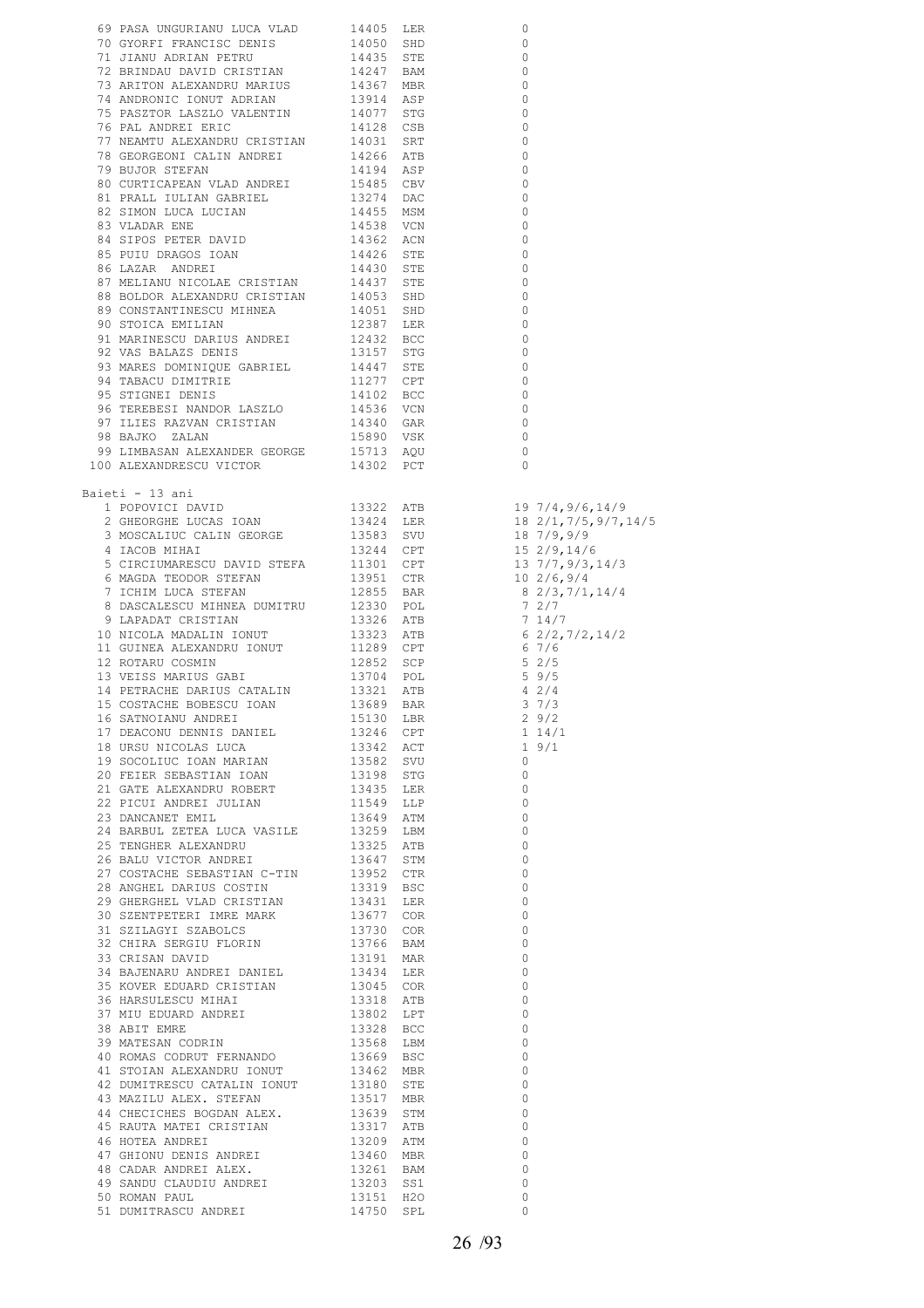| 52 PARASCHIV RADES 13481 SCP 13481 SCP 5 BENNE RADIO DODAN 13481 SCP 5 BUNISARA MATE<br>54 TOSTPERSUL CHOSEAN AVAD 13723 COR<br>54 TOSTPERSUL CHOSEAN AVAD 13524 SEC 155 DEN BORT PASCA CHADITION THAT 153375 SET 1978 SCP STAN H                                                                                                                                                                                                                                                                                                                                                                                                                                                                                                                                                                   |  | $\circ$                                              |  |
|-----------------------------------------------------------------------------------------------------------------------------------------------------------------------------------------------------------------------------------------------------------------------------------------------------------------------------------------------------------------------------------------------------------------------------------------------------------------------------------------------------------------------------------------------------------------------------------------------------------------------------------------------------------------------------------------------------------------------------------------------------------------------------------------------------|--|------------------------------------------------------|--|
|                                                                                                                                                                                                                                                                                                                                                                                                                                                                                                                                                                                                                                                                                                                                                                                                     |  | 0                                                    |  |
|                                                                                                                                                                                                                                                                                                                                                                                                                                                                                                                                                                                                                                                                                                                                                                                                     |  | $\overline{0}$                                       |  |
|                                                                                                                                                                                                                                                                                                                                                                                                                                                                                                                                                                                                                                                                                                                                                                                                     |  | $\qquad \qquad \circ$                                |  |
|                                                                                                                                                                                                                                                                                                                                                                                                                                                                                                                                                                                                                                                                                                                                                                                                     |  | $\circ$                                              |  |
|                                                                                                                                                                                                                                                                                                                                                                                                                                                                                                                                                                                                                                                                                                                                                                                                     |  | $\overline{0}$                                       |  |
|                                                                                                                                                                                                                                                                                                                                                                                                                                                                                                                                                                                                                                                                                                                                                                                                     |  | $\bigcirc$                                           |  |
|                                                                                                                                                                                                                                                                                                                                                                                                                                                                                                                                                                                                                                                                                                                                                                                                     |  | $\overline{0}$                                       |  |
|                                                                                                                                                                                                                                                                                                                                                                                                                                                                                                                                                                                                                                                                                                                                                                                                     |  | $\circ$                                              |  |
|                                                                                                                                                                                                                                                                                                                                                                                                                                                                                                                                                                                                                                                                                                                                                                                                     |  | $\overline{\phantom{0}}$                             |  |
|                                                                                                                                                                                                                                                                                                                                                                                                                                                                                                                                                                                                                                                                                                                                                                                                     |  | $\bigcirc$                                           |  |
|                                                                                                                                                                                                                                                                                                                                                                                                                                                                                                                                                                                                                                                                                                                                                                                                     |  | $\overline{\phantom{0}}$                             |  |
|                                                                                                                                                                                                                                                                                                                                                                                                                                                                                                                                                                                                                                                                                                                                                                                                     |  | $\overline{\phantom{0}}$                             |  |
|                                                                                                                                                                                                                                                                                                                                                                                                                                                                                                                                                                                                                                                                                                                                                                                                     |  | $\overline{\phantom{0}}$                             |  |
|                                                                                                                                                                                                                                                                                                                                                                                                                                                                                                                                                                                                                                                                                                                                                                                                     |  | $\bigcirc$                                           |  |
|                                                                                                                                                                                                                                                                                                                                                                                                                                                                                                                                                                                                                                                                                                                                                                                                     |  | $\overline{\phantom{0}}$                             |  |
|                                                                                                                                                                                                                                                                                                                                                                                                                                                                                                                                                                                                                                                                                                                                                                                                     |  | $\circ$                                              |  |
|                                                                                                                                                                                                                                                                                                                                                                                                                                                                                                                                                                                                                                                                                                                                                                                                     |  | $\overline{0}$                                       |  |
|                                                                                                                                                                                                                                                                                                                                                                                                                                                                                                                                                                                                                                                                                                                                                                                                     |  | $\overline{0}$                                       |  |
|                                                                                                                                                                                                                                                                                                                                                                                                                                                                                                                                                                                                                                                                                                                                                                                                     |  | $\overline{\phantom{0}}$<br>$\overline{\phantom{0}}$ |  |
|                                                                                                                                                                                                                                                                                                                                                                                                                                                                                                                                                                                                                                                                                                                                                                                                     |  | $\circ$                                              |  |
|                                                                                                                                                                                                                                                                                                                                                                                                                                                                                                                                                                                                                                                                                                                                                                                                     |  | $\overline{0}$                                       |  |
|                                                                                                                                                                                                                                                                                                                                                                                                                                                                                                                                                                                                                                                                                                                                                                                                     |  | $\circ$                                              |  |
|                                                                                                                                                                                                                                                                                                                                                                                                                                                                                                                                                                                                                                                                                                                                                                                                     |  | $\overline{0}$                                       |  |
|                                                                                                                                                                                                                                                                                                                                                                                                                                                                                                                                                                                                                                                                                                                                                                                                     |  | $\circ$                                              |  |
|                                                                                                                                                                                                                                                                                                                                                                                                                                                                                                                                                                                                                                                                                                                                                                                                     |  | $\overline{0}$                                       |  |
|                                                                                                                                                                                                                                                                                                                                                                                                                                                                                                                                                                                                                                                                                                                                                                                                     |  | $\bigcirc$                                           |  |
|                                                                                                                                                                                                                                                                                                                                                                                                                                                                                                                                                                                                                                                                                                                                                                                                     |  | 0                                                    |  |
|                                                                                                                                                                                                                                                                                                                                                                                                                                                                                                                                                                                                                                                                                                                                                                                                     |  | 0                                                    |  |
|                                                                                                                                                                                                                                                                                                                                                                                                                                                                                                                                                                                                                                                                                                                                                                                                     |  | 0                                                    |  |
|                                                                                                                                                                                                                                                                                                                                                                                                                                                                                                                                                                                                                                                                                                                                                                                                     |  | 0                                                    |  |
|                                                                                                                                                                                                                                                                                                                                                                                                                                                                                                                                                                                                                                                                                                                                                                                                     |  | 0                                                    |  |
|                                                                                                                                                                                                                                                                                                                                                                                                                                                                                                                                                                                                                                                                                                                                                                                                     |  | 0                                                    |  |
|                                                                                                                                                                                                                                                                                                                                                                                                                                                                                                                                                                                                                                                                                                                                                                                                     |  | $\Omega$                                             |  |
|                                                                                                                                                                                                                                                                                                                                                                                                                                                                                                                                                                                                                                                                                                                                                                                                     |  | $\Omega$                                             |  |
|                                                                                                                                                                                                                                                                                                                                                                                                                                                                                                                                                                                                                                                                                                                                                                                                     |  | $\Omega$                                             |  |
|                                                                                                                                                                                                                                                                                                                                                                                                                                                                                                                                                                                                                                                                                                                                                                                                     |  | 0                                                    |  |
|                                                                                                                                                                                                                                                                                                                                                                                                                                                                                                                                                                                                                                                                                                                                                                                                     |  | $\Omega$                                             |  |
|                                                                                                                                                                                                                                                                                                                                                                                                                                                                                                                                                                                                                                                                                                                                                                                                     |  | $\Omega$                                             |  |
|                                                                                                                                                                                                                                                                                                                                                                                                                                                                                                                                                                                                                                                                                                                                                                                                     |  | $\Omega$                                             |  |
|                                                                                                                                                                                                                                                                                                                                                                                                                                                                                                                                                                                                                                                                                                                                                                                                     |  | 0                                                    |  |
|                                                                                                                                                                                                                                                                                                                                                                                                                                                                                                                                                                                                                                                                                                                                                                                                     |  | 0                                                    |  |
|                                                                                                                                                                                                                                                                                                                                                                                                                                                                                                                                                                                                                                                                                                                                                                                                     |  | 0                                                    |  |
|                                                                                                                                                                                                                                                                                                                                                                                                                                                                                                                                                                                                                                                                                                                                                                                                     |  | 0                                                    |  |
|                                                                                                                                                                                                                                                                                                                                                                                                                                                                                                                                                                                                                                                                                                                                                                                                     |  | 0                                                    |  |
|                                                                                                                                                                                                                                                                                                                                                                                                                                                                                                                                                                                                                                                                                                                                                                                                     |  | 0                                                    |  |
|                                                                                                                                                                                                                                                                                                                                                                                                                                                                                                                                                                                                                                                                                                                                                                                                     |  | $\circ$                                              |  |
|                                                                                                                                                                                                                                                                                                                                                                                                                                                                                                                                                                                                                                                                                                                                                                                                     |  |                                                      |  |
|                                                                                                                                                                                                                                                                                                                                                                                                                                                                                                                                                                                                                                                                                                                                                                                                     |  | $\overline{0}$                                       |  |
|                                                                                                                                                                                                                                                                                                                                                                                                                                                                                                                                                                                                                                                                                                                                                                                                     |  |                                                      |  |
| 104 GERGELY FERENC 13122 STG                                                                                                                                                                                                                                                                                                                                                                                                                                                                                                                                                                                                                                                                                                                                                                        |  | $\overline{0}$                                       |  |
|                                                                                                                                                                                                                                                                                                                                                                                                                                                                                                                                                                                                                                                                                                                                                                                                     |  |                                                      |  |
| Baieti - 14 ani                                                                                                                                                                                                                                                                                                                                                                                                                                                                                                                                                                                                                                                                                                                                                                                     |  |                                                      |  |
| 1991 - 14 ani 1992<br>1 MESZAROS BALAZS 12547 H2O 15 1/2,6/9,11/4<br>2 GERGELY MIHAI 12963 CMC 13 1/7,11/6<br>3 SCHMELAS ERWIN 12705 SRT 10 1/5,11/5<br>4 SUSANU EUGEN FLORIN 11517 ACT 9 1/9<br>5 POPESCU DENIS LAUREAN 12721 SRT 9 11/                                                                                                                                                                                                                                                                                                                                                                                                                                                                                                                                                            |  |                                                      |  |
|                                                                                                                                                                                                                                                                                                                                                                                                                                                                                                                                                                                                                                                                                                                                                                                                     |  |                                                      |  |
|                                                                                                                                                                                                                                                                                                                                                                                                                                                                                                                                                                                                                                                                                                                                                                                                     |  |                                                      |  |
|                                                                                                                                                                                                                                                                                                                                                                                                                                                                                                                                                                                                                                                                                                                                                                                                     |  |                                                      |  |
|                                                                                                                                                                                                                                                                                                                                                                                                                                                                                                                                                                                                                                                                                                                                                                                                     |  |                                                      |  |
|                                                                                                                                                                                                                                                                                                                                                                                                                                                                                                                                                                                                                                                                                                                                                                                                     |  |                                                      |  |
|                                                                                                                                                                                                                                                                                                                                                                                                                                                                                                                                                                                                                                                                                                                                                                                                     |  |                                                      |  |
|                                                                                                                                                                                                                                                                                                                                                                                                                                                                                                                                                                                                                                                                                                                                                                                                     |  |                                                      |  |
|                                                                                                                                                                                                                                                                                                                                                                                                                                                                                                                                                                                                                                                                                                                                                                                                     |  |                                                      |  |
|                                                                                                                                                                                                                                                                                                                                                                                                                                                                                                                                                                                                                                                                                                                                                                                                     |  |                                                      |  |
|                                                                                                                                                                                                                                                                                                                                                                                                                                                                                                                                                                                                                                                                                                                                                                                                     |  |                                                      |  |
|                                                                                                                                                                                                                                                                                                                                                                                                                                                                                                                                                                                                                                                                                                                                                                                                     |  |                                                      |  |
|                                                                                                                                                                                                                                                                                                                                                                                                                                                                                                                                                                                                                                                                                                                                                                                                     |  |                                                      |  |
|                                                                                                                                                                                                                                                                                                                                                                                                                                                                                                                                                                                                                                                                                                                                                                                                     |  |                                                      |  |
| $\begin{tabular}{l c c c c c c} \hline \text{\textit{i}} & \text{\textit{j}} & \text{\textit{i}} & \text{\textit{i}} & \text{\textit{i}} & \text{\textit{i}} & \text{\textit{i}} & \text{\textit{i}} & \text{\textit{i}} & \text{\textit{i}} & \text{\textit{i}} & \text{\textit{i}} & \text{\textit{i}} & \text{\textit{i}} & \text{\textit{i}} & \text{\textit{i}} & \text{\textit{i}} & \text{\textit{i}} & \text{\textit{i}} & \text{\textit{i}} & \text{\textit{i}} & \text{\textit{i}} & \text{\textit{i}} & \text{\textit{i}} & \text{\textit$<br>15 ISTRATE BOGDAN CRISTIAN<br>16 DUTULESCU ANDREI ALEXANDR<br>17 BARABAS ANDRAS 13069 DAC 36/3<br>17 BARABAS ANDRAS 14464 CSG 26/2<br>18 VERMAN CRISTIAN 12606 SCB 1 11/1<br>19 LUNGU ALEXANDRU RAZVAN 13308 BAR<br>20 IACOB SEBASTIAN MIH |  |                                                      |  |
|                                                                                                                                                                                                                                                                                                                                                                                                                                                                                                                                                                                                                                                                                                                                                                                                     |  |                                                      |  |
|                                                                                                                                                                                                                                                                                                                                                                                                                                                                                                                                                                                                                                                                                                                                                                                                     |  |                                                      |  |
|                                                                                                                                                                                                                                                                                                                                                                                                                                                                                                                                                                                                                                                                                                                                                                                                     |  |                                                      |  |
|                                                                                                                                                                                                                                                                                                                                                                                                                                                                                                                                                                                                                                                                                                                                                                                                     |  |                                                      |  |
|                                                                                                                                                                                                                                                                                                                                                                                                                                                                                                                                                                                                                                                                                                                                                                                                     |  |                                                      |  |
|                                                                                                                                                                                                                                                                                                                                                                                                                                                                                                                                                                                                                                                                                                                                                                                                     |  |                                                      |  |
|                                                                                                                                                                                                                                                                                                                                                                                                                                                                                                                                                                                                                                                                                                                                                                                                     |  |                                                      |  |
|                                                                                                                                                                                                                                                                                                                                                                                                                                                                                                                                                                                                                                                                                                                                                                                                     |  |                                                      |  |
|                                                                                                                                                                                                                                                                                                                                                                                                                                                                                                                                                                                                                                                                                                                                                                                                     |  |                                                      |  |
|                                                                                                                                                                                                                                                                                                                                                                                                                                                                                                                                                                                                                                                                                                                                                                                                     |  |                                                      |  |
|                                                                                                                                                                                                                                                                                                                                                                                                                                                                                                                                                                                                                                                                                                                                                                                                     |  |                                                      |  |
|                                                                                                                                                                                                                                                                                                                                                                                                                                                                                                                                                                                                                                                                                                                                                                                                     |  |                                                      |  |
|                                                                                                                                                                                                                                                                                                                                                                                                                                                                                                                                                                                                                                                                                                                                                                                                     |  |                                                      |  |
| 30 SIMION MATEI ALEXANDRU 13052 LER                                                                                                                                                                                                                                                                                                                                                                                                                                                                                                                                                                                                                                                                                                                                                                 |  | $\circ$                                              |  |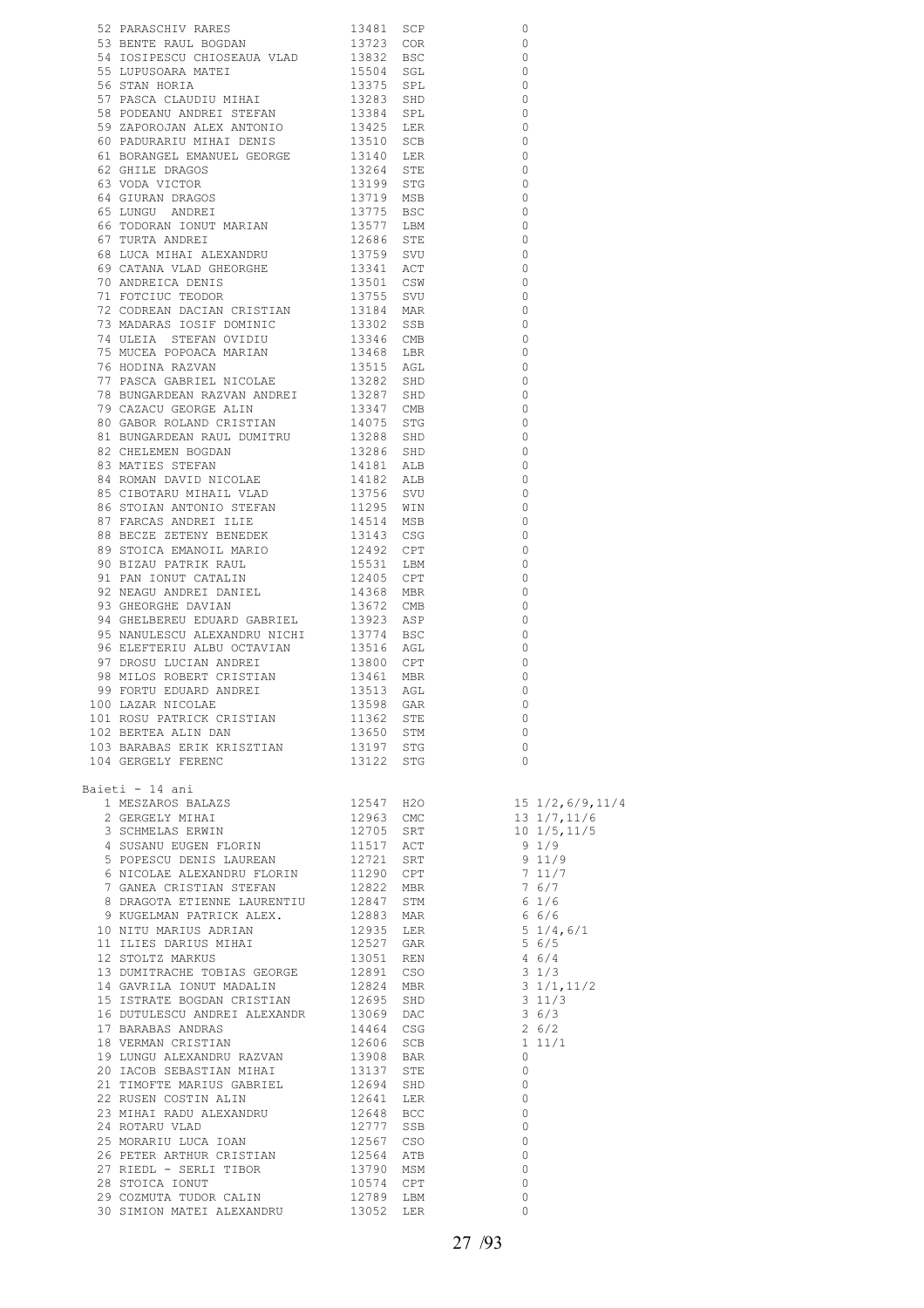| 31 TATAR ALEXANDRU                                                                                                                                                                         | 12968 POL              | $\circ$        |
|--------------------------------------------------------------------------------------------------------------------------------------------------------------------------------------------|------------------------|----------------|
| 32 PASCU NICU LAURENTIU 12924 LER                                                                                                                                                          |                        | $\circ$        |
|                                                                                                                                                                                            |                        | $\circ$        |
|                                                                                                                                                                                            |                        | $\circ$        |
| 35 BADULESCU VLAD ALEXANDRU 12814 STE                                                                                                                                                      |                        | $\circ$        |
| 36 SENDROIU ANDREI CRISTIAN 13932 CSP                                                                                                                                                      |                        | $\circ$        |
|                                                                                                                                                                                            |                        | $\circ$        |
|                                                                                                                                                                                            |                        | $\circ$        |
|                                                                                                                                                                                            |                        | $\overline{0}$ |
| 40 IONITA RARES                                                                                                                                                                            | 12927 SS1              | $\circ$        |
| 41 SIPOTEANU ALEXANDRU IONUT 13076 DAC                                                                                                                                                     |                        | $\circ$        |
|                                                                                                                                                                                            |                        | 0              |
| 42 LUNGU SEBASTIAN MIHAI<br>43 DUMBRAVA ANDREI IULIAN                                                                                                                                      | 12999 SGL<br>11516 PCT | $\circ$        |
| 44 SECARIN ROBERT ANDREI                                                                                                                                                                   | 12397 LLP              | $\circ$        |
| 45 ALEXANDRU EDMOND FLORIN 12731 SPL                                                                                                                                                       |                        | $\circ$        |
| 46 KOKKINAKIS VASILEIOS 12813 SS1<br>47 CIUTACU ROBERT C-TIN 12823 MBR                                                                                                                     |                        | $\circ$        |
| 47 CIUTACU ROBERT C-TIN                                                                                                                                                                    |                        | $\overline{0}$ |
| 48 ADAM TOMA                                                                                                                                                                               | 12865 CSN              | $\circ$        |
| 49 GRUBACICHI ALEN                                                                                                                                                                         | 12314 STM              | $\circ$        |
| 50 COSTACHE ALEXANDRU GABRIE 12563 BSC                                                                                                                                                     |                        | $\overline{0}$ |
| 51 LEGANEL ANDREI<br>52 BALAN PAUL                                                                                                                                                         | 12775 BCC              | $\circ$        |
| 52 BALAN PAUL                                                                                                                                                                              | 12578 MBR              | $\circ$        |
| 53 BALAN RARES ALEXANDRU 11120 AGL                                                                                                                                                         |                        | $\circ$        |
| 54 DOBRE DANIEL GABRIEL 12645 CSO                                                                                                                                                          |                        | $\circ$        |
|                                                                                                                                                                                            |                        | $\circ$        |
| 55 PETRESCU MIRCEA RAZVAN<br>56 FRINCU MIHAI ALEXANDRU                                                                                                                                     | 13443 LER<br>13953 CTR | $\circ$        |
| 57 GHINESCU IULIAN ALEXANDRU 13394 SPL                                                                                                                                                     |                        | $\circ$        |
| 58 DEMIAN NICHOLAS CRISTIAN 12830 BAM                                                                                                                                                      |                        | $\circ$        |
|                                                                                                                                                                                            |                        | $\circ$        |
|                                                                                                                                                                                            |                        | $\circ$        |
| $\begin{tabular}{lllllllll} 59 & IANCU & ALEXANDRU & DIMITRIE & & 12565 & ALS \\ 60 & NAGY & BRANDON & EDMOND & & 12827 & BAM \\ 61 & TURLUIANU & VICTOR & & 12681 & SSV \\ \end{tabular}$ |                        | $\circ$        |
| 62 GRAEF MIHAI VALENTIN 10850 STE                                                                                                                                                          |                        | $\circ$        |
| 62 JONES HARRY MARINE 1278 CPT<br>63 TABACU PETRU 12769 CMB<br>65 SCARLAT RAZVAN GABRIEL 13075 CPT                                                                                         |                        | $\circ$        |
|                                                                                                                                                                                            |                        | $\circ$        |
|                                                                                                                                                                                            |                        | $\circ$        |
| 66 ALBU STEFAN DRAGOS                                                                                                                                                                      | 14131 SCP              | 0              |
| 67 ROGOVEANU VLAD ANDREI 13803 PCT                                                                                                                                                         |                        | $\circ$        |
| 68 GRIGORE ANDREI                                                                                                                                                                          |                        | $\circ$        |
| 69 POCOL DAVID SAMUEL<br>70 DINCA BARYOT                                                                                                                                                   | 12889 CSO<br>14251 BAM | $\circ$        |
| 70 DINCA RADUCU ALEX.                                                                                                                                                                      | 12805 SS1              | $\circ$        |
| 71 SOPONAR DARIUS CRISTIAN 13789 MSM                                                                                                                                                       |                        | $\circ$        |
| 72 DOLTU MIHAI COSMIN                                                                                                                                                                      | 12806 DIN              | $\Omega$       |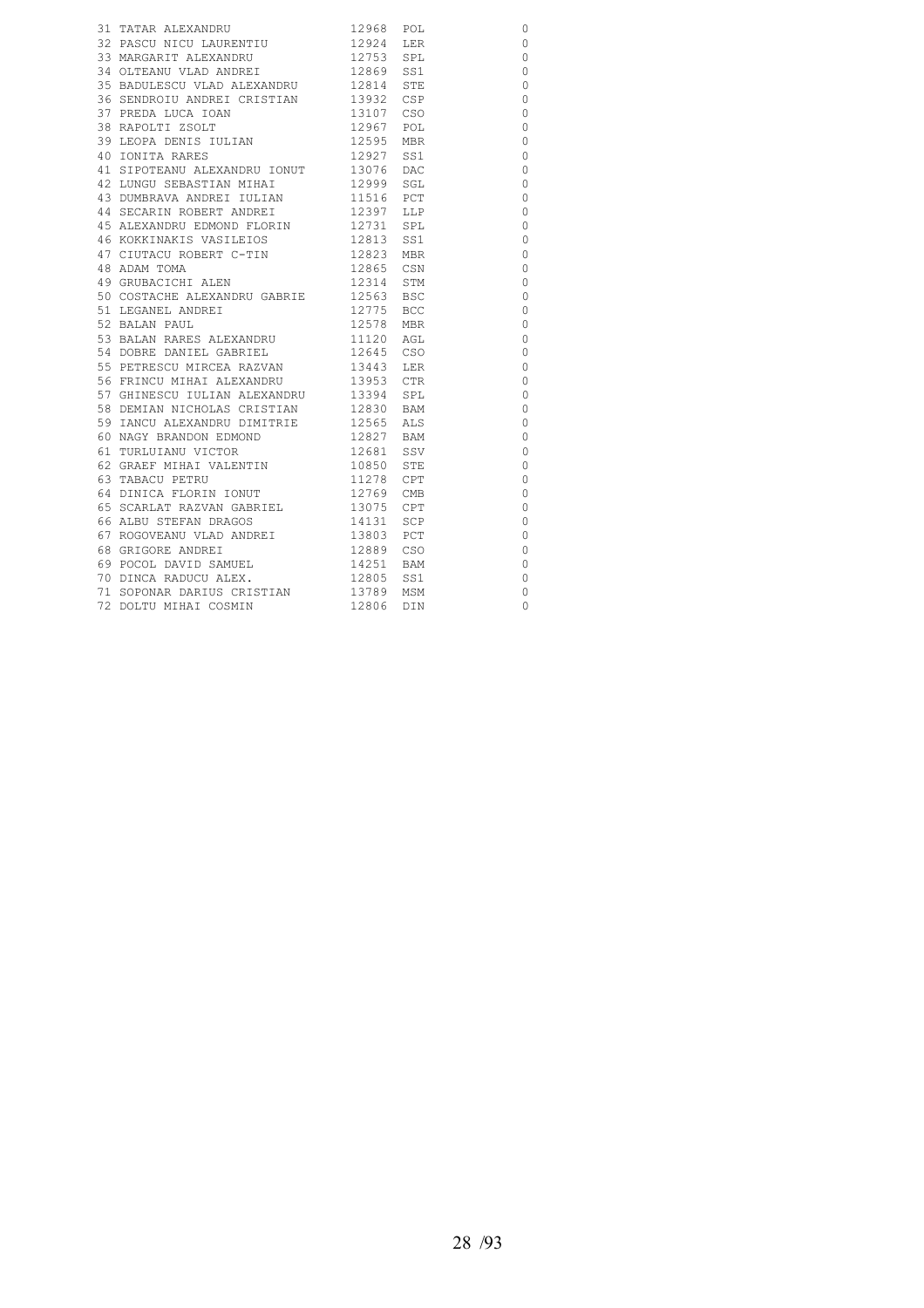## **CLASAMENT STAFETE CUMULAT**

|                 | Loc Club Stafeta (Sch. 1, Sch. 2, Sch. 3, Sch4.)          | pct. | Total proba/puncte |
|-----------------|-----------------------------------------------------------|------|--------------------|
| $Fete - 12 ani$ |                                                           |      |                    |
| 1 DAC           |                                                           |      | 0                  |
| 2 ASP           |                                                           |      | 0                  |
| 3 LER           |                                                           |      | 0                  |
| 4 ACT           |                                                           |      | 0                  |
| 5 ATB           |                                                           |      | 0                  |
| 6 ALB           |                                                           |      | 0                  |
| 7 SSB           |                                                           |      | $\circ$            |
| 8 COR           |                                                           |      | 0                  |
| 9 VCN           |                                                           |      | 0                  |
|                 |                                                           |      |                    |
| $Fete - 13 ani$ |                                                           |      |                    |
| 1 ATB           |                                                           |      | 0                  |
| 2 BSC           |                                                           |      | $\circ$            |
| 3 STE           | <u> 1980 - Jan Stein, Amerikaansk kalendaris (* 1908)</u> |      | 0                  |
| 4 STM           |                                                           |      | 0                  |
| 5 ATM           |                                                           |      | 0                  |
|                 |                                                           |      |                    |
| Baieti - 12 ani |                                                           |      |                    |
| 1 CSB           |                                                           |      | 0                  |
| 2 LER           |                                                           |      | 0                  |
| 3 CSP           |                                                           |      | 0                  |
| 4 ASP           |                                                           |      | 0                  |
| 5 SS1           |                                                           |      | 0                  |
| 6 ATB           |                                                           |      | 0                  |
| 7 BSC           |                                                           |      | 0                  |
| 8 CTR           |                                                           |      | 0                  |
| 9 STE           |                                                           |      | 0                  |
| 10 SHD          |                                                           |      | 0                  |
| Baieti - 13 ani |                                                           |      |                    |
| 1 ATB           |                                                           |      | 0                  |
| 2 CPT           |                                                           |      | 0                  |
| 3 STE           |                                                           |      | 0                  |
| 4 LER           |                                                           |      | 0                  |
| 5 STG           |                                                           |      | 0                  |
| 6 COR           |                                                           |      | 0                  |
| 7 BSC           |                                                           |      | 0                  |
| 8 LBM           |                                                           |      | 0                  |
|                 |                                                           |      |                    |
| 9 SHD           |                                                           |      | 0                  |
| 10 MBR          |                                                           |      | $\circ$            |
| 11 SVU          |                                                           |      | $\circ$            |
| Baieti - 14 ani |                                                           |      |                    |
| 1 LER           |                                                           |      | 18 16/18           |
| 2 CSO           | <u> 1980 - John Stone, Amerikaansk politiker (* 1908)</u> |      | 14 16/14           |
| 3 MBR           |                                                           |      | 12 16/12           |
| 4 SS1           |                                                           |      | 10 16/10           |
| 5 CPT           |                                                           |      | 8 16/8             |
|                 |                                                           |      |                    |

#### **CLASAMENT ECHIPE CUMULAT**

| Loc            | Club          | Total<br>pct.  | proba/puncte |
|----------------|---------------|----------------|--------------|
|                | Fete - 12 ani |                |              |
| $\mathbf{1}$   | ATB           | 29             | 5/13, 13/16  |
| $\overline{2}$ | STG           | 13             | 5/7, 13/6    |
| 3              | SSV           | 11             | 5/11         |
| $\overline{4}$ | <b>REN</b>    | 8              | 5/3, 13/5    |
| 5              | VCN           | 6              | 13/6         |
| 6              | DAC           | 3              | 13/3         |
| $7^{\circ}$    | SHD           | $\overline{c}$ | 5/2          |
| 8              | COR           | $\mathbf 1$    | 5/1          |
| 9              | SS1           | 1              | 13/1         |
| 10             | ACT           | 0              |              |
| 11             | ALB           | 0              |              |
| 12             | ASP           | $\mathbf 0$    |              |
| 13             | BSC           | 0              |              |
| 14             | CPI           | 0              |              |
| 15             | CPT           | 0              |              |
| 16             | CST           | 0              |              |
| 17             | CSW           | 0              |              |
| 18             | CTR           | 0              |              |
| 19             | DET           | 0              |              |
| 20             | DIN           | 0              |              |
| 21             | GAR           | 0              |              |
| 22             | LER           | 0              |              |
| 23             | LLP           | 0              |              |
| 24             | <b>MSB</b>    | 0              |              |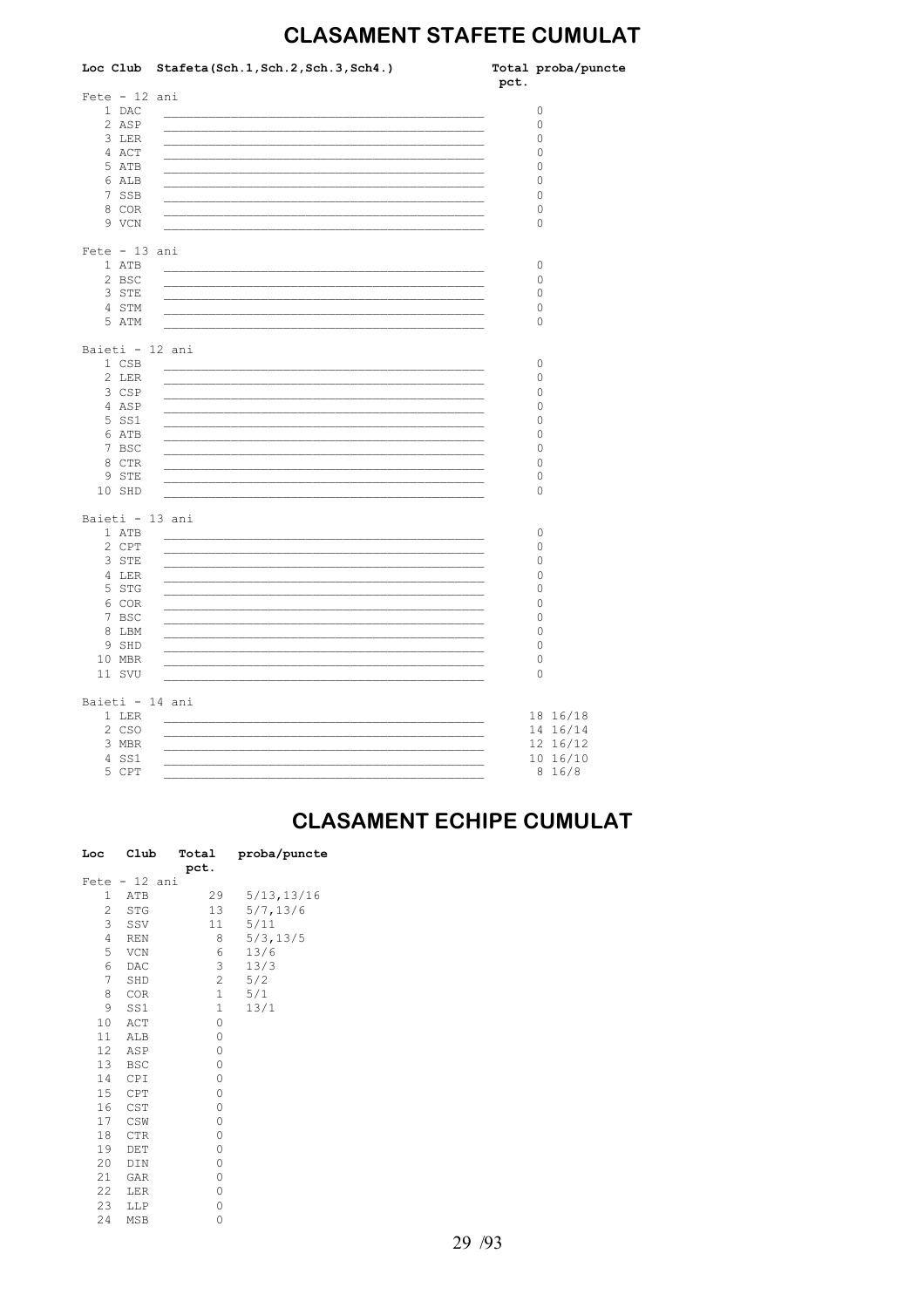| 25<br>26<br>27<br>28<br>29<br>30<br>31<br>32<br>33<br>34                                                                                                                                                                      | MSM<br>PCT<br>SOS<br>SPL<br>SRT<br>SSB<br>STE<br>STM<br>WIN<br>YST                                                                                                                                                                                                                                                       | 0<br>0<br>0<br>0<br>0<br>0<br>0<br>0<br>0<br>0                                                                                                                                                               |                                                                                                                                                                |
|-------------------------------------------------------------------------------------------------------------------------------------------------------------------------------------------------------------------------------|--------------------------------------------------------------------------------------------------------------------------------------------------------------------------------------------------------------------------------------------------------------------------------------------------------------------------|--------------------------------------------------------------------------------------------------------------------------------------------------------------------------------------------------------------|----------------------------------------------------------------------------------------------------------------------------------------------------------------|
| Fete<br>1<br>2<br>3<br>4<br>5<br>6<br>7<br>8<br>9<br>10<br>11<br>12<br>13<br>14<br>15<br>16<br>17<br>18<br>19<br>20<br>21<br>22<br>23<br>24<br>25<br>26<br>27<br>28<br>29<br>30<br>31<br>32                                   | $-13$<br>ani<br>ATB<br><b>BAM</b><br>ATM<br>DAC<br>ALB<br>CAT<br>BSC<br>STG<br>MAR<br>WIN<br>STM<br>ACN<br>ACT<br>DEL<br>LBM<br>AGL<br>CBV<br>CMB<br>COR<br>CPT<br>CSW<br>EMA<br>GAR<br>H <sub>2</sub> O<br>LER<br>LPT<br>MBR<br>MSB<br>MSM<br>SHD<br>SS7<br>STE                                                         | 62<br>18<br>14<br>11<br>7<br>7<br>6<br>5<br>4<br>4<br>3<br>2<br>$\sqrt{2}$<br>$\sqrt{2}$<br>$\mathbf 1$<br>0<br>0<br>0<br>0<br>0<br>0<br>0<br>0<br>0<br>0<br>0<br>0<br>0<br>0<br>0<br>0<br>0                 | 3/13, 8/22, 10/10, 15/17<br>3/7, 10/5, 15/6<br>8/4, 10/10<br>8/8, 15/3<br>3/2, 15/5<br>10/7<br>3/6<br>3/5<br>3/4<br>15/4<br>10/3<br>8/2<br>10/2<br>15/2<br>8/1 |
| 1<br>2<br>3<br>4<br>5<br>6<br>7<br>8<br>9<br>10<br>11<br>12<br>13<br>14<br>15<br>16<br>17<br>18<br>19<br>20<br>21<br>22<br>23<br>24<br>25<br>26<br>27<br>28<br>29<br>30<br>31<br>32<br>33<br>34<br>35<br>36<br>37<br>38<br>39 | Baieti - 12 ani<br>ACT<br>CSB<br>ATB<br>CSP<br>LER<br>DAC<br>SS1<br>CPT<br>ALB<br>SHD<br>$\mbox{\rm ACN}$<br>AGL<br>AQU<br>ASP<br>ATM<br>BAM<br>BCC<br>BSC<br>CAT<br>CBV<br>COR<br>$\mathtt{CPI}$<br>CTR<br>GAR<br>LBM<br>LBO<br>LLP<br>MAR<br>MBR<br>MSM<br>PCT<br>SCP<br>SGH<br>SOS<br>SRT<br>STE<br>STG<br>STM<br>SVU | 18<br>14<br>13<br>9<br>6<br>4<br>4<br>3<br>2<br>$\mathbf 1$<br>0<br>0<br>0<br>0<br>0<br>0<br>0<br>0<br>0<br>0<br>0<br>0<br>0<br>0<br>0<br>0<br>0<br>0<br>0<br>0<br>0<br>0<br>0<br>0<br>0<br>0<br>0<br>0<br>0 | 4/9, 12/9<br>4/12, 12/2<br>4/6, 12/7<br>12/9<br>12/6<br>4/4<br>4/1, 12/3<br>4/3<br>4/2<br>12/1                                                                 |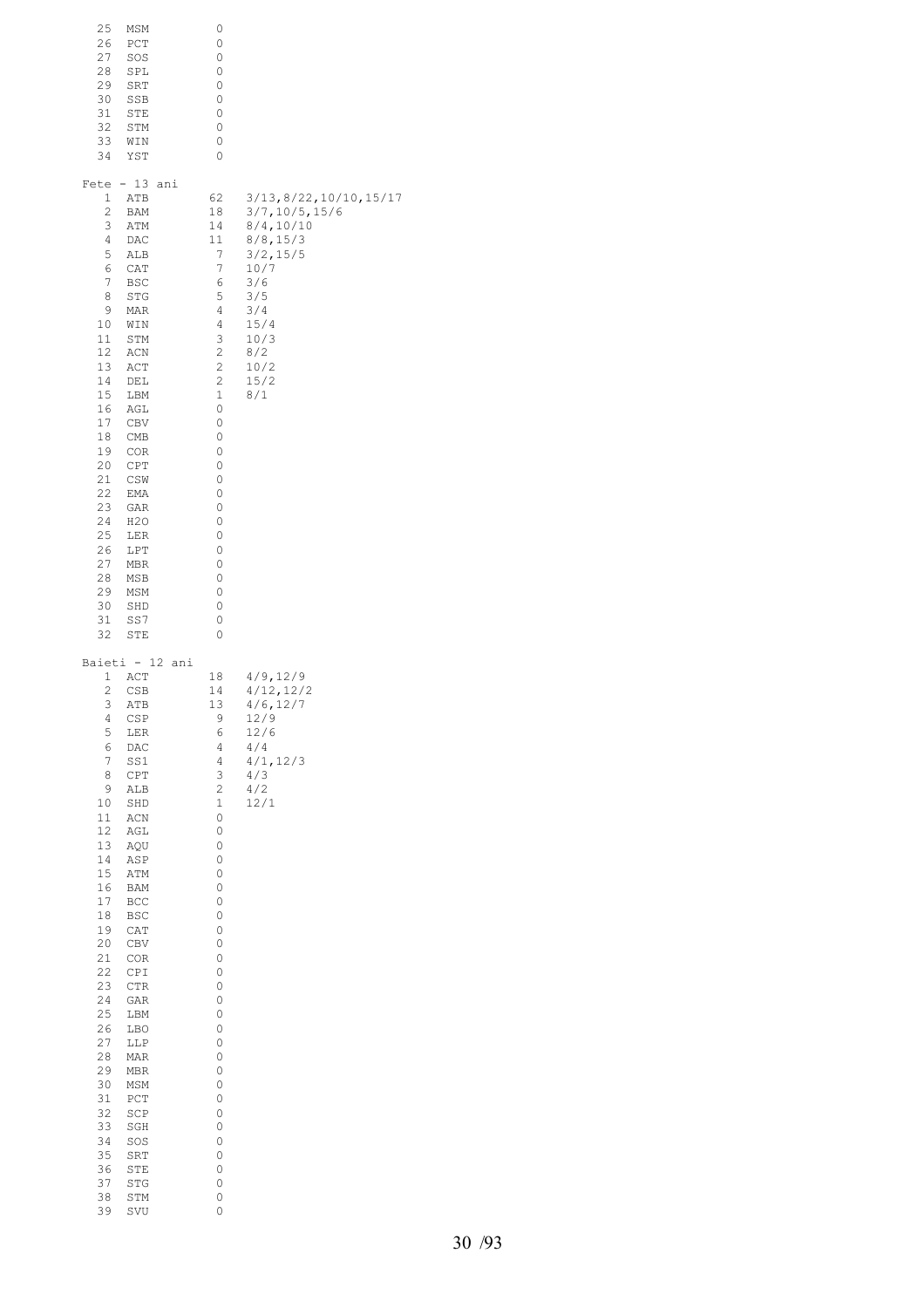| 40<br>VCN<br>41<br>VSK                                                                                                                                                                                                                                                                                                                                                                                                                                                                                                                                                 | 0<br>0                                                                                                                                                                                                                                     |                                                                                                                                                                                             |
|------------------------------------------------------------------------------------------------------------------------------------------------------------------------------------------------------------------------------------------------------------------------------------------------------------------------------------------------------------------------------------------------------------------------------------------------------------------------------------------------------------------------------------------------------------------------|--------------------------------------------------------------------------------------------------------------------------------------------------------------------------------------------------------------------------------------------|---------------------------------------------------------------------------------------------------------------------------------------------------------------------------------------------|
| Baieti - 13<br>ani<br>1<br>ATB<br>2<br>CPT<br>3<br>LER<br>4<br>SVU<br>5<br>POL<br>6<br>BAR<br>7<br>CTR<br>8<br>SCP<br>9<br>LBR<br>10<br>ACT<br>11<br>AGL<br>12<br>ALB<br>13<br>ASP<br>14<br>ATM<br>15<br>BAM<br>16<br>BCC<br>17<br>BSC<br>18<br>CMB<br>19<br>COR<br>20<br>CSG<br>21<br>CSW<br>22<br>GAR<br>23<br>H2O<br>24<br>LBM<br>25<br>LLP<br>26<br>LPT<br>27<br>MAR<br>28<br>MBR<br>29<br>MSB<br>30<br>SCB<br>31<br>SGL<br>32<br>SHD<br>33<br>SPL<br>34<br>SS1<br>35<br>SSB<br>36<br>STE<br>37<br>STG<br>38<br>STM<br>39<br>WIN                                   | 36<br>35<br>18<br>18<br>12<br>11<br>10<br>5<br>2<br>1<br>0<br>0<br>0<br>0<br>0<br>0<br>0<br>0<br>0<br>0<br>0<br>0<br>0<br>0<br>0<br>0<br>0<br>0<br>0<br>0<br>0<br>0<br>0<br>0<br>0<br>0<br>0<br>0<br>0                                     | 2/6, 7/6, 9/6, 14/18<br>2/9, 7/13, 9/3, 14/10<br>2/1, 7/5, 9/7, 14/5<br>7/9,9/9<br>2/7,9/5<br>2/3, 7/4, 14/4<br>2/6, 9/4<br>2/5<br>9/2<br>9/1                                               |
| Baieti - 14<br>ani<br>1<br>LER<br>2<br>MBR<br>3<br>SRT<br>4<br>CSO<br>5<br>CPT<br>6<br>H2O<br>7<br>CMC<br>8<br>SS1<br>9<br>ACT<br>10<br>MAR<br>11<br>STM<br>12<br>GAR<br>13<br>REN<br>14<br>DAC<br>15<br>SHD<br>16<br>CSG<br>17<br>SCB<br>18<br>AGL<br>19<br>ALS<br>20<br>${\tt ATB}$<br>21<br>BAM<br>22<br>BAR<br>23<br>BCC<br>24<br>BSC<br>25<br>CMB<br>26<br>CSN<br>27<br>CSP<br>28<br>CTR<br>29<br>DIN<br>30<br>LBM<br>$31\,$<br>LLP<br>32<br>MSM<br>33<br>$_{\rm PCT}$<br>34<br>POL<br>35<br>SCP<br>36<br>SGL<br>37<br>SPL<br>38<br>SSB<br>39<br>SSV<br>40<br>STE | 23<br>22<br>19<br>17<br>15<br>15<br>13<br>$10$<br>9<br>6<br>$\epsilon$<br>5<br>4<br>3<br>3<br>$\sqrt{2}$<br>$\mathbf 1$<br>0<br>0<br>0<br>0<br>0<br>0<br>0<br>0<br>0<br>0<br>0<br>0<br>0<br>0<br>0<br>0<br>0<br>0<br>0<br>0<br>0<br>0<br>0 | 1/4, 6/1, 16/18<br>1/1, 6/7, 11/2, 16/12<br>1/5, 11/14<br>1/3, 16/14<br>11/7, 16/8<br>1/2, 6/9, 11/4<br>1/7, 11/6<br>16/10<br>1/9<br>6/6<br>1/6<br>6/5<br>6/4<br>6/3<br>11/3<br>6/2<br>11/1 |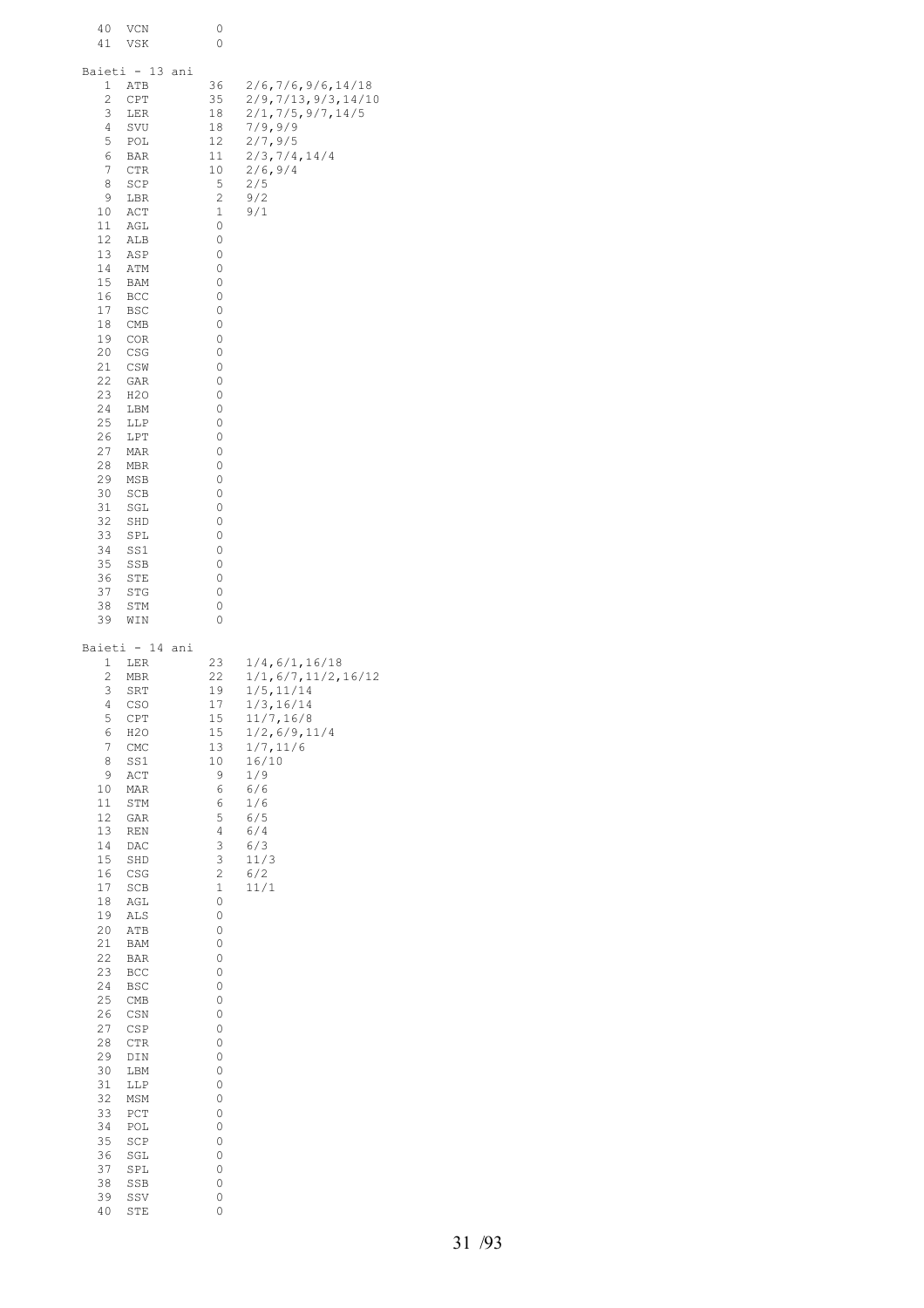## **CLASAMENT GENERAL ECHIPE**

| Loc          | Club       | Total<br>gen.<br>pct. | Total<br>pct.<br>fete            | Total<br>pct.<br>baieti    | F12                        | F13                 | <b>B12</b>   | <b>B13</b>                    | <b>B14</b>                |
|--------------|------------|-----------------------|----------------------------------|----------------------------|----------------------------|---------------------|--------------|-------------------------------|---------------------------|
| 1            | ATB        | 140                   | 91                               | 49                         | 29                         | 62                  | 13           | 36                            | $\mathbb O$               |
| $\mathbf{2}$ | CPT        | 53                    | $\mathbb O$                      | 53                         | $\mathbb O$                | $\mathbb O$         | 3            | 35                            | 15                        |
| 3            | LER        | 47                    | $\mathbb O$                      | 47                         | $\circ$                    | $\circ$             | 6            | 18                            | 23                        |
| 4            | ACT        | 30                    | $\mathbf{2}$                     | 28                         | $\mathbb O$                | $\overline{c}$      | 18           | $\mathbf 1$                   | 9                         |
| 5            | MBR        | 22                    | $\mathbb O$                      | 22                         | $\circ$                    | $\circ$             | 0            | $\mathbb O$                   | 22                        |
| 6            | DAC        | 21                    | 14                               | 7                          | 3                          | 11                  | 4            | $\mathbb O$                   | $\ensuremath{\mathsf{3}}$ |
| 7            | SRT        | 19                    | $\mathbb O$                      | 19                         | $\mathbb O$                | $\circ$             | 0            | $\mathbb O$                   | 19                        |
| 8            | STG        | 18                    | 18                               | $\mathbb O$                | 13                         | 5                   | 0            | $\mathbb O$                   | $\mathbb O$               |
| 9            | <b>BAM</b> | 18                    | 18                               | $\mathbb O$                | $\mathbb O$                | 18                  | 0            | $\mathbb O$                   | $\mathbb O$               |
| 10           | SVU        | 18                    | 0                                | 18                         | $\mathbb O$                | 0                   | 0            | 18                            | 0                         |
| 11<br>12     | CSO        | 17                    | 0<br>$\mathbf{1}$                | 17<br>14                   | $\mathbb O$<br>$\mathbf 1$ | 0                   | 0            | $\mathbb O$                   | 17                        |
| 13           | SS1<br>H2O | 15<br>15              | 0                                | 15                         | 0                          | 0<br>0              | 4<br>0       | $\mathbb O$<br>0              | 10<br>15                  |
| 14           | ATM        | 14                    | 14                               | $\mathbb O$                | $\circ$                    | 14                  | 0            | $\mathbb O$                   | $\mathbb O$               |
| 15           | CSB        | 14                    | $\mathbb O$                      | 14                         | $\circ$                    | 0                   | 14           | $\mathbb O$                   | $\mathbb O$               |
| 16           | CMC        | 13                    | 0                                | 13                         | $\circ$                    | 0                   | 0            | $\mathbb O$                   | 13                        |
| 17           | <b>REN</b> | 12                    | 8                                | $\overline{4}$             | 8                          | $\circ$             | 0            | $\mathbb O$                   | 4                         |
| 18           | POL        | 12                    | 0                                | 12                         | 0                          | 0                   | 0            | 12                            | 0                         |
| 19           | SSV        | 11                    | 11                               | $\mathbb O$                | 11                         | 0                   | 0            | $\circ$                       | 0                         |
| 20           | <b>BAR</b> | 11                    | $\circ$                          | 11                         | $\mathbb O$                | 0                   | 0            | 11                            | 0                         |
| 21           | <b>CTR</b> | 10                    | $\mathbb O$                      | 10                         | $\mathbb O$                | 0                   | $\mathbb O$  | 10                            | 0                         |
| 22           | MAR        | 10                    | $\overline{4}$<br>$\overline{7}$ | 6                          | $\circ$                    | 4                   | 0            | $\mathbb O$                   | 6                         |
| 23<br>24     | ALB<br>STM | 9<br>9                | 3                                | $\mathbf{2}$<br>$\epsilon$ | $\circ$<br>$\circ$         | 7<br>3              | 2<br>0       | $\mathbb O$<br>$\mathbb O$    | 0<br>6                    |
| 25           | CSP        | 9                     | $\mathbb O$                      | 9                          | $\circ$                    | $\mathbb O$         | 9            | $\mathbb O$                   | 0                         |
| 26           | CAT        | 7                     | 7                                | $\mathsf{O}\xspace$        | $\circ$                    | 7                   | 0            | $\mathbb O$                   | 0                         |
| 27           | VCN        | 6                     | 6                                | $\mathsf{O}\xspace$        | 6                          | $\mathsf{O}\xspace$ | $\circ$      | $\mathbb O$                   | 0                         |
| 28           | SHD        | 6                     | $\mathbf{2}$                     | 4                          | $\overline{c}$             | $\mathsf{O}\xspace$ | $\mathbf{1}$ | $\mathbb O$                   | 3                         |
| 29           | <b>BSC</b> | 6                     | $\epsilon$                       | 0                          | $\mathbb O$                | 6                   | 0            | $\mathbb O$                   | 0                         |
| 30           | GAR        | 5                     | 0                                | 5                          | $\circ$                    | 0                   | 0            | $\mathbb O$                   | 5                         |
| 31           | SCP        | 5                     | $\mathbb O$                      | 5                          | 0                          | 0                   | 0            | 5                             | 0                         |
| 32           | WIN        | 4                     | $\overline{4}$                   | 0                          | 0                          | 4                   | 0            | $\mathbb O$                   | 0                         |
| 33           | ACN        | $\mathbf{2}$          | $\overline{c}$                   | 0                          | 0                          | $\overline{c}$      | 0            | $\mathbb O$                   | 0                         |
| 34<br>35     | DEL        | 2<br>2                | $\mathbf{2}$<br>$\circ$          | 0<br>2                     | 0<br>0                     | 2<br>0              | 0<br>0       | $\mathbb O$<br>$\overline{c}$ | 0<br>0                    |
| 36           | LBR<br>CSG | $\overline{c}$        | $\circ$                          | 2                          | $\circ$                    | 0                   | 0            | $\mathbb O$                   | 2                         |
| 37           | COR        | $\mathbf 1$           | $\mathbf{1}$                     | 0                          | $\mathbf 1$                | $\circ$             | 0            | $\mathbb O$                   | 0                         |
| 38           | LBM        | 1                     | $\mathbf{1}$                     | 0                          | $\mathbb O$                | $\mathbf{1}$        | 0            | $\mathbb O$                   | 0                         |
| 39           | SCB        | 1                     | 0                                | $\mathbf 1$                | $\mathbb O$                | $\circ$             | 0            | $\mathbb O$                   | $1\,$                     |
| 40           | ASP        | $\mathbb O$           | 0                                | 0                          | $\mathbb O$                | 0                   | 0            | $\mathbb O$                   | 0                         |
| 41           | CPI        | 0                     | $\mathbb O$                      | 0                          | $\circ$                    | $\circ$             | 0            | $\mathbb O$                   | 0                         |
| 42           | CST        | 0                     | 0                                | 0                          | 0                          | 0                   | 0            | $\mathbb O$                   | 0                         |
| 43           | CSW        | 0                     | $\mathbb O$                      | 0                          | $\mathbb O$                | $\circ$             | 0            | $\mathbb O$                   | 0                         |
| 44<br>45     | DET        | 0<br>0                | $\mathsf{O}\xspace$<br>0         | 0<br>0                     | $\mathbb O$<br>$\circ$     | 0<br>0              | 0<br>0       | $\mathbb O$<br>$\mathbb O$    | 0<br>0                    |
| 46           | DIN<br>LLP | $\mathbb O$           | 0                                | 0                          | $\mathbb O$                | 0                   | 0            | $\mathbb O$                   | 0                         |
| 47           | MSB        | 0                     | $\mathbb O$                      | 0                          | $\mathbb O$                | 0                   | 0            | $\mathbb O$                   | 0                         |
| 48           | MSM        | 0                     | 0                                | 0                          | $\mathbb O$                | 0                   | 0            | $\mathbb O$                   | $\circ$                   |
| 49           | PCT        | 0                     | 0                                | 0                          | $\mathbb O$                | 0                   | 0            | $\mathbb O$                   | 0                         |
| 50           | SOS        | 0                     | 0                                | 0                          | $\mathbb O$                | 0                   | 0            | $\mathbb O$                   | 0                         |
| 51           | SPL        | 0                     | 0                                | 0                          | $\mathbb O$                | 0                   | 0            | $\mathbb O$                   | 0                         |
| 52           | SSB        | 0                     | 0                                | 0                          | $\mathsf{O}\xspace$        | 0                   | 0            | $\mathbb O$                   | 0                         |
| 53           | STE        | 0                     | 0                                | 0                          | $\mathbb O$                | 0                   | 0            | $\mathbb O$                   | 0                         |
| 54           | YST        | 0                     | 0                                | 0                          | $\mathbb O$                | 0                   | 0            | $\mathbb O$                   | 0                         |
| 55           | AGL        | 0                     | 0                                | 0                          | 0<br>$\mathbb O$           | 0                   | 0            | 0<br>$\mathbb O$              | 0<br>0                    |
| 56<br>57     | CBV<br>CMB | 0<br>0                | 0<br>0                           | 0<br>0                     | 0                          | 0<br>0              | 0<br>0       | 0                             | 0                         |
| 58           | EMA        | 0                     | 0                                | 0                          | $\mathbb O$                | 0                   | 0            | $\mathbb O$                   | 0                         |
| 59           | LPT        | 0                     | 0                                | 0                          | 0                          | 0                   | 0            | 0                             | 0                         |
| 60           | SS7        | 0                     | 0                                | 0                          | $\mathbb O$                | 0                   | 0            | $\mathbb O$                   | 0                         |
| 61           | AQU        | 0                     | 0                                | 0                          | $\mathbb O$                | 0                   | 0            | 0                             | 0                         |
| 62           | BCC        | 0                     | 0                                | 0                          | 0                          | 0                   | 0            | $\mathbb O$                   | 0                         |
| 63           | LBO        | 0                     | 0                                | 0                          | $\mathbb O$                | 0                   | 0            | 0                             | 0                         |
| 64           | SGH        | 0                     | 0                                | 0                          | $\mathbb O$                | 0                   | 0            | $\mathbb O$                   | 0                         |
| 65           | VSK        | 0                     | 0                                | 0                          | $\mathbb O$                | 0                   | 0            | $\mathbb O$                   | 0                         |
| 66           | SGL        | 0                     | 0                                | 0                          | $\mathbb O$                | 0                   | 0            | $\mathbb O$                   | 0                         |
| 67           | ALS        | 0                     | $\mathsf{O}\xspace$              | $\mathsf{O}\xspace$        | $\circ$                    | 0                   | $\circ$      | $\mathbb O$                   | 0                         |

68 CSN 0 0 0 0 0 0 0 0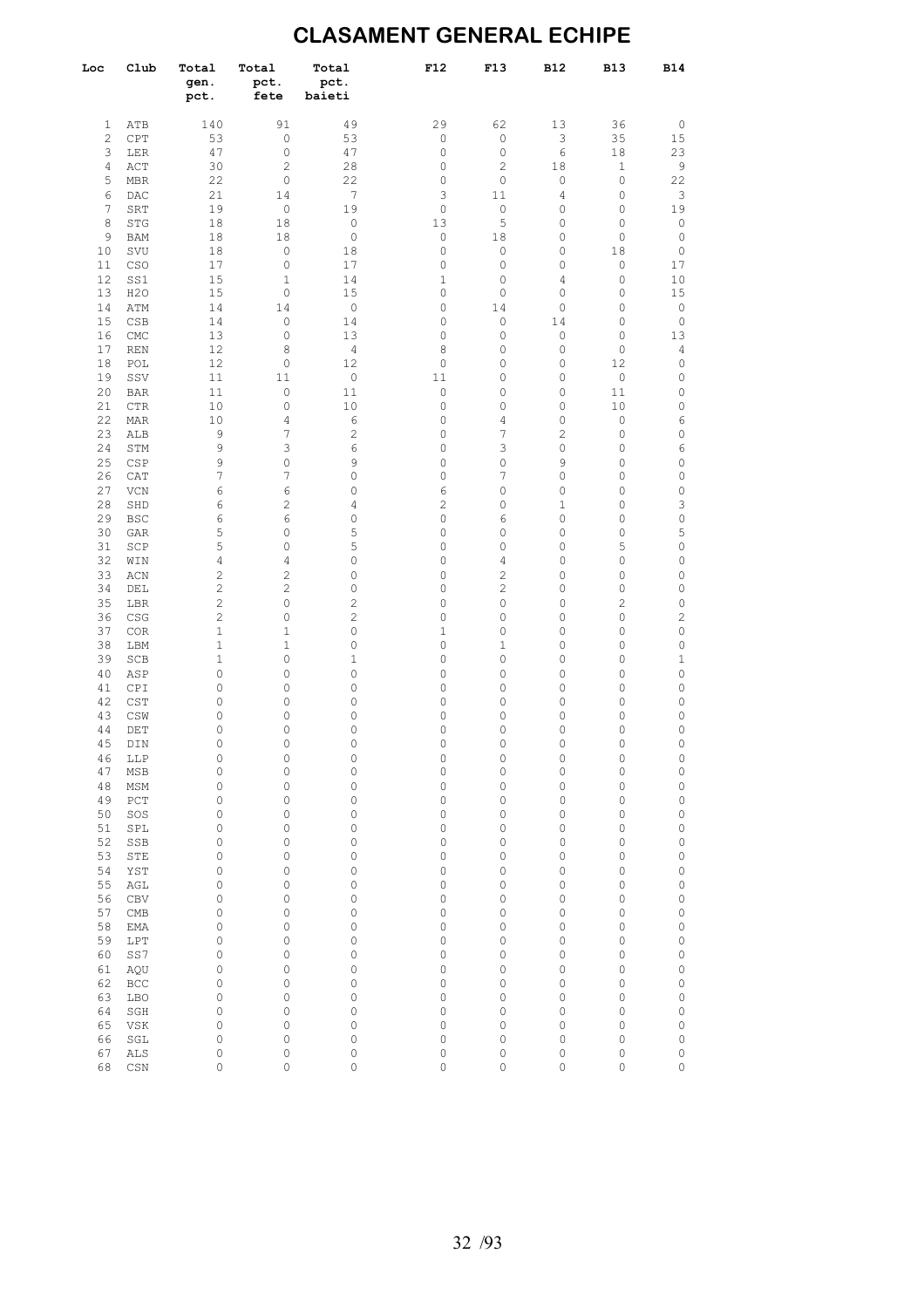## **REZULTATE**

## **Reuniunea: 3 Data: 14.07.2017**

|                     |                   |          | Ser. Cul. Loc Nume si prenume<br>Stafeta (Sch.1, Sch.2, Sch.3, Sch.4) | Cod            | An           | Club                        | Rezultat             | Puncte         |
|---------------------|-------------------|----------|-----------------------------------------------------------------------|----------------|--------------|-----------------------------|----------------------|----------------|
|                     |                   |          |                                                                       |                |              |                             |                      |                |
| Id.: 17             |                   |          | Proba: 50 m fluture fem. 12 ani                                       |                |              | Clasament final             |                      |                |
| 11                  | 4                 |          | 1 COSTEA BIANCA ANDREEA                                               | 14500          | 2005         | DIN                         | 00:30:30             | 9              |
| 11                  | 5                 |          | 2 VACARU ANDREEA IULIANA                                              | 13949          | 2005         | CTR                         | 00:30:96             | 7              |
| 11                  | 6                 |          | 3 GORECKI ANDRA DENISA                                                | 13101          | 2005         | ATB                         | 00:31:77             | 6              |
| 10                  | 4                 |          | 4 DUTA JASSMINE ANDREEA                                               | 13844          | 2005         | LER                         | 00:32:34             | 5              |
| 10                  | 3                 |          | 5 KACSO NOEMI                                                         | 14080          | 2005         | STG                         | 00:32:60             | 4              |
| 8                   | 4                 |          | 6 VERCIUC MARIA                                                       | 13965          | 2005         | SSV                         | 00:32:63             | 3              |
| 11                  | 7                 | 7        | SAFCENCU DELIA GIORGIANA                                              | 13275          | 2005         | DAC                         | 00:32:70             | $\overline{c}$ |
| 10                  | 5                 | 8        | MARIN IOANA                                                           | 14267          | 2005         | ATB                         | 00:32:88             | $1\,$          |
| 11                  | 3                 | 9        | ORBAN KIS ORSOLYA                                                     | 13160          | 2005         | STG                         | 00:32:90             | 0              |
| 11                  | 2                 |          | 10 LUCAN DARIA STEFANIA                                               | 14234          | 2005         | SSV                         | 00:33:07             | 0              |
| 11                  | $\mathbf{1}$      |          | 11 HUMA DARIA ELENA                                                   | 14088          | 2005         | STM                         | 00:33:58             | 0              |
| 10                  | 2                 |          | 12 PASCU ANA MARIA                                                    | 14506          | 2005         | ACT                         | 00:33:72             | 0              |
| 11                  | 8                 |          | 13 NAE RAISA GABRIELA                                                 | 13273          | 2005         | DAC                         | 00:33:84             | 0              |
| 9                   | 3                 | 14       | ZORZOLIU MIRUNA                                                       | 13022          | 2005         | REN                         | 00:33:93             | 0              |
| 10                  | $\mathbf{1}$      |          | 15 CHIRU SIMONA ANDREEA                                               | 13958          | 2005         | SS1                         | 00:34:24             | $\circ$        |
| 9                   | 7                 |          | 16 TEIANU IOANA CLAUDIA                                               | 13276          | 2005         | DAC                         | 00:34:33             | $\circ$        |
| 10                  | 8                 |          | 17 ELLERSDORFER MIHAELA                                               | 13685          | 2005         | CTR                         | 00:34:35             | 0              |
| 7                   | 4                 |          | 18 TALPOS PETRA ANTONIA                                               | 15060          | 2005         | SSB                         | 00:34:50             | $\circ$        |
| 10                  | 6                 |          | 19 LEAH IOANA SILVIA                                                  | 14069          | 2005         | SSB                         | 00:34:55             | 0              |
| 9                   | 6                 | 20       | RAFA TANIA MADALINA                                                   | 14365          | 2005         | CSW                         | 00:34:67             | $\circ$        |
| 9                   | $\mathbf{1}$      | 21       | TEODORESCU ANASTASIA                                                  | 14516          | 2005         | MSB                         | 00:34:69             | 0              |
| 5                   | 4                 | 22       | DROG MARIA BIANCA                                                     | 14108          | 2005         | BSC                         | 00:34:75             | 0              |
| $\overline{7}$      | $\mathbf{1}$      |          | 23 MARTON PANNA REKA                                                  | 13721          | 2005         | COR                         | 00:34:83             | 0              |
| 8                   | 3                 |          | 24 BORA CARLA MARIA                                                   | 14412          | 2005         | $\mathop{\tt CST}\nolimits$ | 00:34:88             | 0              |
| 9                   | 5                 |          | 25 CURCAN ALEXANDRA ROXANA                                            | 13918          | 2005         | ATB                         | 00:34:92             | 0              |
| 8                   | 6                 |          | 26 BADEA BIANCA MARIA                                                 | 13913          | 2005         | ASP                         | 00:35:17             | 0              |
| $\,8\,$             | 5                 | 27       | JUGUREANU IOANA IRIS                                                  | 13838          | 2005         | LER                         | 00:35:19             | 0              |
| 3                   | 6                 |          | 28 PAN-KE LAURA ANA-MARIA                                             | 15679          | 2005         | LER                         | 00:35:21             | 0              |
| 9                   | 4                 |          | 29 DIACONESCU CARBUNESCU MAD                                          | 12762          | 2005         | ACT                         | 00:35:26             | 0              |
| 4                   | $\mathbf{1}$      | 30       | NAN IRA                                                               | 14358          | 2005         | GAR                         | 00:35:63             | 0              |
| 5                   | 3                 | 31       | IORGA ANDREEA DENISA                                                  | 14840          | 2005         | ${\tt STE}$                 | 00:35:89             | 0              |
| 7                   | 5                 | 32       | TRUSCA ALYSA ILONA                                                    | 13921          | 2005         | ASP                         | 00:35:90             | $\circ$        |
| 6                   | $\overline{c}$    |          | 33 MOCANU ALEXANDRA STEFANIA                                          | 14703          | 2005         | ASP                         | 00:36:03             | 0              |
| 7                   | 6                 |          | 34 CHIS ARIANA ROXANA                                                 | 14539          | 2005         | VCN                         | 00:36:04             | 0              |
| 6                   | 8                 |          | 35 GUBAVU ALESSIA MIHAELA                                             | 13268          | 2005         | DAC                         | 00:36:05             | 0              |
| 6                   | 4                 | 36       | BUSURCA PETRA                                                         | 13997          | 2005         | YST                         | 00:36:31             | 0              |
| 8                   | 7                 | 37       | CONSTANTIN DENISA                                                     | 14443          | 2005         | ASP                         | 00:36:33             | 0              |
| 4                   | 3                 | 38       | DUTA IAZABELA MARIA                                                   | 13916          | 2005         | ASP                         | 00:36:42             | 0              |
| 9                   | $\sqrt{2}$        | 39       | MORAR CARLA DELIA                                                     | 14055          | 2005         | SHD                         | 00:36:52             | $\circ$        |
| 9                   | 8                 | 39       | DUMITRU ANDREEA ANISIA                                                | 13750          | 2005         | REN                         | 00:36:52             | 0              |
| 4                   | 4                 | 41       | IANA SARA CEZARA                                                      | 14019          | 2005         | SRT                         | 00:36:53             | 0              |
| 4                   | 7                 |          | 42 IONITA CARMEN ANA MARIA                                            | 14214          | 2005         | CPI                         | 00:36:54             | 0              |
| 7                   | 8                 |          | 43 BIRO DOROTTYA                                                      | 13729          | 2005         | COR                         | 00:36:56             | 0              |
| 8<br>7              | 2<br>7            | 44       | GRIGORESCU DIANA ELENA                                                | 14438          | 2005         | STE                         | 00:36:62             | 0              |
|                     |                   | 45       | NICULITA FLORENTINA DIANA                                             | 14278          | 2005         | ATB                         | 00:36:71             | 0              |
| 6                   | 6                 | 46       | GOMOI IOANA TEODORA                                                   | 14106          | 2005         | BSC                         | 00:36:78             | 0<br>0         |
| 10                  | 7                 | 47<br>48 | OPREA ANA MARIA                                                       | 14336          | 2005         | ASP                         | 00:36:81             | 0              |
| 4                   | 6                 |          | KEMECSEI CSENGE                                                       | 12994          | 2005         | COR                         | 00:36:87             |                |
| 8                   | $\mathbf{1}$<br>5 | 49       | CSAKI VILLO                                                           | 14835          | 2005         | SOS                         | 00:37:03             | 0<br>0         |
| 6                   |                   |          | 50 PASCAL MIRUNA ANDREEA                                              | 13843          | 2005         | LER                         | 00:37:05             |                |
| 6                   | 7<br>8            | 51       | PAPP ANNEMARIE                                                        | 14086          | 2005         | STM                         | 00:37:14             | 0<br>0         |
| 5                   | 7                 | 52       | CRISAN MARIA ALESSANDRA                                               | 12445          | 2005         | CPT                         | 00:37:43             | 0              |
| 5                   |                   |          | 53 LEPOUTRE EMMA SARAH                                                | 14518<br>12408 | 2005         | <b>REN</b>                  | 00:37:83<br>00:37:85 | $\circ$        |
| 6                   | 3<br>3            |          | 54 STOICA GEORGIANA DANIELA                                           |                | 2005         | LLP                         | 00:38:02             | 0              |
| $\overline{c}$<br>5 | 6                 |          | 55 SARBU ELENA ALEXANDRA                                              | 14176          | 2005         | ALB                         |                      | 0              |
|                     |                   |          | 55 BANCILA MARA ALEXANDRA                                             | 14113          | 2005         | <b>BSC</b>                  | 00:38:02             | 0              |
| 7                   | 2                 | 57       | VASILE MARIA CLAUDIA                                                  | 13940          | 2005         | LER                         | 00:38:28             | 0              |
| 5<br>6              | 2<br>$\mathbf{1}$ | 58       | 58 FILA BARBARA ERZSEBET                                              | 13731          | 2005<br>2005 | COR.<br>VCN                 | 00:38:58             | $\circ$        |
| 3                   | 7                 |          | POJAR ALEXANDRA ANDREEA                                               | 14535<br>14229 |              |                             | 00:38:58             | 0              |
| 5                   | 5                 | 61       | 60 MIU ALESIA STEFANIA<br>BELIGA ANDRA MARIA                          |                | 2005<br>2005 | WIN                         | 00:38:73<br>00:38:74 | $\circ$        |
|                     |                   |          |                                                                       | 14457          |              | MSM                         |                      | 0              |
| 3<br>5              | 2<br>$\mathbf{1}$ | 62       | ZAYADNA IASMINA MARIA                                                 | 14175          | 2005         | ALB                         | 00:38:78             | $\circ$        |
| 3                   |                   | 62       | COSTINESCU SARA NAOMI                                                 | 14177          | 2005         | ALB                         | 00:38:78             | 0              |
|                     | 4                 |          | 64 SOLOMON RARINCA BIANCA                                             | 14974          | 2005         | SS1                         | 00:38:84             | 0              |
| $\mathbf{1}$        | 3                 | 65       | GHEORGHE ANA MARIA                                                    | 15926          | 2005         | ACT                         | 00:38:99             |                |
| $\mathbf{1}$        | 5                 |          | 66 TUDOR THEA MARIA                                                   | 15107          | 2005         | DET                         | 00:39:04             | 0              |
| 3                   | $\mathbf{1}$      | 66       | POPESCU MARIA TEODORA                                                 | 12489          | 2005         | CPT                         | 00:39:04             | 0              |
| $\sqrt{2}$          | 2                 |          | 68 COTRUTA MARIA SMARANDA                                             | 14994          | 2005         | YST                         | 00:39:18             | 0              |
| $\overline{4}$      | 5                 | 69       | DINCA STEFANIA ALEXANDRA                                              | 14515          | 2005         | SSB                         | 00:39:25             | 0              |
| 3                   | 5                 | 71       | 70 NITU SARA MIHAELA<br>GRIGORESCU THEA IOANA                         | 14825<br>12689 | 2005         | SPL                         | 00:39:73             | 0<br>0         |
| 4                   | 8                 |          |                                                                       |                | 2005         | STE                         | 00:39:96             |                |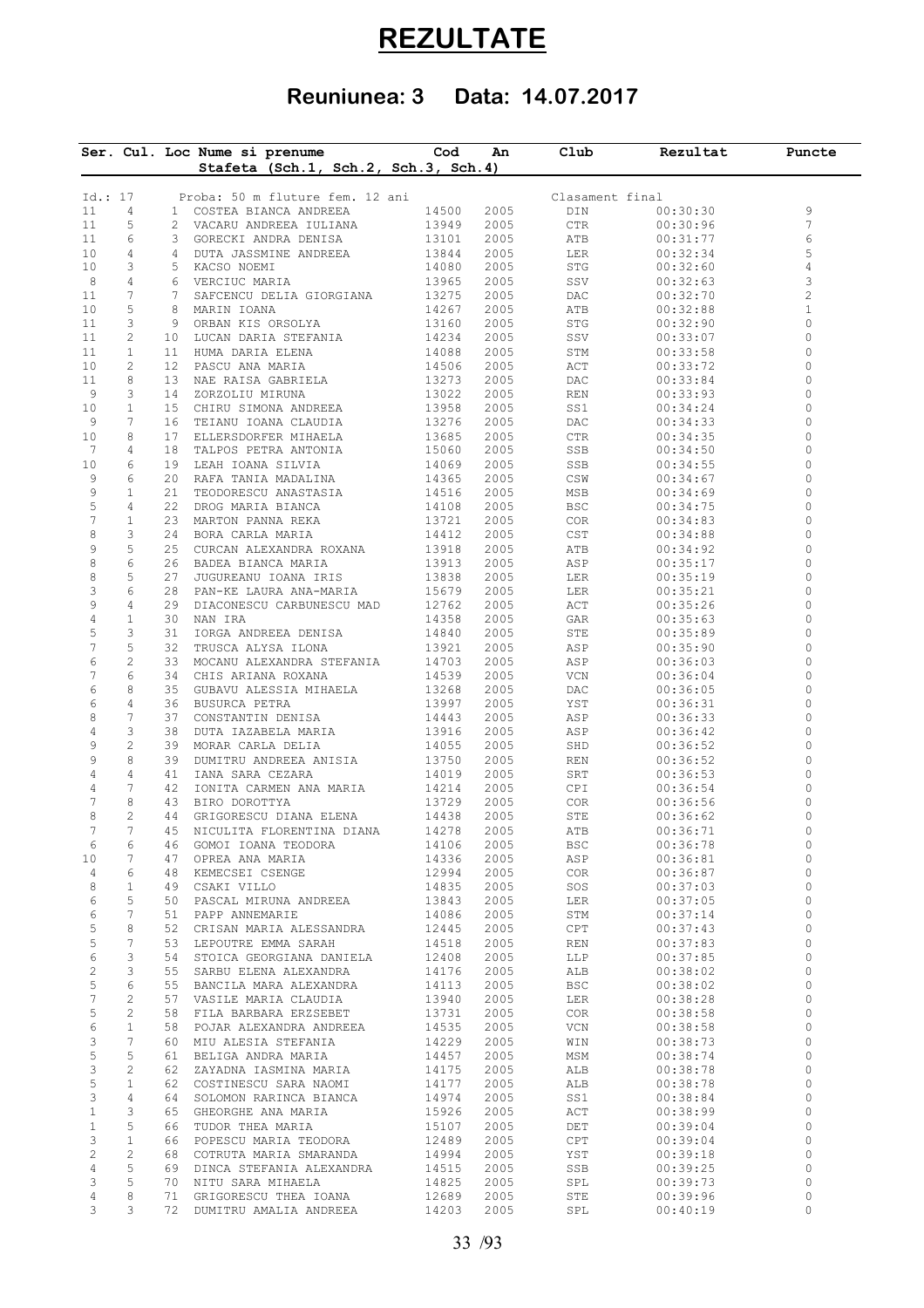|  | 73 | SOLOMON IOANA ALEXANDRA | 14282 | 2005 | ATB  | 00:40:22    |  |
|--|----|-------------------------|-------|------|------|-------------|--|
|  | 74 | BUDIU PATRICIA          | 16280 | 2005 | CSW  | 00:40:38    |  |
|  | 75 | DARABAN MIRUNA ELENA    | 14454 | 2005 | MSM  | 00:43:29    |  |
|  | 76 | LASZLO NOEMI            | 14551 | 2005 | VCN. | 00:43:76    |  |
|  |    | ANGHEL ALICE EUGENIA    | 13840 | 2005 | LER  | 00:46:60    |  |
|  | 78 | HOTARAN SARAH JULIA     | 14343 | 2005 | GAR  | Scutit med. |  |
|  |    |                         |       |      |      |             |  |

|                   | Id.: 18                           |    | Proba: 50 m fluture masc. 12 ani                                    |       |            | Clasament final |                      |                |
|-------------------|-----------------------------------|----|---------------------------------------------------------------------|-------|------------|-----------------|----------------------|----------------|
| 12                | 4                                 |    | 1 COZMA STEFAN                                                      |       | 14126 2005 | CSB             | 00:28:74             | 9              |
|                   |                                   |    | Nou record national. Vechi record 00:29:12 Dragota Etienne ATM 2005 |       |            |                 | Bucuresti 17.07.2015 |                |
| $12 \,$           | 3                                 |    | 2 VASILESCU STEFAN ANDREI                                           | 13961 | 2005       | SS1             | 00:30:90             | $\overline{7}$ |
| $12 \overline{ }$ | 5                                 |    | 3 PANDELE ALEXANDRU EDWARD                                          | 14281 | 2005       | ATB             | 00:31:00             | 6              |
| $12 \overline{ }$ | $\mathbf{1}$                      |    | 4 BUDIACI VLADIMIR STEFAN                                           | 13931 | 2005       | CSP             | 00:31:28             | 5              |
| 6                 | $\overline{4}$<br>$7\phantom{.0}$ |    | 5 BOLDOR ALEXANDRU CRISTIAN                                         | 14053 | 2005       | SHD             | 00:31:31             | $\overline{4}$ |
| 12                | 8                                 |    | 6 ADAM ROBERT                                                       | 14130 | 2005       | CSB             | 00:31:37             | 3              |
| $12 \,$           |                                   |    | 7 JIANU ADRIAN PETRU                                                | 14435 | 2005       | STE             | 00:31:68             | $\overline{c}$ |
| 10                | $\overline{c}$                    | 8  | STANCU VLAD STEFAN                                                  | 13962 | 2005       | SS1             | 00:32:02             | $\mathbf{1}$   |
| 11                | $\overline{c}$                    |    | 9 RAD LUCAS ANDREI                                                  | 14256 | 2005       | MAR             | 00:32:05             | $\mathbb O$    |
| 8                 | $\overline{c}$                    | 10 | STOICA ANDREI ALEXANDRU                                             | 11834 | 2005       | CPT             | 00:32:21             | 0              |
| 12                | 2                                 | 10 | BALANESCU FILIP ANDREI                                              | 13935 | 2005       | CSP             | 00:32:21             | $\circ$        |
| 10                | 4                                 | 12 | MIHAI DAVID ANDREI                                                  | 14104 | 2005       | BSC             | 00:32:25             | 0              |
| 11                | 5                                 | 13 | NATAPRAZU LUCA MIHAIL                                               | 14279 | 2005       | ATB             | 00:32:33             | $\circ$        |
| 11                | 3                                 | 14 | ANDRONIC IONUT ADRIAN                                               | 13914 | 2005       | ASP             | 00:32:38             | 0              |
| 6                 | $\overline{c}$                    | 15 | PASZTOR LASZLO VALENTIN                                             | 14077 | 2005       | STG             | 00:32:47             | 0              |
| 11                | 6                                 | 16 | PRICOP VLAD ALEXANDRU                                               | 13847 | 2005       | LER             | 00:32:52             | 0              |
| $12 \,$           | 6                                 | 16 | STOIAN GABRIEL RAZVAN                                               | 12383 | 2005       | CSP             | 00:32:52             | $\circ$        |
| 11                | $\mathbf{1}$                      | 18 | NICULAE ALEXEI                                                      | 14270 | 2005       | ATB             | 00:32:56             | 0              |
| 11<br>9           | $\overline{4}$                    | 19 | ENACHE ANDREI                                                       | 13937 | 2005       | <b>CSP</b>      | 00:32:58             | $\circ$        |
|                   | $\overline{c}$                    | 20 | MURES RARES                                                         | 15264 | 2005       | SGH             | 00:32:61             | 0              |
| 11                | $\,8\,$                           | 21 | VAS BALAZS DENIS                                                    | 13157 | 2005       | STG             | 00:32:79             | $\circ$        |
| 9                 | 6                                 | 22 | MISTIREANU IUSTIN TEODOR                                            | 13030 | 2005       | CSB             | 00:33:06             | $\circ$        |
| 9                 | 7                                 | 23 | NAE ADRIAN GABRIEL                                                  | 13272 | 2005       | DAC             | 00:33:10             | $\circ$        |
| 11                | $7\phantom{.0}$                   | 24 | IARI EDWARD ERIK                                                    | 14460 | 2005       | COR             | 00:33:51             | $\circ$        |
| 8                 | $\mathbf{1}$                      | 25 | BOBOC EMANOEL FLORIN                                                | 13853 | 2005       | LER             | 00:33:72             | $\circ$        |
| 10 <sub>o</sub>   | 8                                 | 25 | BRINDAU DAVID CRISTIAN                                              | 14247 | 2005       | BAM             | 00:33:72             | 0              |
| 8                 | 8                                 | 27 | PETRE NARCIS ALEXANDRU                                              | 13423 | 2005       | LER             | 00:33:77             | $\circ$        |
| 7                 | 3                                 | 28 | TUTUIANU SEBASTIAN                                                  | 13858 | 2005       | LER             | 00:33:83             | 0              |
| 10 <sub>o</sub>   | 5                                 | 29 | MARES DOMINIQUE GABRIEL                                             | 14447 | 2005       | STE             | 00:33:92             | $\circ$        |
| 7                 | 5                                 | 30 | DINDAREANU ALEXANDRU                                                | 14842 | 2005       | BSC             | 00:33:96             | 0              |
| $\overline{4}$    | 3                                 | 31 | ANDRON TEODOR                                                       | 14206 | 2005       | CPI             | 00:34:12             | $\circ$        |
| 9                 | 3                                 | 31 | DUMITRU MARIO EDUARD                                                | 14238 | 2005       | BSC             | 00:34:12             | 0              |
| $\overline{7}$    | 6                                 | 33 | RADU DAVID                                                          | 13941 | 2005       | LER             | 00:34:13             | $\circ$        |
| 9                 | 5                                 | 34 | CORNACIU ADRIAN STEFAN                                              | 14262 | 2005       | ATB             | 00:34:38             | 0              |
| 10                | 7                                 | 35 | MARINESCU DARIUS ANDREI                                             | 12432 | 2005       | <b>BCC</b>      | 00:34:41             | $\circ$        |
| 8                 | 6                                 | 36 | STIGNEI DENIS                                                       | 14102 | 2005       | BCC             | 00:34:50             | 0              |
| 5                 | $\mathbf{1}$                      | 37 | PASA UNGURIANU LUCA VLAD                                            | 14405 | 2005       | LER             | 00:34:68             | $\circ$        |
| 7                 | $\mathbf{1}$                      | 38 | TANASE DANIEL VASILE                                                | 15459 | 2005       | STE             | 00:34:75             | $\mathbf 0$    |
| $\overline{4}$    | 2                                 | 39 | MELIANU NICOLAE CRISTIAN                                            | 14437 | 2005       | STE             | 00:34:85             | 0              |
| 10                | $\mathbf{1}$                      | 40 | MALUS CRISTIAN IONUT                                                | 13922 | 2005       | ASP             | 00:34:87             | 0              |
| 9                 | 8                                 | 41 | POPA ALEXANDRU DANIEL                                               | 13146 | 2005       | LLP             | 00:35:00             | 0              |
| 9                 | $\overline{4}$                    | 42 | VLASCEANU ANTONIO DANIEL                                            | 12959 | 2005       | CAT             | 00:35:14             | $\circ$        |
| 10                | 6                                 | 43 | GEORGEONI CALIN ANDREI                                              | 14266 | 2005       | ATB             | 00:35:15             | $\circ$        |
| 10                | 3                                 | 44 | MIHU CRISTIAN VICTOR                                                | 14105 | 2005       | BSC             | 00:35:25             | $\circ$        |
| 8                 | 5                                 | 45 | TABACU DIMITRIE                                                     | 11277 | 2005       | CPT             | 00:35:27             | $\circ$        |
| 9                 | $\mathbf{1}$                      |    | 46 DUMITRAS TUDOR STEFAN                                            | 14230 | 2005       | SVU             | 00:35:31             | $\circ$        |
| 5                 | 5                                 | 47 | STOICA EMILIAN                                                      | 12387 | 2005       | LER             | 00:35:42             | $\circ$        |
| 7                 | 8                                 |    | 48 LAZAR ANDREI                                                     | 14430 | 2005       | STE             | 00:35:46             | $\overline{0}$ |
| 4                 | 4                                 |    | 49 SERBANESCU STEFAN ANDREI                                         | 15142 | 2005       | CTR             | 00:35:52             | 0              |
| 8                 | $\overline{4}$                    |    | 50 PAL ANDREI ERIC                                                  | 14128 | 2005       | CSB             | 00:35:56             | $\circ$        |
| 5                 | $7\phantom{.0}$                   |    | 51 TOMA MIHAI COSMIN                                                | 14449 | 2005       | ATM             | 00:35:78             | 0              |
| $\overline{7}$    | 2                                 |    | 52 ADAM BOGDAN                                                      | 14729 | 2005       | LER             | 00:35:86             | $\circ$        |
| $\overline{c}$    | 3                                 |    | 53 VOLOSENIUC HUDESCU MATEI                                         | 14133 | 2005       | SCP             | 00:35:96             | 0              |
| $\overline{c}$    | $\overline{c}$                    |    | 54 STEFANACHE ALEXANDRU MARI                                        | 13099 | 2005       | LER             | 00:36:11             | $\circ$        |
| 7                 | $7\phantom{.0}$                   |    | 55 BANATEAN ANDREAS ALEX.                                           | 14090 | 2005       | STM             | 00:36:15             | $\circ$        |
| 3                 | 5                                 |    | 56 ILIES RAZVAN CRISTIAN                                            | 14340 | 2005       | GAR             | 00:36:42             | $\circ$        |
| 6                 | 8                                 |    | 57 FOZECAS ALEX MIHAI                                               | 14376 | 2005       | LBM             | 00:36:52             | $\circ$        |
| 6                 | 5                                 |    | 58 VLADAR ENE                                                       | 14538 | 2005       | VCN             | 00:36:58             | $\circ$        |
| 4                 | 8                                 |    | 59 RADOI RARES NICOLAE                                              | 15079 | 2005       | CTR             | 00:36:73             | $\circ$        |
| $\overline{c}$    | 5                                 |    | 60 URSU TUDOR NICOLAE                                               | 14272 | 2005       | ATB             | 00:36:99             | $\circ$        |
| $\mathbf{1}$      | 5                                 |    | 61 BAJKO ZALAN                                                      | 15890 | 2005       | VSK             | 00:37:02             | $\circ$        |
| 5                 | 4                                 |    | 62 STOIAN ANTONIO GABRIEL                                           | 13948 | 2005       | CTR             | 00:37:06             | $\circ$        |
| 2                 | 6                                 |    | 63 COMSA ALEXANDRU IOAN                                             | 14166 | 2005       | ALB             | 00:37:11             | $\circ$        |
| 6                 | 7                                 |    | 63 PREDA ALEXANDRU FLORIN                                           | 13959 | 2005       | SS1             | 00:37:11             | $\circ$        |
| 7                 | 4                                 |    | 65 PETRASCU MATEI                                                   | 14110 | 2005       | BSC             | 00:37:15             | $\circ$        |
| 6                 | 3                                 |    | 66 GRIGORAS STEFAN CRISTIAN                                         | 13849 | 2005       | LER             | 00:37:44             | $\circ$        |
| 8                 | 3                                 | 67 | PRALL IULIAN GABRIEL                                                | 13274 | 2005       | DAC             | 00:37:49             | $\circ$        |
| 4                 | 6                                 |    | 68 ONEA ARIS CRISTIAN ANTONI                                        | 13845 | 2005       | LER             | 00:37:73             | $\circ$        |
| 5                 | 8                                 |    | 69 SIMON LUCA LUCIAN                                                | 14455 | 2005       | MSM             | 00:37:77             | $\circ$        |
|                   | 3                                 |    | 70 LIMBASAN ALEXANDER GEORGE                                        | 15713 | 2005       | AQU             | 00:38:14             | $\circ$        |
| $\mathbf{1}$      |                                   | 71 | BUJOR STEFAN                                                        | 14194 | 2005       | ASP             | 00:38:36             | $\circ$        |
| 8                 | 7                                 |    |                                                                     |       |            |                 |                      |                |
| 6                 | 6                                 |    | 72 BUDA ALEXANDRU GABRIEL                                           | 14169 | 2005       | ALB             | 00:38:65             | $\circ$        |
| 5                 | 3                                 |    | 73 DRAGU FILIP SEBASTIAN                                            | 13926 | 2005       | ASP             | 00:38:72             | $\circ$        |
| $\overline{4}$    | $7\phantom{.0}$                   |    | 74 DUMITRU MIHAI VIRGILIU                                           | 14276 | 2005       | ATB             | 00:39:58             | $\circ$        |
| 3                 | 7                                 |    | 75 CRET TUDOR ALEXANDRU                                             | 15146 | 2005       | LBO             | 00:40:04             | 0              |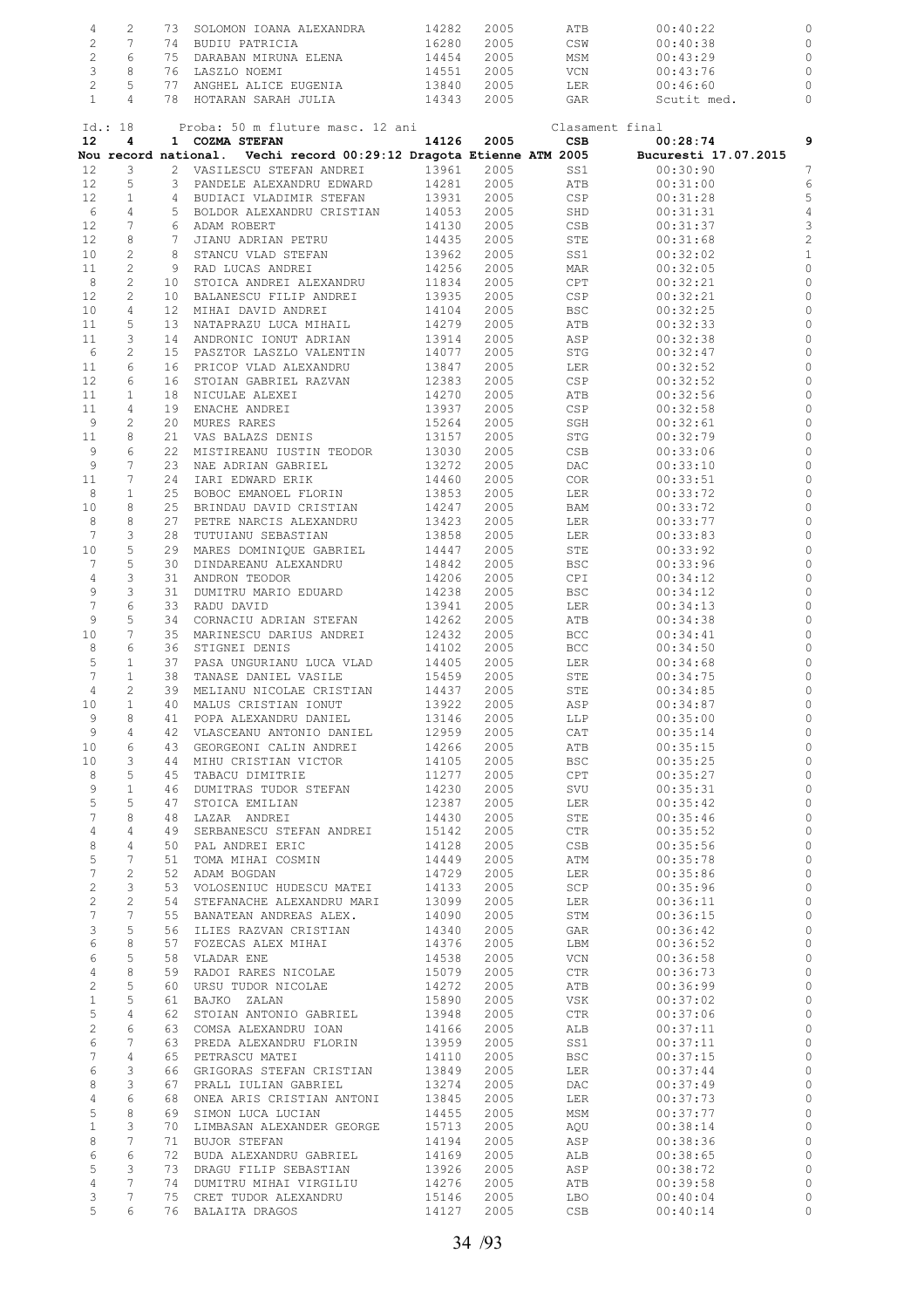| 4                 | $\mathbf{1}$    | 77              | TEREBESI NANDOR LASZLO         | 14536 | 2005 | VCN             | 00:40:26    | 0              |
|-------------------|-----------------|-----------------|--------------------------------|-------|------|-----------------|-------------|----------------|
| 3                 | 3               | 78              | MINCU ANDREI ALEX.             | 15274 | 2005 | STE             | 00:40:50    | 0              |
| 3                 | $\mathbf{1}$    | 79              | TANVUIA RARES MATEI            | 14505 | 2005 | AGL             | 00:41:30    | 0              |
|                   | 7               | 80              |                                |       |      |                 |             |                |
| $\overline{c}$    |                 |                 | PUIU DRAGOS IOAN               | 14426 | 2005 | STE             | 00:41:92    | $\circ$        |
| 5                 | 2               | 81              | ENCULESEI RAZVAN RARES         | 13960 | 2005 | SS1             | 00:41:96    | $\circ$        |
| $1\,$             | 4               | 82              | CIRILO ALBERTO ANDREI          | 14134 | 2005 | SCP             | 00:43:76    | $\circ$        |
| 3                 | $\mathbf{2}$    | 83              | DUTA VALENTIN STEFAN           | 15663 | 2005 | CTR             | 00:43:88    | $\circ$        |
| $\mathbf{2}$      | $\mathbf{1}$    |                 | 84 KUN BENCE                   | 14836 | 2005 | SOS             | 00:45:22    | $\circ$        |
|                   |                 |                 |                                |       |      |                 |             |                |
| Id.: 19           |                 |                 | Proba: 50 m liber fem. 13 ani  |       |      | Clasament final |             |                |
| 9                 | 4               | $\mathbf{1}$    | IOANA DARIA MARIA              | 13316 | 2004 | ATB             | 00:28:76    | 9              |
| 9                 | 5               | 2               | AHMAD SAMIRA ALEXANDRA         | 13210 | 2004 | ATM             | 00:29:13    | $\overline{7}$ |
|                   |                 |                 |                                |       |      |                 |             |                |
| 9                 | 3               | $\mathbf{2}^-$  | ORZA EMILIA MARIA              | 13207 | 2004 | ATM             | 00:29:13    | 7              |
| 8                 | $\overline{4}$  |                 | 4 CONSTANTINESCU SARA MARIA    | 13716 | 2004 | BSC             | 00:29:15    | 5              |
| 9                 | $\overline{c}$  | 5               | SERMAN IOANA ALEXANDRA         | 13432 | 2004 | LER             | 00:29:56    | $\overline{4}$ |
| 6                 | $\overline{c}$  | 6               | HARABAGIU IOANA                | 13521 | 2004 | AGL             | 00:29:70    | 3              |
| 9                 | $\,8\,$         | 6               | TRUSCA CARINA MARIA            | 13644 | 2004 | STM             | 00:29:70    | 3              |
| 8                 | 6               | 8               | POPA LEONA                     | 13256 | 2004 | BAM             | 00:29:74    | $\mathbf{1}$   |
| 8                 | $\sqrt{2}$      | 9               | ILIE BIANCA MARIA              | 13311 | 2004 | ATB             | 00:29:87    | $\circ$        |
| $\boldsymbol{7}$  | 3               | 10              | BECSI IULIA ALEXIA             | 13556 | 2004 |                 | 00:30:04    | $\circ$        |
|                   |                 |                 |                                |       |      | LBM             |             |                |
| 9                 | 7               | 11              | CONSTANTIN DIANA               | 13400 | 2004 | CAT             | 00:30:22    | 0              |
| $\sqrt{2}$        | 6               | 12 <sup>°</sup> | VINCZE BRIGITTA                | 13505 | 2004 | CSW             | 00:30:24    | $\circ$        |
| 7                 | 6               | 13              | CRISTOCEA IOANA ATENA          | 13345 | 2004 | ACT             | 00:30:31    | 0              |
| $\overline{c}$    | 3               | 14              | POPESCU ANDREEA IOANA          | 13190 | 2004 | MAR             | 00:30:34    | $\circ$        |
| 8                 | 7               | 14              | DICULESCU IULIA ALEXANDRA      | 13068 | 2004 | DAC             | 00:30:34    | 0              |
| $\boldsymbol{7}$  | $\overline{c}$  | 16              | TRANDAFIR IRIS ELENA           | 13712 | 2004 | <b>BSC</b>      | 00:30:49    | $\circ$        |
| 9                 | $1\,$           | 17              | TILA VANESSA MARIA             | 11864 | 2004 | WIN             | 00:30:56    | $\circ$        |
|                   |                 |                 |                                |       |      |                 |             |                |
| 9                 | 6               | 18              | CEACA MOCAN DIANA STEF.        | 13706 | 2004 | ACN             | 00:30:59    | $\circ$        |
| 5                 | 8               | 19              | CALA IASMINA MARIA             | 13642 | 2004 | STM             | 00:30:67    | 0              |
| 8                 | 3               | 20              | NAIDIN ALEXANDRA PATRICIA      | 13315 | 2004 | ATB             | 00:30:87    | $\circ$        |
| $\overline{7}$    | $\mathbf{1}$    | 21              | COMAN CORINA IOANA             | 13263 | 2004 | STE             | 00:30:91    | 0              |
| 8                 | 8               | 22              | IVAN SARA NATALIE              | 14334 | 2004 | SS7             | 00:30:98    | $\circ$        |
| 6                 | 6               | 23              | STEFURA ANA-MARIA ALEXAND      | 13798 | 2004 | DEL             | 00:31:01    | $\circ$        |
| 8                 | 5               | 24              | DRAGUSI ALINA MARIA            | 13709 | 2004 | <b>BSC</b>      | 00:31:15    | 0              |
|                   |                 |                 |                                |       |      |                 |             |                |
| 8                 | $\mathbf{1}$    | 25              | STANCIOIU BLANCA               | 14452 | 2004 | MSM             | 00:31:19    | 0              |
| 6                 | 3               | 26              | MOTOS LETITIA ANDREEA          | 13208 | 2004 | ATM             | 00:31:20    | 0              |
| 6                 | 8               | 27              | HAULICA ANCA ELENA             | 13290 | 2004 | SHD             | 00:31:22    | $\circ$        |
| 5                 | 2               | 28              | POPAIACU DIANDRA               | 11861 | 2004 | CPT             | 00:31:29    | 0              |
| 7                 | 5               | 29              | RADU TIMEEA ANDREEA            | 13776 | 2004 | <b>BSC</b>      | 00:31:38    | $\circ$        |
| 6                 | 5               | 30              | RAPOLTI ESZTER                 | 13773 | 2004 | ACN             | 00:31:41    | 0              |
| 7                 | 7               | 31              | BACAN KARINA ELENA             | 13797 | 2004 | LPT             | 00:31:42    | 0              |
| 6                 | 4               | 32              | TARABEGA ANCA MARIA            | 13312 | 2004 | <b>BSC</b>      | 00:31:45    | $\circ$        |
| 7                 | 4               | 33              |                                |       |      |                 |             |                |
|                   |                 |                 | DUMITRESCU CRISTINA            | 13058 | 2004 | STE             | 00:31:53    | 0              |
| 5                 | $\mathbf{1}$    | 34              | PRECOB CRETU ANISIA            | 13206 | 2004 | ATM             | 00:31:59    | $\circ$        |
| 6                 | $1\,$           | 35              | CURIAC MARA GABRIELA           | 13354 | 2004 | CMB             | 00:31:71    | 0              |
| 3                 | 6               | 36              | MINDRUTA BIANCA MARIA          | 13073 | 2004 | DAC             | 00:31:84    | 0              |
| 5                 | 3               | 37              | TICIU DIANA MARIA              | 13645 | 2004 | STM             | 00:31:86    | $\circ$        |
| 7                 | 8               | 38              | CRISAN DENISA                  | 14727 | 2004 | ALB             | 00:31:98    | 0              |
| 5                 | 7               |                 | 39 RADU MARIA GEORGIANA        | 13703 | 2004 | ACN             | 00:32:10    | $\circ$        |
| 4                 | 2               |                 | 40 HAIDU IULIA GEORGIANA       | 13561 | 2004 | LBM             | 00:32:49    |                |
| 4                 | 8               |                 | 41 POP RALUCA FLORINA          | 13503 | 2004 | CSW             | 00:32:52    | $\circ$        |
|                   |                 |                 |                                |       |      |                 |             |                |
| $\mathbf{2}$      | $\overline{2}$  |                 | 42 BESENYEI ANNA MARIA         | 15561 | 2004 | <b>BSC</b>      | 00:32:81    | $\circ$        |
| $\overline{4}$    | $\overline{4}$  |                 | 42 BORUSTEANU ANDREEA          | 13648 | 2004 | STM             | 00:32:81    | $\circ$        |
| $\overline{4}$    | 5               | 44              | SALAVASTRU ELENA               | 13519 | 2004 | AGL             | 00:32:90    | $\circ$        |
| $\sqrt{2}$        | $7\phantom{.0}$ |                 | 45 STANICA MARIA               | 13714 | 2004 | BSC             | 00:33:00    | $\circ$        |
| $\mathcal{E}$     | 3               | 46              | IACOB DIANA MARIA              | 13485 | 2004 | ALB             | 00:33:01    | $\circ$        |
| $\mathsf S$       | 6               | 47              | ALFOLDY BOGLARKA               | 13726 | 2004 | COR             | 00:33:06    | $\circ$        |
| $\mathcal{E}$     | $\mathbf{1}$    | 48              | CIOBANU CRISTIANA IOANA        | 13201 | 2004 | STE             | 00:33:12    | $\circ$        |
| $\mathfrak{Z}$    | $\overline{c}$  |                 |                                |       |      |                 |             | $\circ$        |
|                   |                 |                 | 49 CICEA YASMINE ALYCIA        | 13291 | 2004 | SHD             | 00:33:13    |                |
| 5                 | $\overline{4}$  |                 | 49 OLTEANU ALEXIA IOANA        | 13314 | 2004 | ATB             | 00:33:13    | $\circ$        |
| $\overline{4}$    | $7\phantom{.0}$ |                 | 51 MANHARDT SIERRA CHRISTINA   | 15474 | 2004 | CBV             | 00:33:15    | $\circ$        |
| $\mathsf S$       | 5               |                 | 52 MATEI GUIMAN ALEXIA MARIA   | 13734 | 2004 | LER             | 00:33:48    | $\circ$        |
| 4                 | $\mathbf{1}$    |                 | 53 GRIGORIU ALEXANDRA          | 12340 | 2004 | MSM             | 00:33:50    | $\circ$        |
| $\sqrt{2}$        | $\overline{4}$  | 54              | NAGY DOROTTYA                  | 13294 | 2004 | SHD             | 00:33:52    | $\circ$        |
| $\mathfrak{Z}$    | $7\phantom{.0}$ |                 | 55 HORGA IOANA AMELIA          | 13153 | 2004 | STG             | 00:33:62    | $\circ$        |
| 3                 | $\overline{4}$  | 56              | ILISEI ERICA                   | 14421 | 2004 | STE             | 00:33:89    | $\circ$        |
| $\overline{4}$    | 6               |                 | 57 CHIBULCUTEAN MARIA BEATRI   | 13026 | 2004 | EMA             | 00:34:04    | $\circ$        |
| $\sqrt{2}$        | $\mathbf{1}$    |                 | 58 ILEA NARCISA                | 13563 | 2004 | LBM             | 00:34:05    | $\circ$        |
|                   |                 |                 |                                |       |      |                 |             |                |
| $\mathfrak{Z}$    | 5               |                 | 59 BOCANEALA ELENA             | 13522 | 2004 | AGL             | 00:34:49    | $\circ$        |
| $\mathfrak{Z}$    | 8               |                 | 60 BAJKO ESZTER                | 13123 | 2004 | H20             | 00:34:64    | $\circ$        |
| $\overline{c}$    | 5               |                 | 61 ISPAS ANDREEA FLORENTINA    | 14513 | 2004 | MSB             | 00:35:05    | $\circ$        |
| $\mathbf{1}$      | 5               |                 | 62 TUDORESCU IOANA             | 15450 | 2004 | STE             | 00:35:35    | $\circ$        |
| $\mathbf{1}$      | $\overline{4}$  |                 | 63 PINZARIU TEODORA IOANA      | 15153 | 2004 | MBR             | 00:35:40    | $\circ$        |
| $\overline{2}$    | 8               |                 | 64 VASILE ALEXANDRA CRISTINA   | 13593 | 2004 | GAR             | Scutit med. | $\circ$        |
|                   |                 |                 |                                |       |      |                 |             |                |
| Id.: 20           |                 |                 | Proba: 50 m liber masc. 13 ani |       |      | Clasament final |             |                |
| $12 \overline{ }$ | $\overline{4}$  |                 | 1 MOSCALIUC CALIN GEORGE       | 13583 | 2004 | SVU             | 00:26:01    | $\overline{9}$ |
|                   |                 |                 |                                |       |      |                 |             |                |
| 12                | $\overline{c}$  |                 | 2 POPOVICI DAVID               | 13322 | 2004 | ATB             | 00:26:28    | $\overline{7}$ |
| $12 \overline{ }$ | 3               |                 | 3 GHEORGHE LUCAS IOAN          | 13424 | 2004 | LER             | 00:26:75    | $\epsilon$     |
| 12                | 5               |                 | 4 DASCALESCU MIHNEA DUMITRU    | 12330 | 2004 | POL             | 00:27:18    | 5              |
| 11                | $\mathbf{1}$    |                 | 5 SOCOLIUC IOAN MARIAN         | 13582 | 2004 | SVU             | 00:27:54    | $\overline{4}$ |
| 11                | 8               |                 | 6 SATNOIANU ANDREI             | 15130 | 2004 | LBR             | 00:27:58    | $\mathbf{3}$   |
| $12 \overline{ }$ | 6               |                 | 6 CIRCIUMARESCU DAVID STEFA    | 11301 | 2004 | CPT             | 00:27:58    | $\mathbf{3}$   |
| 11                | 3               |                 | 8 URSU NICOLAS LUCA            | 13342 | 2004 | ACT             | 00:27:81    | $\mathbf{1}$   |
|                   |                 |                 |                                |       |      |                 |             |                |
| 12 <sup>°</sup>   | $\mathbf{1}$    |                 | 9 VEISS MARIUS GABI            | 13704 | 2004 | POL             | 00:27:89    | $\circ$        |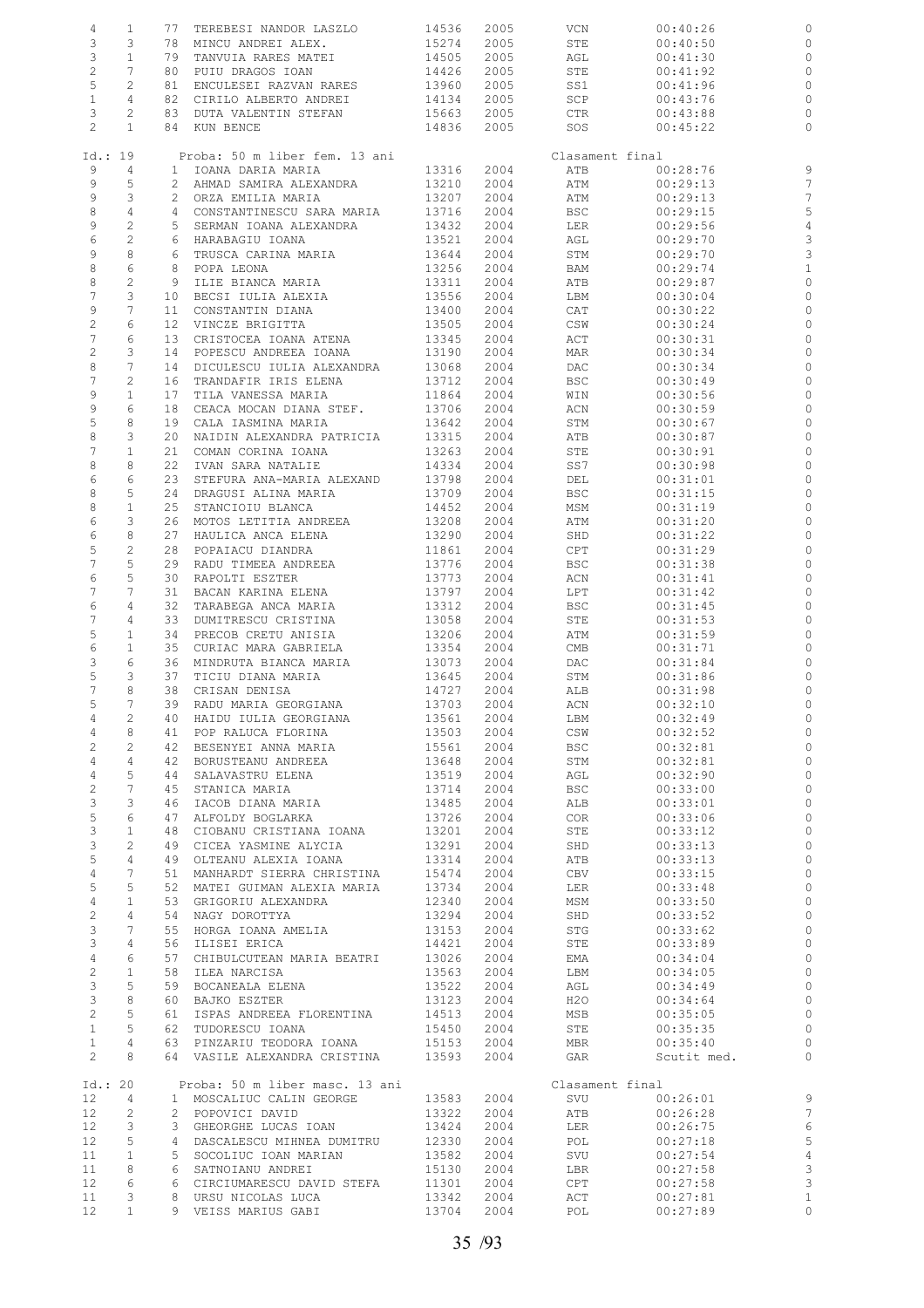| 10               | 1              | 10              | MAGDA TEODOR STEFAN       | 13951 | 2004 | CTR        | 00:27:92  | 0            |
|------------------|----------------|-----------------|---------------------------|-------|------|------------|-----------|--------------|
| 11               | 4              | 11              | ICHIM LUCA STEFAN         | 12855 | 2004 | BAR        | 00:27:93  | 0            |
| 11               | 7              | $12 \,$         | LAZAR NICOLAE             | 13598 | 2004 | GAR        | 00:28:00  | $\circ$      |
|                  | 2              |                 |                           |       |      |            |           |              |
| 10               |                | 13 <sup>°</sup> | ANGHEL DARIUS COSTIN      | 13319 | 2004 | BSC        | 00:28:01  | 0            |
| 12               | 7              | 14              | PICUI ANDREI JULIAN       | 11549 | 2004 | LLP        | 00:28:05  | 0            |
| 11               | 2              | 15              | ROTARU COSMIN             | 12852 | 2004 | SCP        | 00:28:10  | 0            |
| $\overline{c}$   | 2              | 16              | ANDREICA DENIS            | 13501 | 2004 | CSW        | 00:28:28  | 0            |
| 12               | 8              | 17              | LAPADAT CRISTIAN          | 13326 | 2004 | ATB        | 00:28:36  | 0            |
| 10               | 4              | 18              | CHECICHES BOGDAN ALEX.    | 13639 | 2004 | STM        | 00:28:44  | 0            |
| 8                | 7              | 19              | MATESAN CODRIN            | 13568 | 2004 | LBM        | 00:28:52  | 0            |
| 11               | 5              | 19              | CRISAN DAVID              | 13191 | 2004 | MAR        | 00:28:52  | 0            |
|                  |                |                 |                           |       |      |            |           |              |
| 8                | 6              | 21              | CODREAN DACIAN CRISTIAN   | 13184 | 2004 | MAR        | 00:28:57  | 0            |
| 11               | 6              | 22              | GHILE DRAGOS              | 13264 | 2004 | STE        | 00:28:64  | $\circ$      |
| 3                | 8              | 23              | MUCEA POPOACA MARIAN      | 13468 | 2004 | LBR        | 00:28:69  | 0            |
| 8                | 4              | 24              | BORANGEL EMANUEL GEORGE   | 13140 | 2004 | LER        | 00:28:82  | $\circ$      |
| 9                | 3              | 25              | ROSU PATRICK CRISTIAN     | 11362 | 2004 | STE        | 00:28:97  | 0            |
| 3                | $\mathbf{1}$   | 26              | SANDU CLAUDIU ANDREI      | 13203 | 2004 | SS1        | 00:29:01  | 0            |
| 9                | 7              | 27              | STOIAN ANTONIO STEFAN     | 11295 | 2004 | WIN        | 00:29:03  | 0            |
| 9                | 2              | 28              | FEIER SEBASTIAN IOAN      | 13198 | 2004 | STG        | 00:29:14  | 0            |
| 10               | 3              | 29              | CHIRA SERGIU FLORIN       | 13766 | 2004 | BAM        | 00:29:23  | 0            |
| $7\phantom{.0}$  | 5              | 30              | TURTA ANDREI              | 12686 | 2004 | STE        | 00:29:26  | 0            |
| 9                | 5              | 31              | IACOB MIHAI               | 13244 | 2004 | CPT        | 00:29:30  | $\circ$      |
|                  |                |                 | ROMAS CODRUT FERNANDO     |       | 2004 |            |           |              |
| 6                | 5              | 32              |                           | 13669 |      | <b>BSC</b> | 00:29:37  | 0            |
| 7                | $1\,$          | 33              | SZENTPETERI IMRE MARK     | 13677 | 2004 | COR        | 00:29:45  | $\circ$      |
| 10               | 8              | 34              | STOIAN ALEXANDRU IONUT    | 13462 | 2004 | <b>MBR</b> | 00:29:52  | 0            |
| 10               | 7              | 35              | CIBOTARU MIHAIL VLAD      | 13756 | 2004 | SVU        | 00:29:54  | $\circ$      |
| 6                | 7              | 36              | COSTACHE SEBASTIAN C-TIN  | 13952 | 2004 | CTR        | 00:29:67  | 0            |
| $\boldsymbol{7}$ | 4              | 37              | GHERGHEL VLAD CRISTIAN    | 13431 | 2004 | LER        | 00:29:72  | $\circ$      |
| $\boldsymbol{7}$ | 2              | 37              | DUMITRASCU ANDREI         | 14750 | 2004 | SPL        | 00:29:72  | 0            |
| 8                | 3              | 39              | ROMAN DAVID NICOLAE       | 14182 | 2004 | ALB        | 00:29:74  | $\mathbf{0}$ |
| 5                | 3              | 40              | GHIONU DENIS ANDREI       | 13460 | 2004 | MBR        | 00:29:75  | 0            |
| 8                | 5              | 41              | DEACONU DENNIS DANIEL     | 13246 | 2004 | CPT        | 00:29:78  | $\mathbf{0}$ |
| 6                | 4              | 42              |                           | 13425 | 2004 |            | 00:29:85  | 0            |
|                  |                |                 | ZAPOROJAN ALEX ANTONIO    |       |      | LER        |           |              |
| 9                | 4              | 43              | GIURAN DRAGOS             | 13719 | 2004 | MSB        | 00:29:87  | $\circ$      |
| 10               | 5              | 44              | NICOLA MADALIN IONUT      | 13323 | 2004 | ATB        | 00:30:05  | 0            |
| $7\phantom{.0}$  | 8              | 45              | CHELEMEN BOGDAN           | 13286 | 2004 | SHD        | 00:30:08  | 0            |
| 7                | 3              | 46              | BIZAU PATRIK RAUL         | 15531 | 2004 | LBM        | 00:30:09  | 0            |
| 8                | $1\,$          | 47              | CATANA VLAD GHEORGHE      | 13341 | 2004 | ACT        | 00:30:18  | 0            |
| 4                | 5              | 48              | BALU VICTOR ANDREI        | 13647 | 2004 | STM        | 00:30:19  | $\circ$      |
| $\mathbf{1}$     | $\overline{4}$ | 49              | PADURARIU MIHAI DENIS     | 13510 | 2004 | SCB        | 00:30:25  | 0            |
| 6                | 3              | 50              | KOVER EDUARD CRISTIAN     | 13045 | 2004 | COR        | 00:30:30  | 0            |
| 8                | $\overline{c}$ | 51              | DUMITRESCU CATALIN IONUT  | 13180 | 2004 | STE        | 00:30:34  | $\circ$      |
| 5                | 5              | 52              | HODINA RAZVAN             | 13515 | 2004 | AGL        | 00:30:55  | 0            |
| 6                | $\mathbf{1}$   | 53              | HARSULESCU MIHAI          | 13318 | 2004 | ATB        | 00:30:70  | $\circ$      |
| 7                | 7              | 54              | LUNGU ANDREI              | 13775 |      |            | 00:30:72  |              |
|                  |                |                 |                           |       | 2004 | <b>BSC</b> |           | 0            |
| 6                | 2              | 55              | PETRACHE DARIUS CATALIN   | 13321 | 2004 | ATB        | 00:30:74  | $\circ$      |
| 9                | $1\,$          | 56              | DANCANET EMIL             | 13649 | 2004 | ATM        | 00:30:75  | 0            |
| $\mathbf{1}$     | 6              | 57              | ABIT EMRE                 | 13328 | 2004 | <b>BCC</b> | 00:30:77  | 0            |
| 2                | 6              | 58              | BECZE ZETENY BENEDEK      | 13143 | 2004 | CSG        | 00:30:83  | $\circ$      |
| 7                | 6              |                 | 59 TODORAN IONUT MARIAN   | 13577 | 2004 | LBM        | 00:30:87  |              |
| 2                | 5              | 60              | PAN IONUT CATALIN         | 12405 | 2004 | CPT        | 00:30:94  | $\circ$      |
| 5                | $\overline{c}$ | 61              | PARASCHIV RARES           | 13481 | 2004 | SCP        | 00:31:01  | $\circ$      |
| $\overline{4}$   | 3              | 62              | FARCAS ANDREI ILIE        | 14514 | 2004 | MSB        | 00:31:18  | $\circ$      |
| 8                | 8              | 63              | ULEIA STEFAN OVIDIU       | 13346 | 2004 | CMB        | 00:31:25  | $\circ$      |
| 9                | 8              | 64              | BARBUL ZETEA LUCA VASILE  | 13259 | 2004 | LBM        | 00:31:36  | $\circ$      |
| 5                | 6              | 65              | CAZACU GEORGE ALIN        | 13347 | 2004 | CMB        | 00:31:41  | $\circ$      |
|                  | 8              |                 |                           |       |      |            |           |              |
| 6                |                | 66              | SZILAGYI SZABOLCS         | 13730 | 2004 | COR        | 00:31:52  | $\circ$      |
| 3                | $\mathbf{2}$   | 67              | STAN HORIA                | 13375 | 2004 | SPL        | 00:31:55  | $\circ$      |
| $\overline{4}$   | $\mathbf{2}$   | 68              | GABOR ROLAND CRISTIAN     | 14075 | 2004 | STG        | 00:31:58  | $\circ$      |
| 5                | 4              | 69              | ROMAN PAUL                | 13151 | 2004 | H2O        | 00:31:60  | $\circ$      |
| 5                | 8              | 70              | BARABAS ERIK KRISZTIAN    | 13197 | 2004 | STG        | 00:31:63  | $\circ$      |
| $\mathbf{1}$     | 5              | 71              | LUPUSOARA MATEI           | 15504 | 2004 | SGL        | 00:31:64  | $\circ$      |
| $\overline{4}$   | $\overline{4}$ | 72              | TENGHER ALEXANDRU         | 13325 | 2004 | ATB        | 00:31:66  | $\circ$      |
| 5                | 7              | 72              | MADARAS IOSIF DOMINIC     | 13302 | 2004 | SSB        | 00:31:66  | $\circ$      |
| 6                | 6              | 74              | RAUTA MATEI CRISTIAN      | 13317 | 2004 | ATB        | 00:31:69  | $\circ$      |
| $\overline{c}$   | $\mathbf{1}$   | 75              | NANULESCU ALEXANDRU NICHI | 13774 | 2004 | <b>BSC</b> | 00:32:02  | $\circ$      |
| 3                | 6              | 76              | NEAGU ANDREI DANIEL       | 14368 | 2004 | MBR        | 00:32:08  | $\circ$      |
| $\overline{c}$   | 7              | 77              | IOSIPESCU CHIOSEAUA VLAD  | 13832 | 2004 | <b>BSC</b> | 00:32:13  | $\circ$      |
| $\mathsf S$      | $\mathbf{1}$   | 78              | BENTE RAUL BOGDAN         | 13723 | 2004 | <b>COR</b> | 00:32:22  | $\circ$      |
| $\overline{c}$   | 8              | 79              |                           |       |      |            |           | $\circ$      |
|                  |                |                 | GHEORGHE DAVIAN           | 13672 | 2004 | CMB        | 00:32:54  |              |
| 3                | 5              | 80              | MILOS ROBERT CRISTIAN     | 13461 | 2004 | MBR        | 00:32:60  | $\circ$      |
| 4                | $\mathbf{1}$   | 81              | MAZILU ALEX. STEFAN       | 13517 | 2004 | MBR        | 00:32:86  | $\circ$      |
| $\mathbf{1}$     | 3              | 82              | PODEANU ANDREI STEFAN     | 13384 | 2004 | SPL        | 00:32:87  | $\circ$      |
| $\overline{4}$   | 7              | 83              | ELEFTERIU ALBU OCTAVIAN   | 13516 | 2004 | AGL        | 00:32:94  | $\circ$      |
| $\overline{c}$   | 3              | 84              | DROSU LUCIAN ANDREI       | 13800 | 2004 | CPT        | 00:33:10  | $\circ$      |
| 3                | 3              | 85              | FORTU EDUARD ANDREI       | 13513 | 2004 | AGL        | 00:33:31  | $\circ$      |
| $\overline{4}$   | 8              | 86              | CADAR ANDREI ALEX.        | 13261 | 2004 | BAM        | 00:33:68  | $\circ$      |
| $\overline{c}$   | 4              | 87              | MATIES STEFAN             | 14181 | 2004 | ALB        | 00:34:16  | $\circ$      |
| $\mathbf{3}$     | 4              | 88              | PASCA CLAUDIU MIHAI       | 13283 | 2004 | SHD        | 00:34:33  | $\circ$      |
| 3                | 7              | 89              | STOICA EMANOIL MARIO      | 12492 | 2004 | CPT        | Scut.med. | $\circ$      |
| 9                | 6              | 90              | FOTCIUC TEODOR            | 13755 | 2004 | SVU        | Descalif. | $\circ$      |
| 10               | 6              |                 | 90 LUCA MIHAI ALEXANDRU   | 13759 | 2004 | SVU        | Descalif. | $\circ$      |
|                  |                |                 |                           |       |      |            |           |              |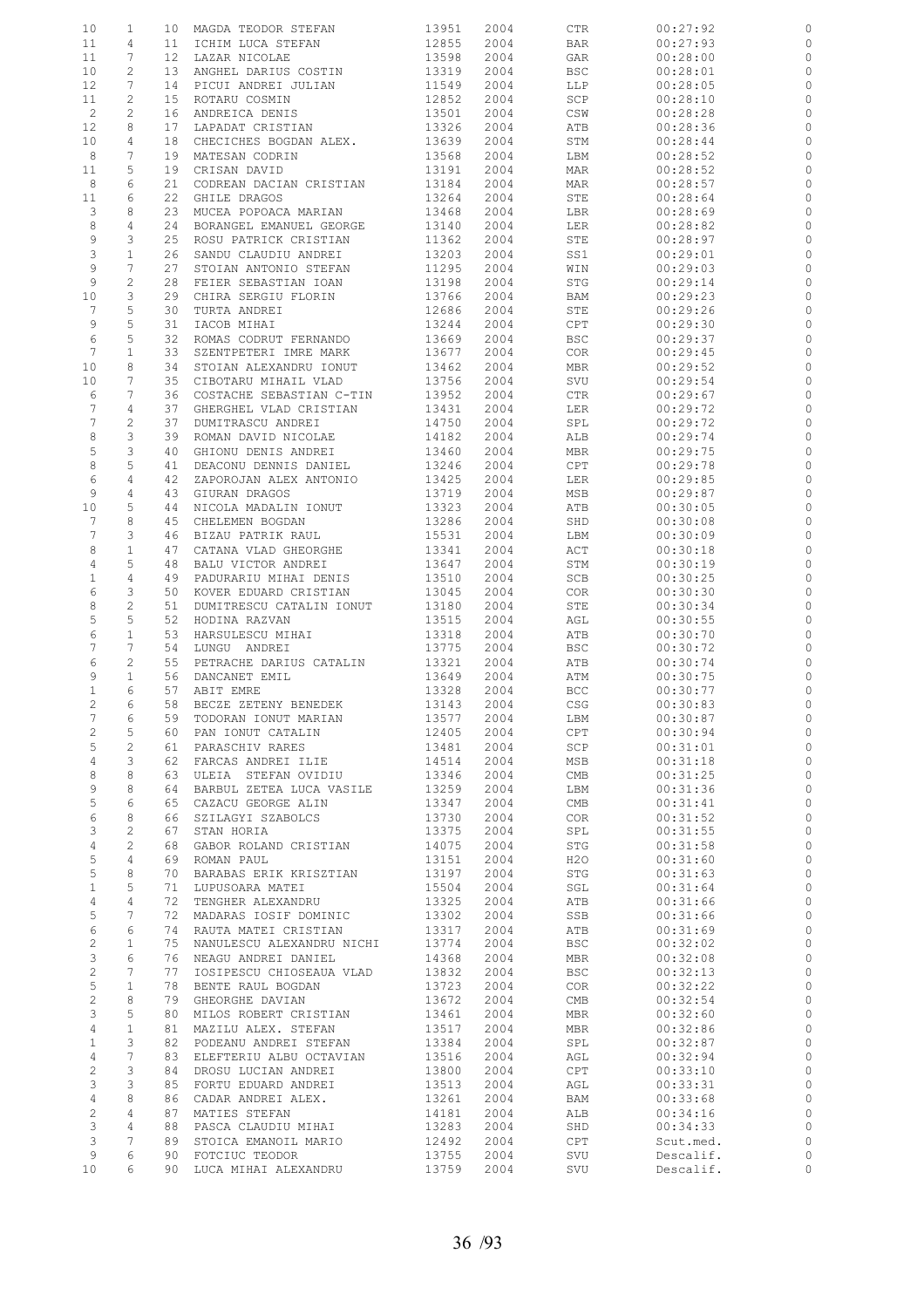| Id.: 21                        |                                |    | Proba: 200 m fluture masc. 14 ani                   |                |              | Clasament final |                      |                         |
|--------------------------------|--------------------------------|----|-----------------------------------------------------|----------------|--------------|-----------------|----------------------|-------------------------|
| 4                              | 4                              |    | 1 DUMITRACHE TOBIAS GEORGE                          | 12891          | 2003         | CSO             | 02:11:72             | 9                       |
| 4                              | 5                              |    | 2 ROTARU VLAD                                       | 12777          | 2003         | SSB             | 02:15:58             | $\overline{7}$          |
| $\overline{4}$                 | 6                              |    | 3 NICOLAE ALEXANDRU FLORIN                          | 11290          | 2003         | CPT             | 02:19:86             | 6                       |
| $\overline{4}$                 | 3                              |    | 4 LUNGU ALEXANDRU RAZVAN                            | 13908          | 2003         | BAR             | 02:26:19             | 5                       |
| $\overline{4}$                 | $\overline{c}$                 |    | 5 RUSEN COSTIN ALIN                                 | 12641          | 2003         | LER             | 02:26:92             | $\overline{4}$          |
| $\overline{c}$                 | 6                              |    | 6 KOKKINAKIS VASILEIOS                              | 12813          | 2003         | SS1             | 02:29:16             | 3                       |
| $\mathbf{1}$                   | $7\phantom{.0}$                |    | 7 STOLTZ MARKUS                                     | 13051          | 2003         | REN             | 02:29:21             | $\overline{\mathbf{c}}$ |
| $\mathbf{1}$                   | 2                              |    | 8 TIMOFTE MARIUS GABRIEL                            | 12694          | 2003         | SHD             | 02:30:64             | $\mathbf{1}$            |
| $\mathbf{2}^{\prime}$          | $7\phantom{.0}$                |    | 9 POPESCU DENIS LAUREAN                             | 12721          | 2003         | SRT             | 02:30:92             | $\circ$                 |
| $\overline{4}$                 | $7\phantom{.0}$<br>8           |    | 10 STOICA IONUT<br>11 SIPOTEANU ALEXANDRU IONUT     | 10574          | 2003         | CPT             | 02:31:85             | 0                       |
| $\overline{4}$<br>$\mathbf{1}$ | 6                              |    | 12 MARGARIT ALEXANDRU                               | 13076<br>12753 | 2003<br>2003 | DAC<br>SPL      | 02:35:15<br>02:36:22 | $\circ$<br>$\circ$      |
| 3                              | 3                              |    | 13 RIEDL - SERLI TIBOR                              | 13790          | 2003         | MSM             | 02:37:30             | $\circ$                 |
| $\overline{c}$                 | 8                              | 14 | DUTULESCU ANDREI ALEXANDR                           | 13069          | 2003         | DAC             | 02:37:95             | $\circ$                 |
| 4                              | $\mathbf{1}$                   |    | 15 BADULESCU VLAD ALEXANDRU                         | 12814          | 2003         | STE             | 02:38:49             | $\circ$                 |
| $\mathbf{3}$                   | $\mathbf{1}$                   |    | 16 LEOPA DENIS IULIAN                               | 12595          | 2003         | MBR             | 02:42:59             | $\circ$                 |
| $\mathfrak{Z}$                 | 6                              |    | 17 SCARLAT RAZVAN GABRIEL                           | 13075          | 2003         | CPT             | 02:42:94             | $\circ$                 |
| $\mathfrak{Z}$                 | 5                              |    | 18 DEMIAN NICHOLAS CRISTIAN                         | 12830          | 2003         | BAM             | 02:44:71             | 0                       |
| $\mathfrak{Z}$                 | 8                              |    | 19 SECARIN ROBERT ANDREI                            | 12397          | 2003         | LLP             | 02:45:17             | $\circ$                 |
| $\mathcal{E}$                  | 2                              |    | 20 NAGY BRANDON EDMOND                              | 12827          | 2003         | BAM             | 02:46:31             | $\circ$                 |
| $\overline{c}$                 | $\mathbf{1}$                   |    | 21 PREDA LUCA IOAN                                  | 13107          | 2003         | CSO             | 02:48:00             | $\circ$                 |
| $1\,$                          | 8                              |    | 22 LEGANEL ANDREI                                   | 12775          | 2003         | BCC             | 02:49:37             | 0                       |
| $\mathcal{E}$<br>$\mathbf{1}$  | $\overline{4}$<br>5            |    | 23 BALAN RARES ALEXANDRU                            | 11120          | 2003         | AGL             | 02:49:82             | $\circ$                 |
| $\overline{c}$                 | $\overline{4}$                 |    | 24 ILIES DARIUS MIHAI<br>25 TURLUIANU VICTOR        | 12527<br>12681 | 2003<br>2003 | GAR<br>SSV      | 02:50:16<br>02:52:39 | $\circ$<br>$\circ$      |
| $\sqrt{2}$                     | 5                              |    | 26 CIUTACU ROBERT C-TIN                             | 12823          | 2003         | MBR             | 02:52:68             | $\circ$                 |
| $\overline{c}$                 | $\sqrt{2}$                     |    | 27 IANCU ALEXANDRU DIMITRIE                         | 12565          | 2003         | ALS             | 02:55:61             | $\circ$                 |
| $\mathbf{1}$                   | $\mathcal{S}$                  |    | 28 LUNGU SEBASTIAN MIHAI                            | 12999          | 2003         | SGL             | 02:56:50             | $\circ$                 |
| $\overline{2}$                 | 3                              |    | 29 DINICA FLORIN IONUT                              | 12769          | 2003         | CMB             | 02:59:78             | $\circ$                 |
| $\mathbf{1}$                   | $\mathbf{1}$                   |    | 30 ALBU STEFAN DRAGOS                               | 14131          | 2003         | SCP             | 03:03:83             | $\circ$                 |
| $\mathbf{1}$                   | $\overline{4}$                 |    | 31 COSTACHE ALEXANDRU GABRIE                        | 12563          | 2003         | BSC             | 03:09:73             | $\circ$                 |
| 3                              | $7^{\circ}$                    |    | 32 GRUBACICHI ALEN                                  | 12314          | 2003         | STM             | Descalif.            | $\circ$                 |
| Id.: 22                        |                                |    | Proba: 100 m spate fem. 12 ani                      |                |              | Clasament final |                      |                         |
|                                |                                |    |                                                     |                |              |                 |                      |                         |
| 9<br>9                         | 5<br>$\mathbf{3}$              |    | 1 COSTEA BIANCA ANDREEA                             | 14500          | 2005         | DIN DIN         | 01:07:45             | 9<br>$\overline{7}$     |
| 9                              | $7\phantom{.0}$                |    | 2 MEZEI MELITA BLANKA<br>3 SIKLODI NOEMI            | 14534<br>13161 | 2005<br>2005 | VCN<br>STG      | 01:11:79<br>01:12:64 | $\epsilon$              |
| 8                              | $\mathbf{1}$                   |    | 4 ZORZOLIU MIRUNA                                   | 13022          | 2005         | REN             | 01:13:49             | 5                       |
| 9                              | $\mathbf{1}$                   |    | 5 GORECKI ANDRA DENISA                              | 13101          | 2005         | ATB             | 01:13:59             | $\overline{4}$          |
| 9                              | $\sqrt{2}$                     |    | 6 VERCIUC MARIA                                     | 13965          | 2005         | SSV             | 01:13:94             | 3                       |
| 9                              | $\epsilon$                     |    | 7 KACSO NOEMI                                       | 14080          | 2005         | STG             | 01:14:28             | $\overline{\mathbf{c}}$ |
| 8                              | $\sqrt{6}$                     |    | 8 CURCAN ALEXANDRA ROXANA                           | 13918          | 2005         | ATB             | 01:15:63             | $\mathbf{1}$            |
| 9                              | 8                              |    | 9 NAE RAISA GABRIELA                                | 13273          | 2005         | DAC             | 01:15:83             | $\circ$                 |
| 8                              | $\overline{4}$                 |    | 10 SAFCENCU DELIA GIORGIANA                         | 13275          | 2005         | DAC             | 01:15:85             | $\circ$                 |
| 7                              | 8                              |    | 11 BORA CARLA MARIA                                 | 14412          | 2005         | CST             | 01:16:00             | $\circ$                 |
| 7                              | 6                              |    | 12 GUBAVU ALESSIA MIHAELA                           | 13268          | 2005         | DAC             | 01:16:27             | $\circ$                 |
| 8                              |                                |    | 3 13 GHERMAN AMALIA ARIANA                          |                | 13809 2005   | <b>ACT</b>      | 01:16:28             | $\circ$                 |
| 6                              | 5                              |    | 14 CHIRU SIMONA ANDREEA                             | 13958<br>13844 | 2005         | SS1             | 01:16:34             | 0                       |
| 8<br>7                         | 5<br>5                         |    | 15 DUTA JASSMINE ANDREEA<br>16 TEIANU IOANA CLAUDIA |                | 2005<br>2005 | LER<br>DAC      | 01:17:41<br>01:17:45 | $\circ$<br>$\circ$      |
| 7                              | 4                              |    | 17 PASCU ANA MARIA                                  | 13276<br>14506 | 2005         | ACT             | 01:18:63             | $\circ$                 |
| 5                              | $\overline{4}$                 |    | 18 FILA BARBARA ERZSEBET                            | 13731          | 2005         | COR             | 01:18:74             | $\circ$                 |
| 6                              | 3                              |    | 19 PAPP ANNEMARIE                                   | 14086          | 2005         | STM             | 01:19:05             | $\circ$                 |
| 8                              | $\overline{2}$                 |    | 20 VACARU ANDREEA IULIANA                           | 13949          | 2005         | CTR             | 01:19:09             | $\circ$                 |
| 7                              | $\mathbf{1}$                   |    | 21 OPREA ANA MARIA                                  | 14336          | 2005         | ASP             | 01:19:53             | $\circ$                 |
| 6                              | $\overline{4}$                 |    | 22 COSTINESCU SARA NAOMI                            | 14177          | 2005         | ALB             | 01:20:20             | $\circ$                 |
| 6                              | $\mathbf{1}$                   |    | 23 HUMA DARIA ELENA                                 | 14088          | 2005         | STM             | 01:20:53             | $\circ$                 |
| 6                              | $\mathbf{2}$                   |    | 24 HIRCEAGA MIRUNA                                  | 14728          | 2005         | ALB             | 01:20:70             | $\circ$                 |
| $7\phantom{.0}$                | $7\overline{ }$                |    | 25 KEMECSEI CSENGE                                  | 12994          | 2005         | COR             | 01:20:88             | $\circ$                 |
| 5                              | 8                              |    | 26 DUTA IAZABELA MARIA                              | 13916          | 2005         | ASP             | 01:20:96             | $\circ$                 |
| 6                              | $7\phantom{.0}$                |    | 27 CONSTANTIN DENISA                                | 14443          | 2005         | ASP             | 01:21:00             | $\circ$                 |
| 8                              | 8                              | 28 | BUSURCA PETRA                                       | 13997          | 2005         | YST             | 01:21:11             | $\circ$                 |
| $7\phantom{.}$<br>5            | 3<br>6                         | 30 | 29 ELLERSDORFER MIHAELA<br>TRUSCA ALYSA ILONA       | 13685<br>13921 | 2005<br>2005 | CTR<br>ASP      | 01:21:39<br>01:21:54 | $\circ$<br>$\circ$      |
| 6                              | 8                              |    | 31 JUGUREANU IOANA IRIS                             | 13838          | 2005         | LER             | 01:21:64             | $\circ$                 |
| 3                              | 6                              | 32 | TALPOS PETRA ANTONIA                                | 15060          | 2005         | SSB             | 01:21:65             | $\circ$                 |
| 8                              | $7\phantom{.0}$                |    | 33 PETCU ALEXIA IOANA                               | 13330          | 2005         | ACT             | 01:21:66             | $\circ$                 |
| $\overline{4}$                 | 5                              |    | 34 SOLOMON IOANA ALEXANDRA                          | 14282          | 2005         | ATB             | 01:22:39             | $\circ$                 |
| 5                              | 3                              |    | 35 TEODORESCU ANASTASIA                             | 14516          | 2005         | MSB             | 01:22:44             | $\circ$                 |
| 5                              | 5                              |    | 36 DUMITRU ANDREEA ANISIA                           | 13750          | 2005         | REN             | 01:22:72             | $\circ$                 |
| 6                              | 6                              |    | 37 GRIGORESCU DIANA ELENA                           | 14438          | 2005         | STE             | 01:22:93             | $\circ$                 |
| 3                              | $\overline{c}$                 |    | 38 IONITA CARMEN ANA MARIA                          | 14214          | 2005         | CPI             | 01:22:96             | $\circ$                 |
| $\mathfrak{Z}$                 | 3                              |    | 39 ANDERSON CHLOE RUTH                              | 14510          | 2005         | ACT             | 01:23:62             | $\circ$                 |
| 5                              | $7\overline{ }$                |    | 40 CHIS ARIANA ROXANA                               | 14539          | 2005         | VCN             | 01:23:90             | $\circ$                 |
| $1\,$                          | 8                              |    | 41 SOLOMON RARINCA BIANCA                           | 14974          | 2005         | SS1             | 01:25:02             | $\circ$                 |
| 5                              | $\mathbf{1}$                   |    | 42 PAN-KE LAURA ANA-MARIA                           | 15679          | 2005         | LER             | 01:25:12             | $\circ$                 |
| $\mathcal{E}$                  | $7\overline{ }$                |    | 43 IORGA ANDREEA DENISA                             | 14840          | 2005         | STE             | 01:25:40             | $\circ$                 |
| 4                              | $\mathbf{1}$                   | 44 | BIRO DOROTTYA                                       | 13729          | 2005         | COR             | 01:25:75             | $\circ$                 |
| 3                              | $\overline{4}$                 |    | 45 CANCIU DARIA                                     | 15058          | 2005         | SSB             | 01:25:81             | $\circ$                 |
| 3                              | $\mathbf{1}$<br>$\overline{2}$ |    | 46 IANCU ANA MARIA                                  | 13839          | 2005         | LER             | 01:26:47             | $\circ$                 |
| 5<br>$\mathbf{1}$              | $7^{\circ}$                    |    | 47 LEPOUTRE EMMA SARAH<br>48 TUDOR THEA MARIA       | 14518<br>15107 | 2005<br>2005 | REN<br>DET      | 01:26:54             | $\circ$<br>$\circ$      |
|                                |                                |    |                                                     |                |              |                 | 01:26:58             |                         |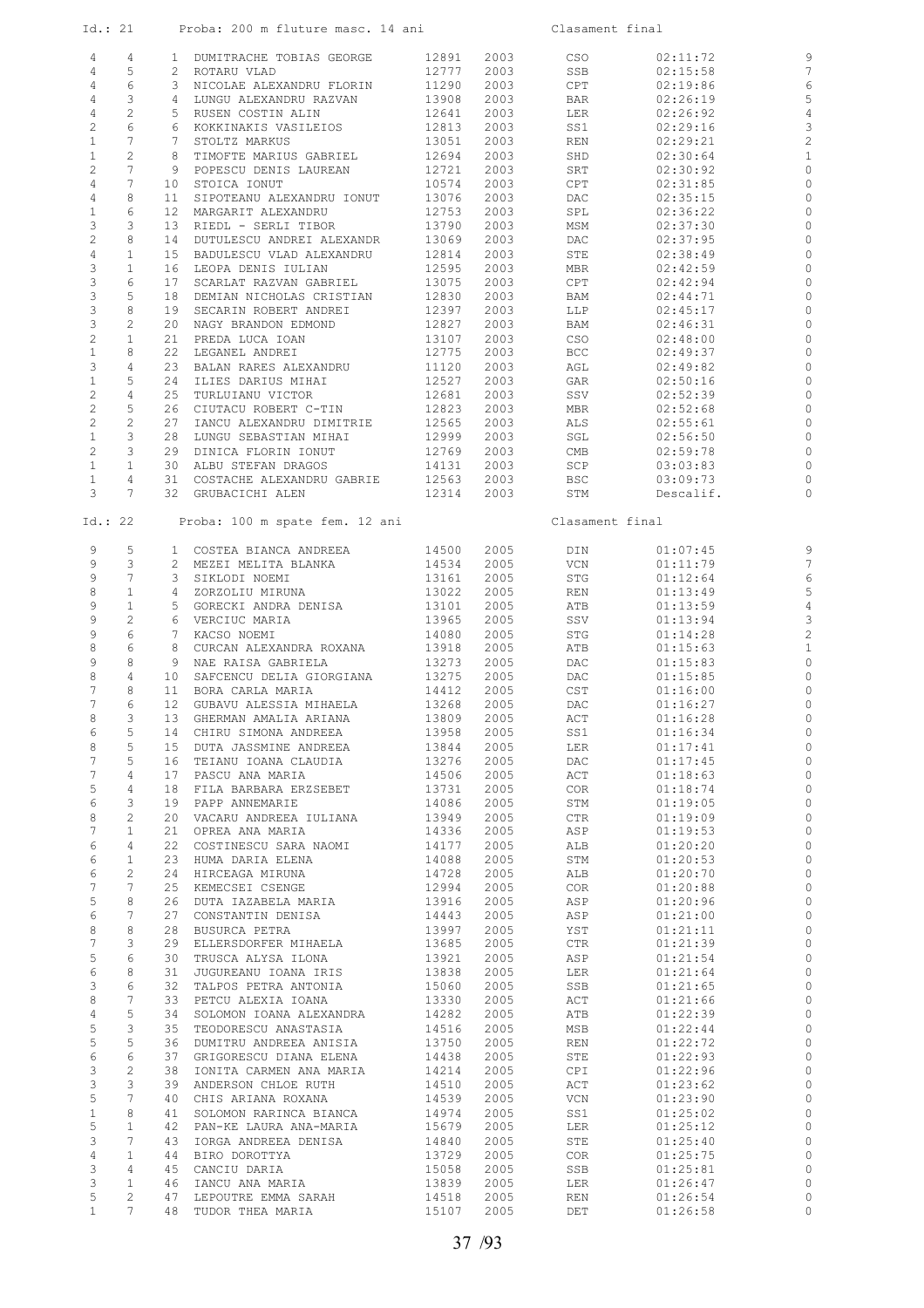| 4                         | 3               |                 | 49 BANCILA MARA ALEXANDRA       | 14113      | 2005 | BSC             | 01:26:60  | $\circ$         |
|---------------------------|-----------------|-----------------|---------------------------------|------------|------|-----------------|-----------|-----------------|
|                           |                 |                 |                                 |            |      |                 |           |                 |
| $\sqrt{2}$                | 4               |                 | 50 CRISAN MARIA ALESSANDRA      | 12445      | 2005 | CPT             | 01:26:62  | $\circ$         |
| $\sqrt{2}$                | 8               |                 | 51 NICULITA FLORENTINA DIANA    | 14278      | 2005 | ATB             | 01:26:73  | $\circ$         |
| $\,1$                     | 6               | 52              | BALAN ALEXANDRA                 | 14306      | 2005 | PCT             | 01:26:75  | $\circ$         |
| 3                         | 5               | 53              | DINCA STEFANIA ALEXANDRA        | 14515      | 2005 | SSB             | 01:26:80  | $\circ$         |
| $\overline{4}$            | 6               | 54              | POJAR ALEXANDRA ANDREEA         | 14535      | 2005 | VCN             | 01:26:91  | $\circ$         |
|                           |                 |                 |                                 |            |      |                 |           |                 |
| $\overline{4}$            | $\overline{c}$  | 55              | MARTON PANNA REKA               | 13721      | 2005 | COR             | 01:26:96  | $\circ$         |
| $\overline{c}$            | $\mathbf{2}$    | 56              | POPESCU MARIA TEODORA           | 12489      | 2005 | CPT             | 01:26:98  | $\circ$         |
| $\mathbf{2}$              | 3               | 57              | GALUSCA BRIANA IOANA            | 14308      | 2005 | PCT             | 01:27:22  | $\circ$         |
| $\mathbf{1}$              | $\overline{4}$  | 58              | SARBU ELENA ALEXANDRA           | 14176      | 2005 | ALB             | 01:27:46  | $\circ$         |
|                           | $\overline{c}$  |                 |                                 |            |      |                 |           | $\circ$         |
| $\mathbf{1}$              |                 | 59              | DUMITRU AMALIA ANDREEA          | 14203      | 2005 | SPL             | 01:28:48  |                 |
| $\mathbf{1}$              | 5               | 60              | NITU SARA MIHAELA               | 14825      | 2005 | SPL             | 01:28:79  | $\circ$         |
| $\mathbf{2}$              | 5               | 61              | BELIGA ANDRA MARIA              | 14457      | 2005 | MSM             | 01:28:93  | $\circ$         |
| $\sqrt{2}$                | 6               | 62              | COTRUTA MARIA SMARANDA          | 14994      | 2005 | YST             | 01:29:46  | $\circ$         |
| $\ensuremath{\mathsf{3}}$ | 8               | 63              | PASCAL MIRUNA ANDREEA           | 13843      | 2005 | LER             | 01:29:72  | $\circ$         |
| $\mathbf{2}$              | 7               | 64              | DARABAN MIRUNA ELENA            | 14454      | 2005 | MSM             | 01:30:66  | $\circ$         |
|                           |                 |                 |                                 |            |      |                 |           |                 |
| $\overline{c}$            | $\mathbf{1}$    | 65              | MIU ALESIA STEFANIA             | 14229      | 2005 | WIN             | 01:31:83  | $\circ$         |
| $\mathbf{1}$              | 3               |                 | 66 VASILE MARIA CLAUDIA         | 13940      | 2005 | LER             | 01:32:26  | $\circ$         |
| $\mathbf{1}$              | $\mathbf{1}$    | 67              | ANGHEL ALICE EUGENIA            | 13840      | 2005 | LER             | 01:34:98  | $\circ$         |
| 9                         | $\overline{4}$  |                 | 68 MARIN IOANA                  | 14267      | 2005 | ATB             | Descalif. | $\circ$         |
|                           |                 |                 |                                 |            |      |                 |           |                 |
| Id.: 23                   |                 |                 | Proba: 100 m spate masc. 12 ani |            |      | Clasament final |           |                 |
|                           |                 |                 |                                 |            |      |                 |           |                 |
| 11                        | 4               |                 | 1 COZMA STEFAN                  | 14126      | 2005 | CSB             | 01:04:99  | 9               |
| 11                        | 5               |                 | 2 DINU PATRICK SEBASTIAN        | 13340      | 2005 | ACT             | 01:06:51  | $7\phantom{.0}$ |
| 10                        | 6               |                 | 3 STANCU VLAD STEFAN            | 13962      | 2005 | SS1             | 01:10:09  | $\epsilon$      |
| 10                        | 5               |                 | 4 BOBOC EMANOEL FLORIN          | 13853      | 2005 | LER             | 01:11:29  | $\overline{5}$  |
| 11                        | 3               |                 | 5 ENACHE ANDREI                 | 13937      | 2005 | CSP             | 01:12:44  | $\overline{4}$  |
|                           |                 |                 |                                 |            |      |                 |           |                 |
| 10                        | 4               | 6               | PANDELE ALEXANDRU EDWARD        | 14281      | 2005 | ATB             | 01:12:46  | $\mathbf{3}$    |
| 11                        | 7               | $7^{\circ}$     | BUDIACI VLADIMIR STEFAN         | 13931      | 2005 | CSP             | 01:12:99  | $\overline{c}$  |
| 11                        | 6               | 8               | MARINESCU DARIUS ANDREI         | 12432      | 2005 | BCC             | 01:13:77  | $\mathbf{1}$    |
| 8                         | 3               |                 | 9 HRITCU RARES LUCIAN           | 14054      | 2005 | SHD             | 01:13:78  | $\circ$         |
| 11                        | 8               | 10              | BRINDAU DAVID CRISTIAN          | 14247      | 2005 | BAM             | 01:14:47  | $\circ$         |
|                           |                 |                 |                                 |            |      |                 |           |                 |
| 10                        | 3               |                 | 11 ARITON ALEXANDRU MARIUS      | 14367      | 2005 | MBR             | 01:14:82  | $\circ$         |
| 10                        | $\mathbf{1}$    | 12 <sup>7</sup> | GYORFI FRANCISC DENIS           | 14050      | 2005 | SHD             | 01:14:93  | $\circ$         |
| 8                         | 2               | 13              | ADAM ROBERT                     | 14130      | 2005 | CSB             | 01:15:19  | $\circ$         |
| $\mathbf{1}$              | 4               | 14              | STOICA ANDREI ALEXANDRU         | 11834      | 2005 | CPT             | 01:15:39  | $\circ$         |
| 9                         | 3               | 14              | BALANESCU FILIP ANDREI          | 13935      | 2005 | CSP             | 01:15:39  | $\circ$         |
|                           |                 |                 |                                 |            |      |                 |           |                 |
| 9                         | 2               | 16              | PASZTOR LASZLO VALENTIN         | 14077      | 2005 | STG             | 01:16:31  | $\circ$         |
| $\mathsf 9$               | $\mathbf{1}$    | 17              | JIANU ADRIAN PETRU              | 14435      | 2005 | STE             | 01:16:49  | $\circ$         |
| $\,8\,$                   | 5               | 18              | ANDRONIC IONUT ADRIAN           | 13914      | 2005 | ASP             | 01:16:50  | $\circ$         |
| 9                         | 7               | 19              | MURES RARES                     | 15264      | 2005 | SGH             | 01:16:52  | $\circ$         |
| 10                        | 8               | 20              | RAD LUCAS ANDREI                | 14256      | 2005 | MAR             | 01:16:75  | $\circ$         |
|                           |                 |                 |                                 |            |      |                 |           |                 |
| 9                         | 6               | 21              | NICULAE ALEXEI                  | 14270      | 2005 | ATB             | 01:16:83  | $\circ$         |
| 11                        | 2               | 22              | IOAN ALEXANDRU                  | 14078      | 2005 | STG             | 01:16:87  | $\circ$         |
| 8                         | 6               | 23              | PETRE NARCIS ALEXANDRU          | 13423      | 2005 | LER             | 01:17:28  | $\circ$         |
| 9                         | $\overline{4}$  | 24              | SIPOS PETER DAVID               | 14362      | 2005 | ACN             | 01:18:09  | $\circ$         |
| 10                        | 7               | 25              | NEAMTU ALEXANDRU CRISTIAN       | 14031      | 2005 | SRT             | 01:18:43  | $\circ$         |
|                           |                 |                 |                                 |            |      |                 |           |                 |
| 7                         | 3               | 26              | TUTUIANU SEBASTIAN              | 13858      | 2005 | LER             | 01:18:45  | $\circ$         |
| $7\phantom{.0}$           | $\overline{c}$  |                 | 27 TOMA MIHAI COSMIN            | 14449 2005 |      | ATM             | 01:18:75  | $\overline{0}$  |
| $7\phantom{.0}$           | 5               |                 | 28 VOLOSENIUC HUDESCU MATEI     | 14133      | 2005 | SCP             | 01:19:02  | $\circ$         |
| 5                         | 3               |                 | 29 CONSTANTINESCU MIHNEA        | 14051      | 2005 | SHD             | 01:19:16  | $\overline{0}$  |
| 9                         | 5               |                 | 30 PAL ANDREI ERIC              | 14128      | 2005 | CSB             | 01:19:22  | $\circ$         |
|                           |                 |                 |                                 |            |      |                 |           |                 |
| 10                        | $\overline{c}$  |                 | 31 NATAPRAZU LUCA MIHAIL        | 14279      | 2005 | ATB             | 01:19:26  | $\circ$         |
| 7                         | $\mathbf{1}$    |                 | 32 BANATEAN ANDREAS ALEX.       | 14090      | 2005 | STM             | 01:19:77  | $\circ$         |
| 9                         | 8               |                 | 33 PASA UNGURIANU LUCA VLAD     | 14405      | 2005 | LER             | 01:19:80  | $\circ$         |
| 8                         | $\overline{4}$  |                 | 34 PRICOP VLAD ALEXANDRU        | 13847      | 2005 | LER             | 01:19:92  | $\circ$         |
| 6                         | $\mathbf{1}$    |                 | 35 ANDRON TEODOR                | 14206      | 2005 | CPI             | 01:20:00  | $\circ$         |
|                           |                 |                 |                                 |            |      |                 |           |                 |
| 8                         | 7               |                 | 36 DINDAREANU ALEXANDRU         | 14842      | 2005 | BSC             | 01:20:02  | $\circ$         |
| 6                         | 8               | 37              | STOICA EMILIAN                  | 12387      | 2005 | LER             | 01:20:37  | $\circ$         |
| $7\phantom{.0}$           | 4               |                 | 38 MELIANU NICOLAE CRISTIAN     | 14437      | 2005 | STE             | 01:20:56  | $\circ$         |
| $7\overline{ }$           | 8               | 39              | SIMON LUCA LUCIAN               | 14455      | 2005 | MSM             | 01:21:08  | $\circ$         |
| 5                         | 6               | 40              | COMSA ALEXANDRU IOAN            | 14166      | 2005 | ALB             | 01:21:11  | $\circ$         |
|                           |                 |                 |                                 |            |      |                 |           |                 |
| 6                         | 4               | 41              | DUMITRU MARIO EDUARD            | 14238      | 2005 | <b>BSC</b>      | 01:21:33  | $\circ$         |
| 8                         | 8               | 41              | TICA STEFAN                     | 14129      | 2005 | CSB             | 01:21:33  | $\circ$         |
| 8                         | $\mathbf{1}$    | 43              | STOIAN GABRIEL RAZVAN           | 12300      | 2005 | CSP             | 01:21:40  | $\circ$         |
| 5                         | 4               | 44              | URSU TUDOR NICOLAE              |            | 2005 | ATB             | 01:21:48  | $\circ$         |
|                           |                 |                 |                                 |            |      |                 |           |                 |
| 6                         | 6               | 45              | RADU DAVID                      | 13941      | 2005 | LER             | 01:21:51  | $\circ$         |
| 6                         | 3               | 46              | MARES DOMINIQUE GABRIEL         | 14447      | 2005 | STE             | 01:21:59  | $\circ$         |
| 6                         | 5               | 47              | CORNACIU ADRIAN STEFAN          | 14262      | 2005 | ATB             | 01:21:74  | $\circ$         |
| 3                         | $\mathbf{1}$    |                 | 48 LAZAR ANDREI                 | 14430      | 2005 | STE             | 01:22:07  | $\circ$         |
| 5                         | 5               | 49              | TANASE DANIEL VASILE            | 15459      | 2005 | STE             | 01:22:27  | $\circ$         |
|                           |                 |                 |                                 |            |      |                 |           |                 |
| 7                         | $7\phantom{.0}$ |                 | 50 VAS BALAZS DENIS             | 13157      | 2005 | STG             | 01:22:39  | $\circ$         |
| 7                         | 6               | 51              | GEORGEONI CALIN ANDREI          | 14266      | 2005 | ATB             | 01:22:73  | $\circ$         |
| 3                         | 5               |                 | 52 PREDA ALEXANDRU FLORIN       | 13959      | 2005 | SS1             | 01:23:66  | $\circ$         |
| 5                         | 8               | 53              | STOIAN ANTONIO GABRIEL          | 13948      | 2005 | CTR             | 01:23:81  | $\circ$         |
|                           | $\overline{4}$  |                 |                                 |            |      |                 |           |                 |
| $\overline{4}$            |                 |                 | 54 ENCULESEI RAZVAN RARES       | 13960      | 2005 | SS1             | 01:23:84  | $\circ$         |
| $\overline{4}$            | 8               | 55              | ONEA ARIS CRISTIAN ANTONI       | 13845      | 2005 | LER             | 01:24:05  | $\circ$         |
| 3                         | 7               |                 | 56 PATRASCU BOGDAN              | 15557      | 2005 | CAT             | 01:24:24  | $\circ$         |
| 3                         | 4               | 57              | RADOI RARES NICOLAE             | 15079      | 2005 | CTR             | 01:24:48  | $\circ$         |
| $\overline{4}$            | $7\phantom{.0}$ |                 | 58 TABACU DIMITRIE              | 11277      | 2005 | CPT             | 01:24:61  | $\circ$         |
|                           |                 |                 |                                 |            |      |                 |           |                 |
| 3                         | 6               | 59              | CURTICAPEAN VLAD ANDREI         | 15485      | 2005 | CBV             | 01:24:63  | $\circ$         |
| $\overline{4}$            | $\mathbf{2}$    |                 | 60 BUJOR STEFAN                 | 14194      | 2005 | ASP             | 01:24:95  | $\circ$         |
| $\overline{c}$            | 7               | 61              | PUIU DRAGOS IOAN                | 14426      | 2005 | STE             | 01:25:03  | $\circ$         |
| 6                         | $\overline{2}$  |                 | 62 IARI EDWARD ERIK             | 14460      | 2005 | COR             | 01:25:04  | $\circ$         |
|                           |                 |                 |                                 |            |      |                 |           |                 |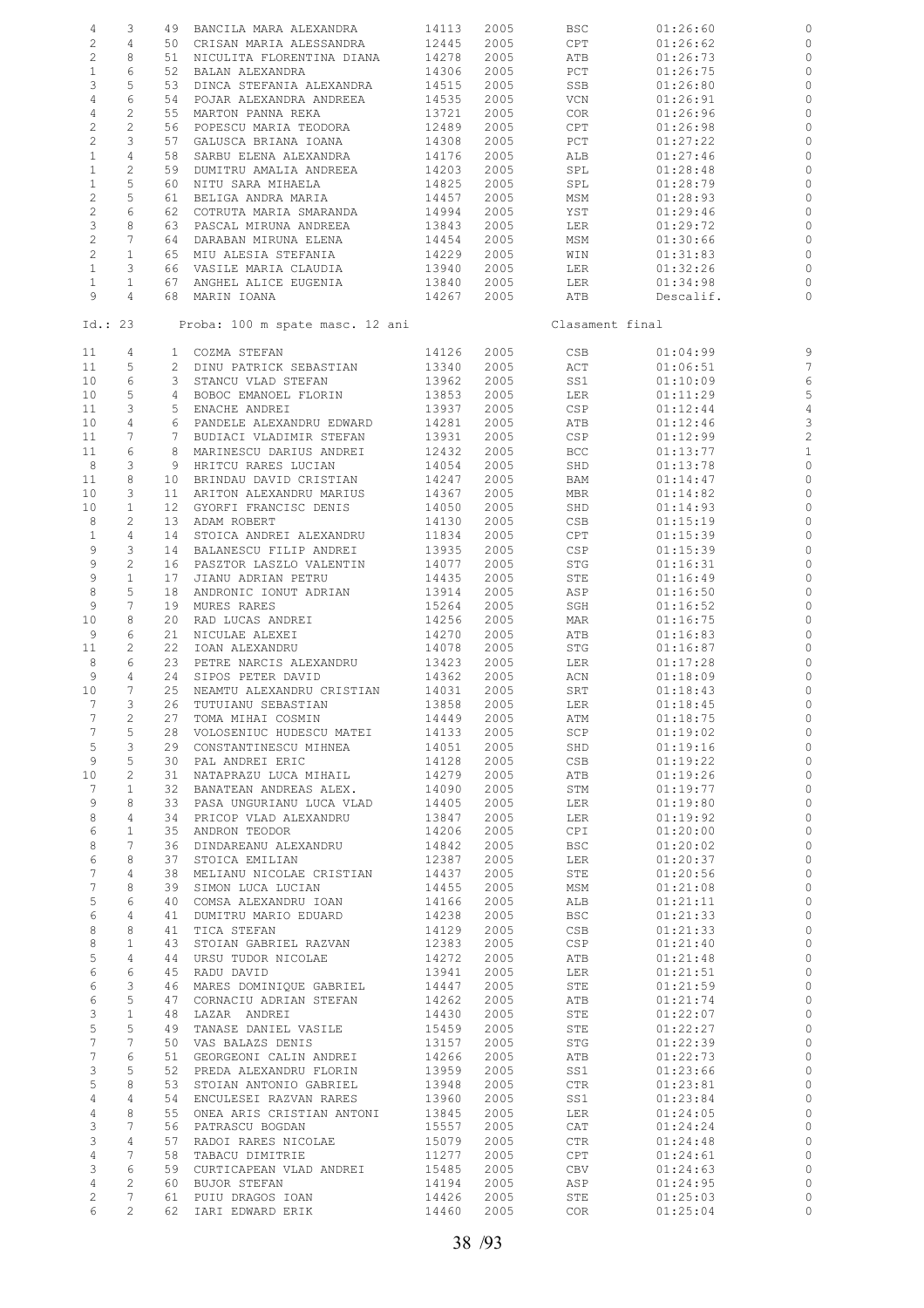| 5<br>6                 | 7                              |                 | 63 PRALL IULIAN GABRIEL                      | 13274 | 2005     | DAC                                         | 01:25:09  |                   |
|------------------------|--------------------------------|-----------------|----------------------------------------------|-------|----------|---------------------------------------------|-----------|-------------------|
|                        | 7                              |                 | 64 ADAM BOGDAN                               | 14729 | 2005     | LER                                         | 01:25:26  |                   |
| 4                      | 5                              |                 | 65 CIRILO ALBERTO ANDREI                     | 14134 | 2005     | SCP                                         | 01:25:75  |                   |
| 5                      | $\mathbf{1}$                   |                 | 66 CANAS ROBERT VALENTIN                     | 14028 | 2005     | SRT                                         | 01:25:78  |                   |
| $1\,$                  | 5                              |                 | 67 BAJCU ANGELO COSMIN                       | 14241 | 2005     | BSC                                         | 01:26:74  |                   |
|                        |                                |                 |                                              |       |          |                                             |           |                   |
| 3                      | 3                              | 68              | BAJKO ZALAN                                  | 15890 | 2005     | VSK                                         | 01:27:01  |                   |
| $\overline{4}$         | 6                              |                 | 69 GRIGORAS STEFAN CRISTIAN                  | 13849 | 2005     | LER                                         | 01:27:32  |                   |
| 4                      | 3                              |                 | 70 SERBANESCU STEFAN ANDREI                  | 15142 | 2005     | CTR                                         | 01:27:39  |                   |
| 3                      | 8                              |                 | 71 MISTIREANU IUSTIN TEODOR                  | 13030 | 2005     | CSB                                         | 01:27:76  |                   |
| $\mathbf{2}$           | $\mathbf{2}$                   |                 | 72 STEFANACHE ALEXANDRU MARI                 | 13099 | 2005     | LER                                         | 01:27:77  |                   |
| 3                      | $\overline{c}$                 |                 | 73 VLADAR ENE                                | 14538 | 2005     | VCN                                         | 01:30:99  |                   |
| $\overline{c}$         | 3                              | 74              | TEREBESI NANDOR LASZLO                       | 14536 | 2005     | VCN                                         | 01:31:21  |                   |
| $\overline{c}$         | $\sqrt{6}$                     |                 | 75 CRET TUDOR ALEXANDRU                      | 15146 | 2005     | LBO                                         | 01:32:66  |                   |
| $\overline{c}$         | 5                              |                 | 76 DUMITRU MIHAI VIRGILIU                    | 14276 | 2005     | ATB                                         | 01:33:84  |                   |
| $\overline{c}$         | $\mathbf{1}$                   |                 |                                              |       |          |                                             |           |                   |
|                        |                                |                 | 77 MINCU ANDREI ALEX.                        | 15274 | 2005     | STE                                         | 01:35:41  |                   |
| 4                      | $\mathbf{1}$                   |                 | 78 DUTA VALENTIN STEFAN                      | 15663 | 2005     | CTR                                         | Scut.med. |                   |
| 11                     | $\mathbf{1}$                   |                 | 79 BALAITA DRAGOS                            | 14127 | 2005     | CSB                                         | Descalif. |                   |
| Id.: 24                |                                |                 | Proba: 800 m liber fem. 13 ani               |       |          | Clasament final                             |           |                   |
| 3                      | 6                              |                 | 1 NAIDIN ALEXANDRA PATRICIA                  | 13315 | 2004     | ATB                                         | 09:40:07  |                   |
| $\mathcal{E}$          | 5                              |                 | 2 ILIE BIANCA MARIA                          | 13311 | 2004     | ATB                                         | 09:41:81  |                   |
| 3                      | 4                              |                 | 3 MINDRUTA BIANCA MARIA                      | 13073 | 2004     | DAC                                         | 09:55:25  |                   |
| $\mathsf 3$            | 3                              |                 | 4 IOANA DARIA MARIA                          | 13316 | 2004     | ATB                                         | 10:04:17  |                   |
| $\overline{c}$         | $\mathbf{1}$                   |                 | 5 CEACA MOCAN DIANA STEF.                    | 13706 | 2004     | ACN                                         | 10:11:48  |                   |
|                        | 8                              |                 | 6 RAPOLTI ESZTER                             |       |          |                                             |           |                   |
| $\overline{c}$         |                                |                 |                                              | 13773 | 2004     | ACN                                         | 10:14:98  |                   |
| $\overline{c}$         | $\overline{c}$                 |                 | 7 BECSI IULIA ALEXIA                         | 13556 | 2004     | LBM                                         | 10:20:50  |                   |
| $\overline{c}$         | 5                              |                 | 8 STEFURA ANA-MARIA ALEXAND                  | 13798 | 2004     | DEL                                         | 10:22:39  |                   |
| $\overline{c}$         | 3                              |                 | 9 CALA IASMINA MARIA                         | 13642 | 2004     | STM                                         | 10:33:06  |                   |
| $\mathcal{E}$          | 2                              |                 | 10 POPA LEONA                                | 13256 | 2004     | BAM                                         | 10:34:58  |                   |
| $\overline{c}$         | 4                              | 11              | TRUSCA CARINA MARIA                          | 13644 | 2004     | STM                                         | 10:38:73  |                   |
| $\mathbf{1}$           | 4                              | 12 <sup>7</sup> | CURIAC MARA GABRIELA                         | 13354 | 2004     | CMB                                         | 10:43:13  |                   |
| 3                      | 8                              |                 | 13 RADU NOEMI MARIA                          | 13252 | 2004     | BAM                                         | 10:59:45  |                   |
| $\mathsf 3$            | $\mathbf{1}$                   |                 |                                              |       |          |                                             |           |                   |
|                        |                                |                 | 14 VINCZE BRIGITTA                           | 13505 | 2004     | CSW                                         | 11:01:94  |                   |
| $\mathbf{2}$           | 7                              |                 | 15 ALFOLDY BOGLARKA                          | 13726 | 2004     | COR                                         | 11:09:89  |                   |
| 3                      | 7                              |                 | 16 POP RALUCA FLORINA                        | 13503 | 2004     | CSW                                         | 11:10:13  |                   |
| $\mathbf{1}$           | 5                              | 17              | TUDORESCU IOANA                              | 15450 | 2004     | STE                                         | 11:20:87  |                   |
| $\mathbf{1}$           | 3                              | 18              | ILISEI ERICA                                 | 14421 | 2004     | STE                                         | 11:30:79  |                   |
| $\overline{c}$         | 6                              |                 | 19 BAJKO ESZTER                              | 13123 | 2004     | H2O                                         | 12:10:19  |                   |
|                        |                                |                 | Ser. Cul. Loc Nume si prenume                |       | Cod      | Club<br>An                                  |           |                   |
|                        |                                |                 |                                              |       | 100m     | 200m                                        | 300m      | 400m              |
|                        |                                |                 |                                              |       | 500m     | 600m                                        | 700m      | 800m              |
| 3                      | 6                              |                 | 1 NAIDIN ALEXANDRA PATRICIA                  |       |          | 13315 2004 ATB                              |           |                   |
|                        |                                |                 |                                              |       | 01:11:71 | 02:26:18                                    |           | 03:39:66 04:52:85 |
|                        |                                |                 |                                              |       | 06:05:70 | 07:18:49                                    | 08:31:01  | 09:40:07          |
|                        |                                |                 |                                              |       |          |                                             |           |                   |
| 3                      | 5                              |                 | 2 ILIE BIANCA MARIA                          |       |          | 13311 2004 ATB                              |           |                   |
|                        |                                |                 |                                              |       |          | $01:11:63$ $02:26:39$                       | 03:40:21  | 04:53:52          |
|                        |                                |                 |                                              |       | 06:06:65 | 07:19:43                                    | 08:31:94  | 09:41:81          |
|                        |                                |                 |                                              |       |          |                                             |           |                   |
|                        | $3 \t 4$                       |                 | 3 MINDRUTA BIANCA MARIA                      |       |          | 13073 2004 DAC                              |           |                   |
|                        |                                |                 |                                              |       |          | $01:11:91$ $02:26:78$ $03:40:68$ $04:54:58$ |           |                   |
|                        |                                |                 |                                              |       |          | 06:09:83  07:25:75  08:41:76  09:55:25      |           |                   |
|                        |                                |                 |                                              |       |          |                                             |           |                   |
|                        |                                |                 | 3 3 4 IOANA DARIA MARIA                      |       |          |                                             |           |                   |
|                        |                                |                 |                                              |       |          |                                             |           |                   |
|                        |                                |                 |                                              |       |          | 13316 2004 ATB                              |           |                   |
|                        |                                |                 |                                              |       |          | $01:12:74$ $02:28:90$ $03:45:08$ $05:01:26$ |           |                   |
|                        |                                |                 |                                              |       |          | 06:17:46  07:34:64  08:51:68  10:04:17      |           |                   |
|                        |                                |                 |                                              |       |          |                                             |           |                   |
| $2 \quad \blacksquare$ |                                |                 | 1 5 CEACA MOCAN DIANA STEF.                  |       |          | 13706 2004 ACN                              |           |                   |
|                        |                                |                 |                                              |       |          | $01:11:06$ $02:27:33$ $03:43:90$ $05:01:20$ |           |                   |
|                        |                                |                 |                                              |       |          | $06:19:56$ $07:38:39$ $08:56:41$ $10:11:48$ |           |                   |
|                        |                                |                 |                                              |       |          |                                             |           |                   |
|                        |                                |                 |                                              |       |          |                                             |           |                   |
| $2 \quad \blacksquare$ |                                |                 | 8 6 RAPOLTI ESZTER                           |       |          | 13773 2004 ACN                              |           |                   |
|                        |                                |                 |                                              |       |          | $01:11:27$ $02:29:43$ $03:47:67$ $05:06:47$ |           |                   |
|                        |                                |                 |                                              |       |          | 06:24:47  07:42:82  09:00:57  10:14:98      |           |                   |
|                        |                                |                 |                                              |       |          |                                             |           |                   |
| $2^{\circ}$            | $2 \left( \frac{1}{2} \right)$ |                 | 7 BECSI IULIA ALEXIA                         |       |          | 13556 2004 LBM                              |           |                   |
|                        |                                |                 |                                              |       |          | $01:12:66$ $02:30:78$ $03:49:70$ $05:08:20$ |           |                   |
|                        |                                |                 |                                              |       |          | 06:27:27  07:46:39  09:04:96  10:20:50      |           |                   |
|                        |                                |                 |                                              |       |          |                                             |           |                   |
| $2^{\circ}$            |                                |                 | 5 8 STEFURA ANA-MARIA ALEXAND 13798 2004 DEL |       |          |                                             |           |                   |
|                        |                                |                 |                                              |       |          | $01:14:09$ $02:32:68$ $03:51:73$ $05:11:49$ |           |                   |
|                        |                                |                 |                                              |       |          | 06:30:22  07:49:09  09:06:98  10:22:39      |           |                   |
|                        |                                |                 |                                              |       |          |                                             |           |                   |
| $2^{\circ}$            |                                |                 |                                              |       |          | 13642 2004 STM                              |           |                   |
|                        |                                |                 | 3 9 CALA IASMINA MARIA                       |       |          |                                             |           |                   |
|                        |                                |                 |                                              |       |          | $01:13:77$ $02:33:28$ $03:52:26$ $05:14:64$ |           |                   |
|                        |                                |                 |                                              |       |          | 06:34:84 07:56:16 09:17:65 10:33:06         |           |                   |
|                        |                                |                 |                                              |       |          |                                             |           |                   |
| $3^{\circ}$            | $2^{\circ}$                    |                 | 10 POPA LEONA                                |       |          | 13256 2004 BAM                              |           |                   |
|                        |                                |                 |                                              |       |          | $01:11:78$ $02:30:99$ $03:51:97$ $05:13:52$ |           |                   |
|                        |                                |                 |                                              |       |          | $06:35:33$ $07:55:93$ $09:17:48$ $10:34:58$ |           |                   |
|                        |                                |                 |                                              |       |          |                                             |           |                   |
|                        |                                |                 | 2 4 11 TRUSCA CARINA MARIA                   |       |          | 13644 2004 STM                              |           |                   |
|                        |                                |                 |                                              |       |          | $01:11:41$ $02:31:32$ $03:51:54$ $05:13:18$ |           |                   |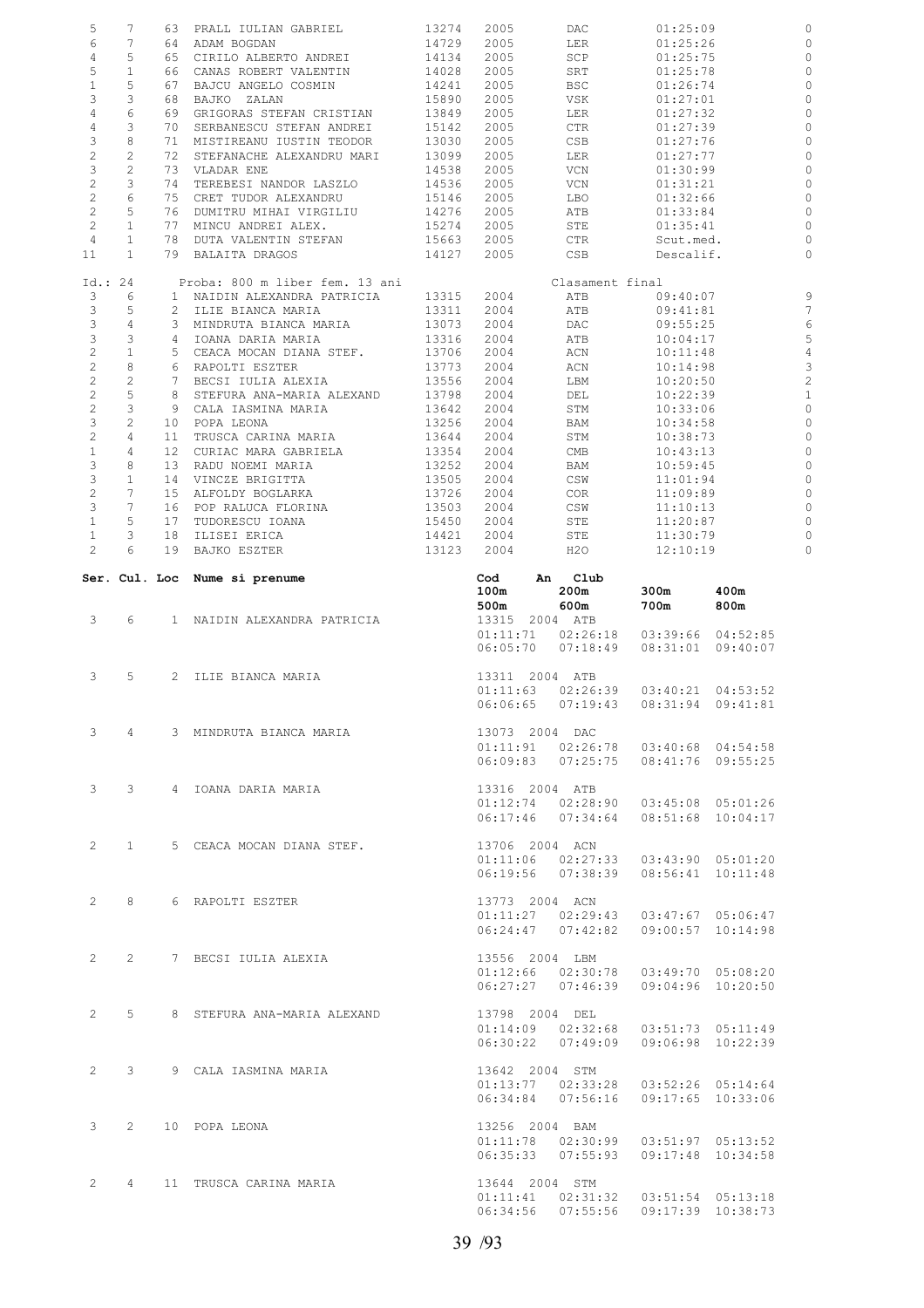| $\mathbf{1}$                     | $\overline{4}$      |          | 12 CURIAC MARA GABRIELA                                          |                | 13354 2004 CMB<br>$01:14:95$ $02:35:60$ $03:55:53$ $05:16:52$<br>$06:39:08$ $08:02:33$ $09:25:00$ $10:43:13$ |                 |                                                                             |                           |
|----------------------------------|---------------------|----------|------------------------------------------------------------------|----------------|--------------------------------------------------------------------------------------------------------------|-----------------|-----------------------------------------------------------------------------|---------------------------|
| $3 \t 8$                         |                     |          | 13 RADU NOEMI MARIA 13252 2004 BAM                               |                | $06:48:06$ $08:12:47$                                                                                        |                 | $01:16:60$ $02:37:87$ $04:00:90$ $05:23:82$<br>09:37:56 10:59:45            |                           |
| $3^{\circ}$                      | $\overline{1}$      |          | 14 VINCZE BRIGITTA 13505 2004 CSW                                |                | $06:49:53$ $08:14:34$                                                                                        |                 | $01:15:60$ $02:37:79$ $04:00:82$ $05:24:65$<br>09:38:60 11:01:94            |                           |
| $2^{\circ}$                      | $7\phantom{0}$      |          | 15 ALFOLDY BOGLARKA                                              |                | 13726 2004 COR<br>$01:19:67$ $02:45:80$<br>$07:01:50$ $08:26:17$                                             |                 | 04:11:55 05:37:30<br>09:50:58 11:09:89                                      |                           |
| $3 -$                            | 7                   |          | 16 POP RALUCA FLORINA 13503 2004 CSW                             |                | $06:54:80$ $08:20:89$                                                                                        |                 | $01:15:06$ $02:37:15$ $04:02:20$ $05:28:22$<br>$09:46:79$ $11:10:13$        |                           |
| 1                                | 5                   |          | 15450 2004 STE<br>17 TUDORESCU IOANA                             |                | $07:05:93$ $08:32:46$                                                                                        |                 | $01:20:96$ $02:46:53$ $04:12:30$ $05:39:57$<br>09:58:37 11:20:87            |                           |
| $1 \quad$                        | 3                   |          | 18 ILISEI ERICA                                                  |                | 14421 2004 STE<br>$07:10:36$ $08:37:80$                                                                      |                 | 01:21:81  02:49:45  04:15:77  05:43:21<br>10:05:84 11:30:79                 |                           |
| $2^{\circ}$                      | 6                   |          | 19 BAJKO ESZTER                                                  |                | 13123 2004 H2O<br>07:36:30                                                                                   |                 | $01:23:36$ $02:55:64$ $04:28:92$ $06:02:82$<br>09:08:94  10:41:86  12:10:19 |                           |
| Id.: 25                          |                     |          | Proba: 800 m liber masc. 13 ani                                  |                |                                                                                                              | Clasament final |                                                                             |                           |
| 6                                | 6                   |          | 1 NICOLA MADALIN IONUT                                           | 13323          | 2004                                                                                                         | ATB             | 09:15:65                                                                    | 9                         |
| 6                                | 2                   |          | 2 POPOVICI DAVID                                                 | 13322          | 2004                                                                                                         | ATB             | 09:19:77                                                                    | 7                         |
| 6                                | 7                   |          | 3 IACOB MIHAI                                                    | 13244          | 2004                                                                                                         | CPT             | 09:19:91                                                                    | 6                         |
| 5                                | 5                   |          | 4 COSTACHE BOBESCU IOAN                                          | 13689          | 2004                                                                                                         | BAR             | 09:20:19                                                                    | 5                         |
| 3                                | 3                   |          | 5 GUINEA ALEXANDRU IONUT                                         | 11289          | 2004                                                                                                         | CPT             | 09:21:95                                                                    | $\overline{4}$            |
| 6                                | $\overline{4}$      |          | 6 CIRCIUMARESCU DAVID STEFA 11301                                |                | 2004                                                                                                         | CPT             | 09:27:08                                                                    | $\ensuremath{\mathsf{3}}$ |
| 6                                | 5                   |          | 7 GHEORGHE LUCAS IOAN                                            | 13424          | 2004                                                                                                         | LER             | 09:31:08                                                                    | $\sqrt{2}$                |
| 5                                | 3                   |          | 8 ICHIM LUCA STEFAN                                              | 12855          | 2004                                                                                                         | BAR             | 09:39:81                                                                    | $\mathbf{1}$              |
| $\overline{4}$                   | $\mathbf{1}$        |          | 9 LAPADAT CRISTIAN                                               | 13326          | 2004                                                                                                         | ATB             | 09:43:97                                                                    | $\circ$                   |
| 5                                | $\overline{4}$      |          | 10 CRISAN DAVID                                                  | 13191          | 2004                                                                                                         | MAR             | 09:44:01                                                                    | $\circ$                   |
| $\overline{c}$                   | $7\phantom{.0}$     |          | 11 MAGDA TEODOR STEFAN                                           | 13951          | 2004                                                                                                         | CTR             | 09:45:54                                                                    | $\circ$                   |
| 6                                | $\mathbf{1}$        |          | 12 SOCOLIUC IOAN MARIAN                                          | 13582          | 2004                                                                                                         | SVU             | 09:52:75                                                                    | $\circ$                   |
| 5<br>5                           | $\mathbf{1}$        |          | 13 BORANGEL EMANUEL GEORGE<br>13140                              |                | 2004                                                                                                         | LER             | 09:54:72                                                                    | $\circ$<br>$\circ$        |
| 3                                | 6<br>6              |          | 14 GHILE DRAGOS                                                  | 13264          | 2004<br>2004                                                                                                 | STE<br>CPT      | 09:56:85<br>09:57:87                                                        | $\circ$                   |
| $\mathbf{1}$                     | $\mathbf{1}$        |          | 15 DEACONU DENNIS DANIEL 13246<br>16 GATE ALEXANDRU ROBERT 13435 |                | 2004                                                                                                         | LER             | 09:58:59                                                                    | $\circ$                   |
| 1                                | 5                   | 17       | TURTA ANDREI                                                     | 12686          | 2004                                                                                                         | STE             | 10:01:65                                                                    | $\circ$                   |
| 3                                | 7                   | 18       | BARBUL ZETEA LUCA VASILE                                         | 13259          | 2004                                                                                                         | LBM             | 10:03:16                                                                    | $\mathbb O$               |
| $\overline{c}$                   | $\mathbf{1}$        | 19       | COSTACHE SEBASTIAN C-TIN                                         | 13952          | 2004                                                                                                         | CTR             | 10:09:07                                                                    | $\mathbb O$               |
| 3                                | $\mathbf{1}$        | 20       | TODORAN IONUT MARIAN                                             | 13577          | 2004                                                                                                         | LBM             | 10:11:46                                                                    | $\circ$                   |
| 5                                | $\overline{c}$      | 21       | HOTEA ANDREI                                                     | 13209          | 2004                                                                                                         | ATM             | 10:18:42                                                                    | $\circ$                   |
| 6                                | 3                   | 22       | ANDREICA DENIS                                                   | 13501          | 2004                                                                                                         | CSW             | 10:18:69                                                                    | $\circ$                   |
| 5                                | 8                   | 23       | PETRACHE DARIUS CATALIN                                          | 13321          | 2004                                                                                                         | ATB             | 10:20:48                                                                    | $\circ$                   |
| 6                                | 8                   | 24       | VODA VICTOR                                                      | 13199          | 2004                                                                                                         | STG             | 10:23:23                                                                    | $\circ$                   |
| $\overline{4}$<br>$\overline{4}$ | $\overline{c}$<br>6 | 25<br>26 | MIU EDUARD ANDREI<br>HODINA RAZVAN                               | 13802<br>13515 | 2004<br>2004                                                                                                 | LPT<br>AGL      | 10:27:90<br>10:29:26                                                        | $\circ$<br>$\circ$        |
| $\mathbf{1}$                     | 7                   | 27       | PASCA GABRIEL NICOLAE                                            | 13282          | 2004                                                                                                         | SHD             | 10:29:94                                                                    | $\circ$                   |
| $\mathbf{1}$                     | 6                   | 28       | BUNGARDEAN RAZVAN ANDREI                                         | 13287          | 2004                                                                                                         | SHD             | 10:29:95                                                                    | $\circ$                   |
| 3                                | 8                   | 29       | SZENTPETERI IMRE MARK                                            | 13677          | 2004                                                                                                         | COR             | 10:32:01                                                                    | $\circ$                   |
| $\mathbf{1}$                     | 4                   | 30       | DUMITRASCU ANDREI                                                | 14750          | 2004                                                                                                         | SPL             | 10:33:98                                                                    | $\circ$                   |
| $\mathbf{1}$                     | 3                   | 31       | CHELEMEN BOGDAN                                                  | 13286          | 2004                                                                                                         | SHD             | 10:35:05                                                                    | $\circ$                   |
| $\mathbf{2}$                     | $\overline{c}$      | 32       | CAZACU GEORGE ALIN                                               | 13347          | 2004                                                                                                         | CMB             | 10:35:48                                                                    | $\mathbb O$               |
| 4                                | 7                   | 33       | HARSULESCU MIHAI                                                 | 13318          | 2004                                                                                                         | ATB             | 10:37:52                                                                    | $\circ$                   |
| 4                                | 8                   | 34       | MATIES STEFAN                                                    | 14181          | 2004                                                                                                         | ALB             | 10:38:39                                                                    | $\circ$                   |
| 3                                | 4                   | 35       | ROMAN PAUL                                                       | 13151          | 2004                                                                                                         | H2O             | 10:39:80                                                                    | $\circ$                   |
| $1\,$<br>$\overline{4}$          | $\overline{c}$<br>4 | 36<br>37 | BUNGARDEAN RAUL DUMITRU<br>STOIAN ANTONIO STEFAN                 | 13288<br>11295 | 2004<br>2004                                                                                                 | SHD<br>WIN      | 10:44:14<br>10:46:48                                                        | $\circ$<br>$\circ$        |
| 5                                | $\overline{7}$      | 38       | GABOR ROLAND CRISTIAN                                            | 14075          | 2004                                                                                                         | STG             | 10:49:14                                                                    | $\circ$                   |
| $\mathbf{2}$                     | 4                   | 39       | SZILAGYI SZABOLCS                                                | 13730          | 2004                                                                                                         | COR.            | 11:00:49                                                                    | $\circ$                   |
| $\sqrt{4}$                       | 5                   | 40       | RAUTA MATEI CRISTIAN                                             | 13317          | 2004                                                                                                         | ATB             | 11:09:16                                                                    | $\circ$                   |
| 3                                | 5                   | 41       | PAN IONUT CATALIN                                                | 12405          | 2004                                                                                                         | CPT             | 11:09:39                                                                    | $\circ$                   |
| $\overline{c}$                   | 5                   | 42       | BENTE RAUL BOGDAN                                                | 13723          | 2004                                                                                                         | COR             | 11:14:48                                                                    | 0                         |
| $\overline{c}$                   | 8                   | 43       | GHELBEREU EDUARD GABRIEL                                         | 13923          | 2004                                                                                                         | ASP             | 11:17:77                                                                    | $\circ$                   |
| 3                                | $\mathbf{2}$        | 44       | BECZE ZETENY BENEDEK                                             | 13143          | 2004                                                                                                         | CSG             | 11:28:37                                                                    | $\mathbb O$               |
| $\overline{c}$                   | 3                   | 45       | KOVER EDUARD CRISTIAN                                            | 13045          | 2004                                                                                                         | COR             | 11:45:95                                                                    | $\circ$                   |
| $\mathbf{1}$                     | 8<br>3              | 46       | BAJENARU ANDREI DANIEL                                           | 13434          | 2004                                                                                                         | LER             | Scut.med.                                                                   | $\circ$<br>0              |
| 4<br>$\overline{2}$              | 6                   | 46       | STOICA EMANOIL MARIO<br>48 ULEIA STEFAN OVIDIU                   | 12492<br>13346 | 2004<br>2004                                                                                                 | CPT<br>CMB      | Scut.med.                                                                   | $\circ$                   |
|                                  |                     |          |                                                                  |                |                                                                                                              |                 | Neprez.                                                                     |                           |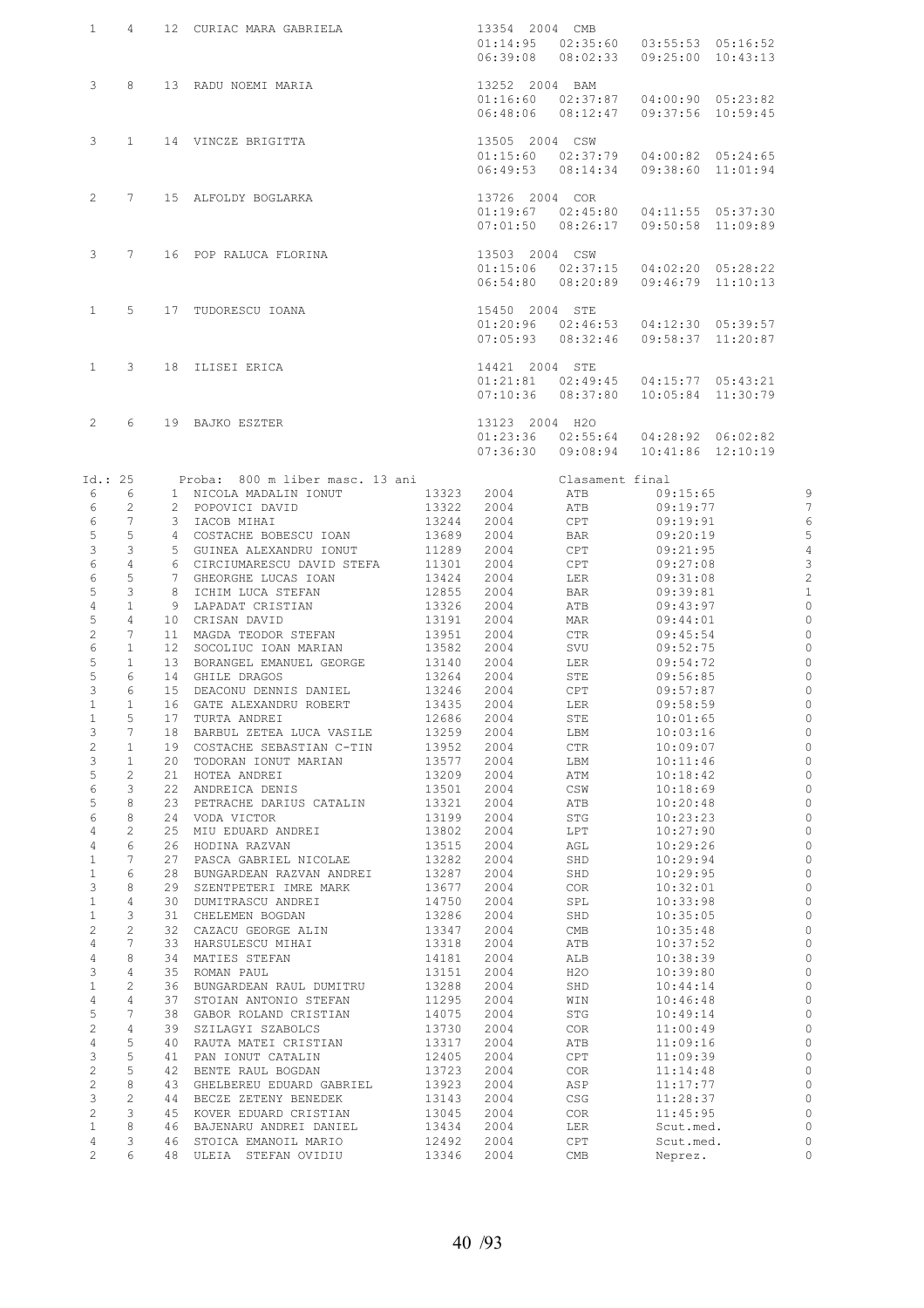|   |                   | Ser. Cul. Loc Nume si prenume                                                    | Cod An Club<br>$100m$ $200m$ $300m$<br>$500m$ $600m$ $700m$                                                                  | $\begin{array}{ccc} 300\text{m} & \phantom{00}400\text{m} \\ 700\text{m} & \phantom{00}800\text{m} \end{array}$ |                   |
|---|-------------------|----------------------------------------------------------------------------------|------------------------------------------------------------------------------------------------------------------------------|-----------------------------------------------------------------------------------------------------------------|-------------------|
|   |                   | 6 6 1 NICOLA MADALIN IONUT 500m 600m 600m<br>13323 2004 ATB<br>01:06:47 02:17:93 | 01:06:47  02:17:93  03:27:82  04:37:39<br>05:47:41  06:57:58  08:07:77  09:15:65                                             |                                                                                                                 |                   |
|   |                   | 6 2 2 POPOVICI DAVID 13322 2004 ATB<br>01:05:93 02:17:94                         | $01:05:93$ $02:17:94$ $03:29:91$ $04:39:93$<br>05:50:44  07:01:28  08:12:97  09:19:77                                        |                                                                                                                 |                   |
|   |                   | 6 7 3 IACOB MIHAI                                                                | 13244 2004 CPT<br>01:07:04 02:18:23<br>$01:07:04$ $02:18:23$ $03:29:35$ $04:40:12$<br>05:51:72  07:03:19  08:14:60  09:19:91 |                                                                                                                 |                   |
|   | $5 \quad 5 \quad$ | 4 COSTACHE BOBESCU IOAN 13689 2004 BAR                                           | 01:07:38  02:18:50  03:28:98  04:39:55<br>05:49:89 07:01:10                                                                  |                                                                                                                 | 08:11:79 09:20:19 |
|   | $3 \quad 3$       | 5 GUINEA ALEXANDRU IONUT 11289 2004 CPT                                          | $01:04:68$ $02:16:00$ $03:27:14$ $04:38:17$<br>05:50:10 07:02:06                                                             |                                                                                                                 | 08:13:66 09:21:95 |
|   | $6\quad 4$        | 6 CIRCIUMARESCU DAVID STEFA 11301 2004 CPT                                       | 01:05:87  02:17:84  03:29:75  04:41:70<br>05:50:86  07:04:74  08:17:54  09:27:08                                             |                                                                                                                 |                   |
| 6 |                   | 5 7 GHEORGHE LUCAS IOAN 13424 2004 LER<br>$0.11.04 \cdot 72$ 02.16.22            | $01:04:72$ $02:16:24$ $03:28:55$ $04:40:03$<br>05:52:60  07:06:29  08:19:97  09:31:08                                        |                                                                                                                 |                   |
|   |                   | 5 3 8 ICHIM LUCA STEFAN 12855 2004 BAR $01:07:25$ 02:19:03                       | $01:07:25$ $02:19:03$ $03:31:25$ $04:43:71$<br>05:57:47  07:12:09  08:26:89  09:39:81                                        |                                                                                                                 |                   |
|   |                   | 4 1 9 LAPADAT CRISTIAN 13326 2004 ATB                                            | $01:07:26$ $02:20:65$ $03:34:63$ $04:48:93$<br>06:03:16  07:17:41  08:31:92  09:43:97                                        |                                                                                                                 |                   |
| 5 |                   | 4 10 CRISAN DAVID                                                                | $13191$ 2004 MAR<br>$01:07:45$ $02:21:15$ $03:34:68$ $04:49:78$<br>06:04:47  07:18:80  08:33:34  09:44:01                    |                                                                                                                 |                   |
|   |                   | 2 7 11 MAGDA TEODOR STEFAN 13951 2004 CTR                                        | $01:06:69$ $02:20:96$ $03:34:82$ $04:49:40$<br>06:04:55 07:19:67 08:34:98 09:45:54                                           |                                                                                                                 |                   |
| 6 | $\mathbf{1}$      | 12 SOCOLIUC IOAN MARIAN                                                          | 13582 2004 SVU<br>$01:06:39$ $02:18:42$ $03:32:67$ $04:49:13$<br>06:05:33  07:21:69  08:38:59  09:52:75                      |                                                                                                                 |                   |
|   |                   | 5 1 13 BORANGEL EMANUEL GEORGE                                                   | 13140 2004 LER<br>01:09:56 02:24:55 03:39:89 04:55:75<br>06:11:16  07:27:34  08:42:93  09:54:72                              |                                                                                                                 |                   |
|   |                   | 5 6 14 GHILE DRAGOS                                                              | 13264 2004 STE<br>01:10:44  02:24:20  03:38:80  04:54:24<br>06:10:10  07:26:61  08:42:58  09:56:85                           |                                                                                                                 |                   |
|   |                   | 3 6 15 DEACONU DENNIS DANIEL 13246 2004 CPT                                      | $01:11:21$ $02:26:26$ $03:42:52$ $04:59:00$<br>06:15:44 07:30:76 08:45:53 09:57:87                                           |                                                                                                                 |                   |
|   |                   | 1 1 16 GATE ALEXANDRU ROBERT 13435 2004 LER                                      | $01:11:22$ $02:27:90$ $03:43:82$ $05:00:07$<br>06:15:59  07:30:95  08:45:92  09:58:59                                        |                                                                                                                 |                   |
|   |                   | 1 5 17 TURTA ANDREI                                                              | 12686 2004 STE<br>01:08:85  02:24:72  03:41:29  04:57:66<br>06:15:12  07:31:80  08:48:89  10:01:65                           |                                                                                                                 |                   |
|   |                   | 3 7 18 BARBUL ZETEA LUCA VASILE                                                  | 13259 2004 LBM<br>$01:11:87$ $02:28:68$ $03:45:01$ $05:02:00$<br>06:17:85  07:33:60  08:49:95  10:03:16                      |                                                                                                                 |                   |
|   |                   | 2 1 19 COSTACHE SEBASTIAN C-TIN                                                  | 13952 2004 CTR<br>01:09:04  02:27:70  03:45:81  05:04:55<br>06:22:33  07:40:41  08:57:50  10:09:07                           |                                                                                                                 |                   |
|   |                   | 3 1 20 TODORAN IONUT MARIAN                                                      | 13577 2004 LBM<br>$01:11:72$ $02:29:46$ $03:46:73$ $05:03:76$<br>06:19:36  07:33:94  08:47:05  10:11:46                      |                                                                                                                 |                   |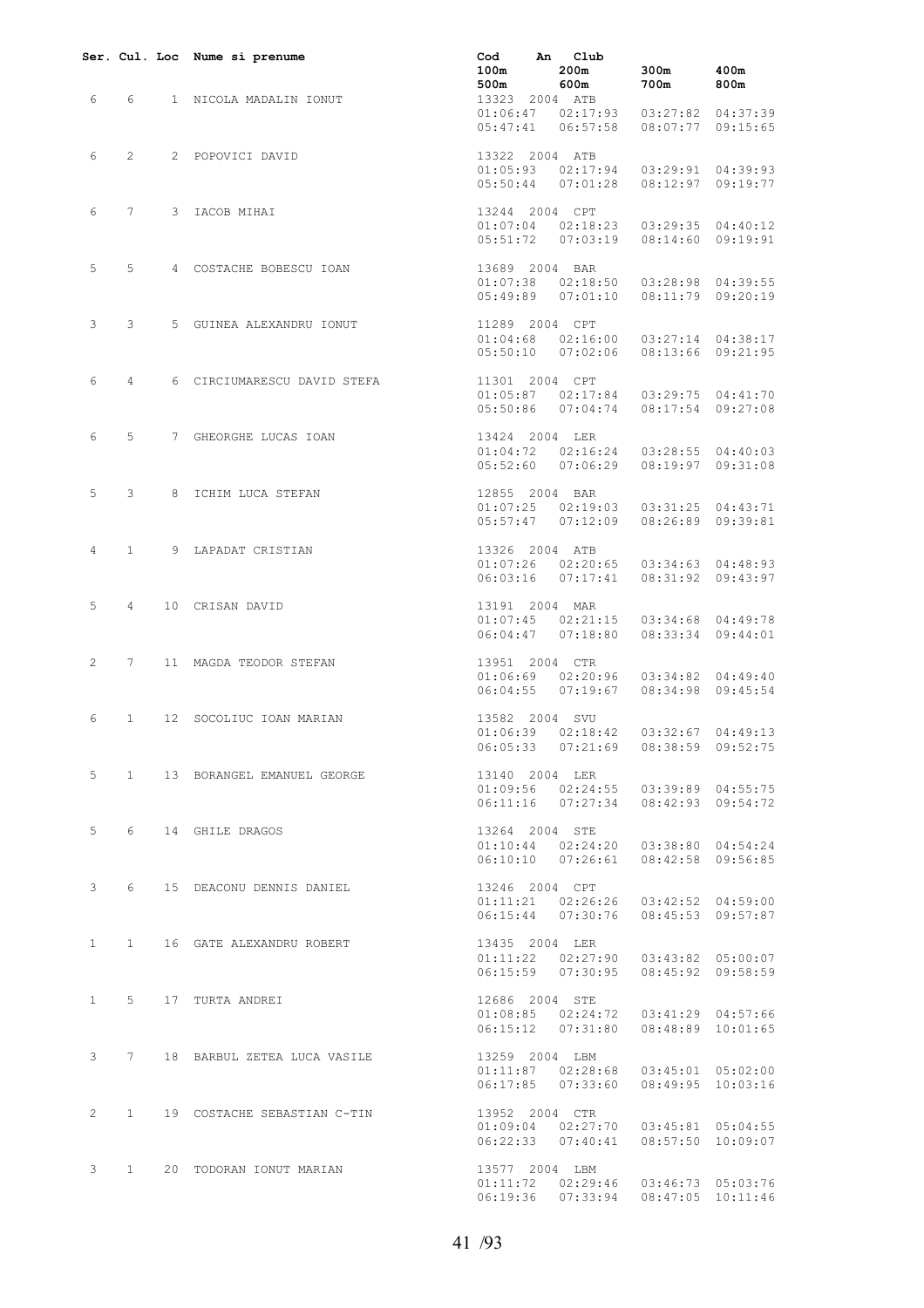|                  |              | 5 2 21 HOTEA ANDREI                                     | 13209 2004 ATM<br>$01:10:40$ $02:28:23$ $03:46:85$ $05:05:75$<br>$06:24:66$ $07:43:69$ $09:03:01$ $10:18:42$                      |  |
|------------------|--------------|---------------------------------------------------------|-----------------------------------------------------------------------------------------------------------------------------------|--|
|                  |              | 6 3 22 ANDREICA DENIS                                   | 13501 2004 CSW<br>01:09:24 02:28:71<br>$01:09:24$ $02:28:71$ $03:49:50$ $05:09:45$<br>$06:28:42$ $07:46:81$ $09:04:34$ $10:18:69$ |  |
|                  | 5 8          | 23 PETRACHE DARIUS CATALIN 13321 2004 ATB               | $01:14:22$ $02:32:02$ $03:51:35$ $05:10:11$<br>$06:28:73$ $07:47:58$ $09:06:16$ $10:20:48$                                        |  |
|                  |              | 6 8 24 VODA VICTOR                                      | $13199$ 2004 STG<br>01:11:37 02:30:1<br>$01:11:37$ $02:30:11$ $03:51:01$ $05:12:94$<br>06:32:72  07:50:95  09:08:56  10:23:23     |  |
|                  |              | 4 2 25 MIU EDUARD ANDREI 13802 2004 LPT 13802 2004 LPT  | 01:11:01  02:29:95  03:49:36  05:09:46<br>06:30:21  07:51:28  09:11:15  10:27:90                                                  |  |
|                  |              | 4 6 26 HODINA RAZVAN                                    | $13515$ 2004 AGL<br>01:14:03 02:33:0<br>$01:14:03$ $02:33:04$ $03:54:12$ $05:15:19$<br>06:34:85  07:53:56  09:12:61  10:29:26     |  |
|                  |              | 1 7 27 PASCA GABRIEL NICOLAE 13282 2004 SHD             | $01:15:69$ $02:35:36$ $03:55:02$ $05:14:78$<br>06:34:20  07:54:09  09:13:88  10:29:94                                             |  |
|                  |              | 1 6 28 BUNGARDEAN RAZVAN ANDREI 13287 2004 SHD          | $01:14:86$ $02:34:73$ $03:55:35$ $05:14:18$<br>06:34:36  07:54:23  09:14:69  10:29:95                                             |  |
|                  | $3 \t 8$     | 29 SZENTPETERI IMRE MARK 13677 2004 COR                 | $01:14:41$ $02:34:65$ $03:54:76$ $05:14:90$<br>06:34:96  07:54:78  09:14:21  10:32:01                                             |  |
|                  | 1 4          | 30 DUMITRASCU ANDREI                                    | 14750 2004 SPL<br>$01:14:30$ $02:36:80$ $03:57:93$ $05:19:45$<br>06:39:82  08:01:23  09:20:95  10:33:98                           |  |
|                  |              | 1 3 31 CHELEMEN BOGDAN                                  | 13286 2004 SHD<br>$01:13:15$ $02:33:49$ $03:52:69$ $05:13:48$<br>06:33:68  07:54:77  09:16:17  10:35:05                           |  |
|                  | $2 \qquad 2$ | 32 CAZACU GEORGE ALIN                                   | 13347 2004 CMB<br>$01:15:18$ $02:36:31$ $03:57:73$ $05:18:54$<br>06:39:62 08:00:22 09:19:76 10:35:48                              |  |
|                  |              | 4 7 33 HARSULESCU MIHAI                                 | 13318 2004 ATB<br>01:15:39  02:36:30  03:57:12  05:18:35<br>$06:40:24$ $08:01:52$ $09:22:92$ $10:37:52$                           |  |
|                  |              | 4 8 34 MATIES STEFAN                                    | 14181 2004 ALB<br>$01:15:28$ $02:35:19$ $03:55:50$ $05:16:93$<br>06:37:31  07:59:85  09:20:36  10:38:39                           |  |
|                  |              | 3 4 35 ROMAN PAUL                                       | 13151 2004 H2O<br>$01:15:68$ $02:36:23$ $03:57:89$ $05:19:38$<br>06:40:90 08:02:19 09:22:75 10:39:80                              |  |
| $1 \quad \cdots$ |              | 2 36 BUNGARDEAN RAUL DUMITRU 13288 2004 SHD             | $01:14:99$ $02:35:76$ $03:56:49$ $05:19:06$<br>06:40:59 08:01:97 09:23:90 10:44:14                                                |  |
|                  |              | 4   4   37   STOIAN ANTONIO STEFAN   11295   2004   WIN | $01:11:43$ $02:32:07$ $03:54:34$ $05:18:42$<br>06:42:13 08:05:98 09:29:55 10:46:48                                                |  |
|                  |              | 5 7 38 GABOR ROLAND CRISTIAN                            | 14075 2004 STG<br>$01:16:17$ $02:38:52$ $04:00:27$ $05:23:57$<br>06:47:01 08:08:23 09:28:78 10:49:14                              |  |
| $2^{\circ}$      |              | 4 39 SZILAGYI SZABOLCS                                  | 13730 2004 COR<br>$01:16:58$ $02:38:77$ $04:02:65$ $05:27:28$<br>06:52:40  08:17:34  09:40:03  11:00:49                           |  |
|                  |              | 4 5 40 RAUTA MATEI CRISTIAN                             | 13317 2004 ATB<br>$01:18:42$ $02:43:35$ $04:07:76$ $05:32:67$<br>06:57:45  08:22:11  09:46:43  11:09:16                           |  |
|                  |              | 3 5 41 PAN IONUT CATALIN                                | 12405 2004 CPT<br>$01:15:80$ $02:41:29$ $04:06:99$ $05:31:90$<br>06:56:61  08:22:72  09:46:98  11:09:39                           |  |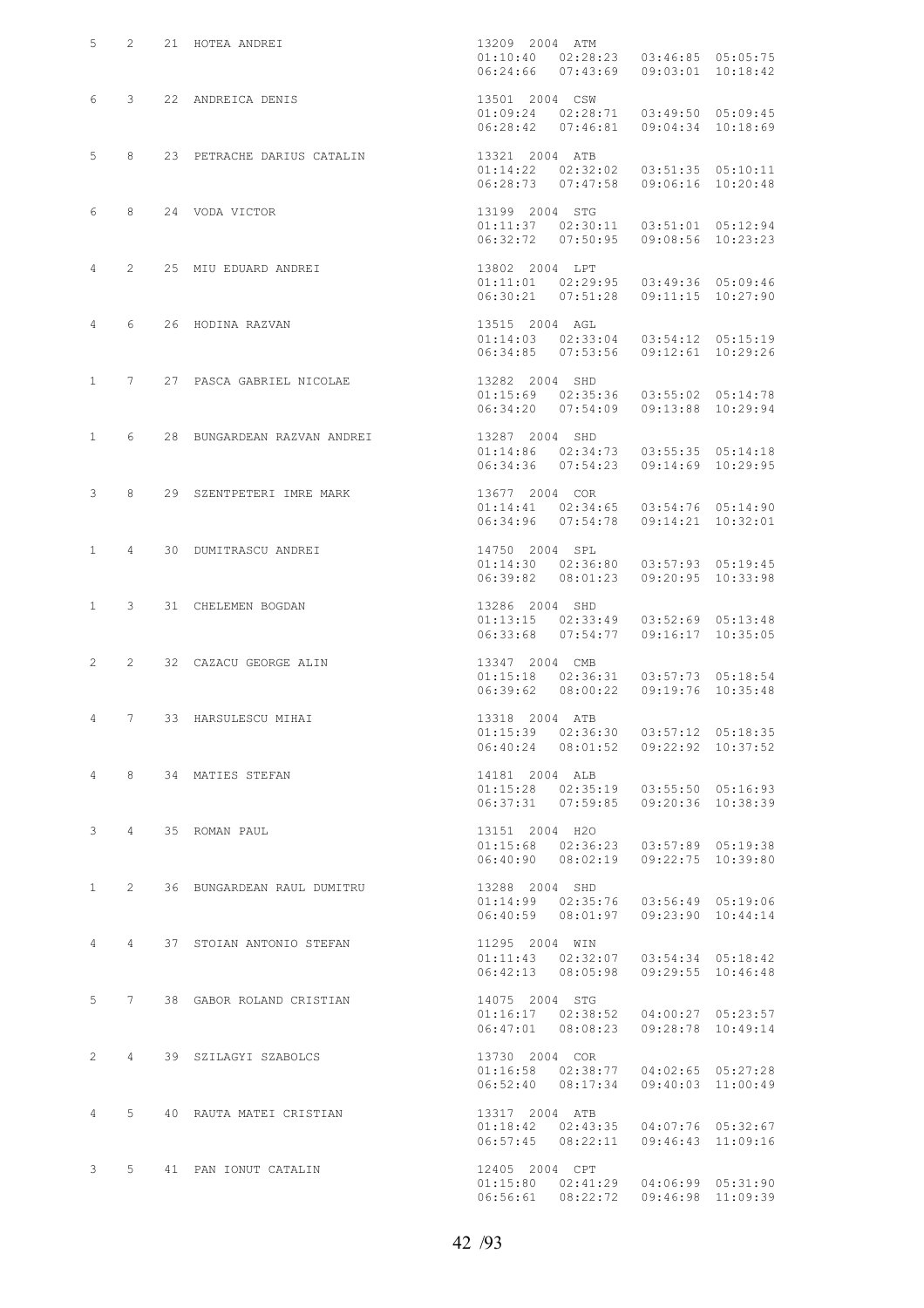| $\mathcal{L}$  | 5       | 42  | BENTE RAUL BOGDAN        | 13723 2004<br>01:15:64<br>06:58:54     |      | <b>COR</b><br>02:40:75<br>08:24:69 | 04:05:69<br>09:51:98 | 05:31:74<br>11:14:48 |   |
|----------------|---------|-----|--------------------------|----------------------------------------|------|------------------------------------|----------------------|----------------------|---|
| $\overline{2}$ | 8       | 43  | GHELBEREU EDUARD GABRIEL | 13923 2004 ASP<br>01:18:81<br>07:03:33 |      | 02:43:43<br>08:29:51               | 04:09:63<br>09:55:39 | 05:36:02<br>11:17:77 |   |
| 3              | $2^{1}$ | 44  | BECZE ZETENY BENEDEK     | 13143 2004 CSG<br>01:13:26<br>07:06:52 |      | 02:40:31<br>08:35:93               | 04:08:43<br>10:04:04 | 05:37:95<br>11:28:37 |   |
| $\mathcal{L}$  | 3       | 4.5 | KOVER EDUARD CRISTIAN    | 13045 2004 COR<br>01:19:63<br>07:19:17 |      | 02:47:65<br>08:49:61               | 04:17:53<br>10:20:12 | 05:47:43<br>11:45:95 |   |
| $\mathbf{1}$   | 8       | 46  | BAJENARU ANDREI DANIEL   | 13434                                  | 2004 | LER                                | Scut.med.            |                      |   |
| $\overline{4}$ | 3       | 46  | STOICA EMANOIL MARIO     | 12492                                  | 2004 | CPT                                | Scut.med.            |                      | 0 |
| 2              | 6       | 48  | ULEIA<br>STEFAN OVIDIU   | 13346                                  | 2004 | CMB                                | Neprez.              |                      |   |

## **CLASAMENT INDIVIDUAL CUMULAT**

| Loc Nume si prenume                                                                                                                                                                                                                        | Cod | Club | pct.         | Total proba/puncte                                                                                                                                  |
|--------------------------------------------------------------------------------------------------------------------------------------------------------------------------------------------------------------------------------------------|-----|------|--------------|-----------------------------------------------------------------------------------------------------------------------------------------------------|
| $Fete - 12 ani$                                                                                                                                                                                                                            |     |      |              |                                                                                                                                                     |
| ete – 12 ani 1908<br>18 CORECKI ANDRA DENISA 119101 ATB 2 MARIN IOANA 11926 ATER 14267 ATER 3 COSTEA BIANCA ANDREEA 14500 DIN 420 DIN 420 MECLITA BLANKA 11932 REN 6 VERCIUC MARIA 11934 SSV 7 KACSO NOEMI 119161 STG 8 SIKLODI N          |     |      |              | $21\;\;5/4,13/7,17/6,22/4$                                                                                                                          |
|                                                                                                                                                                                                                                            |     |      |              | 21 5/4,13/1,17/6,2.<br>19 5/9,13/9,17/1<br>18 17/9,22/9<br>13 5/3,13/5,22/5<br>13 13/6,22/7<br>12 5/6,17/3,22/3<br>10 13/4,17/4,22/2<br>8 13/2,22/6 |
|                                                                                                                                                                                                                                            |     |      |              |                                                                                                                                                     |
|                                                                                                                                                                                                                                            |     |      |              |                                                                                                                                                     |
|                                                                                                                                                                                                                                            |     |      |              |                                                                                                                                                     |
|                                                                                                                                                                                                                                            |     |      |              |                                                                                                                                                     |
|                                                                                                                                                                                                                                            |     |      |              |                                                                                                                                                     |
|                                                                                                                                                                                                                                            |     |      |              | 8 13/2,22/6                                                                                                                                         |
|                                                                                                                                                                                                                                            |     |      |              | 7 5/7                                                                                                                                               |
|                                                                                                                                                                                                                                            |     |      |              | 7 17/7                                                                                                                                              |
|                                                                                                                                                                                                                                            |     |      |              | 7 17/<br>5 5/5                                                                                                                                      |
|                                                                                                                                                                                                                                            |     |      |              | 5 17/5                                                                                                                                              |
|                                                                                                                                                                                                                                            |     |      |              | $3\frac{13}{3}$                                                                                                                                     |
|                                                                                                                                                                                                                                            |     |      |              | $2\frac{5}{2}$                                                                                                                                      |
|                                                                                                                                                                                                                                            |     |      |              | 2 17/2                                                                                                                                              |
|                                                                                                                                                                                                                                            |     |      |              | $1 13/1$<br>1 22/1                                                                                                                                  |
|                                                                                                                                                                                                                                            |     |      |              |                                                                                                                                                     |
|                                                                                                                                                                                                                                            |     |      |              | $1 \t5/1$                                                                                                                                           |
|                                                                                                                                                                                                                                            |     |      | 0            |                                                                                                                                                     |
|                                                                                                                                                                                                                                            |     |      | $\Omega$     |                                                                                                                                                     |
|                                                                                                                                                                                                                                            |     |      | $\Omega$     |                                                                                                                                                     |
|                                                                                                                                                                                                                                            |     |      | $\Omega$     |                                                                                                                                                     |
|                                                                                                                                                                                                                                            |     |      | 0            |                                                                                                                                                     |
|                                                                                                                                                                                                                                            |     |      | $\Omega$     |                                                                                                                                                     |
|                                                                                                                                                                                                                                            |     |      | $\Omega$     |                                                                                                                                                     |
|                                                                                                                                                                                                                                            |     |      | $\Omega$     |                                                                                                                                                     |
| $\begin{tabular}{lllllllllll} 26 & HIRCEAGA MIRUNA & 14728 & ALB \\ 27 & CSAKI & VILLO & 14835 & SOS \\ 28 & IONITA & CARMEN ANA MARIA & 14214 & CPI \\ 29 & COSTINESCU SARA NAOMI & 14177 & ALB \\ \end{tabular}$                         |     |      | $\circ$      |                                                                                                                                                     |
|                                                                                                                                                                                                                                            |     |      | $\Omega$     |                                                                                                                                                     |
|                                                                                                                                                                                                                                            |     |      | $\mathbf{0}$ |                                                                                                                                                     |
|                                                                                                                                                                                                                                            |     |      | $\Omega$     |                                                                                                                                                     |
|                                                                                                                                                                                                                                            |     |      | $\Omega$     |                                                                                                                                                     |
|                                                                                                                                                                                                                                            |     |      | $\Omega$     |                                                                                                                                                     |
|                                                                                                                                                                                                                                            |     |      | $\Omega$     |                                                                                                                                                     |
|                                                                                                                                                                                                                                            |     |      | $\Omega$     |                                                                                                                                                     |
|                                                                                                                                                                                                                                            |     |      | $\circ$      |                                                                                                                                                     |
|                                                                                                                                                                                                                                            |     |      | $\circ$      |                                                                                                                                                     |
|                                                                                                                                                                                                                                            |     |      | 0            |                                                                                                                                                     |
|                                                                                                                                                                                                                                            |     |      | $\Omega$     |                                                                                                                                                     |
|                                                                                                                                                                                                                                            |     |      | $\circ$      |                                                                                                                                                     |
|                                                                                                                                                                                                                                            |     |      | $\Omega$     |                                                                                                                                                     |
|                                                                                                                                                                                                                                            |     |      | $\circ$      |                                                                                                                                                     |
|                                                                                                                                                                                                                                            |     |      | $\Omega$     |                                                                                                                                                     |
|                                                                                                                                                                                                                                            |     |      | 0            |                                                                                                                                                     |
|                                                                                                                                                                                                                                            |     |      | $\Omega$     |                                                                                                                                                     |
|                                                                                                                                                                                                                                            |     |      | $\circ$      |                                                                                                                                                     |
|                                                                                                                                                                                                                                            |     |      | $\circ$      |                                                                                                                                                     |
|                                                                                                                                                                                                                                            |     |      | 0            |                                                                                                                                                     |
| 90 PAPP ANNEMARTE 14086 STM<br>40 PAPP ANNEMARTE 14306 PCT<br>42 HUMA DARIA ELENA 14306 PCT<br>43 NICULITA FLORENTINA DIANA 14278 ATB<br>44 SOLOMON IOANA ALEXANDRA 14282 ATB<br>45 TEODORESCU ANASTASIA 14516 MSB<br>47 CANCIU DARIA SILV |     |      | $\Omega$     |                                                                                                                                                     |
|                                                                                                                                                                                                                                            |     |      | $\circ$      |                                                                                                                                                     |
|                                                                                                                                                                                                                                            |     |      | $\circ$      |                                                                                                                                                     |
|                                                                                                                                                                                                                                            |     |      | $\Omega$     |                                                                                                                                                     |
|                                                                                                                                                                                                                                            |     |      |              |                                                                                                                                                     |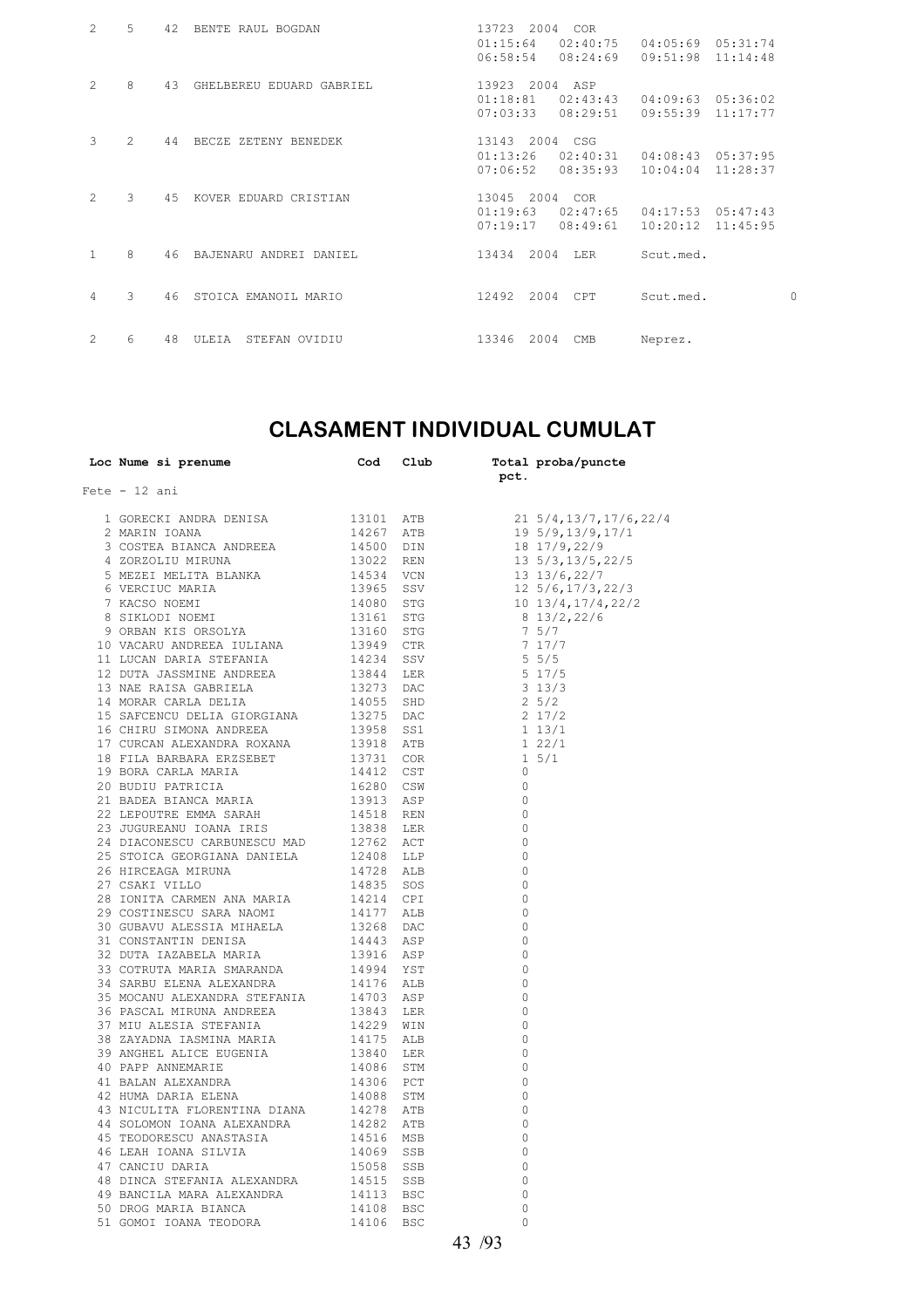| 52 KEMECSEI CSENGE<br>1994 COR<br>54 BIRTON PANNA RENA 19721 COR<br>54 BIRTON PANNA RENA 19721 COR<br>55 BOJAR ALEXANDRA ANDREEA 19721 COR<br>56 RAN IRA<br>56 NAN IRA 1985 GRES METALELA 1985 GRES CTER<br>57 BLILEESDORPEN MEALIA ANDREEA<br>$\circ$<br>$\circ$<br>$\overline{\phantom{0}}$<br>$\circ$<br>$\overline{\phantom{0}}$<br>$\overline{0}$<br>0<br>$\circ$<br>$\circ$<br>$\overline{\phantom{0}}$<br>$\overline{\phantom{0}}$<br>0<br>$\overline{0}$<br>$\overline{\phantom{0}}$<br>$\overline{0}$<br>$\overline{0}$<br>$\overline{0}$<br>$\overline{\phantom{0}}$<br>$\overline{0}$<br>$\overline{\phantom{0}}$<br>$\overline{\phantom{0}}$<br>$\overline{\phantom{0}}$<br>$\overline{0}$<br>$\overline{\phantom{0}}$<br>$\overline{\phantom{0}}$<br>$\overline{\phantom{0}}$<br>$\overline{\phantom{0}}$<br>$\overline{\phantom{0}}$<br>$\overline{\phantom{0}}$<br>$\overline{0}$<br>$\overline{\phantom{0}}$<br>$\overline{0}$<br>$\overline{\phantom{0}}$<br>$\overline{0}$<br>$\overline{0}$<br>$\overline{\phantom{0}}$<br>$\circ$<br>Fete $-13$ ani<br>ete – 13 ani<br>1 ILIE BIANCA MARIA 13311 ATB 32 3/9,8/9,15/7,24/7<br>2 IOANA DARIA MARIA 13316 ATB 31 3/1,8/7,10/9,19/9,24/5<br>3 NAIDIN ALEXANDRA PATRICIA 13315 ATB 25 8/6,10/1,15/9,24/9<br>4 POPA LEONA DARIA ALEXANDRA 13256 BAM<br>11 DICULESCU IULIA ALEXANDRA<br>DAC 6 8/3, 15/3<br>13068<br>12 TRUSCA CARINA MARIA<br>13 MARTON JANKA<br>13644 STM 6 10/3,19/3<br>13680 STG 5 3/5<br>18 TILA VANESSA MARIA 11864 WIN<br>19 SERMAN IOANA ALEXANDRA 13432 LER<br>$4 15/4$<br>$4 19/4$<br>$\begin{array}{ccc} 4 & 24/4 \\ 3 & 15/2, 24/1 \\ 3 & 8/1, 24/2 \\ 3 & 19/3 \end{array}$<br>20 CEACA MOCAN DIANA STEF. 13706 ACN<br>21 STEFURA ANA-MARIA ALEXAND 13798 DEL<br>$2\frac{10}{2}$<br>$\circ$<br>$\overline{0}$<br>$\overline{0}$<br>$\overline{0}$<br>$\overline{0}$<br>$\overline{0}$<br>$\overline{0}$<br>32 MOTOS LETITIA ANDREEA 13208 ATM<br>33 ISPAS ANDREEA 13208 ATM<br>33 ISPAS ANDREEA FLORENTINA 14513 MSB<br>34 SALAVASTRU ELENA 13519 AGL<br>35 BORUSTEANU ANDREEA 13648 STM<br>36 STANICA MARIA 13714 BSC<br>37 NAGY DOROTTYA 13294 SHD<br>57 NAG<br>$\overline{0}$<br>$\overline{0}$<br>$\overline{0}$<br>$\overline{0}$<br>$\overline{0}$<br>$\overline{0}$<br>37 NAGI DOKOTTIA 13294 SHD<br>38 CIOBANU CRISTIANA IOANA 13201 STE<br>39 PRECOB CRETU ANISIA 13206 ATM<br>41 TUDORESCU IOANA 13726 COR<br>42 POPAIACU DIANDRA 15450 STE<br>42 POPAIACU DIANDRA 11861 CPT<br>43 DUMITRESCU CRISTINA 13058 S<br>$\overline{0}$<br>$\overline{0}$<br>$\circ$<br>$\overline{0}$<br>$\overline{0}$<br>$\overline{0}$<br>$\circ$<br>45 COMAN CORINA IOANA<br>$\circ$<br>13263 STE<br>46 BACAN KARINA ELENA 13797 LPT<br>$\Omega$ |  |  |  |
|-----------------------------------------------------------------------------------------------------------------------------------------------------------------------------------------------------------------------------------------------------------------------------------------------------------------------------------------------------------------------------------------------------------------------------------------------------------------------------------------------------------------------------------------------------------------------------------------------------------------------------------------------------------------------------------------------------------------------------------------------------------------------------------------------------------------------------------------------------------------------------------------------------------------------------------------------------------------------------------------------------------------------------------------------------------------------------------------------------------------------------------------------------------------------------------------------------------------------------------------------------------------------------------------------------------------------------------------------------------------------------------------------------------------------------------------------------------------------------------------------------------------------------------------------------------------------------------------------------------------------------------------------------------------------------------------------------------------------------------------------------------------------------------------------------------------------------------------------------------------------------------------------------------------------------------------------------------------------------------------------------------------------------------------------------------------------------------------------------------------------------------------------------------------------------------------------------------------------------------------------------------------------------------------------------------------------------------------------------------------------------------------------------------------------------------------------------------------------------------------------------------------------------------------------------------------------------------------------------------------------------------------------------------------------------------------------------------------------------------|--|--|--|
|                                                                                                                                                                                                                                                                                                                                                                                                                                                                                                                                                                                                                                                                                                                                                                                                                                                                                                                                                                                                                                                                                                                                                                                                                                                                                                                                                                                                                                                                                                                                                                                                                                                                                                                                                                                                                                                                                                                                                                                                                                                                                                                                                                                                                                                                                                                                                                                                                                                                                                                                                                                                                                                                                                                                   |  |  |  |
|                                                                                                                                                                                                                                                                                                                                                                                                                                                                                                                                                                                                                                                                                                                                                                                                                                                                                                                                                                                                                                                                                                                                                                                                                                                                                                                                                                                                                                                                                                                                                                                                                                                                                                                                                                                                                                                                                                                                                                                                                                                                                                                                                                                                                                                                                                                                                                                                                                                                                                                                                                                                                                                                                                                                   |  |  |  |
|                                                                                                                                                                                                                                                                                                                                                                                                                                                                                                                                                                                                                                                                                                                                                                                                                                                                                                                                                                                                                                                                                                                                                                                                                                                                                                                                                                                                                                                                                                                                                                                                                                                                                                                                                                                                                                                                                                                                                                                                                                                                                                                                                                                                                                                                                                                                                                                                                                                                                                                                                                                                                                                                                                                                   |  |  |  |
|                                                                                                                                                                                                                                                                                                                                                                                                                                                                                                                                                                                                                                                                                                                                                                                                                                                                                                                                                                                                                                                                                                                                                                                                                                                                                                                                                                                                                                                                                                                                                                                                                                                                                                                                                                                                                                                                                                                                                                                                                                                                                                                                                                                                                                                                                                                                                                                                                                                                                                                                                                                                                                                                                                                                   |  |  |  |
|                                                                                                                                                                                                                                                                                                                                                                                                                                                                                                                                                                                                                                                                                                                                                                                                                                                                                                                                                                                                                                                                                                                                                                                                                                                                                                                                                                                                                                                                                                                                                                                                                                                                                                                                                                                                                                                                                                                                                                                                                                                                                                                                                                                                                                                                                                                                                                                                                                                                                                                                                                                                                                                                                                                                   |  |  |  |
|                                                                                                                                                                                                                                                                                                                                                                                                                                                                                                                                                                                                                                                                                                                                                                                                                                                                                                                                                                                                                                                                                                                                                                                                                                                                                                                                                                                                                                                                                                                                                                                                                                                                                                                                                                                                                                                                                                                                                                                                                                                                                                                                                                                                                                                                                                                                                                                                                                                                                                                                                                                                                                                                                                                                   |  |  |  |
|                                                                                                                                                                                                                                                                                                                                                                                                                                                                                                                                                                                                                                                                                                                                                                                                                                                                                                                                                                                                                                                                                                                                                                                                                                                                                                                                                                                                                                                                                                                                                                                                                                                                                                                                                                                                                                                                                                                                                                                                                                                                                                                                                                                                                                                                                                                                                                                                                                                                                                                                                                                                                                                                                                                                   |  |  |  |
|                                                                                                                                                                                                                                                                                                                                                                                                                                                                                                                                                                                                                                                                                                                                                                                                                                                                                                                                                                                                                                                                                                                                                                                                                                                                                                                                                                                                                                                                                                                                                                                                                                                                                                                                                                                                                                                                                                                                                                                                                                                                                                                                                                                                                                                                                                                                                                                                                                                                                                                                                                                                                                                                                                                                   |  |  |  |
|                                                                                                                                                                                                                                                                                                                                                                                                                                                                                                                                                                                                                                                                                                                                                                                                                                                                                                                                                                                                                                                                                                                                                                                                                                                                                                                                                                                                                                                                                                                                                                                                                                                                                                                                                                                                                                                                                                                                                                                                                                                                                                                                                                                                                                                                                                                                                                                                                                                                                                                                                                                                                                                                                                                                   |  |  |  |
|                                                                                                                                                                                                                                                                                                                                                                                                                                                                                                                                                                                                                                                                                                                                                                                                                                                                                                                                                                                                                                                                                                                                                                                                                                                                                                                                                                                                                                                                                                                                                                                                                                                                                                                                                                                                                                                                                                                                                                                                                                                                                                                                                                                                                                                                                                                                                                                                                                                                                                                                                                                                                                                                                                                                   |  |  |  |
|                                                                                                                                                                                                                                                                                                                                                                                                                                                                                                                                                                                                                                                                                                                                                                                                                                                                                                                                                                                                                                                                                                                                                                                                                                                                                                                                                                                                                                                                                                                                                                                                                                                                                                                                                                                                                                                                                                                                                                                                                                                                                                                                                                                                                                                                                                                                                                                                                                                                                                                                                                                                                                                                                                                                   |  |  |  |
|                                                                                                                                                                                                                                                                                                                                                                                                                                                                                                                                                                                                                                                                                                                                                                                                                                                                                                                                                                                                                                                                                                                                                                                                                                                                                                                                                                                                                                                                                                                                                                                                                                                                                                                                                                                                                                                                                                                                                                                                                                                                                                                                                                                                                                                                                                                                                                                                                                                                                                                                                                                                                                                                                                                                   |  |  |  |
|                                                                                                                                                                                                                                                                                                                                                                                                                                                                                                                                                                                                                                                                                                                                                                                                                                                                                                                                                                                                                                                                                                                                                                                                                                                                                                                                                                                                                                                                                                                                                                                                                                                                                                                                                                                                                                                                                                                                                                                                                                                                                                                                                                                                                                                                                                                                                                                                                                                                                                                                                                                                                                                                                                                                   |  |  |  |
|                                                                                                                                                                                                                                                                                                                                                                                                                                                                                                                                                                                                                                                                                                                                                                                                                                                                                                                                                                                                                                                                                                                                                                                                                                                                                                                                                                                                                                                                                                                                                                                                                                                                                                                                                                                                                                                                                                                                                                                                                                                                                                                                                                                                                                                                                                                                                                                                                                                                                                                                                                                                                                                                                                                                   |  |  |  |
|                                                                                                                                                                                                                                                                                                                                                                                                                                                                                                                                                                                                                                                                                                                                                                                                                                                                                                                                                                                                                                                                                                                                                                                                                                                                                                                                                                                                                                                                                                                                                                                                                                                                                                                                                                                                                                                                                                                                                                                                                                                                                                                                                                                                                                                                                                                                                                                                                                                                                                                                                                                                                                                                                                                                   |  |  |  |
|                                                                                                                                                                                                                                                                                                                                                                                                                                                                                                                                                                                                                                                                                                                                                                                                                                                                                                                                                                                                                                                                                                                                                                                                                                                                                                                                                                                                                                                                                                                                                                                                                                                                                                                                                                                                                                                                                                                                                                                                                                                                                                                                                                                                                                                                                                                                                                                                                                                                                                                                                                                                                                                                                                                                   |  |  |  |
|                                                                                                                                                                                                                                                                                                                                                                                                                                                                                                                                                                                                                                                                                                                                                                                                                                                                                                                                                                                                                                                                                                                                                                                                                                                                                                                                                                                                                                                                                                                                                                                                                                                                                                                                                                                                                                                                                                                                                                                                                                                                                                                                                                                                                                                                                                                                                                                                                                                                                                                                                                                                                                                                                                                                   |  |  |  |
|                                                                                                                                                                                                                                                                                                                                                                                                                                                                                                                                                                                                                                                                                                                                                                                                                                                                                                                                                                                                                                                                                                                                                                                                                                                                                                                                                                                                                                                                                                                                                                                                                                                                                                                                                                                                                                                                                                                                                                                                                                                                                                                                                                                                                                                                                                                                                                                                                                                                                                                                                                                                                                                                                                                                   |  |  |  |
|                                                                                                                                                                                                                                                                                                                                                                                                                                                                                                                                                                                                                                                                                                                                                                                                                                                                                                                                                                                                                                                                                                                                                                                                                                                                                                                                                                                                                                                                                                                                                                                                                                                                                                                                                                                                                                                                                                                                                                                                                                                                                                                                                                                                                                                                                                                                                                                                                                                                                                                                                                                                                                                                                                                                   |  |  |  |
|                                                                                                                                                                                                                                                                                                                                                                                                                                                                                                                                                                                                                                                                                                                                                                                                                                                                                                                                                                                                                                                                                                                                                                                                                                                                                                                                                                                                                                                                                                                                                                                                                                                                                                                                                                                                                                                                                                                                                                                                                                                                                                                                                                                                                                                                                                                                                                                                                                                                                                                                                                                                                                                                                                                                   |  |  |  |
|                                                                                                                                                                                                                                                                                                                                                                                                                                                                                                                                                                                                                                                                                                                                                                                                                                                                                                                                                                                                                                                                                                                                                                                                                                                                                                                                                                                                                                                                                                                                                                                                                                                                                                                                                                                                                                                                                                                                                                                                                                                                                                                                                                                                                                                                                                                                                                                                                                                                                                                                                                                                                                                                                                                                   |  |  |  |
|                                                                                                                                                                                                                                                                                                                                                                                                                                                                                                                                                                                                                                                                                                                                                                                                                                                                                                                                                                                                                                                                                                                                                                                                                                                                                                                                                                                                                                                                                                                                                                                                                                                                                                                                                                                                                                                                                                                                                                                                                                                                                                                                                                                                                                                                                                                                                                                                                                                                                                                                                                                                                                                                                                                                   |  |  |  |
|                                                                                                                                                                                                                                                                                                                                                                                                                                                                                                                                                                                                                                                                                                                                                                                                                                                                                                                                                                                                                                                                                                                                                                                                                                                                                                                                                                                                                                                                                                                                                                                                                                                                                                                                                                                                                                                                                                                                                                                                                                                                                                                                                                                                                                                                                                                                                                                                                                                                                                                                                                                                                                                                                                                                   |  |  |  |
|                                                                                                                                                                                                                                                                                                                                                                                                                                                                                                                                                                                                                                                                                                                                                                                                                                                                                                                                                                                                                                                                                                                                                                                                                                                                                                                                                                                                                                                                                                                                                                                                                                                                                                                                                                                                                                                                                                                                                                                                                                                                                                                                                                                                                                                                                                                                                                                                                                                                                                                                                                                                                                                                                                                                   |  |  |  |
|                                                                                                                                                                                                                                                                                                                                                                                                                                                                                                                                                                                                                                                                                                                                                                                                                                                                                                                                                                                                                                                                                                                                                                                                                                                                                                                                                                                                                                                                                                                                                                                                                                                                                                                                                                                                                                                                                                                                                                                                                                                                                                                                                                                                                                                                                                                                                                                                                                                                                                                                                                                                                                                                                                                                   |  |  |  |
|                                                                                                                                                                                                                                                                                                                                                                                                                                                                                                                                                                                                                                                                                                                                                                                                                                                                                                                                                                                                                                                                                                                                                                                                                                                                                                                                                                                                                                                                                                                                                                                                                                                                                                                                                                                                                                                                                                                                                                                                                                                                                                                                                                                                                                                                                                                                                                                                                                                                                                                                                                                                                                                                                                                                   |  |  |  |
|                                                                                                                                                                                                                                                                                                                                                                                                                                                                                                                                                                                                                                                                                                                                                                                                                                                                                                                                                                                                                                                                                                                                                                                                                                                                                                                                                                                                                                                                                                                                                                                                                                                                                                                                                                                                                                                                                                                                                                                                                                                                                                                                                                                                                                                                                                                                                                                                                                                                                                                                                                                                                                                                                                                                   |  |  |  |
|                                                                                                                                                                                                                                                                                                                                                                                                                                                                                                                                                                                                                                                                                                                                                                                                                                                                                                                                                                                                                                                                                                                                                                                                                                                                                                                                                                                                                                                                                                                                                                                                                                                                                                                                                                                                                                                                                                                                                                                                                                                                                                                                                                                                                                                                                                                                                                                                                                                                                                                                                                                                                                                                                                                                   |  |  |  |
|                                                                                                                                                                                                                                                                                                                                                                                                                                                                                                                                                                                                                                                                                                                                                                                                                                                                                                                                                                                                                                                                                                                                                                                                                                                                                                                                                                                                                                                                                                                                                                                                                                                                                                                                                                                                                                                                                                                                                                                                                                                                                                                                                                                                                                                                                                                                                                                                                                                                                                                                                                                                                                                                                                                                   |  |  |  |
|                                                                                                                                                                                                                                                                                                                                                                                                                                                                                                                                                                                                                                                                                                                                                                                                                                                                                                                                                                                                                                                                                                                                                                                                                                                                                                                                                                                                                                                                                                                                                                                                                                                                                                                                                                                                                                                                                                                                                                                                                                                                                                                                                                                                                                                                                                                                                                                                                                                                                                                                                                                                                                                                                                                                   |  |  |  |
|                                                                                                                                                                                                                                                                                                                                                                                                                                                                                                                                                                                                                                                                                                                                                                                                                                                                                                                                                                                                                                                                                                                                                                                                                                                                                                                                                                                                                                                                                                                                                                                                                                                                                                                                                                                                                                                                                                                                                                                                                                                                                                                                                                                                                                                                                                                                                                                                                                                                                                                                                                                                                                                                                                                                   |  |  |  |
|                                                                                                                                                                                                                                                                                                                                                                                                                                                                                                                                                                                                                                                                                                                                                                                                                                                                                                                                                                                                                                                                                                                                                                                                                                                                                                                                                                                                                                                                                                                                                                                                                                                                                                                                                                                                                                                                                                                                                                                                                                                                                                                                                                                                                                                                                                                                                                                                                                                                                                                                                                                                                                                                                                                                   |  |  |  |
|                                                                                                                                                                                                                                                                                                                                                                                                                                                                                                                                                                                                                                                                                                                                                                                                                                                                                                                                                                                                                                                                                                                                                                                                                                                                                                                                                                                                                                                                                                                                                                                                                                                                                                                                                                                                                                                                                                                                                                                                                                                                                                                                                                                                                                                                                                                                                                                                                                                                                                                                                                                                                                                                                                                                   |  |  |  |
|                                                                                                                                                                                                                                                                                                                                                                                                                                                                                                                                                                                                                                                                                                                                                                                                                                                                                                                                                                                                                                                                                                                                                                                                                                                                                                                                                                                                                                                                                                                                                                                                                                                                                                                                                                                                                                                                                                                                                                                                                                                                                                                                                                                                                                                                                                                                                                                                                                                                                                                                                                                                                                                                                                                                   |  |  |  |
|                                                                                                                                                                                                                                                                                                                                                                                                                                                                                                                                                                                                                                                                                                                                                                                                                                                                                                                                                                                                                                                                                                                                                                                                                                                                                                                                                                                                                                                                                                                                                                                                                                                                                                                                                                                                                                                                                                                                                                                                                                                                                                                                                                                                                                                                                                                                                                                                                                                                                                                                                                                                                                                                                                                                   |  |  |  |
|                                                                                                                                                                                                                                                                                                                                                                                                                                                                                                                                                                                                                                                                                                                                                                                                                                                                                                                                                                                                                                                                                                                                                                                                                                                                                                                                                                                                                                                                                                                                                                                                                                                                                                                                                                                                                                                                                                                                                                                                                                                                                                                                                                                                                                                                                                                                                                                                                                                                                                                                                                                                                                                                                                                                   |  |  |  |
|                                                                                                                                                                                                                                                                                                                                                                                                                                                                                                                                                                                                                                                                                                                                                                                                                                                                                                                                                                                                                                                                                                                                                                                                                                                                                                                                                                                                                                                                                                                                                                                                                                                                                                                                                                                                                                                                                                                                                                                                                                                                                                                                                                                                                                                                                                                                                                                                                                                                                                                                                                                                                                                                                                                                   |  |  |  |
|                                                                                                                                                                                                                                                                                                                                                                                                                                                                                                                                                                                                                                                                                                                                                                                                                                                                                                                                                                                                                                                                                                                                                                                                                                                                                                                                                                                                                                                                                                                                                                                                                                                                                                                                                                                                                                                                                                                                                                                                                                                                                                                                                                                                                                                                                                                                                                                                                                                                                                                                                                                                                                                                                                                                   |  |  |  |
|                                                                                                                                                                                                                                                                                                                                                                                                                                                                                                                                                                                                                                                                                                                                                                                                                                                                                                                                                                                                                                                                                                                                                                                                                                                                                                                                                                                                                                                                                                                                                                                                                                                                                                                                                                                                                                                                                                                                                                                                                                                                                                                                                                                                                                                                                                                                                                                                                                                                                                                                                                                                                                                                                                                                   |  |  |  |
|                                                                                                                                                                                                                                                                                                                                                                                                                                                                                                                                                                                                                                                                                                                                                                                                                                                                                                                                                                                                                                                                                                                                                                                                                                                                                                                                                                                                                                                                                                                                                                                                                                                                                                                                                                                                                                                                                                                                                                                                                                                                                                                                                                                                                                                                                                                                                                                                                                                                                                                                                                                                                                                                                                                                   |  |  |  |
|                                                                                                                                                                                                                                                                                                                                                                                                                                                                                                                                                                                                                                                                                                                                                                                                                                                                                                                                                                                                                                                                                                                                                                                                                                                                                                                                                                                                                                                                                                                                                                                                                                                                                                                                                                                                                                                                                                                                                                                                                                                                                                                                                                                                                                                                                                                                                                                                                                                                                                                                                                                                                                                                                                                                   |  |  |  |
|                                                                                                                                                                                                                                                                                                                                                                                                                                                                                                                                                                                                                                                                                                                                                                                                                                                                                                                                                                                                                                                                                                                                                                                                                                                                                                                                                                                                                                                                                                                                                                                                                                                                                                                                                                                                                                                                                                                                                                                                                                                                                                                                                                                                                                                                                                                                                                                                                                                                                                                                                                                                                                                                                                                                   |  |  |  |
|                                                                                                                                                                                                                                                                                                                                                                                                                                                                                                                                                                                                                                                                                                                                                                                                                                                                                                                                                                                                                                                                                                                                                                                                                                                                                                                                                                                                                                                                                                                                                                                                                                                                                                                                                                                                                                                                                                                                                                                                                                                                                                                                                                                                                                                                                                                                                                                                                                                                                                                                                                                                                                                                                                                                   |  |  |  |
|                                                                                                                                                                                                                                                                                                                                                                                                                                                                                                                                                                                                                                                                                                                                                                                                                                                                                                                                                                                                                                                                                                                                                                                                                                                                                                                                                                                                                                                                                                                                                                                                                                                                                                                                                                                                                                                                                                                                                                                                                                                                                                                                                                                                                                                                                                                                                                                                                                                                                                                                                                                                                                                                                                                                   |  |  |  |
|                                                                                                                                                                                                                                                                                                                                                                                                                                                                                                                                                                                                                                                                                                                                                                                                                                                                                                                                                                                                                                                                                                                                                                                                                                                                                                                                                                                                                                                                                                                                                                                                                                                                                                                                                                                                                                                                                                                                                                                                                                                                                                                                                                                                                                                                                                                                                                                                                                                                                                                                                                                                                                                                                                                                   |  |  |  |
|                                                                                                                                                                                                                                                                                                                                                                                                                                                                                                                                                                                                                                                                                                                                                                                                                                                                                                                                                                                                                                                                                                                                                                                                                                                                                                                                                                                                                                                                                                                                                                                                                                                                                                                                                                                                                                                                                                                                                                                                                                                                                                                                                                                                                                                                                                                                                                                                                                                                                                                                                                                                                                                                                                                                   |  |  |  |
|                                                                                                                                                                                                                                                                                                                                                                                                                                                                                                                                                                                                                                                                                                                                                                                                                                                                                                                                                                                                                                                                                                                                                                                                                                                                                                                                                                                                                                                                                                                                                                                                                                                                                                                                                                                                                                                                                                                                                                                                                                                                                                                                                                                                                                                                                                                                                                                                                                                                                                                                                                                                                                                                                                                                   |  |  |  |
|                                                                                                                                                                                                                                                                                                                                                                                                                                                                                                                                                                                                                                                                                                                                                                                                                                                                                                                                                                                                                                                                                                                                                                                                                                                                                                                                                                                                                                                                                                                                                                                                                                                                                                                                                                                                                                                                                                                                                                                                                                                                                                                                                                                                                                                                                                                                                                                                                                                                                                                                                                                                                                                                                                                                   |  |  |  |
|                                                                                                                                                                                                                                                                                                                                                                                                                                                                                                                                                                                                                                                                                                                                                                                                                                                                                                                                                                                                                                                                                                                                                                                                                                                                                                                                                                                                                                                                                                                                                                                                                                                                                                                                                                                                                                                                                                                                                                                                                                                                                                                                                                                                                                                                                                                                                                                                                                                                                                                                                                                                                                                                                                                                   |  |  |  |
|                                                                                                                                                                                                                                                                                                                                                                                                                                                                                                                                                                                                                                                                                                                                                                                                                                                                                                                                                                                                                                                                                                                                                                                                                                                                                                                                                                                                                                                                                                                                                                                                                                                                                                                                                                                                                                                                                                                                                                                                                                                                                                                                                                                                                                                                                                                                                                                                                                                                                                                                                                                                                                                                                                                                   |  |  |  |
|                                                                                                                                                                                                                                                                                                                                                                                                                                                                                                                                                                                                                                                                                                                                                                                                                                                                                                                                                                                                                                                                                                                                                                                                                                                                                                                                                                                                                                                                                                                                                                                                                                                                                                                                                                                                                                                                                                                                                                                                                                                                                                                                                                                                                                                                                                                                                                                                                                                                                                                                                                                                                                                                                                                                   |  |  |  |
|                                                                                                                                                                                                                                                                                                                                                                                                                                                                                                                                                                                                                                                                                                                                                                                                                                                                                                                                                                                                                                                                                                                                                                                                                                                                                                                                                                                                                                                                                                                                                                                                                                                                                                                                                                                                                                                                                                                                                                                                                                                                                                                                                                                                                                                                                                                                                                                                                                                                                                                                                                                                                                                                                                                                   |  |  |  |
|                                                                                                                                                                                                                                                                                                                                                                                                                                                                                                                                                                                                                                                                                                                                                                                                                                                                                                                                                                                                                                                                                                                                                                                                                                                                                                                                                                                                                                                                                                                                                                                                                                                                                                                                                                                                                                                                                                                                                                                                                                                                                                                                                                                                                                                                                                                                                                                                                                                                                                                                                                                                                                                                                                                                   |  |  |  |
|                                                                                                                                                                                                                                                                                                                                                                                                                                                                                                                                                                                                                                                                                                                                                                                                                                                                                                                                                                                                                                                                                                                                                                                                                                                                                                                                                                                                                                                                                                                                                                                                                                                                                                                                                                                                                                                                                                                                                                                                                                                                                                                                                                                                                                                                                                                                                                                                                                                                                                                                                                                                                                                                                                                                   |  |  |  |
|                                                                                                                                                                                                                                                                                                                                                                                                                                                                                                                                                                                                                                                                                                                                                                                                                                                                                                                                                                                                                                                                                                                                                                                                                                                                                                                                                                                                                                                                                                                                                                                                                                                                                                                                                                                                                                                                                                                                                                                                                                                                                                                                                                                                                                                                                                                                                                                                                                                                                                                                                                                                                                                                                                                                   |  |  |  |
|                                                                                                                                                                                                                                                                                                                                                                                                                                                                                                                                                                                                                                                                                                                                                                                                                                                                                                                                                                                                                                                                                                                                                                                                                                                                                                                                                                                                                                                                                                                                                                                                                                                                                                                                                                                                                                                                                                                                                                                                                                                                                                                                                                                                                                                                                                                                                                                                                                                                                                                                                                                                                                                                                                                                   |  |  |  |
|                                                                                                                                                                                                                                                                                                                                                                                                                                                                                                                                                                                                                                                                                                                                                                                                                                                                                                                                                                                                                                                                                                                                                                                                                                                                                                                                                                                                                                                                                                                                                                                                                                                                                                                                                                                                                                                                                                                                                                                                                                                                                                                                                                                                                                                                                                                                                                                                                                                                                                                                                                                                                                                                                                                                   |  |  |  |
|                                                                                                                                                                                                                                                                                                                                                                                                                                                                                                                                                                                                                                                                                                                                                                                                                                                                                                                                                                                                                                                                                                                                                                                                                                                                                                                                                                                                                                                                                                                                                                                                                                                                                                                                                                                                                                                                                                                                                                                                                                                                                                                                                                                                                                                                                                                                                                                                                                                                                                                                                                                                                                                                                                                                   |  |  |  |
|                                                                                                                                                                                                                                                                                                                                                                                                                                                                                                                                                                                                                                                                                                                                                                                                                                                                                                                                                                                                                                                                                                                                                                                                                                                                                                                                                                                                                                                                                                                                                                                                                                                                                                                                                                                                                                                                                                                                                                                                                                                                                                                                                                                                                                                                                                                                                                                                                                                                                                                                                                                                                                                                                                                                   |  |  |  |
|                                                                                                                                                                                                                                                                                                                                                                                                                                                                                                                                                                                                                                                                                                                                                                                                                                                                                                                                                                                                                                                                                                                                                                                                                                                                                                                                                                                                                                                                                                                                                                                                                                                                                                                                                                                                                                                                                                                                                                                                                                                                                                                                                                                                                                                                                                                                                                                                                                                                                                                                                                                                                                                                                                                                   |  |  |  |
|                                                                                                                                                                                                                                                                                                                                                                                                                                                                                                                                                                                                                                                                                                                                                                                                                                                                                                                                                                                                                                                                                                                                                                                                                                                                                                                                                                                                                                                                                                                                                                                                                                                                                                                                                                                                                                                                                                                                                                                                                                                                                                                                                                                                                                                                                                                                                                                                                                                                                                                                                                                                                                                                                                                                   |  |  |  |
|                                                                                                                                                                                                                                                                                                                                                                                                                                                                                                                                                                                                                                                                                                                                                                                                                                                                                                                                                                                                                                                                                                                                                                                                                                                                                                                                                                                                                                                                                                                                                                                                                                                                                                                                                                                                                                                                                                                                                                                                                                                                                                                                                                                                                                                                                                                                                                                                                                                                                                                                                                                                                                                                                                                                   |  |  |  |
|                                                                                                                                                                                                                                                                                                                                                                                                                                                                                                                                                                                                                                                                                                                                                                                                                                                                                                                                                                                                                                                                                                                                                                                                                                                                                                                                                                                                                                                                                                                                                                                                                                                                                                                                                                                                                                                                                                                                                                                                                                                                                                                                                                                                                                                                                                                                                                                                                                                                                                                                                                                                                                                                                                                                   |  |  |  |
|                                                                                                                                                                                                                                                                                                                                                                                                                                                                                                                                                                                                                                                                                                                                                                                                                                                                                                                                                                                                                                                                                                                                                                                                                                                                                                                                                                                                                                                                                                                                                                                                                                                                                                                                                                                                                                                                                                                                                                                                                                                                                                                                                                                                                                                                                                                                                                                                                                                                                                                                                                                                                                                                                                                                   |  |  |  |
|                                                                                                                                                                                                                                                                                                                                                                                                                                                                                                                                                                                                                                                                                                                                                                                                                                                                                                                                                                                                                                                                                                                                                                                                                                                                                                                                                                                                                                                                                                                                                                                                                                                                                                                                                                                                                                                                                                                                                                                                                                                                                                                                                                                                                                                                                                                                                                                                                                                                                                                                                                                                                                                                                                                                   |  |  |  |
|                                                                                                                                                                                                                                                                                                                                                                                                                                                                                                                                                                                                                                                                                                                                                                                                                                                                                                                                                                                                                                                                                                                                                                                                                                                                                                                                                                                                                                                                                                                                                                                                                                                                                                                                                                                                                                                                                                                                                                                                                                                                                                                                                                                                                                                                                                                                                                                                                                                                                                                                                                                                                                                                                                                                   |  |  |  |
|                                                                                                                                                                                                                                                                                                                                                                                                                                                                                                                                                                                                                                                                                                                                                                                                                                                                                                                                                                                                                                                                                                                                                                                                                                                                                                                                                                                                                                                                                                                                                                                                                                                                                                                                                                                                                                                                                                                                                                                                                                                                                                                                                                                                                                                                                                                                                                                                                                                                                                                                                                                                                                                                                                                                   |  |  |  |
|                                                                                                                                                                                                                                                                                                                                                                                                                                                                                                                                                                                                                                                                                                                                                                                                                                                                                                                                                                                                                                                                                                                                                                                                                                                                                                                                                                                                                                                                                                                                                                                                                                                                                                                                                                                                                                                                                                                                                                                                                                                                                                                                                                                                                                                                                                                                                                                                                                                                                                                                                                                                                                                                                                                                   |  |  |  |
|                                                                                                                                                                                                                                                                                                                                                                                                                                                                                                                                                                                                                                                                                                                                                                                                                                                                                                                                                                                                                                                                                                                                                                                                                                                                                                                                                                                                                                                                                                                                                                                                                                                                                                                                                                                                                                                                                                                                                                                                                                                                                                                                                                                                                                                                                                                                                                                                                                                                                                                                                                                                                                                                                                                                   |  |  |  |
|                                                                                                                                                                                                                                                                                                                                                                                                                                                                                                                                                                                                                                                                                                                                                                                                                                                                                                                                                                                                                                                                                                                                                                                                                                                                                                                                                                                                                                                                                                                                                                                                                                                                                                                                                                                                                                                                                                                                                                                                                                                                                                                                                                                                                                                                                                                                                                                                                                                                                                                                                                                                                                                                                                                                   |  |  |  |
|                                                                                                                                                                                                                                                                                                                                                                                                                                                                                                                                                                                                                                                                                                                                                                                                                                                                                                                                                                                                                                                                                                                                                                                                                                                                                                                                                                                                                                                                                                                                                                                                                                                                                                                                                                                                                                                                                                                                                                                                                                                                                                                                                                                                                                                                                                                                                                                                                                                                                                                                                                                                                                                                                                                                   |  |  |  |
|                                                                                                                                                                                                                                                                                                                                                                                                                                                                                                                                                                                                                                                                                                                                                                                                                                                                                                                                                                                                                                                                                                                                                                                                                                                                                                                                                                                                                                                                                                                                                                                                                                                                                                                                                                                                                                                                                                                                                                                                                                                                                                                                                                                                                                                                                                                                                                                                                                                                                                                                                                                                                                                                                                                                   |  |  |  |
|                                                                                                                                                                                                                                                                                                                                                                                                                                                                                                                                                                                                                                                                                                                                                                                                                                                                                                                                                                                                                                                                                                                                                                                                                                                                                                                                                                                                                                                                                                                                                                                                                                                                                                                                                                                                                                                                                                                                                                                                                                                                                                                                                                                                                                                                                                                                                                                                                                                                                                                                                                                                                                                                                                                                   |  |  |  |
|                                                                                                                                                                                                                                                                                                                                                                                                                                                                                                                                                                                                                                                                                                                                                                                                                                                                                                                                                                                                                                                                                                                                                                                                                                                                                                                                                                                                                                                                                                                                                                                                                                                                                                                                                                                                                                                                                                                                                                                                                                                                                                                                                                                                                                                                                                                                                                                                                                                                                                                                                                                                                                                                                                                                   |  |  |  |
|                                                                                                                                                                                                                                                                                                                                                                                                                                                                                                                                                                                                                                                                                                                                                                                                                                                                                                                                                                                                                                                                                                                                                                                                                                                                                                                                                                                                                                                                                                                                                                                                                                                                                                                                                                                                                                                                                                                                                                                                                                                                                                                                                                                                                                                                                                                                                                                                                                                                                                                                                                                                                                                                                                                                   |  |  |  |
|                                                                                                                                                                                                                                                                                                                                                                                                                                                                                                                                                                                                                                                                                                                                                                                                                                                                                                                                                                                                                                                                                                                                                                                                                                                                                                                                                                                                                                                                                                                                                                                                                                                                                                                                                                                                                                                                                                                                                                                                                                                                                                                                                                                                                                                                                                                                                                                                                                                                                                                                                                                                                                                                                                                                   |  |  |  |
|                                                                                                                                                                                                                                                                                                                                                                                                                                                                                                                                                                                                                                                                                                                                                                                                                                                                                                                                                                                                                                                                                                                                                                                                                                                                                                                                                                                                                                                                                                                                                                                                                                                                                                                                                                                                                                                                                                                                                                                                                                                                                                                                                                                                                                                                                                                                                                                                                                                                                                                                                                                                                                                                                                                                   |  |  |  |
|                                                                                                                                                                                                                                                                                                                                                                                                                                                                                                                                                                                                                                                                                                                                                                                                                                                                                                                                                                                                                                                                                                                                                                                                                                                                                                                                                                                                                                                                                                                                                                                                                                                                                                                                                                                                                                                                                                                                                                                                                                                                                                                                                                                                                                                                                                                                                                                                                                                                                                                                                                                                                                                                                                                                   |  |  |  |
|                                                                                                                                                                                                                                                                                                                                                                                                                                                                                                                                                                                                                                                                                                                                                                                                                                                                                                                                                                                                                                                                                                                                                                                                                                                                                                                                                                                                                                                                                                                                                                                                                                                                                                                                                                                                                                                                                                                                                                                                                                                                                                                                                                                                                                                                                                                                                                                                                                                                                                                                                                                                                                                                                                                                   |  |  |  |
|                                                                                                                                                                                                                                                                                                                                                                                                                                                                                                                                                                                                                                                                                                                                                                                                                                                                                                                                                                                                                                                                                                                                                                                                                                                                                                                                                                                                                                                                                                                                                                                                                                                                                                                                                                                                                                                                                                                                                                                                                                                                                                                                                                                                                                                                                                                                                                                                                                                                                                                                                                                                                                                                                                                                   |  |  |  |
|                                                                                                                                                                                                                                                                                                                                                                                                                                                                                                                                                                                                                                                                                                                                                                                                                                                                                                                                                                                                                                                                                                                                                                                                                                                                                                                                                                                                                                                                                                                                                                                                                                                                                                                                                                                                                                                                                                                                                                                                                                                                                                                                                                                                                                                                                                                                                                                                                                                                                                                                                                                                                                                                                                                                   |  |  |  |
|                                                                                                                                                                                                                                                                                                                                                                                                                                                                                                                                                                                                                                                                                                                                                                                                                                                                                                                                                                                                                                                                                                                                                                                                                                                                                                                                                                                                                                                                                                                                                                                                                                                                                                                                                                                                                                                                                                                                                                                                                                                                                                                                                                                                                                                                                                                                                                                                                                                                                                                                                                                                                                                                                                                                   |  |  |  |
|                                                                                                                                                                                                                                                                                                                                                                                                                                                                                                                                                                                                                                                                                                                                                                                                                                                                                                                                                                                                                                                                                                                                                                                                                                                                                                                                                                                                                                                                                                                                                                                                                                                                                                                                                                                                                                                                                                                                                                                                                                                                                                                                                                                                                                                                                                                                                                                                                                                                                                                                                                                                                                                                                                                                   |  |  |  |
|                                                                                                                                                                                                                                                                                                                                                                                                                                                                                                                                                                                                                                                                                                                                                                                                                                                                                                                                                                                                                                                                                                                                                                                                                                                                                                                                                                                                                                                                                                                                                                                                                                                                                                                                                                                                                                                                                                                                                                                                                                                                                                                                                                                                                                                                                                                                                                                                                                                                                                                                                                                                                                                                                                                                   |  |  |  |
|                                                                                                                                                                                                                                                                                                                                                                                                                                                                                                                                                                                                                                                                                                                                                                                                                                                                                                                                                                                                                                                                                                                                                                                                                                                                                                                                                                                                                                                                                                                                                                                                                                                                                                                                                                                                                                                                                                                                                                                                                                                                                                                                                                                                                                                                                                                                                                                                                                                                                                                                                                                                                                                                                                                                   |  |  |  |
|                                                                                                                                                                                                                                                                                                                                                                                                                                                                                                                                                                                                                                                                                                                                                                                                                                                                                                                                                                                                                                                                                                                                                                                                                                                                                                                                                                                                                                                                                                                                                                                                                                                                                                                                                                                                                                                                                                                                                                                                                                                                                                                                                                                                                                                                                                                                                                                                                                                                                                                                                                                                                                                                                                                                   |  |  |  |
|                                                                                                                                                                                                                                                                                                                                                                                                                                                                                                                                                                                                                                                                                                                                                                                                                                                                                                                                                                                                                                                                                                                                                                                                                                                                                                                                                                                                                                                                                                                                                                                                                                                                                                                                                                                                                                                                                                                                                                                                                                                                                                                                                                                                                                                                                                                                                                                                                                                                                                                                                                                                                                                                                                                                   |  |  |  |
|                                                                                                                                                                                                                                                                                                                                                                                                                                                                                                                                                                                                                                                                                                                                                                                                                                                                                                                                                                                                                                                                                                                                                                                                                                                                                                                                                                                                                                                                                                                                                                                                                                                                                                                                                                                                                                                                                                                                                                                                                                                                                                                                                                                                                                                                                                                                                                                                                                                                                                                                                                                                                                                                                                                                   |  |  |  |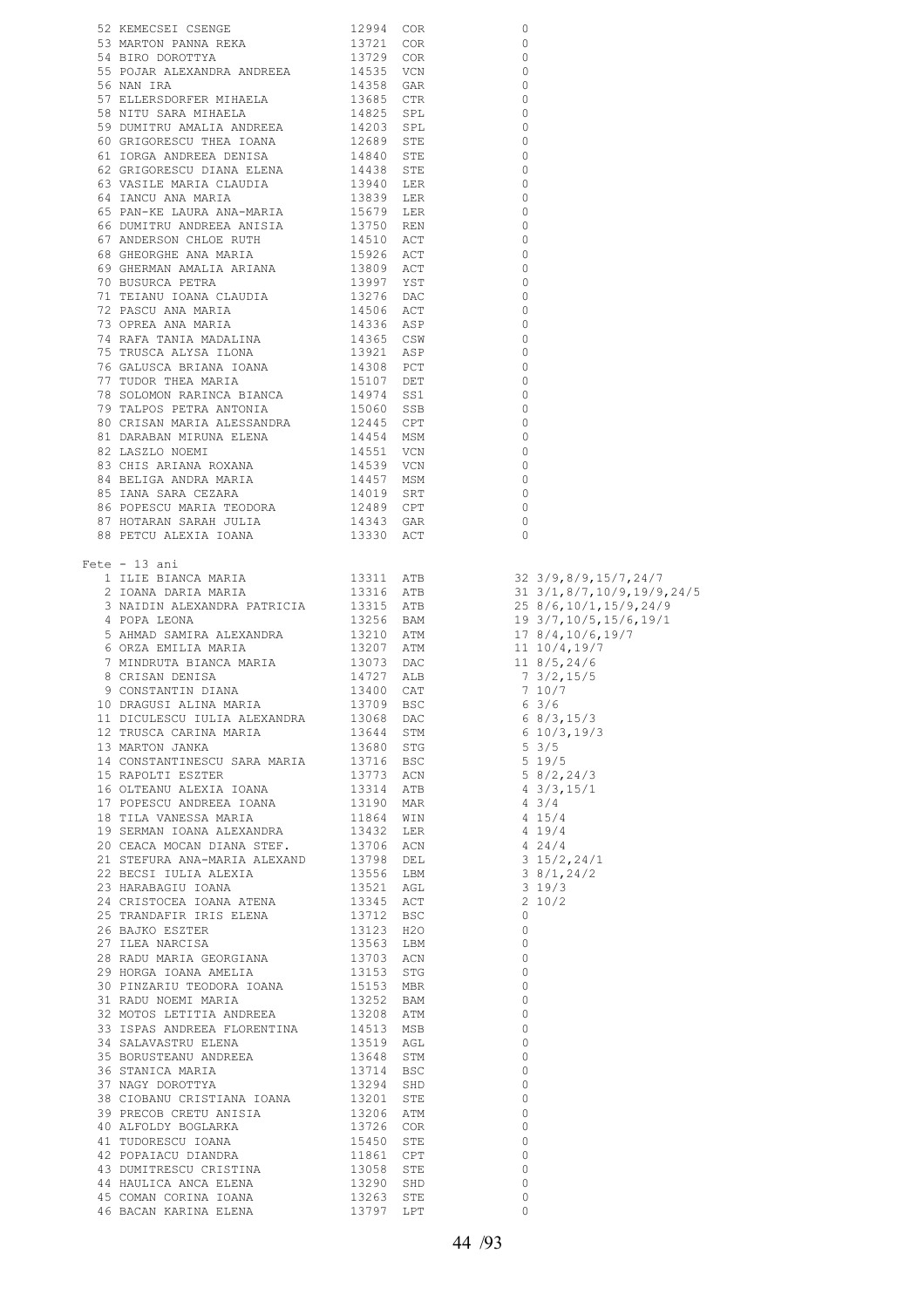| Baieti - 12 ani                                                                                                                                                                                                                              |  |                                                      |  |
|----------------------------------------------------------------------------------------------------------------------------------------------------------------------------------------------------------------------------------------------|--|------------------------------------------------------|--|
|                                                                                                                                                                                                                                              |  |                                                      |  |
|                                                                                                                                                                                                                                              |  |                                                      |  |
|                                                                                                                                                                                                                                              |  |                                                      |  |
|                                                                                                                                                                                                                                              |  |                                                      |  |
|                                                                                                                                                                                                                                              |  |                                                      |  |
|                                                                                                                                                                                                                                              |  |                                                      |  |
|                                                                                                                                                                                                                                              |  |                                                      |  |
|                                                                                                                                                                                                                                              |  |                                                      |  |
|                                                                                                                                                                                                                                              |  |                                                      |  |
|                                                                                                                                                                                                                                              |  |                                                      |  |
|                                                                                                                                                                                                                                              |  |                                                      |  |
|                                                                                                                                                                                                                                              |  |                                                      |  |
|                                                                                                                                                                                                                                              |  |                                                      |  |
|                                                                                                                                                                                                                                              |  |                                                      |  |
|                                                                                                                                                                                                                                              |  |                                                      |  |
|                                                                                                                                                                                                                                              |  |                                                      |  |
|                                                                                                                                                                                                                                              |  |                                                      |  |
|                                                                                                                                                                                                                                              |  |                                                      |  |
|                                                                                                                                                                                                                                              |  |                                                      |  |
|                                                                                                                                                                                                                                              |  |                                                      |  |
|                                                                                                                                                                                                                                              |  |                                                      |  |
|                                                                                                                                                                                                                                              |  |                                                      |  |
|                                                                                                                                                                                                                                              |  |                                                      |  |
|                                                                                                                                                                                                                                              |  |                                                      |  |
|                                                                                                                                                                                                                                              |  |                                                      |  |
|                                                                                                                                                                                                                                              |  |                                                      |  |
| 28 COMSA ALEXANDRU IOAN 14166 ALB                                                                                                                                                                                                            |  | $\sim$ 0                                             |  |
|                                                                                                                                                                                                                                              |  | $\overline{0}$                                       |  |
| 28 COMSA ALEXANDRU IOAN 14166 ALB<br>29 DUMITRU MIHAI VIRGILIU 14276 ATB<br>30 ONEA ARIS CRISTIAN ANTONI 13845 LER<br>31 VOLOSENIUC HUDESCU MATEI 14133 SCP<br>32 POPA ALEXANDRU DANIEL 13146 LLP<br>33 MALUS CRISTIAN IONUT 13922 ASP<br>   |  | $\overline{0}$                                       |  |
|                                                                                                                                                                                                                                              |  | $\overline{0}$                                       |  |
|                                                                                                                                                                                                                                              |  | $\overline{0}$                                       |  |
|                                                                                                                                                                                                                                              |  | $\overline{0}$                                       |  |
|                                                                                                                                                                                                                                              |  | $\overline{\phantom{0}}$                             |  |
|                                                                                                                                                                                                                                              |  | $\overline{0}$                                       |  |
|                                                                                                                                                                                                                                              |  | $\overline{0}$                                       |  |
|                                                                                                                                                                                                                                              |  | $\overline{0}$                                       |  |
|                                                                                                                                                                                                                                              |  | $\overline{0}$                                       |  |
|                                                                                                                                                                                                                                              |  | $\overline{0}$                                       |  |
|                                                                                                                                                                                                                                              |  | $\overline{0}$                                       |  |
|                                                                                                                                                                                                                                              |  | $\overline{0}$                                       |  |
|                                                                                                                                                                                                                                              |  | $\overline{0}$                                       |  |
|                                                                                                                                                                                                                                              |  | $\circ$                                              |  |
|                                                                                                                                                                                                                                              |  | $\overline{\phantom{0}}$                             |  |
|                                                                                                                                                                                                                                              |  | $\overline{\phantom{0}}$                             |  |
|                                                                                                                                                                                                                                              |  | $\overline{0}$                                       |  |
|                                                                                                                                                                                                                                              |  | $\overline{\phantom{0}}$                             |  |
|                                                                                                                                                                                                                                              |  | $\overline{0}$                                       |  |
|                                                                                                                                                                                                                                              |  | $\overline{\phantom{0}}$                             |  |
|                                                                                                                                                                                                                                              |  | $\overline{0}$                                       |  |
|                                                                                                                                                                                                                                              |  | $\overline{\phantom{0}}$                             |  |
|                                                                                                                                                                                                                                              |  | $\overline{\phantom{0}}$<br>$\overline{\phantom{0}}$ |  |
|                                                                                                                                                                                                                                              |  | $\overline{\phantom{0}}$                             |  |
|                                                                                                                                                                                                                                              |  | $\overline{\phantom{0}}$                             |  |
|                                                                                                                                                                                                                                              |  | $\overline{0}$                                       |  |
|                                                                                                                                                                                                                                              |  | $\overline{0}$                                       |  |
|                                                                                                                                                                                                                                              |  | $\overline{\phantom{0}}$                             |  |
|                                                                                                                                                                                                                                              |  | $\overline{\phantom{0}}$                             |  |
|                                                                                                                                                                                                                                              |  | $\overline{0}$                                       |  |
|                                                                                                                                                                                                                                              |  | $\circ$                                              |  |
| 39 MISTIREANU IUSTIN TEODOR 11230 SUB<br>40 ADAM BOGDAN 1129 LER<br>42 CIRILO ALBERTO ANDREI 13423 LER<br>42 CIRILO ALBERTO ANDREI 14124 SCP<br>43 RADU DAVID 13941 LER<br>43 RADU DAVID 13941 LER<br>43 RADU DAVID 13941 LER<br>43 RADU DAV |  | $\overline{\phantom{0}}$                             |  |
|                                                                                                                                                                                                                                              |  | $\overline{\phantom{0}}$                             |  |
|                                                                                                                                                                                                                                              |  |                                                      |  |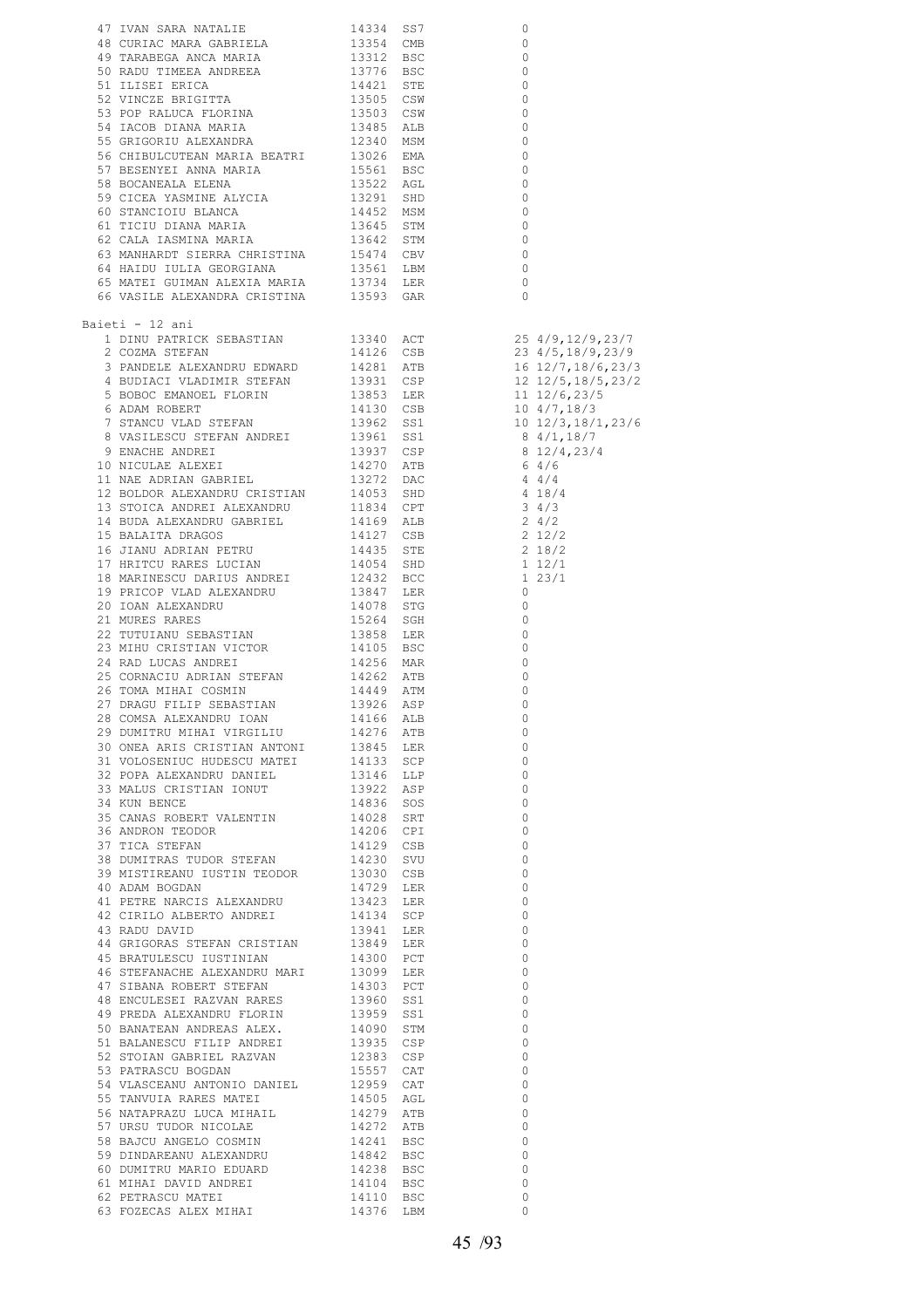| 64 IARI EDWARD ERIK 14460 COR                                                                                                                                                                                                              |                                                                                                                   | 0              |                               |
|--------------------------------------------------------------------------------------------------------------------------------------------------------------------------------------------------------------------------------------------|-------------------------------------------------------------------------------------------------------------------|----------------|-------------------------------|
| 65 CRET TUDOR ALEXANDRU                                                                                                                                                                                                                    |                                                                                                                   |                |                               |
|                                                                                                                                                                                                                                            |                                                                                                                   | $\circ$        |                               |
| 66 STOIAN ANTONIO GABRIEL                                                                                                                                                                                                                  |                                                                                                                   | $\mathbf 0$    |                               |
| 67 RADOI RARES NICOLAE                                                                                                                                                                                                                     |                                                                                                                   | $\circ$        |                               |
| 68 SERBANESCU STEFAN ANDREI                                                                                                                                                                                                                | 15146 LBO<br>13948 CTR<br>15079 CTR<br>15142 CTR                                                                  | $\circ$        |                               |
| 69 DUTA VALENTIN STEFAN                                                                                                                                                                                                                    |                                                                                                                   | $\circ$        |                               |
|                                                                                                                                                                                                                                            |                                                                                                                   |                |                               |
| 70 TANASE DANIEL VASILE                                                                                                                                                                                                                    |                                                                                                                   | $\circ$        |                               |
| 71 MINCU ANDREI ALEX.                                                                                                                                                                                                                      |                                                                                                                   | $\circ$        |                               |
| 72 PASA UNGURIANU LUCA VLAD                                                                                                                                                                                                                | 15663 CTR<br>15459 STE<br>15274 STE<br>14405 LER                                                                  | $\circ$        |                               |
|                                                                                                                                                                                                                                            |                                                                                                                   | $\mathbf 0$    |                               |
|                                                                                                                                                                                                                                            |                                                                                                                   | $\circ$        |                               |
|                                                                                                                                                                                                                                            |                                                                                                                   | $\circ$        |                               |
|                                                                                                                                                                                                                                            |                                                                                                                   |                |                               |
|                                                                                                                                                                                                                                            |                                                                                                                   | $\circ$        |                               |
|                                                                                                                                                                                                                                            |                                                                                                                   | $\circ$        |                               |
| 14405 ERSA UNGURIANU LUCA VIAD 14405 ERD<br>73 GYORFI FRANCISC DENIS<br>74 BRINDAU DAVID CRISTIAN 14247 BAM<br>75 ARITON ALEXANDRU MARIUS 14367 MBR<br>76 ANDRONIC IONUT ADRIAN 13914 ASP<br>77 PASZTOR LASZLO VALENTIN 14077 STG<br>78 PA |                                                                                                                   | $\circ$        |                               |
| THE SALE SALE SALE PART AND THE SALE OF THE SALE OF THE SALE OF THE SALE OF THE SALE OF THE SALE OF THE SALE OF THE SALE OF THE SALE OF THE SALE OF THE SALE OF THE SALE OF THE SALE OF THE SALE OF THE SALE OF THE SALE OF TH             |                                                                                                                   | 0              |                               |
|                                                                                                                                                                                                                                            |                                                                                                                   | $\circ$        |                               |
|                                                                                                                                                                                                                                            |                                                                                                                   | $\circ$        |                               |
| 82 CURTICAPEAN VLAD ANDREI                                                                                                                                                                                                                 |                                                                                                                   | $\circ$        |                               |
|                                                                                                                                                                                                                                            |                                                                                                                   |                |                               |
| 83 PRALL IULIAN GABRIEL                                                                                                                                                                                                                    |                                                                                                                   | 0              |                               |
| 84 SIMON LUCA LUCIAN                                                                                                                                                                                                                       |                                                                                                                   | $\mathbf 0$    |                               |
| 85 VLADAR ENE                                                                                                                                                                                                                              |                                                                                                                   | 0              |                               |
|                                                                                                                                                                                                                                            |                                                                                                                   | $\circ$        |                               |
| 86 SIPOS PETER DAVID<br>87 PUIU DRAGOS IOAN<br>88 LAZAR ANDREI                                                                                                                                                                             |                                                                                                                   | 0              |                               |
|                                                                                                                                                                                                                                            |                                                                                                                   | $\mathbf 0$    |                               |
| 89 MELIANU NICOLAE CRISTIAN                                                                                                                                                                                                                | 14194 ASF<br>15485 CBV<br>13274 DAC<br>14455 MSM<br>14358 VCN<br>1436 STE<br>14430 STE<br>1437 STE<br>14051 SHD   | $\circ$        |                               |
|                                                                                                                                                                                                                                            | 14437 STE<br>14051 SHD<br>12387 LER<br>13157 STG<br>14447 STE<br>14102 BCC<br>14536 VCN<br>14340 GAR<br>15900 VCK |                |                               |
| 90 CONSTANTINESCU MIHNEA                                                                                                                                                                                                                   |                                                                                                                   | $\circ$        |                               |
| 91 STOICA EMILIAN                                                                                                                                                                                                                          |                                                                                                                   | $\circ$        |                               |
|                                                                                                                                                                                                                                            |                                                                                                                   | $\mathbf 0$    |                               |
| 92 VAS BALAZS DENIS<br>93 MARES DOMINIQUE GABRIEL<br>94 TABACU DIMITRIE<br>95 STIGNEI DENIS                                                                                                                                                |                                                                                                                   | $\circ$        |                               |
|                                                                                                                                                                                                                                            |                                                                                                                   | $\circ$        |                               |
|                                                                                                                                                                                                                                            |                                                                                                                   |                |                               |
|                                                                                                                                                                                                                                            |                                                                                                                   | $\circ$        |                               |
|                                                                                                                                                                                                                                            |                                                                                                                   | $\circ$        |                               |
| 96 TEREBESI NANDOR LASZLO<br>97 ILIES RAZVAN CRISTIAN                                                                                                                                                                                      |                                                                                                                   | $\overline{0}$ |                               |
| $\begin{tabular}{lllllllll} 98\quad BAJKO & ZALAN & 15890 & VSK \\ 99\quad LIMBASAN & ALEXANDER & GEORGE & 15713 & AQU \\ 100\quad ALEXANDRESCU & VICTOR & 14302 & PCT \end{tabular}$                                                      |                                                                                                                   | $\circ$        |                               |
|                                                                                                                                                                                                                                            |                                                                                                                   | $\mathbf 0$    |                               |
|                                                                                                                                                                                                                                            |                                                                                                                   | $\Omega$       |                               |
|                                                                                                                                                                                                                                            |                                                                                                                   |                |                               |
|                                                                                                                                                                                                                                            |                                                                                                                   |                |                               |
| Baieti - 13 ani                                                                                                                                                                                                                            |                                                                                                                   |                |                               |
| 1 POPOVICI DAVID                                                                                                                                                                                                                           | 13322 ATB                                                                                                         |                | 33 7/4,9/6,14/9,20/7,25/7     |
| 2 MOSCALIUC CALIN GEORGE                                                                                                                                                                                                                   |                                                                                                                   |                | 27 7/9,9/9,20/9               |
| 3 GHEORGHE LUCAS IOAN                                                                                                                                                                                                                      | 13583 SVU<br>13424 LER                                                                                            |                | 26 2/1,7/5,9/7,14/5,20/6,25/2 |
| 4 IACOB MIHAI                                                                                                                                                                                                                              |                                                                                                                   |                | $21 \t2/9, 14/6, 25/6$        |
|                                                                                                                                                                                                                                            | 13244 CPT<br>13244 CPT<br>13323 ATB<br>12330 POL<br>13951 CTR<br>11289 CPT<br>12855 BAR                           |                |                               |
| 5 CIRCIUMARESCU DAVID STEFA                                                                                                                                                                                                                |                                                                                                                   |                | 19 7/7,9/3,14/3,20/3,25/3     |
| 6 NICOLA MADALIN IONUT                                                                                                                                                                                                                     |                                                                                                                   |                | 15 2/2, 7/2, 14/2, 25/9       |
| 7 DASCALESCU MIHNEA DUMITRU                                                                                                                                                                                                                |                                                                                                                   |                | $12 \frac{2}{7}$ , 20/5       |
| 8 MAGDA TEODOR STEFAN                                                                                                                                                                                                                      |                                                                                                                   |                | $10 \frac{2}{6}$ , 9/4        |
| 9 GUINEA ALEXANDRU IONUT                                                                                                                                                                                                                   |                                                                                                                   |                | $10\ \frac{7}{6}$ , 25/4      |
|                                                                                                                                                                                                                                            |                                                                                                                   |                |                               |
| 10 ICHIM LUCA STEFAN                                                                                                                                                                                                                       |                                                                                                                   |                | $9\ 2/3, 7/1, 14/4, 25/1$     |
|                                                                                                                                                                                                                                            |                                                                                                                   |                | $8\;\;7/3,25/5$               |
|                                                                                                                                                                                                                                            |                                                                                                                   |                |                               |
|                                                                                                                                                                                                                                            |                                                                                                                   |                |                               |
|                                                                                                                                                                                                                                            |                                                                                                                   |                |                               |
|                                                                                                                                                                                                                                            |                                                                                                                   |                |                               |
|                                                                                                                                                                                                                                            |                                                                                                                   |                |                               |
|                                                                                                                                                                                                                                            |                                                                                                                   |                |                               |
|                                                                                                                                                                                                                                            |                                                                                                                   |                |                               |
|                                                                                                                                                                                                                                            |                                                                                                                   |                |                               |
|                                                                                                                                                                                                                                            |                                                                                                                   |                |                               |
|                                                                                                                                                                                                                                            |                                                                                                                   |                |                               |
|                                                                                                                                                                                                                                            |                                                                                                                   |                |                               |
|                                                                                                                                                                                                                                            |                                                                                                                   |                |                               |
|                                                                                                                                                                                                                                            |                                                                                                                   |                |                               |
|                                                                                                                                                                                                                                            |                                                                                                                   |                |                               |
|                                                                                                                                                                                                                                            |                                                                                                                   |                |                               |
|                                                                                                                                                                                                                                            |                                                                                                                   |                |                               |
|                                                                                                                                                                                                                                            |                                                                                                                   |                |                               |
|                                                                                                                                                                                                                                            |                                                                                                                   |                |                               |
|                                                                                                                                                                                                                                            |                                                                                                                   |                |                               |
|                                                                                                                                                                                                                                            |                                                                                                                   |                |                               |
|                                                                                                                                                                                                                                            |                                                                                                                   |                |                               |
|                                                                                                                                                                                                                                            |                                                                                                                   |                |                               |
|                                                                                                                                                                                                                                            |                                                                                                                   |                |                               |
|                                                                                                                                                                                                                                            |                                                                                                                   |                |                               |
|                                                                                                                                                                                                                                            |                                                                                                                   |                |                               |
|                                                                                                                                                                                                                                            |                                                                                                                   |                |                               |
|                                                                                                                                                                                                                                            |                                                                                                                   |                |                               |
| 9 GUINEA AIEXNAINE TONUT 11389 CPT 11471<br>10 DEHIN ANCA STEENN 12007 11289 CPT 10 7/6,25/4<br>11 COSTACRS BOGBOUT DON 126859 BAR 8 7/3,25/5<br>12 LARADAT CRISTIAN 12008 BAR 8 774,275/5<br>12 LARADAT CRISTIAN 12008 SCRE 5 2/5 7/      |                                                                                                                   |                |                               |
|                                                                                                                                                                                                                                            |                                                                                                                   |                |                               |
|                                                                                                                                                                                                                                            |                                                                                                                   |                |                               |
|                                                                                                                                                                                                                                            |                                                                                                                   |                |                               |
|                                                                                                                                                                                                                                            |                                                                                                                   |                |                               |
|                                                                                                                                                                                                                                            |                                                                                                                   |                |                               |
|                                                                                                                                                                                                                                            |                                                                                                                   |                |                               |
|                                                                                                                                                                                                                                            |                                                                                                                   |                |                               |
|                                                                                                                                                                                                                                            |                                                                                                                   |                |                               |
|                                                                                                                                                                                                                                            |                                                                                                                   |                |                               |
|                                                                                                                                                                                                                                            |                                                                                                                   |                |                               |
|                                                                                                                                                                                                                                            |                                                                                                                   |                |                               |
|                                                                                                                                                                                                                                            |                                                                                                                   |                |                               |
|                                                                                                                                                                                                                                            |                                                                                                                   |                |                               |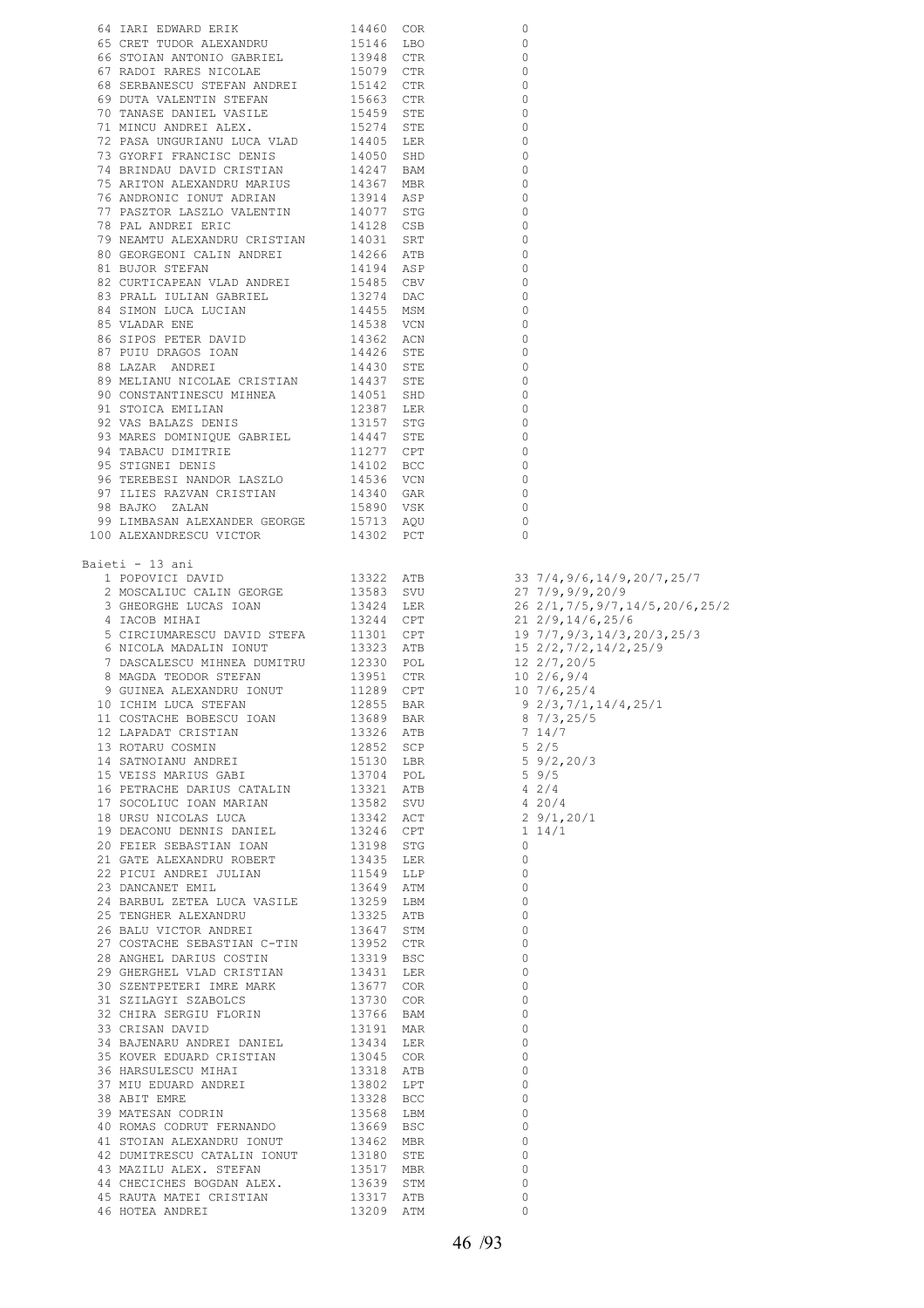| 47 GHIONU DENIS ANDREI 11460 MBR<br>49 GADAR AIDBEI 11460 MBR<br>49 GADAR AIDBEI ALEX. 115241 BAM<br>49 GANDR DAUDITU ANDREI 11511 H2O 1361<br>51 GAMBAN BAUL ANDREI 11511 H2O<br>51 DOMINITRAGCU ANDREI 11511 H2O<br>51 DOMINITRAGCU AND      |           |     | $\circ$                                                                              |                                                     |
|------------------------------------------------------------------------------------------------------------------------------------------------------------------------------------------------------------------------------------------------|-----------|-----|--------------------------------------------------------------------------------------|-----------------------------------------------------|
|                                                                                                                                                                                                                                                |           |     | $\Omega$                                                                             |                                                     |
|                                                                                                                                                                                                                                                |           |     | $\overline{\phantom{0}}$                                                             |                                                     |
|                                                                                                                                                                                                                                                |           |     | $\bigcirc$                                                                           |                                                     |
|                                                                                                                                                                                                                                                |           |     | $\overline{\phantom{0}}$                                                             |                                                     |
|                                                                                                                                                                                                                                                |           |     | $\circ$<br>$\overline{\phantom{0}}$                                                  |                                                     |
|                                                                                                                                                                                                                                                |           |     | $\Omega$                                                                             |                                                     |
|                                                                                                                                                                                                                                                |           |     | $\overline{\phantom{0}}$                                                             |                                                     |
|                                                                                                                                                                                                                                                |           |     | 0                                                                                    |                                                     |
|                                                                                                                                                                                                                                                |           |     | $\overline{0}$                                                                       |                                                     |
|                                                                                                                                                                                                                                                |           |     | 0                                                                                    |                                                     |
|                                                                                                                                                                                                                                                |           |     | $\qquad \qquad \circ$                                                                |                                                     |
|                                                                                                                                                                                                                                                |           |     | 0<br>$\overline{0}$                                                                  |                                                     |
|                                                                                                                                                                                                                                                |           |     | 0                                                                                    |                                                     |
|                                                                                                                                                                                                                                                |           |     | $\overline{0}$                                                                       |                                                     |
|                                                                                                                                                                                                                                                |           |     | $\circ$                                                                              |                                                     |
|                                                                                                                                                                                                                                                |           |     | $\overline{\phantom{0}}$                                                             |                                                     |
|                                                                                                                                                                                                                                                |           |     | $\overline{0}$                                                                       |                                                     |
|                                                                                                                                                                                                                                                |           |     | $\overline{0}$                                                                       |                                                     |
|                                                                                                                                                                                                                                                |           |     | $\circ$<br>$\overline{0}$                                                            |                                                     |
|                                                                                                                                                                                                                                                |           |     | $\overline{0}$                                                                       |                                                     |
|                                                                                                                                                                                                                                                |           |     | $\overline{0}$                                                                       |                                                     |
|                                                                                                                                                                                                                                                |           |     | $\overline{\phantom{0}}$                                                             |                                                     |
|                                                                                                                                                                                                                                                |           |     | $\circ$                                                                              |                                                     |
|                                                                                                                                                                                                                                                |           |     | $\bigcirc$                                                                           |                                                     |
|                                                                                                                                                                                                                                                |           |     | $\overline{\phantom{0}}$                                                             |                                                     |
|                                                                                                                                                                                                                                                |           |     | $\bigcirc$<br>$\overline{0}$                                                         |                                                     |
|                                                                                                                                                                                                                                                |           |     | $\overline{\phantom{0}}$                                                             |                                                     |
|                                                                                                                                                                                                                                                |           |     | $\circ$                                                                              |                                                     |
|                                                                                                                                                                                                                                                |           |     | $\overline{\phantom{0}}$                                                             |                                                     |
|                                                                                                                                                                                                                                                |           |     | $\overline{0}$                                                                       |                                                     |
|                                                                                                                                                                                                                                                |           |     | $\overline{\phantom{0}}$                                                             |                                                     |
|                                                                                                                                                                                                                                                |           |     | 0                                                                                    |                                                     |
|                                                                                                                                                                                                                                                |           |     | 0                                                                                    |                                                     |
|                                                                                                                                                                                                                                                |           |     | 0<br>$\circ$                                                                         |                                                     |
|                                                                                                                                                                                                                                                |           |     | 0                                                                                    |                                                     |
|                                                                                                                                                                                                                                                |           |     | $\circ$                                                                              |                                                     |
|                                                                                                                                                                                                                                                |           |     | 0                                                                                    |                                                     |
|                                                                                                                                                                                                                                                |           |     | 0                                                                                    |                                                     |
|                                                                                                                                                                                                                                                |           |     | 0                                                                                    |                                                     |
|                                                                                                                                                                                                                                                |           |     | 0                                                                                    |                                                     |
|                                                                                                                                                                                                                                                |           |     | $\Omega$<br>$\Omega$                                                                 |                                                     |
| 95 NANULESCU ALEXANDRU NICHI 13774                                                                                                                                                                                                             |           | BSC | 0                                                                                    |                                                     |
|                                                                                                                                                                                                                                                |           |     | $\circ$                                                                              |                                                     |
| 96 ELEFTERIU ALBU OCTAVIAN 13516 AGL<br>97 DROSU LUCIAN ANDREI 13800 CPT<br>98 MILOS ROBERT CRISTIAN 13461 MBR<br>99 FORTU EDUARD ANDREI 13513 AGL<br>100 LAZAR NICOLAE 13598 GAR<br>101 ROSU PATRICK CRISTIAN 11362 STE<br>102 BERTEA ALI     |           |     | $\circ$                                                                              |                                                     |
|                                                                                                                                                                                                                                                |           |     | $\overline{\phantom{0}}$                                                             |                                                     |
|                                                                                                                                                                                                                                                |           |     | $\circ$                                                                              |                                                     |
|                                                                                                                                                                                                                                                |           |     | 0<br>$\circ$                                                                         |                                                     |
|                                                                                                                                                                                                                                                |           |     | $\overline{0}$                                                                       |                                                     |
|                                                                                                                                                                                                                                                |           |     | $\overline{0}$                                                                       |                                                     |
| 104 GERGELY FERENC                                                                                                                                                                                                                             | 13122 STG |     | $\overline{0}$                                                                       |                                                     |
|                                                                                                                                                                                                                                                |           |     |                                                                                      |                                                     |
| Baieti - 14 ani                                                                                                                                                                                                                                |           |     |                                                                                      |                                                     |
|                                                                                                                                                                                                                                                |           |     |                                                                                      |                                                     |
|                                                                                                                                                                                                                                                |           |     |                                                                                      |                                                     |
|                                                                                                                                                                                                                                                |           |     |                                                                                      |                                                     |
|                                                                                                                                                                                                                                                |           |     |                                                                                      | 12 1/3,21/9<br>10 1/5,11/5                          |
| 4 DUMITRACHE TOBIAS GEORGE<br>12891 CSO<br>5 SCHMELAS ERWIN<br>6 SUSANU EUGEN FLORIN 12705 SRT<br>6 SUSANU EUGEN FLORIN 11517 ACT<br>7 POPESCU DENIS LAUREAN 12721 SRT<br>8 ROTARU VLAD 12777 SSB<br>9 GANEA CRISTIAN STEFAN 12822 MBR<br>9 GA |           |     |                                                                                      |                                                     |
|                                                                                                                                                                                                                                                |           |     | $9 1/9$<br>9 11/9                                                                    |                                                     |
|                                                                                                                                                                                                                                                |           |     |                                                                                      | $\begin{array}{cc} 7 & 21/7 \\ 7 & 6/7 \end{array}$ |
|                                                                                                                                                                                                                                                |           |     |                                                                                      |                                                     |
|                                                                                                                                                                                                                                                |           |     | $6 \frac{1}{6}$                                                                      |                                                     |
|                                                                                                                                                                                                                                                |           |     |                                                                                      | 66/6                                                |
| 8 ROTARU VLAD<br>9 GANEA CRISTIAN STEFAN<br>12822 MBR<br>10 DRAGOTA ETIENNE LAURENTIU 12847 STM<br>11 KUGELMAN PATRICK ALEX. 12883 MAR<br>12 STOLTZ MARKUS 13051 REN<br>13 NITU MARIUS ADRIAN 12935 LER<br>12935 LER                           |           |     |                                                                                      | $6\frac{6}{4}$ , 21/2<br>$5\frac{1}{4}$ , 6/1       |
|                                                                                                                                                                                                                                                |           |     |                                                                                      | 521/5                                               |
|                                                                                                                                                                                                                                                |           |     |                                                                                      | 5 6/5                                               |
| 15 ILIES DAKIOS MIRRI (1941 LER 17 GAVRILA IONUT MADALIN 12824 MBR 18 ISTRATE BOGDAN CRISTIAN 12695 SHD 19 KOKKINAKIS VASILEIOS 12813 SS1                                                                                                      |           |     | 421/4                                                                                |                                                     |
|                                                                                                                                                                                                                                                |           |     |                                                                                      | 3 1/1,11/2                                          |
|                                                                                                                                                                                                                                                |           |     | $\begin{array}{c} \n \overline{\phantom{0}} \\  3 \hspace{0.1cm} 11/3\n \end{array}$ |                                                     |
|                                                                                                                                                                                                                                                |           |     | $3\,6/3$                                                                             | 3 21/3                                              |
| 18 ISTRATE DOGDAR ONLOCALLE<br>19 KOKKINAKIS VASILEIOS 12813 SS1<br>20 DUTULESCU ANDREI ALEXANDR 13069 DAC<br>21 BARABAS ANDRAS                                                                                                                | 14464 CSG |     |                                                                                      | 26/2                                                |
| 22 TIMOFTE MARIUS GABRIEL 12694 SHD                                                                                                                                                                                                            |           |     | 1 21/1                                                                               |                                                     |
| 23 VERMAN CRISTIAN                                                                                                                                                                                                                             | 12606 SCB |     |                                                                                      | $1\;11/1$                                           |
|                                                                                                                                                                                                                                                |           |     | $\circ$                                                                              |                                                     |
|                                                                                                                                                                                                                                                |           |     | 0                                                                                    |                                                     |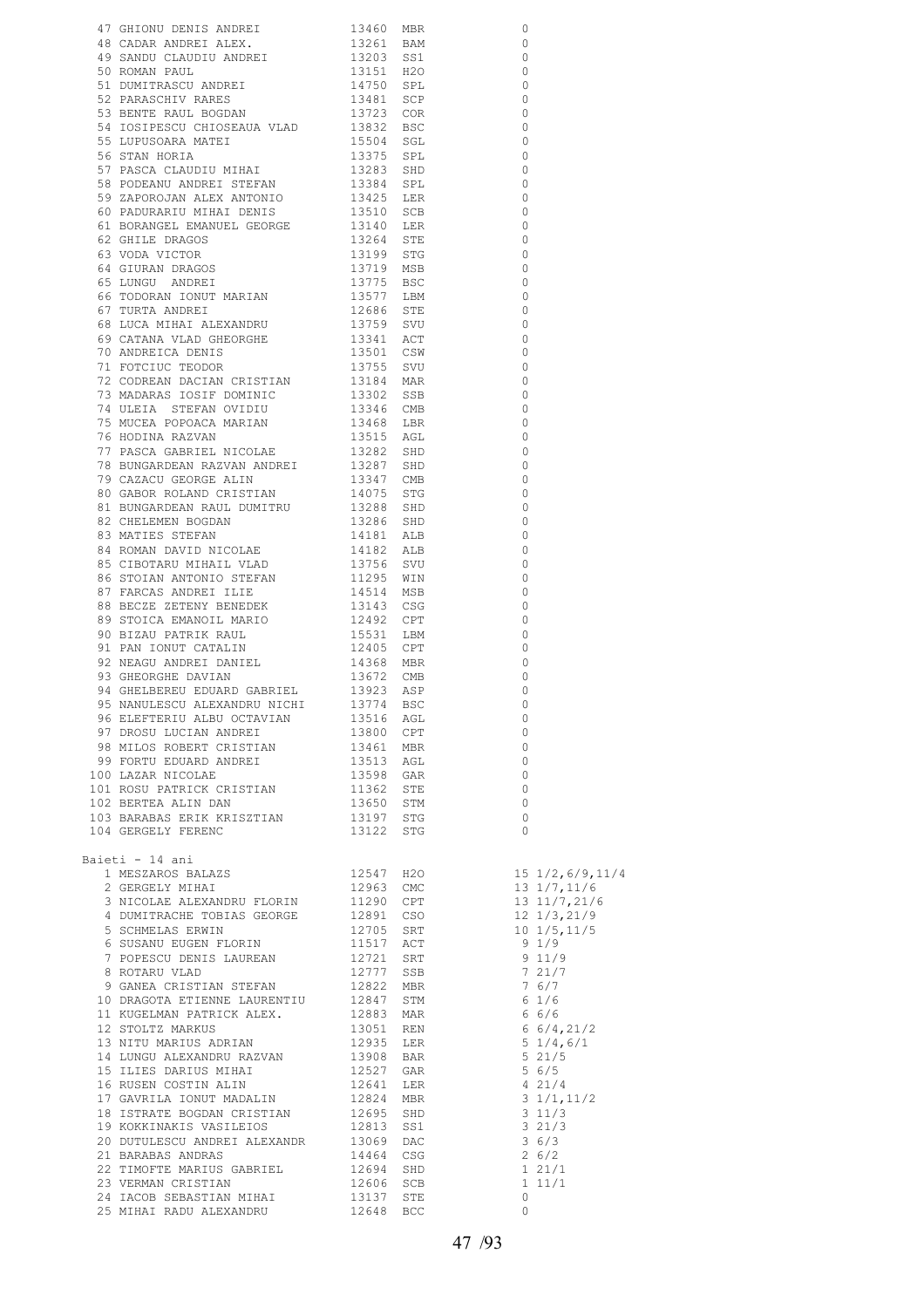| 26 MORARIU LUCA IOAN 12567 CSO<br>27 PETER ARTHUR CRISTIAN 12564 ATB<br>28 RIEDL - SERLI TIBOR 13790 MSM                                                                                                    |                                                               | $\circ$        |
|-------------------------------------------------------------------------------------------------------------------------------------------------------------------------------------------------------------|---------------------------------------------------------------|----------------|
|                                                                                                                                                                                                             |                                                               | $\circ$        |
|                                                                                                                                                                                                             |                                                               | $\circ$        |
| 29 STOICA IONUT                                                                                                                                                                                             | 10574 CPT<br>12789 LBM                                        | $\circ$        |
| 30 COZMUTA TUDOR CALIN<br>31 SIMION WARD-                                                                                                                                                                   |                                                               | $\circ$        |
|                                                                                                                                                                                                             |                                                               | $\circ$        |
| $\begin{tabular}{lllllllllll} 31 & \texttt{SIMION} & \texttt{MATEI} & \texttt{ALEXANDRU} & & & & 13052 & \texttt{LER} \\ 32 & \texttt{TATAR} & \texttt{ALEXANDRU} & & & 12968 & \texttt{POL} \end{tabular}$ |                                                               | $\circ$        |
|                                                                                                                                                                                                             |                                                               | $\circ$        |
|                                                                                                                                                                                                             |                                                               | $\circ$        |
| $\begin{tabular}{lllllllllllll} 33 & PASCU NICU LAURENTIU & 12924 & LER \\ 34 MARGARIT ALEXANDRU & 12753 & SPL \\ 35 OLTEANU VLAD ANDREI & 12869 & SS1 \\ \end{tabular}$                                    |                                                               | $\circ$        |
|                                                                                                                                                                                                             |                                                               | $\overline{0}$ |
| 36 BADULESCU VLAD ALEXANDRU<br>37 SENDROIU ANDREI CRISTIAN                                                                                                                                                  | 12814 STE<br>13932 CSP                                        | $\circ$        |
|                                                                                                                                                                                                             |                                                               | $\circ$        |
|                                                                                                                                                                                                             |                                                               | $\overline{0}$ |
|                                                                                                                                                                                                             |                                                               | $\circ$        |
| 938 PREDA LUCA IOAN 13107 CSO<br>39 RAPOLTI ZSOLT 12967 POL<br>40 LEOPA DENIS IULIAN 12595 MBR<br>41 IONITA RARES 12927 SS1                                                                                 |                                                               | $\circ$        |
| 42 SIPOTEANU ALEXANDRU IONUT 13076 DAC                                                                                                                                                                      |                                                               | $\circ$        |
|                                                                                                                                                                                                             | 12999 SGL<br>11516 PCT<br>12397 LLP<br>12823 MBR<br>12823 MBR | $\circ$        |
| 43 LUNGU SEBASTIAN MIHAI<br>44 DUMBRAVA ANDREI IULIAN                                                                                                                                                       |                                                               | $\overline{0}$ |
| 45 SECARIN ROBERT ANDREI                                                                                                                                                                                    |                                                               | $\circ$        |
|                                                                                                                                                                                                             |                                                               | $\circ$        |
| 46 ALEXANDRU EDMOND FLORIN<br>47 CIUTACU ROBERT C-TIN                                                                                                                                                       |                                                               | $\circ$        |
|                                                                                                                                                                                                             |                                                               | $\circ$        |
| 48 ADAM TOMA<br>49 GRUBACICHI ALEN                                                                                                                                                                          | 12865 CSN<br>12314 STM                                        | $\overline{0}$ |
| 50 COSTACHE ALEXANDRU GABRIE 12563 BSC                                                                                                                                                                      |                                                               | $\overline{0}$ |
|                                                                                                                                                                                                             | 12775 BCC                                                     | $\circ$        |
| 51 LEGANEL ANDREI<br>52 BALAN PAUL                                                                                                                                                                          | 12578 MBR                                                     | $\circ$        |
|                                                                                                                                                                                                             |                                                               | $\circ$        |
| 53 BALAN RARES ALEXANDRU 11120 AGL 54 DOBRE DANIEL GABRIEL 12645 CSO                                                                                                                                        |                                                               | $\overline{0}$ |
|                                                                                                                                                                                                             |                                                               | $\circ$        |
|                                                                                                                                                                                                             |                                                               | $\overline{0}$ |
|                                                                                                                                                                                                             |                                                               | $\circ$        |
| 57 GHINESCU IULIAN ALEXANDRU - 13394 - SPL<br>58 DEMIAN NICHOLAS CRISTIAN - 12830 BAM<br>59 IANCU ALEXANDRU DIMITRIE - 12565 ALS                                                                            |                                                               | $\circ$        |
|                                                                                                                                                                                                             |                                                               | $\circ$        |
|                                                                                                                                                                                                             | 12827 BAM<br>12681 SSV<br>10850 STE<br>11278 CPT<br>12769 CMB | $\overline{0}$ |
| 60 NAGY BRANDON EDMOND<br>61 TURLUIANU VICTOR                                                                                                                                                               |                                                               | $\circ$        |
| 62 GRAEF MIHAI VALENTIN                                                                                                                                                                                     |                                                               | $\circ$        |
| 63 TABACU PETRU                                                                                                                                                                                             |                                                               | $\circ$        |
| 63 TABACU PETRU<br>64 DINICA FLORIN IONUT                                                                                                                                                                   |                                                               | $\circ$        |
|                                                                                                                                                                                                             |                                                               | $\circ$        |
|                                                                                                                                                                                                             |                                                               | $\circ$        |
|                                                                                                                                                                                                             |                                                               | $\circ$        |
|                                                                                                                                                                                                             |                                                               | $\circ$        |
|                                                                                                                                                                                                             |                                                               | $\circ$        |
|                                                                                                                                                                                                             |                                                               | $\circ$        |
|                                                                                                                                                                                                             |                                                               | $\circ$        |
|                                                                                                                                                                                                             |                                                               | $\circ$        |
|                                                                                                                                                                                                             |                                                               |                |

## **CLASAMENT STAFETE CUMULAT**

|                 | Loc Club Stafeta(Sch.1,Sch.2,Sch.3,Sch4.) | pct.     | Total proba/puncte |
|-----------------|-------------------------------------------|----------|--------------------|
| $Fete - 12 ani$ |                                           |          |                    |
| 1 DAC           |                                           | 0        |                    |
| 2 ASP           |                                           | 0        |                    |
| 3 LER           |                                           | 0        |                    |
| 4 ACT           |                                           | O        |                    |
| 5 ATB           |                                           | 0        |                    |
| 6 ALB           |                                           | O        |                    |
| 7 SSB           |                                           | 0        |                    |
| 8 COR           |                                           | 0        |                    |
| 9 VCN           |                                           | 0        |                    |
| $Fete - 13 ani$ |                                           |          |                    |
| 1 ATB           |                                           | 0        |                    |
| 2 BSC           |                                           | $\Omega$ |                    |
| 3 STE           |                                           | 0        |                    |
| 4 STM           |                                           | 0        |                    |
| 5 ATM           |                                           | 0        |                    |
| Baieti - 12 ani |                                           |          |                    |
| 1 CSB           |                                           | 0        |                    |
| 2 LER           |                                           | $\cap$   |                    |
| 3 CSP           |                                           | 0        |                    |
| 4 ASP           |                                           | 0        |                    |
| 5 SS1           |                                           | 0        |                    |
| 6 ATB           |                                           | 0        |                    |
| 7 BSC           |                                           | 0        |                    |
| 8 CTR           |                                           | 0        |                    |
| 9 STE           |                                           | 0        |                    |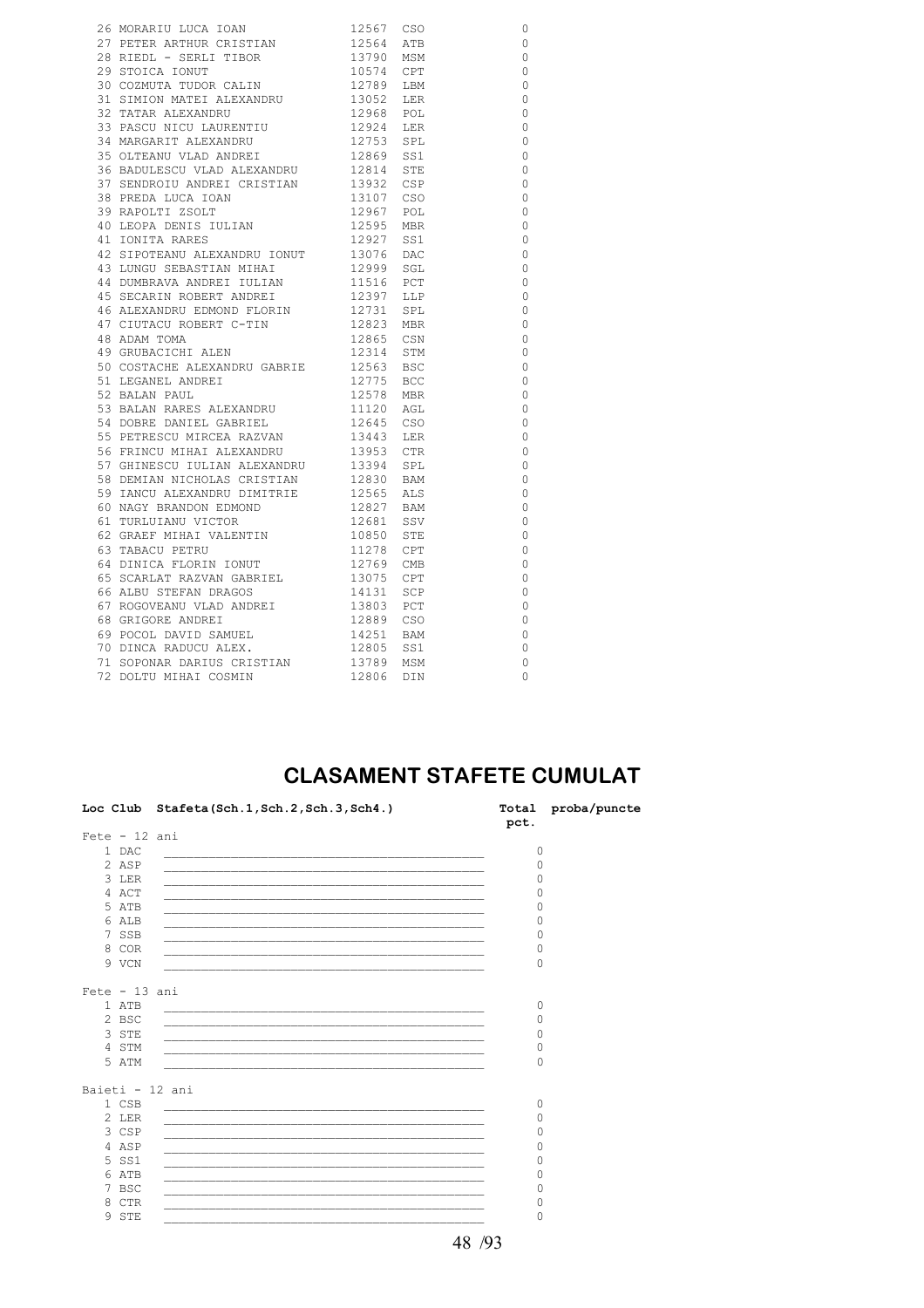| 10 SHD          | 0        |          |
|-----------------|----------|----------|
| Baieti - 13 ani |          |          |
| 1 ATB           | 0        |          |
| 2 CPT           | $\Omega$ |          |
| 3 STE           | 0        |          |
| 4 LER           | 0        |          |
| 5 STG           | 0        |          |
| 6 COR           | 0        |          |
| 7 BSC           | 0        |          |
| 8 LBM           | 0        |          |
| 9 SHD           | 0        |          |
| 10 MBR          | 0        |          |
| 11 SVU          | $\Omega$ |          |
|                 |          |          |
| Baieti - 14 ani |          |          |
| 1 LER           |          | 18 16/18 |
| 2 CSO           |          | 14 16/14 |
|                 |          |          |
| 3 MBR           |          | 12 16/12 |
| 4 SS1           |          | 10 16/10 |
| 5 CPT           | 8        | 16/8     |

## **CLASAMENT ECHIPE CUMULAT**

| Loc | Club            | Total<br>pct.    | proba/puncte                          |
|-----|-----------------|------------------|---------------------------------------|
|     | $Fete - 12 ani$ |                  |                                       |
| 1   | ATB             | 41               | 5/13,13/16,17/7,22/5                  |
| 2   | STG             | 25               | 5/7,13/6,17/4,22/8                    |
| 3   | DIN             | 18               | 17/9,22/9                             |
| 4   | SSV             | 17               | 5/11, 17/3, 22/3                      |
| 5   | REN             | 13               | $5/3$ , 13/5, 22/5                    |
| 6   | VCN             | 13               | 13/6,22/7                             |
| 7   | CTR             | 7                | 17/7                                  |
| 8   | DAC             | 5                | 13/3,17/2                             |
| 9   | LER             | 5                | 17/5                                  |
| 10  | SHD             | 2                | 5/2                                   |
| 11  | COR             | 1                | 5/1                                   |
| 12  | SS1             | 1                | 13/1                                  |
| 13  | ACT             | 0                |                                       |
| 14  | ALB             | 0                |                                       |
| 15  | ASP             | 0                |                                       |
| 16  | BSC             | 0                |                                       |
| 17  | CPI             | 0                |                                       |
| 18  | CPT             | 0                |                                       |
| 19  | CST             | 0                |                                       |
| 20  | CSW             | 0                |                                       |
| 21  | DET             | 0                |                                       |
| 22  | GAR             | 0                |                                       |
| 23  | LLP             | 0                |                                       |
| 24  | MSB             | 0                |                                       |
| 25  | MSM             | 0                |                                       |
| 26  | PCT             | 0                |                                       |
| 27  | SOS             | 0                |                                       |
| 28  | SPL             | 0                |                                       |
| 29  | SRT             | 0                |                                       |
| 30  | SSB             | 0                |                                       |
| 31  | STE             | 0                |                                       |
| 32  | STM             | 0                |                                       |
| 33  | WIN             | 0                |                                       |
| 34  | YST             | 0                |                                       |
|     | $Fete - 13 ani$ |                  |                                       |
| 1   | ATB             | 92               | 3/13, 8/22, 10/10, 15/17, 19/9, 24/21 |
| 2   | ATM             | 28               | 8/4,10/10,19/14                       |
| 3   | BAM             | 19               | 3/7,10/5,15/6,19/1                    |
| 4   | DAC             | 17               | 8/8, 15/3, 24/6                       |
| 5   | BSC             | 11               | 3/6, 19/5                             |
| 6   | ACN             | 9                | 8/2, 24/7                             |
| 7   | ALB             | $\boldsymbol{7}$ | 3/2, 15/5                             |
| 8   | CAT             | 7                | 10/7                                  |
| 9   | STM             | 6                | 10/3, 19/3                            |
| 10  | STG             | 5                | 3/5                                   |
| 11  | LER             | 4                | 19/4                                  |
| 12  | MAR             | 4                | 3/4                                   |
| 13  | WIN             | 4                | 15/4                                  |
| 14  | AGL             | 3                | 19/3                                  |
| 15  | DEL             | 3                | 15/2, 24/1                            |
| 16  | LBM             | 3                | 8/1, 24/2                             |
| 17  | ACT             | 2                | 10/2                                  |
| 18  | CBV             | 0                |                                       |
| 19  | CMB             | 0                |                                       |
| 20  | COR             | 0                |                                       |
| 21  | CPT             | 0                |                                       |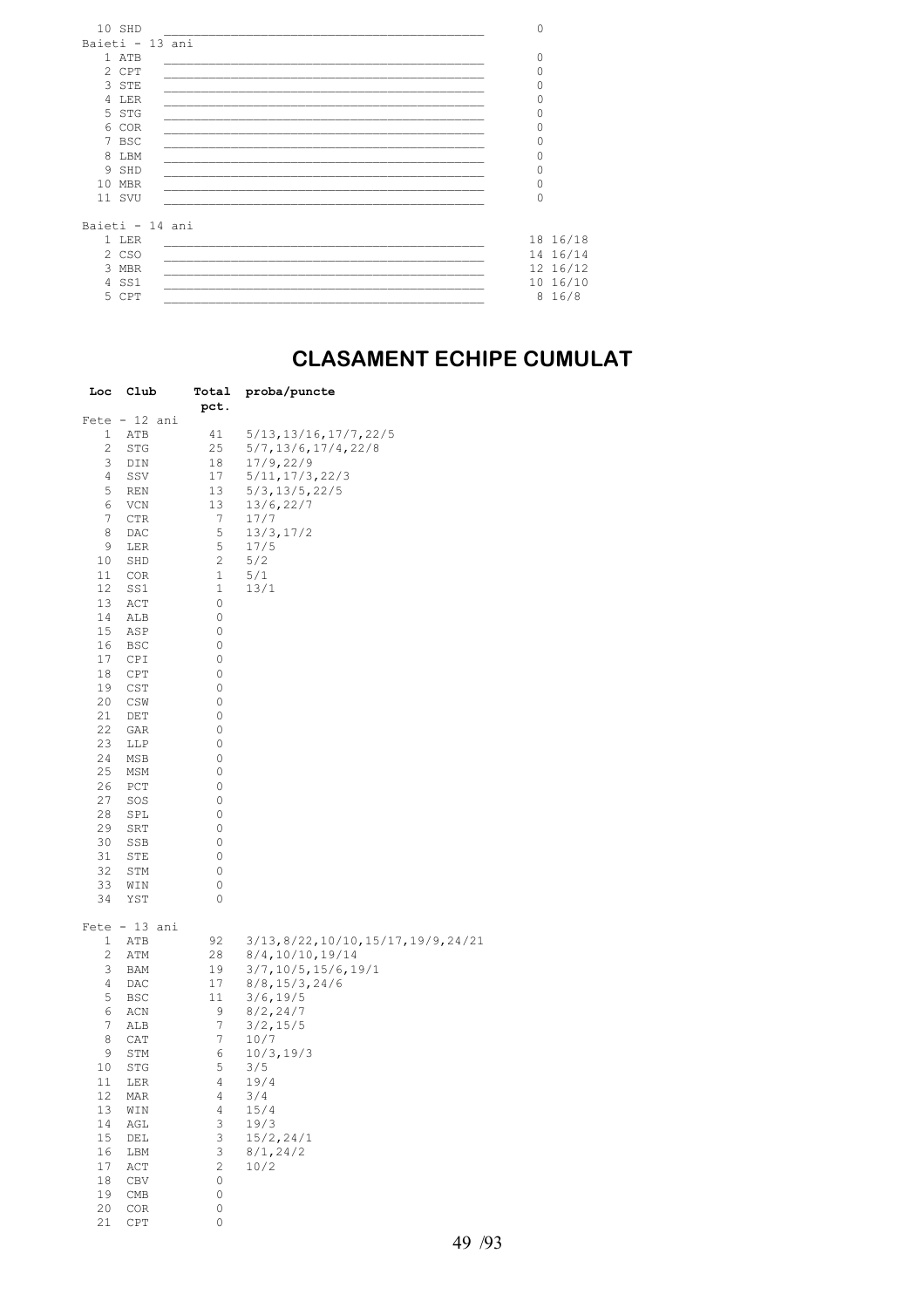| 22<br>CSW<br>23<br>EMA<br>24<br>GAR<br>25<br>H2O<br>26<br>LPT<br>27<br>MBR<br>28<br>MSB<br>29<br>MSM<br>30<br>SHD<br>31<br>SS7<br>32<br>STE                                                                                                                                                                                                                                                                                                                                                                                                                 | 0<br>0<br>0<br>0<br>0<br>0<br>0<br>0<br>0<br>0<br>0                                                                                                                                                                          |                                                                                                                                                                                                               |
|-------------------------------------------------------------------------------------------------------------------------------------------------------------------------------------------------------------------------------------------------------------------------------------------------------------------------------------------------------------------------------------------------------------------------------------------------------------------------------------------------------------------------------------------------------------|------------------------------------------------------------------------------------------------------------------------------------------------------------------------------------------------------------------------------|---------------------------------------------------------------------------------------------------------------------------------------------------------------------------------------------------------------|
| Baieti - 12 ani<br>CSB<br>1<br>2<br>ACT<br>3<br>ATB<br>4<br>CSP<br>5<br>SS1<br>6<br>LER<br>7<br>SHD<br>8<br>DAC<br>9<br>CPT<br>ALB<br>10<br>11<br>STE<br>12<br>BCC<br>13<br>ACN<br>14<br>AGL<br>15<br>AQU<br>16<br>ASP<br>17<br>ATM<br>18<br>BAM<br>19<br>BSC<br>20<br>CAT<br>21<br>CBV<br>22<br>COR<br>23<br>CPI<br>24<br>CTR<br>25<br>GAR<br>26<br>LBM<br>27<br>LBO<br>28<br>LLP<br>29<br>MAR<br>30<br>MBR<br>31<br>MSM<br>32<br>PCT<br>33<br>SCP<br>34<br>SGH<br>35<br>SOS<br>36<br>SRT<br>37<br>STG<br>38<br>STM<br>39<br>SVU<br>40<br>VCN<br>41<br>VSK | 35<br>25<br>22<br>20<br>18<br>11<br>5<br>4<br>3<br>2<br>$\sqrt{2}$<br>$1\,$<br>0<br>0<br>0<br>0<br>0<br>0<br>0<br>0<br>0<br>0<br>0<br>0<br>0<br>0<br>0<br>0<br>0<br>0<br>0<br>0<br>0<br>0<br>0<br>0<br>0<br>0<br>0<br>0<br>0 | 4/12, 12/2, 18/12, 23/9<br>4/9, 12/9, 23/7<br>$4/6$ , $12/7$ , $18/6$ , $23/3$<br>12/9,18/5,23/6<br>4/1, 12/3, 18/8, 23/6<br>12/6, 23/5<br>12/1, 18/4<br>4/4<br>4/3<br>4/2<br>18/2<br>23/1                    |
| Baieti - 13 ani<br>1<br>ATB<br>2<br>CPT<br>3<br>SVU<br>4<br>LER<br>5<br>BAR<br>6<br>POL<br>7<br>CTR<br>8<br>LBR<br>9<br>SCP<br>10<br>ACT<br>11<br>AGL<br>12<br>ALB<br>13<br>ASP<br>14<br>ATM<br>15<br>BAM<br>16<br>BCC<br>17<br>BSC<br>18<br>CMB<br>19<br>COR<br>20<br>CSG<br>21<br>CSW<br>22<br>GAR<br>23<br>H <sub>2</sub> O<br>24<br>LBM<br>25<br>LLP<br>26<br>LPT<br>27<br>MAR<br>28<br>MBR<br>29<br>MSB                                                                                                                                                | 59<br>51<br>31<br>26<br>17<br>17<br>10<br>5<br>5<br>$\sqrt{2}$<br>0<br>0<br>0<br>0<br>0<br>0<br>0<br>0<br>0<br>0<br>0<br>0<br>0<br>0<br>0<br>0<br>0<br>0<br>0                                                                | 2/6, 7/6, 9/6, 14/18, 20/7, 25/16<br>2/9,7/13,9/3,14/10,20/3,25/13<br>7/9,9/9,20/13<br>2/1, 7/5, 9/7, 14/5, 20/6, 25/2<br>2/3, 7/4, 14/4, 25/6<br>2/7, 9/5, 20/5<br>2/6, 9/4<br>9/2, 20/3<br>2/5<br>9/1, 20/1 |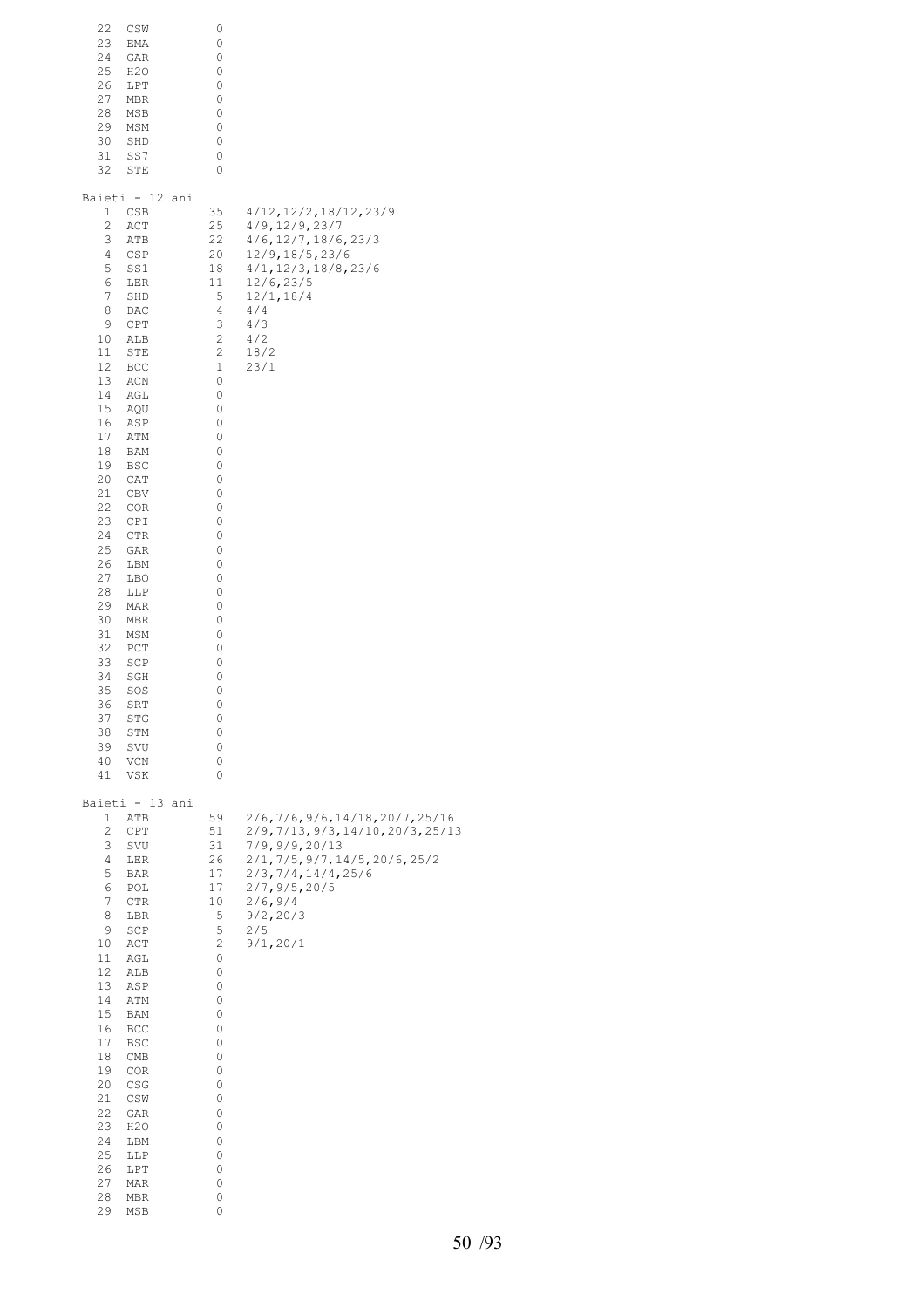| 30                                                                                                                                                                                                                                                        | SCB                                                                                                                                                                                                                                                                                                                      | 0                                                                                                                                                                                                                                                       |                                                                                                                                                                                                                                          |
|-----------------------------------------------------------------------------------------------------------------------------------------------------------------------------------------------------------------------------------------------------------|--------------------------------------------------------------------------------------------------------------------------------------------------------------------------------------------------------------------------------------------------------------------------------------------------------------------------|---------------------------------------------------------------------------------------------------------------------------------------------------------------------------------------------------------------------------------------------------------|------------------------------------------------------------------------------------------------------------------------------------------------------------------------------------------------------------------------------------------|
| 31                                                                                                                                                                                                                                                        | SGL                                                                                                                                                                                                                                                                                                                      | 0                                                                                                                                                                                                                                                       |                                                                                                                                                                                                                                          |
| 32                                                                                                                                                                                                                                                        | SHD                                                                                                                                                                                                                                                                                                                      | 0                                                                                                                                                                                                                                                       |                                                                                                                                                                                                                                          |
| 33                                                                                                                                                                                                                                                        | SPL                                                                                                                                                                                                                                                                                                                      | 0                                                                                                                                                                                                                                                       |                                                                                                                                                                                                                                          |
| 34                                                                                                                                                                                                                                                        | SS1                                                                                                                                                                                                                                                                                                                      | 0                                                                                                                                                                                                                                                       |                                                                                                                                                                                                                                          |
| 35                                                                                                                                                                                                                                                        | SSB                                                                                                                                                                                                                                                                                                                      | 0                                                                                                                                                                                                                                                       |                                                                                                                                                                                                                                          |
| 36                                                                                                                                                                                                                                                        | STE                                                                                                                                                                                                                                                                                                                      | 0                                                                                                                                                                                                                                                       |                                                                                                                                                                                                                                          |
| 37                                                                                                                                                                                                                                                        | STG                                                                                                                                                                                                                                                                                                                      | 0                                                                                                                                                                                                                                                       |                                                                                                                                                                                                                                          |
| 38                                                                                                                                                                                                                                                        | STM                                                                                                                                                                                                                                                                                                                      | 0                                                                                                                                                                                                                                                       |                                                                                                                                                                                                                                          |
| 39                                                                                                                                                                                                                                                        | WIN                                                                                                                                                                                                                                                                                                                      | 0                                                                                                                                                                                                                                                       |                                                                                                                                                                                                                                          |
| 1<br>$\overline{\mathbf{c}}$<br>3<br>4<br>5<br>6<br>7<br>8<br>9<br>10<br>11<br>12<br>13<br>14<br>15<br>16<br>17<br>18<br>19<br>20<br>21<br>22<br>23<br>24<br>25<br>26<br>27<br>28<br>29<br>30<br>31<br>32<br>33<br>34<br>35<br>36<br>37<br>38<br>39<br>40 | Baieti - 14<br><b>LER</b><br>CSO<br>MBR<br>CPT<br>SRT<br>H2O<br>CMC<br>SS1<br>ACT<br>SSB<br>MAR<br>REN<br>STM<br><b>BAR</b><br>GAR<br>SHD<br>DAC<br>CSG<br>SCB<br>AGL<br>ALS<br>ATB<br>BAM<br>BCC<br><b>BSC</b><br>CMB<br>CSN<br>CSP<br>CTR<br>DIN<br>LBM<br>LLP<br>MSM<br>PCT<br>POL<br>SCP<br>SGL<br>SPL<br>SSV<br>STE | ani<br>27<br>26<br>22<br>21<br>19<br>15<br>13<br>13<br>9<br>7<br>6<br>6<br>6<br>5<br>5<br>$\overline{4}$<br>3<br>$\overline{c}$<br>$\mathbf 1$<br>0<br>0<br>0<br>0<br>0<br>0<br>0<br>0<br>0<br>0<br>0<br>0<br>0<br>0<br>0<br>0<br>0<br>0<br>0<br>0<br>0 | 1/4,6/1,16/18,21/4<br>1/3,16/14,21/9<br>1/1, 6/7, 11/2, 16/12<br>11/7,16/8,21/6<br>1/5, 11/14<br>1/2, 6/9, 11/4<br>1/7, 11/6<br>16/10, 21/3<br>1/9<br>21/7<br>6/6<br>6/4, 21/2<br>1/6<br>21/5<br>6/5<br>11/3, 21/1<br>6/3<br>6/2<br>11/1 |

#### **CLASAMENT GENERAL ECHIPE**

| Loc | C1ub             | Total        | Total          | Total          | F12      | F13                | <b>B12</b> | <b>B13</b>     | <b>B14</b>  |
|-----|------------------|--------------|----------------|----------------|----------|--------------------|------------|----------------|-------------|
|     |                  | qen.<br>pct. | pct.<br>fete   | pct.<br>baieti |          |                    |            |                |             |
| 1   | ATB              | 214          | 133            | 81             | 41       | 92                 | 22         | 59             | $\circ$     |
| 2   | CPT              | 75           | $\Omega$       | 75             | $\Omega$ | $\Omega$           | 3          | 51             | 21          |
| 3   | LER              | 73           | 9              | 64             | 5        | 4                  | 11         | 26             | 27          |
| 4   | ACT              | 38           | $\overline{c}$ | 36             | 0        | $\overline{c}$     | 25         | $\overline{c}$ | 9           |
| 5   | CSB              | 35           | $\Omega$       | 35             | $\Omega$ | $\Omega$           | 35         | $\Omega$       | $\mathbf 0$ |
| 6   | SS1              | 32           | $\mathbf{1}$   | 31             | 1        | $\Omega$           | 18         | 0              | 13          |
| 7   | SVU              | 31           | $\Omega$       | 31             | $\Omega$ | $\Omega$           | 0          | 31             | $\circ$     |
| 8   | <b>STG</b>       | 30           | 30             | $\Omega$       | 25       | 5                  | 0          | $\Omega$       | $\Omega$    |
| 9   | DAC              | 29           | 22             | 7              | 5        | 17                 | 4          | 0              | 3           |
| 10  | ATM              | 28           | 28             | $\Omega$       | 0        | 28                 | 0          | 0              | $\Omega$    |
| 11  | CSO              | 26           | $\circ$        | 26             | 0        | 0                  | 0          | 0              | 26          |
| 12  | <b>MBR</b>       | 22           | $\Omega$       | 22             | 0        | $\Omega$           | 0          | 0              | 22          |
| 13  | <b>BAR</b>       | 22           | $\Omega$       | 22             | $\Omega$ | $\Omega$           | 0          | 17             | 5           |
| 14  | CSP              | 20           | $\circ$        | 20             | $\Omega$ | 0                  | 20         | 0              | 0           |
| 15  | <b>REN</b>       | 19           | 13             | 6              | 13       | 0                  | 0          | 0              | 6           |
| 16  | SRT              | 19           | $\mathbf{0}$   | 19             | 0        | 0                  | 0          | 0              | 19          |
| 17  | <b>BAM</b>       | 19           | 19             | $\Omega$       | $\Omega$ | 19                 | 0          | 0              | $\circ$     |
| 18  | DIN              | 18           | 18             | $\Omega$       | 18       | $\Omega$           | 0          | 0              | $\Omega$    |
| 19  | SSV              | 17           | 17             | $\Omega$       | 17       | $\Omega$           | 0          | 0              | 0           |
| 20  | <b>CTR</b>       | 17           | 7              | 10             | 7        | $\Omega$           | 0          | 10             | $\Omega$    |
| 21  | POL              | 17           | $\Omega$       | 17             | $\Omega$ | $\Omega$           | 0          | 17             | $\Omega$    |
| 22  | H <sub>2</sub> O | 15           | $\circ$        | 15             | $\Omega$ | $\Omega$           | 0          | 0              | 15          |
| 23  | VCN              | 13           | 13             | 0              | 13       | 0                  | 0          | 0              | $\circ$     |
| 24  | CMC              | 13           | $\Omega$       | 13             | 0        | $\Omega$           | 0          | 0              | 13          |
| 25  | STM              | 12           | 6              | 6              | $\circ$  | 6                  | 0          | 0              | 6           |
|     |                  |              |                |                |          | $\sqrt{2}$<br>$-1$ |            |                |             |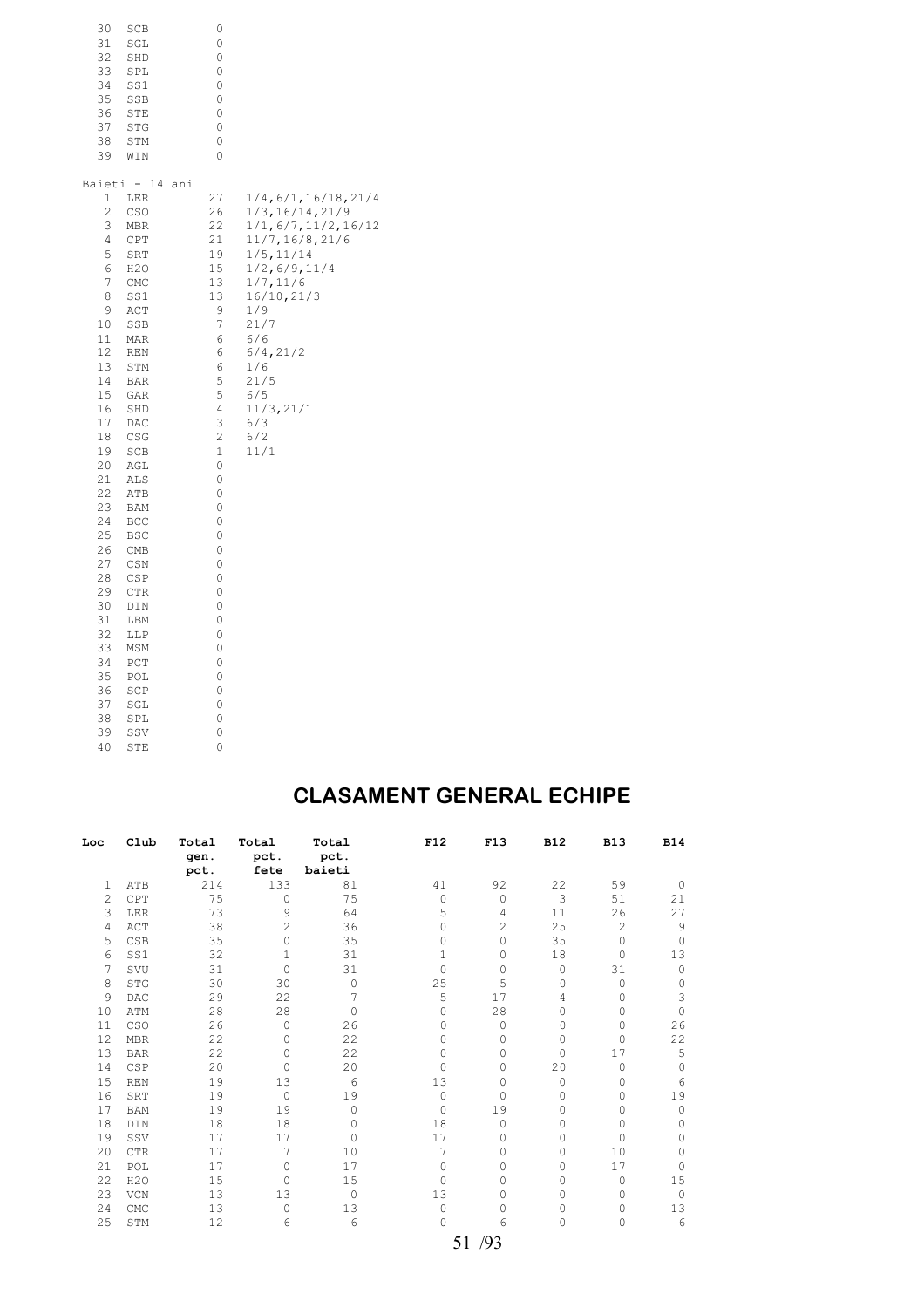| 26       | SHD            | 11             | $\overline{c}$      | 9              | $\mathbf{2}$ | $\mathsf{O}\xspace$ | 5              | 0       | 4              |
|----------|----------------|----------------|---------------------|----------------|--------------|---------------------|----------------|---------|----------------|
| 27       | <b>BSC</b>     | 11             | 11                  | 0              | 0            | 11                  | 0              | 0       | 0              |
| 28       | MAR            | 10             | 4                   | 6              | 0            | 4                   | 0              | $\circ$ | 6              |
| 29       | ALB            | 9              | 7                   | 2              | 0            | 7                   | $\overline{c}$ | 0       | 0              |
| 30       | ACN            | 9              | 9                   | 0              | 0            | 9                   | 0              | 0       | $\circ$        |
| 31       | SSB            | 7              | $\mathsf{O}\xspace$ | 7              | 0            | 0                   | 0              | $\circ$ | 7              |
| 32       | CAT            | 7              | 7                   | 0              | 0            | 7                   | 0              | 0       | 0              |
| 33       | <b>GAR</b>     | 5              | $\mathsf{O}\xspace$ | 5              | 0            | $\mathsf{O}\xspace$ | 0              | $\circ$ | 5              |
| 34       | $\texttt{SCP}$ | 5              | 0                   | 5              | 0            | $\mathsf{O}\xspace$ | 0              | 5       | 0              |
| 35       | LBR            | 5              | $\mathsf{O}\xspace$ | 5              | 0            | $\mathsf{O}\xspace$ | 0              | 5       | 0              |
| 36       | WIN            | 4              | 4                   | 0              | 0            | 4                   | 0              | 0       | 0              |
| 37       | AGL            | 3              | 3                   | 0              | 0            | 3                   | 0              | $\circ$ | 0              |
| 38       | $\rm{DEL}$     | 3              | 3                   | 0              | $\mathbf 0$  | 3                   | 0              | 0       | 0              |
| 39       | LBM            | 3              | 3                   | 0              | 0            | 3                   | 0              | 0       | 0              |
| 40       | STE            | 2              | $\mathsf{O}\xspace$ | 2              | 0            | $\mathsf{O}\xspace$ | $\overline{c}$ | 0       | 0              |
| 41       | CSG            | $\overline{c}$ | $\mathsf{O}\xspace$ | $\overline{c}$ | 0            | $\mathsf{O}\xspace$ | 0              | 0       | $\overline{c}$ |
| 42       | COR            | 1              | 1                   | 0              | 1            | 0                   | 0              | 0       | 0              |
| 43       | BCC            | $\mathbf 1$    | $\mathsf{O}\xspace$ | $1\,$          | $\mathsf O$  | $\mathsf{O}\xspace$ | $\mathbf{1}$   | 0       | 0              |
| 44       | SCB            | $\mathbf 1$    | $\mathsf{O}\xspace$ | $\mathbf 1$    | 0            | $\mathsf{O}\xspace$ | 0              | 0       | $1\,$          |
| 45       | ASP            | 0              | $\mathsf{O}\xspace$ | 0              | $\mathbf 0$  | $\mathsf{O}\xspace$ | 0              | $\circ$ | 0              |
| 46       | CPI            | 0              | 0                   | 0              | 0            | $\mathsf{O}\xspace$ | 0              | 0       | 0              |
| 47       | CST            | 0              | 0                   | 0              | 0            | $\mathsf{O}\xspace$ | 0              | 0       | 0              |
| 48       | $\mathbb{CSW}$ | 0              | $\mathsf{O}\xspace$ | 0              | 0            | 0                   | 0              | $\circ$ | 0              |
| 49       | DET            |                |                     |                |              |                     |                |         |                |
|          |                | 0              | 0                   | 0              | 0            | $\mathsf{O}\xspace$ | 0              | 0       | 0              |
| 50<br>51 | LLP            | 0              | $\mathsf{O}\xspace$ | 0              | 0            | $\mathsf{O}\xspace$ | 0              | 0       | 0              |
|          | MSB            | 0              | $\mathsf{O}\xspace$ | 0              | 0            | 0                   | 0              | $\circ$ | 0              |
| 52       | MSM            | 0              | $\mathsf{O}\xspace$ | 0              | 0            | 0                   | 0              | 0       | 0              |
| 53       | PCT            | 0              | $\mathsf{O}\xspace$ | 0              | 0            | $\mathsf{O}\xspace$ | 0              | 0       | 0              |
| 54       | SOS            | 0              | 0                   | 0              | 0            | $\mathsf{O}\xspace$ | 0              | 0       | 0              |
| 55       | SPL            | 0              | $\mathsf{O}\xspace$ | 0              | 0            | $\mathsf{O}\xspace$ | 0              | $\circ$ | $\circ$        |
| 56       | YST            | 0              | $\mathsf{O}\xspace$ | 0              | $\mathbf 0$  | 0                   | 0              | 0       | 0              |
| 57       | CBV            | 0              | 0                   | 0              | 0            | 0                   | 0              | 0       | 0              |
| 58       | CMB            | 0              | $\mathsf{O}\xspace$ | 0              | 0            | 0                   | 0              | 0       | $\mathsf O$    |
| 59       | <b>EMA</b>     | 0              | 0                   | 0              | 0            | $\mathsf{O}\xspace$ | 0              | 0       | 0              |
| 60       | LPT            | 0              | $\mathsf{O}\xspace$ | 0              | 0            | 0                   | 0              | 0       | 0              |
| 61       | SS7            | 0              | 0                   | 0              | 0            | 0                   | 0              | 0       | 0              |
| 62       | AQU            | 0              | 0                   | 0              | 0            | 0                   | 0              | $\circ$ | 0              |
| 63       | LBO            | 0              | $\mathsf{O}\xspace$ | 0              | $\mathbf 0$  | $\mathsf{O}\xspace$ | 0              | 0       | 0              |
| 64       | SGH            | 0              | 0                   | 0              | 0            | 0                   | 0              | 0       | 0              |
| 65       | VSK            | 0              | $\circ$             | 0              | 0            | 0                   | 0              | $\circ$ | 0              |
| 66       | SGL            | 0              | $\mathsf{O}\xspace$ | 0              | 0            | 0                   | 0              | 0       | 0              |
| 67       | ALS            | 0              | 0                   | 0              | 0            | 0                   | 0              | 0       | 0              |
| 68       | CSN            | 0              | 0                   | 0              | 0            | 0                   | 0              | 0       | $\circ$        |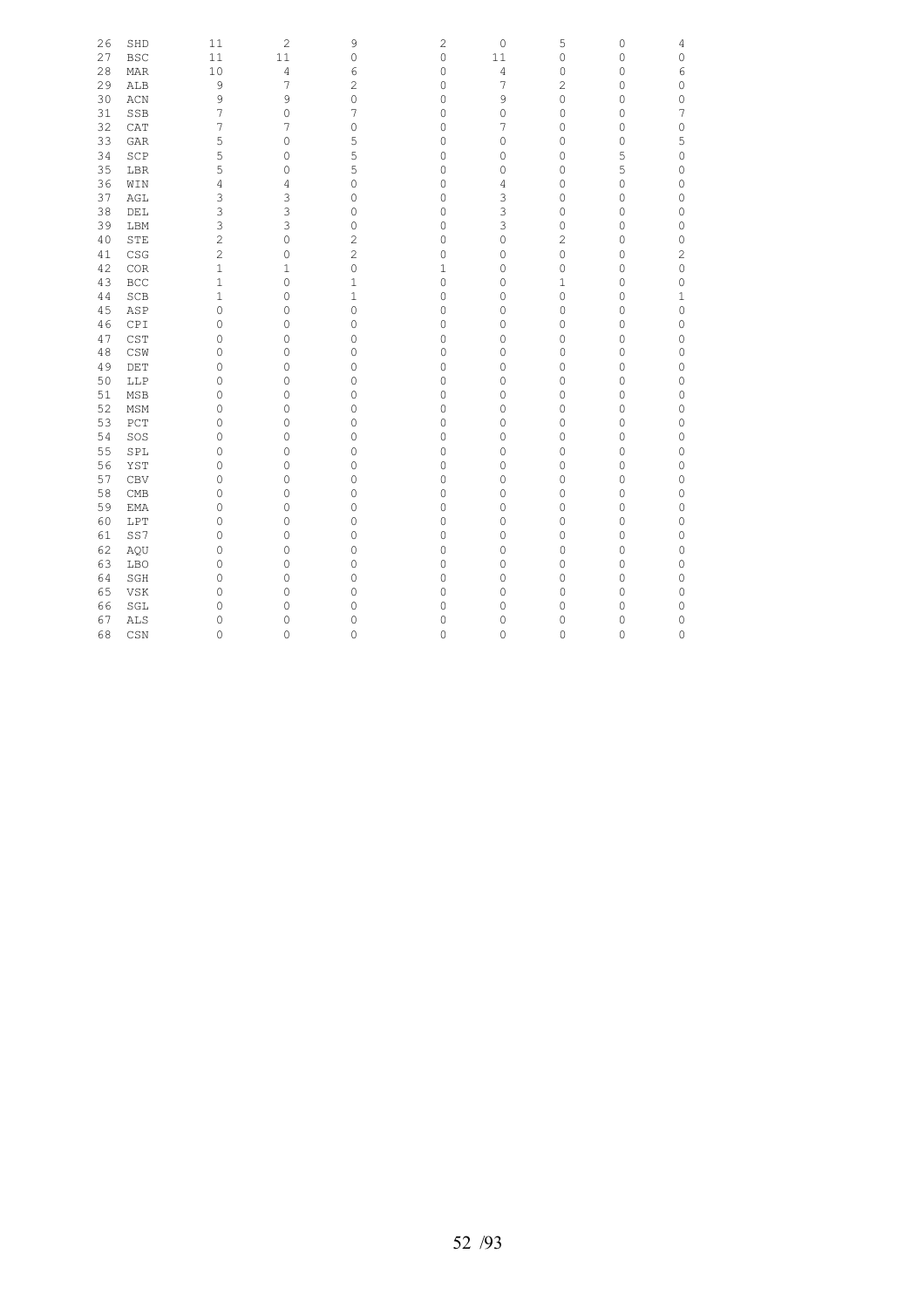# **REZULTATE**

# **Reuniunea: 4 Data: 14.07.2017**

|                           |                       |    | Ser. Cul. Loc Nume si prenume<br>Stafeta (Sch.1, Sch.2, Sch.3, Sch.4) | Cod            | An           | Club            | Rezultat             | Puncte              |
|---------------------------|-----------------------|----|-----------------------------------------------------------------------|----------------|--------------|-----------------|----------------------|---------------------|
|                           |                       |    |                                                                       |                |              |                 |                      |                     |
| Id.: 26                   |                       |    | Proba: 100 m bras masc. 14 ani                                        |                |              | Clasament final |                      |                     |
| 5                         | $\overline{4}$        |    | 1 NITU MARIUS ADRIAN                                                  | 12935          | 2003         | LER             | 01:10:48             | 9                   |
| 5                         | 5                     |    | 2 MESZAROS BALAZS                                                     | 12547          | 2003         | H2O             | 01:11:77             | 7                   |
| 5                         | 3                     |    | 3 GANEA CRISTIAN STEFAN                                               | 12822          | 2003         | MBR             | 01:15:23             | 6                   |
| 5                         | $\overline{c}$        |    | 4 KUGELMAN PATRICK ALEX.                                              | 12883          | 2003         | MAR             | 01:15:78             | 5                   |
| 5<br>5                    | 8                     |    | 5 ILIES DARIUS MIHAI                                                  | 12527          | 2003         | GAR             | 01:16:31             | 4                   |
| 5                         | 7<br>6                |    | 6 SUSANU EUGEN FLORIN<br>7 DUMITRACHE TOBIAS GEORGE                   | 11517<br>12891 | 2003         | ACT             | 01:16:72             | 3<br>$\overline{c}$ |
| $\overline{c}$            | $\mathbf{2}$          | 8  | ROTARU VLAD                                                           | 12777          | 2003<br>2003 | CSO<br>SSB      | 01:17:06<br>01:17:65 | $1\,$               |
| 4                         | 6                     |    | 9 BARABAS ANDRAS                                                      | 14464          | 2003         | CSG             | 01:17:91             | 0                   |
| 4                         | 4                     |    | 10 GAVRILA IONUT MADALIN                                              | 12824          | 2003         | MBR             | 01:18:49             | $\circ$             |
| 5                         | $\mathbf{1}$          |    | 11 COZMUTA TUDOR CALIN                                                | 12789          | 2003         | LBM             | 01:19:70             | 0                   |
| 4                         | 7                     |    | 12 MIHAI RADU ALEXANDRU                                               | 12648          | 2003         | BCC             | 01:19:88             | 0                   |
| $\overline{4}$            | 5                     |    | 13 DUTULESCU ANDREI ALEXANDR                                          | 13069          | 2003         | DAC             | 01:20:39             | 0                   |
| 3                         | 4                     |    | 14 MORARIU LUCA IOAN                                                  | 12567          | 2003         | CSO             | 01:20:54             | 0                   |
| 3                         | 6                     |    | 15 ISTRATE BOGDAN CRISTIAN                                            | 12695          | 2003         | SHD             | 01:20:67             | 0                   |
| 4                         | $\mathbf{1}$          |    | 16 GRIGORE ANDREI                                                     | 12889          | 2003         | CSO             | 01:20:73             | 0                   |
| 3                         | 3                     | 17 | STOICA IONUT                                                          | 10574          | 2003         | CPT             | 01:21:11             | 0                   |
| 4                         | 3                     | 18 | STOLTZ MARKUS                                                         | 13051          | 2003         | REN             | 01:21:93             | 0                   |
| 4                         | $\mathbf{2}$          |    | 19 RAPOLTI ZSOLT                                                      | 12967          | 2003         | POL             | 01:22:11             | 0                   |
| 3                         | 5                     |    | 20 PREDA LUCA IOAN                                                    | 13107          | 2003         | CSO             | 01:23:28             | $\circ$             |
| $\ensuremath{\mathsf{3}}$ | $\mathbf{2}$          |    | 21 SENDROIU ANDREI CRISTIAN                                           | 13932          | 2003         | CSP             | 01:23:89             | 0                   |
| 4                         | 8                     |    | 22 DINCA RADUCU ALEX.                                                 | 12805          | 2003         | SS1             | 01:24:18             | 0                   |
| 3                         | 7                     |    | 23 POCOL DAVID SAMUEL                                                 | 14251          | 2003         | BAM             | 01:25:20             | 0                   |
| 3                         | $\mathbf{1}$          |    | 24 SOPONAR DARIUS CRISTIAN                                            | 13789          | 2003         | MSM             | 01:25:69             | $\Omega$            |
| $\sqrt{2}$                | 5                     |    | 25 ADAM TOMA                                                          | 12865          | 2003         | CSN             | 01:26:59             | 0                   |
| $\mathbf{2}$              | 4                     | 26 | IANCU ALEXANDRU DIMITRIE                                              | 12565          | 2003         | ALS             | 01:26:83             | $\Omega$            |
| $\,1$                     | 4                     |    | 27 PASCU NICU LAURENTIU                                               | 12924          | 2003         | LER             | 01:26:87             | 0                   |
| 3                         | 8                     |    | 28 CIUTACU ROBERT C-TIN                                               | 12823          | 2003         | <b>MBR</b>      | 01:27:38             | 0<br>0              |
| $\,1$<br>$\sqrt{2}$       | 5<br>$\mathbf{1}$     |    | 29 LUNGU SEBASTIAN MIHAI                                              | 12999          | 2003         | SGL             | 01:27:75             | 0                   |
| $\sqrt{2}$                | 7                     |    | 30 VERMAN CRISTIAN<br>31 DOBRE DANIEL GABRIEL                         | 12606<br>12645 | 2003<br>2003 | SCB<br>CSO      | 01:27:77<br>01:28:23 | 0                   |
| $\sqrt{2}$                | 8                     |    | 32 GRAEF MIHAI VALENTIN                                               | 10850          | 2003         | STE             | 01:28:46             | 0                   |
| $\sqrt{2}$                | 3                     |    | 33 FRINCU MIHAI ALEXANDRU                                             | 13953          | 2003         | CTR             | 01:29:01             | 0                   |
| $\sqrt{2}$                | 6                     |    | 34 TATAR ALEXANDRU                                                    | 12968          | 2003         | POL             | 01:29:16             | 0                   |
| $\mathbf{1}$              | 8                     |    | 35 DUMBRAVA ANDREI IULIAN                                             | 11516          | 2003         | PCT             | 01:31:20             | 0                   |
| $\mathbf{1}$              | $\mathbf{2}^{\prime}$ |    | 36 SCARLAT RAZVAN GABRIEL                                             | 13075          | 2003         | CPT             | 01:31:64             | 0                   |
| $\mathbf{1}$              | 3                     |    | 37 PETRESCU MIRCEA RAZVAN                                             | 13443          | 2003         | LER             | 01:32:12             | 0                   |
| $\mathbf{1}$              | 6                     |    | 38 COSTACHE ALEXANDRU GABRIE                                          | 12563          | 2003         | BSC             | 01:32:50             | 0                   |
| $\mathbf{1}$              | $\mathbf{1}$          |    | 39 GHINESCU IULIAN ALEXANDRU                                          | 13394          | 2003         | SPL             | 01:41:19             | 0                   |
| $\mathbf{1}$              | $7\phantom{.0}$       |    | 40 TURLUIANU VICTOR                                                   | 12681          | 2003         | SSV             | Descalif.            | 0                   |
| Id.: 27                   |                       |    | Proba: 200 m mixt fem. 13 ani                                         |                |              | Clasament final |                      |                     |
| 6                         | 4                     |    | 1 NAIDIN ALEXANDRA PATRICIA                                           | 13315          | 2004         | ATB             | 02:30:23             | 9                   |
| 6                         | 5                     |    | 2 IOANA DARIA MARIA                                                   | 13316          | 2004         | ATB             | 02:33:05             | 7                   |
| 6                         | 6                     |    | 3 POPA LEONA                                                          | 13256          | 2004         | <b>BAM</b>      | 02:33:99             | 6                   |
| 6                         | 2                     | 4  | ILIE BIANCA MARIA                                                     | 13311          | 2004         | ATB             | 02:36:84             | 5                   |
| 6                         | $\mathbf{1}$          |    | 5 DICULESCU IULIA ALEXANDRA                                           | 13068          | 2004         | DAC             | 02:39:96             | $\overline{4}$      |
| 6                         | 7                     |    | 6 CEACA MOCAN DIANA STEF.                                             | 13706          | 2004         | ACN             | 02:40:10             | 3                   |
| 6                         | 3                     | 7  | TILA VANESSA MARIA                                                    | 11864          | 2004         | WIN             | 02:40:96             | $\mathbf{2}$        |
| 5                         | 6                     |    | 8 CRISAN DENISA                                                       | 14727          | 2004         | ALB             | 02:41:83             | $\mathbf{1}$        |
| $\overline{4}$            | 2                     |    | 9 POPESCU ANDREEA IOANA                                               | 13190          | 2004         | MAR             | 02:42:88             | $\circ$             |
| 5                         | $\mathbf{1}$          |    | 10 STEFURA ANA-MARIA ALEXAND                                          | 13798          | 2004         | DEL             | 02:43:25             | 0                   |
| 4                         | 5                     |    | 11 BECSI IULIA ALEXIA                                                 | 13556          | 2004         | LBM             | 02:44:52             | $\mathbb O$         |
| 5                         | $\mathbf{2}$          |    | 12 DUMITRESCU CRISTINA                                                | 13058          | 2004         | STE             | 02:44:53             | 0                   |
| 5                         | 5                     |    | 13 DRAGUSI ALINA MARIA                                                | 13709          | 2004         | BSC             | 02:44:88             | 0                   |
| 5                         | 8                     |    | 14 COMAN CORINA IOANA                                                 | 13263          | 2004         | STE             | 02:45:44             | $\circ$             |
| $\overline{4}$            | 4                     |    | 15 RAPOLTI ESZTER                                                     | 13773          | 2004         | ACN             | 02:45:48             | 0                   |
| 5<br>5                    | 7                     |    | 15 OLTEANU ALEXIA IOANA                                               | 13314          | 2004         | ATB             | 02:45:48             | 0<br>$\circ$        |
| 5                         | 3<br>4                | 17 | CONSTANTIN DIANA<br>18 IVAN SARA NATALIE                              | 13400<br>14334 | 2004<br>2004 | CAT<br>SS7      | 02:46:28             | 0                   |
| 4                         | $\mathbf{1}$          |    |                                                                       |                |              |                 | 02:46:41             | $\circ$             |
| 4                         | 3                     |    | 19 RADU MARIA GEORGIANA<br>20 HORGA IOANA AMELIA                      | 13703<br>13153 | 2004<br>2004 | ACN<br>STG      | 02:46:51<br>02:46:89 | 0                   |
| 4                         | 7                     | 21 | TRANDAFIR IRIS ELENA                                                  | 13712          | 2004         | BSC             | 02:47:18             | 0                   |
| 4                         | 6                     |    | 22 SERMAN IOANA ALEXANDRA                                             | 13432          | 2004         | LER             | 02:47:43             | 0                   |
| 3                         | 4                     |    | 23 CRISTOCEA IOANA ATENA                                              | 13345          | 2004         | ACT             | 02:48:38             | 0                   |
| 3                         | 3                     |    | 24 RADU NOEMI MARIA                                                   | 13252          | 2004         | BAM             | 02:49:64             | $\circ$             |
| 3                         | $\mathbf{2}$          |    | 25 CIOBANU CRISTIANA IOANA                                            | 13201          | 2004         | STE             | 02:51:39             | 0                   |
|                           | 5                     |    | 26 MINDRUTA BIANCA MARIA                                              | 13073          | 2004         | DAC             | 02:53:36             | 0                   |
|                           |                       |    | 27 CURIAC MARA GABRIELA                                               | 13354          | 2004         | CMB             | 02:54:42             | 0                   |
| 3                         |                       |    |                                                                       |                |              |                 |                      |                     |
| $\overline{4}$            | 8<br>7                |    |                                                                       |                |              |                 |                      | 0                   |
| $\overline{c}$<br>3       | 7                     |    | 28 IACOB DIANA MARIA<br>29 ALFOLDY BOGLARKA                           | 13485<br>13726 | 2004<br>2004 | ALB<br>COR      | 02:55:39<br>02:55:47 | 0                   |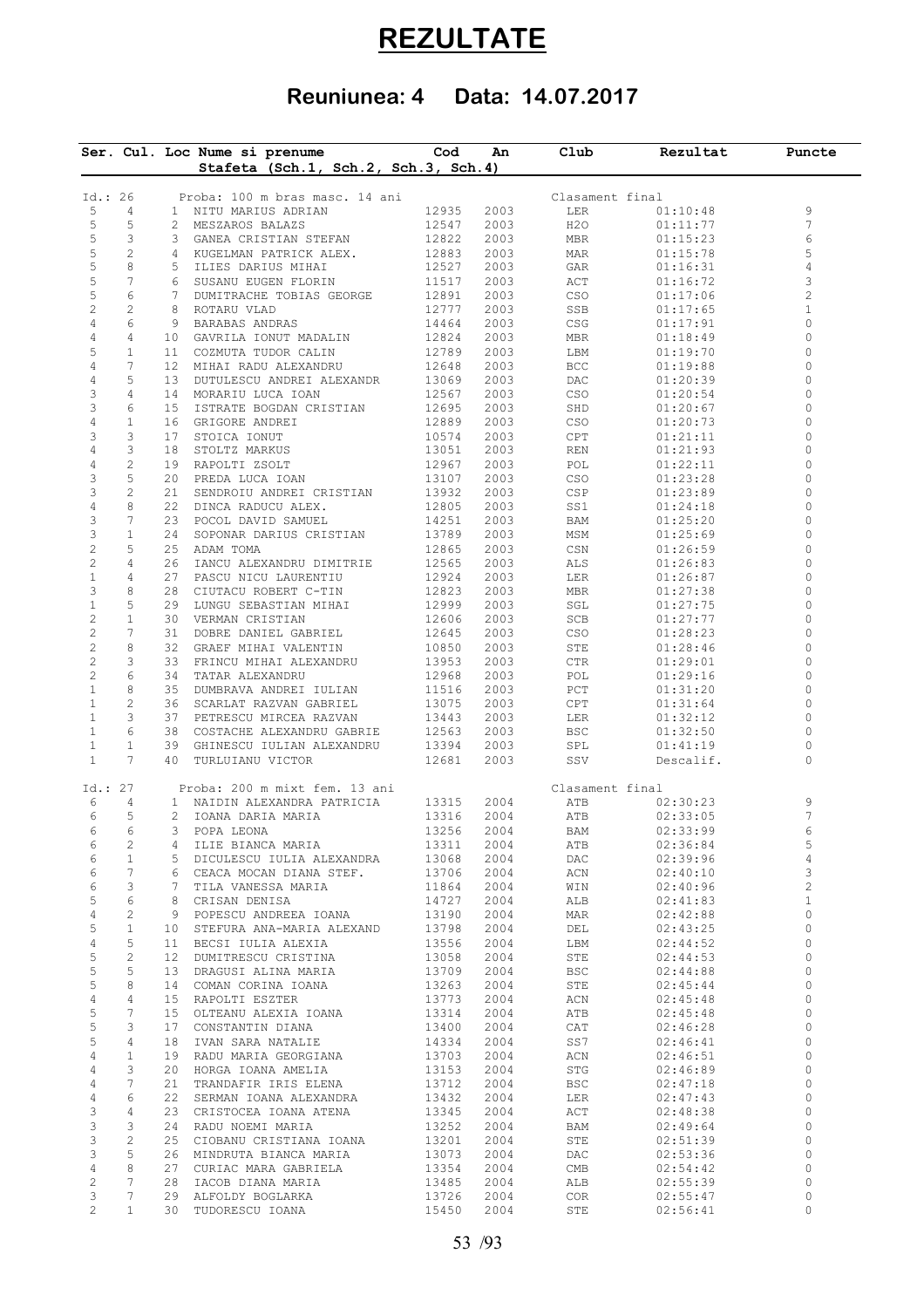| $\mathbf{1}$    | 6                     |                 | 31 CALA IASMINA MARIA          | 13642 | 2004 | STM             | 02:56:68  |                |
|-----------------|-----------------------|-----------------|--------------------------------|-------|------|-----------------|-----------|----------------|
| $\overline{c}$  | 3                     | 32              | TICIU DIANA MARIA              | 13645 | 2004 | STM             | 02:57:33  | 0              |
| 3               | $\mathbf{1}$          | 33              | CONSTANTINESCU SARA MARIA      | 13716 | 2004 | BSC             | 02:57:54  | 0              |
|                 |                       |                 |                                |       |      |                 |           |                |
| 3               | 6                     | 34              | TARABEGA ANCA MARIA            | 13312 | 2004 | <b>BSC</b>      | 02:58:15  | 0              |
| $\mathbf{1}$    | 5                     | 35              | POPAIACU DIANDRA               | 11861 | 2004 | CPT             | 02:58:36  | 0              |
| $\overline{c}$  | 8                     | 36              | STANICA MARIA                  | 13714 | 2004 | <b>BSC</b>      | 02:58:45  | 0              |
| $\mathbf{1}$    | 4                     | 37              | NAGY DOROTTYA                  | 13294 | 2004 | SHD             | 02:58:66  | $\circ$        |
|                 |                       |                 |                                |       |      |                 |           |                |
| 3               | 8                     | 38              | ILISEI ERICA                   | 14421 | 2004 | STE             | 02:58:86  | 0              |
| $\overline{c}$  | 5                     | 39              | BAJKO ESZTER                   | 13123 | 2004 | H2O             | 02:59:17  | $\circ$        |
| $\overline{c}$  | $\overline{4}$        | 40              | ISPAS ANDREEA FLORENTINA       | 14513 | 2004 | MSB             | 02:59:42  | 0              |
| $\mathbf{1}$    | 7                     | 41              | MANHARDT SIERRA CHRISTINA      | 15474 | 2004 | CBV             | 03:00:32  | 0              |
| $\overline{c}$  | 2                     | 42              | CHIBULCUTEAN MARIA BEATRI      | 13026 | 2004 | EMA             | 03:04:34  | $\circ$        |
|                 |                       |                 |                                |       |      |                 |           |                |
| $\mathbf{1}$    | 3                     | 43              | GRIGORIU ALEXANDRA             | 12340 | 2004 | MSM             | 03:05:00  | 0              |
| $\overline{c}$  | 6                     | 44              | STANCIOIU BLANCA               | 14452 | 2004 | MSM             | 03:05:21  | $\circ$        |
| $\mathbf{1}$    | 8                     | 45              | BORUSTEANU ANDREEA             | 13648 | 2004 | STM             | 03:06:83  | 0              |
| $\mathbf{1}$    | $\mathbf{1}$          | 46              | BESENYEI ANNA MARIA            | 15561 | 2004 | BSC             | 03:13:39  | 0              |
| $\mathbf{1}$    | $\mathbf{2}$          | 47              |                                | 13734 | 2004 | LER             |           |                |
|                 |                       |                 | MATEI GUIMAN ALEXIA MARIA      |       |      |                 | Descalif. | 0              |
| 6               | 8                     |                 | 47 MARTON JANKA                | 13680 | 2004 | STG             | Descalif. | $\circ$        |
|                 |                       |                 |                                |       |      |                 |           |                |
| Id.: 28         |                       |                 | Proba: 200 m mixt masc. 13 ani |       |      | Clasament final |           |                |
| 12              | 5                     |                 | 1 POPOVICI DAVID               | 13322 | 2004 | ATB             | 02:21:54  | 9              |
| 12              | 6                     |                 | 2 GHEORGHE LUCAS IOAN          | 13424 | 2004 | LER             | 02:21:72  | 7              |
| 12              | $\mathbf{1}$          | 3               | IACOB MIHAI                    | 13244 | 2004 | CPT             | 02:22:27  | 6              |
|                 |                       |                 |                                |       |      |                 |           |                |
| 12              | 7                     |                 | 4 DASCALESCU MIHNEA DUMITRU    | 12330 | 2004 | POL             | 02:24:03  | 5              |
| 12              | 2                     | 5               | ICHIM LUCA STEFAN              | 12855 | 2004 | BAR             | 02:26:84  | $\overline{4}$ |
| 12              | 3                     |                 | 6 VEISS MARIUS GABI            | 13704 | 2004 | POL             | 02:28:61  | 3              |
| 12              | 4                     | 7               | CIRCIUMARESCU DAVID STEFA      | 11301 | 2004 | CPT             | 02:28:93  | $\overline{c}$ |
|                 |                       |                 |                                |       |      |                 |           |                |
| 11              | 5                     |                 | 8 MAGDA TEODOR STEFAN          | 13951 | 2004 | CTR             | 02:29:58  | $\mathbf{1}$   |
| 12              | 8                     | 9               | LAPADAT CRISTIAN               | 13326 | 2004 | ATB             | 02:29:68  | $\circ$        |
| 11              | 7                     |                 | 10 ROTARU COSMIN               | 12852 | 2004 | SCP             | 02:30:09  | $\circ$        |
| 10              | 4                     | 11              | NICOLA MADALIN IONUT           | 13323 | 2004 | ATB             | 02:30:95  | 0              |
| 10              | 2                     | 12 <sup>2</sup> | GHILE DRAGOS                   | 13264 | 2004 | STE             | 02:31:30  | $\circ$        |
|                 |                       |                 |                                |       |      |                 |           |                |
| 11              | 2                     | 13 <sup>°</sup> | ANGHEL DARIUS COSTIN           | 13319 | 2004 | BSC             | 02:31:59  | 0              |
| 10              | 8                     | 14              | URSU NICOLAS LUCA              | 13342 | 2004 | ACT             | 02:31:92  | $\circ$        |
| 11              | 6                     | 15 <sub>1</sub> | COSTACHE BOBESCU IOAN          | 13689 | 2004 | BAR             | 02:31:95  | 0              |
| 10              | 6                     | 16              | CRISAN DAVID                   | 13191 | 2004 | MAR             | 02:32:77  | $\circ$        |
| 10              |                       |                 |                                |       |      |                 |           |                |
|                 | $\mathbf{1}$          | 17              | GUINEA ALEXANDRU IONUT         | 11289 | 2004 | CPT             | 02:33:12  | 0              |
| 10              | 7                     | 18              | PICUI ANDREI JULIAN            | 11549 | 2004 | LLP             | 02:34:91  | $\circ$        |
| 9               | 4                     | 19              | DEACONU DENNIS DANIEL          | 13246 | 2004 | CPT             | 02:35:43  | $\circ$        |
| 10              | 3                     | 20              | BORANGEL EMANUEL GEORGE        | 13140 | 2004 | LER             | 02:36:36  | $\circ$        |
| 9               | 6                     | 21              | PETRACHE DARIUS CATALIN        | 13321 | 2004 | ATB             | 02:36:78  | 0              |
|                 |                       |                 |                                |       |      |                 |           |                |
| 11              | 8                     | 22              | BARBUL ZETEA LUCA VASILE       | 13259 | 2004 | LBM             | 02:36:83  | $\circ$        |
| 9               | 8                     | 23              | SATNOIANU ANDREI               | 15130 | 2004 | LBR             | 02:37:21  | $\circ$        |
| 9               | 5                     | 24              | TURTA ANDREI                   | 12686 | 2004 | STE             | 02:37:85  | $\circ$        |
| 11              | $\mathbf{1}$          | 25              | GATE ALEXANDRU ROBERT          | 13435 | 2004 | LER             | 02:38:13  | $\circ$        |
| 9               | 7                     | 26              | GERGELY FERENC                 | 13122 | 2004 | STG             | 02:38:85  | $\mathbf 0$    |
|                 |                       |                 |                                |       |      |                 |           |                |
| 11              | 3                     | 27              | ROSU PATRICK CRISTIAN          | 11362 | 2004 | STE             | 02:38:88  | $\circ$        |
| 6               | 5                     | 28              | GHIONU DENIS ANDREI            | 13460 | 2004 | MBR             | 02:39:27  | $\circ$        |
| 7               | $\overline{4}$        |                 | 29 COSTACHE SEBASTIAN C-TIN    | 13952 | 2004 | CTR             | 02:39:64  | $\circ$        |
| 8               | 6                     |                 | 30 MATESAN CODRIN              | 13568 | 2004 | LBM             | 02:40:00  | $\circ$        |
| 7               | 2                     |                 | 31 ROMAS CODRUT FERNANDO       | 13669 | 2004 | BSC             | 02:40:56  | $\circ$        |
|                 |                       |                 |                                |       |      |                 |           |                |
| 8               | $\overline{2}$        |                 | 31 FEIER SEBASTIAN IOAN        | 13198 | 2004 | STG             | 02:40:56  | $\circ$        |
| 9               | $\mathbf{1}$          |                 | 33 CHIRA SERGIU FLORIN         | 13766 | 2004 | BAM             | 02:40:61  | $\circ$        |
| 8               | $\mathbf{1}$          |                 | 34 DUMITRESCU CATALIN IONUT    | 13180 | 2004 | STE             | 02:40:62  | $\circ$        |
| 9               | $\mathbf{2}^{\prime}$ |                 | 35 GIURAN DRAGOS               | 13719 | 2004 | MSB             | 02:40:70  | $\circ$        |
| $7\phantom{.0}$ | 7                     |                 | 36 CODREAN DACIAN CRISTIAN     | 13184 | 2004 | MAR             | 02:40:73  | $\circ$        |
|                 |                       |                 |                                |       |      |                 |           |                |
| 11              | $\overline{4}$        | 37              | MOSCALIUC CALIN GEORGE         | 13583 | 2004 | SVU             | 02:40:75  | $\circ$        |
| 8               | 8                     |                 | 38 VODA VICTOR                 | 13199 | 2004 | STG             | 02:41:07  | $\circ$        |
| 6               | 8                     | 39              | DANCANET EMIL                  | 13649 | 2004 | ATM             | 02:41:28  | $\circ$        |
| 8               | $7\phantom{.0}$       | 40              | LAZAR NICOLAE                  | 13598 | 2004 | GAR             | 02:42:81  | $\circ$        |
| 9               | 3                     |                 | 41 STOIAN ALEXANDRU IONUT      | 13462 | 2004 | MBR             | 02:42:87  | $\circ$        |
| $\,8\,$         |                       |                 |                                |       |      |                 |           |                |
|                 | 3                     |                 | 42 CHECICHES BOGDAN ALEX.      | 13639 | 2004 | STM             | 02:42:98  | $\circ$        |
| 7               | 5                     |                 | 43 TENGHER ALEXANDRU           | 13325 | 2004 | ATB             | 02:43:10  | $\circ$        |
| 5               | 5                     |                 | 44 GHERGHEL VLAD CRISTIAN      | 13431 | 2004 | LER             | 02:43:26  | $\circ$        |
| 8               | 5                     |                 | 45 SZILAGYI SZABOLCS           | 13730 | 2004 | COR             | 02:43:41  | $\circ$        |
| 6               | $\mathbf{1}$          |                 | 46 PADURARIU MIHAI DENIS       | 13510 | 2004 | SCB             | 02:43:45  | $\circ$        |
| 6               | $7\phantom{.0}$       |                 | 47 HARSULESCU MIHAI            | 13318 | 2004 |                 |           | $\circ$        |
|                 |                       |                 |                                |       |      | ATB             | 02:43:75  |                |
| 6               | 3                     |                 | 48 MIU EDUARD ANDREI           | 13802 | 2004 | LPT             | 02:43:92  | $\circ$        |
| 5               | 6                     |                 | 49 SANDU CLAUDIU ANDREI        | 13203 | 2004 | SS1             | 02:44:60  | $\circ$        |
| 6               | 6                     |                 | 50 ULEIA STEFAN OVIDIU         | 13346 | 2004 | CMB             | 02:44:86  | $\circ$        |
| $\overline{4}$  | 6                     |                 | 51 STOIAN ANTONIO STEFAN       | 11295 | 2004 | WIN             | 02:45:22  | $\circ$        |
|                 |                       |                 |                                |       |      |                 |           | $\circ$        |
| 5               | 4                     |                 | 52 MUCEA POPOACA MARIAN        | 13468 | 2004 | LBR             | 02:45:24  |                |
| $\overline{4}$  | 8                     |                 | 53 CHELEMEN BOGDAN             | 13286 | 2004 | SHD             | 02:45:38  | $\circ$        |
| 7               | 3                     |                 | 54 ROMAN PAUL                  | 13151 | 2004 | H2O             | 02:45:60  | $\circ$        |
| 5               | $7\phantom{.0}$       |                 | 55 CAZACU GEORGE ALIN          | 13347 | 2004 | CMB             | 02:46:26  | $\circ$        |
| $7\phantom{.}$  | 6                     |                 | 56 DUMITRASCU ANDREI           | 14750 | 2004 | SPL             | 02:46:60  | $\circ$        |
|                 | 3                     |                 |                                |       |      |                 |           | $\circ$        |
| 3               |                       |                 | 57 ROMAN DAVID NICOLAE         | 14182 | 2004 | ALB             | 02:47:25  |                |
| 3               | 5                     | 58              | NEAGU ANDREI DANIEL            | 14368 | 2004 | MBR             | 02:48:46  | $\circ$        |
| $\overline{4}$  | 5                     |                 | 59 ABIT EMRE                   | 13328 | 2004 | <b>BCC</b>      | 02:48:93  | $\circ$        |
| 5               | $\overline{c}$        |                 | 60 CATANA VLAD GHEORGHE        | 13341 | 2004 | ACT             | 02:49:76  | $\circ$        |
| $\overline{5}$  | 8                     |                 | 61 BUNGARDEAN RAZVAN ANDREI    | 13287 | 2004 | SHD             | 02:50:12  | $\circ$        |
| 7               | $\mathbf{1}$          |                 |                                | 13317 |      |                 |           | $\circ$        |
|                 |                       |                 | 62 RAUTA MATEI CRISTIAN        |       | 2004 | ATB             | 02:51:57  |                |
| 3               | 4                     |                 | 63 PARASCHIV RARES             | 13481 | 2004 | SCP             | 02:51:71  | $\circ$        |
| 4               | $\overline{c}$        |                 | 64 HODINA RAZVAN               | 13515 | 2004 | AGL             | 02:51:78  | $\circ$        |
| 5               | $\mathbf{1}$          |                 | 65 BENTE RAUL BOGDAN           | 13723 | 2004 | COR             | 02:52:56  | $\circ$        |
|                 |                       |                 |                                |       |      |                 |           |                |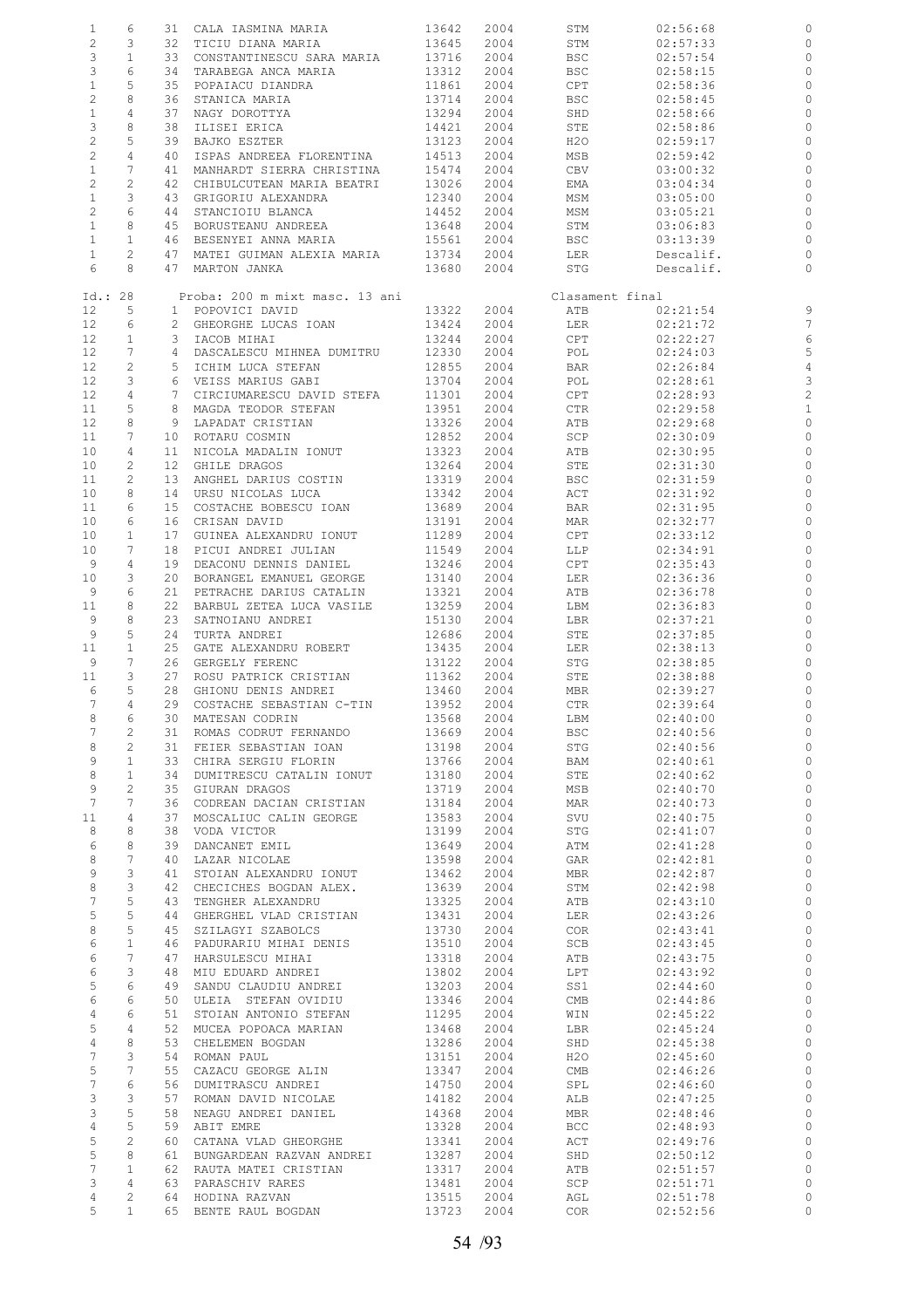| 3                | $\mathbf{1}$          |                 | 66 MADARAS IOSIF DOMINIC      | 13302 | 2004 | SSB             | 02:52:57  | 0              |
|------------------|-----------------------|-----------------|-------------------------------|-------|------|-----------------|-----------|----------------|
| 4                | 4                     | 67              | BARABAS ERIK KRISZTIAN        | 13197 | 2004 | STG             | 02:53:82  | 0              |
| $\overline{4}$   | $\mathbf{1}$          | 68              | BERTEA ALIN DAN               | 13650 | 2004 | STM             | 02:53:88  | 0              |
| 5                | 3                     | 69              | IOSIPESCU CHIOSEAUA VLAD      | 13832 | 2004 | BSC             | 02:54:41  | 0              |
| $\mathsf 3$      | 7                     | 70              | NANULESCU ALEXANDRU NICHI     | 13774 | 2004 | <b>BSC</b>      | 02:55:66  | 0              |
|                  |                       |                 |                               |       |      |                 |           |                |
| $\overline{c}$   | $\mathbf{2}$          | 71              | STAN HORIA                    | 13375 | 2004 | SPL             | 02:56:49  | $\circ$        |
| $\overline{c}$   | 6                     | 72              | PAN IONUT CATALIN             | 12405 | 2004 | CPT             | 02:56:70  | $\circ$        |
| $\overline{4}$   | 7                     | 73              | CADAR ANDREI ALEX.            | 13261 | 2004 | BAM             | 02:57:24  | 0              |
| 3                | 6                     | 74              | MATIES STEFAN                 | 14181 | 2004 | ALB             | 02:57:28  | $\circ$        |
| $\overline{c}$   | $\overline{4}$        | 75              | LUPUSOARA MATEI               | 15504 | 2004 | SGL             | 02:57:42  | 0              |
| 3                | 8                     | 76              | MAZILU ALEX. STEFAN           | 13517 | 2004 | MBR             | 02:58:84  | 0              |
| $\mathbf{1}$     | 3                     | 77              | FARCAS ANDREI ILIE            | 14514 | 2004 | MSB             | 02:58:85  | $\circ$        |
| $\overline{c}$   | 3                     | 78              | CIBOTARU MIHAIL VLAD          | 13756 | 2004 | SVU             | 02:59:27  | 0              |
| $\mathbf 2$      | $1\,$                 | 79              | FORTU EDUARD ANDREI           | 13513 | 2004 | AGL             | 03:00:12  | $\circ$        |
| $\overline{c}$   | 8                     | 80              | ZAPOROJAN ALEX ANTONIO        | 13425 | 2004 | LER             | 03:00:28  | 0              |
| $\mathbf{1}$     | 4                     |                 | ELEFTERIU ALBU OCTAVIAN       |       |      |                 |           |                |
|                  |                       | 81              |                               | 13516 | 2004 | AGL             | 03:00:82  | $\circ$        |
| $\mathbf{1}$     | 6                     | 82              | GHELBEREU EDUARD GABRIEL      | 13923 | 2004 | ASP             | 03:00:87  | 0              |
| $\mathbf{1}$     | 5                     | 83              | GHEORGHE DAVIAN               | 13672 | 2004 | CMB             | 03:01:81  | $\circ$        |
| $\mathbf{2}$     | 7                     | 84              | PODEANU ANDREI STEFAN         | 13384 | 2004 | SPL             | 03:02:03  | $\circ$        |
| 10               | 5                     | 85              | SOCOLIUC IOAN MARIAN          | 13582 | 2004 | SVU             | 03:02:78  | $\circ$        |
| $\mathbf{1}$     | 2                     | 86              | MILOS ROBERT CRISTIAN         | 13461 | 2004 | MBR             | 03:06:33  | $\circ$        |
| $\overline{c}$   | 5                     | 87              | DROSU LUCIAN ANDREI           | 13800 | 2004 | CPT             | 03:06:97  | $\circ$        |
| 3                | $\mathbf{2}$          | 88              | STOICA EMANOIL MARIO          | 12492 | 2004 | CPT             | Scut.med. | $\circ$        |
| 6                | $\overline{4}$        | 88              | BAJENARU ANDREI DANIEL        | 13434 | 2004 | LER             | Scut.med. | $\circ$        |
| 6                | 2                     | 90              | KOVER EDUARD CRISTIAN         | 13045 | 2004 | COR             | Descalif. | 0              |
| 7                | 8                     | 90              | LUNGU ANDREI                  | 13775 | 2004 | <b>BSC</b>      | Descalif. | 0              |
| 8                |                       |                 |                               |       |      |                 |           |                |
|                  | 4                     | 91              | SZENTPETERI IMRE MARK         | 13677 | 2004 | COR             | Descalif. | $\circ$        |
|                  |                       |                 |                               |       |      |                 |           |                |
| Id.: 29          |                       |                 | Proba: 100 m bras fem. 12 ani |       |      | Clasament final |           |                |
| 10               | 6                     |                 | 1 VERCIUC MARIA               | 13965 | 2005 | SSV             | 01:20:85  | 9              |
| 10               | 4                     |                 | 2 MARIN IOANA                 | 14267 | 2005 | ATB             | 01:20:89  | $\overline{7}$ |
| 10 <sub>o</sub>  | $\mathbf{1}$          |                 | 3 HUMA DARIA ELENA            | 14088 | 2005 | STM             | 01:23:69  | 6              |
| 10               | 7                     | 4               | GORECKI ANDRA DENISA          | 13101 | 2005 | ATB             | 01:23:75  | 5              |
| 10               | $\overline{c}$        |                 | 5 MORAR CARLA DELIA           | 14055 | 2005 | SHD             | 01:23:86  | $\overline{4}$ |
| 9                | $\sqrt{2}$            | 6               | ZORZOLIU MIRUNA               | 13022 | 2005 | REN             | 01:24:79  | 3              |
| 10               | 5                     | $7\phantom{.0}$ | LUCAN DARIA STEFANIA          | 14234 | 2005 | SSV             | 01:25:00  | $\overline{c}$ |
| 9                | $1\,$                 | 8               | FILA BARBARA ERZSEBET         | 13731 | 2005 | <b>COR</b>      | 01:25:20  | $\mathbf{1}$   |
|                  | 3                     |                 |                               |       |      |                 |           | $\circ$        |
| 10               |                       | 9               | ORBAN KIS ORSOLYA             | 13160 | 2005 | STG             | 01:25:40  |                |
| 9                | 6                     | 10              | BORA CARLA MARIA              | 14412 | 2005 | CST             | 01:26:53  | $\circ$        |
| 9                | 8                     | 11              | CHIRU SIMONA ANDREEA          | 13958 | 2005 | SS1             | 01:26:79  | 0              |
| $\mathbf{1}$     | 6                     | 12 <sup>°</sup> | BUDIU PATRICIA                | 16280 | 2005 | CSW             | 01:26:96  | 0              |
| 8                | 3                     | 13              | IORGA ANDREEA DENISA          | 14840 | 2005 | STE             | 01:26:99  | $\circ$        |
| 10               | $\,8\,$               | 14              | BADEA BIANCA MARIA            | 13913 | 2005 | ASP             | 01:27:50  | 0              |
| 9                | 5                     | 15              | DROG MARIA BIANCA             | 14108 | 2005 | <b>BSC</b>      | 01:27:73  | $\circ$        |
| 9                | $\overline{4}$        | 16              | DUTA JASSMINE ANDREEA         | 13844 | 2005 | LER             | 01:27:82  | 0              |
| 9                | 3                     | 17              | DIACONESCU CARBUNESCU MAD     | 12762 | 2005 | ACT             | 01:28:83  | $\circ$        |
| 8                | 5                     | 18              | MARTON PANNA REKA             | 13721 | 2005 | COR             | 01:29:54  | 0              |
| 8                | 4                     | 19              | SAFCENCU DELIA GIORGIANA      | 13275 | 2005 | DAC             | 01:30:58  | 0              |
| 7                | 2                     |                 | 20 COTRUTA MARIA SMARANDA     | 14994 | 2005 | YST             | 01:31:03  | $\circ$        |
| 9                | 7                     |                 | 21 LEPOUTRE EMMA SARAH        | 14518 | 2005 | REN             | 01:32:75  |                |
| 7                | 4                     |                 | 22 POJAR ALEXANDRA ANDREEA    | 14535 | 2005 | VCN             | 01:32:98  | $\circ$        |
| 7                | 5                     | 23              | CSAKI VILLO                   | 14835 | 2005 | SOS             | 01:33:54  | $\circ$        |
| 5                | 4                     | 24              | ANDERSON CHLOE RUTH           | 14510 | 2005 | ACT             | 01:33:95  | $\circ$        |
|                  |                       |                 |                               |       |      |                 |           |                |
| 8                | 6                     | 25              | CURCAN ALEXANDRA ROXANA       | 13918 | 2005 | ATB             | 01:34:15  | $\circ$        |
| 8                | $\mathbf{1}$          | 26              | STOICA GEORGIANA DANIELA      | 12408 | 2005 | LLP             | 01:34:75  | $\circ$        |
| 7                | 3                     | 27              | GOMOI IOANA TEODORA           | 14106 | 2005 | <b>BSC</b>      | 01:34:85  | $\circ$        |
| 8                | 8                     | 28              | JUGUREANU IOANA IRIS          | 13838 | 2005 | LER             | 01:34:86  | $\circ$        |
| 6                | $\mathbf{2}$          | 29              | PASCU ANA MARIA               | 14506 | 2005 | ACT             | 01:35:20  | $\circ$        |
| 6                | $\mathbf{1}$          | 30              | MIU ALESIA STEFANIA           | 14229 | 2005 | WIN             | 01:35:64  | $\circ$        |
| 7                | $\mathbf{1}$          | 31              | CONSTANTIN DENISA             | 14443 | 2005 | ASP             | 01:35:93  | $\circ$        |
| 6                | 7                     | 32              | GUBAVU ALESSIA MIHAELA        | 13268 | 2005 | DAC             | 01:36:13  | $\circ$        |
| 6                | 3                     | 33              | COSTINESCU SARA NAOMI         | 14177 | 2005 | ALB             | 01:36:36  | $\circ$        |
| 6                | 4                     |                 | 34 HIRCEAGA MIRUNA            | 14728 | 2005 | ALB             | 01:36:57  | $\circ$        |
| 4                | 3                     | 35              | GHEORGHE ANA MARIA            | 15926 | 2005 | ACT             | 01:36:93  | $\circ$        |
| 6                | 6                     | 36              |                               |       |      |                 |           | $\circ$        |
|                  |                       |                 | LEAH IOANA SILVIA             | 14069 | 2005 | SSB             | 01:36:96  |                |
| 8                | $\mathbf{2}^{\prime}$ | 37              | PETCU ALEXIA IOANA            | 13330 | 2005 | ACT             | 01:37:04  | $\circ$        |
| 7                | 8                     | 38              | ELLERSDORFER MIHAELA          | 13685 | 2005 | CTR             | 01:37:08  | $\circ$        |
| 8                | 7                     | 39              | VACARU ANDREEA IULIANA        | 13949 | 2005 | CTR             | 01:37:13  | $\circ$        |
| 6                | 8                     | 40              | IONITA CARMEN ANA MARIA       | 14214 | 2005 | CPI             | 01:37:24  | $\circ$        |
| 6                | 5                     | 41              | IANCU ANA MARIA               | 13839 | 2005 | LER             | 01:37:26  | $\circ$        |
| 5                | 3                     | 42              | PASCAL MIRUNA ANDREEA         | 13843 | 2005 | LER             | 01:37:59  | $\circ$        |
| 5                | 6                     | 43              | TEODORESCU ANASTASIA          | 14516 | 2005 | MSB             | 01:37:61  | $\circ$        |
| $\overline{4}$   | $\mathbf{2}$          | 44              | BALAN ALEXANDRA               | 14306 | 2005 | PCT             | 01:38:05  | $\circ$        |
| $\overline{4}$   | 6                     | 45              | DUMITRU ANDREEA ANISIA        | 13750 | 2005 | REN             | 01:38:11  | $\circ$        |
| $\overline{4}$   | 4                     | 46              | PAN-KE LAURA ANA-MARIA        | 15679 | 2005 | LER             | 01:39:08  | $\circ$        |
| 5                | 5                     | 47              | DUTA IAZABELA MARIA           | 13916 | 2005 | ASP             | 01:39:23  | $\circ$        |
| $\boldsymbol{7}$ | 6                     | 48              | GRIGORESCU DIANA ELENA        | 14438 | 2005 | STE             | 01:39:29  | $\circ$        |
|                  |                       |                 |                               |       |      |                 |           |                |
| 3                | 8                     | 49              | ZAYADNA IASMINA MARIA         | 14175 | 2005 | ALB             | 01:39:37  | $\circ$        |
| 5                | 8                     | 50              | BUSURCA PETRA                 | 13997 | 2005 | YST             | 01:39:83  | $\circ$        |
| $7\phantom{.0}$  | 7                     | 51              | OPREA ANA MARIA               | 14336 | 2005 | ASP             | 01:39:90  | $\circ$        |
| 5                | 7                     | 52              | GRIGORESCU THEA IOANA         | 12689 | 2005 | STE             | 01:40:18  | $\circ$        |
| $\overline{c}$   | 4                     | 53              | PAPP ANNEMARIE                | 14086 | 2005 | STM             | 01:40:37  | $\circ$        |
| $\overline{4}$   | 8                     | 54              | SARBU ELENA ALEXANDRA         | 14176 | 2005 | ALB             | 01:40:70  | $\circ$        |
| 3                | 6                     | 55              | TRUSCA ALYSA ILONA            | 13921 | 2005 | ASP             | 01:40:72  | 0              |
| $\mathbf{1}$     | 5                     |                 | 56 SOLOMON IOANA ALEXANDRA    | 14282 | 2005 | ATB             | 01:40:90  | $\circ$        |
|                  |                       |                 |                               |       |      |                 |           |                |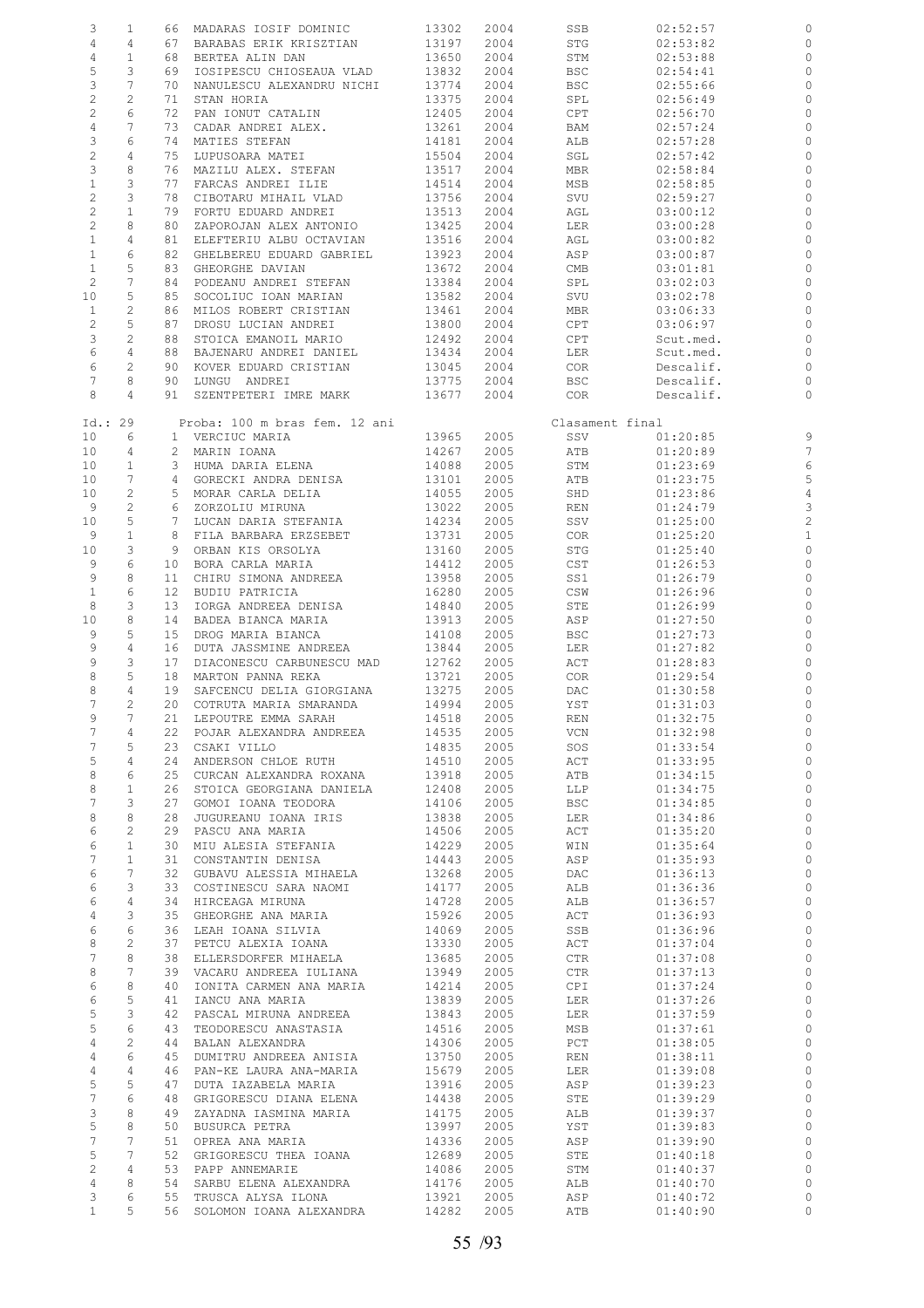| 3                 | 2                     | 57                | MOCANU ALEXANDRA STEFANIA      | 14703 | 2005 | ASP             | 01:41:39  | 0              |
|-------------------|-----------------------|-------------------|--------------------------------|-------|------|-----------------|-----------|----------------|
| 3                 | 3                     | 58                | DUMITRU AMALIA ANDREEA         | 14203 | 2005 | SPL             | 01:41:67  | $\circ$        |
| $\mathbf{1}$      | 4                     | 59                | NICULITA FLORENTINA DIANA      | 14278 | 2005 | ATB             | 01:42:14  | 0              |
|                   |                       |                   |                                |       |      |                 |           |                |
| $\overline{c}$    | 8                     | 60                | CANCIU DARIA                   | 15058 | 2005 | SSB             | 01:42:28  | $\circ$        |
| 4                 | 7                     | 61                | BANCILA MARA ALEXANDRA         | 14113 | 2005 | <b>BSC</b>      | 01:42:53  | 0              |
| 3                 | $\mathbf{1}$          | 62                | KEMECSEI CSENGE                | 12994 | 2005 | COR             | 01:42:91  | 0              |
| $\overline{4}$    | $\mathbf{1}$          | 63                | IANA SARA CEZARA               | 14019 | 2005 | SRT             | 01:43:25  | $\circ$        |
|                   |                       |                   |                                |       |      |                 |           |                |
| $\mathbf{2}$      | 3                     | 64                | BIRO DOROTTYA                  | 13729 | 2005 | COR             | 01:43:29  | 0              |
| $\sqrt{2}$        | 5                     | 65                | DINCA STEFANIA ALEXANDRA       | 14515 | 2005 | SSB             | 01:43:37  | $\circ$        |
| $\overline{c}$    | $\mathbf{1}$          | 66                | LASZLO NOEMI                   | 14551 | 2005 | VCN             | 01:45:26  | 0              |
| $\overline{c}$    | 6                     | 67                | CRISAN MARIA ALESSANDRA        | 12445 | 2005 | CPT             | 01:45:33  | 0              |
| 3                 | 7                     | 68                | NITU SARA MIHAELA              | 14825 |      |                 |           | 0              |
|                   |                       |                   |                                |       | 2005 | SPL             | 01:45:36  |                |
| 3                 | 5                     | 69                | ANGHEL ALICE EUGENIA           | 13840 | 2005 | LER             | 01:46:06  | 0              |
| $\overline{c}$    | $\overline{7}$        | 70                | VASILE MARIA CLAUDIA           | 13940 | 2005 | LER             | 01:46:47  | $\circ$        |
| $\mathbf{1}$      | 3                     | 71                | DARABAN MIRUNA ELENA           | 14454 | 2005 | MSM             | 01:51:06  | 0              |
| 5                 | $\mathbf{1}$          |                   | 72 NAN IRA                     | 14358 | 2005 | GAR             | Descalif. | $\mathbf 0$    |
|                   |                       |                   |                                |       |      |                 |           |                |
|                   |                       |                   |                                |       |      |                 |           |                |
| Id.: 30           |                       |                   | Proba: 100 m bras masc. 12 ani |       |      | Clasament final |           |                |
| 12                | 4                     |                   | 1 DINU PATRICK SEBASTIAN       | 13340 | 2005 | ACT             | 01:16:20  | 9              |
| $12 \overline{ }$ | 6                     |                   | 2 NICULAE ALEXEI               | 14270 | 2005 | ATB             | 01:17:93  | $\overline{7}$ |
| $12 \overline{ }$ | 5                     |                   | 3 COZMA STEFAN                 | 14126 | 2005 | CSB             | 01:18:68  | 6              |
|                   | $\overline{c}$        |                   |                                |       |      |                 |           |                |
| 12                |                       |                   | 4 NAE ADRIAN GABRIEL           | 13272 | 2005 | DAC             | 01:18:79  | 5              |
| 12                | $\mathbf{1}$          | 5                 | STOICA ANDREI ALEXANDRU        | 11834 | 2005 | CPT             | 01:18:95  | $\overline{4}$ |
| 12                | 7                     |                   | 6 BUDA ALEXANDRU GABRIEL       | 14169 | 2005 | ALB             | 01:20:60  | 3              |
| 11                | 5                     | $7\phantom{.0}$   | VLASCEANU ANTONIO DANIEL       | 12959 | 2005 | CAT             | 01:21:20  | $\overline{c}$ |
| 11                | 6                     |                   | 8 VASILESCU STEFAN ANDREI      | 13961 | 2005 | SS1             | 01:21:39  | $\mathbf{1}$   |
| 12                | 8                     | 9                 | PRICOP VLAD ALEXANDRU          | 13847 | 2005 | LER             | 01:22:36  | $\circ$        |
|                   |                       |                   |                                |       |      |                 |           |                |
| 11                | 3                     | 10                | MURES RARES                    | 15264 | 2005 | SGH             | 01:22:63  | $\circ$        |
| 11                | 4                     | 11                | ENACHE ANDREI                  | 13937 | 2005 | CSP             | 01:24:02  | $\circ$        |
| 10                | $\mathbf{2}$          | $12 \overline{ }$ | TOMA MIHAI COSMIN              | 14449 | 2005 | ATM             | 01:24:08  | $\circ$        |
| 11                | 8                     | 13                | IOAN ALEXANDRU                 | 14078 | 2005 | STG             | 01:24:82  | 0              |
|                   |                       |                   |                                |       |      |                 |           |                |
| 11                | 7                     | 14                | RAD LUCAS ANDREI               | 14256 | 2005 | MAR             | 01:25:38  | $\circ$        |
| 11                | $\mathbf{1}$          | 15                | CRET TUDOR ALEXANDRU           | 15146 | 2005 | LBO             | 01:25:52  | 0              |
| 10                | 6                     | 16                | SIPOS PETER DAVID              | 14362 | 2005 | ACN             | 01:26:25  | $\circ$        |
| 10                | 5                     | 17                | MIHU CRISTIAN VICTOR           | 14105 | 2005 | <b>BSC</b>      | 01:26:49  | $\circ$        |
|                   |                       |                   |                                |       |      |                 |           |                |
| 11                | $\overline{c}$        | 18                | BUDIACI VLADIMIR STEFAN        | 13931 | 2005 | <b>CSP</b>      | 01:27:20  | $\circ$        |
| 8                 | 5                     | 19                | STANCU VLAD STEFAN             | 13962 | 2005 | SS1             | 01:27:41  | $\circ$        |
| 10                | 3                     | 20                | MARINESCU DARIUS ANDREI        | 12432 | 2005 | <b>BCC</b>      | 01:27:91  | $\circ$        |
| 10                | 8                     | 21                | TUTUIANU SEBASTIAN             | 13858 | 2005 | LER             | 01:28:13  | $\circ$        |
| 10                | 7                     | 22                | DRAGU FILIP SEBASTIAN          | 13926 | 2005 | ASP             | 01:28:14  | $\circ$        |
|                   |                       |                   |                                |       |      |                 |           |                |
| 9                 | 3                     | 23                | CORNACIU ADRIAN STEFAN         | 14262 | 2005 | ATB             | 01:28:35  | $\circ$        |
| $7\phantom{.0}$   | 3                     | 24                | COMSA ALEXANDRU IOAN           | 14166 | 2005 | ALB             | 01:28:47  | $\circ$        |
| 9                 | 5                     | 25                | BRATULESCU IUSTINIAN           | 14300 | 2005 | PCT             | 01:28:62  | 0              |
| 8                 | $\overline{c}$        | 26                | BOBOC EMANOEL FLORIN           | 13853 | 2005 | LER             | 01:28:82  | $\circ$        |
|                   |                       |                   |                                |       |      |                 |           |                |
| 9                 | 4                     | 27                | NATAPRAZU LUCA MIHAIL          | 14279 | 2005 | ATB             | 01:28:92  | 0              |
| 10                | $\mathbf{1}$          | 28                | BALANESCU FILIP ANDREI         | 13935 | 2005 | <b>CSP</b>      | 01:29:04  | $\circ$        |
| 9                 | 2                     | 29                | DINDAREANU ALEXANDRU           | 14842 | 2005 | BSC             | 01:29:44  | $\circ$        |
| 8                 | 3                     | 30                | PETRE NARCIS ALEXANDRU         | 13423 | 2005 | LER             | 01:29:48  | $\circ$        |
| 8                 | 6                     | 31                | STIGNEI DENIS                  | 14102 | 2005 | <b>BCC</b>      | 01:29:89  | $\circ$        |
|                   |                       |                   |                                |       |      |                 |           |                |
| 10                | 4                     |                   | 32 IARI EDWARD ERIK            | 14460 | 2005 | COR             | 01:30:10  | $\circ$        |
| 8                 | 4                     |                   | 33 PANDELE ALEXANDRU EDWARD    | 14281 | 2005 | ATB             | 01:30:21  | $\circ$        |
| 9                 | 6                     |                   | 34 BRINDAU DAVID CRISTIAN      | 14247 | 2005 | BAM             | 01:30:52  | 0              |
| 9                 | $7\phantom{.0}$       |                   | 35 STOIAN GABRIEL RAZVAN       | 12383 | 2005 | CSP             | 01:31:35  | $\circ$        |
| $7\phantom{.0}$   | $\mathbf{2}^{\prime}$ | 36                | POPA ALEXANDRU DANIEL          | 13146 | 2005 | LLP             | 01:31:48  | $\circ$        |
|                   |                       |                   |                                |       |      |                 |           |                |
| 3                 | 5                     | 37                | ANDRON TEODOR                  | 14206 | 2005 | CPI             | 01:31:65  | $\circ$        |
| 6                 | $\mathbf{1}$          | 38                | PREDA ALEXANDRU FLORIN         | 13959 | 2005 | SS1             | 01:32:11  | $\circ$        |
| 6                 | 6                     | 39                | BOLDOR ALEXANDRU CRISTIAN      | 14053 | 2005 | SHD             | 01:32:46  | $\circ$        |
| 8                 | 8                     | 40                | VAS BALAZS DENIS               | 13157 | 2005 | STG             | 01:32:54  | $\circ$        |
| 5                 | 6                     | 41                | ANDRONIC IONUT ADRIAN          | 13914 | 2005 | ASP             | 01:32:58  | $\circ$        |
|                   | $\mathbf{1}$          |                   |                                |       |      |                 |           |                |
| 8                 |                       | 42                | HRITCU RARES LUCIAN            | 14054 | 2005 | SHD             | 01:32:67  | $\circ$        |
| 4                 | 6                     | 43                | PATRASCU BOGDAN                | 15557 | 2005 | CAT             | 01:33:56  | $\circ$        |
| 8                 | 7                     | 44                | VOLOSENIUC HUDESCU MATEI       | 14133 | 2005 | SCP             | 01:34:00  | $\circ$        |
| $\overline{4}$    | 5                     | 45                | URSU TUDOR NICOLAE             | 14272 | 2005 | ATB             | 01:34:24  | $\circ$        |
| 7                 | 6                     | 46                | TANASE DANIEL VASILE           | 15459 | 2005 | STE             | 01:34:56  | $\circ$        |
|                   |                       |                   |                                |       |      |                 |           |                |
| 7                 | 5                     | 47                | JIANU ADRIAN PETRU             | 14435 | 2005 | STE             | 01:34:72  | $\circ$        |
| 7                 | 8                     | 48                | STOIAN ANTONIO GABRIEL         | 13948 | 2005 | CTR             | 01:34:76  | $\circ$        |
| 6                 | $\mathbf{2}$          | 49                | TANVUIA RARES MATEI            | 14505 | 2005 | AGL             | 01:35:30  | $\circ$        |
| 7                 | 7                     | 50                | RADOI RARES NICOLAE            | 15079 | 2005 | CTR             | 01:35:42  | $\circ$        |
| 7                 | $\mathbf{1}$          | 51                | CANAS ROBERT VALENTIN          | 14028 | 2005 | SRT             | 01:35:62  | $\circ$        |
|                   |                       |                   |                                |       |      |                 |           |                |
| 7                 | 4                     | 52                | ONEA ARIS CRISTIAN ANTONI      | 13845 | 2005 | LER             | 01:35:67  | $\circ$        |
| 6                 | 5                     |                   | 53 FOZECAS ALEX MIHAI          | 14376 | 2005 | LBM             | 01:35:99  | $\circ$        |
| 5                 | 5                     | 54                | DUMITRU MARIO EDUARD           | 14238 | 2005 | <b>BSC</b>      | 01:36:24  | $\circ$        |
| 6                 | 4                     |                   | 55 MIHAI DAVID ANDREI          | 14104 | 2005 | <b>BSC</b>      | 01:36:29  | $\circ$        |
| 5                 | $7\phantom{.0}$       | 56                | BANATEAN ANDREAS ALEX.         | 14090 | 2005 | STM             | 01:36:44  | $\circ$        |
|                   |                       |                   |                                |       |      |                 |           |                |
| 6                 | 8                     | 57                | TICA STEFAN                    | 14129 | 2005 | CSB             | 01:36:50  | $\circ$        |
| 5                 | $\mathbf{1}$          |                   | 58 MISTIREANU IUSTIN TEODOR    | 13030 | 2005 | CSB             | 01:36:90  | $\circ$        |
| $\mathsf 3$       | $\mathbf{1}$          | 59                | STEFANACHE ALEXANDRU MARI      | 13099 | 2005 | LER             | 01:37:25  | $\circ$        |
| 3                 | 4                     |                   | 60 MALUS CRISTIAN IONUT        | 13922 | 2005 | ASP             | 01:37:41  | $\circ$        |
| $\overline{4}$    | 7                     | 61                | BAJCU ANGELO COSMIN            | 14241 | 2005 | BSC             | 01:37:47  | $\circ$        |
|                   |                       |                   |                                |       |      |                 |           |                |
| 5                 | 3                     |                   | 62 BALAITA DRAGOS              | 14127 | 2005 | CSB             | 01:37:68  | $\circ$        |
| $\overline{4}$    | 3                     |                   | 63 PETRASCU MATEI              | 14110 | 2005 | <b>BSC</b>      | 01:38:23  | $\circ$        |
| 4                 | $\mathbf{1}$          | 64                | DUMITRU MIHAI VIRGILIU         | 14276 | 2005 | ATB             | 01:38:34  | $\circ$        |
| 5                 | 8                     | 65                | PAL ANDREI ERIC                | 14128 | 2005 | CSB             | 01:38:64  | $\circ$        |
| 4                 | 8                     |                   | 66 STOICA EMILIAN              | 12387 | 2005 | LER             | 01:38:89  | $\circ$        |
|                   | $\overline{4}$        |                   |                                |       |      |                 |           |                |
| 4                 |                       |                   | 67 SIBANA ROBERT STEFAN        | 14303 | 2005 | PCT             | 01:39:06  | $\circ$        |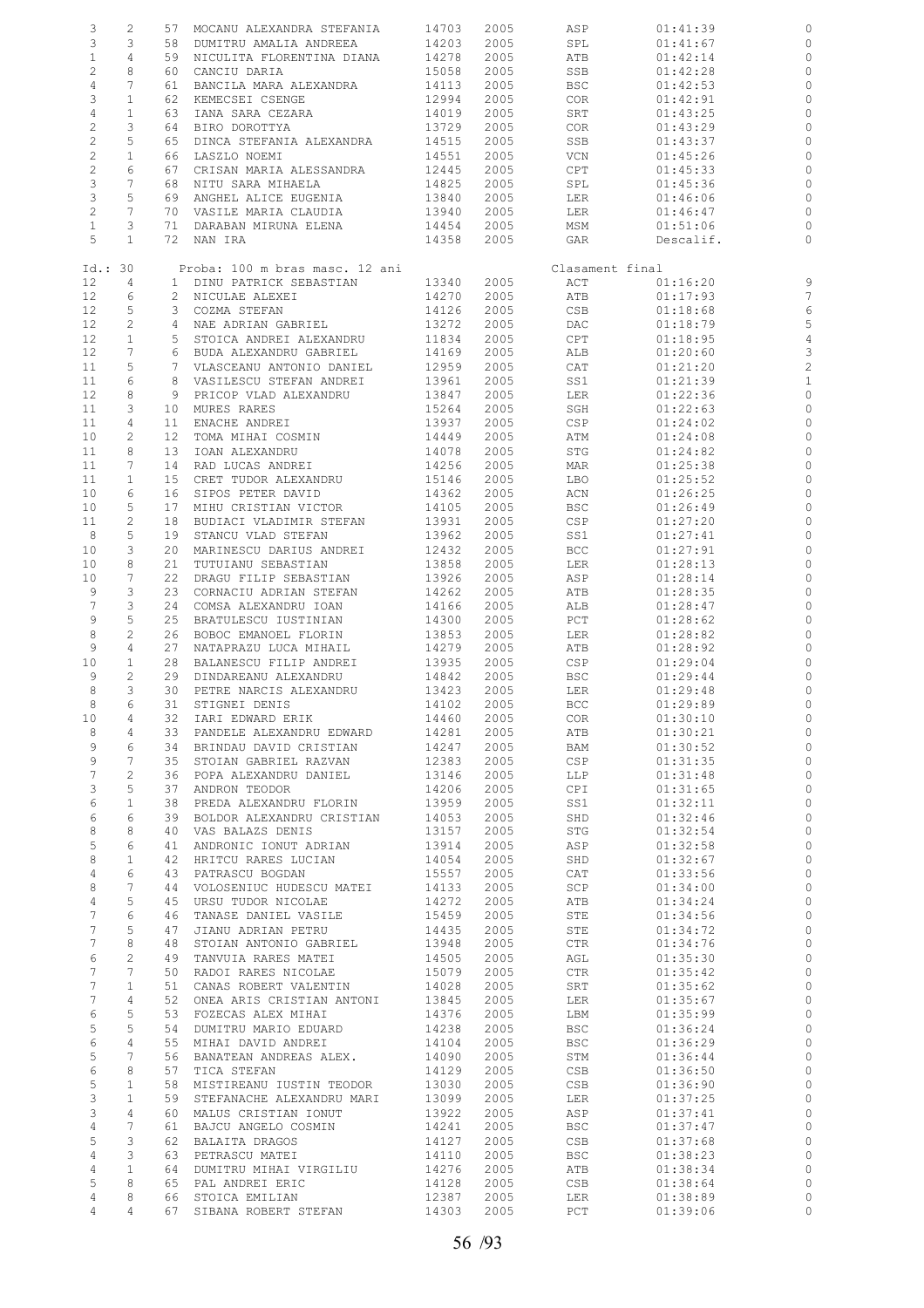| $1\,$          | 5              |                | 68 LIMBASAN ALEXANDER GEORGE              | 15713      | 2005 | AQU             | 01:39:88  | $\circ$               |
|----------------|----------------|----------------|-------------------------------------------|------------|------|-----------------|-----------|-----------------------|
| 3              | 6              |                | 69 MINCU ANDREI ALEX.                     | 15274      | 2005 | STE             | 01:40:71  | $\mathbf 0$           |
| 5              | $\overline{c}$ |                |                                           |            |      |                 |           | $\circ$               |
|                |                |                | 70 ADAM BOGDAN                            | 14729      | 2005 | LER             | 01:40:79  |                       |
| 3              | 3              |                | 71 KUN BENCE                              | 14836      | 2005 | SOS             | 01:41:37  | $\Omega$              |
| 5              | $\overline{4}$ |                | 72 PASA UNGURIANU LUCA VLAD               | 14405      | 2005 | LER             | 01:41:91  | 0                     |
| $\overline{c}$ | 5              |                | 73 ENCULESEI RAZVAN RARES                 | 13960      | 2005 | SS1             | 01:43:64  | $\Omega$              |
| 3              | $\overline{7}$ |                | 74 BUJOR STEFAN                           | 14194      | 2005 | ASP             | 01:44:45  | 0                     |
|                |                |                |                                           |            |      |                 |           |                       |
| $\mathbf{1}$   | 3              |                | 75 ILIES RAZVAN CRISTIAN                  | 14340      | 2005 | GAR             | 01:46:06  | $\Omega$              |
| 3              | 8              |                | 76 GRIGORAS STEFAN CRISTIAN               | 13849      | 2005 | LER             | 01:46:24  | 0                     |
| 3              | $\mathbf{2}$   |                | 77 LAZAR ANDREI                           | 14430      | 2005 | STE             | 01:46:79  | $\Omega$              |
| $\sqrt{2}$     | 6              |                | 78 SERBANESCU STEFAN ANDREI               | 15142      | 2005 | CTR             | 01:47:20  | $\circ$               |
| $\overline{c}$ | 7              |                | 79 PUIU DRAGOS IOAN                       | 14426      | 2005 | STE             | 01:47:22  | $\Omega$              |
|                |                |                |                                           |            |      |                 |           |                       |
| $\overline{c}$ | $\overline{4}$ |                | 80 TEREBESI NANDOR LASZLO                 | 14536      | 2005 | VCN             | 01:48:71  | 0                     |
| $\mathbf{1}$   | $\overline{4}$ |                | 81 DUMITRAS TUDOR STEFAN                  | 14230      | 2005 | SVU             | 01:50:65  | $\mathbf{0}$          |
| $\mathbf{2}$   | 2              |                | 82 CIRILO ALBERTO ANDREI                  | 14134      | 2005 | SCP             | 01:55:90  | $\circ$               |
| $\mathbf{2}$   | 3              |                | 83 DUTA VALENTIN STEFAN                   | 15663      | 2005 | CTR             | Scut.med. | $\mathbf{0}$          |
| 6              | 7              |                | 84 RADU DAVID                             | 13941      | 2005 | LER             | Descalif. | 0                     |
| 12             | 3              |                | 84 ADAM ROBERT                            | 14130      | 2005 | CSB             | Descalif. | $\Omega$              |
|                |                |                |                                           |            |      |                 |           |                       |
|                |                |                |                                           |            |      |                 |           |                       |
| Id.: 31        |                |                | Proba: 400 m mixt masc. 14 ani            |            |      | Clasament final |           |                       |
| 4              | $\overline{4}$ |                | 1 GERGELY MIHAI                           | 12963      | 2003 | CMC             | 04:50:28  | 9                     |
| 4              | 6              |                | 2 NICOLAE ALEXANDRU FLORIN                | 11290      | 2003 | CPT             | 04:54:26  | 7                     |
| $\overline{4}$ | 3              |                | 3 MESZAROS BALAZS                         | 12547      | 2003 | H2O             | 04:57:31  | 6                     |
| $\overline{4}$ | $\overline{c}$ |                | 4 KUGELMAN PATRICK ALEX.                  | 12883      | 2003 | MAR             | 05:06:01  | 5                     |
|                |                |                |                                           |            |      |                 |           |                       |
| $\overline{2}$ | 2              |                | 5 KOKKINAKIS VASILEIOS                    | 12813      | 2003 | SS1             | 05:10:04  | $\overline{4}$        |
| $\overline{4}$ | $\mathbf{1}$   |                | 6 STOLTZ MARKUS                           | 13051      | 2003 | REN             | 05:11:10  | 3                     |
| 3              | $\overline{4}$ | $7^{\circ}$    | STOICA IONUT                              | 10574      | 2003 | CPT             | 05:14:73  | $\overline{c}$        |
| $\overline{4}$ | 5              | 7 <sup>7</sup> | SCHMELAS ERWIN                            | 12705      | 2003 | SRT             | 05:14:73  | $\overline{c}$        |
| $\mathbf{1}$   | 3              | 9              | TIMOFTE MARIUS GABRIEL                    | 12694      | 2003 | SHD             | 05:15:88  | $\mathbf{0}$          |
|                | $\overline{7}$ |                |                                           |            |      |                 |           |                       |
| $\mathbf{1}$   |                |                | 10 RUSEN COSTIN ALIN                      | 12641      | 2003 | LER             | 05:18:22  | $\circ$               |
| $\overline{4}$ | 7              |                | 11 ROGOVEANU VLAD ANDREI                  | 13803      | 2003 | PCT             | 05:20:85  | $\circ$               |
| 3              | 3              |                | 12 GANEA CRISTIAN STEFAN                  | 12822      | 2003 | MBR             | 05:22:33  | 0                     |
| 3              | 6              |                | 13 RIEDL - SERLI TIBOR                    | 13790      | 2003 | MSM             | 05:23:32  | $\mathbf 0$           |
| 3              | $\mathbf{2}$   |                | 14 DUTULESCU ANDREI ALEXANDR              | 13069      | 2003 | DAC             | 05:24:59  | 0                     |
|                |                |                |                                           |            |      |                 |           |                       |
| $\mathbf{1}$   | 5              |                | 15 IACOB SEBASTIAN MIHAI                  | 13137      | 2003 | STE             | 05:28:87  | $\circ$               |
| $\mathbf{2}$   | $\overline{4}$ |                | 16 SIPOTEANU ALEXANDRU IONUT              | 13076      | 2003 | DAC             | 05:35:74  | 0                     |
| $\mathbf{2}$   | 6              |                | 17 IONITA RARES                           | 12927      | 2003 | SS1             | 05:36:35  | $\circ$               |
| 3              | $\mathbf{1}$   |                | 18 DEMIAN NICHOLAS CRISTIAN               | 12830      | 2003 | BAM             | 05:36:95  | 0                     |
| $\mathbf{1}$   | 2              |                | 19 PASCU NICU LAURENTIU                   | 12924      | 2003 | LER             | 05:38:24  | 0                     |
| $\sqrt{2}$     | 5              |                | 20 SCARLAT RAZVAN GABRIEL                 | 13075      | 2003 | CPT             | 05:38:50  | 0                     |
|                |                |                |                                           |            |      |                 |           |                       |
| $\mathbf{1}$   | 6              |                | 21 NITU MARIUS ADRIAN                     | 12935      | 2003 | LER             | 05:39:41  | 0                     |
| 3              | 5              |                | 22 SIMION MATEI ALEXANDRU                 | 13052      | 2003 | LER             | 05:40:93  | $\circ$               |
|                |                |                |                                           |            | 2003 |                 |           | $\Omega$              |
|                |                |                |                                           |            |      |                 |           |                       |
| 3              | 8              |                | 23 VERMAN CRISTIAN                        | 12606      |      | SCB             | 05:41:09  |                       |
| $\sqrt{2}$     | $\mathbf{1}$   |                | 24 LUNGU SEBASTIAN MIHAI                  | 12999      | 2003 | SGL             | 05:42:07  | 0                     |
| 3              | 7              |                | 25 GRUBACICHI ALEN                        | 12314      | 2003 | STM             | 05:47:78  | $\circ$               |
| $\sqrt{2}$     | 8              |                | 26 ALEXANDRU EDMOND FLORIN                | 12731      | 2003 | SPL             | 05:51:94  | 0                     |
| $\mathbf{2}$   | 7              |                | 27 IANCU ALEXANDRU DIMITRIE               | 12565      | 2003 | ALS             | 05:52:02  | $\Omega$              |
|                | $\overline{4}$ |                |                                           |            |      |                 |           | $\circ$               |
| $\mathbf{1}$   |                |                | 28 MARGARIT ALEXANDRU                     | 12753      | 2003 | SPL             | 05:53:35  |                       |
| $\overline{c}$ | 3              |                | 29 NAGY BRANDON EDMOND                    | 12827      | 2003 | BAM             | 05:54:43  | $\Omega$              |
| $\overline{4}$ | 8 <sup>1</sup> |                | 30 LUNGU ALEXANDRU RAZVAN                 | 13908 2003 |      | <b>BAR</b>      | Scut.med. | $\overline{0}$        |
|                |                |                |                                           |            |      |                 |           |                       |
|                |                |                |                                           |            | An   | $_{\rm Club}$   | 100m      | 200m                  |
|                |                |                | Ser. Cul. Loc Nume si prenume and cod     |            |      |                 | 300m      | 400m                  |
|                |                |                |                                           |            |      |                 |           |                       |
| $\overline{4}$ |                |                | 4 1 GERGELY MIHAI 12963 2003 CMC          |            |      |                 | 01:05:63  | 02:16:97              |
|                |                |                |                                           |            |      |                 | 03:43:01  | 04:50:28              |
|                |                |                |                                           |            |      |                 |           |                       |
| $\overline{4}$ | 6              |                | 2 NICOLAE ALEXANDRU FLORIN 11290 2003 CPT |            |      |                 | 01:06:29  | 02:17:88              |
|                |                |                |                                           |            |      |                 | 03:47:24  | 04:54:26              |
|                |                |                |                                           |            |      |                 |           |                       |
|                |                |                |                                           |            |      |                 |           |                       |
| $\overline{4}$ | 3              |                | 3 MESZAROS BALAZS 12547 2003 H2O          |            |      |                 | 01:07:50  | 02:24:73              |
|                |                |                |                                           |            |      |                 | 03:48:75  | 04:57:31              |
|                |                |                |                                           |            |      |                 |           |                       |
| $\overline{4}$ | $\mathbf{2}$   |                | 4 KUGELMAN PATRICK ALEX. 12883 2003 MAR   |            |      |                 | 01:10:04  | 02:29:12              |
|                |                |                |                                           |            |      |                 |           |                       |
|                |                |                |                                           |            |      |                 | 03:57:93  | 05:06:01              |
|                |                |                |                                           |            |      |                 |           |                       |
| $\overline{2}$ | $\mathbf{2}$   |                | 5 KOKKINAKIS VASILEIOS 12813 2003 SS1     |            |      |                 | 01:09:44  | 02:26:99              |
|                |                |                |                                           |            |      |                 | 04:00:26  | 05:10:04              |
|                |                |                |                                           |            |      |                 |           |                       |
|                | $\mathbf{1}$   |                |                                           |            |      |                 |           |                       |
| $\overline{4}$ |                |                | 6 STOLTZ MARKUS 13051 2003 REN            |            |      |                 | 01:11:03  | 02:29:73              |
|                |                |                |                                           |            |      |                 | 03:59:45  | 05:11:10              |
|                |                |                |                                           |            |      |                 |           |                       |
| 3              | $\overline{4}$ |                | 7 STOICA IONUT 10574 2003 CPT             |            |      |                 | 01:09:92  | 02:31:57              |
|                |                |                |                                           |            |      |                 | 04:02:25  | 05:14:73              |
|                |                |                |                                           |            |      |                 |           |                       |
|                |                |                |                                           |            |      |                 |           |                       |
| $\overline{4}$ | 5              |                | 7 SCHMELAS ERWIN 12705 2003 SRT           |            |      |                 | 01:13:15  | 02:31:34              |
|                |                |                |                                           |            |      |                 | 04:02:70  | 05:14:73              |
|                |                |                |                                           |            |      |                 |           |                       |
| $\mathbf{1}$   | $\mathbf{3}$   |                | 9 TIMOFTE MARIUS GABRIEL 12694 2003 SHD   |            |      |                 | 01:11:55  | 02:33:10              |
|                |                |                |                                           |            |      |                 |           |                       |
|                |                |                |                                           |            |      |                 | 04:03:35  | 05:15:88              |
|                |                |                |                                           |            |      |                 |           |                       |
| $\mathbf{1}$   | $7^{\circ}$    |                | 10 RUSEN COSTIN ALIN 12641 2003 LER       |            |      |                 | 01:09:92  | 02:32:54              |
|                |                |                |                                           |            |      |                 | 04:09:01  | 05:18:22              |
|                |                |                |                                           |            |      |                 |           |                       |
| $\overline{4}$ | 7              |                | 11 ROGOVEANU VLAD ANDREI 13803 2003 PCT   |            |      |                 | 01:09:88  | 02:29:96              |
|                |                |                |                                           |            |      |                 |           | $04:03:95$ $05:20:85$ |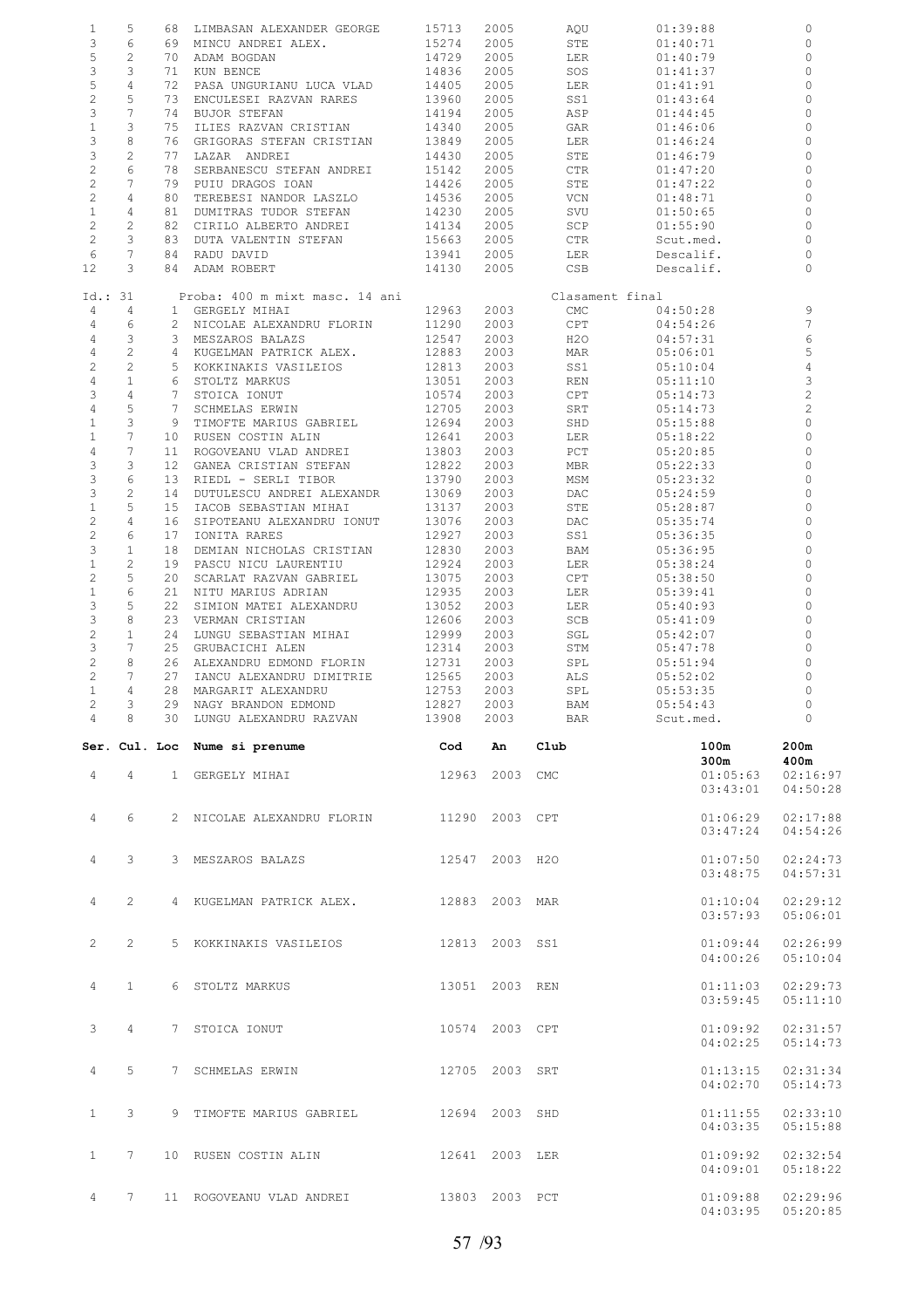| 3                            |         | 3              | 12 GANEA CRISTIAN STEFAN 12822 2003 MBR                                                          |                |                        | 01:19:24<br>04:07:95 | 02:42:13<br>05:22:33 |
|------------------------------|---------|----------------|--------------------------------------------------------------------------------------------------|----------------|------------------------|----------------------|----------------------|
| 3                            |         | 6              | 13 RIEDL - SERLI TIBOR 13790 2003 MSM                                                            |                |                        | 01:15:53<br>04:14:00 | 02:36:40<br>05:23:32 |
| 3                            |         | $\overline{2}$ | 14 DUTULESCU ANDREI ALEXANDR 13069 2003 DAC                                                      |                |                        | 01:14:40<br>04:10:07 | 02:41:31<br>05:24:59 |
| $\mathbf{1}$                 |         | 5              | 15 IACOB SEBASTIAN MIHAI 13137 2003 STE                                                          |                |                        | 01:15:75<br>04:15:66 | 02:37:84<br>05:28:87 |
| $\mathbf{2}^{\prime}$        |         | 4              | 16 SIPOTEANU ALEXANDRU IONUT 13076 2003 DAC                                                      |                |                        | 01:14:46<br>04:21:62 | 02:44:03<br>05:35:74 |
| $\mathbf{2}^{\prime}$        |         | 6              | 17 IONITA RARES 12927 2003 SS1                                                                   |                |                        | 01:20:47<br>04:21:44 | 02:43:18<br>05:36:35 |
| 3                            |         | $\mathbf{1}$   | 18 DEMIAN NICHOLAS CRISTIAN 12830 2003 BAM                                                       |                |                        | 01:15:14<br>04:19:70 | 02:41:73<br>05:36:95 |
| $\mathbf{1}$                 |         | $\overline{2}$ | 19 PASCU NICU LAURENTIU 12924 2003 LER                                                           |                |                        | 01:15:55<br>04:26:48 | 02:44:22<br>05:38:24 |
| $\mathbf{2}^{\prime}$        |         | 5              | 20 SCARLAT RAZVAN GABRIEL 13075 2003 CPT                                                         |                |                        | 01:16:93<br>04:23:39 | 02:41:03<br>05:38:50 |
| $\mathbf{1}$                 |         | 6              | 21 NITU MARIUS ADRIAN 12935 2003 LER                                                             |                |                        | 01:16:50<br>04:20:11 | 02:45:97<br>05:39:41 |
| 3                            |         | 5              | 22 SIMION MATEI ALEXANDRU 13052 2003 LER                                                         |                |                        | 01:14:79<br>04:26:62 | 02:38:92<br>05:40:93 |
| 3                            |         | 8              | 23 VERMAN CRISTIAN 12606 2003 SCB                                                                |                |                        | 01:21:23<br>04:27:04 | 02:42:04<br>05:41:09 |
| $\overline{2}$               |         | $\mathbf{1}$   | 24 LUNGU SEBASTIAN MIHAI 12999 2003 SGL                                                          |                |                        | 01:17:54<br>04:24:98 | 02:44:09<br>05:42:07 |
| 3                            |         | $7^{\circ}$    | 25 GRUBACICHI ALEN 12314 2003 STM                                                                |                |                        | 01:16:95<br>04:25:44 | 02:45:06<br>05:47:78 |
| $\overline{2}$               |         | 8              | 26 ALEXANDRU EDMOND FLORIN 12731 2003 SPL                                                        |                |                        | 01:16:20<br>04:36:12 | 02:47:62<br>05:51:94 |
| $\overline{2}$               |         | 7              | 27 IANCU ALEXANDRU DIMITRIE 12565 2003 ALS                                                       |                |                        | 01:20:68<br>04:32:74 | 02:51:93<br>05:52:02 |
| $\mathbf{1}$                 |         | 4              | 28 MARGARIT ALEXANDRU 12753 2003 SPL 01:13:80                                                    |                |                        | 04:33:87             | 02:51:91<br>05:53:35 |
| $\mathbf{2}^{\prime}$        |         | 3              | 29 NAGY BRANDON EDMOND                                                                           | 12827 2003 BAM |                        | 01:18:87<br>04:34:03 | 02:49:09<br>05:54:43 |
| 4                            |         | 8              | 30 LUNGU ALEXANDRU RAZVAN                                                                        | 13908 2003 BAR |                        | Scut.med.            |                      |
|                              | Id.: 32 |                | Proba: 4 X 100 m liber fem. 13 ani                                                               |                | Clasament final        |                      |                      |
| $\mathbf{1}$                 |         | 4              | 1 FCD/1) IOANA, OLTEANU, NAIDIN, ILIE                                                            |                | ATB                    | 04:19:46             | 18                   |
| $\mathbf{1}$<br>$\mathbf{1}$ |         | 7<br>5         | 2 FCD/1) ORZA, MOTOS, PRECOB, AHMAD<br>3 FCD/1) CONSTANTINESCU, TRANDAFIR, TARABEGA, DRAGUSI BSC |                | ATM                    | 04:21:79<br>04:26:98 | 14<br>12             |
| $\mathbf{1}$                 |         | 6              | 4 FCD/1) TRUSCA, TICIU, BORUSTEANU, CALA                                                         |                | STM                    | 04:37:58             | 10                   |
| $\mathbf{1}$                 |         | 3              | 5 FCD/1) ILISEI, CIOBANU, COMAN, DUMITRESCU                                                      |                | STE                    | 04:44:41             | 8                    |
| $\mathbf{1}$                 | Id.: 33 | 3              | Proba: 4 X 100 m liber masc. 13 ani<br>1 MCD/1) MOSCALIUC, CIBOTARU, LUCA, SOCOLIUC              |                | Clasament final<br>SVU | 04:09:53             | 18                   |
| $\mathbf{2}$                 |         | $\overline{4}$ | 2 MCD/1) LAPADAT, PETRACHE, NICOLA, POPOVICI                                                     |                | ATB                    | 04:10:29             | 14                   |
| $\overline{c}$               |         | 6              | 3 MCD/1) BORANGEL, ZAPOROJAN, GATE, GHEORGHE                                                     |                | LER                    | 04:11:01             | 12                   |
| $\overline{c}$               |         | 3              | 4 MCD/1) DUMITRESCU, ROSU, TURTA, GHILE                                                          |                | STE                    | 04:12:57             | 10                   |
| $\overline{c}$               |         | 5              | 5 MCD/1) CIRCIUMARESCU, DEACONU, IACOB, PAN                                                      |                | CPT                    | 04:13:16             | 8                    |
| $\overline{c}$               |         | $\mathbf{2}$   | 6 MCD/1) FEIER, GERGELY, BARABAS, VODA                                                           |                | STG                    | 04:21:28             | 6                    |
| $\mathbf{2}$                 |         | $\,8\,$        | 7 MCD/1) MATESAN, BARBUL, BIZAU, TODORAN                                                         |                | LBM                    | 04:24:29             | 4                    |
| $\overline{c}$               |         | $\mathbf{1}$   | 8 MCD/1) ROMAS, LUNGU, IOSIPESCU, ANGHEL                                                         |                | BSC                    | 04:24:32             | $\overline{c}$       |
| $\overline{c}$               |         | $\overline{7}$ | 9 MCD/1) BENTE, KOVER, SZILAGYI, SZENTPETERI                                                     |                | COR                    | 04:36:36             | $\mathbb O$          |
| $\mathbf{1}$                 |         | 5              | 10 MCD/1) MILOS, NEAGU, GHIONU, STOIAN                                                           |                | MBR                    | 04:36:98             | 0                    |
| $\mathbf{1}$                 |         | $\overline{4}$ | 11 MCD/1)                                                                                        |                | SHD                    | Neprez.              | 0                    |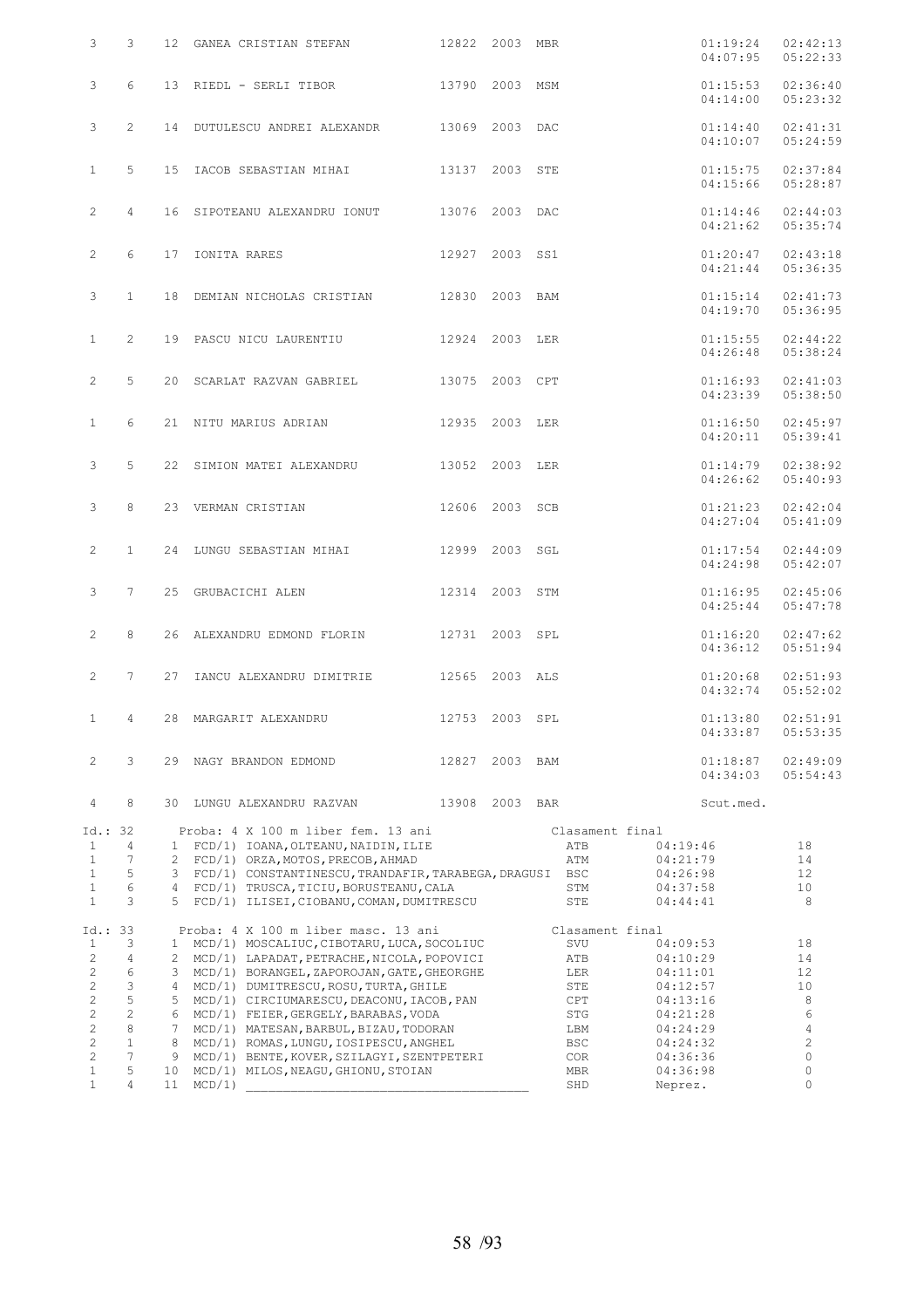#### **CLASAMENT INDIVIDUAL CUMULAT**

|                                                                                                                                                                                                                       |                        |                | 26 5/9,13/9,17/1,29/7          |
|-----------------------------------------------------------------------------------------------------------------------------------------------------------------------------------------------------------------------|------------------------|----------------|--------------------------------|
|                                                                                                                                                                                                                       |                        |                | 26 5/4, 13/7, 17/6, 22/4, 29/5 |
|                                                                                                                                                                                                                       |                        |                |                                |
|                                                                                                                                                                                                                       |                        |                |                                |
|                                                                                                                                                                                                                       |                        |                |                                |
|                                                                                                                                                                                                                       |                        |                |                                |
|                                                                                                                                                                                                                       |                        |                |                                |
|                                                                                                                                                                                                                       |                        |                |                                |
|                                                                                                                                                                                                                       |                        |                |                                |
|                                                                                                                                                                                                                       |                        |                |                                |
|                                                                                                                                                                                                                       |                        |                |                                |
|                                                                                                                                                                                                                       |                        |                |                                |
|                                                                                                                                                                                                                       |                        |                |                                |
|                                                                                                                                                                                                                       |                        |                |                                |
|                                                                                                                                                                                                                       |                        |                |                                |
|                                                                                                                                                                                                                       |                        |                |                                |
|                                                                                                                                                                                                                       |                        |                |                                |
|                                                                                                                                                                                                                       |                        |                |                                |
|                                                                                                                                                                                                                       |                        |                |                                |
|                                                                                                                                                                                                                       |                        |                |                                |
|                                                                                                                                                                                                                       |                        |                |                                |
|                                                                                                                                                                                                                       |                        |                |                                |
|                                                                                                                                                                                                                       |                        |                |                                |
|                                                                                                                                                                                                                       |                        |                |                                |
|                                                                                                                                                                                                                       |                        |                |                                |
|                                                                                                                                                                                                                       |                        |                |                                |
|                                                                                                                                                                                                                       |                        |                |                                |
|                                                                                                                                                                                                                       |                        |                |                                |
|                                                                                                                                                                                                                       |                        |                |                                |
|                                                                                                                                                                                                                       |                        |                |                                |
|                                                                                                                                                                                                                       |                        |                |                                |
|                                                                                                                                                                                                                       |                        |                |                                |
|                                                                                                                                                                                                                       |                        |                |                                |
|                                                                                                                                                                                                                       |                        | 0              |                                |
|                                                                                                                                                                                                                       |                        | 0              |                                |
|                                                                                                                                                                                                                       |                        | 0              |                                |
|                                                                                                                                                                                                                       |                        | 0              |                                |
|                                                                                                                                                                                                                       |                        | 0              |                                |
|                                                                                                                                                                                                                       |                        | 0              |                                |
|                                                                                                                                                                                                                       |                        | 0              |                                |
|                                                                                                                                                                                                                       |                        | 0              |                                |
|                                                                                                                                                                                                                       |                        | 0              |                                |
|                                                                                                                                                                                                                       |                        | $\circ$        |                                |
|                                                                                                                                                                                                                       |                        | 0<br>$\circ$   |                                |
| 48 DINCA STEFANIA ALEXANDRA 14515 SSB                                                                                                                                                                                 |                        | 0              |                                |
|                                                                                                                                                                                                                       | 14113 BSC              | $\circ$        |                                |
| 49 BANCILA MARA ALEXANDRA<br>50 DROG MARIA BIANCA                                                                                                                                                                     | 14108 BSC              | $\Omega$       |                                |
| 14106 BSC<br>14106 BSC<br>52 KEMECSEI CSENGE<br>53 MARTON PANNA REKA<br>54 BIRO DOROTTYA<br>55 POJAR ALEXANDRA ANDREES                                                                                                |                        | $\overline{0}$ |                                |
|                                                                                                                                                                                                                       |                        | $\bigcirc$     |                                |
|                                                                                                                                                                                                                       |                        | $\circ$        |                                |
|                                                                                                                                                                                                                       |                        | $\bigcirc$     |                                |
| ${\small \begin{tabular}{lllllllll} 55 \hspace{.1cm} \textbf{POJAR ALEXANDRA ANDREEA} & \hspace{.1cm} 14535 & \textbf{VCN} \\ 56 \hspace{.1cm} \texttt{NAN IRA} & \hspace{.1cm} 14358 & \textbf{GAR} \end{tabular} }$ |                        | 0              |                                |
|                                                                                                                                                                                                                       | 14358 GAR              | $\bigcirc$     |                                |
| 57 ELLERSDORFER MIHAELA 13685 CTR<br>58 NITU SARA MIHAELA 14825 SPL                                                                                                                                                   |                        | 0              |                                |
|                                                                                                                                                                                                                       |                        | $\bigcirc$     |                                |
| 59 DUMITRU AMALIA ANDREEA 14203 SPL 60 GRIGORESCU THEA IOANA 12689 STE                                                                                                                                                |                        | 0              |                                |
|                                                                                                                                                                                                                       |                        | $\circ$        |                                |
| 61 IORGA ANDREEA DENISA 14840 STE 62 GRIGORESCU DIANA ELENA 14438 STE                                                                                                                                                 |                        | $\overline{0}$ |                                |
|                                                                                                                                                                                                                       |                        | $\circ$        |                                |
|                                                                                                                                                                                                                       |                        | $\overline{0}$ |                                |
|                                                                                                                                                                                                                       |                        | $\circ$<br>0   |                                |
| 5<br>5 PAN-KE LAURA ANA-MARIA 15679 LER<br>66 DUMITRU ANDREEA ANISIA 13750 REN                                                                                                                                        |                        | $\overline{0}$ |                                |
|                                                                                                                                                                                                                       |                        | $\overline{0}$ |                                |
| 67 ANDERSON CHLOE RUTH 14510 ACT<br>68 GHEORGHE ANA MARIA 15926 ACT                                                                                                                                                   |                        | $\overline{0}$ |                                |
| 69 GHERMAN AMALIA ARIANA $13809$ ACT                                                                                                                                                                                  |                        | 0              |                                |
| 70 BUSURCA PETRA                                                                                                                                                                                                      | 13997 YST              | 0              |                                |
|                                                                                                                                                                                                                       |                        | 0              |                                |
| $\begin{tabular}{lllllllllll} \texttt{71 TEIANU IOANA CLAUDIA} & & & & 13276 DAC \\ \texttt{72 PASCU ANA MARIA} & & & 14506 ACT \\ \end{tabular}$                                                                     |                        | $\circ$        |                                |
| 73 OPREA ANA MARIA<br>74 RAFA TANIA MADALINA                                                                                                                                                                          | 14336 ASP<br>14365 CSW | $\circ$        |                                |
|                                                                                                                                                                                                                       |                        | $\overline{0}$ |                                |
| 75 TRUSCA ALYSA ILONA<br>76 GALUSCA BRIANA IOANA<br>77 TUDOR THEA MARIA<br>78 SOLOMON RARINCA BIANCA                                                                                                                  | 13921 ASP<br>14308 PCT | $\circ$        |                                |
|                                                                                                                                                                                                                       |                        | $\overline{0}$ |                                |
|                                                                                                                                                                                                                       | 15107 DET<br>14974 SS1 | 0              |                                |
|                                                                                                                                                                                                                       |                        | 0              |                                |
| 79 TALPOS PETRA ANTONIA                                                                                                                                                                                               | 15060 SSB              | 0              |                                |
| 80 CRISAN MARIA ALESSANDRA<br>81 DARABAN MIRUNA ELENA                                                                                                                                                                 | 12445 CPT              | 0              |                                |
|                                                                                                                                                                                                                       | 14454 MSM              | $\Omega$       |                                |

18 17/9,22/9  $16 \frac{5}{3},\frac{13}{5},\frac{22}{5},\frac{29}{3}$ 8 13/2,22/6  $7 \frac{5}{5}$ , 29/2<br>7 5/7  $\begin{array}{c} 7 & 37 \\ 7 & 17/7 \\ 6 & 5/2,29/4 \\ 6 & 29/6 \end{array}$  $2\frac{5}{1}$ , 29/1<br>1 13/1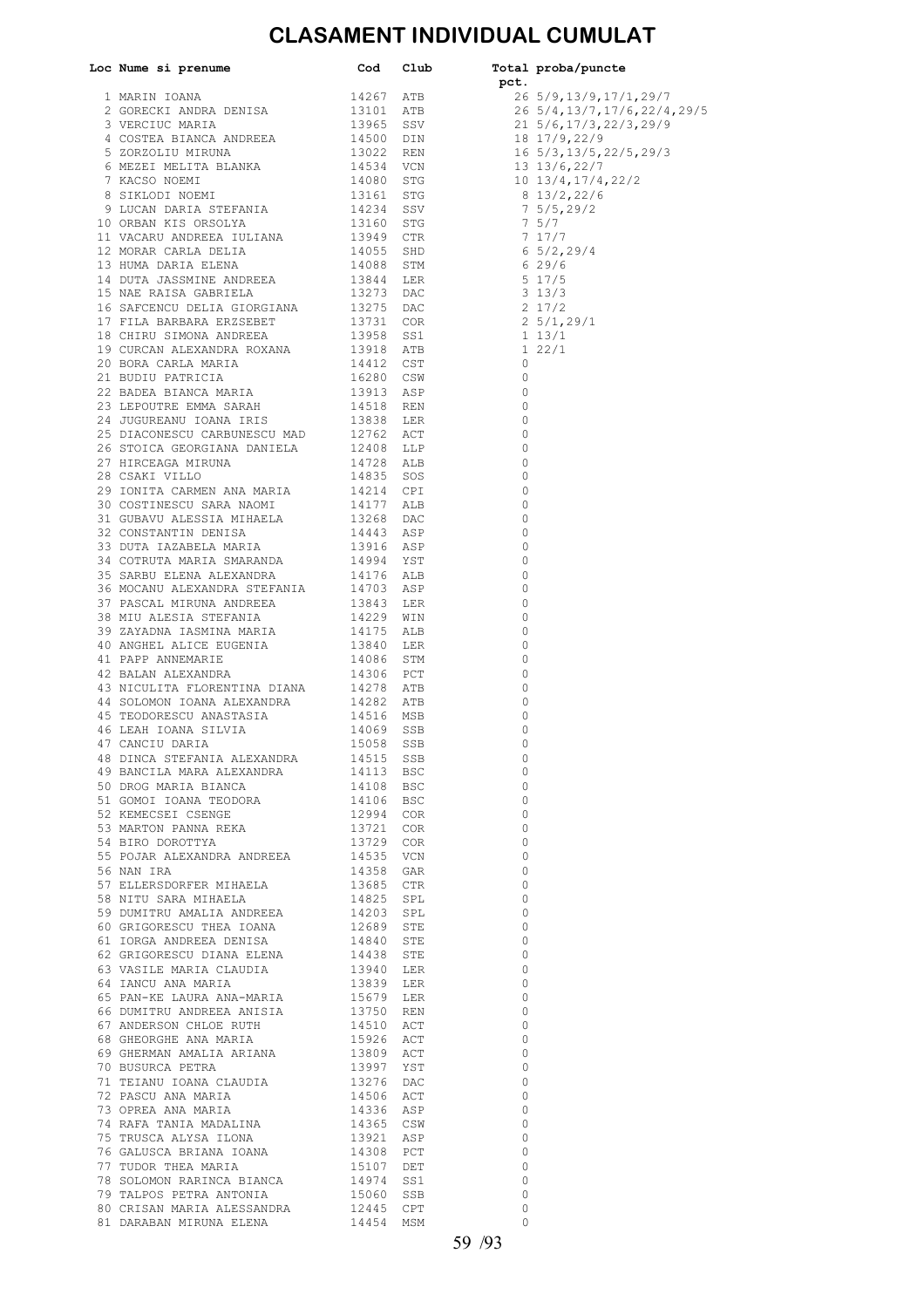|                                                                                                                                                                                                             |                          |     | $\circ$                                                                                                                                                                                                                       |
|-------------------------------------------------------------------------------------------------------------------------------------------------------------------------------------------------------------|--------------------------|-----|-------------------------------------------------------------------------------------------------------------------------------------------------------------------------------------------------------------------------------|
|                                                                                                                                                                                                             |                          |     | $\circ$                                                                                                                                                                                                                       |
|                                                                                                                                                                                                             |                          |     | $\circ$                                                                                                                                                                                                                       |
|                                                                                                                                                                                                             |                          |     | $\mathbf 0$                                                                                                                                                                                                                   |
|                                                                                                                                                                                                             |                          |     | $\circ$                                                                                                                                                                                                                       |
|                                                                                                                                                                                                             |                          |     | $\circ$                                                                                                                                                                                                                       |
| % 82 LASZLO NOEMI<br>14551 VCN<br>14539 VCN<br>14539 VCN<br>14457 MSM<br>14457 MSM<br>14019 SRT<br>16 DOPESCU MARIA TEODORA<br>12489 CPT<br>16 DOPESCU MARIA TEODORA<br>12489 CPT<br>13330 ACT<br>13330 ACT |                          |     | $\Omega$                                                                                                                                                                                                                      |
|                                                                                                                                                                                                             |                          |     |                                                                                                                                                                                                                               |
| $Fete - 13 ani$                                                                                                                                                                                             |                          |     | 68 PERCO ALEXIX PONNA (1933) ACT (1948 AT 1934) ACT (1948 NATA 1934) ACT (1948 NATA 1948 NATA 1948 AT 1948 AT 1948 AT 1948 AT 1948 AT 1948 AT 1948 AT 1948 AT 1948 AT 1948 AT 1948 AT 1948 AT 1948 AT 1948 AT 1948 AT 1948 AT |
|                                                                                                                                                                                                             |                          |     |                                                                                                                                                                                                                               |
|                                                                                                                                                                                                             |                          |     |                                                                                                                                                                                                                               |
|                                                                                                                                                                                                             |                          |     |                                                                                                                                                                                                                               |
|                                                                                                                                                                                                             |                          |     |                                                                                                                                                                                                                               |
|                                                                                                                                                                                                             |                          |     |                                                                                                                                                                                                                               |
|                                                                                                                                                                                                             |                          |     |                                                                                                                                                                                                                               |
|                                                                                                                                                                                                             |                          |     |                                                                                                                                                                                                                               |
|                                                                                                                                                                                                             |                          |     |                                                                                                                                                                                                                               |
|                                                                                                                                                                                                             |                          |     |                                                                                                                                                                                                                               |
|                                                                                                                                                                                                             |                          |     |                                                                                                                                                                                                                               |
|                                                                                                                                                                                                             |                          |     |                                                                                                                                                                                                                               |
|                                                                                                                                                                                                             |                          |     |                                                                                                                                                                                                                               |
|                                                                                                                                                                                                             |                          |     |                                                                                                                                                                                                                               |
|                                                                                                                                                                                                             |                          |     |                                                                                                                                                                                                                               |
|                                                                                                                                                                                                             |                          |     |                                                                                                                                                                                                                               |
|                                                                                                                                                                                                             |                          |     |                                                                                                                                                                                                                               |
|                                                                                                                                                                                                             |                          |     |                                                                                                                                                                                                                               |
|                                                                                                                                                                                                             |                          |     |                                                                                                                                                                                                                               |
|                                                                                                                                                                                                             |                          |     |                                                                                                                                                                                                                               |
|                                                                                                                                                                                                             |                          |     |                                                                                                                                                                                                                               |
|                                                                                                                                                                                                             |                          |     |                                                                                                                                                                                                                               |
|                                                                                                                                                                                                             |                          |     |                                                                                                                                                                                                                               |
|                                                                                                                                                                                                             |                          |     |                                                                                                                                                                                                                               |
|                                                                                                                                                                                                             |                          |     |                                                                                                                                                                                                                               |
|                                                                                                                                                                                                             |                          |     |                                                                                                                                                                                                                               |
|                                                                                                                                                                                                             |                          |     |                                                                                                                                                                                                                               |
|                                                                                                                                                                                                             |                          |     |                                                                                                                                                                                                                               |
|                                                                                                                                                                                                             |                          |     |                                                                                                                                                                                                                               |
|                                                                                                                                                                                                             |                          |     |                                                                                                                                                                                                                               |
|                                                                                                                                                                                                             |                          |     |                                                                                                                                                                                                                               |
|                                                                                                                                                                                                             |                          |     |                                                                                                                                                                                                                               |
|                                                                                                                                                                                                             |                          |     |                                                                                                                                                                                                                               |
|                                                                                                                                                                                                             |                          |     |                                                                                                                                                                                                                               |
|                                                                                                                                                                                                             |                          |     |                                                                                                                                                                                                                               |
|                                                                                                                                                                                                             |                          |     |                                                                                                                                                                                                                               |
|                                                                                                                                                                                                             |                          |     |                                                                                                                                                                                                                               |
|                                                                                                                                                                                                             |                          |     |                                                                                                                                                                                                                               |
|                                                                                                                                                                                                             |                          |     |                                                                                                                                                                                                                               |
|                                                                                                                                                                                                             |                          |     |                                                                                                                                                                                                                               |
|                                                                                                                                                                                                             |                          |     |                                                                                                                                                                                                                               |
| 41 TUDORESCU IOANA                                                                                                                                                                                          | 15450                    |     | 0                                                                                                                                                                                                                             |
| 42 POPAIACU DIANDRA                                                                                                                                                                                         | 11861 CPT                | STE | $\circ$                                                                                                                                                                                                                       |
| 43 DUMITRESCU CRISTINA                                                                                                                                                                                      | 13058 STE                |     | $\Omega$                                                                                                                                                                                                                      |
| 44 HAULICA ANCA ELENA                                                                                                                                                                                       | 13290 SHD                |     | $\circ$                                                                                                                                                                                                                       |
| 45 COMAN CORINA IOANA                                                                                                                                                                                       | 13263                    |     | $\Omega$                                                                                                                                                                                                                      |
|                                                                                                                                                                                                             | 13797 LPT                | STE | $\circ$                                                                                                                                                                                                                       |
| 46 BACAN KARINA ELENA<br>47 IVAN SARA NATALIE                                                                                                                                                               | 14334 SS7                |     | $\Omega$                                                                                                                                                                                                                      |
|                                                                                                                                                                                                             |                          |     | 0                                                                                                                                                                                                                             |
| 48 CURIAC MARA GABRIELA<br>49 TARABEGA ANCA MARIA                                                                                                                                                           | 13354 CMB<br>13312 BSC   |     | $\circ$                                                                                                                                                                                                                       |
| 50 RADU TIMEEA ANDREEA                                                                                                                                                                                      | 13776 BSC                |     | 0                                                                                                                                                                                                                             |
| 51 ILISEI ERICA                                                                                                                                                                                             | 14421                    | STE | 0                                                                                                                                                                                                                             |
| 52 VINCZE BRIGITTA                                                                                                                                                                                          | 13505 CSW                |     | $\mathbf{0}$                                                                                                                                                                                                                  |
| 53 POP RALUCA FLORINA                                                                                                                                                                                       | 13503 CSW                |     | 0                                                                                                                                                                                                                             |
| 54 IACOB DIANA MARIA                                                                                                                                                                                        | 13485 ALB                |     | 0                                                                                                                                                                                                                             |
| 55 GRIGORIU ALEXANDRA                                                                                                                                                                                       |                          |     | $\circ$                                                                                                                                                                                                                       |
|                                                                                                                                                                                                             | 12340 MSM                |     |                                                                                                                                                                                                                               |
| 56 CHIBULCUTEAN MARIA BEATRI<br>57 BESENYEI ANNA MARIA                                                                                                                                                      | 13026 EMA                |     | $\mathbf{0}$                                                                                                                                                                                                                  |
|                                                                                                                                                                                                             | 15561 BSC                |     | $\circ$                                                                                                                                                                                                                       |
| 58 BOCANEALA ELENA<br>59 CICEA YASMINE ALYCIA                                                                                                                                                               | 13522 AGL                |     | 0                                                                                                                                                                                                                             |
|                                                                                                                                                                                                             | 13291 SHD                |     | 0                                                                                                                                                                                                                             |
| 60 STANCIOIU BLANCA<br>61 TICIU DIANA MARIA                                                                                                                                                                 | 14452 MSM<br>13645 STM   |     | $\circ$<br>$\circ$                                                                                                                                                                                                            |
| 62 CALA IASMINA MARIA                                                                                                                                                                                       |                          |     |                                                                                                                                                                                                                               |
| 63 MANHARDT SIERRA CHRISTINA                                                                                                                                                                                | 13642<br>15474 CBV       | STM | $\circ$                                                                                                                                                                                                                       |
|                                                                                                                                                                                                             |                          |     | $\mathbf 0$                                                                                                                                                                                                                   |
| 64 HAIDU IULIA GEORGIANA                                                                                                                                                                                    | 13561 LBM<br>$13734$ LER |     | $\circ$                                                                                                                                                                                                                       |
| 65 MATEI GUIMAN ALEXIA MARIA                                                                                                                                                                                |                          |     | $\circ$                                                                                                                                                                                                                       |
| 66 VASILE ALEXANDRA CRISTINA                                                                                                                                                                                | 13593 GAR                |     | $\Omega$                                                                                                                                                                                                                      |
|                                                                                                                                                                                                             |                          |     |                                                                                                                                                                                                                               |
| Baieti - 12 ani                                                                                                                                                                                             |                          |     | 34 4/9, 12/9, 23/7, 30/9                                                                                                                                                                                                      |
| 1 DINU PATRICK SEBASTIAN<br>2 COZMA STEFAN                                                                                                                                                                  | 13340 ACT                |     | 29 4/5, 18/9, 23/9, 30/6                                                                                                                                                                                                      |
|                                                                                                                                                                                                             | 14126 CSB<br>14281 ATB   |     |                                                                                                                                                                                                                               |
| 3 PANDELE ALEXANDRU EDWARD<br>4 NICULAE ALEXEI                                                                                                                                                              |                          |     | 16 12/7,18/6,23/3                                                                                                                                                                                                             |
|                                                                                                                                                                                                             | 14270 ATB<br>13931 CSP   |     | 13 4/6,30/7                                                                                                                                                                                                                   |
| 5 BUDIACI VLADIMIR STEFAN<br>6 BOBOC EMANOEL FLORIN                                                                                                                                                         |                          |     | 12 12/5,18/5,23/2                                                                                                                                                                                                             |
|                                                                                                                                                                                                             | 13853 LER                |     | $11\ \frac{12}{6}$ , 23/5                                                                                                                                                                                                     |
| 7 ADAM ROBERT<br>8 STANCU VLAD STEFAN                                                                                                                                                                       | 14130 CSB<br>13962 SS1   |     | $10 \t4/7, 18/3$<br>$10 \t12/3, 18/1, 23/6$                                                                                                                                                                                   |
|                                                                                                                                                                                                             |                          |     |                                                                                                                                                                                                                               |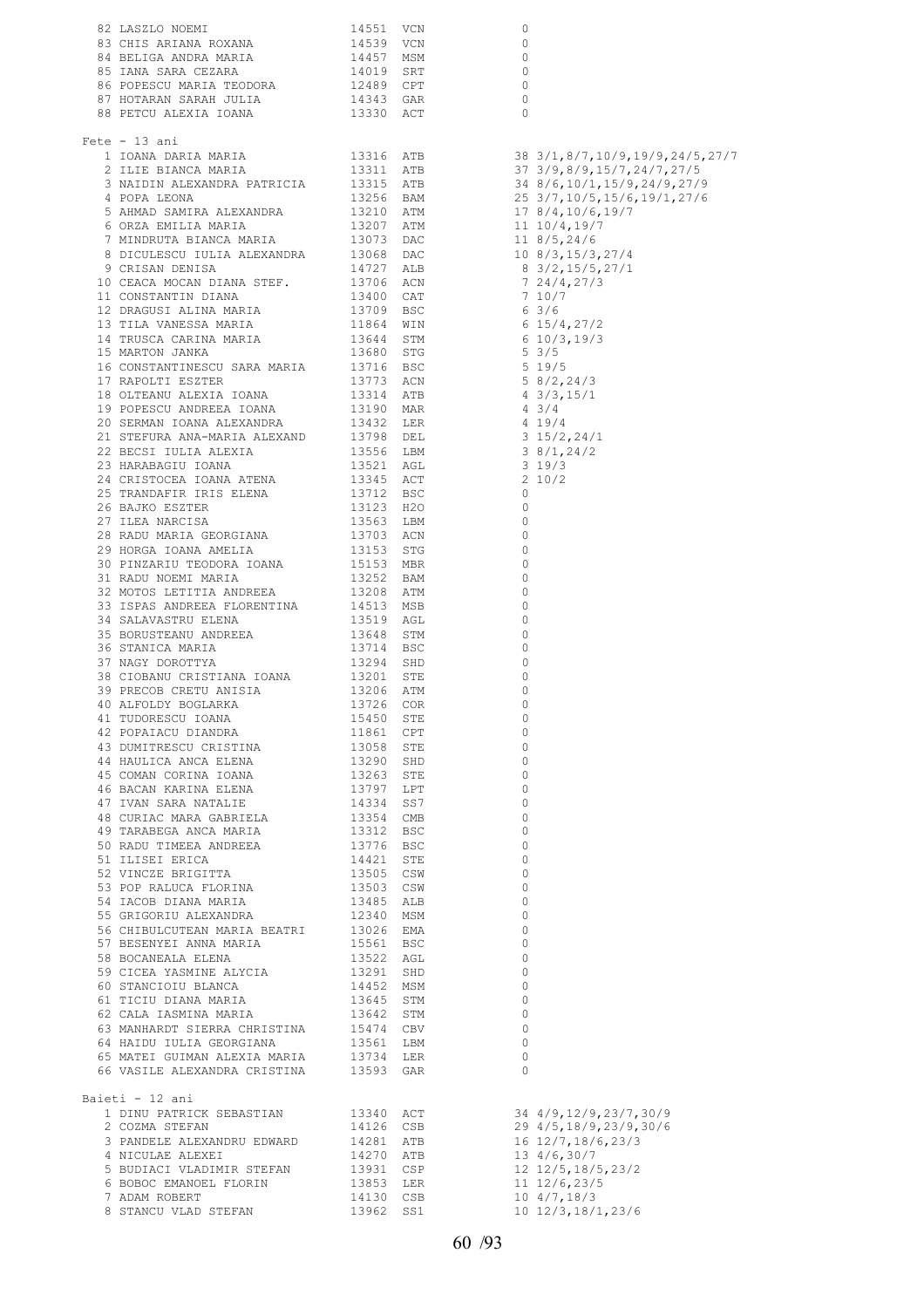|                                                                                                                                                                                                                              |  | $\overline{0}$           |
|------------------------------------------------------------------------------------------------------------------------------------------------------------------------------------------------------------------------------|--|--------------------------|
|                                                                                                                                                                                                                              |  |                          |
|                                                                                                                                                                                                                              |  | $\overline{0}$           |
|                                                                                                                                                                                                                              |  | $\overline{\phantom{0}}$ |
| 89 MELIANU NICOLAE CRISTIAN 14437 STE<br>89 MELIANU NICOLAE CRISTIAN 14437 STE<br>90 CONSTANTINESCU MIHNEA 14051 SHD<br>91 STOICA EMILIAN 12387 LER<br>92 VAS BALAZS DENIS 13157 STG<br>93 MARES DOMINIQUE GABRIEL 14447 STE |  | $\overline{0}$           |
|                                                                                                                                                                                                                              |  | $\circ$                  |
|                                                                                                                                                                                                                              |  |                          |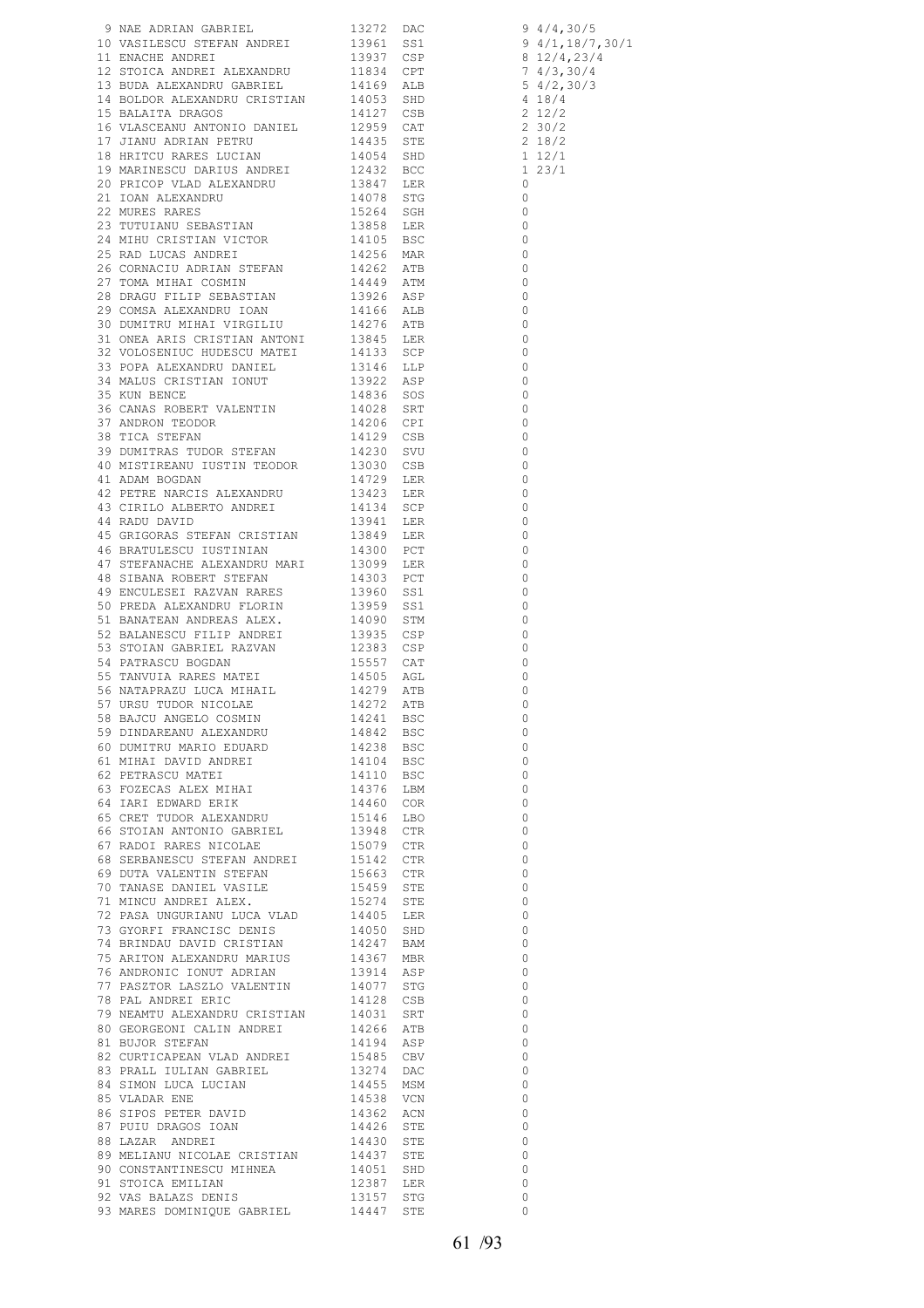|                                                                                                                                                                                                                                            |                        |     | 0              |  |
|--------------------------------------------------------------------------------------------------------------------------------------------------------------------------------------------------------------------------------------------|------------------------|-----|----------------|--|
|                                                                                                                                                                                                                                            |                        |     | 0              |  |
|                                                                                                                                                                                                                                            |                        |     | 0              |  |
|                                                                                                                                                                                                                                            |                        |     | 0              |  |
|                                                                                                                                                                                                                                            |                        |     | 0              |  |
|                                                                                                                                                                                                                                            |                        |     | 0              |  |
| 94 TABACU DIMITRIE 11277 CPT<br>95 STIGNEI DENIS 14102 BCC<br>96 TEREBESI NANDOR LASZLO 14536 VCN<br>97 ILIES RAZVAN CRISTIAN 14340 GAR<br>98 BAJKO ZALAN 15890 VSK<br>99 LIMBASAN ALEXANDER GEORGE 15713 AQU<br>100 ALEXANDRESCU VICTOR 1 |                        |     | $\Omega$       |  |
|                                                                                                                                                                                                                                            |                        |     |                |  |
| Baieti - 13 ani                                                                                                                                                                                                                            |                        |     |                |  |
|                                                                                                                                                                                                                                            |                        |     |                |  |
|                                                                                                                                                                                                                                            |                        |     |                |  |
|                                                                                                                                                                                                                                            |                        |     |                |  |
|                                                                                                                                                                                                                                            |                        |     |                |  |
|                                                                                                                                                                                                                                            |                        |     |                |  |
|                                                                                                                                                                                                                                            |                        |     |                |  |
|                                                                                                                                                                                                                                            |                        |     |                |  |
|                                                                                                                                                                                                                                            |                        |     |                |  |
|                                                                                                                                                                                                                                            |                        |     |                |  |
|                                                                                                                                                                                                                                            |                        |     |                |  |
|                                                                                                                                                                                                                                            |                        |     |                |  |
|                                                                                                                                                                                                                                            |                        |     |                |  |
|                                                                                                                                                                                                                                            |                        |     |                |  |
|                                                                                                                                                                                                                                            |                        |     |                |  |
|                                                                                                                                                                                                                                            |                        |     |                |  |
|                                                                                                                                                                                                                                            |                        |     |                |  |
|                                                                                                                                                                                                                                            |                        |     |                |  |
|                                                                                                                                                                                                                                            |                        |     |                |  |
|                                                                                                                                                                                                                                            |                        |     |                |  |
|                                                                                                                                                                                                                                            |                        |     |                |  |
|                                                                                                                                                                                                                                            |                        |     |                |  |
| 21 GATE ALEXANDRU ROBERT 13435 LER<br>22 PICUI ANDREI JULIAN 11549 LLP<br>23 DANCANET EMIL 13649 ATM<br>24 BARBUL ZETEA LUCA VASILE 13259 LBM<br>25 TENGHER ALEXANDRU 13325 ATB<br>26 BALU VICTOR ANDREI 13647 STM<br>26 BALU VICTOR ANDRE |                        |     | $\overline{0}$ |  |
|                                                                                                                                                                                                                                            |                        |     | $\circ$        |  |
|                                                                                                                                                                                                                                            |                        |     | 0              |  |
|                                                                                                                                                                                                                                            |                        |     |                |  |
|                                                                                                                                                                                                                                            |                        |     | $\circ$        |  |
|                                                                                                                                                                                                                                            |                        |     | 0              |  |
|                                                                                                                                                                                                                                            |                        |     | $\circ$        |  |
|                                                                                                                                                                                                                                            |                        |     | 0              |  |
|                                                                                                                                                                                                                                            |                        |     | $\circ$        |  |
|                                                                                                                                                                                                                                            |                        |     | 0              |  |
| 29 GHERGHEL VLAD CRISTIAN 13431 LER<br>30 SZENTPETERI IMRE MARK 13677 COR<br>31 SZILAGYI SZABOLCS 13730 COR<br>32 CHIRA SERGIU FLORIN 13766 BAM<br>33 CRISAN DAVID 13191 MAR<br>34 BAJENARU ANDREI DANIEL 13434 LER<br>34 ALENARU ANDREI D |                        |     | 0              |  |
|                                                                                                                                                                                                                                            |                        |     | 0              |  |
|                                                                                                                                                                                                                                            |                        |     | 0              |  |
|                                                                                                                                                                                                                                            |                        |     | 0              |  |
|                                                                                                                                                                                                                                            |                        |     | 0              |  |
|                                                                                                                                                                                                                                            |                        |     | 0              |  |
| 35 KOVER EDUARD CRISTIAN 13045 COR<br>36 HARSULESCU MIHAI 13318 ATB                                                                                                                                                                        |                        |     | 0              |  |
| 37 MIU EDUARD ANDREI 13318 ATB<br>37 MIU EDUARD ANDREI 13802 LPT<br>38 ABIT EMRE 13328 BCC<br>39 MATESAN CODRIN 13568 LBM<br>40 ROMAS CODRUT FERNANDO 13669 BSC                                                                            |                        |     | 0              |  |
|                                                                                                                                                                                                                                            |                        |     | 0              |  |
|                                                                                                                                                                                                                                            |                        |     | 0              |  |
|                                                                                                                                                                                                                                            |                        |     | 0              |  |
|                                                                                                                                                                                                                                            |                        |     |                |  |
| 41 STOIAN ALEXANDRU IONUT 13462<br>A SAN CHECTCHES BOGDAN ALEX.<br>43 MAZILU ALEX. STEFAN 13517 MBR<br>44 CHECTCHES BOGDAN ALEX. 13639 STM<br>45 RAUTA MATEI CRISTIAN 13317 ATB<br>46 HOTEA ANDREI 1388                                    |                        | MBR | 0              |  |
|                                                                                                                                                                                                                                            |                        |     | 0              |  |
|                                                                                                                                                                                                                                            |                        |     | $\Omega$       |  |
|                                                                                                                                                                                                                                            |                        |     | $\Omega$       |  |
|                                                                                                                                                                                                                                            |                        |     | $\Omega$       |  |
| 46 HOTEA ANDREI<br>47 GHIONU DENIS ANDREI<br>2006 - Annex ALEX. (13261 BAM)                                                                                                                                                                |                        |     | $\Omega$       |  |
|                                                                                                                                                                                                                                            |                        |     | $\Omega$       |  |
|                                                                                                                                                                                                                                            |                        |     | $\Omega$       |  |
| 49 SANDU CLAUDIU ANDREI 13203 SS1                                                                                                                                                                                                          |                        |     | $\Omega$       |  |
| 50 ROMAN PAUL 750 SPL 750 SPL 750 SPL 750 SPL 750 SPL 750 SPL 750 SPL 750 SPL 750 SPL 750 SPL 750 SPL 750 SPL 750 SPL 750 SPL 750 SPL 750 SPL 750 SPL 750 SPL 750 SPL 750 SPL 750 SPL 750 SPL 750 SPL 750 SPL 750 SPL 750 SPL              |                        |     | $\Omega$       |  |
|                                                                                                                                                                                                                                            |                        |     | $\Omega$       |  |
|                                                                                                                                                                                                                                            |                        |     | $\Omega$       |  |
|                                                                                                                                                                                                                                            |                        |     | $\Omega$       |  |
| 54 IOSIPESCU CHIOSEAUA VLAD 13832 BSC                                                                                                                                                                                                      |                        |     | $\Omega$       |  |
|                                                                                                                                                                                                                                            |                        |     | $\Omega$       |  |
| 55 LUPUSOARA MATEI<br>56 STAN HORIA                                                                                                                                                                                                        |                        |     | 0              |  |
|                                                                                                                                                                                                                                            |                        |     | $\Omega$       |  |
|                                                                                                                                                                                                                                            |                        |     |                |  |
| $\begin{tabular}{lllllllll} 58 & \texttt{PODEANU} & \texttt{ANDEE1} & \texttt{STEFAN} & & & & 13384 & \texttt{SPL} \\ 59 & \texttt{ZAPOROJAN} & \texttt{ALEX} & \texttt{ANTONIO} & & & 13425 & \texttt{LER} \end{tabular}$                 |                        |     | 0              |  |
|                                                                                                                                                                                                                                            |                        |     | $\Omega$       |  |
|                                                                                                                                                                                                                                            |                        |     | 0              |  |
|                                                                                                                                                                                                                                            |                        |     | $\Omega$       |  |
|                                                                                                                                                                                                                                            | 13264 STE<br>13199 STG |     | $\circ$        |  |
| 62 GHILE DRAGOS<br>63 VODA VICTOR                                                                                                                                                                                                          |                        |     | $\Omega$       |  |
|                                                                                                                                                                                                                                            |                        |     | 0              |  |
|                                                                                                                                                                                                                                            |                        |     | $\Omega$       |  |
|                                                                                                                                                                                                                                            |                        |     | $\circ$        |  |
| 64 GIURAN DRAGOS<br>65 LUNGU ANDREI 13775 BSC<br>66 TODORAN IONUT MARIAN 13577 LBM<br>67 TURTA ANDREI 12686 STE                                                                                                                            |                        |     | $\Omega$       |  |
|                                                                                                                                                                                                                                            |                        |     | $\mathbf{0}$   |  |
| $\begin{tabular}{lllllllllll} 68 \; \text{LUCA} & \text{MHAI} & \text{ALEXANDRU} & & & 13759 & \text{SVD} \\ 69 \; \text{CATANA} & \text{VLAD} & \text{GHEORGHE} & & & 13341 & \text{ACT} \end{tabular}$                                   |                        |     | $\Omega$       |  |
|                                                                                                                                                                                                                                            |                        |     | $\circ$        |  |
| 70 ANDREICA DENIS 13501 CSW 71 FOTCIUC TEODOR 13755 SVU                                                                                                                                                                                    |                        |     | $\Omega$       |  |
|                                                                                                                                                                                                                                            |                        |     | $\circ$        |  |
| 72 CODREAN DACIAN CRISTIAN 13184 MAR<br>73 MADARAS IOSIF DOMINIC 13302 SSB                                                                                                                                                                 |                        |     | $\Omega$       |  |
|                                                                                                                                                                                                                                            |                        |     |                |  |
| 74 ULEIA STEFAN OVIDIU                                                                                                                                                                                                                     | 13346 CMB<br>13468 LBR |     | 0              |  |
| 75 MUCEA POPOACA MARIAN                                                                                                                                                                                                                    |                        |     | $\Omega$       |  |
| 76 HODINA RAZVAN                                                                                                                                                                                                                           | 13515 AGL              |     | $\Omega$       |  |
|                                                                                                                                                                                                                                            |                        |     |                |  |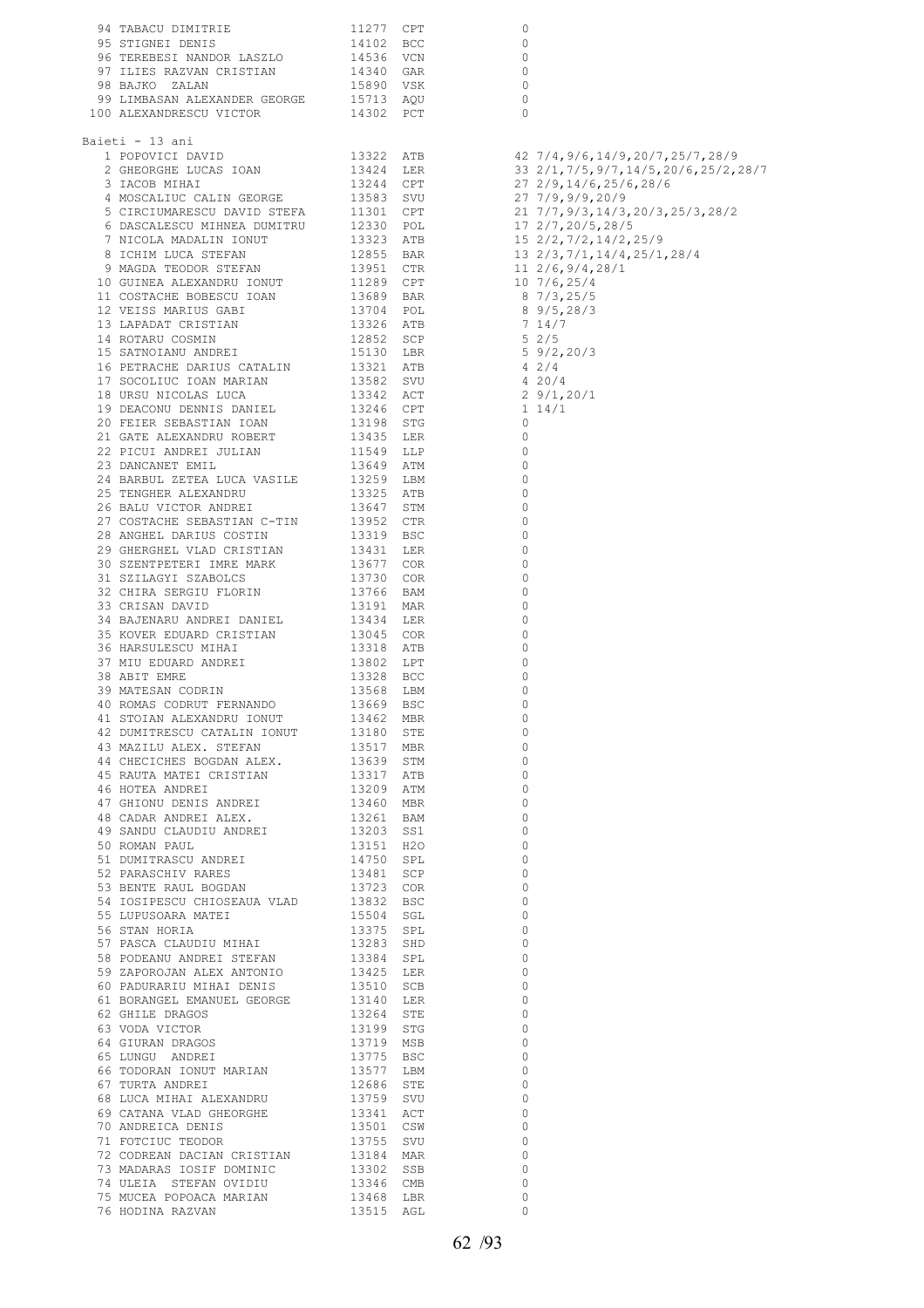|                                                                                                                                                                                                                                               |  | 0                          |
|-----------------------------------------------------------------------------------------------------------------------------------------------------------------------------------------------------------------------------------------------|--|----------------------------|
|                                                                                                                                                                                                                                               |  | $\circ$                    |
|                                                                                                                                                                                                                                               |  | $\overline{0}$             |
|                                                                                                                                                                                                                                               |  | $\overline{\phantom{0}}$   |
|                                                                                                                                                                                                                                               |  | $\overline{\phantom{0}}$   |
|                                                                                                                                                                                                                                               |  | $\overline{\phantom{0}}$   |
|                                                                                                                                                                                                                                               |  |                            |
|                                                                                                                                                                                                                                               |  | $\overline{0}$             |
|                                                                                                                                                                                                                                               |  | $\overline{\phantom{0}}$   |
|                                                                                                                                                                                                                                               |  | $\overline{\phantom{0}}$   |
|                                                                                                                                                                                                                                               |  | $\overline{\phantom{0}}$   |
|                                                                                                                                                                                                                                               |  | $\overline{0}$             |
|                                                                                                                                                                                                                                               |  | $\overline{\phantom{0}}$   |
|                                                                                                                                                                                                                                               |  | $\overline{\phantom{0}}$   |
|                                                                                                                                                                                                                                               |  | $\overline{\phantom{0}}$   |
|                                                                                                                                                                                                                                               |  |                            |
|                                                                                                                                                                                                                                               |  | $\overline{\phantom{0}}$   |
|                                                                                                                                                                                                                                               |  | $\overline{\phantom{0}}$   |
|                                                                                                                                                                                                                                               |  | $\overline{\phantom{0}}$   |
| 77 PASCA GABRIEL NICOLAE 13282 SHD<br>78 BUNGARDEAN RAZVAN ANDREI 13287 SHD<br>80 GABOR ROLAND CRISTIAN 14075 STG<br>80 GABOR ROLAND CRISTIAN 14075 STG<br>81 BUNGARDEAN RAUL DUMITRU 13386 SHD<br>83 MATIES STEPAN DOMITRU 13286 SHD<br>     |  | $\overline{0}$             |
|                                                                                                                                                                                                                                               |  | $\circ$                    |
|                                                                                                                                                                                                                                               |  | $\overline{\phantom{0}}$   |
|                                                                                                                                                                                                                                               |  | $\circ$                    |
|                                                                                                                                                                                                                                               |  | $\overline{0}$             |
|                                                                                                                                                                                                                                               |  | $\overline{0}$             |
|                                                                                                                                                                                                                                               |  |                            |
|                                                                                                                                                                                                                                               |  | $\circ$                    |
|                                                                                                                                                                                                                                               |  | $\overline{\phantom{0}}$   |
|                                                                                                                                                                                                                                               |  | $\overline{\phantom{0}}$   |
|                                                                                                                                                                                                                                               |  | $\circ$                    |
| 104 GERGELY FERENC                                                                                                                                                                                                                            |  | $\Omega$                   |
|                                                                                                                                                                                                                                               |  |                            |
| Baieti - 14 ani                                                                                                                                                                                                                               |  |                            |
|                                                                                                                                                                                                                                               |  |                            |
|                                                                                                                                                                                                                                               |  |                            |
|                                                                                                                                                                                                                                               |  |                            |
|                                                                                                                                                                                                                                               |  |                            |
|                                                                                                                                                                                                                                               |  |                            |
|                                                                                                                                                                                                                                               |  |                            |
|                                                                                                                                                                                                                                               |  |                            |
|                                                                                                                                                                                                                                               |  |                            |
|                                                                                                                                                                                                                                               |  |                            |
|                                                                                                                                                                                                                                               |  |                            |
|                                                                                                                                                                                                                                               |  |                            |
|                                                                                                                                                                                                                                               |  |                            |
|                                                                                                                                                                                                                                               |  |                            |
|                                                                                                                                                                                                                                               |  |                            |
|                                                                                                                                                                                                                                               |  |                            |
|                                                                                                                                                                                                                                               |  |                            |
|                                                                                                                                                                                                                                               |  |                            |
|                                                                                                                                                                                                                                               |  |                            |
|                                                                                                                                                                                                                                               |  |                            |
|                                                                                                                                                                                                                                               |  |                            |
|                                                                                                                                                                                                                                               |  |                            |
|                                                                                                                                                                                                                                               |  |                            |
|                                                                                                                                                                                                                                               |  |                            |
|                                                                                                                                                                                                                                               |  |                            |
|                                                                                                                                                                                                                                               |  |                            |
|                                                                                                                                                                                                                                               |  |                            |
|                                                                                                                                                                                                                                               |  |                            |
|                                                                                                                                                                                                                                               |  |                            |
|                                                                                                                                                                                                                                               |  |                            |
|                                                                                                                                                                                                                                               |  |                            |
|                                                                                                                                                                                                                                               |  |                            |
|                                                                                                                                                                                                                                               |  |                            |
|                                                                                                                                                                                                                                               |  |                            |
|                                                                                                                                                                                                                                               |  |                            |
|                                                                                                                                                                                                                                               |  |                            |
|                                                                                                                                                                                                                                               |  |                            |
|                                                                                                                                                                                                                                               |  |                            |
|                                                                                                                                                                                                                                               |  |                            |
|                                                                                                                                                                                                                                               |  |                            |
|                                                                                                                                                                                                                                               |  |                            |
|                                                                                                                                                                                                                                               |  |                            |
|                                                                                                                                                                                                                                               |  |                            |
|                                                                                                                                                                                                                                               |  |                            |
|                                                                                                                                                                                                                                               |  |                            |
|                                                                                                                                                                                                                                               |  |                            |
|                                                                                                                                                                                                                                               |  |                            |
|                                                                                                                                                                                                                                               |  |                            |
|                                                                                                                                                                                                                                               |  |                            |
|                                                                                                                                                                                                                                               |  | $\overline{0}$             |
|                                                                                                                                                                                                                                               |  | $\overline{0}$             |
| 42 SIPOTEANU ALEXANDRU IONUT 13076 DAC<br>43 LUNGU SEBASTIAN MIHAI 12999 SGL                                                                                                                                                                  |  | $\bigcirc$                 |
|                                                                                                                                                                                                                                               |  |                            |
| $\begin{tabular}{lllllll} 44 & DUMBRAVA & ANDREI & IULIAN & & 11516 & PCT \\ 45 & SECARIN & ROBERT & ANDREI & & 12397 & LLP \\ \end{tabular}$                                                                                                 |  | $\overline{0}$             |
|                                                                                                                                                                                                                                               |  | $\overline{0}$             |
|                                                                                                                                                                                                                                               |  | $\overline{0}$             |
|                                                                                                                                                                                                                                               |  | $\overline{0}$             |
|                                                                                                                                                                                                                                               |  | $\overline{0}$             |
|                                                                                                                                                                                                                                               |  | $\overline{0}$             |
| 43 SECARIN ROBERT ANDREI<br>46 ALEXANDRU EDMOND FLORIN 12731 SPL<br>47 CIUTACU ROBERT C-TIN 12823 MBR<br>48 ADAM TOMA 12865 CSN<br>49 GRUBACICHI ALEX<br>50 COSTACHE ALEXANDRU GABRIE 12563 BSC<br>50 COSTACHE ALEXANDRU GABRIE 12563 BSC<br> |  | $\overline{0}$             |
|                                                                                                                                                                                                                                               |  | $\overline{0}$             |
|                                                                                                                                                                                                                                               |  |                            |
|                                                                                                                                                                                                                                               |  | $\overline{\phantom{0}}$   |
| COURT ALLEMAND CONTROL NO CONTROL NO CONTROL CONTROL CONTROL NO CONTROL NO CONTROL NO CONTROL NO CONTROL NO CONTROL NO CONTROL NO CONTROL NO CONTROL NO CONTROL NO CONTROL NO CONTROL NO CONTROL NO CONTROL NO CONTROL NO CONT                |  | $\overline{0}$<br>$\Omega$ |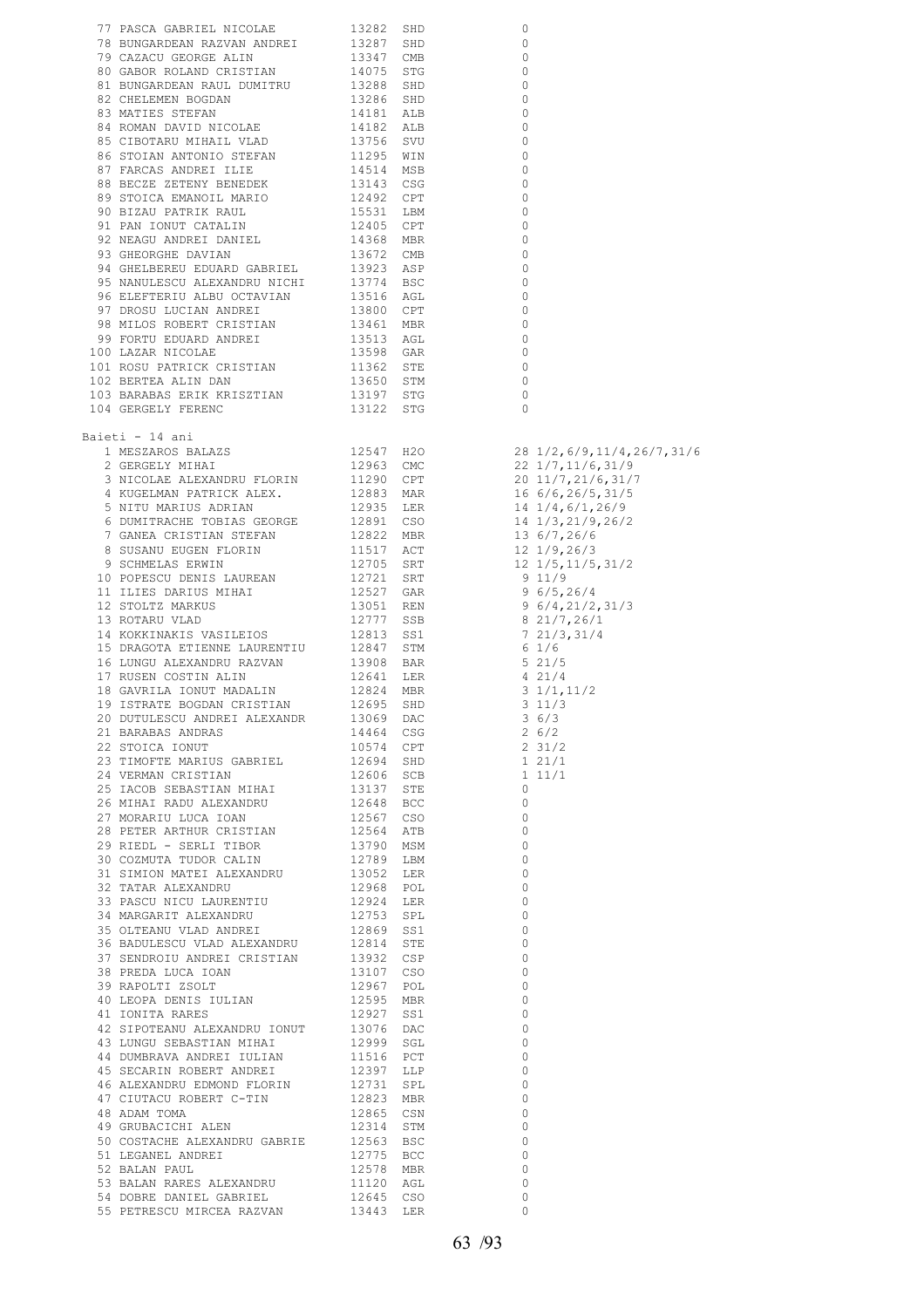|     | 56 FRINCU MIHAI ALEXANDRU   | 13953 | CTR.       | $\Omega$    |
|-----|-----------------------------|-------|------------|-------------|
| 57  | GHINESCU IULIAN ALEXANDRU   | 13394 | SPL        | $\Omega$    |
|     | 58 DEMIAN NICHOLAS CRISTIAN | 12830 | <b>BAM</b> | $\Omega$    |
| 59  | IANCU ALEXANDRU DIMITRIE    | 12565 | ALS        | 0           |
| 60. | NAGY BRANDON EDMOND         | 12827 | BAM        | $\Omega$    |
|     | 61 TURLUIANU VICTOR         | 12681 | SSV        | $\Omega$    |
| 62. | GRAEF MIHAI VALENTIN        | 10850 | STE        | $\Omega$    |
|     | 63 TABACU PETRU             | 11278 | CPT        | $\circ$     |
|     | 64 DINICA FLORIN IONUT      | 12769 | <b>CMB</b> | $\circ$     |
|     | 65 SCARLAT RAZVAN GABRIEL   | 13075 | CPT        | 0           |
|     | 66 ALBU STEFAN DRAGOS       | 14131 | <b>SCP</b> | $\Omega$    |
| 67  | ROGOVEANU VLAD ANDREI       | 13803 | PCT        | $\Omega$    |
|     | 68 GRIGORE ANDREI           | 12889 | <b>CSO</b> | $\mathbf 0$ |
|     | 69 POCOL DAVID SAMUEL       | 14251 | <b>BAM</b> | $\Omega$    |
|     | 70 DINCA RADUCU ALEX.       | 12805 | SS1        | $\Omega$    |
|     | 71 SOPONAR DARIUS CRISTIAN  | 13789 | MSM        | $\circ$     |
|     | DOLTU MIHAI COSMIN          | 12806 | <b>DTN</b> | 0           |
|     |                             |       |            |             |

### **CLASAMENT STAFETE CUMULAT**

|                 | Loc Club Stafeta (Sch. 1, Sch. 2, Sch. 3, Sch4.)   | pct.     | Total proba/puncte |
|-----------------|----------------------------------------------------|----------|--------------------|
| $Fete - 12 ani$ |                                                    |          |                    |
| 1 DAC           |                                                    | 0        |                    |
| 2 ASP           |                                                    | $\Omega$ |                    |
| 3 LER           |                                                    | $\Omega$ |                    |
| 4 ACT           |                                                    | $\Omega$ |                    |
| 5 ATB           |                                                    | $\circ$  |                    |
| 6 ALB           |                                                    | 0        |                    |
| 7 SSB           |                                                    | $\circ$  |                    |
| 8 COR           |                                                    | $\circ$  |                    |
| 9 VCN           |                                                    | 0        |                    |
| $Fete - 13 ani$ |                                                    |          |                    |
| 1 ATB           | IOANA, OLTEANU, NAIDIN, ILIE                       |          | 18 32/18           |
|                 | 2 ATM ORZA, MOTOS, PRECOB, AHMAD                   |          | 14 32/14           |
|                 | 3 BSC CONSTANTINESCU, TRANDAFIR, TARABEGA, DRAGUSI |          | 12 32/12           |
|                 | 4 STM TRUSCA, TICIU, BORUSTEANU, CALA              |          | 1032/10            |
|                 | 5 STE ILISEI, CIOBANU, COMAN, DUMITRESCU           |          | 8 32/8             |
| Baieti - 12 ani |                                                    |          |                    |
| 1 CSB           |                                                    | 0        |                    |
| 2 LER           |                                                    | $\circ$  |                    |
| 3 CSP           |                                                    | 0        |                    |
| 4 ASP           |                                                    | 0        |                    |
| 5 SS1           |                                                    | 0        |                    |
| 6 ATB           |                                                    | 0        |                    |
| 7 BSC           |                                                    | 0        |                    |
| 8 CTR           |                                                    | 0        |                    |
| 9 STE           |                                                    | 0        |                    |
| 10 SHD          |                                                    | 0        |                    |
| Baieti - 13 ani |                                                    |          |                    |
|                 | 1 SVU MOSCALIUC, CIBOTARU, LUCA, SOCOLIUC          |          | 18 33/18           |
|                 | 2 ATB LAPADAT, PETRACHE, NICOLA, POPOVICI          |          | 14 33/14           |
|                 | 3 LER BORANGEL, ZAPOROJAN, GATE, GHEORGHE          |          | 12 33/12           |
|                 | 4 STE DUMITRESCU, ROSU, TURTA, GHILE               |          | 10.33/10           |
|                 | 5 CPT CIRCIUMARESCU, DEACONU, IACOB, PAN           |          | 8 33/8             |
|                 | 6 STG FEIER, GERGELY, BARABAS, VODA                |          | 633/6              |
|                 | 7 LBM MATESAN, BARBUL, BIZAU, TODORAN              |          | 433/4              |
| 8 BSC           | ROMAS, LUNGU, IOSIPESCU, ANGHEL                    |          | 233/2              |
| 9 COR           | BENTE, KOVER, SZILAGYI, SZENTPETERI                | $\circ$  |                    |
| 10 SHD          |                                                    | 0        |                    |
| 11 MBR          | MILOS, NEAGU, GHIONU, STOIAN                       | $\Omega$ |                    |
|                 |                                                    |          |                    |
| Baieti - 14 ani |                                                    |          |                    |
|                 | 1 LER RUSEN, SIMION, PASCU, NITU                   |          | 18 16/18           |
|                 | 2 CSO MORARIU, PREDA, DOBRE, DUMITRACHE            |          | 14 16/14           |
|                 | 3 MBR GANEA, CIUTACU, LEOPA, GAVRILA               |          | 12 16/12           |
|                 | 4 SS1 OLTEANU, DINCA, IONITA, KOKKINAKIS           |          | 10 16/10           |
| 5 CPT           | NICOLAE, TABACU, SCARLAT, STOICA                   |          | 8 16/8             |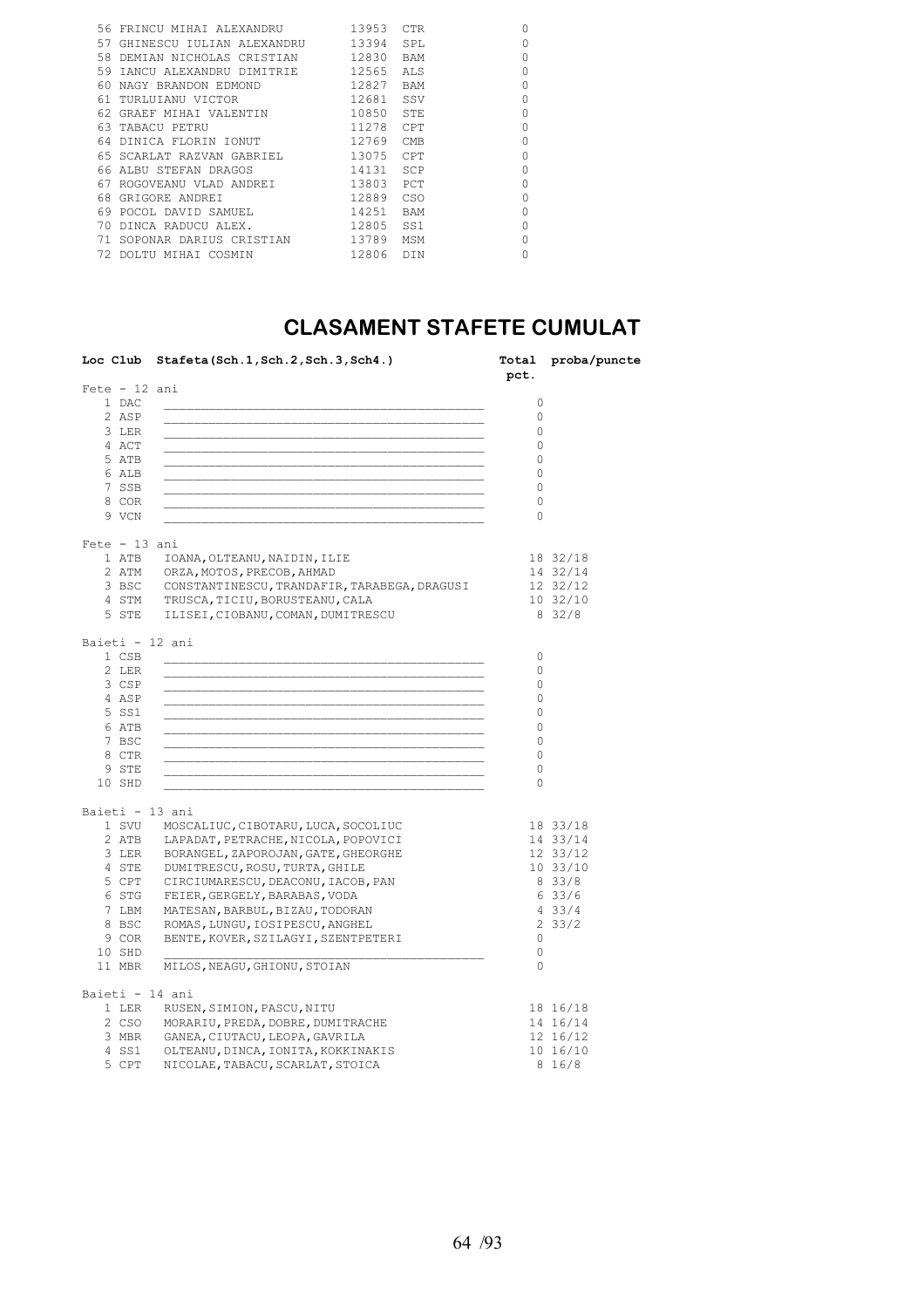## **CLASAMENT ECHIPE CUMULAT**

| Club             | Total                                                                                                                                                                                                                                                                                                                                           | proba/puncte                                                                                                                                                                                                                                                                    |
|------------------|-------------------------------------------------------------------------------------------------------------------------------------------------------------------------------------------------------------------------------------------------------------------------------------------------------------------------------------------------|---------------------------------------------------------------------------------------------------------------------------------------------------------------------------------------------------------------------------------------------------------------------------------|
|                  |                                                                                                                                                                                                                                                                                                                                                 |                                                                                                                                                                                                                                                                                 |
|                  |                                                                                                                                                                                                                                                                                                                                                 | 5/13, 13/16, 17/7, 22/5, 29/12                                                                                                                                                                                                                                                  |
|                  | 28                                                                                                                                                                                                                                                                                                                                              | 5/11, 17/3, 22/3, 29/11                                                                                                                                                                                                                                                         |
| <b>STG</b>       | 25                                                                                                                                                                                                                                                                                                                                              | 5/7, 13/6, 17/4, 22/8                                                                                                                                                                                                                                                           |
| DIN              | 18                                                                                                                                                                                                                                                                                                                                              | 17/9, 22/9                                                                                                                                                                                                                                                                      |
| REN              | 16                                                                                                                                                                                                                                                                                                                                              | $5/3$ , $13/5$ , $22/5$ , $29/3$                                                                                                                                                                                                                                                |
| <b>VCN</b>       | 13                                                                                                                                                                                                                                                                                                                                              | 13/6, 22/7                                                                                                                                                                                                                                                                      |
| <b>CTR</b>       | 7                                                                                                                                                                                                                                                                                                                                               | 17/7                                                                                                                                                                                                                                                                            |
| SHD              | 6                                                                                                                                                                                                                                                                                                                                               | 5/2, 29/4                                                                                                                                                                                                                                                                       |
|                  |                                                                                                                                                                                                                                                                                                                                                 | 29/6                                                                                                                                                                                                                                                                            |
|                  |                                                                                                                                                                                                                                                                                                                                                 | 13/3, 17/2                                                                                                                                                                                                                                                                      |
|                  |                                                                                                                                                                                                                                                                                                                                                 | 17/5                                                                                                                                                                                                                                                                            |
|                  |                                                                                                                                                                                                                                                                                                                                                 | 5/1, 29/1                                                                                                                                                                                                                                                                       |
|                  |                                                                                                                                                                                                                                                                                                                                                 | 13/1                                                                                                                                                                                                                                                                            |
|                  |                                                                                                                                                                                                                                                                                                                                                 |                                                                                                                                                                                                                                                                                 |
|                  |                                                                                                                                                                                                                                                                                                                                                 |                                                                                                                                                                                                                                                                                 |
|                  |                                                                                                                                                                                                                                                                                                                                                 |                                                                                                                                                                                                                                                                                 |
|                  | 0                                                                                                                                                                                                                                                                                                                                               |                                                                                                                                                                                                                                                                                 |
| CPT              | 0                                                                                                                                                                                                                                                                                                                                               |                                                                                                                                                                                                                                                                                 |
| CST              | 0                                                                                                                                                                                                                                                                                                                                               |                                                                                                                                                                                                                                                                                 |
| CSW              | 0                                                                                                                                                                                                                                                                                                                                               |                                                                                                                                                                                                                                                                                 |
| DET              | 0                                                                                                                                                                                                                                                                                                                                               |                                                                                                                                                                                                                                                                                 |
| GAR              | 0                                                                                                                                                                                                                                                                                                                                               |                                                                                                                                                                                                                                                                                 |
| LLP              |                                                                                                                                                                                                                                                                                                                                                 |                                                                                                                                                                                                                                                                                 |
| MSB              | 0                                                                                                                                                                                                                                                                                                                                               |                                                                                                                                                                                                                                                                                 |
| MSM              | 0                                                                                                                                                                                                                                                                                                                                               |                                                                                                                                                                                                                                                                                 |
|                  |                                                                                                                                                                                                                                                                                                                                                 |                                                                                                                                                                                                                                                                                 |
|                  |                                                                                                                                                                                                                                                                                                                                                 |                                                                                                                                                                                                                                                                                 |
|                  |                                                                                                                                                                                                                                                                                                                                                 |                                                                                                                                                                                                                                                                                 |
|                  |                                                                                                                                                                                                                                                                                                                                                 |                                                                                                                                                                                                                                                                                 |
|                  |                                                                                                                                                                                                                                                                                                                                                 |                                                                                                                                                                                                                                                                                 |
|                  |                                                                                                                                                                                                                                                                                                                                                 |                                                                                                                                                                                                                                                                                 |
|                  | 0                                                                                                                                                                                                                                                                                                                                               |                                                                                                                                                                                                                                                                                 |
|                  |                                                                                                                                                                                                                                                                                                                                                 |                                                                                                                                                                                                                                                                                 |
|                  |                                                                                                                                                                                                                                                                                                                                                 |                                                                                                                                                                                                                                                                                 |
|                  |                                                                                                                                                                                                                                                                                                                                                 | 3/13, 8/22, 10/10, 15/17, 19/9, 24/21, 27/21, 32/18                                                                                                                                                                                                                             |
|                  |                                                                                                                                                                                                                                                                                                                                                 | 8/4, 10/10, 19/14, 32/14<br>3/7, 10/5, 15/6, 19/1, 27/6                                                                                                                                                                                                                         |
|                  |                                                                                                                                                                                                                                                                                                                                                 | 3/6, 19/5, 32/12                                                                                                                                                                                                                                                                |
|                  |                                                                                                                                                                                                                                                                                                                                                 | $8/8$ , 15/3, 24/6, 27/4                                                                                                                                                                                                                                                        |
|                  |                                                                                                                                                                                                                                                                                                                                                 | 10/3, 19/3, 32/10                                                                                                                                                                                                                                                               |
| ACN              | 12                                                                                                                                                                                                                                                                                                                                              | 8/2, 24/7, 27/3                                                                                                                                                                                                                                                                 |
| ALB              | 8                                                                                                                                                                                                                                                                                                                                               | $3/2$ , $15/5$ , $27/1$                                                                                                                                                                                                                                                         |
| STE              | 8                                                                                                                                                                                                                                                                                                                                               | 32/8                                                                                                                                                                                                                                                                            |
| CAT              | 7                                                                                                                                                                                                                                                                                                                                               | 10/7                                                                                                                                                                                                                                                                            |
| WIN              | 6                                                                                                                                                                                                                                                                                                                                               | 15/4, 27/2                                                                                                                                                                                                                                                                      |
|                  |                                                                                                                                                                                                                                                                                                                                                 | 3/5                                                                                                                                                                                                                                                                             |
|                  |                                                                                                                                                                                                                                                                                                                                                 | 19/4                                                                                                                                                                                                                                                                            |
|                  |                                                                                                                                                                                                                                                                                                                                                 | 3/4<br>19/3                                                                                                                                                                                                                                                                     |
|                  |                                                                                                                                                                                                                                                                                                                                                 | 15/2, 24/1                                                                                                                                                                                                                                                                      |
|                  |                                                                                                                                                                                                                                                                                                                                                 | 8/1, 24/2                                                                                                                                                                                                                                                                       |
|                  |                                                                                                                                                                                                                                                                                                                                                 | 10/2                                                                                                                                                                                                                                                                            |
| CBV              | 0                                                                                                                                                                                                                                                                                                                                               |                                                                                                                                                                                                                                                                                 |
| CMB              | 0                                                                                                                                                                                                                                                                                                                                               |                                                                                                                                                                                                                                                                                 |
| COR              | 0                                                                                                                                                                                                                                                                                                                                               |                                                                                                                                                                                                                                                                                 |
| CPT              | 0                                                                                                                                                                                                                                                                                                                                               |                                                                                                                                                                                                                                                                                 |
| CSW              | 0                                                                                                                                                                                                                                                                                                                                               |                                                                                                                                                                                                                                                                                 |
| EMA              | 0                                                                                                                                                                                                                                                                                                                                               |                                                                                                                                                                                                                                                                                 |
| GAR              | 0                                                                                                                                                                                                                                                                                                                                               |                                                                                                                                                                                                                                                                                 |
| H <sub>2</sub> O | 0                                                                                                                                                                                                                                                                                                                                               |                                                                                                                                                                                                                                                                                 |
|                  |                                                                                                                                                                                                                                                                                                                                                 |                                                                                                                                                                                                                                                                                 |
|                  |                                                                                                                                                                                                                                                                                                                                                 |                                                                                                                                                                                                                                                                                 |
|                  |                                                                                                                                                                                                                                                                                                                                                 |                                                                                                                                                                                                                                                                                 |
|                  |                                                                                                                                                                                                                                                                                                                                                 |                                                                                                                                                                                                                                                                                 |
| SS7              | 0                                                                                                                                                                                                                                                                                                                                               |                                                                                                                                                                                                                                                                                 |
|                  |                                                                                                                                                                                                                                                                                                                                                 |                                                                                                                                                                                                                                                                                 |
|                  |                                                                                                                                                                                                                                                                                                                                                 |                                                                                                                                                                                                                                                                                 |
|                  |                                                                                                                                                                                                                                                                                                                                                 | 4/12, 12/2, 18/12, 23/9, 30/6                                                                                                                                                                                                                                                   |
|                  |                                                                                                                                                                                                                                                                                                                                                 | 4/9, 12/9, 23/7, 30/9<br>$4/6$ , $12/7$ , $18/6$ , $23/3$ , $30/7$                                                                                                                                                                                                              |
|                  |                                                                                                                                                                                                                                                                                                                                                 | $12/9$ , $18/5$ , $23/6$                                                                                                                                                                                                                                                        |
|                  |                                                                                                                                                                                                                                                                                                                                                 | 4/1, 12/3, 18/8, 23/6, 30/1                                                                                                                                                                                                                                                     |
|                  |                                                                                                                                                                                                                                                                                                                                                 | 12/6, 23/5                                                                                                                                                                                                                                                                      |
|                  |                                                                                                                                                                                                                                                                                                                                                 |                                                                                                                                                                                                                                                                                 |
| LER              | 9                                                                                                                                                                                                                                                                                                                                               |                                                                                                                                                                                                                                                                                 |
| DAC<br>CPT       | 7                                                                                                                                                                                                                                                                                                                                               | 4/4, 30/5<br>4/3, 30/4                                                                                                                                                                                                                                                          |
| ALB              | 5                                                                                                                                                                                                                                                                                                                                               | 4/2, 30/3                                                                                                                                                                                                                                                                       |
|                  | $Fete - 12 ani$<br>ATB<br>SSV<br>STM<br>DAC<br>LER<br>COR<br>SS1<br>ACT<br>ALB<br>ASP<br>BSC<br>CPI<br>PCT<br>SOS<br>SPL<br>SRT<br>SSB<br>STE<br>WIN<br>YST<br>$Fete - 13 ani$<br>ATB<br>ATM<br>BAM<br>BSC<br>DAC<br>STM<br>STG<br>LER<br>MAR<br>AGL<br>DEL<br>LBM<br>ACT<br>LPT<br>MBR<br>MSB<br>MSM<br>SHD<br>CSB<br>ACT<br>ATB<br>CSP<br>SS1 | pct.<br>53<br>6<br>5<br>5<br>$\mathbf{2}$<br>1<br>0<br>0<br>0<br>0<br>0<br>0<br>0<br>0<br>0<br>0<br>0<br>0<br>131<br>42<br>25<br>23<br>21<br>16<br>5<br>4<br>4<br>3<br>3<br>3<br>$\overline{c}$<br>0<br>0<br>0<br>0<br>0<br>Baieti - 12 ani<br>41<br>34<br>29<br>20<br>19<br>11 |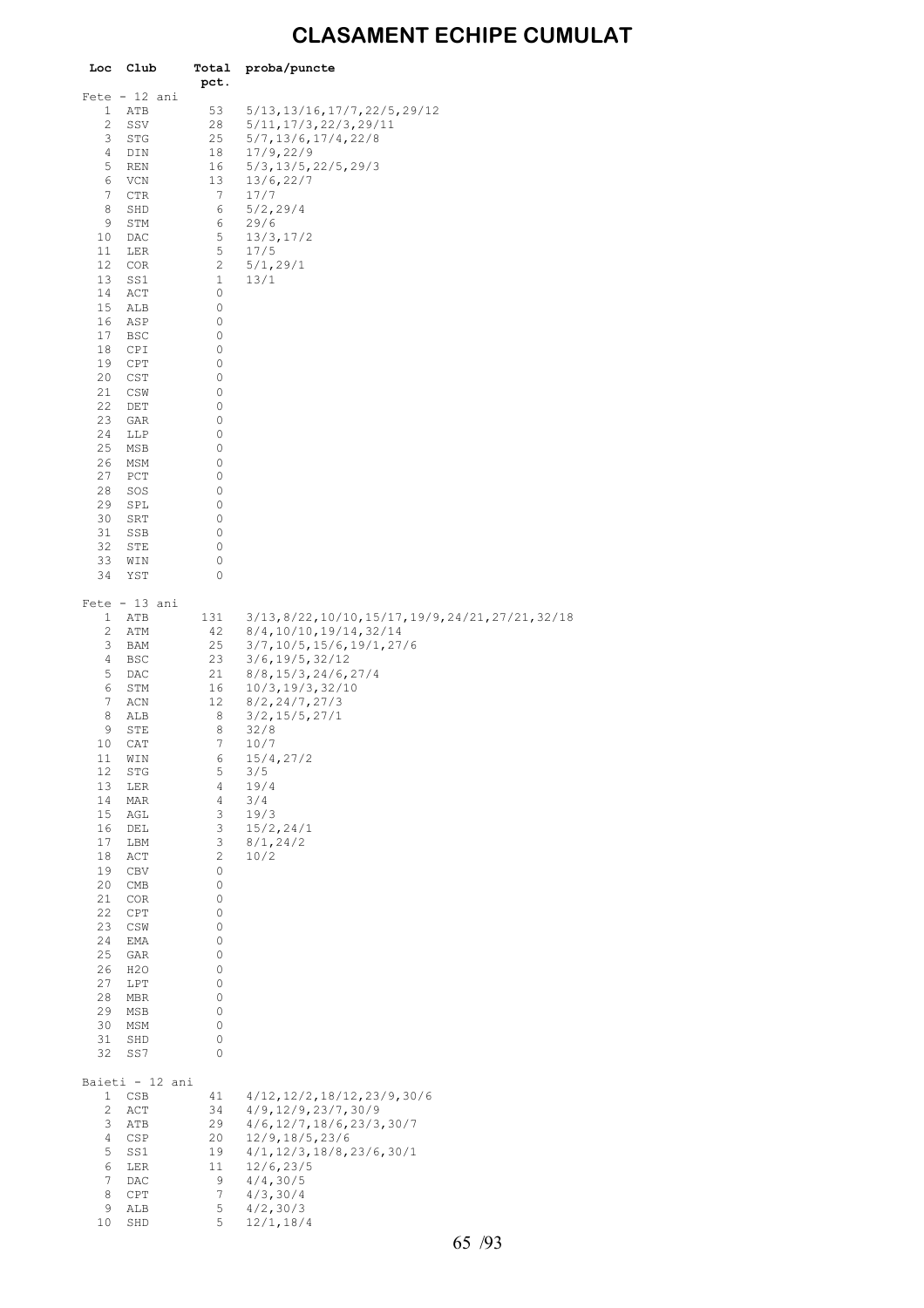| 11<br>12<br>13<br>14<br>15<br>16<br>17<br>18<br>19<br>20<br>21<br>22<br>23<br>24<br>25<br>26<br>27<br>28<br>29<br>30<br>31<br>32<br>33<br>34<br>35<br>36<br>37<br>38<br>39<br>40<br>41                                        | CAT<br>STE<br>BCC<br>ACN<br>AGL<br>AQU<br>ASP<br>ATM<br>BAM<br>BSC<br>CBV<br>COR<br>CPI<br>CTR<br>GAR<br>LBM<br>LBO<br>LLP<br>MAR<br>MBR<br>MSM<br>PCT<br>SCP<br>SGH<br>SOS<br>SRT<br>STG<br>STM<br>SVU<br>VCN<br>VSK                                                                                                    | 2<br>2<br>1<br>0<br>0<br>0<br>0<br>0<br>0<br>0<br>0<br>0<br>0<br>0<br>0<br>0<br>0<br>0<br>0<br>0<br>0<br>0<br>0<br>0<br>0<br>0<br>0<br>0<br>0<br>0<br>0                                                          | 30/2<br>18/2<br>23/1                                                                                                                                                                                                                                                                                              |
|-------------------------------------------------------------------------------------------------------------------------------------------------------------------------------------------------------------------------------|--------------------------------------------------------------------------------------------------------------------------------------------------------------------------------------------------------------------------------------------------------------------------------------------------------------------------|------------------------------------------------------------------------------------------------------------------------------------------------------------------------------------------------------------------|-------------------------------------------------------------------------------------------------------------------------------------------------------------------------------------------------------------------------------------------------------------------------------------------------------------------|
| 1<br>2<br>3<br>4<br>5<br>6<br>7<br>8<br>9<br>10<br>11<br>12<br>13<br>14<br>15<br>16<br>17<br>18<br>19<br>20<br>21<br>22<br>23<br>24<br>25<br>26<br>27<br>28<br>29<br>30<br>31<br>32<br>33<br>34<br>35<br>36<br>37<br>38<br>39 | Baieti - 13 ani<br>ATB<br>CPT<br>SVU<br>LER<br>POL<br>BAR<br>CTR<br>STE<br>STG<br>LBR<br>SCP<br>LBM<br>ACT<br>BSC<br>AGL<br>ALB<br>ASP<br>ATM<br>BAM<br>BCC<br>$\mathop{\rm CMB}\nolimits$<br>COR<br>CSG<br>CSW<br>GAR<br>H2O<br>LLP<br>LPT<br>MAR<br>MBR<br>MSB<br>SCB<br>SGL<br>SHD<br>SPL<br>SS1<br>SSB<br>STM<br>WIN | 82<br>67<br>49<br>45<br>25<br>21<br>11<br>10<br>6<br>5<br>5<br>4<br>2<br>$\sqrt{2}$<br>0<br>0<br>0<br>0<br>0<br>0<br>0<br>0<br>0<br>0<br>0<br>0<br>0<br>0<br>0<br>0<br>0<br>0<br>0<br>0<br>0<br>0<br>0<br>0<br>0 | $2/6, 7/6, 9/6, 14/18, 20/7, 25/16, 28/9, 33/14$<br>2/9,7/13,9/3,14/10,20/3,25/13,28/8,33/8<br>7/9, 9/9, 20/13, 33/18<br>$2/1, 7/5, 9/7, 14/5, 20/6, 25/2, 28/7, 33/12$<br>2/7, 9/5, 20/5, 28/8<br>2/3, 7/4, 14/4, 25/6, 28/4<br>2/6, 9/4, 28/1<br>33/10<br>33/6<br>9/2, 20/3<br>2/5<br>33/4<br>9/1, 20/1<br>33/2 |
| 1<br>$\mathbf{2}$<br>3<br>4<br>5<br>$\epsilon$<br>7<br>8<br>9<br>10<br>11                                                                                                                                                     | Baieti - 14 ani<br>LER<br>CPT<br>CSO<br>H2O<br>MBR<br>CMC<br>SRT<br>SS1<br>MAR<br>ACT<br>GAR                                                                                                                                                                                                                             | 36<br>30<br>28<br>28<br>28<br>22<br>21<br>17<br>16<br>12<br>9                                                                                                                                                    | 1/4, 6/1, 16/18, 21/4, 26/9<br>11/7, 16/8, 21/6, 31/9<br>1/3, 16/14, 21/9, 26/2<br>$1/2$ , 6/9, 11/4, 26/7, 31/6<br>1/1, 6/7, 11/2, 16/12, 26/6<br>1/7, 11/6, 31/9<br>$1/5$ , $11/14$ , $31/2$<br>16/10, 21/3, 31/4<br>6/6, 26/5, 31/5<br>1/9, 26/3<br>6/5, 26/4                                                  |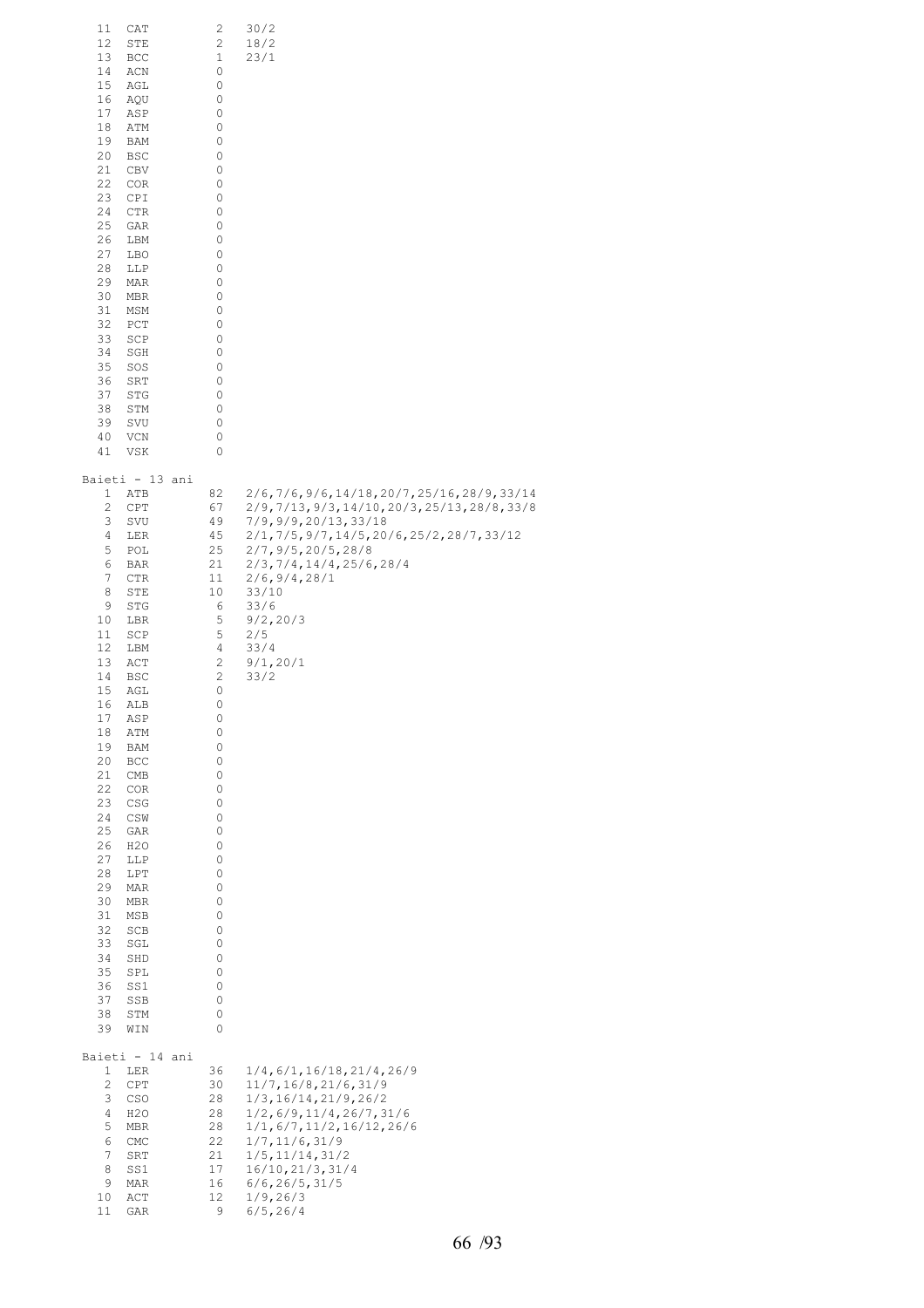| 12 | REN        | 9           | 6/4, 21/2, 31/3 |
|----|------------|-------------|-----------------|
| 13 | SSB        | 8           | 21/7, 26/1      |
| 14 | STM        | 6           | 1/6             |
| 15 | <b>BAR</b> | 5           | 21/5            |
| 16 | SHD        | 4           | 11/3, 21/1      |
| 17 | DAC        | 3           | 6/3             |
| 18 | CSG        | 2           | 6/2             |
| 19 | SCB        | $\mathbf 1$ | 11/1            |
| 20 | AGL        | 0           |                 |
| 21 | ALS        | 0           |                 |
| 22 | ATB        | 0           |                 |
| 23 | <b>BAM</b> | 0           |                 |
| 24 | BCC        | 0           |                 |
| 25 | <b>BSC</b> | 0           |                 |
| 26 | CMB        | 0           |                 |
| 27 | CSN        | 0           |                 |
| 28 | CSP        | 0           |                 |
| 29 | CTR        | 0           |                 |
| 30 | DIN        | 0           |                 |
| 31 | LBM        | 0           |                 |
| 32 | LLP        | 0           |                 |
| 33 | MSM        | 0           |                 |
| 34 | PCT        | 0           |                 |
| 35 | POL        | 0           |                 |
| 36 | SCP        | 0           |                 |
| 37 | SGL        | 0           |                 |
| 38 | SPL        | 0           |                 |
| 39 | SSV        | 0           |                 |
| 40 | STE        | 0           |                 |

#### **CLASAMENT GENERAL ECHIPE**

| Loc            | Club                      | Total<br>gen.<br>pct. | Total<br>pct.<br>fete      | Total<br>pct.<br>baieti | F12                 | F13                    | <b>B12</b>     | <b>B13</b>          | <b>B14</b>     |
|----------------|---------------------------|-----------------------|----------------------------|-------------------------|---------------------|------------------------|----------------|---------------------|----------------|
| 1              | ATB                       | 295                   | 184                        | 111                     | 53                  | 131                    | 29             | 82                  | 0              |
| $\overline{c}$ | CPT                       | 104                   | $\mathbb O$                | 104                     | 0                   | 0                      | 7              | 67                  | 30             |
| 3              | LER                       | 101                   | 9                          | 92                      | 5                   | $\overline{4}$         | 11             | 45                  | 36             |
| $\overline{4}$ | $\mathtt{ACT}$            | 50                    | $\mathbf{2}$               | 48                      | 0                   | $\mathbf{2}$           | 34             | $\overline{c}$      | 12             |
| 5              | SVU                       | 49                    | $\circ$                    | 49                      | 0                   | $\mathbb O$            | $\mathbb O$    | 49                  | 0              |
| 6              | ATM                       | 42                    | 42                         | $\circ$                 | 0                   | 42                     | $\circ$        | $\mathbb O$         | $\circ$        |
| 7              | CSB                       | 41                    | $\circ$                    | 41                      | 0                   | $\mathbb O$            | 41             | 0                   | $\circ$        |
| 8              | DAC                       | 38                    | 26                         | 12                      | 5                   | 21                     | 9              | $\circ$             | 3              |
| 9              | SS1                       | 37                    | $\mathbf{1}$               | 36                      | $\mathbf 1$         | $\mathbb O$            | 19             | 0                   | 17             |
| 10             | STG                       | 36                    | 30                         | 6                       | 25                  | 5                      | $\circ$        | 6                   | 0              |
| 11             | SSV                       | 28                    | 28                         | $\mathbb O$             | 28                  | $\mathbb O$            | 0              | 0                   | $\circ$        |
| 12             | STM                       | 28                    | 22                         | 6                       | 6                   | 16                     | 0              | $\mathbf 0$         | 6              |
| 13             | H2O                       | 28                    | $\mathbb O$                | 28                      | 0                   | $\circ$                | $\mathbb O$    | $\mathbf 0$         | 28             |
| 14             | <b>MBR</b>                | 28                    | $\mathbb O$                | 28                      | 0                   | $\circ$                | 0              | $\circ$             | 28             |
| 15             | CSO                       | 28                    | $\mathbb O$                | 28                      | 0                   | $\mathbf 0$            | 0              | $\mathbf 0$         | 28             |
| 16             | <b>BAR</b>                | 26                    | $\mathbb O$                | 26                      | $\mathsf{O}\xspace$ | $\circ$                | $\mathbb O$    | 21                  | 5              |
| 17             | <b>REN</b>                | 25                    | 16                         | 9                       | 16                  | $\mathbb O$            | 0              | $\mathbb O$         | 9              |
| 18             | <b>BSC</b>                | 25                    | 23                         | $\overline{c}$          | 0                   | 23                     | 0              | $\mathbf{2}$        | $\mathbb O$    |
| 19             | <b>BAM</b>                | 25                    | 25                         | $\mathbb O$             | 0                   | 25                     | $\mathbb O$    | $\circ$             | $\mathbb O$    |
| 20<br>21       | POL                       | 25<br>22              | $\mathbb O$<br>$\mathbb O$ | 25<br>22                | 0<br>0              | $\mathbb O$<br>$\circ$ | 0<br>0         | 25<br>$\mathbb O$   | $\circ$        |
| 22             | $\mathop{\rm CMC}$<br>SRT | 21                    | $\mathbb O$                | 21                      | 0                   | 0                      | $\mathbb O$    | $\circ$             | 22<br>21       |
| 23             | STE                       | 20                    | 8                          | 12                      | 0                   | 8                      | 2              | 10                  | $\circ$        |
| 24             | MAR                       | 20                    | $\overline{4}$             | 16                      | 0                   | $\overline{4}$         | $\mathbb O$    | $\mathbb O$         | 16             |
| 25             | CSP                       | 20                    | $\mathbb O$                | 20                      | 0                   | $\mathbf 0$            | 20             | $\mathbf 0$         | $\circ$        |
| 26             | DIN                       | 18                    | 18                         | $\mathbb O$             | 18                  | $\circ$                | $\mathbb O$    | $\circ$             | $\circ$        |
| 27             | $_{\rm CTR}$              | 18                    | $\boldsymbol{7}$           | 11                      | 7                   | $\mathbf 0$            | $\circ$        | 11                  | 0              |
| 28             | SHD                       | 15                    | 6                          | 9                       | 6                   | $\mathbf 0$            | 5              | $\circ$             | 4              |
| 29             | ${\tt VCN}$               | 13                    | 13                         | $\mathbb O$             | 13                  | $\circ$                | $\mathbb O$    | $\mathbf 0$         | 0              |
| 30             | ALB                       | 13                    | 8                          | 5                       | 0                   | 8                      | 5              | $\mathbf 0$         | 0              |
| 31             | ACN                       | 12                    | 12                         | 0                       | 0                   | 12                     | 0              | 0                   | 0              |
| 32             | <b>GAR</b>                | 9                     | $\mathbb O$                | $\mathsf 9$             | 0                   | $\mathbb O$            | 0              | 0                   | 9              |
| 33             | CAT                       | 9                     | $\overline{7}$             | $\overline{c}$          | 0                   | 7                      | $\overline{c}$ | $\circ$             | 0              |
| 34             | SSB                       | 8                     | $\mathbb O$                | 8                       | 0                   | $\circ$                | $\mathbb O$    | $\circ$             | 8              |
| 35             | LBM                       | 7                     | 3                          | 4                       | 0                   | 3                      | 0              | 4                   | 0              |
| 36             | WIN                       | 6                     | 6                          | $\mathsf{O}\xspace$     | 0                   | 6                      | $\mathbb O$    | $\mathsf{O}\xspace$ | 0              |
| 37             | SCP                       | 5                     | $\mathbb O$                | 5                       | $\circ$             | $\mathsf{O}\xspace$    | $\mathbb O$    | 5                   | 0              |
| 38             | LBR                       | 5                     | $\mathbf{0}$               | 5                       | 0                   | $\mathbf 0$            | 0              | 5                   | 0              |
| 39             | AGL                       | 3                     | 3                          | $\circ$                 | 0                   | 3                      | $\mathbb O$    | $\mathsf{O}\xspace$ | $\mathbb O$    |
| 40             | DEL                       | 3                     | 3                          | 0                       | 0                   | 3                      | 0              | 0                   | 0              |
| 41             | <b>COR</b>                | $\sqrt{2}$            | $\mathbf{2}$               | $\mathsf{O}\xspace$     | 2                   | 0                      | 0              | 0                   | 0              |
| 42             | CSG                       | $\sqrt{2}$            | $\mathbb O$                | $\overline{c}$          | 0                   | $\circ$                | 0              | $\circ$             | $\overline{c}$ |
| 43             | BCC                       | $\mathbf 1$           | 0                          | $\mathbf 1$             | 0                   | 0                      | 1              | 0                   | 0              |
| 44             | SCB                       | $1\,$                 | $\circ$                    | $1\,$                   | 0                   | $\circ$                | $\circ$        | 0                   | $1\,$          |
| 45             | ASP                       | $\circ$               | $\mathbf{0}$               | $\mathbf 0$             | 0                   | $\mathbf 0$            | $\circ$        | 0                   | 0              |
| 46             | CPI                       | $\mathbf 0$           | $\mathbf{0}$               | $\mathbf 0$             | 0                   | $\mathbf 0$            | 0              | $\mathbf 0$         | 0              |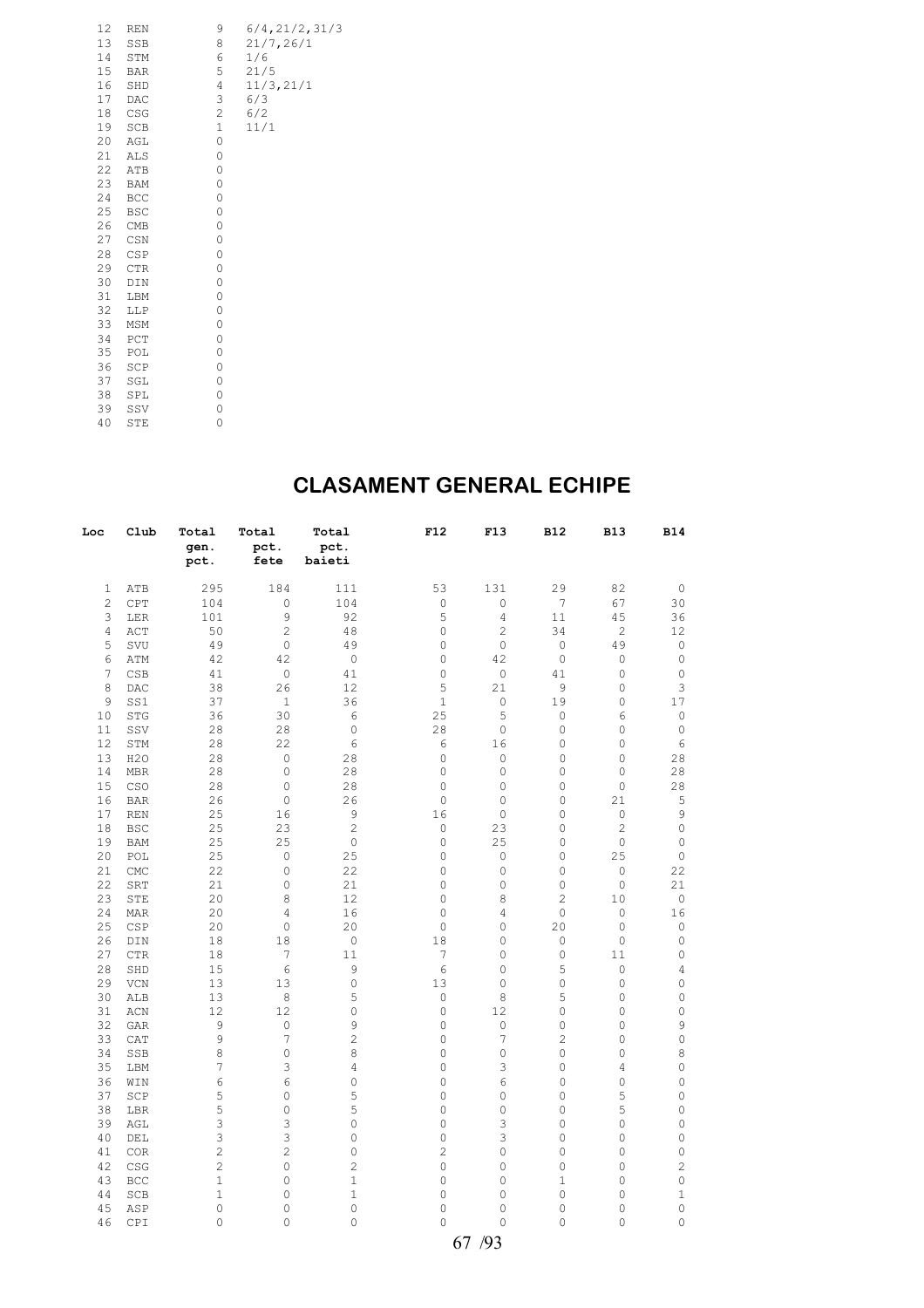| 47 | CST | 0 | $\circ$ | O | U | $\mathbf{0}$ | 0 | U | Λ |
|----|-----|---|---------|---|---|--------------|---|---|---|
| 48 | CSW |   |         |   |   | O            |   |   |   |
| 49 | DET |   |         |   |   | O            |   |   |   |
| 50 | LLP |   |         |   |   |              |   |   |   |
| 51 | MSB |   |         |   |   | O            |   |   |   |
| 52 | MSM |   |         |   |   | O            |   |   |   |
| 53 | PCT |   |         |   |   |              |   |   |   |
| 54 | SOS |   |         |   |   | O            |   |   |   |
| 55 | SPL |   |         |   |   | 0            |   |   |   |
| 56 | YST |   |         |   |   |              |   |   |   |
| 57 | CBV |   |         |   |   | O            |   |   |   |
| 58 | CMB |   |         |   |   | O            |   |   |   |
| 59 | EMA |   |         |   |   |              |   |   |   |
| 60 | LPT |   |         |   |   | Ω            |   |   |   |
| 61 | SS7 |   |         |   |   |              |   |   |   |
| 62 | AQU |   |         |   |   |              |   |   |   |
| 63 | LBO |   |         |   |   | O            |   |   |   |
| 64 | SGH |   |         |   |   | O            |   |   |   |
| 65 | VSK |   |         |   |   |              |   |   |   |
| 66 | SGL |   |         |   |   |              |   |   |   |
| 67 | ALS |   |         |   |   |              |   |   |   |
| 68 | CSN |   | 0       |   |   | 0            |   | 0 |   |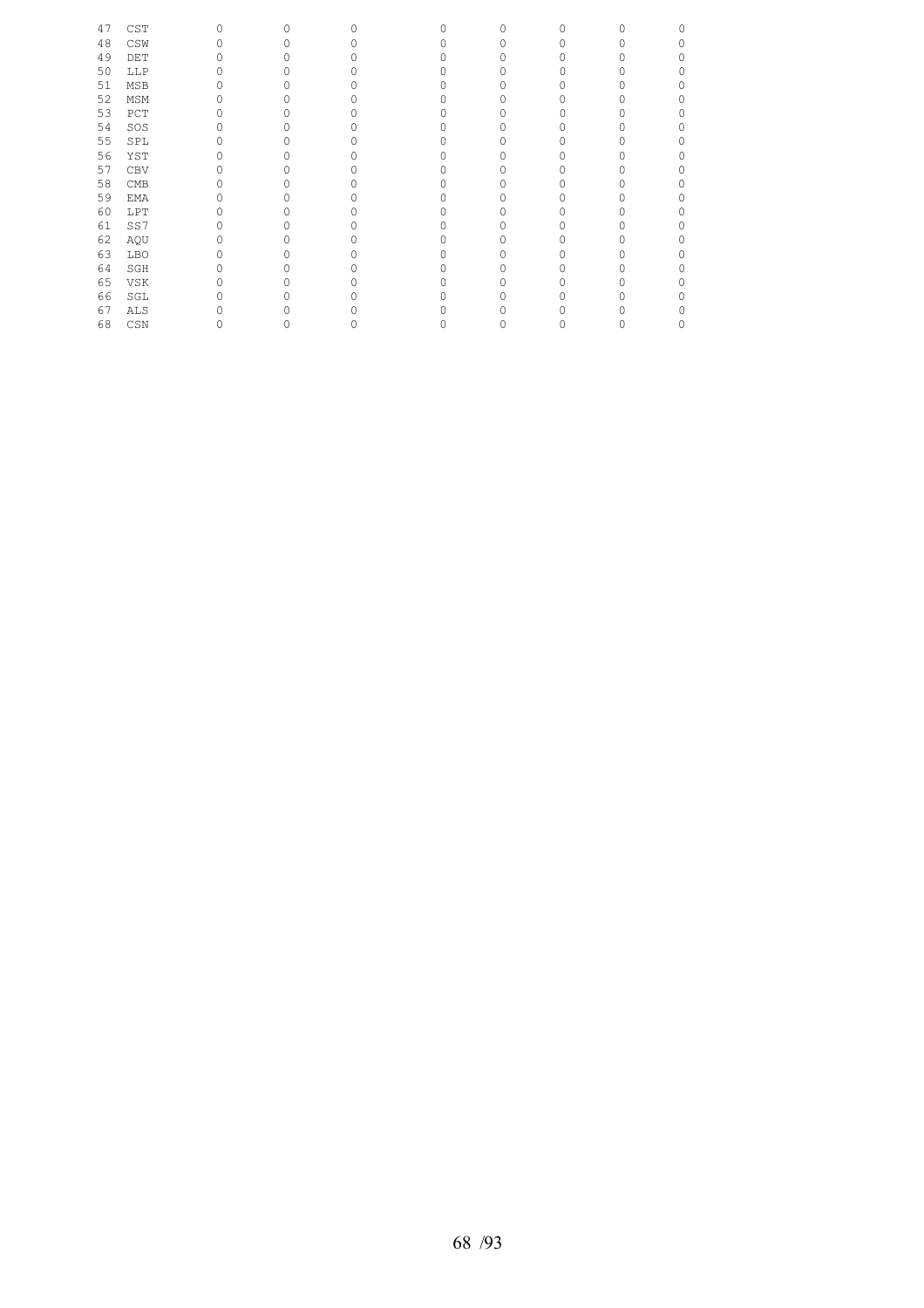# **REZULTATE**

# **Reuniunea: 5 Data: 15.07.2017**

|                           |                 | Ser. Cul. Loc Nume si prenume<br>Stafeta (Sch.1, Sch.2, Sch.3, Sch.4) | Cod            | An   | Club            | Rezultat  | Puncte         |
|---------------------------|-----------------|-----------------------------------------------------------------------|----------------|------|-----------------|-----------|----------------|
|                           |                 |                                                                       |                |      |                 |           |                |
| Id.: 34                   |                 | Proba: 200 m fluture masc. 13 ani                                     |                |      | Clasament final |           |                |
| 6                         | 5               | 1 CIRCIUMARESCU DAVID STEFA                                           | 11301          | 2004 | CPT             | 02:19:31  | 9              |
| 6                         | 6               | 2 LAPADAT CRISTIAN                                                    | 13326          | 2004 | ATB             | 02:20:42  | 7              |
| 6                         | $\overline{4}$  | 3 GHEORGHE LUCAS IOAN                                                 | 13424          | 2004 | LER             | 02:22:43  | 6              |
| 6                         | $\overline{c}$  | 4 NICOLA MADALIN IONUT                                                | 13323          | 2004 | ATB             | 02:28:66  | 5              |
| 6                         | 3               | 5 ANGHEL DARIUS COSTIN                                                | 13319          | 2004 | BSC             | 02:28:89  | 4              |
| 6                         | $7\phantom{.0}$ | 6 BORANGEL EMANUEL GEORGE                                             | 13140          | 2004 | LER             | 02:30:17  | 3              |
| 5                         | $\overline{4}$  | 7 CODREAN DACIAN CRISTIAN                                             | 13184          | 2004 | MAR             | 02:31:45  | $\overline{c}$ |
| 3                         | 5               | 8 COSTACHE BOBESCU IOAN                                               | 13689          | 2004 | BAR             | 02:33:93  | $\mathbf 1$    |
| 4                         | 8               | 9 CHECICHES BOGDAN ALEX.                                              | 13639          | 2004 | STM             | 02:34:54  | 0              |
| 6                         | 8               | 10 GHILE DRAGOS                                                       | 13264          | 2004 | STE             | 02:35:72  | 0              |
| 5                         | 3               | 11 POPOVICI DAVID                                                     | 13322          | 2004 | ATB             | 02:37:71  | 0              |
| 5                         | 7               | 12 ROMAS CODRUT FERNANDO                                              | 13669          | 2004 | BSC             | 02:39:19  | 0              |
| 3                         | 7               | 13 SATNOIANU ANDREI                                                   | 15130          | 2004 | LBR             | 02:41:16  | 0              |
| 4                         | 4               | 14 RAUTA MATEI CRISTIAN                                               | 13317          | 2004 | ATB             | 02:42:59  | 0              |
| 5                         | $\overline{c}$  | 15 HOTEA ANDREI                                                       | 13209          | 2004 | ATM             | 02:43:44  | 0              |
| 6                         | $\mathbf{1}$    | 16 PETRACHE DARIUS CATALIN                                            | 13321          | 2004 |                 |           | 0              |
|                           |                 |                                                                       |                |      | ATB             | 02:45:16  | 0              |
| 3                         | $\mathbf{1}$    | 17 GIURAN DRAGOS                                                      | 13719          | 2004 | MSB             | 02:45:62  |                |
| $1\,$                     | 3               | 18 TURTA ANDREI                                                       | 12686          | 2004 | STE             | 02:47:02  | 0              |
| $\mathbf{2}$              | $\overline{4}$  | 19 ANDREICA DENIS                                                     | 13501          | 2004 | CSW             | 02:47:14  | 0              |
| $\,1$                     | 5               | 20 CAZACU GEORGE ALIN                                                 | 13347          | 2004 | CMB             | 02:47:53  | $\circ$        |
| 5                         | 5               | 21 CRISAN DAVID                                                       | 13191          | 2004 | MAR             | 02:48:02  | 0              |
| 5                         | 8               | 22 GERGELY FERENC                                                     | 13122          | 2004 | STG             | 02:49:27  | 0              |
| 5                         | 6               | 23 LUCA MIHAI ALEXANDRU                                               | 13759          | 2004 | SVU             | 02:49:70  | 0              |
| $\overline{c}$            | 8               | 24 STOIAN ALEXANDRU IONUT                                             | 13462          | 2004 | MBR             | 02:51:88  | 0              |
| $\mathsf S$               | $\mathbf{1}$    | 25 CHIRA SERGIU FLORIN                                                | 13766          | 2004 | BAM             | 02:52:15  | 0              |
| $\overline{4}$            | 6               | 26 MATIES STEFAN                                                      | 14181          | 2004 | ALB             | 02:53:78  | 0              |
| $\sqrt{2}$                | 3               | 27 BIZAU PATRIK RAUL                                                  | 15531          | 2004 | LBM             | 02:54:09  | 0              |
| $\overline{c}$            | 6               | 28 SZENTPETERI IMRE MARK                                              | 13677          | 2004 | COR             | 02:54:10  | $\circ$        |
| $\sqrt{4}$                | $\mathbf{2}$    | 29 ROMAN DAVID NICOLAE                                                | 14182          | 2004 | ALB             | 02:54:45  | 0              |
| $\overline{4}$            | 3               | 30 STOIAN ANTONIO STEFAN                                              | 11295          | 2004 | WIN             | 02:54:57  | 0              |
| 3                         | $\mathbf{2}$    |                                                                       |                |      |                 |           | 0              |
|                           |                 | 31 MUCEA POPOACA MARIAN                                               | 13468          | 2004 | LBR             | 02:54:90  |                |
| 3                         | $\overline{4}$  | 32 BERTEA ALIN DAN                                                    | 13650          | 2004 | STM             | 02:58:17  | $\circ$        |
| 3                         | 6               | 33 ELEFTERIU ALBU OCTAVIAN                                            | 13516          | 2004 | AGL             | 03:04:04  | 0              |
| $\mathbf{1}$              | 4               | 34 NEAGU ANDREI DANIEL                                                | 14368          | 2004 | MBR             | 03:06:05  | 0              |
| $\mathbf 1$               | 6               | 35 BUNGARDEAN RAUL DUMITRU                                            | 13288          | 2004 | SHD             | 03:06:29  | 0              |
| $\overline{4}$            | 5               | 36 FOTCIUC TEODOR                                                     | 13755          | 2004 | SVU             | 03:08:28  | 0              |
| $\sqrt{2}$                | $\overline{c}$  | 37 SZILAGYI SZABOLCS                                                  | 13730          | 2004 | COR             | 03:10:17  | 0              |
| $\sqrt{2}$                | 7               | 38 BENTE RAUL BOGDAN                                                  | 13723          | 2004 | COR             | 03:11:08  | 0              |
| $\ensuremath{\mathsf{3}}$ | 3               | 39 FORTU EDUARD ANDREI                                                | 13513          | 2004 | AGL             | 03:18:22  | 0              |
| $\sqrt{2}$                | $\mathbf{1}$    | 40 KOVER EDUARD CRISTIAN                                              | 13045          | 2004 | COR             | 03:19:41  | 0              |
| 4                         | 7               | 41 CIBOTARU MIHAIL VLAD                                               | 13756          | 2004 | SVU             | 03:21:52  | 0              |
| $\sqrt{2}$                | 5               | 42 IOSIPESCU CHIOSEAUA VLAD                                           | 13832          | 2004 | BSC             | 03:24:75  | 0              |
| 3                         | 8               | 43 STOICA EMANOIL MARIO                                               | 12492          | 2004 | CPT             | Scut.med. | 0              |
| $\mathbf{1}$              | 2               | 44 ZAPOROJAN ALEX ANTONIO                                             | 13425          | 2004 | LER             | Neprez.   | $\circ$        |
|                           |                 |                                                                       |                |      |                 |           |                |
| Id.: 35                   |                 | Proba: 200 m fluture fem. 13 ani                                      |                |      | Clasament final |           |                |
| 3                         | 4               | 1 NAIDIN ALEXANDRA PATRICIA                                           | 13315          | 2004 | ATB             | 02:26:22  | 9              |
| 3                         | 5               | 2 HARABAGIU IOANA                                                     | 13521          | 2004 | AGL             | 02:33:78  | 7              |
| 3                         | 3               | 3 DICULESCU IULIA ALEXANDRA                                           | 13068          | 2004 | DAC             | 02:37:67  | 6              |
| 3                         | 2               | 4 TILA VANESSA MARIA                                                  | 11864          | 2004 | WIN             | 02:39:93  | 5              |
|                           |                 |                                                                       | 13316          |      |                 |           | $\sqrt{4}$     |
| 3                         | 6               | 5 IOANA DARIA MARIA                                                   |                | 2004 | ATB             | 02:40:28  |                |
| $\sqrt{2}$                | 7               | 6 BACAN KARINA ELENA                                                  | 13797          | 2004 | LPT             | 02:50:40  | 3              |
| 3                         | $\mathbf{1}$    | 7 MOTOS LETITIA ANDREEA                                               | 13208          | 2004 | ATM             | 02:50:83  | $\sqrt{2}$     |
| 3                         | 7               | 8 HORGA IOANA AMELIA                                                  | 13153          | 2004 | STG             | 02:53:04  | $\mathbf{1}$   |
| $\mathbf{1}$              | 2               | 9 CIOBANU CRISTIANA IOANA                                             | 13201          | 2004 | STE             | 02:53:50  | $\circ$        |
| $\mathbf{2}$              | 4               | 10 RADU NOEMI MARIA                                                   | 13252          | 2004 | BAM             | 02:55:24  | 0              |
| 3                         | 8               | 11 PRECOB CRETU ANISIA                                                | 13206          | 2004 | ATM             | 02:56:67  | $\mathbb O$    |
| $\sqrt{2}$                | 8               | 12 MINDRUTA BIANCA MARIA                                              | 13073          | 2004 | DAC             | 02:57:19  | 0              |
| $\sqrt{2}$                | 3               | 13 CALA IASMINA MARIA                                                 | 13642          | 2004 | STM             | 02:59:36  | 0              |
| $\mathbf{2}$              | 5               | 14 STEFURA ANA-MARIA ALEXAND                                          | 13798          | 2004 | DEL             | 03:01:14  | 0              |
| $\mathbf{2}$              | $\mathbf{1}$    | 15 CHIBULCUTEAN MARIA BEATRI                                          | 13026          | 2004 | EMA             | 03:02:07  | $\mathbf{0}$   |
| $\mathbf{1}$              | 6               | 16 TUDORESCU IOANA                                                    | 15450          | 2004 | STE             | 03:04:77  | 0              |
| $\mathbf{1}$              | 7               | 17 ILISEI ERICA                                                       | 14421          | 2004 | STE             | 03:06:80  | 0              |
| $\mathbf{2}$              | 6               |                                                                       |                | 2004 |                 |           | 0              |
|                           |                 | 18 BOCANEALA ELENA                                                    | 13522          |      | AGL             | 03:18:59  |                |
| $\mathbf{1}$              | 4               | 19 BESENYEI ANNA MARIA                                                | 15561          | 2004 | BSC             | 03:46:50  | 0              |
| $\mathbf{1}$              | 5               | 20 BECSI IULIA ALEXIA                                                 | 13556          | 2004 | LBM             | Scut.med. | 0              |
| $\mathbf{1}$              | 3               | 20 ALFOLDY BOGLARKA                                                   | 13726          | 2004 | COR             | Scut.med. | 0              |
|                           |                 |                                                                       |                |      |                 |           |                |
| Id.: 36                   |                 | Proba: 100 m fluture masc. 12 ani                                     |                |      | Clasament final |           |                |
|                           | $\overline{4}$  | 1 COZMA STEFAN                                                        | 14126          | 2005 | CSB             | 01:03:90  | 9              |
| 9                         |                 | 2 DINU PATRICK SEBASTIAN                                              |                | 2005 | ACT             | 01:07:12  | 7              |
| 9<br>9                    | 3<br>5          | 3 PANDELE ALEXANDRU EDWARD                                            | 13340<br>14281 | 2005 | ATB             | 01:07:86  | 6              |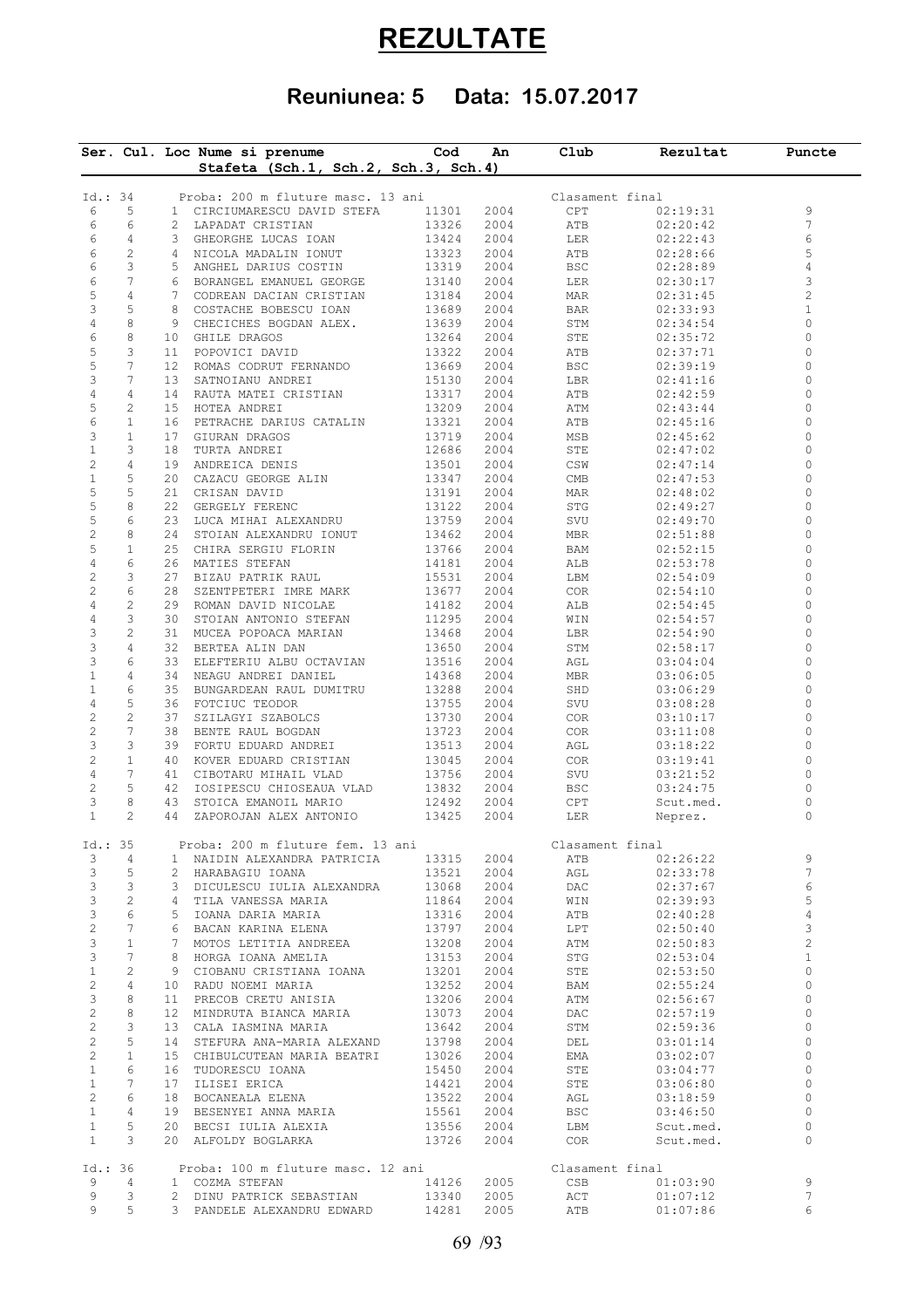| 2              | 1                |                 | 4 VASILESCU STEFAN ANDREI                           | 13961          | 2005         | SS1             | 01:09:17             | 5                       |
|----------------|------------------|-----------------|-----------------------------------------------------|----------------|--------------|-----------------|----------------------|-------------------------|
| 7              | 2                | 5               | BOLDOR ALEXANDRU CRISTIAN                           | 14053          | 2005         | SHD             | 01:10:39             | $\overline{4}$          |
|                |                  |                 | STOICA ANDREI ALEXANDRU                             |                |              |                 |                      |                         |
| 7              | 3                | 6               |                                                     | 11834          | 2005         | CPT             | 01:10:73             | 3                       |
| 8              | $\overline{4}$   | 7               | JIANU ADRIAN PETRU                                  | 14435          | 2005         | STE             | 01:10:87             | $\overline{c}$          |
| 9              | 8                | 8               | NATAPRAZU LUCA MIHAIL                               | 14279          | 2005         | ATB             | 01:11:00             | $\mathbf 1$             |
| 9              | 6                | 9               | BUDIACI VLADIMIR STEFAN                             | 13931          | 2005         | CSP             | 01:11:03             | $\circ$                 |
| 9              | $\mathbf{1}$     | 10              | ADAM ROBERT                                         | 14130          | 2005         | CSB             | 01:11:69             | $\circ$                 |
| 8              | 6                | 11              | NICULAE ALEXEI                                      | 14270          | 2005         | ATB             | 01:11:84             | 0                       |
| 8              | 5                | 12 <sup>°</sup> | MURES RARES                                         | 15264          | 2005         | SGH             | 01:12:12             | 0                       |
| 9              | $\overline{c}$   | 13              | STOIAN GABRIEL RAZVAN                               | 12383          | 2005         | CSP             | 01:13:65             | $\circ$                 |
|                |                  |                 |                                                     |                |              |                 |                      |                         |
| $\overline{c}$ | 7                | 14              | STANCU VLAD STEFAN                                  | 13962          | 2005         | SS1             | 01:13:80             | 0                       |
| 8              | 3                | 15              | MIHAI DAVID ANDREI                                  | 14104          | 2005         | <b>BSC</b>      | 01:14:31             | $\circ$                 |
| 8              | 7                | 16              | PRICOP VLAD ALEXANDRU                               | 13847          | 2005         | LER             | 01:14:34             | 0                       |
| $\overline{c}$ | 8                | 17              | BALANESCU FILIP ANDREI                              | 13935          | 2005         | CSP             | 01:14:35             | 0                       |
| $\overline{7}$ | $\mathbf{1}$     | 18              | PASZTOR LASZLO VALENTIN                             | 14077          | 2005         | STG             | 01:14:61             | 0                       |
| 8              | 8                | 19              | MARES DOMINIQUE GABRIEL                             | 14447          | 2005         | STE             | 01:15:04             | 0                       |
|                |                  |                 |                                                     |                |              |                 |                      |                         |
| 7              | 4                | 20              | IOAN ALEXANDRU                                      | 14078          | 2005         | STG             | 01:15:48             | $\circ$                 |
| 8              | 2                | 21              | IARI EDWARD ERIK                                    | 14460          | 2005         | COR             | 01:16:12             | 0                       |
| 8              | $\mathbf{1}$     | 22              | TUTUIANU SEBASTIAN                                  | 13858          | 2005         | LER             | 01:16:50             | $\circ$                 |
| 7              | 6                | 23              | PETRE NARCIS ALEXANDRU                              | 13423          | 2005         | LER             | 01:16:86             | 0                       |
| 7              | 5                | 24              | BRINDAU DAVID CRISTIAN                              | 14247          | 2005         | BAM             | 01:16:94             | 0                       |
| 5              | 4                | 25              | MELIANU NICOLAE CRISTIAN                            | 14437          | 2005         | STE             | 01:17:34             | $\circ$                 |
| 6              | 3                | 26              | BOBOC EMANOEL FLORIN                                | 13853          | 2005         | LER             | 01:18:05             | 0                       |
| $\mathbf{1}$   | 4                | 27              | POPA ALEXANDRU DANIEL                               | 13146          | 2005         | LLP             | 01:18:28             | $\circ$                 |
|                |                  |                 |                                                     |                |              |                 |                      |                         |
| 7              | 8                | 28              | CORNACIU ADRIAN STEFAN                              | 14262          | 2005         | ATB             | 01:18:44             | $\circ$                 |
| 6              | 6                | 29              | TANASE DANIEL VASILE                                | 15459          | 2005         | STE             | 01:18:57             | 0                       |
| 6              | 7                | 30              | TABACU DIMITRIE                                     | 11277          | 2005         | CPT             | 01:19:12             | 0                       |
| 6              | 5                | 31              | SIPOS PETER DAVID                                   | 14362          | 2005         | ACN             | 01:19:34             | 0                       |
| 5              | 7                | 32              | RADU DAVID                                          | 13941          | 2005         | LER             | 01:19:95             | $\circ$                 |
| $\overline{4}$ | 7                | 33              | MISTIREANU IUSTIN TEODOR                            | 13030          | 2005         | CSB             | 01:20:00             | 0                       |
|                |                  |                 |                                                     |                |              |                 |                      |                         |
| 5              | 6                | 34              | STOICA EMILIAN                                      | 12387          | 2005         | LER             | 01:20:58             | 0                       |
| 3              | 3                | 35              | URSU TUDOR NICOLAE                                  | 14272          | 2005         | ATB             | 01:20:92             | 0                       |
| $\epsilon$     | 8                | 35              | LAZAR ANDREI                                        | 14430          | 2005         | STE             | 01:20:92             | $\circ$                 |
| 3              | $\overline{4}$   | 37              | STEFANACHE ALEXANDRU MARI                           | 13099          | 2005         | LER             | 01:21:08             | 0                       |
| $\mathsf S$    | 5                | 38              | BANATEAN ANDREAS ALEX.                              | 14090          | 2005         | STM             | 01:21:88             | $\circ$                 |
| 5              | $\overline{c}$   | 39              | ONEA ARIS CRISTIAN ANTONI                           | 13845          | 2005         | LER             | 01:22:59             | 0                       |
| $\mathbf 1$    | 3                | 40              | VLADAR ENE                                          | 14538          | 2005         | VCN             | 01:22:90             | 0                       |
|                |                  |                 |                                                     |                |              |                 |                      |                         |
| 4              | 6                | 41              | MALUS CRISTIAN IONUT                                | 13922          | 2005         | ASP             | 01:22:94             | 0                       |
| 5              | 3                | 42              | PASA UNGURIANU LUCA VLAD                            | 14405          | 2005         | LER             | 01:23:11             | $\circ$                 |
| 4              | 5                | 43              | PETRASCU MATEI                                      | 14110          | 2005         | <b>BSC</b>      | 01:23:66             | 0                       |
| 4              | $\overline{c}$   | 44              | PAL ANDREI ERIC                                     | 14128          | 2005         | CSB             | 01:23:76             | $\circ$                 |
| 5              | 8                | 45              | SIMON LUCA LUCIAN                                   | 14455          | 2005         | MSM             | 01:23:84             | 0                       |
| 5              | $\mathbf{1}$     | 46              | PRALL IULIAN GABRIEL                                | 13274          | 2005         | DAC             | 01:24:02             | $\circ$                 |
| 7              | 7                | 47              | GEORGEONI CALIN ANDREI                              | 14266          | 2005         | ATB             | 01:24:26             | 0                       |
|                |                  |                 |                                                     | 14129          |              |                 |                      |                         |
| 4              | 4                | 48              | TICA STEFAN                                         |                | 2005         | CSB             | 01:24:48             | 0                       |
| 6              | 4                | 49              | DUMITRAS TUDOR STEFAN                               | 14230          | 2005         | SVU             | 01:24:71             | 0                       |
| 3              | 5                | 50              | FOZECAS ALEX MIHAI                                  | 14376          | 2005         | LBM             | 01:25:40             | 0                       |
| 6              | $\mathbf{1}$     | 51              | VAS BALAZS DENIS                                    | 13157          | 2005         | STG             | 01:25:70             | $\circ$                 |
| 2              | $\overline{2}$   | 52              | PREDA ALEXANDRU FLORIN                              | 13959          | 2005         | SS1             | 01:26:13             | $\circ$                 |
| 1              | 5                | 53              | BAJKO ZALAN                                         | 15890          | 2005         | VSK             | 01:26:74             | 0                       |
| 6              | 2                | 54              | DRAGU FILIP SEBASTIAN                               | 13926          | 2005         | ASP             | 01:27:29             | $\circ$                 |
|                | 3                | 55              |                                                     |                |              |                 | 01:28:30             | $\circ$                 |
| $\overline{4}$ |                  |                 | GRIGORAS STEFAN CRISTIAN                            | 13849          | 2005         | LER             |                      |                         |
| 3              | 2                | 56              | ADAM BOGDAN                                         | 14729          | 2005         | LER             | 01:30:14             | $\circ$                 |
| 3              | 6                | 57              | DUMITRU MIHAI VIRGILIU                              | 14276          | 2005         | ATB             | 01:32:60             | $\circ$                 |
| $\overline{c}$ | 5                | 58              | TANVUIA RARES MATEI                                 | 14505          | 2005         | AGL             | 01:33:77             | $\circ$                 |
| $\mathbf{1}$   | $\mathbf{2}$     | 59              | MINCU ANDREI ALEX.                                  | 15274          | 2005         | STE             | 01:34:18             | $\circ$                 |
| 3              | 7                | 60              | TEREBESI NANDOR LASZLO                              | 14536          | 2005         | VCN             | 01:34:57             | $\circ$                 |
| $\mathbf{1}$   | 6                | 61              | ILIES RAZVAN CRISTIAN                               | 14340          | 2005         | GAR             | 01:37:48             | $\circ$                 |
| $\overline{c}$ | 4                | 62              | CRET TUDOR ALEXANDRU                                | 15146          | 2005         | LBO             | 01:40:06             | $\circ$                 |
|                |                  |                 |                                                     |                |              |                 |                      |                         |
| $\overline{c}$ | 6                | 63              | KUN BENCE                                           | 14836          | 2005         | SOS             | 01:47:62             | $\circ$                 |
| 9              | 7                | 64              | ENACHE ANDREI                                       | 13937          | 2005         | CSP             | Abandon.             | $\circ$                 |
|                |                  |                 |                                                     |                |              |                 |                      |                         |
| Id.: 37        |                  |                 | Proba: 100 m fluture fem. 12 ani                    |                |              | Clasament final |                      |                         |
| 8              | 4                |                 | 1 GORECKI ANDRA DENISA                              | 13101          | 2005         | ATB             | 01:09:11             | 9                       |
| 8              | 3                | $\mathbf{2}^-$  | SAFCENCU DELIA GIORGIANA                            | 13275          | 2005         | DAC             | 01:11:32             | $\overline{7}$          |
|                | 2                | 3               | DUTA JASSMINE ANDREEA                               | 13844          | 2005         | LER             | 01:11:69             | 6                       |
|                |                  |                 |                                                     |                |              |                 | 01:11:89             | 5                       |
| 8              |                  |                 |                                                     |                |              |                 |                      |                         |
| 8              | 5                | 4               | VACARU ANDREEA IULIANA                              | 13949          | 2005         | CTR             |                      |                         |
| 8              | $\epsilon$       | 5               | NAE RAISA GABRIELA                                  | 13273          | 2005         | DAC             | 01:13:19             | $\overline{4}$          |
| 8              | $\mathbf{1}$     | 6               | ORBAN KIS ORSOLYA                                   | 13160          | 2005         | STG             | 01:13:98             | 3                       |
| 7              | 5                | 7               | SIKLODI NOEMI                                       | 13161          | 2005         | STG             | 01:14:13             | $\overline{\mathbf{c}}$ |
| 7              | 3                | 8               | ZORZOLIU MIRUNA                                     | 13022          | 2005         | REN             | 01:14:21             | $\mathbf{1}$            |
| 8              | 7                | 9               | MARIN IOANA                                         | 14267          | 2005         | ATB             | 01:14:78             | $\circ$                 |
| 7              | 6                | 10              |                                                     |                |              |                 |                      | $\circ$                 |
|                |                  |                 | LUCAN DARIA STEFANIA                                | 14234          | 2005         | SSV             | 01:16:35             |                         |
| 7              | 4                | 11              | HUMA DARIA ELENA                                    | 14088          | 2005         | STM             | 01:16:73             | $\circ$                 |
| 8              | 8                | 12 <sup>°</sup> | LEAH IOANA SILVIA                                   | 14069          | 2005         | SSB             | 01:16:84             | $\circ$                 |
| 6              | 4                | 13              | CURCAN ALEXANDRA ROXANA                             | 13918          | 2005         | ATB             | 01:16:95             | $\circ$                 |
| 7              | 7                | 14              | RAFA TANIA MADALINA                                 | 14365          | 2005         | CSW             | 01:17:43             | $\circ$                 |
| 7              | 2                | 15              | KACSO NOEMI                                         | 14080          | 2005         | STG             | 01:18:46             | $\circ$                 |
| 7              | 8                | 16              | PASCU ANA MARIA                                     | 14506          | 2005         | ACT             | 01:18:51             | $\circ$                 |
|                | 4                | 17              |                                                     |                |              |                 |                      | $\circ$                 |
| $\mathbf{1}$   |                  |                 | CHIRU SIMONA ANDREEA                                | 13958          | 2005         | SS1             | 01:18:62             |                         |
| $\mathbf{1}$   | 5                | 18              | TEIANU IOANA CLAUDIA                                | 13276          | 2005         | DAC             | 01:18:67             | $\circ$                 |
| 6              | $\mathbf 1$      | 19              | TALPOS PETRA ANTONIA                                | 15060          | 2005         | SSB             | 01:18:94             | $\circ$                 |
| 6              | 3                | 20              | JUGUREANU IOANA IRIS                                | 13838          | 2005         | LER             | 01:19:23             | $\circ$                 |
| 5<br>6         | 6<br>$7^{\circ}$ | 21<br>22        | PAN-KE LAURA ANA-MARIA<br>DIACONESCU CARBUNESCU MAD | 15679<br>12762 | 2005<br>2005 | LER<br>ACT      | 01:20:61<br>01:20:63 | $\circ$<br>$\circ$      |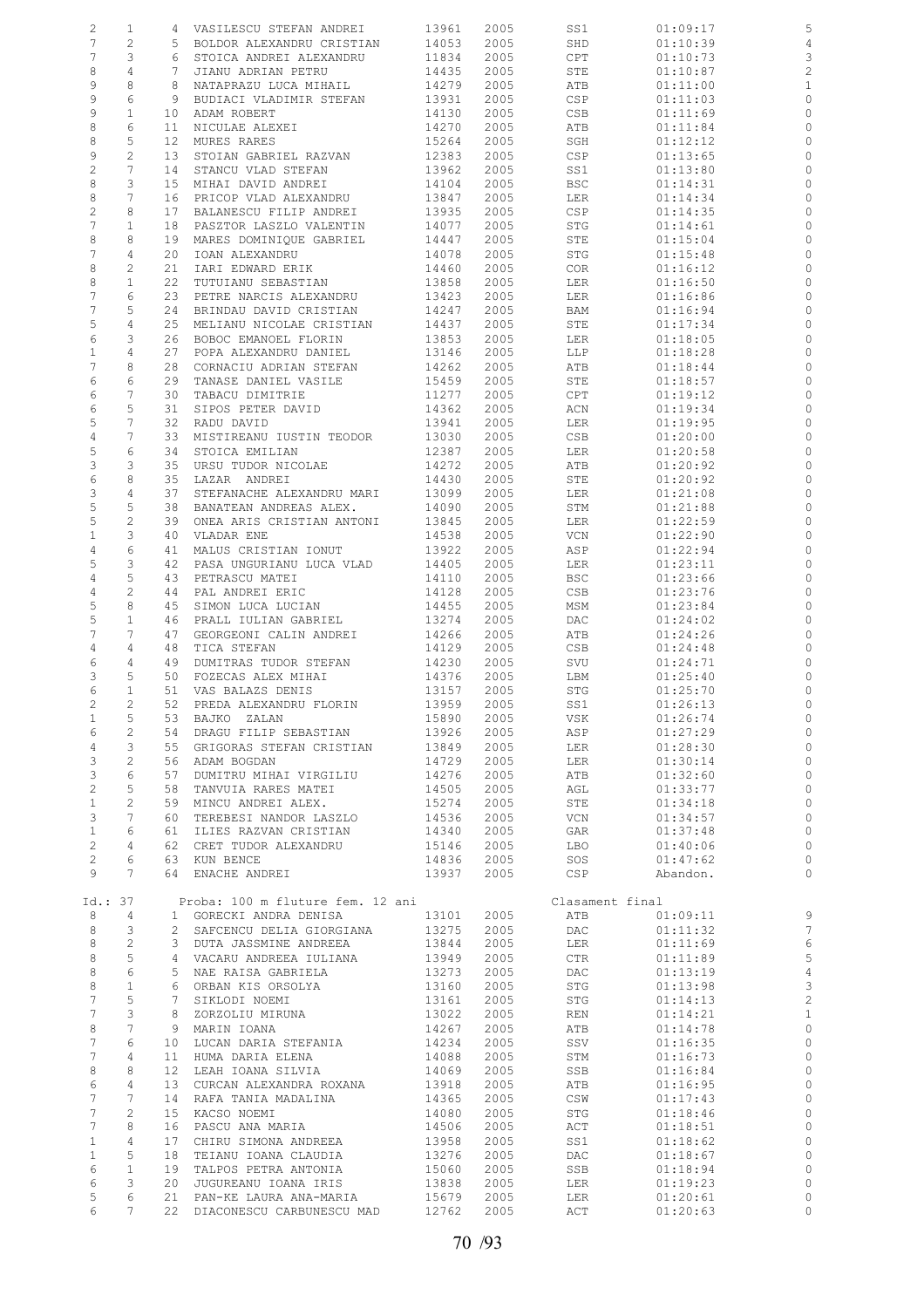| 5              | 5               | 23 | IORGA ANDREEA DENISA              | 14840 | 2005 | STE             | 01:20:92  | 0                       |
|----------------|-----------------|----|-----------------------------------|-------|------|-----------------|-----------|-------------------------|
| $\mathbf{1}$   | 3               | 24 | BIRO DOROTTYA                     | 13729 | 2005 | COR             | 01:21:43  | $\circ$                 |
|                |                 |    |                                   |       |      |                 |           |                         |
| 5              | 4               | 25 | DUMITRU ANDREEA ANISIA            | 13750 | 2005 | REN             | 01:21:50  | 0                       |
| $\overline{4}$ | 6               | 26 | MARTON PANNA REKA                 | 13721 | 2005 | COR             | 01:21:62  | 0                       |
| 6              | 8               | 27 | CONSTANTIN DENISA                 | 14443 | 2005 | ASP             | 01:21:96  | $\circ$                 |
|                |                 |    |                                   |       |      |                 |           |                         |
| 5              | 3               | 28 | PASCAL MIRUNA ANDREEA             | 13843 | 2005 | LER             | 01:22:09  | $\circ$                 |
| $\overline{4}$ | 3               | 29 | IANA SARA CEZARA                  | 14019 | 2005 | SRT             | 01:22:50  | $\circ$                 |
| 5              | $\mathbf{2}$    | 30 | PAPP ANNEMARIE                    | 14086 | 2005 | STM             | 01:22:70  | 0                       |
|                |                 |    |                                   |       |      |                 |           |                         |
| 6              | 5               | 31 | GRIGORESCU DIANA ELENA            | 14438 | 2005 | STE             | 01:22:84  | 0                       |
| 5              | $\mathbf{1}$    | 32 | BADEA BIANCA MARIA                | 13913 | 2005 | ASP             | 01:22:95  | $\circ$                 |
| 5              | 8               | 33 | NICULITA FLORENTINA DIANA         | 14278 | 2005 | ATB             | 01:24:87  | 0                       |
|                |                 |    |                                   |       |      |                 |           |                         |
| 5              | 7               | 34 | MOCANU ALEXANDRA STEFANIA         | 14703 | 2005 | ASP             | 01:26:48  | $\circ$                 |
| 4              | 5               | 35 | BANCILA MARA ALEXANDRA            | 14113 | 2005 | <b>BSC</b>      | 01:27:13  | 0                       |
| 4              | 7               | 36 | CSAKI VILLO                       | 14835 | 2005 | SOS             | 01:27:28  | $\circ$                 |
|                |                 |    |                                   |       |      |                 |           |                         |
| 4              | $\overline{c}$  | 37 | CRISAN MARIA ALESSANDRA           | 12445 | 2005 | CPT             | 01:27:44  | $\circ$                 |
| $\sqrt{4}$     | $\mathbf{1}$    | 38 | POJAR ALEXANDRA ANDREEA           | 14535 | 2005 | VCN             | 01:27:87  | 0                       |
| $\overline{4}$ | $\overline{4}$  | 39 | LEPOUTRE EMMA SARAH               | 14518 | 2005 | REN             | 01:28:10  | $\mathbf{0}$            |
|                |                 |    |                                   |       |      |                 |           |                         |
| $\overline{c}$ | 7               | 40 | SARBU ELENA ALEXANDRA             | 14176 | 2005 | ALB             | 01:28:45  | 0                       |
| 3              | 3               | 41 | COSTINESCU SARA NAOMI             | 14177 | 2005 | ALB             | 01:28:54  | $\circ$                 |
| 3              | 4               | 42 | FILA BARBARA ERZSEBET             | 13731 | 2005 | COR             | 01:29:33  | 0                       |
|                |                 |    |                                   |       |      |                 |           |                         |
| 3              | 8               | 43 | ZAYADNA IASMINA MARIA             | 14175 | 2005 | ALB             | 01:30:65  | $\circ$                 |
| $\overline{4}$ | 8               | 44 | KEMECSEI CSENGE                   | 12994 | 2005 | COR.            | 01:32:17  | 0                       |
| $\overline{c}$ | 3               | 45 | POPESCU MARIA TEODORA             | 12489 | 2005 | CPT             | 01:32:57  | $\circ$                 |
|                |                 |    |                                   |       |      |                 |           |                         |
| 3              | 7               | 46 | MORAR CARLA DELIA                 | 14055 | 2005 | SHD             | 01:32:62  | $\circ$                 |
| 3              | 6               | 47 | VASILE MARIA CLAUDIA              | 13940 | 2005 | LER             | 01:35:23  | $\circ$                 |
| 3              | $\mathbf{1}$    | 48 | DARABAN MIRUNA ELENA              | 14454 | 2005 | MSM             | 01:37:31  | $\circ$                 |
|                |                 |    |                                   |       |      |                 |           |                         |
| $\mathbf 2$    | 2               | 49 | ANGHEL ALICE EUGENIA              | 13840 | 2005 | LER             | 01:38:93  | $\circ$                 |
| $\overline{c}$ | 4               | 50 | SOLOMON IOANA ALEXANDRA           | 14282 | 2005 | ATB             | 01:40:60  | $\circ$                 |
| $\mathbf 2$    | 6               | 51 | GRIGORESCU THEA IOANA             | 12689 | 2005 | STE             | 01:41:58  | $\circ$                 |
|                |                 |    |                                   |       |      |                 |           |                         |
| 3              | $\mathbf{2}$    | 52 | BELIGA ANDRA MARIA                | 14457 | 2005 | MSM             | Descalif. | $\circ$                 |
| 7              | $\mathbf{1}$    | 52 | TEODORESCU ANASTASIA              | 14516 | 2005 | MSB             | Descalif. | $\circ$                 |
| 6              | 6               |    | 54 BORA CARLA MARIA               | 14412 | 2005 | CST             | Neprez.   | $\circ$                 |
|                |                 |    |                                   |       |      |                 |           |                         |
|                |                 |    |                                   |       |      |                 |           |                         |
|                |                 |    |                                   |       |      |                 |           |                         |
| Id.:38         |                 |    | Proba: 100 m fluture masc. 14 ani |       |      | Clasament final |           |                         |
| 6              | 5               |    | 1 DUMITRACHE TOBIAS GEORGE        | 12891 | 2003 | CSO             | 00:59:22  | 9                       |
|                |                 |    |                                   |       |      |                 |           |                         |
| 6              | 4               |    | 2 GERGELY MIHAI                   | 12963 | 2003 | CMC             | 00:59:73  | $\overline{7}$          |
| 6              | 3               | 3  | DRAGOTA ETIENNE LAURENTIU         | 12847 | 2003 | STM             | 01:01:06  | 6                       |
| 6              | 6               |    | 4 MESZAROS BALAZS                 | 12547 | 2003 | H2O             | 01:01:74  | 5                       |
|                |                 |    |                                   |       |      |                 |           |                         |
| 6              | 7               | 5  | ROTARU VLAD                       | 12777 | 2003 | SSB             | 01:01:92  | $\overline{4}$          |
| 6              | $\overline{c}$  | 6  | NICOLAE ALEXANDRU FLORIN          | 11290 | 2003 | CPT             | 01:03:71  | 3                       |
| 6              | 8               | 7  | POPESCU DENIS LAUREAN             | 12721 | 2003 | SRT             | 01:04:13  | $\overline{\mathbf{c}}$ |
|                |                 |    |                                   |       |      |                 |           |                         |
| 6              | $1\,$           |    | 8 NITU MARIUS ADRIAN              | 12935 | 2003 | LER             | 01:04:99  | $\mathbf{1}$            |
| 5              | $\overline{4}$  | 9  | TIMOFTE MARIUS GABRIEL            | 12694 | 2003 | SHD             | 01:05:37  | $\circ$                 |
| 5              | 5               | 9  | RUSEN COSTIN ALIN                 | 12641 | 2003 | LER             | 01:05:37  | $\mathbf 0$             |
|                |                 |    |                                   |       |      |                 |           |                         |
| 5              | $\epsilon$      | 11 | ROGOVEANU VLAD ANDREI             | 13803 | 2003 | PCT             | 01:05:91  | $\circ$                 |
| 5              | 3               |    | 12 MORARIU LUCA IOAN              | 12567 | 2003 | CSO             | 01:06:69  | $\circ$                 |
| 5              | $\mathbf{1}$    | 13 | PASCU NICU LAURENTIU              | 12924 | 2003 | LER             | 01:07:22  | $\circ$                 |
|                |                 |    |                                   |       |      |                 |           |                         |
| 3              | $\overline{c}$  |    | 14 KOKKINAKIS VASILEIOS           | 12813 | 2003 | SS1             | 01:07:94  | $\circ$                 |
| 4              | $7^{\circ}$     |    | 15 MARGARIT ALEXANDRU             | 12753 | 2003 | SPL             | 01:07:97  | $\circ$                 |
| 5              | 2               |    | 16 STOLTZ MARKUS                  | 13051 | 2003 | REN             | 01:08:04  | 0                       |
|                |                 |    |                                   |       |      |                 |           |                         |
| 4              | 3               |    | 17 LEOPA DENIS IULIAN             | 12595 | 2003 | MBR             | 01:08:41  | 0                       |
| 5              | 7               |    | 18 DOLTU MIHAI COSMIN             | 12806 | 2003 | DIN             | 01:08:45  | $\circ$                 |
| 4              | 4               |    | 19 BADULESCU VLAD ALEXANDRU       | 12814 | 2003 | STE             | 01:08:84  | $\circ$                 |
|                |                 |    |                                   |       |      |                 |           |                         |
| 5              | 8               | 20 | STOICA IONUT                      | 10574 | 2003 | CPT             | 01:09:11  | $\circ$                 |
| 4              | 5               | 21 | RIEDL - SERLI TIBOR               | 13790 | 2003 | MSM             | 01:09:61  | $\circ$                 |
| $\overline{4}$ | 6               | 22 | PREDA LUCA IOAN                   | 13107 | 2003 | CSO             | 01:09:74  | $\circ$                 |
|                |                 |    |                                   |       |      |                 |           |                         |
| $\overline{4}$ | 2               |    | 23 CIUTACU ROBERT C-TIN           | 12823 | 2003 | MBR             | 01:09:92  | $\circ$                 |
| 4              | $\mathbf{1}$    |    | 24 LEGANEL ANDREI                 | 12775 | 2003 | <b>BCC</b>      | 01:10:06  | $\circ$                 |
| 3              | $\overline{4}$  |    | 25 SIPOTEANU ALEXANDRU IONUT      | 13076 | 2003 | DAC             | 01:10:51  | $\circ$                 |
| $\mathbf{3}$   | 5               | 26 | SECARIN ROBERT ANDREI             | 12397 | 2003 | LLP             | 01:10:72  | $\circ$                 |
|                |                 |    |                                   |       |      |                 |           |                         |
| 3              | 8               | 27 | LUNGU SEBASTIAN MIHAI             | 12999 | 2003 | SGL             | 01:11:05  | $\circ$                 |
| 2              | 3               |    | 28 ALEXANDRU EDMOND FLORIN        | 12731 | 2003 | SPL             | 01:11:38  | $\circ$                 |
| $\overline{4}$ | 8               |    | 29 DEMIAN NICHOLAS CRISTIAN       | 12830 | 2003 | BAM             | 01:11:74  | $\circ$                 |
|                |                 |    |                                   |       |      |                 |           |                         |
| $\mathbf{3}$   | $\mathbf{1}$    |    | 30 OLTEANU VLAD ANDREI            | 12869 | 2003 | SS1             | 01:12:09  | $\circ$                 |
| $\mathbf{3}$   | 3               |    | 31 TATAR ALEXANDRU                | 12968 | 2003 | POL             | 01:12:69  | $\circ$                 |
| $\overline{c}$ | $\overline{c}$  |    | 32 SCARLAT RAZVAN GABRIEL         | 13075 | 2003 | CPT             | 01:13:63  | $\circ$                 |
|                |                 |    |                                   |       |      |                 |           |                         |
| 3              | 6               |    | 33 DUTULESCU ANDREI ALEXANDR      | 13069 | 2003 | DAC             | 01:14:87  | $\circ$                 |
| $\overline{c}$ | $\overline{4}$  |    | 34 NAGY BRANDON EDMOND            | 12827 | 2003 | BAM             | 01:15:04  | $\circ$                 |
| $\mathbf{1}$   | 5               |    | 35 TURLUIANU VICTOR               | 12681 | 2003 | SSV             | 01:15:16  | $\circ$                 |
|                |                 |    |                                   |       |      |                 |           |                         |
| 3              | $7\phantom{.0}$ |    | 36 BALAN RARES ALEXANDRU          | 11120 | 2003 | AGL             | 01:15:58  | $\circ$                 |
| $\overline{c}$ | 6               |    | 37 GRUBACICHI ALEN                | 12314 | 2003 | STM             | 01:15:89  | $\circ$                 |
| 2              | 5               |    | 38 GHINESCU IULIAN ALEXANDRU      | 13394 | 2003 | SPL             | 01:16:29  | $\circ$                 |
|                |                 |    |                                   |       |      |                 |           |                         |
| $\mathbf{1}$   | 4               |    | 39 VERMAN CRISTIAN                | 12606 | 2003 | SCB             | 01:16:78  | $\circ$                 |
| $\mathbf{2}$   | $\mathbf{1}$    | 40 | IANCU ALEXANDRU DIMITRIE          | 12565 | 2003 | ALS             | 01:17:56  | $\circ$                 |
| $\mathbf{1}$   | 6               |    | 41 DINICA FLORIN IONUT            | 12769 | 2003 | CMB             | 01:17:88  | $\circ$                 |
|                |                 |    |                                   |       |      |                 |           |                         |
| $\overline{c}$ | $7\phantom{.0}$ |    | 42 PETRESCU MIRCEA RAZVAN         | 13443 | 2003 | LER             | 01:18:31  | $\circ$                 |
| 2              | 8               |    | 43 COSTACHE ALEXANDRU GABRIE      | 12563 | 2003 | <b>BSC</b>      | 01:18:41  | $\circ$                 |
| $\mathbf{1}$   | $\mathbf{2}$    |    | 44 ALBU STEFAN DRAGOS             | 14131 | 2003 | SCP             | 01:21:59  | $\circ$                 |
|                |                 |    |                                   |       |      |                 |           |                         |
| $\mathbf{1}$   | $7\phantom{.0}$ |    | 45 GRAEF MIHAI VALENTIN           | 10850 | 2003 | STE             | 01:22:54  | $\circ$                 |
| $\mathbf{1}$   | $\mathbf{1}$    |    | 46 POCOL DAVID SAMUEL             | 14251 | 2003 | BAM             | 01:23:49  | $\circ$                 |
| $\mathbf{1}$   | $3 -$           |    | 47 ILIES DARIUS MIHAI             | 12527 | 2003 | GAR             | Descalif. | $\circ$                 |
|                |                 |    |                                   |       |      |                 |           |                         |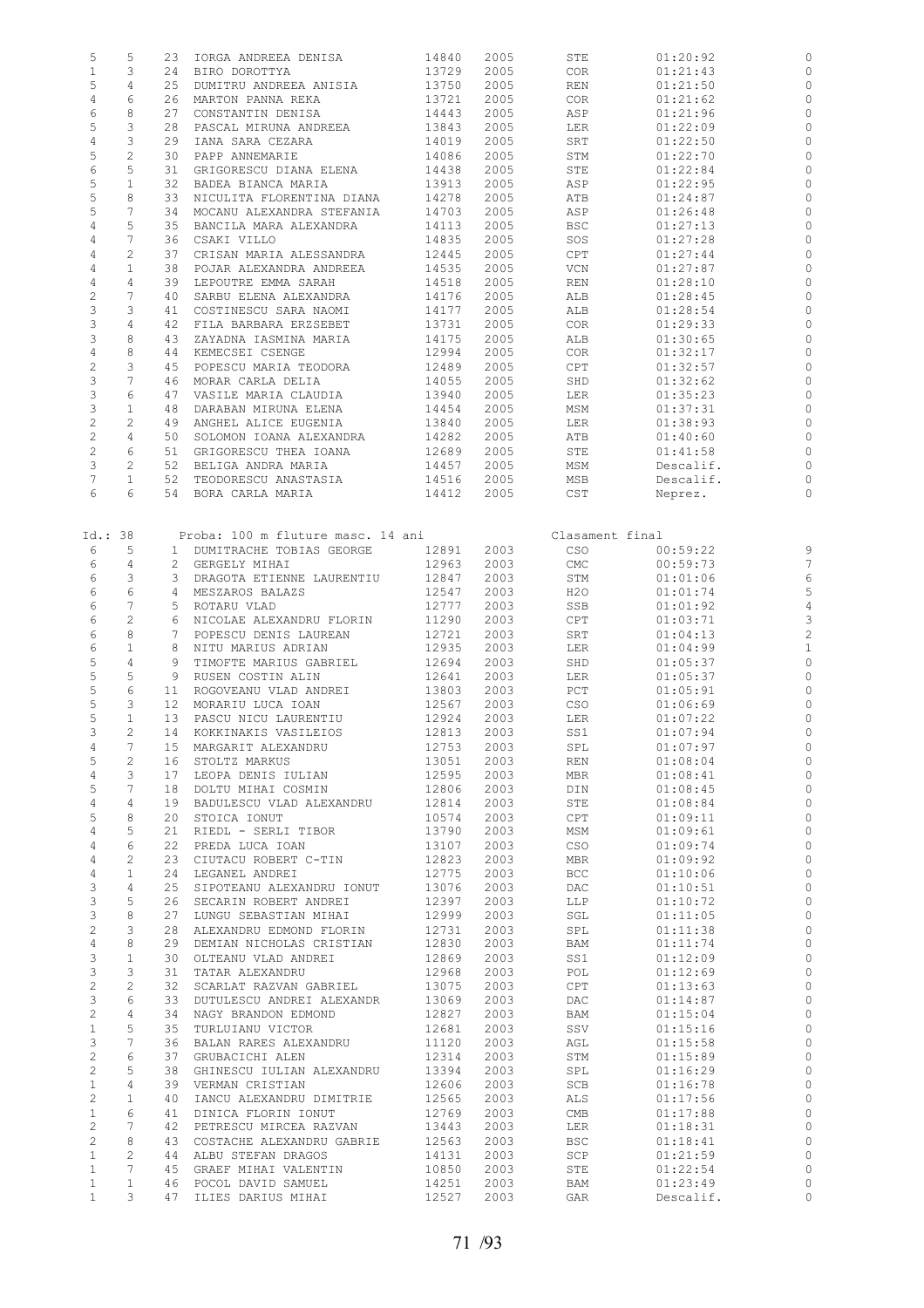|                                         | Id.:39                         |                 | Proba: 200 m bras masc. 13 ani                                    |                |              | Clasament final |                      |                                  |
|-----------------------------------------|--------------------------------|-----------------|-------------------------------------------------------------------|----------------|--------------|-----------------|----------------------|----------------------------------|
| 6                                       | 4                              |                 | 1 IACOB MIHAI                                                     | 13244          | 2004         | $\mathtt{CPT}$  | 02:36:66             | 9                                |
|                                         |                                |                 | Nou record national. Vechi record 02:38:13 Lancea Cosmin SAR 1970 |                |              |                 | Baia Mare 18.12.1993 |                                  |
| 6                                       | 5                              |                 | 2 DASCALESCU MIHNEA DUMITRU                                       | 12330          | 2004         | POL             | 02:40:18             | $\overline{7}$                   |
| 6                                       | 3                              |                 | 3 NICOLA MADALIN IONUT                                            | 13323          | 2004         | ATB             | 02:46:17             | 6                                |
| 6                                       | 2                              |                 | 4 MAGDA TEODOR STEFAN                                             | 13951          | 2004         | <b>CTR</b>      | 02:47:81             | 5                                |
| 6                                       | $\mathbf{1}$                   |                 | 5 PETRACHE DARIUS CATALIN                                         | 13321          | 2004         | ATB             | 02:51:24             | $\sqrt{4}$                       |
| 6                                       | 6                              |                 | 6 LAPADAT CRISTIAN                                                | 13326          | 2004         | ATB             | 02:52:93             | 3                                |
| 5                                       | 3                              |                 | 7 POPOVICI DAVID                                                  | 13322          | 2004         | ATB             | 02:53:07             | $\overline{\mathbf{c}}$          |
| 5                                       | 5                              |                 | 8 BARBUL ZETEA LUCA VASILE                                        | 13259          | 2004         | LBM             | 02:53:84             | $\mathbf{1}$                     |
| 5                                       | $\sqrt{6}$                     |                 | 9 ROTARU COSMIN                                                   | 12852          | 2004         | SCP             | 02:54:59             | $\circ$                          |
| 6                                       | 7                              |                 | 10 GATE ALEXANDRU ROBERT                                          | 13435          | 2004         | LER             | 02:54:86             | $\circ$                          |
| $\mathbf{1}$                            | 6                              | 11              | GHEORGHE LUCAS IOAN                                               | 13424          | 2004         | LER             | 02:55:50             | $\circ$                          |
| $\overline{4}$                          | 5                              | 12 <sup>°</sup> | FEIER SEBASTIAN IOAN                                              | 13198          | 2004         | STG             | 02:57:23             | $\circ$                          |
| $\overline{4}$                          | $\mathbf{1}$                   | 13              | COSTACHE SEBASTIAN C-TIN                                          | 13952          | 2004         | CTR             | 02:57:90             | $\circ$                          |
| 6                                       | 8                              | 14              | DANCANET EMIL                                                     | 13649          | 2004         | ATM             | 02:58:10             | $\circ$                          |
| 5                                       | 2                              | 15              | TENGHER ALEXANDRU                                                 | 13325          | 2004         | ATB             | 03:00:31             | $\circ$                          |
| 5                                       | 8                              | 16              | SOCOLIUC IOAN MARIAN                                              | 13582          | 2004         | SVU             | 03:00:85             | $\circ$                          |
| $\overline{c}$                          | 8                              | 17              | PADURARIU MIHAI DENIS                                             | 13510          | 2004         | SCB             | 03:01:11             | $\circ$                          |
| 3                                       | 4                              | 18              | GHIONU DENIS ANDREI                                               | 13460          | 2004         | MBR             | 03:03:41             | $\circ$                          |
| $\overline{4}$                          | $\overline{c}$                 | 19              | GHERGHEL VLAD CRISTIAN                                            | 13431          | 2004         | LER             | 03:03:70             | $\circ$                          |
| $\overline{4}$                          | 3                              | 20              | KOVER EDUARD CRISTIAN                                             | 13045          | 2004         | COR             | 03:04:17             | $\circ$                          |
| 3                                       | 5                              | 21              | HARSULESCU MIHAI                                                  | 13318          | 2004         | ATB             | 03:04:52             | $\circ$                          |
| 3                                       | 2                              | 22              | ABIT EMRE                                                         | 13328          | 2004         | BCC             | 03:04:77             | $\circ$                          |
| $\overline{4}$                          | $\overline{4}$                 | 23              | DUMITRESCU CATALIN IONUT                                          | 13180          | 2004         | STE             | 03:05:66             | $\circ$                          |
| 5                                       | $\overline{4}$                 | 24              | CIRCIUMARESCU DAVID STEFA                                         | 11301          | 2004         | CPT             | 03:06:11             | $\circ$                          |
| 3                                       | 3                              |                 | 25 MAZILU ALEX. STEFAN                                            | 13517          | 2004         | MBR             | 03:07:11             | $\circ$                          |
| $\overline{c}$                          | $\overline{c}$                 | 26              | SANDU CLAUDIU ANDREI                                              | 13203          | 2004         | SS1             | 03:08:87             | $\circ$                          |
| 5                                       | $7\phantom{.0}$                | 27              | SZILAGYI SZABOLCS                                                 | 13730          | 2004         | COR             | 03:09:23             | $\circ$                          |
| $\mathsf 3$                             | $7\phantom{.0}$                | 28              | MIU EDUARD ANDREI                                                 | 13802          | 2004         | LPT             | 03:09:82             | $\circ$                          |
| 5                                       | $\mathbf{1}$                   | 29              | SZENTPETERI IMRE MARK                                             | 13677          | 2004         | COR             | 03:10:70             | $\circ$                          |
| 3                                       | 6                              |                 | 30 CATANA VLAD GHEORGHE                                           | 13341          | 2004         | ACT             | 03:15:61             | $\circ$                          |
| $\overline{c}$                          | $\mathbf{1}$                   | 31              | NANULESCU ALEXANDRU NICHI                                         | 13774          | 2004         | <b>BSC</b>      | 03:17:64             | $\circ$                          |
| $\overline{4}$                          | 8                              | 32              | CADAR ANDREI ALEX.                                                | 13261          | 2004         | BAM             | 03:18:00             | $\circ$                          |
| $1\,$                                   | 5                              |                 | 33 BUNGARDEAN RAZVAN ANDREI                                       | 13287          | 2004         | SHD             | 03:19:54             | $\circ$                          |
| 3                                       | $\mathbf{1}$                   | 34              | PARASCHIV RARES                                                   | 13481          | 2004         | SCP             | 03:22:51             | $\circ$                          |
| $\overline{c}$                          | $\overline{4}$                 | 35              | LUPUSOARA MATEI                                                   | 15504          | 2004         | SGL             | 03:23:52             | $\circ$                          |
| $\overline{c}$                          | 5                              | 36              | STAN HORIA                                                        | 13375          | 2004         | SPL             | 03:23:86             | $\circ$                          |
| 3                                       | 8                              | 37              | BENTE RAUL BOGDAN                                                 | 13723          | 2004         | COR             | 03:25:39             | $\circ$                          |
| $\mathbf{1}$                            | 3                              | 38              | PASCA CLAUDIU MIHAI                                               | 13283          | 2004         | SHD             | 03:28:26             | $\circ$                          |
| $\mathbf{1}$                            | 4                              |                 | 39 PODEANU ANDREI STEFAN                                          | 13384          | 2004         | SPL             | 03:31:04             | $\circ$                          |
| $\overline{c}$                          | 6                              | 40              | ZAPOROJAN ALEX ANTONIO                                            | 13425          | 2004         | LER             | 03:35:36             | $\circ$                          |
| $\sqrt{2}$                              | 3                              | 41              | DROSU LUCIAN ANDREI                                               | 13800          | 2004         | CPT             | 03:50:65             | $\circ$                          |
| 4                                       | 6                              | 42              | BAJENARU ANDREI DANIEL                                            | 13434          | 2004         | LER             | Scut.med.            | $\circ$                          |
| $\overline{4}$<br>$\overline{2}$        | $7\phantom{.0}$<br>$7^{\circ}$ |                 | 43 BALU VICTOR ANDREI<br>44 ICHIM LUCA STEFAN                     | 13647<br>12855 | 2004<br>2004 | STM<br>BAR      | Descalif.<br>Neprez. | $\circ$<br>$\circ$               |
|                                         | Id.: 40                        |                 | Proba: 200 m bras fem. 13 ani                                     |                |              | Clasament final |                      |                                  |
| 4                                       | 2                              |                 | 1 POPA LEONA                                                      | 13256          | 2004         | BAM             | 02:53:60             | 9                                |
|                                         |                                |                 | 3 6 2 CRISAN DENISA                                               |                | 14727 2004   |                 | ALB 02:54:33         | $\overline{7}$                   |
| 4                                       | 4                              |                 | 3 MARTON JANKA                                                    | 13680          | 2004         | STG             | 02:54:88             | 6                                |
| $\overline{4}$                          | $\mathbf{1}$                   |                 | 4 POPESCU ANDREEA IOANA                                           | 13190          | 2004         | MAR             | 02:55:31             | 5                                |
| $\overline{4}$                          | 5                              |                 | 5 OLTEANU ALEXIA IOANA                                            | 13314          | 2004         | ATB             | 02:56:00             | $\overline{4}$                   |
| $\overline{4}$                          | 8                              |                 | 6 DRAGUSI ALINA MARIA                                             | 13709          | 2004         | BSC             | 02:57:72             | $\mathcal{S}_{\mathcal{S}}$      |
| 3                                       | 5                              |                 | 7 ORZA EMILIA MARIA                                               | 13207          | 2004         | ATM             | 03:02:43             | $\overline{\mathbf{c}}$          |
| $\overline{4}$                          | $7\phantom{.0}$                |                 | 8 IOANA DARIA MARIA                                               | 13316          | 2004         | ATB             | 03:02:83             | $\mathbf{1}$                     |
| 3                                       | 2                              |                 | 9 BAJKO ESZTER                                                    | 13123          | 2004         | H2O             | 03:03:77             | $\circ$                          |
| $\overline{4}$                          | 6                              |                 | 10 TRANDAFIR IRIS ELENA                                           | 13712          | 2004         | BSC             | 03:05:35             | $\circ$                          |
| $\mathbf{1}$                            | $\overline{c}$                 | 11              | PINZARIU TEODORA IOANA                                            | 15153          | 2004         | MBR             | 03:06:84             | $\circ$                          |
| $\mathbf{1}$                            | 6                              |                 | 12 ILEA NARCISA                                                   | 13563          | 2004         | LBM             | 03:08:15             | $\circ$                          |
| 3                                       | $\overline{4}$                 | 13              | DUMITRESCU CRISTINA                                               | 13058          | 2004         | STE             | 03:08:77             | $\circ$                          |
| 3                                       | 8                              |                 | 14 CRISTOCEA IOANA ATENA                                          | 13345          | 2004         | ACT             | 03:09:32             | $\circ$                          |
| $\mathbf{1}$                            | 5                              | 15              | ISPAS ANDREEA FLORENTINA                                          | 14513          | 2004         | MSB             | 03:11:22             | $\circ$                          |
| $\sqrt{2}$                              | $\overline{4}$                 |                 | 16 RADU NOEMI MARIA                                               | 13252          | 2004         | BAM             | 03:14:06             | $\circ$                          |
| $\overline{c}$                          | 5                              | 17              | SALAVASTRU ELENA                                                  | 13519          | 2004         | AGL             | 03:16:03             | $\circ$                          |
| $\mathfrak{Z}$                          | 3                              |                 | 18 SERMAN IOANA ALEXANDRA                                         | 13432          | 2004         | LER             | 03:16:12             | $\circ$                          |
| $\mathbf{1}$                            | 3                              |                 | 19 STANICA MARIA                                                  | 13714          | 2004         | BSC             | 03:16:31             | $\circ$                          |
| $\overline{c}$                          | 2                              |                 | 20 CURIAC MARA GABRIELA                                           | 13354          | 2004         | CMB             | 03:17:06             | $\circ$                          |
| $\overline{2}$                          | $\mathbf{1}$                   | 21              | BORUSTEANU ANDREEA                                                | 13648          | 2004         | STM             | 03:18:54             | $\circ$                          |
| $\mathbf{1}$                            | $\mathbf{1}$                   |                 | 22 NAGY DOROTTYA                                                  | 13294          | 2004         | SHD             | 03:21:30             | $\circ$                          |
| $\overline{c}$                          | $7\phantom{.0}$                |                 | 23 CONSTANTINESCU SARA MARIA                                      | 13716          | 2004         | <b>BSC</b>      | 03:22:43             | $\circ$                          |
| $\mathbf{1}$                            | 4                              |                 | 24 POPAIACU DIANDRA                                               | 11861          | 2004         | CPT             | 03:25:07             | $\circ$                          |
| $\mathbf{1}$                            | $7\phantom{.0}$                |                 | 25 TUDORESCU IOANA                                                | 15450          | 2004         | STE             | 03:25:44             | $\circ$                          |
| $\overline{c}$                          | 3                              |                 | 26 TARABEGA ANCA MARIA                                            | 13312          | 2004         | <b>BSC</b>      | 03:28:92             | $\circ$                          |
| $\overline{c}$                          | 8                              |                 | 27 ALFOLDY BOGLARKA                                               | 13726          | 2004         | COR             | Descalif.            | $\circ$                          |
| $\mathcal{S}$                           | $\mathbf{1}$                   |                 | 27 RADU MARIA GEORGIANA                                           | 13703          | 2004         | ACN             | Descalif.            | $\circ$                          |
| $\overline{4}$<br>$\mathbf{2}^{\prime}$ | 3<br>6                         |                 | 28 ILIE BIANCA MARIA<br>30 STEFURA ANA-MARIA ALEXAND              | 13311<br>13798 | 2004<br>2004 | ATB<br>DEL      | Descalif.<br>Neprez. | $\circ$<br>$\circ$               |
|                                         |                                |                 |                                                                   |                |              |                 |                      |                                  |
|                                         | Id.: 41                        |                 | Proba: 400 m liber masc. 12 ani                                   |                |              | Clasament final |                      |                                  |
| 10 <sub>o</sub>                         | $\overline{4}$                 |                 | 1 PANDELE ALEXANDRU EDWARD                                        | 14281          | 2005         | ATB             | 04:37:47             | $\overline{9}$<br>$\overline{7}$ |
| $5\overline{)}$<br>10 <sub>o</sub>      | 6<br>$\overline{2}$            |                 | 2 ENACHE ANDREI<br>3 RAD LUCAS ANDREI                             | 13937<br>14256 | 2005<br>2005 | CSP<br>MAR      | 04:48:76<br>04:51:48 | 6                                |
| 10                                      | $\mathbf{1}$                   |                 | 4 NATAPRAZU LUCA MIHAIL                                           | 14279          | 2005         | ATB             | 04:51:71             | 5                                |
| 10                                      | 3                              |                 | 5 ANDRONIC IONUT ADRIAN                                           | 13914          | 2005         | ASP             | 04:55:52             | $\overline{4}$                   |
|                                         |                                |                 |                                                                   |                |              |                 |                      |                                  |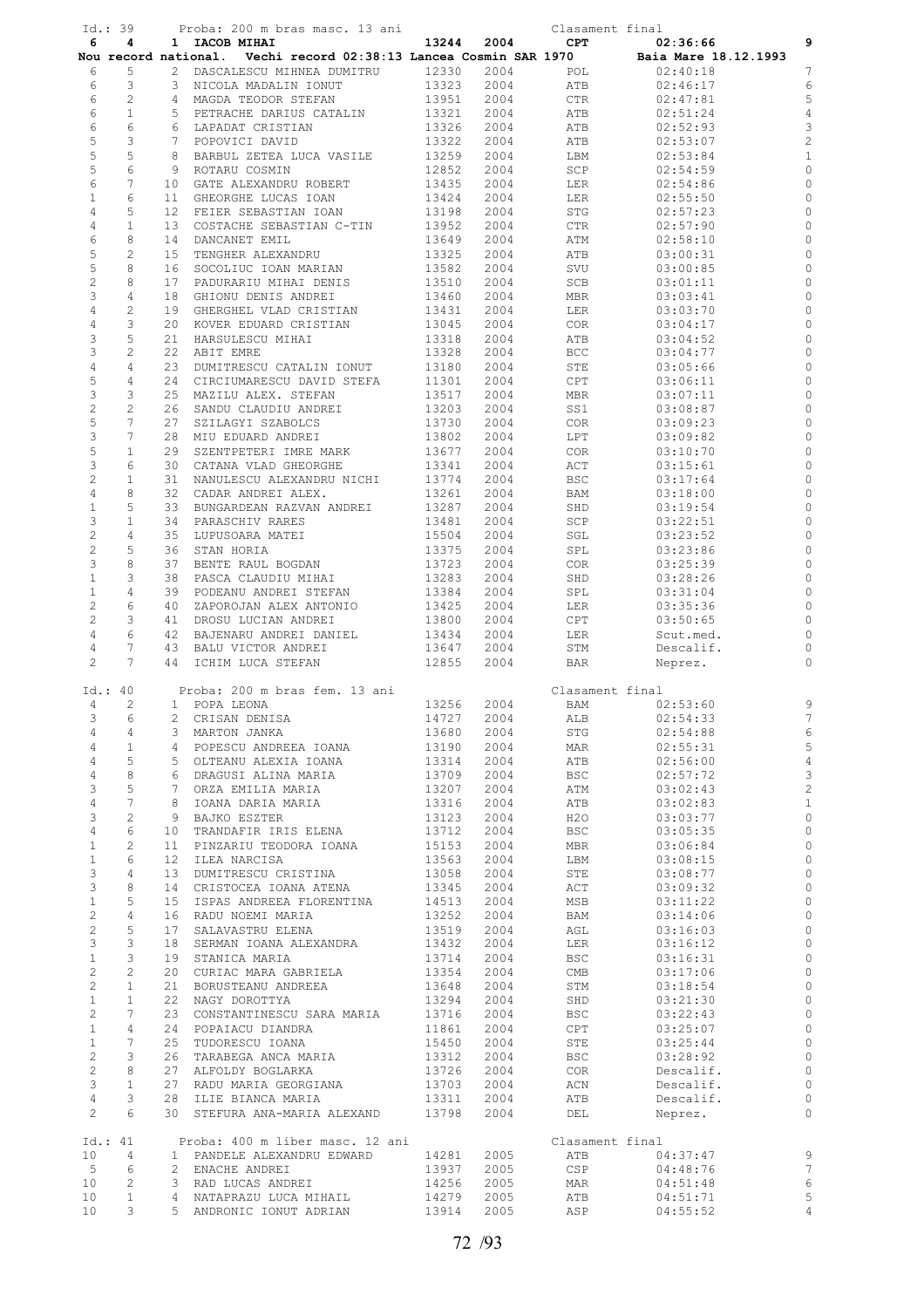| 5                     | 5                 | 6               | STANCU VLAD STEFAN                         | 13962          | 2005         | SS1             | 04:56:09             | 3                       |
|-----------------------|-------------------|-----------------|--------------------------------------------|----------------|--------------|-----------------|----------------------|-------------------------|
| 10                    | 5                 | 7               | BUDIACI VLADIMIR STEFAN                    | 13931          | 2005         | <b>CSP</b>      | 04:56:11             | $\overline{\mathbf{c}}$ |
| 9                     | 7                 | 8               | STOICA ANDREI ALEXANDRU                    | 11834          | 2005         | CPT             | 04:56:98             | $\mathbf{1}$            |
|                       |                   |                 |                                            |                |              |                 |                      |                         |
| 3                     | 8                 | 9               | MELIANU NICOLAE CRISTIAN                   | 14437          | 2005         | STE             | 05:00:15             | $\circ$                 |
| 9                     | 4                 | 10              | BOBOC EMANOEL FLORIN                       | 13853          | 2005         | LER             | 05:00:33             | 0                       |
| 9                     | 5                 | 11              | ANDRON TEODOR                              | 14206          | 2005         | CPI             | 05:02:91             | $\circ$                 |
| 5                     | 2                 | $12 \,$         | STOIAN GABRIEL RAZVAN                      | 12383          | 2005         | CSP             | 05:03:42             | 0                       |
| $\mathsf S$           | $\mathbf{1}$      | $12 \,$         | NAE ADRIAN GABRIEL                         | 13272          | 2005         | DAC             | 05:03:42             | $\circ$                 |
|                       |                   |                 |                                            |                |              |                 |                      |                         |
| 5                     | 3                 | 14              | VASILESCU STEFAN ANDREI                    | 13961          | 2005         | SS1             | 05:04:64             | 0                       |
| 9                     | $\overline{c}$    | 15              | DINDAREANU ALEXANDRU                       | 14842          | 2005         | <b>BSC</b>      | 05:05:09             | $\circ$                 |
| 9                     | 3                 | 16              | MURES RARES                                | 15264          | 2005         | SGH             | 05:05:32             | 0                       |
| 8                     | 5                 | 17              | COMSA ALEXANDRU IOAN                       | 14166          | 2005         | ALB             | 05:06:03             | 0                       |
| 3                     | 6                 | 18              | MARES DOMINIQUE GABRIEL                    | 14447          | 2005         | STE             | 05:07:18             | 0                       |
| 9                     |                   |                 | BUDA ALEXANDRU GABRIEL                     |                |              |                 |                      |                         |
|                       | $\mathbf{1}$      | 19              |                                            | 14169          | 2005         | ALB             | 05:07:74             | 0                       |
| $\mathbf{1}$          | 5                 | 20              | STIGNEI DENIS                              | 14102          | 2005         | <b>BCC</b>      | 05:08:03             | 0                       |
| 1                     | 3                 | 21              | MARINESCU DARIUS ANDREI                    | 12432          | 2005         | <b>BCC</b>      | 05:08:24             | 0                       |
| 10                    | 7                 | 22              | PASZTOR LASZLO VALENTIN                    | 14077          | 2005         | STG             | 05:09:04             | 0                       |
| 6                     | 7                 | 23              | BRINDAU DAVID CRISTIAN                     | 14247          | 2005         | BAM             | 05:11:00             | 0                       |
| 10                    | 8                 | 24              | PRICOP VLAD ALEXANDRU                      | 13847          | 2005         | LER             | 05:11:12             | 0                       |
| 10                    | 6                 | 25              | BALANESCU FILIP ANDREI                     | 13935          | 2005         | CSP             | 05:12:51             | 0                       |
|                       |                   |                 |                                            |                |              |                 |                      |                         |
| 9                     | 6                 | 26              | VOLOSENIUC HUDESCU MATEI                   | 14133          | 2005         | SCP             | 05:12:74             | 0                       |
| $\overline{c}$        | 3                 | 27              | HRITCU RARES LUCIAN                        | 14054          | 2005         | SHD             | 05:12:76             | 0                       |
| 4                     | $\mathbf{1}$      | 28              | ARITON ALEXANDRU MARIUS                    | 14367          | 2005         | MBR             | 05:13:42             | 0                       |
| 3                     | $\mathbf{1}$      | 29              | LAZAR ANDREI                               | 14430          | 2005         | STE             | 05:14:20             | 0                       |
| 3                     | 2                 | 30              | TANASE DANIEL VASILE                       | 15459          | 2005         | STE             | 05:14:22             | 0                       |
| $\overline{7}$        | 2                 | 31              |                                            | 13941          | 2005         |                 | 05:16:43             |                         |
|                       |                   |                 | RADU DAVID                                 |                |              | LER             |                      | 0                       |
| 4                     | 3                 | 32              | IARI EDWARD ERIK                           | 14460          | 2005         | <b>COR</b>      | 05:16:93             | 0                       |
| 9                     | 8                 | 33              | NICULAE ALEXEI                             | 14270          | 2005         | ATB             | 05:18:01             | 0                       |
| 8                     | 4                 | 34              | PETRE NARCIS ALEXANDRU                     | 13423          | 2005         | LER             | 05:18:33             | 0                       |
| 3                     | 5                 | 35              | SERBANESCU STEFAN ANDREI                   | 15142          | 2005         | CTR             | 05:20:27             | 0                       |
| 8                     | 8                 | 36              | DUMITRU MARIO EDUARD                       | 14238          | 2005         | BSC             | 05:22:77             | 0                       |
|                       |                   |                 |                                            |                |              |                 |                      |                         |
| $\mathbf 1$           | 4                 | 37              | STOICA EMILIAN                             | 12387          | 2005         | LER             | 05:23:77             | $\circ$                 |
| 3                     | 4                 | 38              | RADOI RARES NICOLAE                        | 15079          | 2005         | CTR             | 05:24:28             | 0                       |
| $\overline{c}$        | $\mathbf{1}$      | 39              | PASA UNGURIANU LUCA VLAD                   | 14405          | 2005         | LER             | 05:25:04             | 0                       |
| $\overline{c}$        | 2                 | 40              | TUTUIANU SEBASTIAN                         | 13858          | 2005         | LER             | 05:25:41             | 0                       |
| 8                     | 6                 | 41              | ONEA ARIS CRISTIAN ANTONI                  | 13845          | 2005         | LER             | 05:27:44             | 0                       |
| 8                     | 3                 | 42              |                                            |                |              |                 |                      | 0                       |
|                       |                   |                 | CORNACIU ADRIAN STEFAN                     | 14262          | 2005         | ATB             | 05:28:14             |                         |
| 2                     | 6                 | 43              | CONSTANTINESCU MIHNEA                      | 14051          | 2005         | SHD             | 05:28:97             | 0                       |
| 7                     | 5                 | 44              | DRAGU FILIP SEBASTIAN                      | 13926          | 2005         | ASP             | 05:29:85             | 0                       |
| 5                     | $\overline{4}$    | 45              | PREDA ALEXANDRU FLORIN                     | 13959          | 2005         | SS1             | 05:30:86             | 0                       |
| $\overline{4}$        | 5                 | 46              | FOZECAS ALEX MIHAI                         | 14376          | 2005         | LBM             | 05:30:89             | $\circ$                 |
| 5                     | 8                 | 47              | PRALL IULIAN GABRIEL                       | 13274          | 2005         | DAC             | 05:31:21             | 0                       |
| 8                     | 7                 | 48              |                                            | 14105          | 2005         |                 |                      | $\circ$                 |
|                       |                   |                 | MIHU CRISTIAN VICTOR                       |                |              | BSC             | 05:33:29             |                         |
| $\overline{c}$        | 7                 | 49              | STEFANACHE ALEXANDRU MARI                  | 13099          | 2005         | LER             | 05:33:90             | 0                       |
| 7                     | 4                 | 50              | TICA STEFAN                                | 14129          | 2005         | CSB             | 05:34:04             | $\circ$                 |
| 7                     | 3                 | 51              | BUJOR STEFAN                               | 14194          | 2005         | ASP             | 05:35:01             | 0                       |
| 4                     | 8                 | 52              | STOIAN ANTONIO GABRIEL                     | 13948          | 2005         | CTR             | 05:35:22             | $\circ$                 |
|                       | 7                 | 53              |                                            | 14426          | 2005         |                 |                      |                         |
| 3                     |                   |                 | PUIU DRAGOS IOAN                           |                |              | STE             | 05:35:78             | 0                       |
| 7                     | 7                 | 54              | PAL ANDREI ERIC                            | 14128          | 2005         | CSB             | 05:36:12             | $\circ$                 |
| 5                     | 7                 | 55              | TANVUIA RARES MATEI                        | 14505          | 2005         | AGL             | 05:36:88             | 0                       |
| 8                     | 2                 | 56              | DUMITRAS TUDOR STEFAN                      | 14230          | 2005         | SVU             | 05:39:98             | $\circ$                 |
| 6                     | $\mathbf{1}$      | 57              | CURTICAPEAN VLAD ANDREI                    | 15485          | 2005         | CBV             | 05:44:32             | $\circ$                 |
| 6                     | 3                 | 58              | KUN BENCE                                  | 14836          | 2005         | SOS             | 05:45:12             | $\circ$                 |
| 7                     | $\mathbf{1}$      | 59              |                                            |                |              |                 | 05:50:38             | $\circ$                 |
|                       |                   |                 | GRIGORAS STEFAN CRISTIAN                   | 13849          | 2005         | LER             |                      |                         |
| $\overline{4}$        | 6                 | 60              | CRET TUDOR ALEXANDRU                       | 15146          | 2005         | LBO             | 05:51:00             | $\circ$                 |
| 6                     | 8                 | 61              | ENCULESEI RAZVAN RARES                     | 13960          | 2005         | SS1             | 05:51:57             | $\circ$                 |
| $\overline{c}$        | 4                 | 62              | MINCU ANDREI ALEX.                         | 15274          | 2005         | STE             | 05:54:77             | $\circ$                 |
| 4                     | 4                 | 63              | BAJCU ANGELO COSMIN                        | 14241          | 2005         | <b>BSC</b>      | 05:58:47             | $\circ$                 |
| 6                     | 5                 | 64              | CIRILO ALBERTO ANDREI                      |                |              |                 |                      | $\circ$                 |
|                       |                   |                 |                                            |                |              |                 |                      |                         |
|                       |                   |                 |                                            | 14134          | 2005         | SCP             | 05:59:83             |                         |
| 4                     | $\mathbf{2}$      | 65              | VLADAR ENE                                 | 14538          | 2005         | VCN             | 06:02:52             | $\circ$                 |
| $\overline{4}$        | 7                 | 66              | TEREBESI NANDOR LASZLO                     | 14536          | 2005         | VCN             | 06:07:19             | $\circ$                 |
| 6                     | 6                 | 67              | ADAM BOGDAN                                | 14729          | 2005         | LER             | 06:16:16             | $\circ$                 |
| 3                     | 3                 | 68              | DUTA VALENTIN STEFAN                       | 15663          | 2005         | CTR             | Scut.med.            | $\circ$                 |
|                       |                   |                 |                                            |                |              |                 |                      |                         |
| $\mathbf{2}^{\prime}$ | 5                 | 69              | GYORFI FRANCISC DENIS                      | 14050          | 2005         | SHD             | Descalif.            | $\circ$                 |
|                       |                   |                 |                                            |                |              |                 |                      |                         |
| Id.: 42               |                   |                 | Proba: 400 m liber fem. 12 ani             |                |              | Clasament final |                      |                         |
| 8                     | 5                 |                 | 1 GORECKI ANDRA DENISA                     | 13101          | 2005         | ATB             | 04:45:30             | 9                       |
| 8                     | 8                 | $\mathbf{2}$    | ZORZOLIU MIRUNA                            | 13022          | 2005         | REN             | 04:51:19             | $\overline{7}$          |
| 8                     | 4                 | 3               | CURCAN ALEXANDRA ROXANA                    | 13918          | 2005         | ATB             | 04:55:14             |                         |
|                       |                   |                 |                                            |                |              |                 |                      | $\overline{6}$          |
| 4                     | $\mathbf{2}$      | $4\overline{ }$ | CHIRU SIMONA ANDREEA                       | 13958          | 2005         | SS1             | 04:55:52             | 5                       |
| 7                     | 4                 | 5               | MEZEI MELITA BLANKA                        | 14534          | 2005         | VCN             | 04:58:84             | $\overline{4}$          |
| 7                     | 3                 | 6               | KACSO NOEMI                                | 14080          | 2005         | STG             | 05:01:61             | 3                       |
| 8                     | $\overline{c}$    | 7               | VERCIUC MARIA                              | 13965          | 2005         | SSV             | 05:01:70             | $\overline{c}$          |
| 8                     | $\mathbf{1}$      | 8               | NAE RAISA GABRIELA                         | 13273          | 2005         | DAC             | 05:02:06             | $\mathbf{1}$            |
| 8                     | 6                 | 9               |                                            | 14412          | 2005         | CST             | 05:02:72             | $\circ$                 |
|                       |                   |                 | BORA CARLA MARIA                           |                |              |                 |                      |                         |
| 8                     | 3                 | 10              | MARIN IOANA                                | 14267          | 2005         | ATB             | 05:02:91             | $\circ$                 |
| 8                     | 7                 | 11              | GHERMAN AMALIA ARIANA                      | 13809          | 2005         | ACT             | 05:04:71             | $\circ$                 |
| 7                     | 5                 | 12              | DUTA JASSMINE ANDREEA                      | 13844          | 2005         | LER             | 05:08:19             | $\circ$                 |
| $\mathbf{1}$          | 5                 | 13              | IORGA ANDREEA DENISA                       | 14840          | 2005         | STE             | 05:11:70             | $\circ$                 |
| 3                     | $\overline{c}$    | 14              | RAFA TANIA MADALINA                        | 14365          | 2005         | CSW             | 05:12:58             | $\circ$                 |
|                       |                   |                 |                                            |                |              |                 |                      |                         |
| 7                     | 2                 | 15              | DUMITRU ANDREEA ANISIA                     | 13750          | 2005         | REN             | 05:15:14             | $\circ$                 |
| 2                     | 3                 | 16              | MARTON PANNA REKA                          | 13721          | 2005         | COR             | 05:15:64             | $\circ$                 |
| 6                     | 2                 | 17              | GUBAVU ALESSIA MIHAELA                     | 13268          | 2005         | DAC             | 05:15:75             | $\circ$                 |
| 2<br>7                | $\mathbf{2}$<br>8 | 18              | CHIS ARIANA ROXANA<br>19 LEAH IOANA SILVIA | 14539<br>14069 | 2005<br>2005 | VCN<br>SSB      | 05:16:05<br>05:22:14 | $\circ$<br>$\circ$      |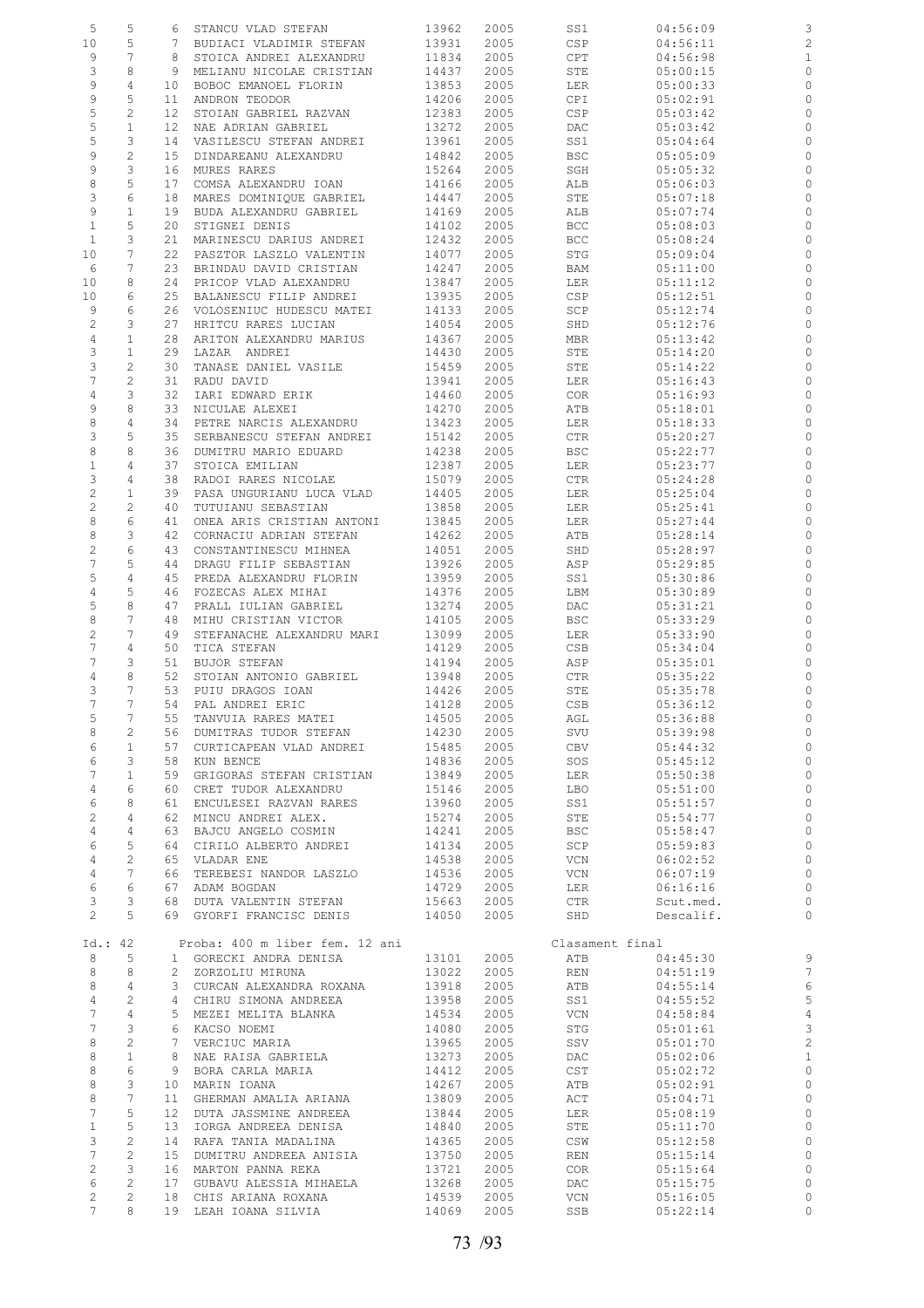| $\overline{7}$ | 6               |    | 20 CONSTANTIN DENISA            | 14443 | 2005 | ASP             | 05:22:17 | 0                       |
|----------------|-----------------|----|---------------------------------|-------|------|-----------------|----------|-------------------------|
| 4              | 7               | 21 | BUSURCA PETRA                   | 13997 | 2005 | YST             | 05:22:51 | 0                       |
| 3              | 3               | 22 | TEIANU IOANA CLAUDIA            | 13276 | 2005 | DAC             | 05:22:92 | $\circ$                 |
| 6              | $\overline{4}$  | 23 | PAPP ANNEMARIE                  | 14086 | 2005 | STM             | 05:22:99 | 0                       |
| 7              | $\mathbf{1}$    |    |                                 |       |      |                 |          |                         |
|                |                 | 24 | TEODORESCU ANASTASIA            | 14516 | 2005 | MSB             | 05:23:15 | $\circ$                 |
| 3              | $7\phantom{.0}$ | 25 | DROG MARIA BIANCA               | 14108 | 2005 | <b>BSC</b>      | 05:24:77 | $\circ$                 |
| $\overline{c}$ | 4               | 26 | FILA BARBARA ERZSEBET           | 13731 | 2005 | COR             | 05:26:40 | 0                       |
| $\overline{c}$ | 5               | 27 | KEMECSEI CSENGE                 | 12994 | 2005 | COR             | 05:27:04 | $\circ$                 |
| $\overline{7}$ | 7               | 28 | OPREA ANA MARIA                 | 14336 | 2005 | ASP             | 05:27:17 | $\circ$                 |
| $\mathbf{1}$   | 3               | 29 | GRIGORESCU DIANA ELENA          | 14438 | 2005 | STE             | 05:27:82 | $\circ$                 |
| 6              | 6               | 30 | MIU ALESIA STEFANIA             | 14229 | 2005 | WIN             | 05:29:24 | $\circ$                 |
|                |                 |    |                                 |       |      |                 |          |                         |
| $\overline{4}$ | 8               | 31 | STOICA GEORGIANA DANIELA        | 12408 | 2005 | LLP             | 05:29:53 | $\circ$                 |
| $\overline{c}$ | $\mathbf{1}$    | 32 | ELLERSDORFER MIHAELA            | 13685 | 2005 | CTR             | 05:30:44 | $\circ$                 |
| 6              | 5               | 33 | IONITA CARMEN ANA MARIA         | 14214 | 2005 | CPI             | 05:35:98 | $\circ$                 |
| $\overline{c}$ | 6               | 34 | BIRO DOROTTYA                   | 13729 | 2005 | COR             | 05:36:26 | $\circ$                 |
| 5              | $\mathbf{2}$    | 35 | COSTINESCU SARA NAOMI           | 14177 | 2005 | ALB             | 05:39:29 | $\circ$                 |
| $1\,$          | $\mathbf{2}$    | 36 | LEPOUTRE EMMA SARAH             | 14518 | 2005 | REN             | 05:39:41 | $\circ$                 |
| 5              | $\mathbf{1}$    | 37 |                                 |       |      |                 |          | $\circ$                 |
|                |                 |    | CSAKI VILLO                     | 14835 | 2005 | SOS             | 05:40:63 |                         |
| 6              | 7               | 38 | TRUSCA ALYSA ILONA              | 13921 | 2005 | ASP             | 05:41:27 | 0                       |
| $\overline{4}$ | $\mathbf{1}$    | 39 | COTRUTA MARIA SMARANDA          | 14994 | 2005 | YST             | 05:41:45 | $\circ$                 |
| 5              | 5               | 40 | TALPOS PETRA ANTONIA            | 15060 | 2005 | SSB             | 05:42:10 | 0                       |
| 6              | $\mathbf{1}$    | 41 | DUTA IAZABELA MARIA             | 13916 | 2005 | ASP             | 05:42:22 | $\circ$                 |
| 3              | $\mathbf{1}$    | 42 | GOMOI IOANA TEODORA             | 14106 | 2005 | <b>BSC</b>      | 05:43:01 | $\circ$                 |
| 5              | 3               | 43 | ANDERSON CHLOE RUTH             | 14510 | 2005 | ACT             | 05:43:95 | $\circ$                 |
| $\overline{c}$ | 7               | 44 | LASZLO NOEMI                    | 14551 | 2005 | VCN             | 05:47:48 | $\circ$                 |
|                |                 |    |                                 |       |      |                 |          |                         |
| 5              | $7\phantom{.0}$ | 45 | IANA SARA CEZARA                | 14019 | 2005 | SRT             | 05:47:64 | $\circ$                 |
| 3              | 8               | 46 | BELIGA ANDRA MARIA              | 14457 | 2005 | MSM             | 05:48:23 | $\circ$                 |
| $\mathbf 1$    | 6               | 47 | VASILE MARIA CLAUDIA            | 13940 | 2005 | LER             | 05:50:02 | $\circ$                 |
| 5              | 6               | 48 | PASCAL MIRUNA ANDREEA           | 13843 | 2005 | LER             | 05:51:46 | $\circ$                 |
| $\mathfrak{S}$ | 6               | 49 | POPESCU MARIA TEODORA           | 12489 | 2005 | CPT             | 05:54:30 | $\circ$                 |
| $\mathsf 3$    | 5               | 50 | DINCA STEFANIA ALEXANDRA        | 14515 | 2005 | SSB             | 05:54:37 | $\circ$                 |
|                |                 |    |                                 |       |      |                 |          |                         |
| $\mathsf S$    | $\overline{4}$  | 51 | CANCIU DARIA                    | 15058 | 2005 | SSB             | 05:55:42 | $\circ$                 |
| $\sqrt{2}$     | 8               | 52 | NITU SARA MIHAELA               | 14825 | 2005 | SPL             | 05:58:07 | 0                       |
| $\mathsf S$    | 8               | 53 | SARBU ELENA ALEXANDRA           | 14176 | 2005 | ALB             | 05:58:57 | $\circ$                 |
| $\overline{4}$ | 3               | 54 | TUDOR THEA MARIA                | 15107 | 2005 | DET             | 06:01:53 | $\circ$                 |
| $\overline{4}$ | 5               | 55 | HIRCEAGA MIRUNA                 | 14728 | 2005 | ALB             | 06:04:70 | $\circ$                 |
| $\overline{4}$ | 4               |    | 56 ANGHEL ALICE EUGENIA         | 13840 | 2005 | LER             | 06:05:13 | $\circ$                 |
| $\overline{4}$ | 6               | 57 | ZAYADNA IASMINA MARIA           | 14175 | 2005 | ALB             | 06:07:67 | $\circ$                 |
|                |                 |    |                                 |       |      |                 |          |                         |
| $\mathbf{1}$   | 4               | 58 | DUMITRU AMALIA ANDREEA          | 14203 | 2005 | SPL             | 06:10:74 | $\circ$                 |
| 6              | 3               | 59 | JUGUREANU IOANA IRIS            | 13838 | 2005 | LER             | Neprez.  | $\circ$                 |
|                |                 |    |                                 |       |      |                 |          |                         |
| Id.: 43        |                 |    | Proba: 200 m liber masc. 14 ani |       |      | Clasament final |          |                         |
| 6              | 5               |    | 1 GERGELY MIHAI                 | 12963 | 2003 | CMC             | 02:01:95 |                         |
|                |                 |    |                                 |       |      |                 |          |                         |
|                |                 |    |                                 |       |      |                 |          |                         |
| 6              | 4               |    | 2 DUMITRACHE TOBIAS GEORGE      | 12891 | 2003 | CSO             | 02:02:23 | $\frac{9}{7}$           |
| 6              | $\mathbf{1}$    |    | 3 SUSANU EUGEN FLORIN           | 11517 | 2003 | ACT             | 02:04:22 | 6                       |
| 6              | $\epsilon$      |    | 4 SCHMELAS ERWIN                | 12705 | 2003 | SRT             | 02:07:82 | 5                       |
| 6              | $\mathbf{2}$    |    | 5 LUNGU ALEXANDRU RAZVAN        | 13908 | 2003 | BAR             | 02:08:83 | $\overline{4}$          |
| 5              | 5               |    | 6 RUSEN COSTIN ALIN             | 12641 | 2003 | LER             | 02:08:87 | 3                       |
| 6              | 3               |    | 7 MESZAROS BALAZS               | 12547 | 2003 | H2O             | 02:08:89 |                         |
|                |                 |    |                                 |       |      |                 |          | $\overline{\mathbf{c}}$ |
| 5              | 3               |    | 8 GAVRILA IONUT MADALIN         | 12824 | 2003 | MBR             | 02:09:42 |                         |
| 6              | 7               |    | 9 KUGELMAN PATRICK ALEX.        | 12883 | 2003 | MAR             | 02:10:76 | $\circ$                 |
| 5              | $\overline{4}$  |    | 10 TIMOFTE MARIUS GABRIEL       | 12694 | 2003 | SHD             | 02:11:46 | 0                       |
| $\overline{4}$ | $\overline{4}$  |    | 11 KOKKINAKIS VASILEIOS         | 12813 | 2003 | SS1             | 02:12:88 | $\circ$                 |
| 5              | $7\phantom{.0}$ |    | 12 MORARIU LUCA IOAN            | 12567 | 2003 | CSO             | 02:12:99 | $\circ$                 |
| 6              | 8               |    | 13 IACOB SEBASTIAN MIHAI        | 13137 | 2003 | STE             | 02:14:52 | $\circ$                 |
| 5              | 8               | 14 | SIMION MATEI ALEXANDRU          | 13052 | 2003 | LER             | 02:15:06 | $\circ$                 |
|                | 6               |    |                                 |       |      |                 | 02:15:38 |                         |
| 4              |                 |    | 15 COZMUTA TUDOR CALIN          | 12789 | 2003 | LBM             |          | $\circ$                 |
| $\overline{4}$ | 3               |    | 16 GANEA CRISTIAN STEFAN        | 12822 | 2003 | MBR             | 02:16:49 | $\circ$                 |
| $\mathsf S$    | $\mathbf{2}$    | 17 | STOICA IONUT                    | 10574 | 2003 | CPT             | 02:16:63 | $\circ$                 |
| $\mathbf{3}$   | 3               | 18 | BARABAS ANDRAS                  | 14464 | 2003 | CSG             | 02:17:70 | $\circ$                 |
| $\overline{c}$ | 5               | 19 | ILIES DARIUS MIHAI              | 12527 | 2003 | GAR             | 02:18:34 | $\circ$                 |
| $\overline{4}$ | 5               | 20 | RIEDL - SERLI TIBOR             | 13790 | 2003 | MSM             | 02:18:76 | $\circ$                 |
| $\overline{4}$ | $\mathbf{1}$    |    | 21 MIHAI RADU ALEXANDRU         | 12648 | 2003 | BCC             | 02:18:78 | $\circ$                 |
|                | 5               | 22 |                                 |       |      |                 |          |                         |
| $\mathbf{1}$   | $7\phantom{.0}$ |    | MARGARIT ALEXANDRU              | 12753 | 2003 | SPL             | 02:19:00 | $\circ$                 |
| 3              |                 |    | 23 VERMAN CRISTIAN              | 12606 | 2003 | SCB             | 02:19:39 | $\circ$                 |
| $\overline{4}$ | 8               | 24 | IONITA RARES                    | 12927 | 2003 | SS1             | 02:20:12 | $\circ$                 |
| $\mathbf{3}$   | 2               |    | 25 RAPOLTI ZSOLT                | 12967 | 2003 | POL             | 02:20:50 | $\circ$                 |
| $\mathcal{E}$  | 4               | 26 | DUMBRAVA ANDREI IULIAN          | 11516 | 2003 | PCT             | 02:21:69 | $\circ$                 |
| $\mathcal{E}$  | 5               |    | 26 PREDA LUCA IOAN              | 13107 | 2003 | CSO             | 02:21:69 | $\circ$                 |
| $\mathbf{1}$   | $\overline{c}$  | 28 | ADAM TOMA                       | 12865 | 2003 | CSN             | 02:22:56 | $\circ$                 |
| $\overline{c}$ | 3               | 29 | DOBRE DANIEL GABRIEL            | 12645 | 2003 | CSO             | 02:23:49 | $\circ$                 |
| $\overline{c}$ | $\mathbf{1}$    | 30 | SCARLAT RAZVAN GABRIEL          | 13075 | 2003 | CPT             | 02:24:04 | $\circ$                 |
|                |                 |    |                                 |       |      |                 |          |                         |
| $\overline{5}$ | $\mathbf{1}$    | 31 | TATAR ALEXANDRU                 | 12968 | 2003 | POL             | 02:24:34 | $\circ$                 |
| $\overline{c}$ | $\overline{c}$  | 32 | BALAN PAUL                      | 12578 | 2003 | MBR             | 02:24:59 | $\circ$                 |
| $\mathsf 3$    | 8               |    | 33 GRIGORE ANDREI               | 12889 | 2003 | CSO             | 02:25:06 | $\circ$                 |
| $\mathbf{1}$   | 3               |    | 34 ALEXANDRU EDMOND FLORIN      | 12731 | 2003 | SPL             | 02:25:10 | $\circ$                 |
| $\overline{4}$ | $7\phantom{.0}$ |    | 35 PETER ARTHUR CRISTIAN        | 12564 | 2003 | ATB             | 02:26:01 | $\circ$                 |
| $\overline{c}$ | $\overline{4}$  |    | 36 TURLUIANU VICTOR             | 12681 | 2003 | SSV             | 02:26:43 | $\circ$                 |
|                | $\mathbf{1}$    |    | 37 GHINESCU IULIAN ALEXANDRU    | 13394 | 2003 | SPL             | 02:26:54 | $\circ$                 |
| $\mathsf 3$    |                 |    |                                 |       |      |                 |          |                         |
| $\mathcal{E}$  | 6               | 38 | LUNGU SEBASTIAN MIHAI           | 12999 | 2003 | SGL             | 02:26:58 | $\circ$                 |
| $1\,$          | 6               | 39 | IANCU ALEXANDRU DIMITRIE        | 12565 | 2003 | ALS             | 02:29:03 | $\circ$                 |
| $\mathbf{1}$   | 7               | 40 | PETRESCU MIRCEA RAZVAN          | 13443 | 2003 | LER             | 02:29:28 | $\circ$                 |
| 2              | 7               |    | 41 FRINCU MIHAI ALEXANDRU       | 13953 | 2003 | CTR             | 02:30:40 | $\circ$                 |
| $\overline{c}$ | 8               |    | 42 DINICA FLORIN IONUT          | 12769 | 2003 | CMB             | 02:31:72 | 0                       |
| $\overline{2}$ | 6               |    | 43 COSTACHE ALEXANDRU GABRIE    | 12563 | 2003 | <b>BSC</b>      | 02:33:19 | $\circ$                 |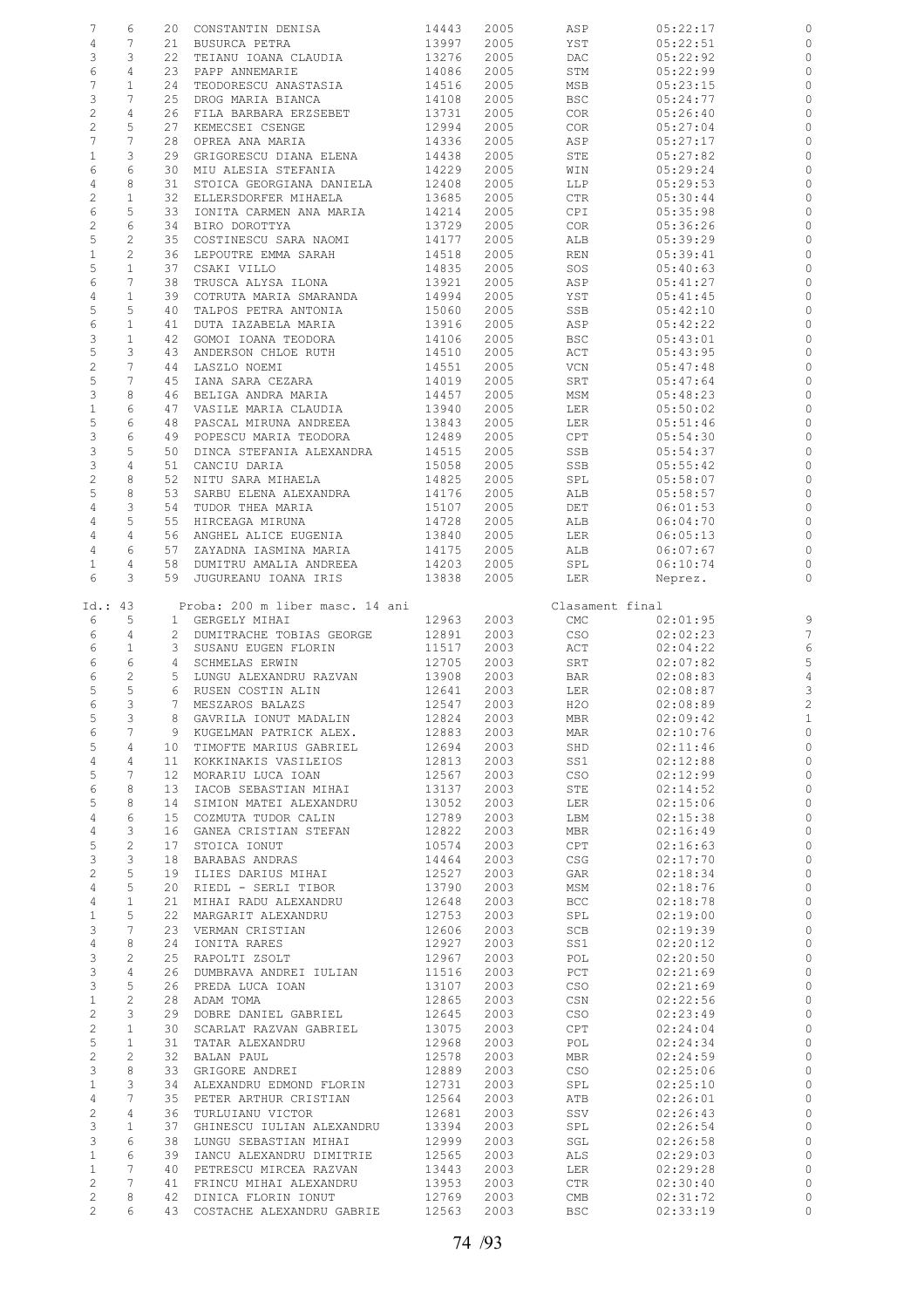|  |  | 44 TABACU PETRU             | 11278     | 2003 | ∩⊤⊤        | 02:35:67  |  |
|--|--|-----------------------------|-----------|------|------------|-----------|--|
|  |  | 5   6   45  STOLTZ MARKUS   | 3051 2003 |      | <b>REN</b> | Scut.med. |  |
|  |  | 46 SENDROIU ANDREI CRISTIAN | 3932      | 2003 | CSP        | Neprez.   |  |

### **CLASAMENT INDIVIDUAL CUMULAT**

| Loc Nume si prenume                                                                  | Cod                                                                        | Club |              | Total proba/puncte<br>Lee Numan et premission (1994)<br>2008 - Martin Country, 1992 - 1993 - 1993 - 1993 - 1993 - 1993 - 1993 - 1993 - 1993 - 1993 - 1993 - 1993 - 1993 - 1993 - 1993 - 1993 - 1993 - 1993 - 1993 - 1993 - 1993 - 1993 - 1993 - 1993 |
|--------------------------------------------------------------------------------------|----------------------------------------------------------------------------|------|--------------|------------------------------------------------------------------------------------------------------------------------------------------------------------------------------------------------------------------------------------------------------|
|                                                                                      |                                                                            |      |              |                                                                                                                                                                                                                                                      |
|                                                                                      |                                                                            |      |              | 44 5/4, 13/7, 17/6, 22/4, 29/5, 37/9, 42/9                                                                                                                                                                                                           |
|                                                                                      |                                                                            |      |              |                                                                                                                                                                                                                                                      |
|                                                                                      |                                                                            |      |              |                                                                                                                                                                                                                                                      |
|                                                                                      |                                                                            |      |              |                                                                                                                                                                                                                                                      |
|                                                                                      |                                                                            |      |              |                                                                                                                                                                                                                                                      |
|                                                                                      |                                                                            |      |              |                                                                                                                                                                                                                                                      |
|                                                                                      |                                                                            |      |              |                                                                                                                                                                                                                                                      |
|                                                                                      |                                                                            |      |              |                                                                                                                                                                                                                                                      |
|                                                                                      |                                                                            |      |              |                                                                                                                                                                                                                                                      |
|                                                                                      |                                                                            |      |              |                                                                                                                                                                                                                                                      |
|                                                                                      |                                                                            |      |              |                                                                                                                                                                                                                                                      |
|                                                                                      |                                                                            |      |              |                                                                                                                                                                                                                                                      |
|                                                                                      |                                                                            |      |              |                                                                                                                                                                                                                                                      |
|                                                                                      |                                                                            |      |              |                                                                                                                                                                                                                                                      |
|                                                                                      |                                                                            |      |              |                                                                                                                                                                                                                                                      |
|                                                                                      |                                                                            |      |              |                                                                                                                                                                                                                                                      |
|                                                                                      |                                                                            |      |              |                                                                                                                                                                                                                                                      |
|                                                                                      |                                                                            |      |              |                                                                                                                                                                                                                                                      |
|                                                                                      |                                                                            |      |              |                                                                                                                                                                                                                                                      |
|                                                                                      |                                                                            |      |              |                                                                                                                                                                                                                                                      |
|                                                                                      |                                                                            |      |              |                                                                                                                                                                                                                                                      |
|                                                                                      |                                                                            |      |              |                                                                                                                                                                                                                                                      |
|                                                                                      |                                                                            |      |              |                                                                                                                                                                                                                                                      |
|                                                                                      |                                                                            |      |              |                                                                                                                                                                                                                                                      |
|                                                                                      |                                                                            |      |              |                                                                                                                                                                                                                                                      |
|                                                                                      |                                                                            |      |              |                                                                                                                                                                                                                                                      |
|                                                                                      |                                                                            |      |              |                                                                                                                                                                                                                                                      |
|                                                                                      |                                                                            |      |              |                                                                                                                                                                                                                                                      |
|                                                                                      |                                                                            |      |              |                                                                                                                                                                                                                                                      |
|                                                                                      |                                                                            |      |              |                                                                                                                                                                                                                                                      |
|                                                                                      |                                                                            |      |              |                                                                                                                                                                                                                                                      |
|                                                                                      |                                                                            |      |              |                                                                                                                                                                                                                                                      |
|                                                                                      |                                                                            |      |              |                                                                                                                                                                                                                                                      |
|                                                                                      |                                                                            |      |              |                                                                                                                                                                                                                                                      |
|                                                                                      |                                                                            |      |              |                                                                                                                                                                                                                                                      |
|                                                                                      |                                                                            |      |              |                                                                                                                                                                                                                                                      |
|                                                                                      |                                                                            |      |              |                                                                                                                                                                                                                                                      |
|                                                                                      |                                                                            |      |              |                                                                                                                                                                                                                                                      |
|                                                                                      |                                                                            |      |              |                                                                                                                                                                                                                                                      |
|                                                                                      |                                                                            |      |              |                                                                                                                                                                                                                                                      |
|                                                                                      |                                                                            |      |              |                                                                                                                                                                                                                                                      |
|                                                                                      |                                                                            |      |              |                                                                                                                                                                                                                                                      |
|                                                                                      |                                                                            |      |              |                                                                                                                                                                                                                                                      |
|                                                                                      |                                                                            |      |              |                                                                                                                                                                                                                                                      |
|                                                                                      |                                                                            |      |              |                                                                                                                                                                                                                                                      |
|                                                                                      |                                                                            |      |              |                                                                                                                                                                                                                                                      |
|                                                                                      |                                                                            |      |              |                                                                                                                                                                                                                                                      |
| 49 BANCILA MARA ALEXANDRA<br>50 DROG MARIA BIANCA                                    |                                                                            |      | 0            |                                                                                                                                                                                                                                                      |
|                                                                                      |                                                                            |      | 0            |                                                                                                                                                                                                                                                      |
| 51 GOMOI IOANA TEODORA                                                               |                                                                            |      | $\mathbf{0}$ |                                                                                                                                                                                                                                                      |
| 52 KEMECSEI CSENGE                                                                   |                                                                            |      | $\circ$      |                                                                                                                                                                                                                                                      |
| 53 MARTON PANNA REKA<br>54 BIRO DOROTTYA                                             | 14113 BSC<br>14108 BSC<br>14106 BSC<br>12994 COR<br>13721 COR<br>13729 COR |      | $\circ$      |                                                                                                                                                                                                                                                      |
|                                                                                      |                                                                            |      | $\circ$      |                                                                                                                                                                                                                                                      |
| 55 POJAR ALEXANDRA ANDREEA                                                           | 14535 VCN                                                                  |      | 0            |                                                                                                                                                                                                                                                      |
| 56 NAN IRA                                                                           | 14358 GAR                                                                  |      | $\Omega$     |                                                                                                                                                                                                                                                      |
| 57 ELLERSDORFER MIHAELA<br>58 NITU SARA MIHAELA                                      | 13685 CTR<br>14825 SPL<br>14203 SPL<br>14269 STE                           |      | $\circ$      |                                                                                                                                                                                                                                                      |
|                                                                                      |                                                                            |      | 0            |                                                                                                                                                                                                                                                      |
| 59 DUMITRU AMALIA ANDREEA                                                            |                                                                            |      | 0            |                                                                                                                                                                                                                                                      |
| 60 GRIGORESCU THEA IOANA                                                             |                                                                            |      | $\Omega$     |                                                                                                                                                                                                                                                      |
| 61 IORGA ANDREEA DENISA                                                              | 14840 STE<br>14438 STE                                                     |      | $\Omega$     |                                                                                                                                                                                                                                                      |
| 62 GRIGORESCU DIANA ELENA                                                            |                                                                            |      | 0            |                                                                                                                                                                                                                                                      |
| 63 VASILE MARIA CLAUDIA                                                              | 13940 LER<br>13839 LER                                                     |      | $\Omega$     |                                                                                                                                                                                                                                                      |
| 64 IANCU ANA MARIA                                                                   |                                                                            |      | $\Omega$     |                                                                                                                                                                                                                                                      |
| 65 PAN-KE LAURA ANA-MARIA                                                            |                                                                            |      | $\Omega$     |                                                                                                                                                                                                                                                      |
| 66 DUMITRU ANDREEA ANISIA                                                            | 15679 LER<br>13750 REN<br>14510 ACT<br>15926 ACT                           |      | $\Omega$     |                                                                                                                                                                                                                                                      |
| 67 ANDERSON CHLOE RUTH                                                               |                                                                            |      | $\Omega$     |                                                                                                                                                                                                                                                      |
| 68 GHEORGHE ANA MARIA<br>68 GHEORGHE ANA MARIA<br>69 GHERMAN AMALIA ARIANA 13809 ACT |                                                                            |      | $\Omega$     |                                                                                                                                                                                                                                                      |
|                                                                                      |                                                                            |      | $\Omega$     |                                                                                                                                                                                                                                                      |
|                                                                                      |                                                                            |      | 0            |                                                                                                                                                                                                                                                      |
| 71 TEIANU IOANA CLAUDIA 13276 DAC<br>72 PASCU ANA MARIA                              | 14506 ACT                                                                  |      | 0<br>0       |                                                                                                                                                                                                                                                      |
|                                                                                      |                                                                            |      |              |                                                                                                                                                                                                                                                      |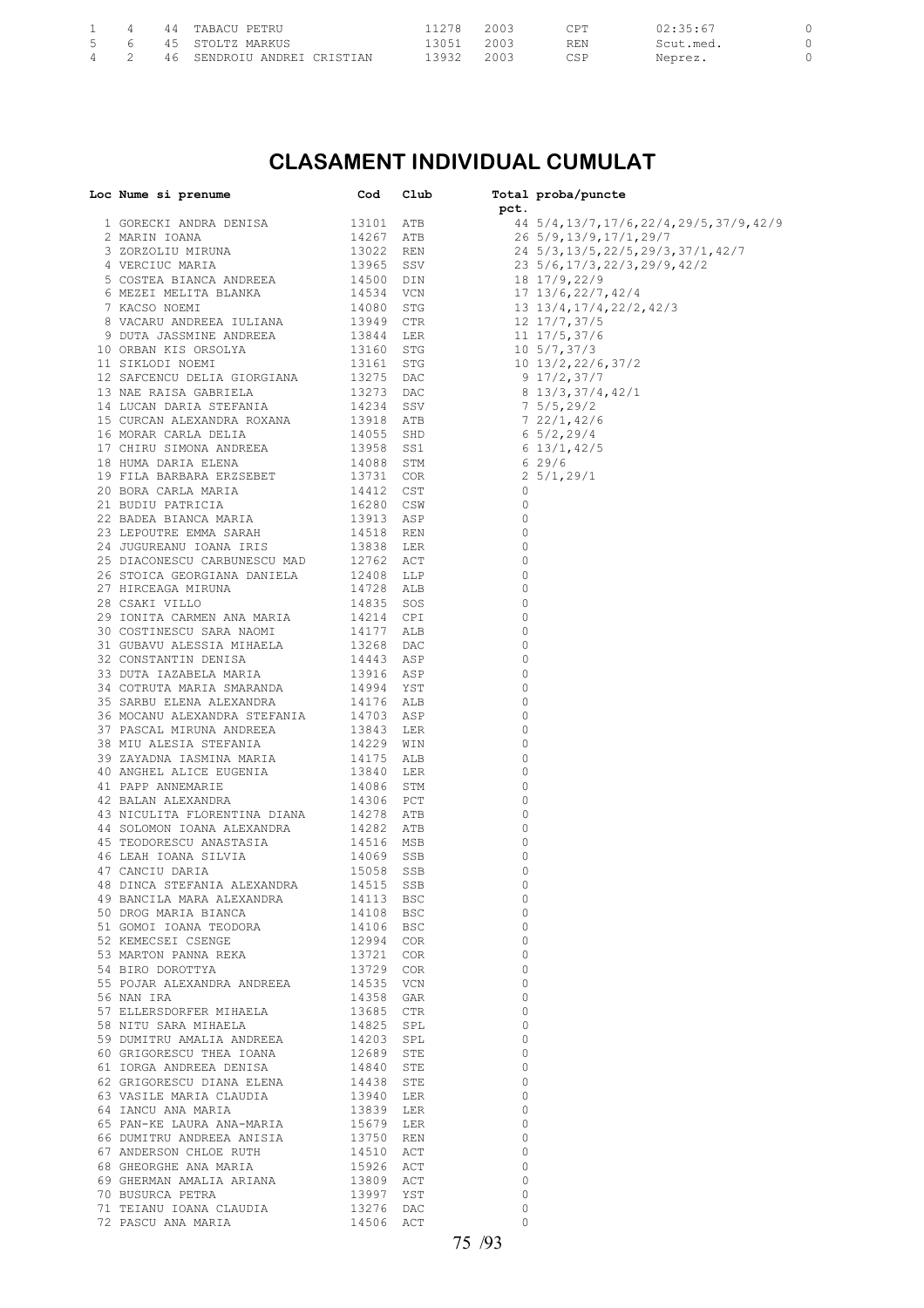| $\circ$<br>$\circ$<br>$\circ$<br>$\circ$<br>$\circ$<br>$\circ$<br>$\circ$<br>$\circ$<br>$\circ$<br>$\circ$<br>$\circ$<br>$\circ$<br>$\circ$<br>$\circ$<br>$\circ$<br>$\mathbf 0$<br>$Fete - 13 ani$<br>28 TRANDAFIR IRIS ELENA 13712 BSC<br>29 BAJKO ESZTER 13123 H2O<br>0<br>29 BAJKO ESZTER<br>30 ILEA NARCISA<br>$\circ$<br>$\circ$<br>$\circ$<br>$\begin{tabular}{lllllllllll} 32 & PINZARIU & TEODORA & IOANA && 15153 & MBR \\ 33 & RADU & NOEMI & MARIA && 13252 & BAM \\ \end{tabular}$<br>$\circ$<br>13252 BAM<br>$\circ$<br>34 ISPAS ANDREEA FLORENTINA 14513 MSB<br>35 SALAVASTRU ELENA 13519 AGL<br>$\circ$<br>$\circ$<br>$\circ$<br>$\circ$<br>$\circ$<br>$\circ$<br>$\circ$<br>$\circ$<br>$\circ$<br>$\circ$<br>$\circ$<br>$\circ$<br>$\circ$<br>$\circ$<br>48 CURIAC MARA GABRIELA (13354 CMB)<br>49 TARABEGA ANCA MARIA (13312 BSC)<br>50 DIRIL -----<br>$\circ$<br>$\circ$<br>1991 - ANNE ANDREA ANNE 1997 - ANNE 1997 - AND TIMEER ANDREA 1997 - 1997 - 1998 - 1998 - 1999 - 1999 - 1999 - 1999 - 1999 - 1999 - 1999 - 1999 - 1999 - 1999 - 1999 - 1999 - 1999 - 1999 - 1999 - 1999 - 1999 - 1999 - 1999 -<br>$\Omega$<br>$\circ$<br>$\circ$<br>$\circ$<br>$\circ$<br>$\circ$<br>56 CHIBULCUTEAN MARIA BEATRI 13026 EMA<br>$\Omega$<br>56 CHIBULCUTEAN MARIA DEALAIN 15561 BSC 2012<br>57 BESENYEI ANNA MARIA 15561 BSC 38 BOCANEALA ELENA 13291 SHD 60 STANCIOIU BLANCA 14452 MSM 62 CALA IASNINA MARIA 13642 STM 62 CHILING AT ANNA MARIA 13642 STM 15474 CRV<br>$\circ$<br>$\Omega$ |  |
|----------------------------------------------------------------------------------------------------------------------------------------------------------------------------------------------------------------------------------------------------------------------------------------------------------------------------------------------------------------------------------------------------------------------------------------------------------------------------------------------------------------------------------------------------------------------------------------------------------------------------------------------------------------------------------------------------------------------------------------------------------------------------------------------------------------------------------------------------------------------------------------------------------------------------------------------------------------------------------------------------------------------------------------------------------------------------------------------------------------------------------------------------------------------------------------------------------------------------------------------------------------------------------------------------------------------------------------------------------------------------------------------------------------------------------------------------------------------------------------------------------|--|
|                                                                                                                                                                                                                                                                                                                                                                                                                                                                                                                                                                                                                                                                                                                                                                                                                                                                                                                                                                                                                                                                                                                                                                                                                                                                                                                                                                                                                                                                                                          |  |
|                                                                                                                                                                                                                                                                                                                                                                                                                                                                                                                                                                                                                                                                                                                                                                                                                                                                                                                                                                                                                                                                                                                                                                                                                                                                                                                                                                                                                                                                                                          |  |
|                                                                                                                                                                                                                                                                                                                                                                                                                                                                                                                                                                                                                                                                                                                                                                                                                                                                                                                                                                                                                                                                                                                                                                                                                                                                                                                                                                                                                                                                                                          |  |
|                                                                                                                                                                                                                                                                                                                                                                                                                                                                                                                                                                                                                                                                                                                                                                                                                                                                                                                                                                                                                                                                                                                                                                                                                                                                                                                                                                                                                                                                                                          |  |
|                                                                                                                                                                                                                                                                                                                                                                                                                                                                                                                                                                                                                                                                                                                                                                                                                                                                                                                                                                                                                                                                                                                                                                                                                                                                                                                                                                                                                                                                                                          |  |
|                                                                                                                                                                                                                                                                                                                                                                                                                                                                                                                                                                                                                                                                                                                                                                                                                                                                                                                                                                                                                                                                                                                                                                                                                                                                                                                                                                                                                                                                                                          |  |
|                                                                                                                                                                                                                                                                                                                                                                                                                                                                                                                                                                                                                                                                                                                                                                                                                                                                                                                                                                                                                                                                                                                                                                                                                                                                                                                                                                                                                                                                                                          |  |
|                                                                                                                                                                                                                                                                                                                                                                                                                                                                                                                                                                                                                                                                                                                                                                                                                                                                                                                                                                                                                                                                                                                                                                                                                                                                                                                                                                                                                                                                                                          |  |
|                                                                                                                                                                                                                                                                                                                                                                                                                                                                                                                                                                                                                                                                                                                                                                                                                                                                                                                                                                                                                                                                                                                                                                                                                                                                                                                                                                                                                                                                                                          |  |
|                                                                                                                                                                                                                                                                                                                                                                                                                                                                                                                                                                                                                                                                                                                                                                                                                                                                                                                                                                                                                                                                                                                                                                                                                                                                                                                                                                                                                                                                                                          |  |
|                                                                                                                                                                                                                                                                                                                                                                                                                                                                                                                                                                                                                                                                                                                                                                                                                                                                                                                                                                                                                                                                                                                                                                                                                                                                                                                                                                                                                                                                                                          |  |
|                                                                                                                                                                                                                                                                                                                                                                                                                                                                                                                                                                                                                                                                                                                                                                                                                                                                                                                                                                                                                                                                                                                                                                                                                                                                                                                                                                                                                                                                                                          |  |
|                                                                                                                                                                                                                                                                                                                                                                                                                                                                                                                                                                                                                                                                                                                                                                                                                                                                                                                                                                                                                                                                                                                                                                                                                                                                                                                                                                                                                                                                                                          |  |
|                                                                                                                                                                                                                                                                                                                                                                                                                                                                                                                                                                                                                                                                                                                                                                                                                                                                                                                                                                                                                                                                                                                                                                                                                                                                                                                                                                                                                                                                                                          |  |
|                                                                                                                                                                                                                                                                                                                                                                                                                                                                                                                                                                                                                                                                                                                                                                                                                                                                                                                                                                                                                                                                                                                                                                                                                                                                                                                                                                                                                                                                                                          |  |
|                                                                                                                                                                                                                                                                                                                                                                                                                                                                                                                                                                                                                                                                                                                                                                                                                                                                                                                                                                                                                                                                                                                                                                                                                                                                                                                                                                                                                                                                                                          |  |
|                                                                                                                                                                                                                                                                                                                                                                                                                                                                                                                                                                                                                                                                                                                                                                                                                                                                                                                                                                                                                                                                                                                                                                                                                                                                                                                                                                                                                                                                                                          |  |
|                                                                                                                                                                                                                                                                                                                                                                                                                                                                                                                                                                                                                                                                                                                                                                                                                                                                                                                                                                                                                                                                                                                                                                                                                                                                                                                                                                                                                                                                                                          |  |
|                                                                                                                                                                                                                                                                                                                                                                                                                                                                                                                                                                                                                                                                                                                                                                                                                                                                                                                                                                                                                                                                                                                                                                                                                                                                                                                                                                                                                                                                                                          |  |
|                                                                                                                                                                                                                                                                                                                                                                                                                                                                                                                                                                                                                                                                                                                                                                                                                                                                                                                                                                                                                                                                                                                                                                                                                                                                                                                                                                                                                                                                                                          |  |
|                                                                                                                                                                                                                                                                                                                                                                                                                                                                                                                                                                                                                                                                                                                                                                                                                                                                                                                                                                                                                                                                                                                                                                                                                                                                                                                                                                                                                                                                                                          |  |
|                                                                                                                                                                                                                                                                                                                                                                                                                                                                                                                                                                                                                                                                                                                                                                                                                                                                                                                                                                                                                                                                                                                                                                                                                                                                                                                                                                                                                                                                                                          |  |
|                                                                                                                                                                                                                                                                                                                                                                                                                                                                                                                                                                                                                                                                                                                                                                                                                                                                                                                                                                                                                                                                                                                                                                                                                                                                                                                                                                                                                                                                                                          |  |
|                                                                                                                                                                                                                                                                                                                                                                                                                                                                                                                                                                                                                                                                                                                                                                                                                                                                                                                                                                                                                                                                                                                                                                                                                                                                                                                                                                                                                                                                                                          |  |
|                                                                                                                                                                                                                                                                                                                                                                                                                                                                                                                                                                                                                                                                                                                                                                                                                                                                                                                                                                                                                                                                                                                                                                                                                                                                                                                                                                                                                                                                                                          |  |
|                                                                                                                                                                                                                                                                                                                                                                                                                                                                                                                                                                                                                                                                                                                                                                                                                                                                                                                                                                                                                                                                                                                                                                                                                                                                                                                                                                                                                                                                                                          |  |
|                                                                                                                                                                                                                                                                                                                                                                                                                                                                                                                                                                                                                                                                                                                                                                                                                                                                                                                                                                                                                                                                                                                                                                                                                                                                                                                                                                                                                                                                                                          |  |
|                                                                                                                                                                                                                                                                                                                                                                                                                                                                                                                                                                                                                                                                                                                                                                                                                                                                                                                                                                                                                                                                                                                                                                                                                                                                                                                                                                                                                                                                                                          |  |
|                                                                                                                                                                                                                                                                                                                                                                                                                                                                                                                                                                                                                                                                                                                                                                                                                                                                                                                                                                                                                                                                                                                                                                                                                                                                                                                                                                                                                                                                                                          |  |
|                                                                                                                                                                                                                                                                                                                                                                                                                                                                                                                                                                                                                                                                                                                                                                                                                                                                                                                                                                                                                                                                                                                                                                                                                                                                                                                                                                                                                                                                                                          |  |
|                                                                                                                                                                                                                                                                                                                                                                                                                                                                                                                                                                                                                                                                                                                                                                                                                                                                                                                                                                                                                                                                                                                                                                                                                                                                                                                                                                                                                                                                                                          |  |
|                                                                                                                                                                                                                                                                                                                                                                                                                                                                                                                                                                                                                                                                                                                                                                                                                                                                                                                                                                                                                                                                                                                                                                                                                                                                                                                                                                                                                                                                                                          |  |
|                                                                                                                                                                                                                                                                                                                                                                                                                                                                                                                                                                                                                                                                                                                                                                                                                                                                                                                                                                                                                                                                                                                                                                                                                                                                                                                                                                                                                                                                                                          |  |
|                                                                                                                                                                                                                                                                                                                                                                                                                                                                                                                                                                                                                                                                                                                                                                                                                                                                                                                                                                                                                                                                                                                                                                                                                                                                                                                                                                                                                                                                                                          |  |
|                                                                                                                                                                                                                                                                                                                                                                                                                                                                                                                                                                                                                                                                                                                                                                                                                                                                                                                                                                                                                                                                                                                                                                                                                                                                                                                                                                                                                                                                                                          |  |
|                                                                                                                                                                                                                                                                                                                                                                                                                                                                                                                                                                                                                                                                                                                                                                                                                                                                                                                                                                                                                                                                                                                                                                                                                                                                                                                                                                                                                                                                                                          |  |
|                                                                                                                                                                                                                                                                                                                                                                                                                                                                                                                                                                                                                                                                                                                                                                                                                                                                                                                                                                                                                                                                                                                                                                                                                                                                                                                                                                                                                                                                                                          |  |
|                                                                                                                                                                                                                                                                                                                                                                                                                                                                                                                                                                                                                                                                                                                                                                                                                                                                                                                                                                                                                                                                                                                                                                                                                                                                                                                                                                                                                                                                                                          |  |
|                                                                                                                                                                                                                                                                                                                                                                                                                                                                                                                                                                                                                                                                                                                                                                                                                                                                                                                                                                                                                                                                                                                                                                                                                                                                                                                                                                                                                                                                                                          |  |
|                                                                                                                                                                                                                                                                                                                                                                                                                                                                                                                                                                                                                                                                                                                                                                                                                                                                                                                                                                                                                                                                                                                                                                                                                                                                                                                                                                                                                                                                                                          |  |
|                                                                                                                                                                                                                                                                                                                                                                                                                                                                                                                                                                                                                                                                                                                                                                                                                                                                                                                                                                                                                                                                                                                                                                                                                                                                                                                                                                                                                                                                                                          |  |
|                                                                                                                                                                                                                                                                                                                                                                                                                                                                                                                                                                                                                                                                                                                                                                                                                                                                                                                                                                                                                                                                                                                                                                                                                                                                                                                                                                                                                                                                                                          |  |
|                                                                                                                                                                                                                                                                                                                                                                                                                                                                                                                                                                                                                                                                                                                                                                                                                                                                                                                                                                                                                                                                                                                                                                                                                                                                                                                                                                                                                                                                                                          |  |
|                                                                                                                                                                                                                                                                                                                                                                                                                                                                                                                                                                                                                                                                                                                                                                                                                                                                                                                                                                                                                                                                                                                                                                                                                                                                                                                                                                                                                                                                                                          |  |
|                                                                                                                                                                                                                                                                                                                                                                                                                                                                                                                                                                                                                                                                                                                                                                                                                                                                                                                                                                                                                                                                                                                                                                                                                                                                                                                                                                                                                                                                                                          |  |
|                                                                                                                                                                                                                                                                                                                                                                                                                                                                                                                                                                                                                                                                                                                                                                                                                                                                                                                                                                                                                                                                                                                                                                                                                                                                                                                                                                                                                                                                                                          |  |
|                                                                                                                                                                                                                                                                                                                                                                                                                                                                                                                                                                                                                                                                                                                                                                                                                                                                                                                                                                                                                                                                                                                                                                                                                                                                                                                                                                                                                                                                                                          |  |
|                                                                                                                                                                                                                                                                                                                                                                                                                                                                                                                                                                                                                                                                                                                                                                                                                                                                                                                                                                                                                                                                                                                                                                                                                                                                                                                                                                                                                                                                                                          |  |
|                                                                                                                                                                                                                                                                                                                                                                                                                                                                                                                                                                                                                                                                                                                                                                                                                                                                                                                                                                                                                                                                                                                                                                                                                                                                                                                                                                                                                                                                                                          |  |
|                                                                                                                                                                                                                                                                                                                                                                                                                                                                                                                                                                                                                                                                                                                                                                                                                                                                                                                                                                                                                                                                                                                                                                                                                                                                                                                                                                                                                                                                                                          |  |
|                                                                                                                                                                                                                                                                                                                                                                                                                                                                                                                                                                                                                                                                                                                                                                                                                                                                                                                                                                                                                                                                                                                                                                                                                                                                                                                                                                                                                                                                                                          |  |
|                                                                                                                                                                                                                                                                                                                                                                                                                                                                                                                                                                                                                                                                                                                                                                                                                                                                                                                                                                                                                                                                                                                                                                                                                                                                                                                                                                                                                                                                                                          |  |
|                                                                                                                                                                                                                                                                                                                                                                                                                                                                                                                                                                                                                                                                                                                                                                                                                                                                                                                                                                                                                                                                                                                                                                                                                                                                                                                                                                                                                                                                                                          |  |
|                                                                                                                                                                                                                                                                                                                                                                                                                                                                                                                                                                                                                                                                                                                                                                                                                                                                                                                                                                                                                                                                                                                                                                                                                                                                                                                                                                                                                                                                                                          |  |
|                                                                                                                                                                                                                                                                                                                                                                                                                                                                                                                                                                                                                                                                                                                                                                                                                                                                                                                                                                                                                                                                                                                                                                                                                                                                                                                                                                                                                                                                                                          |  |
|                                                                                                                                                                                                                                                                                                                                                                                                                                                                                                                                                                                                                                                                                                                                                                                                                                                                                                                                                                                                                                                                                                                                                                                                                                                                                                                                                                                                                                                                                                          |  |
|                                                                                                                                                                                                                                                                                                                                                                                                                                                                                                                                                                                                                                                                                                                                                                                                                                                                                                                                                                                                                                                                                                                                                                                                                                                                                                                                                                                                                                                                                                          |  |
|                                                                                                                                                                                                                                                                                                                                                                                                                                                                                                                                                                                                                                                                                                                                                                                                                                                                                                                                                                                                                                                                                                                                                                                                                                                                                                                                                                                                                                                                                                          |  |
|                                                                                                                                                                                                                                                                                                                                                                                                                                                                                                                                                                                                                                                                                                                                                                                                                                                                                                                                                                                                                                                                                                                                                                                                                                                                                                                                                                                                                                                                                                          |  |
|                                                                                                                                                                                                                                                                                                                                                                                                                                                                                                                                                                                                                                                                                                                                                                                                                                                                                                                                                                                                                                                                                                                                                                                                                                                                                                                                                                                                                                                                                                          |  |
|                                                                                                                                                                                                                                                                                                                                                                                                                                                                                                                                                                                                                                                                                                                                                                                                                                                                                                                                                                                                                                                                                                                                                                                                                                                                                                                                                                                                                                                                                                          |  |
|                                                                                                                                                                                                                                                                                                                                                                                                                                                                                                                                                                                                                                                                                                                                                                                                                                                                                                                                                                                                                                                                                                                                                                                                                                                                                                                                                                                                                                                                                                          |  |
|                                                                                                                                                                                                                                                                                                                                                                                                                                                                                                                                                                                                                                                                                                                                                                                                                                                                                                                                                                                                                                                                                                                                                                                                                                                                                                                                                                                                                                                                                                          |  |
|                                                                                                                                                                                                                                                                                                                                                                                                                                                                                                                                                                                                                                                                                                                                                                                                                                                                                                                                                                                                                                                                                                                                                                                                                                                                                                                                                                                                                                                                                                          |  |
|                                                                                                                                                                                                                                                                                                                                                                                                                                                                                                                                                                                                                                                                                                                                                                                                                                                                                                                                                                                                                                                                                                                                                                                                                                                                                                                                                                                                                                                                                                          |  |
|                                                                                                                                                                                                                                                                                                                                                                                                                                                                                                                                                                                                                                                                                                                                                                                                                                                                                                                                                                                                                                                                                                                                                                                                                                                                                                                                                                                                                                                                                                          |  |
|                                                                                                                                                                                                                                                                                                                                                                                                                                                                                                                                                                                                                                                                                                                                                                                                                                                                                                                                                                                                                                                                                                                                                                                                                                                                                                                                                                                                                                                                                                          |  |
|                                                                                                                                                                                                                                                                                                                                                                                                                                                                                                                                                                                                                                                                                                                                                                                                                                                                                                                                                                                                                                                                                                                                                                                                                                                                                                                                                                                                                                                                                                          |  |
|                                                                                                                                                                                                                                                                                                                                                                                                                                                                                                                                                                                                                                                                                                                                                                                                                                                                                                                                                                                                                                                                                                                                                                                                                                                                                                                                                                                                                                                                                                          |  |
|                                                                                                                                                                                                                                                                                                                                                                                                                                                                                                                                                                                                                                                                                                                                                                                                                                                                                                                                                                                                                                                                                                                                                                                                                                                                                                                                                                                                                                                                                                          |  |
|                                                                                                                                                                                                                                                                                                                                                                                                                                                                                                                                                                                                                                                                                                                                                                                                                                                                                                                                                                                                                                                                                                                                                                                                                                                                                                                                                                                                                                                                                                          |  |
|                                                                                                                                                                                                                                                                                                                                                                                                                                                                                                                                                                                                                                                                                                                                                                                                                                                                                                                                                                                                                                                                                                                                                                                                                                                                                                                                                                                                                                                                                                          |  |
|                                                                                                                                                                                                                                                                                                                                                                                                                                                                                                                                                                                                                                                                                                                                                                                                                                                                                                                                                                                                                                                                                                                                                                                                                                                                                                                                                                                                                                                                                                          |  |
|                                                                                                                                                                                                                                                                                                                                                                                                                                                                                                                                                                                                                                                                                                                                                                                                                                                                                                                                                                                                                                                                                                                                                                                                                                                                                                                                                                                                                                                                                                          |  |
|                                                                                                                                                                                                                                                                                                                                                                                                                                                                                                                                                                                                                                                                                                                                                                                                                                                                                                                                                                                                                                                                                                                                                                                                                                                                                                                                                                                                                                                                                                          |  |
|                                                                                                                                                                                                                                                                                                                                                                                                                                                                                                                                                                                                                                                                                                                                                                                                                                                                                                                                                                                                                                                                                                                                                                                                                                                                                                                                                                                                                                                                                                          |  |
|                                                                                                                                                                                                                                                                                                                                                                                                                                                                                                                                                                                                                                                                                                                                                                                                                                                                                                                                                                                                                                                                                                                                                                                                                                                                                                                                                                                                                                                                                                          |  |
|                                                                                                                                                                                                                                                                                                                                                                                                                                                                                                                                                                                                                                                                                                                                                                                                                                                                                                                                                                                                                                                                                                                                                                                                                                                                                                                                                                                                                                                                                                          |  |
|                                                                                                                                                                                                                                                                                                                                                                                                                                                                                                                                                                                                                                                                                                                                                                                                                                                                                                                                                                                                                                                                                                                                                                                                                                                                                                                                                                                                                                                                                                          |  |
|                                                                                                                                                                                                                                                                                                                                                                                                                                                                                                                                                                                                                                                                                                                                                                                                                                                                                                                                                                                                                                                                                                                                                                                                                                                                                                                                                                                                                                                                                                          |  |
|                                                                                                                                                                                                                                                                                                                                                                                                                                                                                                                                                                                                                                                                                                                                                                                                                                                                                                                                                                                                                                                                                                                                                                                                                                                                                                                                                                                                                                                                                                          |  |
|                                                                                                                                                                                                                                                                                                                                                                                                                                                                                                                                                                                                                                                                                                                                                                                                                                                                                                                                                                                                                                                                                                                                                                                                                                                                                                                                                                                                                                                                                                          |  |
|                                                                                                                                                                                                                                                                                                                                                                                                                                                                                                                                                                                                                                                                                                                                                                                                                                                                                                                                                                                                                                                                                                                                                                                                                                                                                                                                                                                                                                                                                                          |  |
|                                                                                                                                                                                                                                                                                                                                                                                                                                                                                                                                                                                                                                                                                                                                                                                                                                                                                                                                                                                                                                                                                                                                                                                                                                                                                                                                                                                                                                                                                                          |  |
|                                                                                                                                                                                                                                                                                                                                                                                                                                                                                                                                                                                                                                                                                                                                                                                                                                                                                                                                                                                                                                                                                                                                                                                                                                                                                                                                                                                                                                                                                                          |  |
|                                                                                                                                                                                                                                                                                                                                                                                                                                                                                                                                                                                                                                                                                                                                                                                                                                                                                                                                                                                                                                                                                                                                                                                                                                                                                                                                                                                                                                                                                                          |  |
|                                                                                                                                                                                                                                                                                                                                                                                                                                                                                                                                                                                                                                                                                                                                                                                                                                                                                                                                                                                                                                                                                                                                                                                                                                                                                                                                                                                                                                                                                                          |  |
|                                                                                                                                                                                                                                                                                                                                                                                                                                                                                                                                                                                                                                                                                                                                                                                                                                                                                                                                                                                                                                                                                                                                                                                                                                                                                                                                                                                                                                                                                                          |  |
|                                                                                                                                                                                                                                                                                                                                                                                                                                                                                                                                                                                                                                                                                                                                                                                                                                                                                                                                                                                                                                                                                                                                                                                                                                                                                                                                                                                                                                                                                                          |  |
|                                                                                                                                                                                                                                                                                                                                                                                                                                                                                                                                                                                                                                                                                                                                                                                                                                                                                                                                                                                                                                                                                                                                                                                                                                                                                                                                                                                                                                                                                                          |  |
|                                                                                                                                                                                                                                                                                                                                                                                                                                                                                                                                                                                                                                                                                                                                                                                                                                                                                                                                                                                                                                                                                                                                                                                                                                                                                                                                                                                                                                                                                                          |  |
|                                                                                                                                                                                                                                                                                                                                                                                                                                                                                                                                                                                                                                                                                                                                                                                                                                                                                                                                                                                                                                                                                                                                                                                                                                                                                                                                                                                                                                                                                                          |  |
|                                                                                                                                                                                                                                                                                                                                                                                                                                                                                                                                                                                                                                                                                                                                                                                                                                                                                                                                                                                                                                                                                                                                                                                                                                                                                                                                                                                                                                                                                                          |  |
|                                                                                                                                                                                                                                                                                                                                                                                                                                                                                                                                                                                                                                                                                                                                                                                                                                                                                                                                                                                                                                                                                                                                                                                                                                                                                                                                                                                                                                                                                                          |  |
|                                                                                                                                                                                                                                                                                                                                                                                                                                                                                                                                                                                                                                                                                                                                                                                                                                                                                                                                                                                                                                                                                                                                                                                                                                                                                                                                                                                                                                                                                                          |  |
|                                                                                                                                                                                                                                                                                                                                                                                                                                                                                                                                                                                                                                                                                                                                                                                                                                                                                                                                                                                                                                                                                                                                                                                                                                                                                                                                                                                                                                                                                                          |  |
|                                                                                                                                                                                                                                                                                                                                                                                                                                                                                                                                                                                                                                                                                                                                                                                                                                                                                                                                                                                                                                                                                                                                                                                                                                                                                                                                                                                                                                                                                                          |  |
|                                                                                                                                                                                                                                                                                                                                                                                                                                                                                                                                                                                                                                                                                                                                                                                                                                                                                                                                                                                                                                                                                                                                                                                                                                                                                                                                                                                                                                                                                                          |  |
|                                                                                                                                                                                                                                                                                                                                                                                                                                                                                                                                                                                                                                                                                                                                                                                                                                                                                                                                                                                                                                                                                                                                                                                                                                                                                                                                                                                                                                                                                                          |  |
| $\circ$                                                                                                                                                                                                                                                                                                                                                                                                                                                                                                                                                                                                                                                                                                                                                                                                                                                                                                                                                                                                                                                                                                                                                                                                                                                                                                                                                                                                                                                                                                  |  |
| $\Omega$                                                                                                                                                                                                                                                                                                                                                                                                                                                                                                                                                                                                                                                                                                                                                                                                                                                                                                                                                                                                                                                                                                                                                                                                                                                                                                                                                                                                                                                                                                 |  |
|                                                                                                                                                                                                                                                                                                                                                                                                                                                                                                                                                                                                                                                                                                                                                                                                                                                                                                                                                                                                                                                                                                                                                                                                                                                                                                                                                                                                                                                                                                          |  |
| $\circ$                                                                                                                                                                                                                                                                                                                                                                                                                                                                                                                                                                                                                                                                                                                                                                                                                                                                                                                                                                                                                                                                                                                                                                                                                                                                                                                                                                                                                                                                                                  |  |
| $\Omega$                                                                                                                                                                                                                                                                                                                                                                                                                                                                                                                                                                                                                                                                                                                                                                                                                                                                                                                                                                                                                                                                                                                                                                                                                                                                                                                                                                                                                                                                                                 |  |
| $\Omega$                                                                                                                                                                                                                                                                                                                                                                                                                                                                                                                                                                                                                                                                                                                                                                                                                                                                                                                                                                                                                                                                                                                                                                                                                                                                                                                                                                                                                                                                                                 |  |
| 63 MANHARDT SIERRA CHRISTINA 15474 CBV<br>64 HAIDU IULIA GEORGIANA 13561 LBM                                                                                                                                                                                                                                                                                                                                                                                                                                                                                                                                                                                                                                                                                                                                                                                                                                                                                                                                                                                                                                                                                                                                                                                                                                                                                                                                                                                                                             |  |
| $\Omega$                                                                                                                                                                                                                                                                                                                                                                                                                                                                                                                                                                                                                                                                                                                                                                                                                                                                                                                                                                                                                                                                                                                                                                                                                                                                                                                                                                                                                                                                                                 |  |
| 65 MATEI GUIMAN ALEXIA MARIA<br>13734 LER<br>$\circ$                                                                                                                                                                                                                                                                                                                                                                                                                                                                                                                                                                                                                                                                                                                                                                                                                                                                                                                                                                                                                                                                                                                                                                                                                                                                                                                                                                                                                                                     |  |
|                                                                                                                                                                                                                                                                                                                                                                                                                                                                                                                                                                                                                                                                                                                                                                                                                                                                                                                                                                                                                                                                                                                                                                                                                                                                                                                                                                                                                                                                                                          |  |
| 66 VASILE ALEXANDRA CRISTINA 13593 GAR<br>$\Omega$                                                                                                                                                                                                                                                                                                                                                                                                                                                                                                                                                                                                                                                                                                                                                                                                                                                                                                                                                                                                                                                                                                                                                                                                                                                                                                                                                                                                                                                       |  |

43 3/1,8/7,10/9,19/9,24/5,27/7,35/4,40/1  $16 \frac{8}{3}$ ,  $15/3$ ,  $27/4$ ,  $35/6$  $11 \frac{3}{5}$ , 40/6  $7\frac{24}{4}$ , 27/3  $\begin{array}{c} 7 & 187 \\ 6 & 10/3 \\ 5 & 19/5 \end{array}$  $58/2,24/3$ <br>4 19/4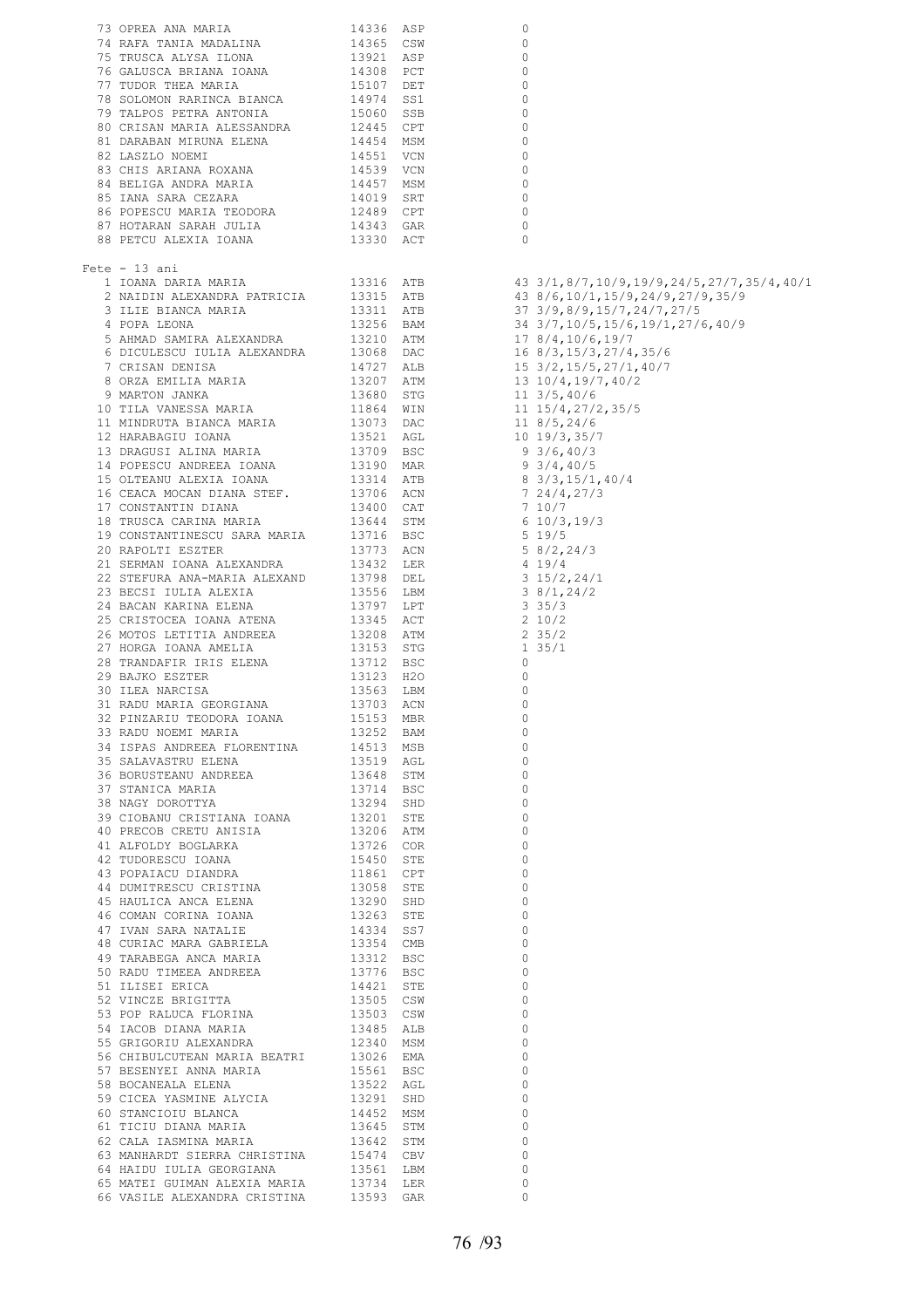| Baieti - 12 ani |                                                                                                                                                                                                                                            |  |                                                |                                                                                                                                    |
|-----------------|--------------------------------------------------------------------------------------------------------------------------------------------------------------------------------------------------------------------------------------------|--|------------------------------------------------|------------------------------------------------------------------------------------------------------------------------------------|
|                 |                                                                                                                                                                                                                                            |  |                                                |                                                                                                                                    |
|                 |                                                                                                                                                                                                                                            |  |                                                |                                                                                                                                    |
|                 |                                                                                                                                                                                                                                            |  |                                                |                                                                                                                                    |
|                 | Alexi – 12 ani<br>1 DINU PATRICK SEBASTIAN – 13340 ACT<br>2 COMA STETAN – 13340 ACT<br>2 COMA STETAN 3 13340 ACT<br>4 ENACHE MUNCHI EMEXANDRU EDWARD – 14226 CSB<br>6 FUDILAE ALEXANDRU EDWARD 13931 CSE<br>7 WISCULE ALEXANDRU TERVAND (1 |  |                                                | 41 $4/9, 12/9, 23/7, 30/9, 36/7$<br>38 $4/5, 18/9, 23/9, 30/6, 36/9$<br>31 $12/7, 18/6, 23/3, 36/6, 41/9$<br>15 $12/4, 23/4, 41/7$ |
|                 |                                                                                                                                                                                                                                            |  |                                                |                                                                                                                                    |
|                 |                                                                                                                                                                                                                                            |  |                                                | 14 4/1,18/7,30/1,36/5<br>14 12/5,18/5,23/2,41/2                                                                                    |
|                 |                                                                                                                                                                                                                                            |  |                                                |                                                                                                                                    |
|                 |                                                                                                                                                                                                                                            |  |                                                | 13 4/6,30/7<br>13 12/3,18/1,23/6,41/3                                                                                              |
|                 |                                                                                                                                                                                                                                            |  |                                                |                                                                                                                                    |
|                 |                                                                                                                                                                                                                                            |  |                                                | 11 $4/3$ , 30/4, 36/3, 41/1<br>11 12/6, 23/5                                                                                       |
|                 |                                                                                                                                                                                                                                            |  |                                                |                                                                                                                                    |
|                 |                                                                                                                                                                                                                                            |  |                                                | $10 \t4/7, 18/3$<br>9 $4/4, 30/5$                                                                                                  |
|                 |                                                                                                                                                                                                                                            |  |                                                |                                                                                                                                    |
|                 |                                                                                                                                                                                                                                            |  | $8 18/4, 36/4$<br>$6 41/6$                     |                                                                                                                                    |
|                 |                                                                                                                                                                                                                                            |  |                                                |                                                                                                                                    |
|                 |                                                                                                                                                                                                                                            |  | $6\frac{11}{26}/\frac{1}{41}/5$                |                                                                                                                                    |
|                 |                                                                                                                                                                                                                                            |  |                                                | $5\frac{4}{2}$ , 30/3                                                                                                              |
|                 |                                                                                                                                                                                                                                            |  |                                                |                                                                                                                                    |
|                 |                                                                                                                                                                                                                                            |  | $4\frac{18}{2}$ , 36/2                         |                                                                                                                                    |
|                 |                                                                                                                                                                                                                                            |  |                                                | 4 4 1 / 4                                                                                                                          |
|                 |                                                                                                                                                                                                                                            |  | $2\frac{12}{2}$                                |                                                                                                                                    |
|                 |                                                                                                                                                                                                                                            |  |                                                | 2 30/2                                                                                                                             |
|                 |                                                                                                                                                                                                                                            |  | 1 12/1                                         |                                                                                                                                    |
|                 |                                                                                                                                                                                                                                            |  |                                                |                                                                                                                                    |
|                 |                                                                                                                                                                                                                                            |  | $\begin{array}{c} 1 \ \ 23/1 \\ 0 \end{array}$ |                                                                                                                                    |
|                 |                                                                                                                                                                                                                                            |  | $\overline{0}$                                 |                                                                                                                                    |
|                 |                                                                                                                                                                                                                                            |  | 0                                              |                                                                                                                                    |
|                 |                                                                                                                                                                                                                                            |  | 0                                              |                                                                                                                                    |
|                 |                                                                                                                                                                                                                                            |  | 0                                              |                                                                                                                                    |
|                 |                                                                                                                                                                                                                                            |  | 0                                              |                                                                                                                                    |
|                 |                                                                                                                                                                                                                                            |  |                                                |                                                                                                                                    |
|                 |                                                                                                                                                                                                                                            |  | 0                                              |                                                                                                                                    |
|                 |                                                                                                                                                                                                                                            |  | 0                                              |                                                                                                                                    |
|                 |                                                                                                                                                                                                                                            |  | 0                                              |                                                                                                                                    |
|                 |                                                                                                                                                                                                                                            |  | 0                                              |                                                                                                                                    |
|                 |                                                                                                                                                                                                                                            |  | 0                                              |                                                                                                                                    |
|                 |                                                                                                                                                                                                                                            |  | 0                                              |                                                                                                                                    |
|                 |                                                                                                                                                                                                                                            |  | 0                                              |                                                                                                                                    |
|                 |                                                                                                                                                                                                                                            |  | 0                                              |                                                                                                                                    |
|                 |                                                                                                                                                                                                                                            |  | 0                                              |                                                                                                                                    |
|                 |                                                                                                                                                                                                                                            |  | 0                                              |                                                                                                                                    |
|                 |                                                                                                                                                                                                                                            |  |                                                |                                                                                                                                    |
|                 |                                                                                                                                                                                                                                            |  | 0                                              |                                                                                                                                    |
|                 |                                                                                                                                                                                                                                            |  | 0                                              |                                                                                                                                    |
|                 |                                                                                                                                                                                                                                            |  | 0                                              |                                                                                                                                    |
|                 |                                                                                                                                                                                                                                            |  | 0                                              |                                                                                                                                    |
|                 |                                                                                                                                                                                                                                            |  | 0                                              |                                                                                                                                    |
|                 |                                                                                                                                                                                                                                            |  | 0                                              |                                                                                                                                    |
|                 |                                                                                                                                                                                                                                            |  | 0                                              |                                                                                                                                    |
|                 |                                                                                                                                                                                                                                            |  | 0                                              |                                                                                                                                    |
|                 |                                                                                                                                                                                                                                            |  | 0                                              |                                                                                                                                    |
|                 |                                                                                                                                                                                                                                            |  | 0                                              |                                                                                                                                    |
|                 |                                                                                                                                                                                                                                            |  | 0                                              |                                                                                                                                    |
|                 |                                                                                                                                                                                                                                            |  |                                                |                                                                                                                                    |
|                 |                                                                                                                                                                                                                                            |  | 0                                              |                                                                                                                                    |
|                 |                                                                                                                                                                                                                                            |  | $\overline{0}$                                 |                                                                                                                                    |
|                 |                                                                                                                                                                                                                                            |  | $\circ$                                        |                                                                                                                                    |
|                 |                                                                                                                                                                                                                                            |  | $\circ$                                        |                                                                                                                                    |
|                 |                                                                                                                                                                                                                                            |  | $\circ$                                        |                                                                                                                                    |
|                 |                                                                                                                                                                                                                                            |  | $\circ$                                        |                                                                                                                                    |
|                 |                                                                                                                                                                                                                                            |  | $\circ$                                        |                                                                                                                                    |
|                 |                                                                                                                                                                                                                                            |  | 0                                              |                                                                                                                                    |
|                 |                                                                                                                                                                                                                                            |  | $\mathbf 0$                                    |                                                                                                                                    |
|                 |                                                                                                                                                                                                                                            |  | $\circ$                                        |                                                                                                                                    |
|                 |                                                                                                                                                                                                                                            |  | $\circ$                                        |                                                                                                                                    |
|                 |                                                                                                                                                                                                                                            |  |                                                |                                                                                                                                    |
|                 |                                                                                                                                                                                                                                            |  | 0                                              |                                                                                                                                    |
|                 |                                                                                                                                                                                                                                            |  | 0                                              |                                                                                                                                    |
|                 |                                                                                                                                                                                                                                            |  | $\circ$                                        |                                                                                                                                    |
|                 |                                                                                                                                                                                                                                            |  | 0                                              |                                                                                                                                    |
|                 |                                                                                                                                                                                                                                            |  | 0                                              |                                                                                                                                    |
|                 |                                                                                                                                                                                                                                            |  | 0                                              |                                                                                                                                    |
|                 |                                                                                                                                                                                                                                            |  | 0                                              |                                                                                                                                    |
|                 |                                                                                                                                                                                                                                            |  | 0                                              |                                                                                                                                    |
|                 |                                                                                                                                                                                                                                            |  | $\mathbf 0$                                    |                                                                                                                                    |
|                 |                                                                                                                                                                                                                                            |  |                                                |                                                                                                                                    |
|                 |                                                                                                                                                                                                                                            |  | 0                                              |                                                                                                                                    |
|                 |                                                                                                                                                                                                                                            |  | 0                                              |                                                                                                                                    |
|                 |                                                                                                                                                                                                                                            |  | 0                                              |                                                                                                                                    |
|                 |                                                                                                                                                                                                                                            |  | 0                                              |                                                                                                                                    |
|                 |                                                                                                                                                                                                                                            |  | 0                                              |                                                                                                                                    |
|                 |                                                                                                                                                                                                                                            |  | 0                                              |                                                                                                                                    |
|                 |                                                                                                                                                                                                                                            |  | 0                                              |                                                                                                                                    |
|                 |                                                                                                                                                                                                                                            |  | 0                                              |                                                                                                                                    |
|                 |                                                                                                                                                                                                                                            |  | 0                                              |                                                                                                                                    |
|                 |                                                                                                                                                                                                                                            |  | 0                                              |                                                                                                                                    |
|                 |                                                                                                                                                                                                                                            |  |                                                |                                                                                                                                    |
|                 |                                                                                                                                                                                                                                            |  | 0                                              |                                                                                                                                    |
|                 |                                                                                                                                                                                                                                            |  | 0                                              |                                                                                                                                    |
|                 |                                                                                                                                                                                                                                            |  | 0                                              |                                                                                                                                    |
|                 | 47 GRIGORAS STEFAN CRISTIAN 113849 LER<br>48 BRATULESCU IUSTINIAN 14300 PCT<br>49 STEFANACER ALEXANDRU MARI 11309 DER<br>50 SIBANA ROBERT STEFAN 11395 PCT<br>51 ENCULESEI RAZVAN RARES 113960 SS1<br>52 PREDA ALEXANDRU FLORIN 113959     |  | $\circ$                                        |                                                                                                                                    |
|                 |                                                                                                                                                                                                                                            |  | $\circ$                                        |                                                                                                                                    |
|                 |                                                                                                                                                                                                                                            |  |                                                |                                                                                                                                    |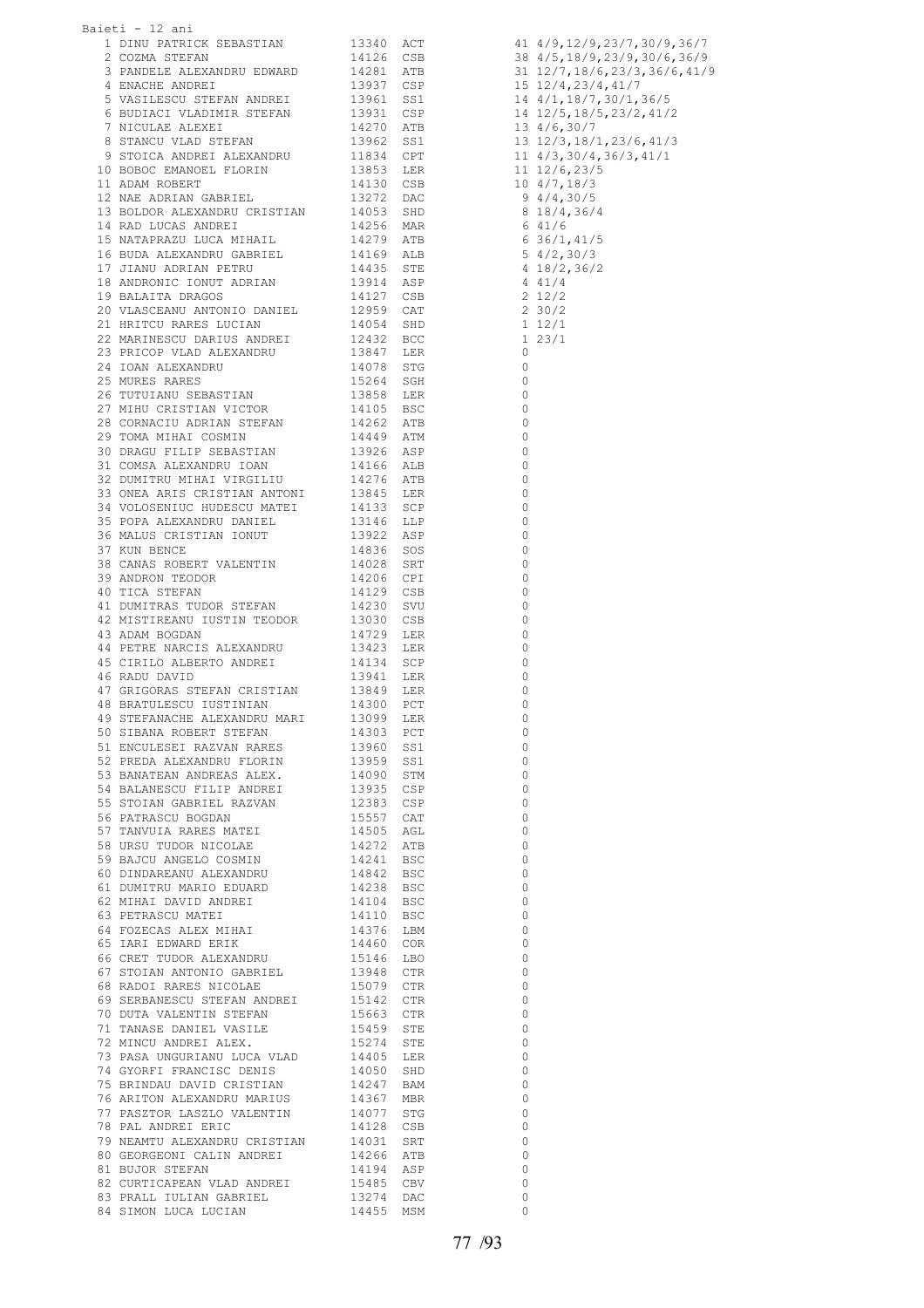| 85 VLADAR ENE                                                                                                                                                                                                                                                                                                        | 14538 VCN                                        | 0                                                                                               |  |
|----------------------------------------------------------------------------------------------------------------------------------------------------------------------------------------------------------------------------------------------------------------------------------------------------------------------|--------------------------------------------------|-------------------------------------------------------------------------------------------------|--|
| 86 SIPOS PETER DAVID                                                                                                                                                                                                                                                                                                 | 14362 ACN                                        | 0                                                                                               |  |
| 87 PUIU DRAGOS IOAN                                                                                                                                                                                                                                                                                                  |                                                  | 0                                                                                               |  |
| 88 LAZAR ANDREI                                                                                                                                                                                                                                                                                                      | 14426 STE<br>14430 STE                           | 0                                                                                               |  |
| 89 MELIANU NICOLAE CRISTIAN                                                                                                                                                                                                                                                                                          |                                                  | 0                                                                                               |  |
|                                                                                                                                                                                                                                                                                                                      | 14437 STE                                        |                                                                                                 |  |
| 90 CONSTANTINESCU MIHNEA                                                                                                                                                                                                                                                                                             | 14051 SHD                                        | 0                                                                                               |  |
| 91 STOICA EMILIAN                                                                                                                                                                                                                                                                                                    | 12387 LER<br>13157 STG                           | 0                                                                                               |  |
| 92 VAS BALAZS DENIS                                                                                                                                                                                                                                                                                                  |                                                  | 0                                                                                               |  |
| 93 MARES DOMINIQUE GABRIEL                                                                                                                                                                                                                                                                                           | 14447 STE<br>11277 CPT                           | 0                                                                                               |  |
| 94 TABACU DIMITRIE                                                                                                                                                                                                                                                                                                   |                                                  | 0                                                                                               |  |
| 95 STIGNEI DENIS                                                                                                                                                                                                                                                                                                     |                                                  | 0                                                                                               |  |
| 96 TEREBESI NANDOR LASZLO                                                                                                                                                                                                                                                                                            | 14102 BCC<br>14536 VCN                           | 0                                                                                               |  |
| 97 ILIES RAZVAN CRISTIAN                                                                                                                                                                                                                                                                                             |                                                  | 0                                                                                               |  |
| 98 BAJKO ZALAN                                                                                                                                                                                                                                                                                                       | 14340 GAR<br>15890 VSK                           | $\circ$                                                                                         |  |
|                                                                                                                                                                                                                                                                                                                      |                                                  | $\circ$                                                                                         |  |
| 98 BAJKO ZALAN<br>99 LIMBASAN ALEXANDER GEORGE 15713 AQU<br>00 ALEXANDRESCU VICTOR 14302 PCT<br>100 ALEXANDRESCU VICTOR                                                                                                                                                                                              |                                                  | $\circ$                                                                                         |  |
|                                                                                                                                                                                                                                                                                                                      |                                                  |                                                                                                 |  |
| Baieti - 13 ani                                                                                                                                                                                                                                                                                                      |                                                  |                                                                                                 |  |
|                                                                                                                                                                                                                                                                                                                      |                                                  |                                                                                                 |  |
| 1 POPOVICI DAVID                                                                                                                                                                                                                                                                                                     | 13322 ATB<br>13424 LER<br>13244 CPT<br>11301 CPT | 44   7/4, 9/6, 14/9, 20/7, 25/7, 28/9, 39/2<br>39   2/1, 7/5, 9/7, 14/5, 20/6, 25/2, 28/7, 34/6 |  |
| 2 GHEORGHE LUCAS IOAN                                                                                                                                                                                                                                                                                                |                                                  |                                                                                                 |  |
| 3 IACOB MIHAI                                                                                                                                                                                                                                                                                                        |                                                  | 36  2/9,14/6,25/6,28/6,39/9<br>30  7/7,9/3,14/3,20/3,25/3,28/2,34/9                             |  |
| 4 CIRCIUMARESCU DAVID STEFA                                                                                                                                                                                                                                                                                          |                                                  |                                                                                                 |  |
|                                                                                                                                                                                                                                                                                                                      |                                                  | 27 7/9,9/9,20/9                                                                                 |  |
| 5 MOSCALIUC CALIN GEORGE 13583 SVU<br>6 NICOLA MADALIN IONUT 13323 ATB<br>6 NICOLA MADALIN IONUT 13323 AID<br>7 DASCALESCU MIHNEA DUMITRU 12330 POL<br>8 LAPADAT CRISTIAN 13326 ATB<br>9 MAGDA TEODOR STEFAN 13951 CTR<br>10 ICHIM LUCA STEFAN 12855 BAR<br>11 GUINEA ALEXANDRU IONUT 11289 CPT<br>12 COSTACHE BOBES |                                                  | 26 2/2,7/2,14/2,25/9,34/5,39/6                                                                  |  |
|                                                                                                                                                                                                                                                                                                                      |                                                  | 24 2/7, 20/5, 28/5, 39/7                                                                        |  |
|                                                                                                                                                                                                                                                                                                                      |                                                  | 17 14/7,34/7,39/3                                                                               |  |
|                                                                                                                                                                                                                                                                                                                      |                                                  | 16 2/6, 9/4, 28/1, 39/5                                                                         |  |
|                                                                                                                                                                                                                                                                                                                      |                                                  |                                                                                                 |  |
|                                                                                                                                                                                                                                                                                                                      |                                                  | 13 2/3,7/1,14/4,25/1,28/4                                                                       |  |
|                                                                                                                                                                                                                                                                                                                      |                                                  | 10 7/6,25/4                                                                                     |  |
|                                                                                                                                                                                                                                                                                                                      |                                                  | 97/3, 25/5, 34/1                                                                                |  |
|                                                                                                                                                                                                                                                                                                                      |                                                  | $8\ 2/4,39/4$                                                                                   |  |
|                                                                                                                                                                                                                                                                                                                      |                                                  | 8 9/5,28/3                                                                                      |  |
| 15 ROTARU COSMIN                                                                                                                                                                                                                                                                                                     | 12852 SCP<br>15130 LBR<br>13582 SVU<br>13319 BSC | $5 \frac{2}{5}$                                                                                 |  |
| 16 SATNOIANU ANDREI                                                                                                                                                                                                                                                                                                  |                                                  | $5\frac{9}{2}$ , 20/3                                                                           |  |
| 17 SOCOLIUC IOAN MARIAN                                                                                                                                                                                                                                                                                              |                                                  | 420/4                                                                                           |  |
|                                                                                                                                                                                                                                                                                                                      |                                                  |                                                                                                 |  |
|                                                                                                                                                                                                                                                                                                                      |                                                  | 434/4                                                                                           |  |
| 18 ANGHEL DARIUS COSTIN 19 BORANGEL EMANUEL GEORGE 13140 LER                                                                                                                                                                                                                                                         |                                                  | $3 \frac{34}{3}$                                                                                |  |
|                                                                                                                                                                                                                                                                                                                      |                                                  | 29/1, 20/1                                                                                      |  |
| 21 CODREAN DACIAN CRISTIAN 13184 MAR                                                                                                                                                                                                                                                                                 |                                                  | $2 \frac{34}{2}$                                                                                |  |
| 22 BARBUL ZETEA LUCA VASILE                                                                                                                                                                                                                                                                                          | 13259 LBM                                        | 139/1                                                                                           |  |
| 23 DEACONU DENNIS DANIEL                                                                                                                                                                                                                                                                                             | 13246 CPT                                        | $1\;14/1$                                                                                       |  |
| 24 FEIER SEBASTIAN IOAN                                                                                                                                                                                                                                                                                              | 13198 STG                                        | 0                                                                                               |  |
|                                                                                                                                                                                                                                                                                                                      |                                                  |                                                                                                 |  |
| 25 GATE ALEXANDRU ROBERT                                                                                                                                                                                                                                                                                             | 13435 LER                                        | 0                                                                                               |  |
| 26 PICUI ANDREI JULIAN                                                                                                                                                                                                                                                                                               | 11549 LLP                                        | 0                                                                                               |  |
| 27 DANCANET EMIL                                                                                                                                                                                                                                                                                                     | 13649 ATM                                        | 0                                                                                               |  |
| 28 TENGHER ALEXANDRU                                                                                                                                                                                                                                                                                                 | 13325 ATB                                        | 0                                                                                               |  |
| 29 BALU VICTOR ANDREI                                                                                                                                                                                                                                                                                                | 13647 STM                                        | 0                                                                                               |  |
| 30 COSTACHE SEBASTIAN C-TIN                                                                                                                                                                                                                                                                                          | 13952 CTR                                        | 0                                                                                               |  |
| 31 GHERGHEL VLAD CRISTIAN                                                                                                                                                                                                                                                                                            | 13431 LER                                        | 0                                                                                               |  |
|                                                                                                                                                                                                                                                                                                                      |                                                  |                                                                                                 |  |
|                                                                                                                                                                                                                                                                                                                      |                                                  | $\overline{0}$                                                                                  |  |
|                                                                                                                                                                                                                                                                                                                      |                                                  | 0                                                                                               |  |
|                                                                                                                                                                                                                                                                                                                      |                                                  | $\circ$                                                                                         |  |
|                                                                                                                                                                                                                                                                                                                      |                                                  | $\circ$                                                                                         |  |
|                                                                                                                                                                                                                                                                                                                      |                                                  | $\circ$                                                                                         |  |
|                                                                                                                                                                                                                                                                                                                      |                                                  | $\circ$                                                                                         |  |
|                                                                                                                                                                                                                                                                                                                      |                                                  | $\mathbf 0$                                                                                     |  |
|                                                                                                                                                                                                                                                                                                                      |                                                  | $\circ$                                                                                         |  |
|                                                                                                                                                                                                                                                                                                                      |                                                  | $\circ$                                                                                         |  |
|                                                                                                                                                                                                                                                                                                                      |                                                  |                                                                                                 |  |
|                                                                                                                                                                                                                                                                                                                      |                                                  | $\circ$                                                                                         |  |
|                                                                                                                                                                                                                                                                                                                      |                                                  | $\circ$                                                                                         |  |
|                                                                                                                                                                                                                                                                                                                      |                                                  | $\circ$                                                                                         |  |
|                                                                                                                                                                                                                                                                                                                      |                                                  | $\circ$                                                                                         |  |
|                                                                                                                                                                                                                                                                                                                      |                                                  | $\mathbf 0$                                                                                     |  |
|                                                                                                                                                                                                                                                                                                                      |                                                  | $\circ$                                                                                         |  |
|                                                                                                                                                                                                                                                                                                                      |                                                  | $\circ$                                                                                         |  |
|                                                                                                                                                                                                                                                                                                                      |                                                  | $\circ$                                                                                         |  |
|                                                                                                                                                                                                                                                                                                                      |                                                  |                                                                                                 |  |
|                                                                                                                                                                                                                                                                                                                      |                                                  | $\mathbf 0$                                                                                     |  |
|                                                                                                                                                                                                                                                                                                                      |                                                  | $\circ$                                                                                         |  |
|                                                                                                                                                                                                                                                                                                                      |                                                  | $\circ$                                                                                         |  |
|                                                                                                                                                                                                                                                                                                                      |                                                  | $\circ$                                                                                         |  |
|                                                                                                                                                                                                                                                                                                                      |                                                  | $\mathbf 0$                                                                                     |  |
|                                                                                                                                                                                                                                                                                                                      |                                                  | $\circ$                                                                                         |  |
|                                                                                                                                                                                                                                                                                                                      |                                                  | $\circ$                                                                                         |  |
|                                                                                                                                                                                                                                                                                                                      |                                                  | $\circ$                                                                                         |  |
|                                                                                                                                                                                                                                                                                                                      |                                                  |                                                                                                 |  |
|                                                                                                                                                                                                                                                                                                                      |                                                  | $\circ$                                                                                         |  |
|                                                                                                                                                                                                                                                                                                                      |                                                  | $\circ$                                                                                         |  |
|                                                                                                                                                                                                                                                                                                                      |                                                  | $\circ$                                                                                         |  |
|                                                                                                                                                                                                                                                                                                                      |                                                  | $\circ$                                                                                         |  |
|                                                                                                                                                                                                                                                                                                                      |                                                  | $\circ$                                                                                         |  |
|                                                                                                                                                                                                                                                                                                                      |                                                  | $\circ$                                                                                         |  |
|                                                                                                                                                                                                                                                                                                                      |                                                  | $\circ$                                                                                         |  |
|                                                                                                                                                                                                                                                                                                                      |                                                  |                                                                                                 |  |
|                                                                                                                                                                                                                                                                                                                      |                                                  | $\Omega$                                                                                        |  |
|                                                                                                                                                                                                                                                                                                                      |                                                  | $\circ$                                                                                         |  |
|                                                                                                                                                                                                                                                                                                                      |                                                  | 0                                                                                               |  |
| 20 COSTACHE SEBASTIAN C-TIN 13952 CTR<br>30 COSTACHE SEBASTIAN C-TIN 13952 CTR<br>32 SEEMPERTERI IMAE MARK 13451 LER<br>32 SEEMPERTERI IMAE MARK 13571 COR<br>33 SEEMPERTERI IMAE MARK 13577 COR<br>33 SEEMPERTERI IMAE MARK 13577 COR<br>                                                                           |                                                  | $\Omega$                                                                                        |  |
|                                                                                                                                                                                                                                                                                                                      |                                                  |                                                                                                 |  |

 $16 \frac{2}{6}$ , 9/4, 28/1,39/5 13 2/3,7/1,14/4,25/1,28/4  $10 \frac{7}{6}$ , 25/4  $8 \frac{9}{5}$ , 28/3  $5 \frac{9}{2}$ , 20/3<br>4 20/4<br>4 34/4 2  $9/1,20/1$ <br>2  $34/2$ <br>1  $39/1$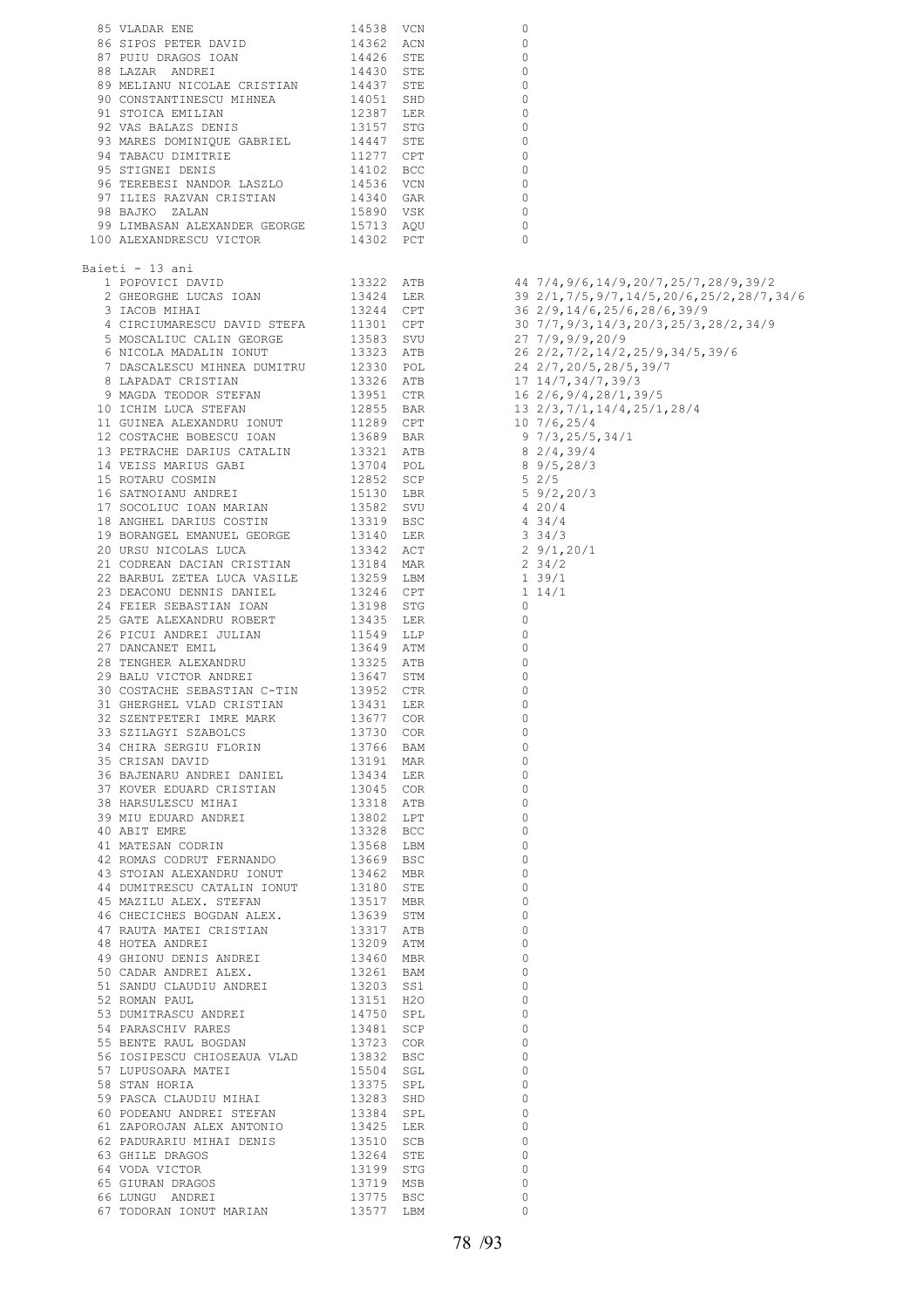| 68 TURTA ANDREI                                                                                                                                                                                                                       | 12686                                                                                                            | STE | 0        |                                           |
|---------------------------------------------------------------------------------------------------------------------------------------------------------------------------------------------------------------------------------------|------------------------------------------------------------------------------------------------------------------|-----|----------|-------------------------------------------|
| 69 LUCA MIHAI ALEXANDRU                                                                                                                                                                                                               | 13759 SVU<br>13341 ACT                                                                                           |     | 0        |                                           |
| 70 CATANA VLAD GHEORGHE                                                                                                                                                                                                               |                                                                                                                  |     | 0        |                                           |
|                                                                                                                                                                                                                                       |                                                                                                                  |     |          |                                           |
| 71 ANDREICA DENIS                                                                                                                                                                                                                     | 13501 CSW<br>13755 SVU                                                                                           |     | $\circ$  |                                           |
| 72 FOTCIUC TEODOR                                                                                                                                                                                                                     |                                                                                                                  |     | 0        |                                           |
| 73 MADARAS IOSIF DOMINIC                                                                                                                                                                                                              | 13302<br>13346                                                                                                   | SSB | 0        |                                           |
| 74 ULEIA STEFAN OVIDIU                                                                                                                                                                                                                |                                                                                                                  | CMB | 0        |                                           |
| 75 MUCEA POPOACA MARIAN                                                                                                                                                                                                               |                                                                                                                  |     | 0        |                                           |
|                                                                                                                                                                                                                                       | 13468 LBR<br>13515 AGL                                                                                           |     |          |                                           |
| 76 HODINA RAZVAN                                                                                                                                                                                                                      |                                                                                                                  |     | 0        |                                           |
| THE MINIMUM PASCA GABRIEL NICOLAE 13282 SHD<br>TA BUNGARDEAN RAZVAN ANDREI 13287 SHD<br>TA CAZACU GEORGE ALIN 13347 CMB<br>80 GABOR ROLAND CRISTIAN 14075 STG                                                                         |                                                                                                                  |     | 0        |                                           |
|                                                                                                                                                                                                                                       |                                                                                                                  |     | 0        |                                           |
|                                                                                                                                                                                                                                       |                                                                                                                  |     | 0        |                                           |
|                                                                                                                                                                                                                                       |                                                                                                                  |     |          |                                           |
|                                                                                                                                                                                                                                       |                                                                                                                  |     | 0        |                                           |
|                                                                                                                                                                                                                                       |                                                                                                                  |     | $\Omega$ |                                           |
|                                                                                                                                                                                                                                       |                                                                                                                  |     | 0        |                                           |
|                                                                                                                                                                                                                                       |                                                                                                                  |     | $\Omega$ |                                           |
|                                                                                                                                                                                                                                       |                                                                                                                  |     | 0        |                                           |
|                                                                                                                                                                                                                                       |                                                                                                                  |     |          |                                           |
|                                                                                                                                                                                                                                       |                                                                                                                  |     | $\Omega$ |                                           |
|                                                                                                                                                                                                                                       |                                                                                                                  |     | $\Omega$ |                                           |
|                                                                                                                                                                                                                                       |                                                                                                                  |     | $\Omega$ |                                           |
|                                                                                                                                                                                                                                       |                                                                                                                  |     | $\Omega$ |                                           |
|                                                                                                                                                                                                                                       |                                                                                                                  |     | $\Omega$ |                                           |
|                                                                                                                                                                                                                                       |                                                                                                                  |     |          |                                           |
|                                                                                                                                                                                                                                       |                                                                                                                  |     | $\circ$  |                                           |
|                                                                                                                                                                                                                                       |                                                                                                                  |     | $\Omega$ |                                           |
|                                                                                                                                                                                                                                       |                                                                                                                  |     | 0        |                                           |
|                                                                                                                                                                                                                                       |                                                                                                                  |     | 0        |                                           |
|                                                                                                                                                                                                                                       |                                                                                                                  |     | 0        |                                           |
|                                                                                                                                                                                                                                       |                                                                                                                  |     |          |                                           |
|                                                                                                                                                                                                                                       |                                                                                                                  |     | 0        |                                           |
| 96 ELEFTERIU ALBU OCTAVIAN                                                                                                                                                                                                            |                                                                                                                  |     | 0        |                                           |
| 97 DROSU LUCIAN ANDREI                                                                                                                                                                                                                |                                                                                                                  |     | 0        |                                           |
| 98 MILOS ROBERT CRISTIAN                                                                                                                                                                                                              |                                                                                                                  |     | 0        |                                           |
|                                                                                                                                                                                                                                       |                                                                                                                  |     |          |                                           |
| 99 FORTU EDUARD ANDREI                                                                                                                                                                                                                |                                                                                                                  |     | 0        |                                           |
| 100 LAZAR NICOLAE                                                                                                                                                                                                                     |                                                                                                                  |     | 0        |                                           |
| 101 ROSU PATRICK CRISTIAN                                                                                                                                                                                                             |                                                                                                                  |     | 0        |                                           |
| 102 BERTEA ALIN DAN                                                                                                                                                                                                                   | 13774 BSC<br>13800 CPT<br>13800 CPT<br>13461 MBR<br>13513 AGL<br>13598 GAR<br>1362 STE<br>13650 STM<br>13197 STG |     | 0        |                                           |
| 103 BARABAS ERIK KRISZTIAN                                                                                                                                                                                                            |                                                                                                                  |     | 0        |                                           |
|                                                                                                                                                                                                                                       |                                                                                                                  |     |          |                                           |
| 104 GERGELY FERENC                                                                                                                                                                                                                    | 13122 STG                                                                                                        |     | $\Omega$ |                                           |
|                                                                                                                                                                                                                                       |                                                                                                                  |     |          |                                           |
| Baieti - 14 ani                                                                                                                                                                                                                       |                                                                                                                  |     |          |                                           |
| 1 GERGELY MIHAI                                                                                                                                                                                                                       | 12963 CMC                                                                                                        |     |          | 38 1/7, 11/6, 31/9, 38/7, 43/9            |
|                                                                                                                                                                                                                                       |                                                                                                                  |     |          |                                           |
|                                                                                                                                                                                                                                       |                                                                                                                  |     |          |                                           |
| 2 MESZAROS BALAZS                                                                                                                                                                                                                     | 12547 H2O                                                                                                        |     |          | 35 1/2, 6/9, 11/4, 26/7, 31/6, 38/5, 43/2 |
| 3 DUMITRACHE TOBIAS GEORGE                                                                                                                                                                                                            |                                                                                                                  |     |          | 30 1/3,21/9,26/2,38/9,43/7                |
|                                                                                                                                                                                                                                       | 12891 CSO<br>11290 CPT                                                                                           |     |          |                                           |
| 4 NICOLAE ALEXANDRU FLORIN                                                                                                                                                                                                            |                                                                                                                  |     |          | 23 11/7, 21/6, 31/7, 38/3                 |
| 5 SUSANU EUGEN FLORIN                                                                                                                                                                                                                 | 11517 ACT                                                                                                        |     |          | 18 1/9,26/3,43/6                          |
| 6 SCHMELAS ERWIN                                                                                                                                                                                                                      |                                                                                                                  |     |          | $17$ $1/5$ , $11/5$ , $31/2$ , $43/5$     |
| 7 KUGELMAN PATRICK ALEX.                                                                                                                                                                                                              |                                                                                                                  |     |          | 16 6/6,26/5,31/5                          |
| 8 NITU MARIUS ADRIAN                                                                                                                                                                                                                  |                                                                                                                  |     |          |                                           |
|                                                                                                                                                                                                                                       |                                                                                                                  |     |          | 15 1/4,6/1,26/9,38/1                      |
| 9 GANEA CRISTIAN STEFAN                                                                                                                                                                                                               | 12705 SRT<br>12883 MAR<br>12935 LER<br>12822 MBR                                                                 |     |          | 13 6/7,26/6                               |
| 10 DRAGOTA ETIENNE LAURENTIU 12847                                                                                                                                                                                                    |                                                                                                                  | STM |          | $12 \frac{1}{6}$ , 38/6                   |
|                                                                                                                                                                                                                                       |                                                                                                                  |     |          |                                           |
|                                                                                                                                                                                                                                       |                                                                                                                  |     |          |                                           |
|                                                                                                                                                                                                                                       |                                                                                                                  |     |          |                                           |
|                                                                                                                                                                                                                                       |                                                                                                                  |     |          |                                           |
|                                                                                                                                                                                                                                       |                                                                                                                  |     |          |                                           |
|                                                                                                                                                                                                                                       |                                                                                                                  |     |          |                                           |
|                                                                                                                                                                                                                                       |                                                                                                                  |     |          |                                           |
|                                                                                                                                                                                                                                       |                                                                                                                  |     |          |                                           |
|                                                                                                                                                                                                                                       |                                                                                                                  |     |          |                                           |
|                                                                                                                                                                                                                                       |                                                                                                                  |     |          |                                           |
|                                                                                                                                                                                                                                       |                                                                                                                  |     |          |                                           |
|                                                                                                                                                                                                                                       |                                                                                                                  |     |          |                                           |
|                                                                                                                                                                                                                                       |                                                                                                                  |     |          |                                           |
|                                                                                                                                                                                                                                       |                                                                                                                  |     |          |                                           |
|                                                                                                                                                                                                                                       |                                                                                                                  |     |          |                                           |
|                                                                                                                                                                                                                                       |                                                                                                                  |     |          |                                           |
|                                                                                                                                                                                                                                       |                                                                                                                  |     |          |                                           |
|                                                                                                                                                                                                                                       |                                                                                                                  |     |          |                                           |
|                                                                                                                                                                                                                                       |                                                                                                                  |     |          |                                           |
|                                                                                                                                                                                                                                       |                                                                                                                  |     |          |                                           |
|                                                                                                                                                                                                                                       |                                                                                                                  |     |          |                                           |
|                                                                                                                                                                                                                                       |                                                                                                                  |     |          |                                           |
|                                                                                                                                                                                                                                       |                                                                                                                  |     |          |                                           |
|                                                                                                                                                                                                                                       |                                                                                                                  |     |          |                                           |
|                                                                                                                                                                                                                                       |                                                                                                                  |     |          |                                           |
|                                                                                                                                                                                                                                       |                                                                                                                  |     |          |                                           |
|                                                                                                                                                                                                                                       |                                                                                                                  |     |          |                                           |
|                                                                                                                                                                                                                                       |                                                                                                                  |     |          |                                           |
|                                                                                                                                                                                                                                       |                                                                                                                  |     |          |                                           |
|                                                                                                                                                                                                                                       |                                                                                                                  |     |          |                                           |
|                                                                                                                                                                                                                                       |                                                                                                                  |     |          |                                           |
|                                                                                                                                                                                                                                       |                                                                                                                  |     |          |                                           |
|                                                                                                                                                                                                                                       |                                                                                                                  |     |          |                                           |
|                                                                                                                                                                                                                                       |                                                                                                                  |     |          |                                           |
|                                                                                                                                                                                                                                       |                                                                                                                  |     |          |                                           |
|                                                                                                                                                                                                                                       |                                                                                                                  |     |          |                                           |
|                                                                                                                                                                                                                                       |                                                                                                                  |     |          |                                           |
|                                                                                                                                                                                                                                       |                                                                                                                  |     |          |                                           |
|                                                                                                                                                                                                                                       |                                                                                                                  |     |          |                                           |
|                                                                                                                                                                                                                                       |                                                                                                                  |     |          |                                           |
|                                                                                                                                                                                                                                       |                                                                                                                  |     |          |                                           |
| 9 GANEA CRISTIAN STEPAN 19222 MBR<br>10 DRAGOTA ETIEME LAURENTIU 12847 STR 115 6/7,26/6<br>112 DOREGU VLAD LAURENTU 12847 STR 12 21/6,38/6<br>12 POPESCU DENITS LAUREAN 19777 SSR 12 21/5,38/6<br>12 POPESCU DENITS LAUREAN 19777 SSR |                                                                                                                  |     |          |                                           |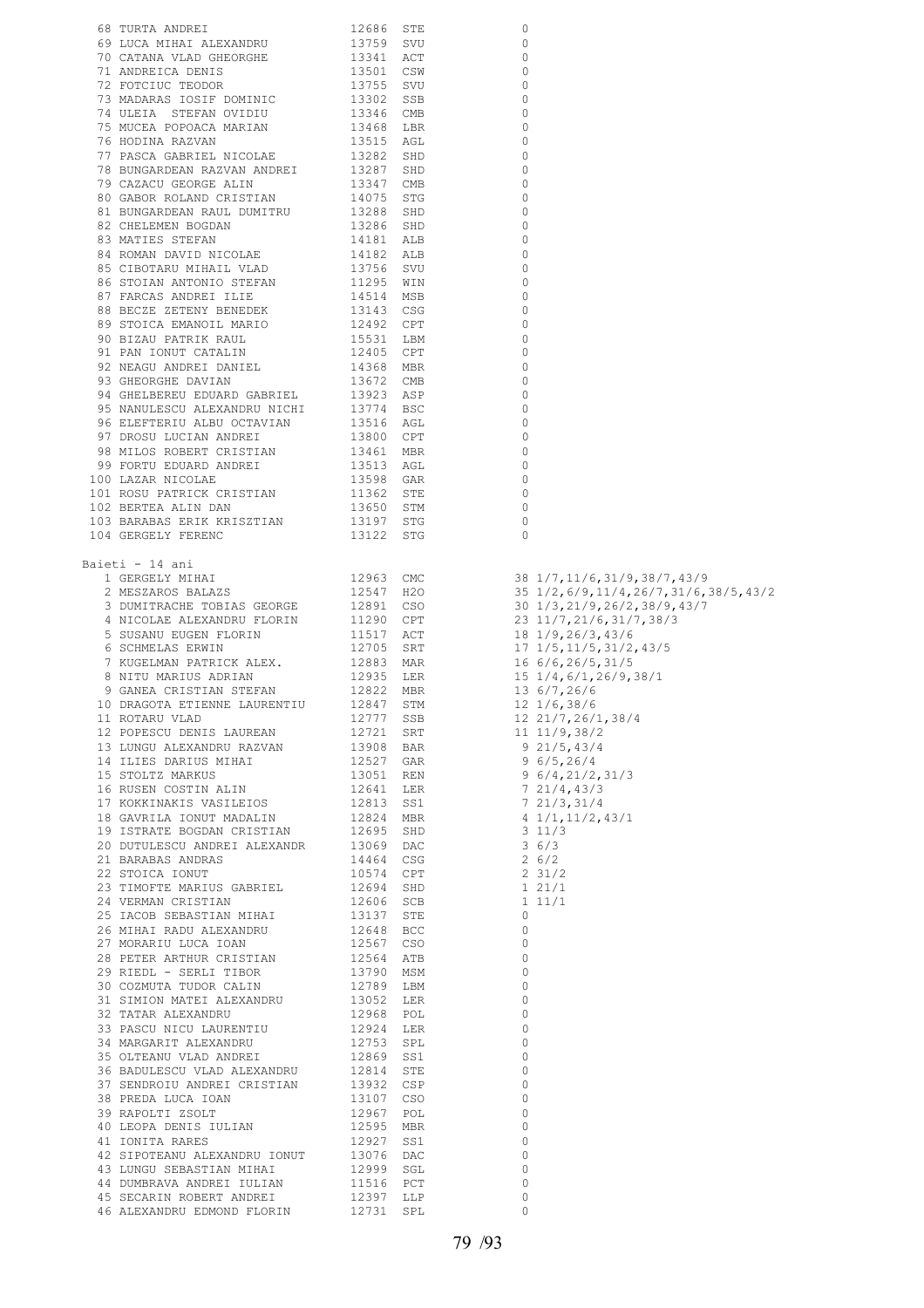| 47 CIUTACU ROBERT C-TIN 12823 MBR            |           |            | $\Omega$ |
|----------------------------------------------|-----------|------------|----------|
| 48 ADAM TOMA<br>49 GRUBACICHI ALEN 12314 STM |           |            | $\Omega$ |
|                                              |           |            | 0        |
| 50 COSTACHE ALEXANDRU GABRIE 12563           |           | <b>BSC</b> | $\circ$  |
| 12775<br>51 LEGANEL ANDRET                   |           | <b>BCC</b> | $\circ$  |
| 12578<br>52 BALAN PAUL                       |           | <b>MBR</b> | $\circ$  |
| 53 BALAN RARES ALEXANDRU 11120               |           | AGT.       | $\circ$  |
| 54 DOBRE DANIEL GABRIEL 12645 CSO            |           |            | $\circ$  |
| 55 PETRESCU MIRCEA RAZVAN 13443              |           | T.ER       | 0        |
| 56 FRINCU MIHAI ALEXANDRU 13953 CTR          |           |            | $\circ$  |
| 57 GHINESCU IULIAN ALEXANDRU 13394           |           | SPL        | 0        |
| 58 DEMIAN NICHOLAS CRISTIAN 12830 BAM        |           |            | $\circ$  |
| 59 IANCU ALEXANDRU DIMITRIE 12565            |           | ALS        | 0        |
| 60 NAGY BRANDON EDMOND 12827 BAM             |           |            | $\circ$  |
| 61 TURLUIANU VICTOR 12681 SSV                |           |            | 0        |
| 62 GRAEF MIHAI VALENTIN                      | 10850 STE |            | $\circ$  |
| 63 TABACU PETRU                              | 11278 CPT |            | 0        |
| 64 DINICA FLORIN IONUT 12769                 |           | CMB        | $\circ$  |
| 65 SCARLAT RAZVAN GABRIEL 13075 CPT          |           |            | $\circ$  |
| 66 ALBU STEFAN DRAGOS 14131 SCP              |           |            | $\circ$  |
| 67 ROGOVEANU VLAD ANDREI 13803 PCT           |           |            | $\circ$  |
| 68 GRIGORE ANDREI 12889 CSO                  |           |            | 0        |
| 69 POCOL DAVID SAMUEL 14251                  |           | <b>BAM</b> | 0        |
| 70 DINCA RADUCU ALEX. 12805 SS1              |           |            | 0        |
| 71 SOPONAR DARIUS CRISTIAN 13789             |           | MSM        | 0        |
| 72 DOLTU MIHAI COSMIN                        | 12806 DIN |            | 0        |
|                                              |           |            |          |

### **CLASAMENT STAFETE CUMULAT**

|                 | Loc Club Stafeta(Sch.1, Sch.2, Sch.3, Sch4.)                                       | pct.         | Total proba/puncte |
|-----------------|------------------------------------------------------------------------------------|--------------|--------------------|
| $Fete - 12 ani$ |                                                                                    |              |                    |
| 1 DAC           |                                                                                    | $\circ$      |                    |
| 2 ASP           |                                                                                    | $\mathbf{0}$ |                    |
| 3 LER           |                                                                                    | $\circ$      |                    |
| 4 ACT           |                                                                                    | $\circ$      |                    |
| 5 ATB           |                                                                                    | $\circ$      |                    |
| 6 ALB           |                                                                                    | 0            |                    |
| 7 SSB           |                                                                                    | 0            |                    |
| 8 COR           |                                                                                    | $\circ$      |                    |
| 9 VCN           |                                                                                    | 0            |                    |
| $Fete - 13 ani$ |                                                                                    |              |                    |
| 1 ATB           | IOANA, OLTEANU, NAIDIN, ILIE                                                       |              | 18 32/18           |
|                 | 2 ATM ORZA, MOTOS, PRECOB, AHMAD                                                   |              | 14 32/14           |
|                 | 3 BSC CONSTANTINESCU, TRANDAFIR, TARABEGA, DRAGUSI                                 |              | 12 32/12           |
|                 | 4 STM TRUSCA, TICIU, BORUSTEANU, CALA                                              |              | 1032/10            |
| 5 STE           | ILISEI, CIOBANU, COMAN, DUMITRESCU                                                 |              | 832/8              |
| Baieti - 12 ani |                                                                                    |              |                    |
| 1 CSB           |                                                                                    | $\circ$      |                    |
| 2 LER           |                                                                                    | $\circ$      |                    |
| 3 CSP           |                                                                                    | $\circ$      |                    |
| 4 ASP           |                                                                                    | $\circ$      |                    |
| 5 SS1           |                                                                                    | $\circ$      |                    |
| 6 ATB           |                                                                                    | 0            |                    |
| 7 BSC           |                                                                                    | 0            |                    |
| 8 CTR           |                                                                                    | 0            |                    |
| 9 STE           |                                                                                    | 0            |                    |
| 10 SHD          |                                                                                    | $\circ$      |                    |
| Baieti - 13 ani |                                                                                    |              |                    |
|                 | 1 SVU MOSCALIUC, CIBOTARU, LUCA, SOCOLIUC                                          |              | 18 33/18           |
|                 | 2 ATB LAPADAT, PETRACHE, NICOLA, POPOVICI                                          |              | 14 33/14           |
|                 | 3 LER BORANGEL, ZAPOROJAN, GATE, GHEORGHE                                          |              | 12 33/12           |
|                 | 4 STE DUMITRESCU, ROSU, TURTA, GHILE                                               |              | 1033/10            |
|                 | 5 CPT CIRCIUMARESCU, DEACONU, IACOB, PAN                                           |              | 8 33/8             |
|                 | 6 STG FEIER, GERGELY, BARABAS, VODA                                                |              | 633/6              |
|                 | 7 LBM MATESAN, BARBUL, BIZAU, TODORAN                                              |              | 433/4              |
|                 | 8 BSC ROMAS, LUNGU, IOSIPESCU, ANGHEL                                              |              | 233/2              |
| 9 COR           | BENTE, KOVER, SZILAGYI, SZENTPETERI                                                | $\circ$      |                    |
| 10 SHD          |                                                                                    | 0            |                    |
| 11 MBR          | MILOS, NEAGU, GHIONU, STOIAN                                                       | $\Omega$     |                    |
|                 |                                                                                    |              |                    |
|                 |                                                                                    |              |                    |
| Baieti - 14 ani |                                                                                    |              |                    |
|                 | 1 LER RUSEN, SIMION, PASCU, NITU                                                   |              | 18 16/18           |
|                 | 2 CSO MORARIU, PREDA, DOBRE, DUMITRACHE                                            |              | 14 16/14           |
|                 | 3 MBR GANEA, CIUTACU, LEOPA, GAVRILA                                               |              | 12 16/12           |
|                 | 4 SS1 OLTEANU, DINCA, IONITA, KOKKINAKIS<br>5 CPT NICOLAE, TABACU, SCARLAT, STOICA |              | 10 16/10<br>8 16/8 |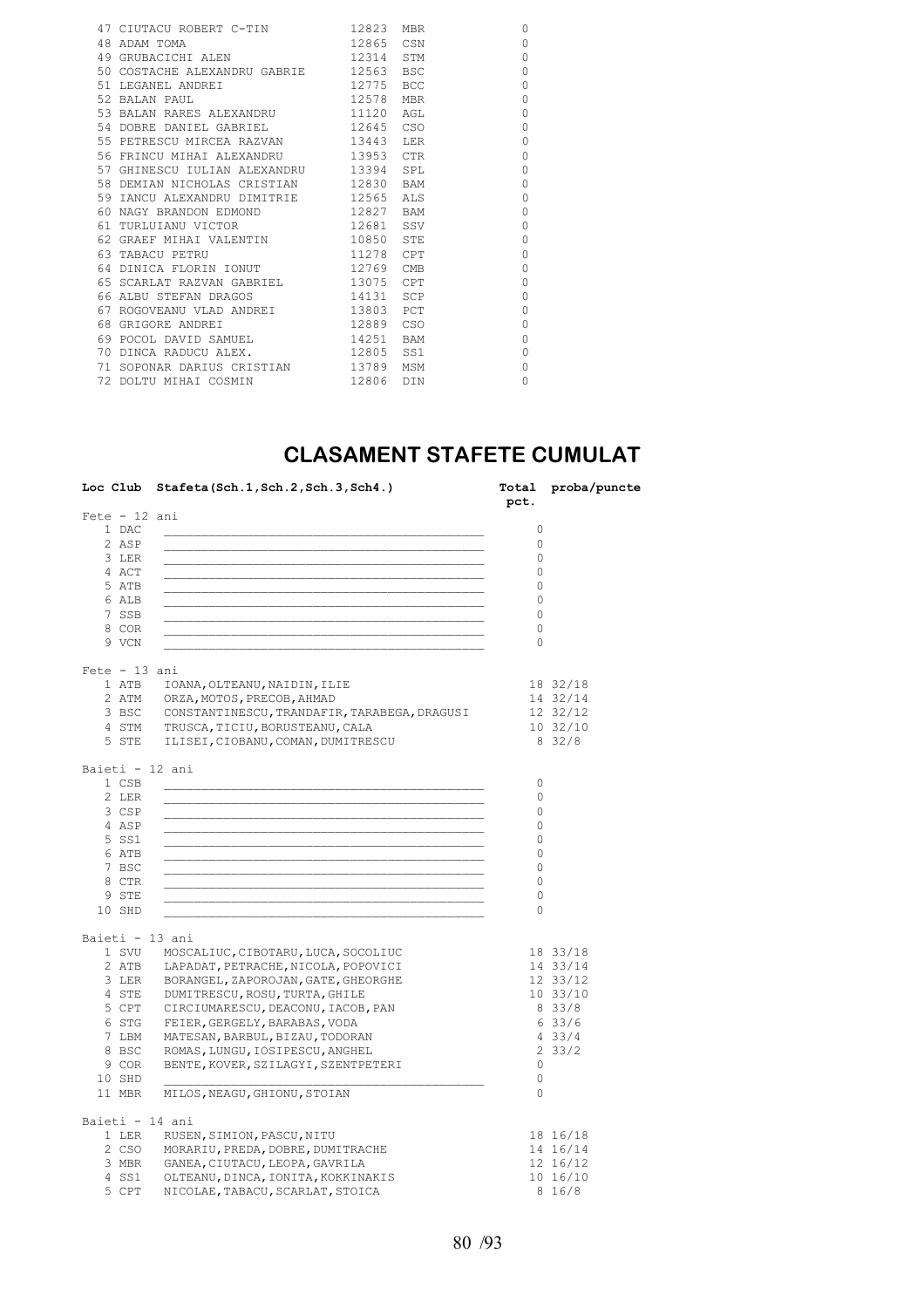### **CLASAMENT ECHIPE CUMULAT**

| Loc                 | Club             | Total<br>pct.        | proba/puncte                                                                        |
|---------------------|------------------|----------------------|-------------------------------------------------------------------------------------|
|                     | $Fete - 12 ani$  |                      |                                                                                     |
| 1                   | ATB              | 77                   | 5/13, 13/16, 17/7, 22/5, 29/12, 37/9, 42/15                                         |
| 2<br>3              | STG<br>SSV       | 33<br>30             | $5/7$ , $13/6$ , $17/4$ , $22/8$ , $37/5$ , $42/3$<br>5/11, 17/3, 22/3, 29/11, 42/2 |
| 4                   | REN              | 24                   | 5/3, 13/5, 22/5, 29/3, 37/1, 42/7                                                   |
| 5                   | DIN              | 18                   | 17/9, 22/9                                                                          |
| 6                   | DAC              | 17                   | 13/3, 17/2, 37/11, 42/1                                                             |
| 7<br>8              | VCN<br>CTR       | 17<br>12             | 13/6, 22/7, 42/4<br>17/7, 37/5                                                      |
| 9                   | LER              | 11                   | 17/5, 37/6                                                                          |
| 10                  | SHD              | 6                    | 5/2, 29/4                                                                           |
| 11                  | SS1              | 6                    | 13/1, 42/5                                                                          |
| 12<br>13            | STM<br>COR       | 6<br>2               | 29/6<br>5/1, 29/1                                                                   |
| 14                  | ACT              | 0                    |                                                                                     |
| 15                  | ALB              | 0                    |                                                                                     |
| 16<br>17            | ASP              | 0<br>0               |                                                                                     |
| 18                  | BSC<br>CPI       | 0                    |                                                                                     |
| 19                  | CPT              | 0                    |                                                                                     |
| 20                  | CST              | 0                    |                                                                                     |
| 21<br>22            | CSW<br>DET       | 0<br>0               |                                                                                     |
| 23                  | GAR              | 0                    |                                                                                     |
| 24                  | LLP              | 0                    |                                                                                     |
| 25                  | MSB              | 0                    |                                                                                     |
| 26<br>27            | MSM<br>PCT       | 0<br>0               |                                                                                     |
| 28                  | SOS              | 0                    |                                                                                     |
| 29                  | SPL              | 0                    |                                                                                     |
| 30<br>31            | SRT<br>SSB       | 0<br>0               |                                                                                     |
| 32                  | STE              | 0                    |                                                                                     |
| 33                  | WIN              | 0                    |                                                                                     |
| 34                  | YST              | 0                    |                                                                                     |
|                     | $Fete - 13 ani$  |                      |                                                                                     |
| 1                   | ATB              | 149                  | 3/13, 8/22, 10/10, 15/17, 19/9, 24/21, 27/21, 32/18, 35/13, 40/5                    |
| 2<br>3              | ATM<br>BAM       | 46<br>34             | 8/4, 10/10, 19/14, 32/14, 35/2, 40/2<br>3/7, 10/5, 15/6, 19/1, 27/6, 40/9           |
| 4                   | DAC              | 27                   | 8/8, 15/3, 24/6, 27/4, 35/6                                                         |
| 5                   | BSC              | 26                   | $3/6$ , 19/5, 32/12, 40/3                                                           |
| 6                   | STM              | 16                   | 10/3, 19/3, 32/10                                                                   |
| 7<br>8              | ALB<br>ACN       | 15<br>12             | $3/2$ , $15/5$ , $27/1$ , $40/7$<br>8/2, 24/7, 27/3                                 |
| 9                   | STG              | 12                   | $3/5$ , $35/1$ , $40/6$                                                             |
| 10                  | WIN              | 11                   | 15/4, 27/2, 35/5                                                                    |
| 11<br>12            | AGL<br>MAR       | 10<br>9              | 19/3, 35/7<br>3/4, 40/5                                                             |
| 13                  | STE              | 8                    | 32/8                                                                                |
| 14                  | CAT              | 7                    | 10/7                                                                                |
| 15<br>16            | LER              | $\overline{4}$<br>3  | 19/4<br>15/2, 24/1                                                                  |
| 17                  | DEL<br>LBM       | 3                    | 8/1, 24/2                                                                           |
| 18                  | LPT              | 3                    | 35/3                                                                                |
| 19                  | ACT              | $\mathbf{2}$         | 10/2                                                                                |
| 20<br>21            | CBV<br>CMB       | 0<br>0               |                                                                                     |
| 22                  | COR              | 0                    |                                                                                     |
| 23                  | CPT              | 0                    |                                                                                     |
| 24<br>25            | CSW<br>EMA       | 0<br>0               |                                                                                     |
| 26                  | GAR              | 0                    |                                                                                     |
| 27                  | H <sub>2</sub> O | 0                    |                                                                                     |
| 28<br>29            | MBR              | 0<br>0               |                                                                                     |
| 30                  | MSB<br>MSM       | 0                    |                                                                                     |
| 31                  | SHD              | 0                    |                                                                                     |
| 32                  | SS7              | 0                    |                                                                                     |
|                     | Baieti - 12 ani  |                      |                                                                                     |
| $\mathbf{1}$        | ATB              | 50                   | $4/6$ , $12/7$ , $18/6$ , $23/3$ , $30/7$ , $36/7$ , $41/14$                        |
| $\mathbf{2}$        | CSB              | 50                   | $4/12$ , $12/2$ , $18/12$ , $23/9$ , $30/6$ , $36/9$                                |
| 3<br>4              | ACT<br>CSP       | 41<br>29             | $4/9$ , $12/9$ , $23/7$ , $30/9$ , $36/7$<br>12/9, 18/5, 23/6, 41/9                 |
| 5                   | SS1              | 27                   | $4/1, 12/3, 18/8, 23/6, 30/1, 36/5, 41/3$                                           |
| 6                   | CPT              | 11                   | $4/3$ , 30/4, 36/3, 41/1                                                            |
| $\overline{7}$<br>8 | LER<br>DAC       | 11 <sub>1</sub><br>9 | 12/6, 23/5<br>4/4, 30/5                                                             |
| 9                   | SHD              | 9                    | 12/1, 18/4, 36/4                                                                    |
| 10                  | MAR              | 6                    | 41/6                                                                                |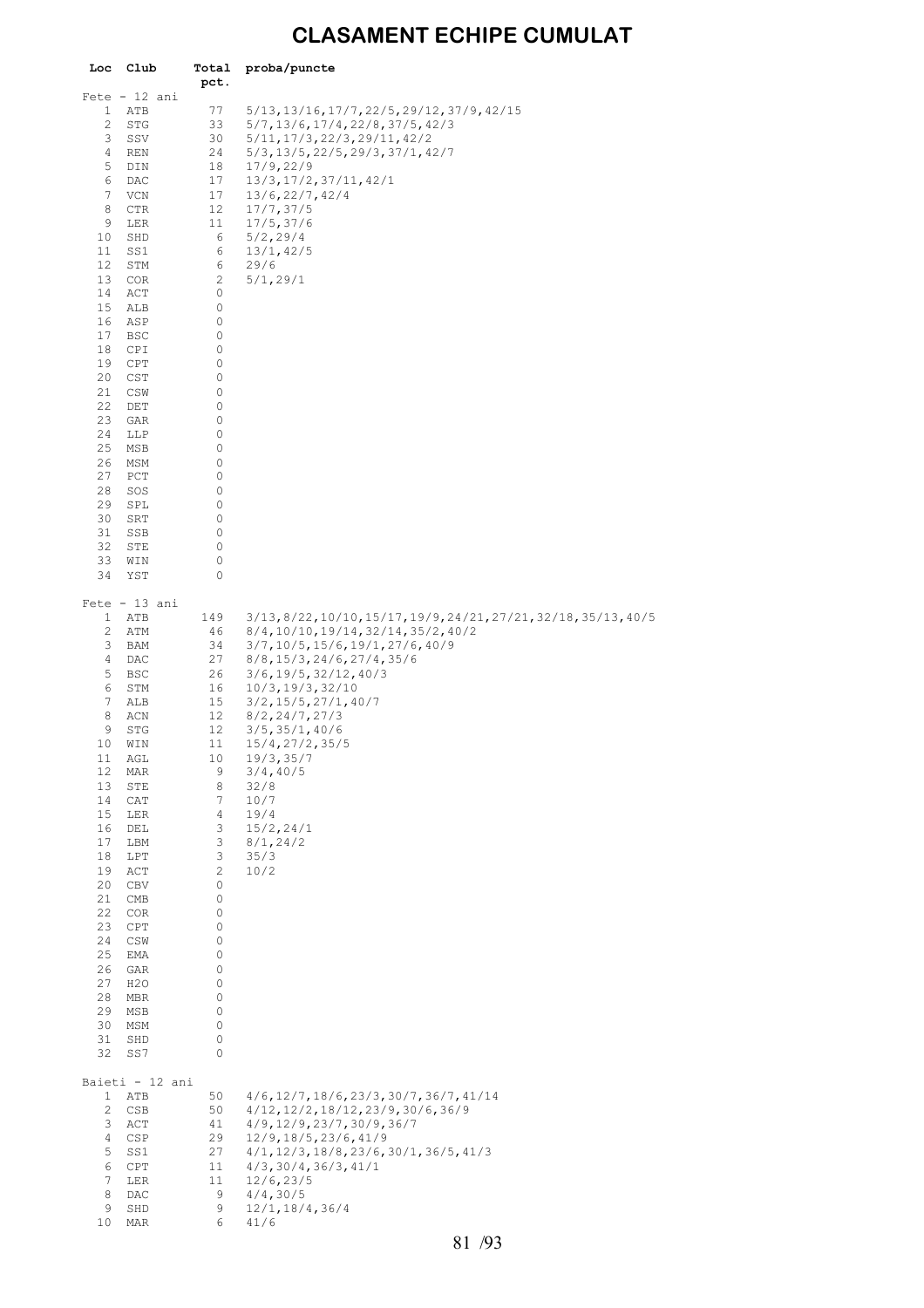| 11<br>ALB<br>12<br>ASP<br>13<br>STE<br>14<br>CAT<br>15<br>BCC<br>16<br>ACN<br>17<br>AGL<br>18<br>AQU<br>19<br>ATM<br>20<br>BAM<br>21<br><b>BSC</b><br>22<br>CBV<br>23<br>COR<br>24<br>CPI<br>25<br>CTR<br>26<br>GAR<br>27<br>LBM<br>28<br>LBO<br>29<br>LLP<br>30<br>MBR<br>31<br>MSM<br>32<br>PCT<br>33<br>SCP<br>34<br>SGH<br>35<br>SOS<br>36<br>SRT<br>37<br>STG<br>38<br>STM<br>39<br>SVU<br>40<br>VCN<br>VSK<br>41                                                                                                                                                 | 5<br>4<br>4<br>2<br>1<br>0<br>0<br>0<br>0<br>0<br>0<br>0<br>0<br>0<br>0<br>0<br>0<br>0<br>0<br>0<br>0<br>0<br>0<br>0<br>0<br>0<br>0<br>0<br>0<br>0<br>0                                                           | 4/2, 30/3<br>41/4<br>18/2, 36/2<br>30/2<br>23/1                                                                                                                                                                                                                                                                                                                                    |
|------------------------------------------------------------------------------------------------------------------------------------------------------------------------------------------------------------------------------------------------------------------------------------------------------------------------------------------------------------------------------------------------------------------------------------------------------------------------------------------------------------------------------------------------------------------------|-------------------------------------------------------------------------------------------------------------------------------------------------------------------------------------------------------------------|------------------------------------------------------------------------------------------------------------------------------------------------------------------------------------------------------------------------------------------------------------------------------------------------------------------------------------------------------------------------------------|
| Baieti - 13 ani<br>ATB<br>$\mathbf{1}$<br>$\overline{c}$<br>CPT<br>3<br>LER<br>4<br>SVU<br>5<br>POL<br>6<br>BAR<br>7<br>CTR<br>8<br>STE<br>9<br>BSC<br>10<br>STG<br>11<br>LBM<br>12<br>LBR<br>13<br>SCP<br>14<br>ACT<br>15<br>MAR<br>16<br>AGL<br>17<br>ALB<br>18<br>ASP<br>19<br>ATM<br>20<br>BAM<br>21<br>BCC<br>22<br>CMB<br>23<br>COR<br>24<br>CSG<br>25<br>CSW<br>26<br>GAR<br>27<br>H <sub>2</sub> O<br>28<br>LLP<br>29<br>LPT<br>30<br>MBR<br>31<br>MSB<br>32<br>SCB<br>33<br>SGL<br>34<br>SHD<br>35<br>SPL<br>36<br>SS1<br>37<br>SSB<br>38<br>STM<br>39<br>WIN | 109<br>85<br>54<br>49<br>32<br>22<br>16<br>10<br>6<br>6<br>5<br>5<br>5<br>$\sqrt{2}$<br>2<br>0<br>0<br>0<br>0<br>0<br>0<br>0<br>0<br>0<br>0<br>0<br>0<br>0<br>0<br>0<br>0<br>0<br>0<br>0<br>0<br>0<br>0<br>0<br>0 | $2/6, 7/6, 9/6, 14/18, 20/7, 25/16, 28/9, 33/14, 34/12, 39/15$<br>2/9,7/13,9/3,14/10,20/3,25/13,28/8,33/8,34/9,39/9<br>$2/1, 7/5, 9/7, 14/5, 20/6, 25/2, 28/7, 33/12, 34/9$<br>7/9,9/9,20/13,33/18<br>2/7, 9/5, 20/5, 28/8, 39/7<br>2/3, 7/4, 14/4, 25/6, 28/4, 34/1<br>2/6, 9/4, 28/1, 39/5<br>33/10<br>33/2, 34/4<br>33/6<br>33/4, 39/1<br>9/2, 20/3<br>2/5<br>9/1, 20/1<br>34/2 |
| Baieti - 14 ani<br>$\mathbf{1}$<br>CSO<br>$\overline{c}$<br>LER<br>3<br>CMC<br>4<br>H <sub>2</sub> O<br>5<br>CPT<br>6<br>MBR<br>$\overline{7}$<br>SRT<br>8<br>ACT<br>9<br>SS1<br>10 <sub>1</sub><br>MAR<br>11<br>SSB                                                                                                                                                                                                                                                                                                                                                   | 44<br>40<br>38<br>35<br>33<br>29<br>28<br>18<br>17<br>16<br>12                                                                                                                                                    | 1/3, 16/14, 21/9, 26/2, 38/9, 43/7<br>1/4, 6/1, 16/18, 21/4, 26/9, 38/1, 43/3<br>1/7, 11/6, 31/9, 38/7, 43/9<br>$1/2$ , 6/9, 11/4, 26/7, 31/6, 38/5, 43/2<br>11/7, 16/8, 21/6, 31/9, 38/3<br>1/1, 6/7, 11/2, 16/12, 26/6, 43/1<br>$1/5$ , $11/14$ , $31/2$ , $38/2$ , $43/5$<br>1/9, 26/3, 43/6<br>16/10, 21/3, 31/4<br>6/6, 26/5, 31/5<br>21/7, 26/1, 38/4                        |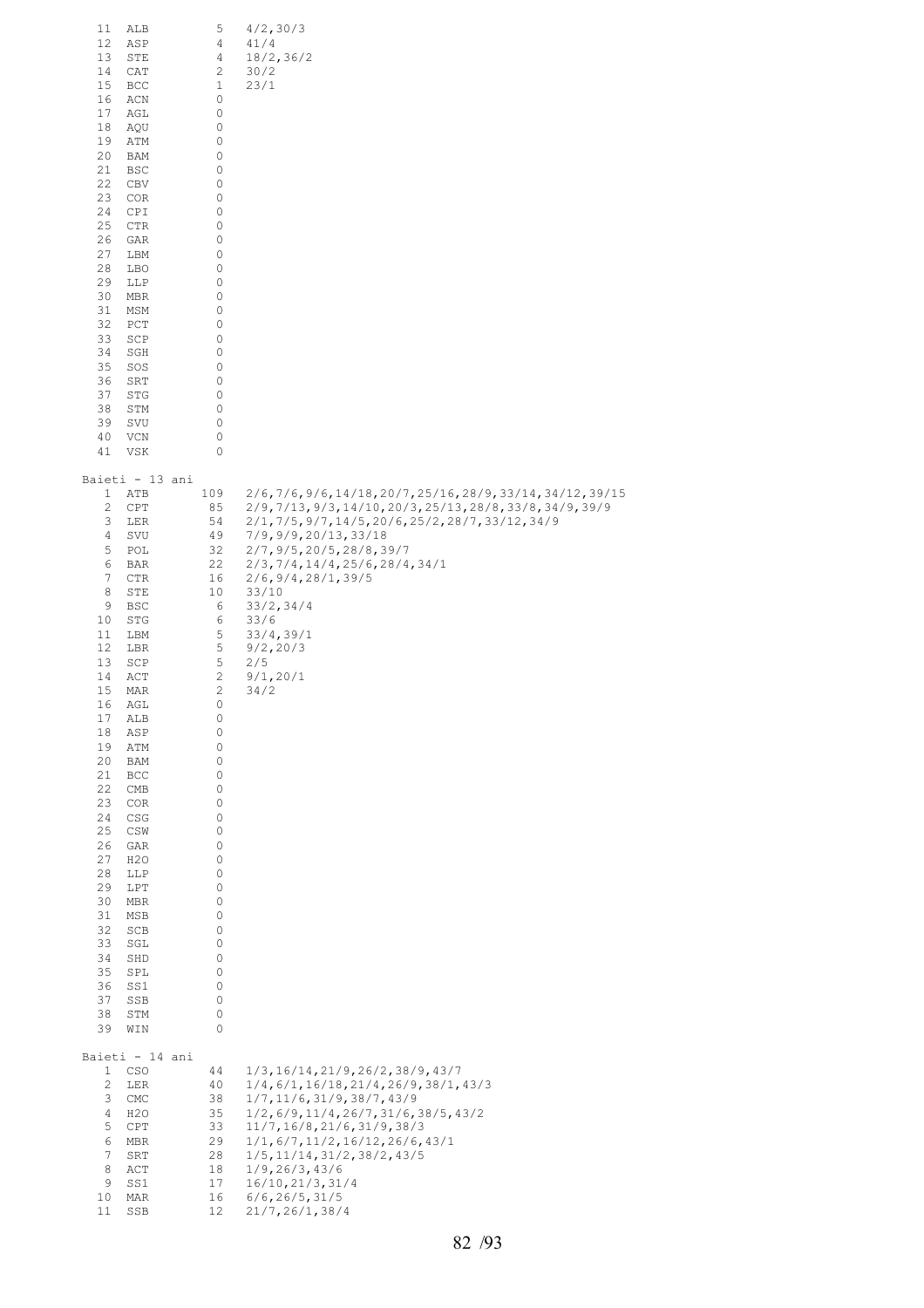| 12 | STM        | 12           | 1/6, 38/6       |
|----|------------|--------------|-----------------|
| 13 | <b>BAR</b> | 9            | 21/5, 43/4      |
| 14 | GAR        | 9            | 6/5, 26/4       |
| 15 | <b>REN</b> | 9            | 6/4, 21/2, 31/3 |
| 16 | SHD        | 4            | 11/3, 21/1      |
| 17 | DAC        | 3            | 6/3             |
| 18 | CSG        | $\mathbf{2}$ | 6/2             |
| 19 | SCB        | $\mathbf 1$  | 11/1            |
| 20 | AGL        | 0            |                 |
| 21 | ALS        | 0            |                 |
| 22 | ATB        | 0            |                 |
| 23 | BAM        | 0            |                 |
| 24 | BCC        | 0            |                 |
| 25 | <b>BSC</b> | 0            |                 |
| 26 | CMB        | 0            |                 |
| 27 | CSN        | 0            |                 |
| 28 | CSP        | 0            |                 |
| 29 | <b>CTR</b> | 0            |                 |
| 30 | DIN        | 0            |                 |
| 31 | LBM        | 0            |                 |
| 32 | LLP        | 0            |                 |
| 33 | MSM        | 0            |                 |
| 34 | PCT        | 0            |                 |
| 35 | POL        | 0            |                 |
| 36 | SCP        | 0            |                 |
| 37 | SGL        | 0            |                 |
| 38 | SPL        | 0            |                 |
| 39 | SSV        | 0            |                 |
| 40 | STE        | 0            |                 |

### **CLASAMENT GENERAL ECHIPE**

| Loc            | Club                             | Total          | Total               | Total               | F12                 | F13                 | <b>B12</b>   | <b>B13</b>          | <b>B14</b>     |
|----------------|----------------------------------|----------------|---------------------|---------------------|---------------------|---------------------|--------------|---------------------|----------------|
|                |                                  | gen.           | pct.                | pct.                |                     |                     |              |                     |                |
|                |                                  | pct.           | fete                | baieti              |                     |                     |              |                     |                |
| 1              | ATB                              | 385            | 226                 | 159                 | 77                  | 149                 | 50           | 109                 | 0              |
| $\overline{c}$ | CPT                              | 129            | $\mathbb O$         | 129                 | $\mathsf{O}\xspace$ | $\mathbb O$         | 11           | 85                  | 33             |
| 3              | LER                              | 120            | 15                  | 105                 | 11                  | $\overline{4}$      | 11           | 54                  | 40             |
| 4              | $\mathtt{ACT}$                   | 63             | $\mathbf{2}$        | 61                  | $\circ$             | $\overline{c}$      | 41           | $\overline{c}$      | 18             |
| 5              | DAC                              | 56             | 44                  | 12                  | 17                  | 27                  | 9            | $\mathsf{O}\xspace$ | 3              |
| 6              | STG                              | 51             | 45                  | 6                   | 33                  | 12                  | $\mathbb O$  | 6                   | $\circ$        |
| 7              | SS1                              | 50             | 6                   | 44                  | 6                   | $\mathbb O$         | 27           | 0                   | 17             |
| 8              | CSB                              | 50             | $\mathbb O$         | 50                  | 0                   | $\circ$             | 50           | $\mathsf{O}\xspace$ | $\mathbb O$    |
| 9              | SVU                              | 49             | $\mathbb O$         | 49                  | 0                   | $\mathbb O$         | $\circ$      | 49                  | 0              |
| 10             | ATM                              | 46             | 46                  | $\mathbb O$         | 0                   | 46                  | $\circ$      | $\mathbb O$         | $\circ$        |
| 11             | CSO                              | 44             | $\mathbb O$         | 44                  | 0                   | $\mathbb O$         | $\mathbb O$  | $\mathsf{O}\xspace$ | 44             |
| 12             | $\mathop{\rm CMC}$               | 38             | $\mathbb O$         | 38                  | 0                   | $\mathbb O$         | 0            | 0                   | 38             |
| 13             | H2O                              | 35             | $\mathbb O$         | 35                  | $\circ$             | $\mathbb O$         | $\circ$      | 0                   | 35             |
| 14             | STM                              | 34             | 22                  | 12                  | 6                   | 16                  | 0            | 0                   | 12             |
| 15             | BAM                              | 34             | 34                  | $\mathsf{O}\xspace$ | $\mathbb O$         | 34                  | $\circ$      | $\mathbb O$         | $\mathbb O$    |
| 16             | <b>REN</b>                       | 33             | 24                  | 9                   | 24                  | $\mathbb O$         | 0            | $\circ$             | 9              |
| 17             | MAR                              | 33             | 9                   | 24                  | $\circ$             | 9                   | 6            | 2                   | 16             |
| 18             | <b>BSC</b>                       | 32             | 26                  | $\epsilon$          | $\circ$             | 26                  | $\circ$      | 6                   | 0              |
| 19             | POL                              | 32             | 0                   | 32                  | 0                   | $\mathbb O$         | $\circ$      | 32                  | $\mathbb O$    |
| 20             | <b>BAR</b>                       | 31             | $\mathbb O$         | 31                  | $\circ$             | $\mathsf{O}\xspace$ | $\circ$      | 22                  | 9              |
| 21             | SSV                              | 30             | 30                  | $\mathsf{O}\xspace$ | 30                  | $\mathsf{O}\xspace$ | $\circ$      | $\mathbb O$         | 0              |
| 22             | $\operatorname{\mathsf{MBR}}$    | 29             | $\mathsf{O}\xspace$ | 29                  | $\circ$             | $\mathsf{O}\xspace$ | $\circ$      | $\mathbf 0$         | 29             |
| 23             | CSP                              | 29             | $\mathbb O$         | 29                  | $\circ$             | $\mathbf 0$         | 29           | $\mathbb O$         | $\circ$        |
| 24             | CTR                              | 28             | 12                  | 16                  | 12                  | $\mathsf{O}\xspace$ | $\circ$      | 16                  | 0              |
| 25             | SRT                              | 28             | $\mathbb O$         | 28                  | $\mathsf O$         | $\circ$             | $\mathbb O$  | $\mathbb O$         | 28             |
| 26             | STE                              | 22             | $\,8\,$             | 14                  | $\circ$             | 8                   | 4            | 10                  | 0              |
| 27             | ALB                              | 20             | 15                  | 5                   | 0                   | 15                  | 5            | $\mathbb O$         | $\mathbb O$    |
| 28             | SHD                              | 19             | 6                   | 13                  | 6                   | $\circ$             | 9            | $\mathsf{O}\xspace$ | 4              |
| 29             | $\texttt{DIN}$                   | 18             | 18                  | $\mathsf{O}\xspace$ | 18                  | $\mathbb O$         | 0            | 0                   | $\mathbb O$    |
| 30             | VCN                              | 17             | 17                  | $\mathbb O$         | 17                  | $\mathbb O$         | $\circ$      | 0                   | 0              |
| 31             | SSB                              | 12             | $\mathbb O$         | 12                  | $\circ$             | $\mathbb O$         | 0            | $\mathsf{O}\xspace$ | 12             |
| 32             | $\mbox{\rm ACN}$                 | 12             | 12                  | $\mathbb O$         | $\circ$             | 12                  | $\circ$      | 0                   | 0              |
| 33             | WIN                              | 11             | 11                  | $\mathsf{O}\xspace$ | 0                   | 11                  | 0            | 0                   | 0              |
| 34             | AGL                              | 10             | 10                  | $\mathbb O$         | $\circ$             | 10                  | $\mathbb O$  | $\mathsf{O}\xspace$ | 0              |
| 35             | GAR                              | 9              | $\mathbb O$         | 9                   | 0                   | $\mathbb O$         | $\circ$      | 0                   | 9              |
| 36             | ${\tt CAT}$                      | $\mathsf 9$    | 7                   | $\overline{c}$      | $\circ$             | 7                   | $\mathbf{2}$ | $\mathsf{O}\xspace$ | 0              |
| 37             | LBM                              | 8              | 3                   | 5                   | 0                   | 3                   | $\circ$      | 5                   | 0              |
| 38             | SCP                              | 5              | $\mathsf{O}\xspace$ | 5                   | 0                   | $\mathsf{O}\xspace$ | $\circ$      | 5                   | 0              |
| 39             | LBR                              | 5              | 0                   | 5                   | 0                   | 0                   | $\circ$      | 5                   | 0              |
| 40             | ASP                              | $\overline{4}$ | $\mathsf{O}\xspace$ | 4                   | 0                   | $\mathsf{O}\xspace$ | 4            | 0                   | 0              |
| 41             | DEL                              | 3              | 3                   | $\mathsf{O}\xspace$ | 0                   | 3                   | $\circ$      | 0                   | 0              |
| 42             | LPT                              | 3              | 3                   | $\mathsf{O}\xspace$ | 0                   | 3                   | $\circ$      | 0                   | 0              |
| 43             | $_{\mbox{\scriptsize COR}}$      | $\mathbf{2}$   | $\overline{c}$      | $\mathsf{O}\xspace$ | $\overline{c}$      | $\mathsf{O}\xspace$ | $\circ$      | 0                   | 0              |
| 44             | $\mathbb{C}\mathbb{S}\mathbb{G}$ | $\overline{c}$ | $\mathbf 0$         | $\overline{c}$      | 0                   | $\mathbf 0$         | $\circ$      | 0                   | $\overline{c}$ |
| 45             | BCC                              | $1\,$          | $\mathsf{O}\xspace$ | $\mathbf 1$         | $\mathbf 0$         | $\circ$             | $\mathbf 1$  | 0                   | 0              |
| 46             | SCB                              | $\mathbf{1}$   | 0                   | $\mathbf{1}$        | $\Omega$            | $\Omega$            | $\circ$      | 0                   | $\mathbf{1}$   |
|                |                                  |                |                     |                     |                     | 83 /93              |              |                     |                |
|                |                                  |                |                     |                     |                     |                     |              |                     |                |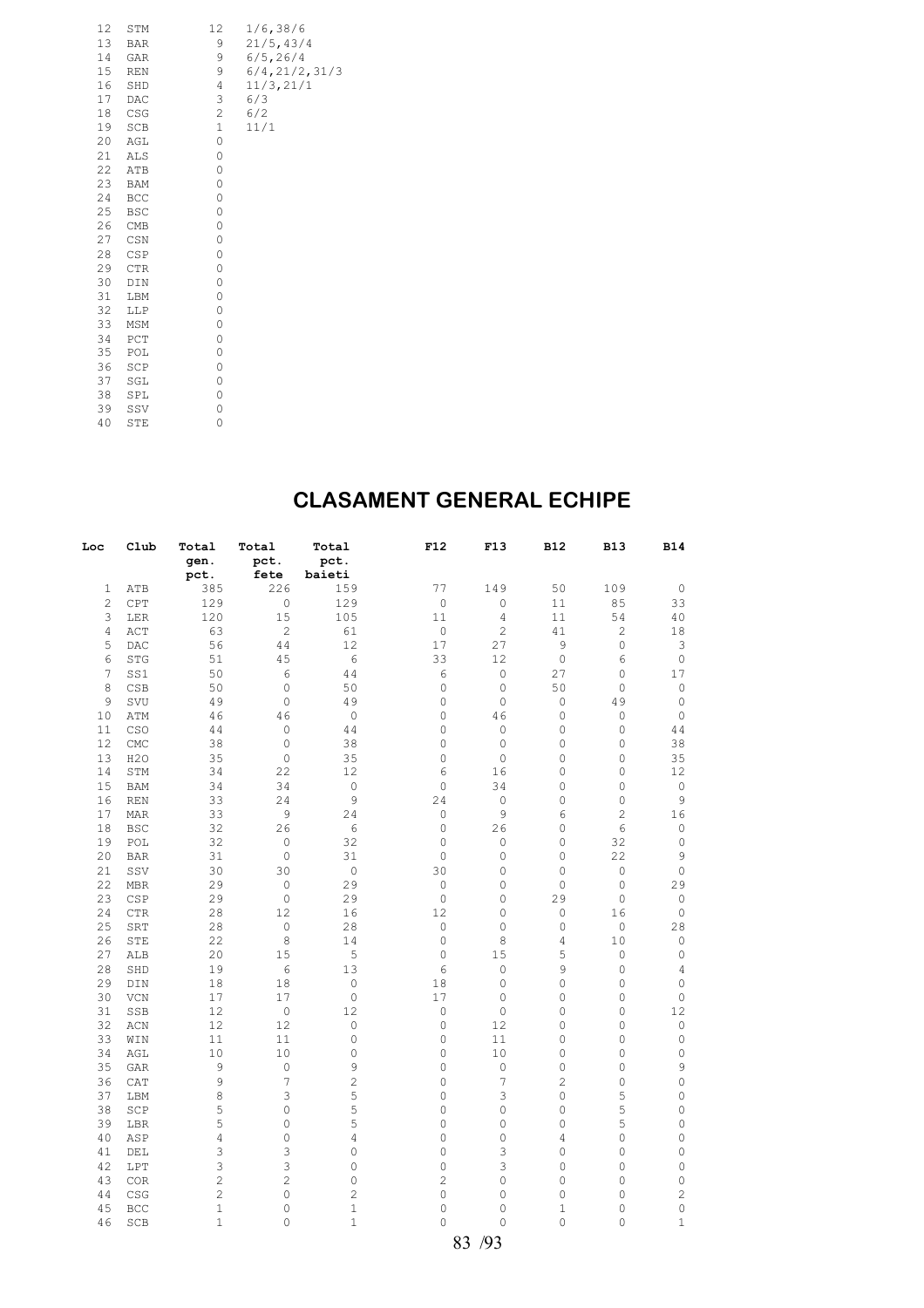| 47 | CPI        | 0 | $\circ$ | O | $\circ$ | 0 | U |  |
|----|------------|---|---------|---|---------|---|---|--|
| 48 | CST        |   | 0       |   | 0       |   |   |  |
| 49 | CSW        |   |         |   | O       |   |   |  |
| 50 | DET        |   |         |   |         |   |   |  |
| 51 | LLP        |   |         |   | ∩       |   |   |  |
| 52 | <b>MSB</b> |   |         |   | 0       |   |   |  |
| 53 | MSM        |   |         |   | O       |   |   |  |
| 54 | PCT        |   |         |   | O       |   |   |  |
| 55 | SOS        |   |         |   | 0       |   |   |  |
| 56 | SPL        |   |         |   |         |   |   |  |
| 57 | YST        |   |         |   | O       |   |   |  |
| 58 | CBV        |   |         |   |         |   |   |  |
| 59 | CMB        |   |         |   |         |   |   |  |
| 60 | EMA        |   |         |   | O       |   |   |  |
| 61 | SS7        |   |         |   | O       |   |   |  |
| 62 | AQU        |   |         |   | Ω       |   |   |  |
| 63 | <b>LBO</b> |   |         |   | O       |   |   |  |
| 64 | SGH        |   | O       |   | Ω       |   |   |  |
| 65 | VSK        |   |         |   |         |   |   |  |
| 66 | SGL        |   |         |   |         |   |   |  |
| 67 | ALS        |   |         |   |         |   |   |  |
| 68 | CSN        |   | 0       |   | 0       |   |   |  |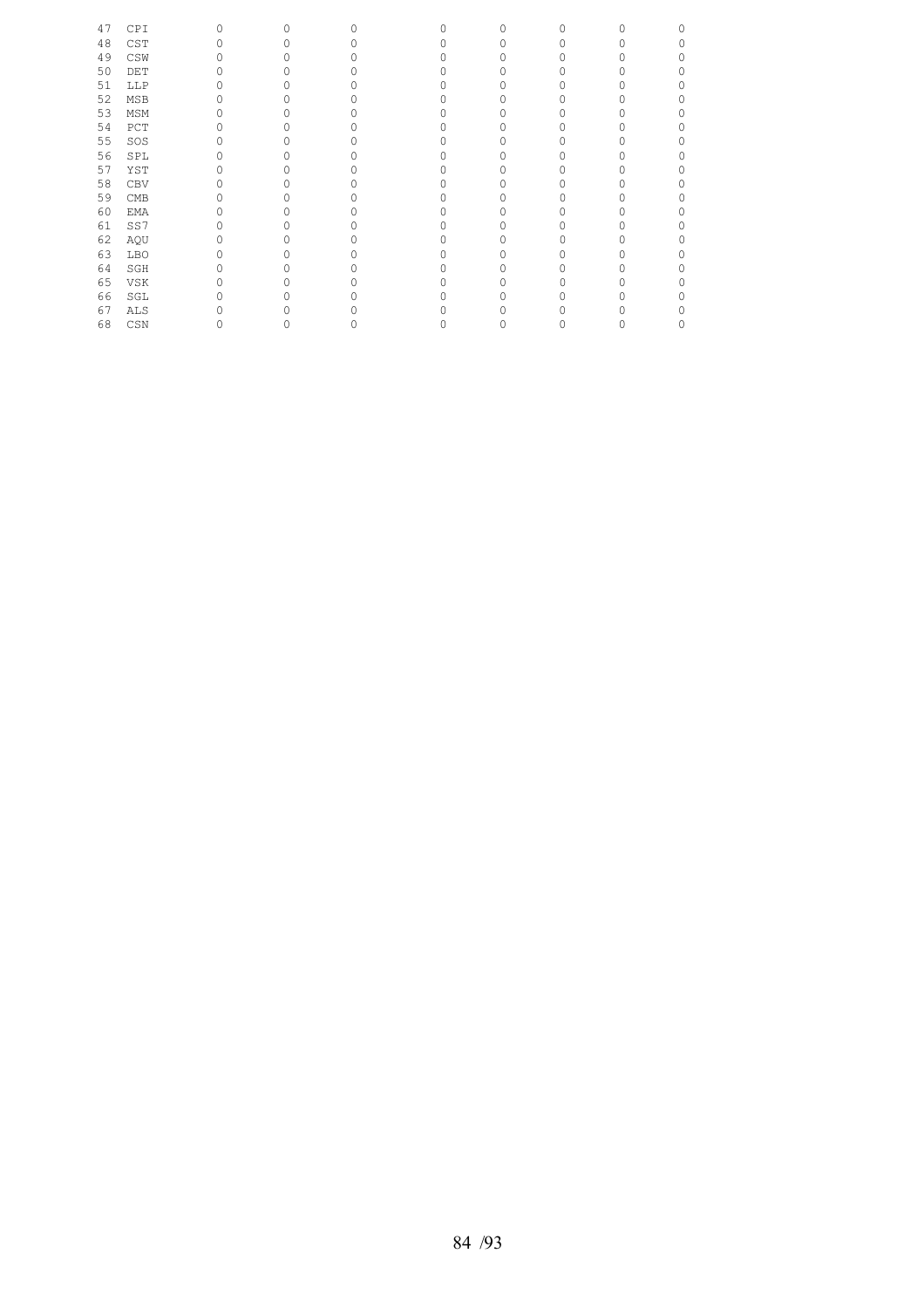# **REZULTATE**

## **Reuniunea: 6 Data: 15.07.2017**

|                         |                       |    | Ser. Cul. Loc Nume si prenume<br>Stafeta (Sch.1, Sch.2, Sch.3, Sch.4) | Cod            | An           | Club                               | Rezultat             | Puncte                  |
|-------------------------|-----------------------|----|-----------------------------------------------------------------------|----------------|--------------|------------------------------------|----------------------|-------------------------|
|                         |                       |    |                                                                       |                |              |                                    |                      |                         |
| Id.: 44                 |                       |    | Proba: 200 m spate masc. 14 ani                                       |                |              | Clasament final                    |                      |                         |
| 4                       | 5                     |    | 1 POPESCU DENIS LAUREAN                                               | 12721          | 2003         | SRT                                | 02:14:02             | 9                       |
| 4                       | 3                     |    | 2 NICOLAE ALEXANDRU FLORIN                                            | 11290          | 2003         | CPT                                | 02:14:76             | 7                       |
| 4                       | $\overline{4}$        |    | 3 SCHMELAS ERWIN                                                      | 12705          | 2003         | SRT                                | 02:17:09             | 6                       |
| 4                       | 6                     |    | 4 MESZAROS BALAZS                                                     | 12547          | 2003         | H <sub>2</sub> O                   | 02:20:41             | 5                       |
| 4                       | $\overline{c}$<br>7   |    | 5 GAVRILA IONUT MADALIN                                               | 12824          | 2003         | MBR                                | 02:23:12             | 4                       |
| 4<br>4                  | $\mathbf{1}$          |    | 6 ISTRATE BOGDAN CRISTIAN<br>7 LUNGU ALEXANDRU RAZVAN                 | 12695<br>13908 | 2003<br>2003 | SHD<br>BAR                         | 02:23:98<br>02:24:25 | 3<br>$\overline{c}$     |
| $\mathbf{1}$            | 6                     |    | 8 DOLTU MIHAI COSMIN                                                  | 12806          | 2003         | DIN                                | 02:24:89             | $\mathbf{1}$            |
| 3                       | 5                     |    | 9 VERMAN CRISTIAN                                                     | 12606          | 2003         | SCB                                | 02:27:74             | 0                       |
| $\mathbf{1}$            | 4                     |    | 10 KOKKINAKIS VASILEIOS                                               | 12813          | 2003         | SS1                                | 02:29:08             | 0                       |
| $\mathbf{1}$            | $\mathbf{1}$          |    | 11 SUSANU EUGEN FLORIN                                                | 11517          | 2003         | ACT                                | 02:30:49             | 0                       |
| 4                       | 8                     |    | 12 OLTEANU VLAD ANDREI                                                | 12869          | 2003         | SS1                                | 02:31:58             | 0                       |
| $\overline{c}$          | 8                     |    | 13 IONITA RARES                                                       | 12927          | 2003         | SS1                                | 02:31:65             | 0                       |
| 3                       | 3                     |    | 14 SIMION MATEI ALEXANDRU                                             | 13052          | 2003         | LER                                | 02:32:34             | 0                       |
| 3                       | $\overline{c}$        |    | 15 PETER ARTHUR CRISTIAN                                              | 12564          | 2003         | ATB                                | 02:32:95             | 0                       |
| 3                       | $7\phantom{.0}$       |    | 16 DOBRE DANIEL GABRIEL                                               | 12645          | 2003         | CSO                                | 02:34:21             | $\circ$                 |
| $\sqrt{2}$              | $\overline{4}$        |    | 17 BALAN PAUL                                                         | 12578          | 2003         | MBR                                | 02:35:21             | 0                       |
| 3                       | $\mathbf{1}$          |    | 18 RIEDL - SERLI TIBOR                                                | 13790          | 2003         | MSM                                | 02:36:86             | 0                       |
| $\overline{c}$          | 5                     |    | 19 DEMIAN NICHOLAS CRISTIAN                                           | 12830          | 2003         | BAM                                | 02:37:69             | 0                       |
| $\overline{c}$          | $\mathbf{2}^{\prime}$ |    | 20 SCARLAT RAZVAN GABRIEL                                             | 13075          | 2003         | CPT                                | 02:38:37             | 0                       |
| $1\,$                   | 8                     |    | 21 LEGANEL ANDREI                                                     | 12775          | 2003         | BCC                                | 02:38:79             | 0                       |
| 3                       | 6                     |    | 22 IACOB SEBASTIAN MIHAI                                              | 13137          | 2003         | STE                                | 02:39:68             | 0                       |
| $\mathbf{1}$            | 3                     |    | 23 ADAM TOMA                                                          | 12865          | 2003         | CSN                                | 02:39:75             | 0                       |
| 3                       | 8                     |    | 24 GRUBACICHI ALEN                                                    | 12314          | 2003         | STM                                | 02:41:62             | $\circ$                 |
| $\,1\,$                 | $\overline{c}$        |    | 25 FRINCU MIHAI ALEXANDRU                                             | 13953          | 2003         | $_{\rm CTR}$                       | 02:42:41             | 0                       |
| $\sqrt{2}$              | $7\phantom{.0}$       |    | 26 BALAN RARES ALEXANDRU                                              | 11120          | 2003         | AGL                                | 02:43:83             | 0                       |
| $\overline{c}$          | 6                     |    | 27 PREDA LUCA IOAN                                                    | 13107          | 2003         | CSO                                | 02:47:43             | 0                       |
| $\mathbf{1}$            | 5                     |    | 28 IANCU ALEXANDRU DIMITRIE                                           | 12565          | 2003         | ALS                                | 02:54:55             | 0                       |
| $\,1$                   | 7                     |    | 29 GRAEF MIHAI VALENTIN                                               | 10850          | 2003         | STE                                | 02:55:32             | 0                       |
| $\mathbf{2}$            | $\mathbf{1}$          |    | 30 ALEXANDRU EDMOND FLORIN                                            | 12731          | 2003         | SPL                                | 02:55:75             | 0                       |
| $\overline{c}$          | 3                     |    | 31 STOLTZ MARKUS                                                      | 13051          | 2003         | REN                                | Scut.med.            | 0                       |
| 3                       | $\overline{4}$        |    | 32 MORARIU LUCA IOAN                                                  | 12567          | 2003         | CSO                                | Descalif.            | 0                       |
|                         |                       |    |                                                                       |                |              |                                    |                      |                         |
| Id.: 45                 |                       |    | Proba: 200 m spate masc. 13 ani                                       |                |              | Clasament final                    |                      | 9                       |
| 9                       | 5                     |    | 1 POPOVICI DAVID                                                      | 13322          | 2004         | ATB                                | 02:16:95             | 7                       |
| 9                       | 4                     |    | 2 MOSCALIUC CALIN GEORGE                                              | 13583          | 2004         | SVU                                | 02:19:46             | 6                       |
| 9<br>9                  | 3<br>6                |    | 3 VEISS MARIUS GABI<br>4 ICHIM LUCA STEFAN                            | 13704<br>12855 | 2004<br>2004 | POL                                | 02:20:76             | 5                       |
| 9                       | 7                     |    | 5 ROSU PATRICK CRISTIAN                                               | 11362          | 2004         | BAR                                | 02:20:93<br>02:21:43 | 4                       |
| 9                       | 8                     |    | 6 GHEORGHE LUCAS IOAN                                                 | 13424          | 2004         | STE<br>LER                         | 02:23:12             | 3                       |
| 8                       | 4                     |    | 7 URSU NICOLAS LUCA                                                   | 13342          | 2004         | ACT                                | 02:24:21             | $\overline{\mathbf{c}}$ |
| 8                       | 6                     |    | 8 COSTACHE BOBESCU IOAN                                               | 13689          | 2004         | BAR                                | 02:25:48             |                         |
| 9                       | $\mathbf{1}$          |    | 9 DEACONU DENNIS DANIEL                                               | 13246          |              |                                    |                      |                         |
|                         | 3                     | 10 | ROTARU COSMIN                                                         |                |              |                                    |                      | 1                       |
|                         | 2                     |    |                                                                       |                | 2004         | CPT                                | 02:27:37             | 0                       |
| 8                       |                       |    |                                                                       | 12852          | 2004         | SCP                                | 02:28:49             | $\circ$                 |
| 8                       |                       | 11 | CRISAN DAVID                                                          | 13191          | 2004         | <b>MAR</b>                         | 02:28:68             | 0                       |
| 8                       | 5                     | 12 | LAPADAT CRISTIAN                                                      | 13326          | 2004         | ATB                                | 02:29:77             | 0                       |
| 7                       | 4                     |    | 13 TURTA ANDREI                                                       | 12686          | 2004         | STE                                | 02:29:81             | 0                       |
| 8                       | 1                     |    | 14 TODORAN IONUT MARIAN                                               | 13577          | 2004         | LBM                                | 02:30:12             | 0                       |
| 9                       | $\mathbf{2}$          |    | 15 CIRCIUMARESCU DAVID STEFA                                          | 11301          | 2004         | CPT                                | 02:31:21             | 0                       |
| 8                       | 7                     |    | 16 NICOLA MADALIN IONUT<br>17 GHILE DRAGOS                            | 13323          | 2004         | ATB                                | 02:31:57             | 0<br>0                  |
| 7                       | 5                     |    |                                                                       | 13264          | 2004         | STE                                | 02:32:14             | 0                       |
| 7                       | 6<br>3                |    | 18 GHIONU DENIS ANDREI<br>19 HOTEA ANDREI                             | 13460          | 2004         | MBR                                | 02:33:61<br>02:34:13 | 0                       |
| 5                       | 7                     |    | 20 BORANGEL EMANUEL GEORGE                                            | 13209          | 2004         | ATM                                |                      | 0                       |
| $\boldsymbol{7}$        | 3                     |    | 21 MAGDA TEODOR STEFAN                                                | 13140          | 2004         | LER                                | 02:34:24             | 0                       |
| 6<br>7                  | 3                     |    |                                                                       | 13951          | 2004         | CTR                                | 02:35:15             | 0                       |
|                         |                       |    | 22 GERGELY FERENC                                                     | 13122          | 2004         | STG                                | 02:35:18             | 0                       |
| $\mathbf{1}$<br>$\,8\,$ | 3<br>8                |    | 23 BARBUL ZETEA LUCA VASILE<br>24 FOTCIUC TEODOR                      | 13259<br>13755 | 2004<br>2004 | LBM<br>SVU                         | 02:36:43<br>02:36:53 | 0                       |
| 7                       | 2                     |    | 25 SZILAGYI SZABOLCS                                                  | 13730          | 2004         | COR                                | 02:37:09             | 0                       |
| 4                       | 4                     |    | 26 STOIAN ANTONIO STEFAN                                              | 11295          | 2004         | WIN                                | 02:38:41             | 0                       |
| 7                       | $\mathbf{1}$          | 27 | LUNGU ANDREI                                                          | 13775          | 2004         | BSC                                | 02:38:83             | $\circ$                 |
| 7                       | 8                     |    | 28 GUINEA ALEXANDRU IONUT                                             | 11289          | 2004         | CPT                                | 02:40:41             | 0                       |
|                         |                       |    |                                                                       |                |              |                                    |                      | $\circ$                 |
| 6                       | 2<br>5                |    | 29 DUMITRASCU ANDREI                                                  | 14750          | 2004         | SPL                                | 02:40:94             | 0                       |
| 5                       | 4                     |    | 30 ULEIA STEFAN OVIDIU<br>31 BECZE ZETENY BENEDEK                     | 13346<br>13143 | 2004<br>2004 | $\mathop{\rm CMB}\nolimits$<br>CSG | 02:41:05<br>02:41:10 | $\circ$                 |
| 5                       | 5                     |    |                                                                       | 13677          |              |                                    |                      | 0                       |
| 6                       | 4                     |    | 32 SZENTPETERI IMRE MARK                                              | 13649          | 2004         | COR                                | 02:41:24             | 0                       |
| $\mathbf{1}$            |                       |    | 33 DANCANET EMIL                                                      |                | 2004         | ATM                                | 02:41:58             | 0                       |
| $\overline{c}$          | 2                     |    | 34 SANDU CLAUDIU ANDREI                                               | 13203          | 2004         | SS1                                | 02:41:95             | 0                       |
| 6                       | 7                     |    | 35 GIURAN DRAGOS                                                      | 13719          | 2004         | MSB                                | 02:42:64             |                         |
| 3<br>4                  | 3<br>1                |    | 36 HODINA RAZVAN<br>37 GHERGHEL VLAD CRISTIAN                         | 13515<br>13431 | 2004<br>2004 | AGL<br>LER                         | 02:43:30<br>02:43:42 | 0<br>0                  |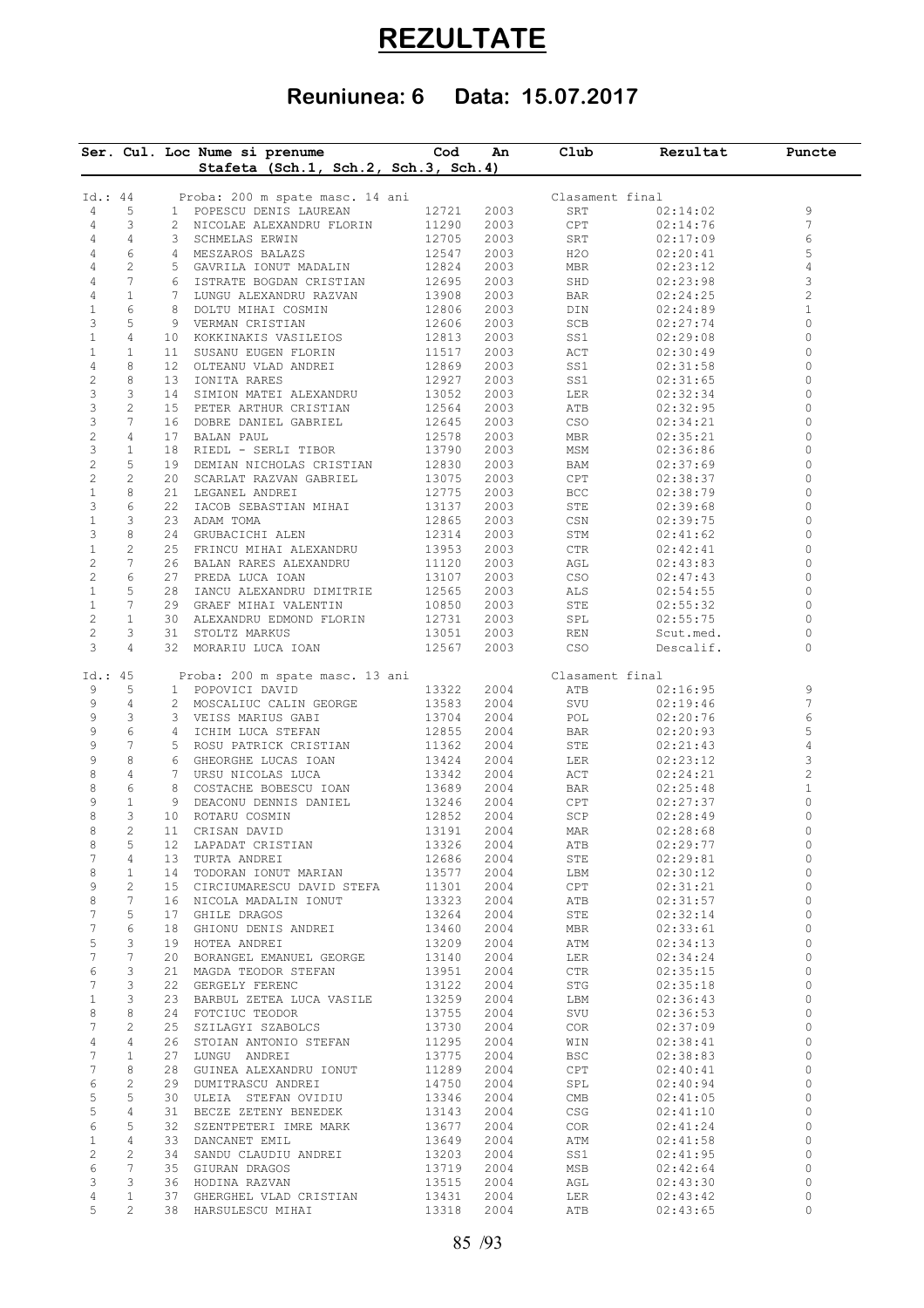| 5               | 7                         |                 | 39 BARABAS ERIK KRISZTIAN       | 13197 | 2004 | STG             | 02:44:01  |                |
|-----------------|---------------------------|-----------------|---------------------------------|-------|------|-----------------|-----------|----------------|
| 6               | 6                         |                 | 40 DUMITRESCU CATALIN IONUT     | 13180 | 2004 | STE             | 02:44:91  | $\circ$        |
| 3               | $\overline{4}$            |                 | 41 LUCA MIHAI ALEXANDRU         | 13759 | 2004 | SVU             | 02:45:09  | 0              |
| 6               | 8                         |                 | 42 BUNGARDEAN RAUL DUMITRU      | 13288 | 2004 | SHD             | 02:47:13  | $\circ$        |
| $\overline{c}$  | $7\phantom{.0}$           |                 | 43 MADARAS IOSIF DOMINIC        | 13302 | 2004 | SSB             | 02:47:82  | 0              |
| $\overline{4}$  | $\epsilon$                |                 | 44 PARASCHIV RARES              | 13481 | 2004 | SCP             | 02:48:81  | $\circ$        |
| 5               | 8                         |                 | 45 TENGHER ALEXANDRU            | 13325 | 2004 | ATB             | 02:50:35  | 0              |
| 3               | $\overline{c}$            |                 |                                 |       |      |                 |           |                |
|                 |                           |                 | 46 ELEFTERIU ALBU OCTAVIAN      | 13516 | 2004 | AGL             | 02:50:80  | 0              |
| 6               | $\mathbf{1}$              |                 | 47 PETRACHE DARIUS CATALIN      | 13321 | 2004 | ATB             | 02:53:67  | $\circ$        |
| $\overline{4}$  | 8                         |                 | 48 NEAGU ANDREI DANIEL          | 14368 | 2004 | MBR             | 02:54:00  | 0              |
| 5               | $\mathbf{1}$              |                 | 49 CIBOTARU MIHAIL VLAD         | 13756 | 2004 | SVU             | 02:54:22  | $\circ$        |
| 3               | 6                         |                 | 50 CAZACU GEORGE ALIN           | 13347 | 2004 | CMB             | 02:54:88  | 0              |
| $\mathsf S$     | 6                         |                 | 51 KOVER EDUARD CRISTIAN        | 13045 | 2004 | COR             | 02:56:63  | 0              |
| $\overline{4}$  | $\mathbf{3}$              |                 | 52 BENTE RAUL BOGDAN            | 13723 | 2004 | COR             | 02:56:69  | $\circ$        |
| $\mathsf 3$     | $1\,$                     |                 | 53 LUPUSOARA MATEI              | 15504 | 2004 | SGL             | 02:57:32  | 0              |
| 3               | 8                         |                 | 54 GHELBEREU EDUARD GABRIEL     | 13923 | 2004 | ASP             | 02:58:26  | $\circ$        |
| $\overline{4}$  | $7\overline{ }$           |                 | 55 GHEORGHE DAVIAN              | 13672 | 2004 | CMB             | 02:58:44  | 0              |
| $\mathsf 3$     | 5                         |                 | 56 RAUTA MATEI CRISTIAN         | 13317 | 2004 | ATB             | 02:59:47  | $\circ$        |
| $\overline{c}$  | 5                         |                 | 57 STAN HORIA                   | 13375 | 2004 | SPL             | 03:00:31  | 0              |
| $\overline{4}$  | $\overline{c}$            |                 | 58 CADAR ANDREI ALEX.           | 13261 | 2004 | BAM             | 03:02:38  | $\circ$        |
| 3               | $7\overline{ }$           |                 | 59 MILOS ROBERT CRISTIAN        | 13461 | 2004 | MBR             | 03:05:03  | $\circ$        |
| $\sqrt{2}$      | $\mathbf{3}$              |                 | 60 FARCAS ANDREI ILIE           | 14514 | 2004 | MSB             | 03:06:63  | $\circ$        |
| $\overline{c}$  | $\overline{4}$            |                 | 61 DROSU LUCIAN ANDREI          | 13800 | 2004 | CPT             | 03:07:98  | $\circ$        |
| $\mathbf{1}$    | 5                         |                 | 62 NANULESCU ALEXANDRU NICHI    |       |      |                 | 03:08:45  | $\circ$        |
|                 |                           |                 |                                 | 13774 | 2004 | BSC             |           |                |
| $\overline{2}$  | 6                         |                 | 63 ZAPOROJAN ALEX ANTONIO       | 13425 | 2004 | LER             | 03:19:79  | 0              |
| 6               | $\overline{4}$            |                 | 64 ROMAN PAUL                   | 13151 | 2004 | H2O             | Descalif. | $\circ$        |
|                 |                           |                 |                                 |       |      |                 |           |                |
| Id.: 46         |                           |                 | Proba: 200 m spate fem. 13 ani  |       |      | Clasament final |           |                |
| 5               | 4                         |                 | 1 NAIDIN ALEXANDRA PATRICIA     | 13315 | 2004 | ATB             | 02:25:80  | 9              |
| 5               | 5                         |                 | 2 AHMAD SAMIRA ALEXANDRA        | 13210 | 2004 | ATM             | 02:30:76  | $\overline{7}$ |
| 5               | $\mathbf{3}$              |                 | 3 IOANA DARIA MARIA             | 13316 | 2004 | ATB             | 02:35:14  | 6              |
| $\overline{4}$  | $\ensuremath{\mathsf{3}}$ |                 | 4 TRUSCA CARINA MARIA           | 13644 | 2004 | STM             | 02:35:50  | 5              |
| 5               | $\epsilon$                |                 | 5 CEACA MOCAN DIANA STEF.       | 13706 | 2004 | ACN             | 02:35:57  | $\overline{4}$ |
| $\mathsf S$     | $\sqrt{2}$                |                 | 6 CONSTANTIN DIANA              | 13400 | 2004 | CAT             | 02:38:10  | 3              |
| 5               | $1\,$                     |                 | 6 TILA VANESSA MARIA            | 11864 | 2004 | WIN             | 02:38:10  | 3              |
| 5               | $7\phantom{.0}$           |                 | 8 POPA LEONA                    | 13256 | 2004 | BAM             | 02:38:60  | $\mathbf{1}$   |
| $\overline{c}$  | 8                         |                 | 9 ORZA EMILIA MARIA             | 13207 | 2004 | ATM             | 02:38:92  | 0              |
| $\mathfrak{Z}$  | $\overline{4}$            |                 | 10 PRECOB CRETU ANISIA          | 13206 | 2004 | ATM             | 02:40:38  | 0              |
| $\overline{4}$  | 6                         |                 | 11 HAULICA ANCA ELENA           | 13290 | 2004 | SHD             | 02:41:66  | $\circ$        |
| $\overline{4}$  | 5                         |                 | 12 RADU TIMEEA ANDREEA          | 13776 | 2004 | BSC             | 02:42:11  | 0              |
| $\overline{4}$  | $\overline{4}$            |                 | 13 COMAN CORINA IOANA           | 13263 | 2004 | STE             | 02:42:67  | $\circ$        |
|                 |                           |                 |                                 |       |      |                 |           |                |
| $\mathbf{1}$    | 4                         |                 | 14 MOTOS LETITIA ANDREEA        | 13208 | 2004 | ATM             | 02:43:34  | 0              |
| 3               | $7\phantom{.0}$           |                 | 15 STEFURA ANA-MARIA ALEXAND    | 13798 | 2004 | DEL             | 02:43:51  | $\circ$        |
| $\mathsf 3$     | 3                         |                 | 16 BACAN KARINA ELENA           | 13797 | 2004 | LPT             | 02:43:72  | $\circ$        |
| 5               | 8                         | 17              | DICULESCU IULIA ALEXANDRA       | 13068 | 2004 | DAC             | 02:44:22  | 0              |
| 3               | 6                         |                 | 18 SERMAN IOANA ALEXANDRA       | 13432 | 2004 | LER             | 02:45:48  | $\circ$        |
| 4               | 8                         |                 | 19 ILIE BIANCA MARIA            | 13311 | 2004 | ATB             | 02:45:98  | 0              |
| $\mathbf{1}$    | 5                         |                 | 20 VINCZE BRIGITTA              | 13505 | 2004 | CSW             | 02:46:17  | 0              |
| 3               | $\mathbf{1}$              |                 | 21 IACOB DIANA MARIA            | 13485 | 2004 | ALB             | 02:48:24  | $\circ$        |
| $\mathbf{1}$    | 2                         |                 | 22 DUMITRESCU CRISTINA          | 13058 | 2004 | STE             | 02:49:02  |                |
| 4               | $\mathbf{1}$              |                 | 23 OLTEANU ALEXIA IOANA         | 13314 | 2004 | ATB             | 02:49:04  | $\circ$        |
| 3               | 5                         | 24              | SALAVASTRU ELENA                | 13519 | 2004 | AGL             | 02:49:61  | $\circ$        |
| $\overline{c}$  | $\overline{4}$            |                 | 25 HORGA IOANA AMELIA           | 13153 | 2004 | STG             | 02:50:12  | $\mathbb O$    |
| $\mathcal{E}$   | $\overline{c}$            | 26              | TARABEGA ANCA MARIA             | 13312 | 2004 | BSC             | 02:50:54  | $\circ$        |
| $\overline{c}$  | 3                         | 27              | POP RALUCA FLORINA              | 13503 | 2004 | CSW             | 02:50:81  | $\circ$        |
| $\overline{4}$  | $\mathbf{2}$              | 28              | BECSI IULIA ALEXIA              | 13556 | 2004 | LBM             | 02:52:74  | $\circ$        |
| $\overline{c}$  | 5                         | 29              | ALFOLDY BOGLARKA                | 13726 | 2004 | COR             | 02:53:47  | $\circ$        |
| $\overline{c}$  | $\overline{c}$            | 30              | MANHARDT SIERRA CHRISTINA       | 15474 | 2004 | CBV             | 02:55:82  | $\circ$        |
| $1\,$           | 6                         | 31              | TUDORESCU IOANA                 |       |      |                 | 02:56:22  | $\circ$        |
|                 | 6                         |                 |                                 | 15450 | 2004 | STE             |           | $\circ$        |
| $\overline{c}$  |                           | 32              | CURIAC MARA GABRIELA            | 13354 | 2004 | CMB             | 02:57:47  |                |
| $\overline{c}$  | $\mathbf{1}$              | 33              | ISPAS ANDREEA FLORENTINA        | 14513 | 2004 | MSB             | 02:58:71  | $\circ$        |
| $\overline{c}$  | $7\phantom{.0}$           |                 | 34 CONSTANTINESCU SARA MARIA    | 13716 | 2004 | BSC             | 02:59:38  | $\circ$        |
| $\mathcal{E}$   | 8                         |                 | 35 CHIBULCUTEAN MARIA BEATRI    | 13026 | 2004 | EMA             | 03:02:97  | $\circ$        |
| $\mathbf{1}$    | $7\phantom{.0}$           |                 | 36 MATEI GUIMAN ALEXIA MARIA    | 13734 | 2004 | LER             | 03:05:91  | $\circ$        |
| $\mathbf{1}$    | 3                         | 37              | BESENYEI ANNA MARIA             | 15561 | 2004 | BSC             | 03:14:54  | $\circ$        |
| $\overline{4}$  | $7\phantom{.}$            |                 | 38 IVAN SARA NATALIE            | 14334 | 2004 | SS7             | Descalif. | $\circ$        |
|                 |                           |                 |                                 |       |      |                 |           |                |
| Id.: 47         |                           |                 | Proba: 100 m liber masc. 12 ani |       |      | Clasament final |           |                |
| 13              | 4                         |                 | 1 COZMA STEFAN                  | 14126 | 2005 | CSB             | 00:59:29  | 9              |
| 13              | 3                         |                 | 2 RAD LUCAS ANDREI              | 14256 | 2005 | MAR             | 01:01:67  | $\overline{7}$ |
| 13              | 6                         |                 | 3 STIGNEI DENIS                 | 14102 | 2005 | <b>BCC</b>      | 01:02:08  | $\epsilon$     |
| 13              | 5                         | 4               | JIANU ADRIAN PETRU              | 14435 | 2005 | STE             | 01:02:76  | 5              |
| 13              | $\mathbf{2}$              |                 | 5 ENACHE ANDREI                 | 13937 | 2005 | <b>CSP</b>      | 01:03:14  | $\overline{4}$ |
| 13              | 7                         |                 | 6 PANDELE ALEXANDRU EDWARD      | 14281 | 2005 | ATB             | 01:03:65  |                |
| 11              | $\mathbf{1}$              |                 | 7 STANCU VLAD STEFAN            | 13962 | 2005 | SS1             | 01:03:75  | $\frac{3}{2}$  |
| 10              | 3                         | 8               | BOLDOR ALEXANDRU CRISTIAN       | 14053 | 2005 | SHD             | 01:03:84  | $\mathbf{1}$   |
| 13              | 8                         |                 | 9 DINDAREANU ALEXANDRU          | 14842 | 2005 | <b>BSC</b>      | 01:04:29  | $\circ$        |
| 12              | 6                         | 10              | STOICA ANDREI ALEXANDRU         | 11834 | 2005 | CPT             | 01:04:63  | $\circ$        |
| 13              | $\mathbf{1}$              | 10              | ANDRON TEODOR                   | 14206 | 2005 | CPI             |           | $\circ$        |
|                 |                           |                 |                                 |       |      |                 | 01:04:63  |                |
| 12              | 4                         | 12 <sup>°</sup> | NATAPRAZU LUCA MIHAIL           | 14279 | 2005 | ATB             | 01:04:73  | $\circ$        |
| 12              | 7                         | 13              | NAE ADRIAN GABRIEL              | 13272 | 2005 | DAC             | 01:04:79  | $\mathbb O$    |
| 12              | $\mathbf{1}$              |                 | 14 COMSA ALEXANDRU IOAN         | 14166 | 2005 | ALB             | 01:04:97  | $\circ$        |
| 9               | 5                         |                 | 15 VASILESCU STEFAN ANDREI      | 13961 | 2005 | SS1             | 01:05:28  | $\circ$        |
| $7\phantom{.0}$ | 6                         |                 | 16 PETRE NARCIS ALEXANDRU       | 13423 | 2005 | LER             | 01:05:60  | 0              |
| 11              | 3                         |                 | 17 MELIANU NICOLAE CRISTIAN     | 14437 | 2005 | STE             | 01:05:94  | $\circ$        |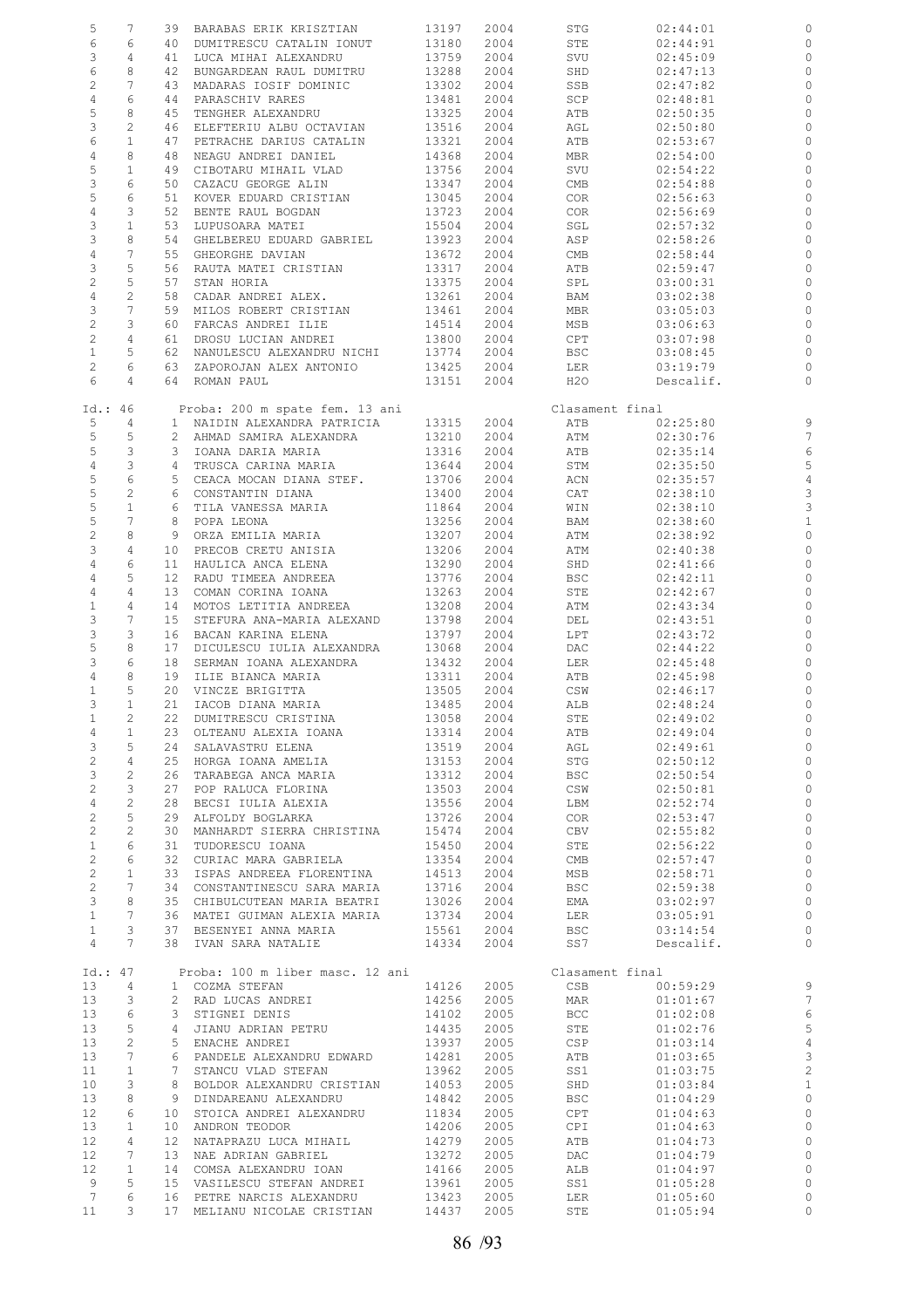| 11                                 | 2                        |    | 18 MARES DOMINIQUE GABRIEL                 | 14447          | 2005         | STE             | 01:05:98             | 0                   |
|------------------------------------|--------------------------|----|--------------------------------------------|----------------|--------------|-----------------|----------------------|---------------------|
| 10                                 | $\mathbf{1}$             |    | 19 BUDIACI VLADIMIR STEFAN                 | 13931          | 2005         | CSP             | 01:06:39             | 0                   |
| 10                                 | 6                        |    | 20 BOBOC EMANOEL FLORIN                    | 13853          | 2005         | LER             | 01:06:46             | $\circ$             |
| 12                                 | 8                        | 21 | PRICOP VLAD ALEXANDRU                      | 13847          | 2005         | LER             | 01:06:54             | 0                   |
| 11                                 | 7                        | 22 |                                            | 13914          | 2005         |                 |                      | $\circ$             |
|                                    |                          |    | ANDRONIC IONUT ADRIAN                      |                |              | ASP             | 01:06:69             |                     |
| 12                                 | 3                        | 23 | SIPOS PETER DAVID                          | 14362          | 2005         | ACN             | 01:06:74             | $\circ$             |
| 9                                  | 6                        | 24 | GYORFI FRANCISC DENIS                      | 14050          | 2005         | SHD             | 01:06:93             | $\circ$             |
| 12                                 | 5                        | 25 | MARINESCU DARIUS ANDREI                    | 12432          | 2005         | <b>BCC</b>      | 01:06:98             | $\circ$             |
| 10 <sub>o</sub>                    | 4                        | 26 | BALAITA DRAGOS                             | 14127          | 2005         | CSB             | 01:07:04             | $\circ$             |
|                                    |                          |    |                                            |                |              |                 |                      |                     |
| 6                                  | 7                        | 27 | MIHAI DAVID ANDREI                         | 14104          | 2005         | <b>BSC</b>      | 01:07:44             | $\circ$             |
| 10                                 | 7                        | 28 | PASZTOR LASZLO VALENTIN                    | 14077          | 2005         | STG             | 01:07:77             | $\circ$             |
| 11                                 | 5                        | 29 | DUMITRU MARIO EDUARD                       | 14238          | 2005         | <b>BSC</b>      | 01:07:80             | 0                   |
|                                    |                          |    |                                            |                |              |                 |                      |                     |
| 10                                 | 5                        | 30 | IARI EDWARD ERIK                           | 14460          | 2005         | COR             | 01:07:84             | $\circ$             |
| 8                                  | 4                        | 31 | NICULAE ALEXEI                             | 14270          | 2005         | ATB             | 01:07:87             | 0                   |
| 11                                 | 6                        | 31 | BRINDAU DAVID CRISTIAN                     | 14247          | 2005         | BAM             | 01:07:87             | $\circ$             |
| 8                                  | 6                        | 33 | BUDA ALEXANDRU GABRIEL                     | 14169          | 2005         | ALB             | 01:07:88             | 0                   |
| 10 <sub>o</sub>                    | 2                        | 34 | MURES RARES                                | 15264          | 2005         | SGH             | 01:07:91             | $\circ$             |
|                                    |                          |    |                                            |                |              |                 |                      |                     |
| 9                                  | 3                        | 35 | ARITON ALEXANDRU MARIUS                    | 14367          | 2005         | MBR             | 01:07:93             | 0                   |
| 8                                  | 5                        | 36 | HRITCU RARES LUCIAN                        | 14054          | 2005         | SHD             | 01:08:00             | 0                   |
| 12                                 | 2                        | 37 | IOAN ALEXANDRU                             | 14078          | 2005         | STG             | 01:08:02             | $\circ$             |
| $\mathbf{1}$                       | 6                        | 38 | BALANESCU FILIP ANDREI                     | 13935          | 2005         | CSP             | 01:08:25             | 0                   |
|                                    |                          |    |                                            |                |              |                 |                      |                     |
| 8                                  | 3                        | 39 | RADU DAVID                                 | 13941          | 2005         | LER             | 01:08:33             | $\circ$             |
| 10                                 | 8                        | 39 | VOLOSENIUC HUDESCU MATEI                   | 14133          | 2005         | SCP             | 01:08:33             | 0                   |
| 11                                 | 4                        | 41 | MIHU CRISTIAN VICTOR                       | 14105          | 2005         | BSC             | 01:08:51             | $\circ$             |
| 9                                  | 7                        | 42 | TANASE DANIEL VASILE                       | 15459          | 2005         | STE             | 01:08:55             | 0                   |
|                                    | 8                        |    |                                            |                |              |                 |                      |                     |
| 11                                 |                          | 43 | STOIAN GABRIEL RAZVAN                      | 12383          | 2005         | CSP             | 01:09:00             | 0                   |
| $7\phantom{.0}$                    | 3                        | 44 | STOICA EMILIAN                             | 12387          | 2005         | LER             | 01:09:17             | $\circ$             |
| 9                                  | $\overline{4}$           | 45 | PASA UNGURIANU LUCA VLAD                   | 14405          | 2005         | LER             | 01:09:22             | 0                   |
| 9                                  | 8                        | 46 | TUTUIANU SEBASTIAN                         | 13858          | 2005         | LER             | 01:09:42             | $\circ$             |
|                                    |                          |    |                                            |                |              |                 |                      |                     |
| 7                                  | 2                        | 47 | POPA ALEXANDRU DANIEL                      | 13146          | 2005         | LLP             | 01:09:97             | $\circ$             |
| 8                                  | 7                        | 48 | LAZAR ANDREI                               | 14430          | 2005         | STE             | 01:10:22             | 0                   |
| 8                                  | 8                        | 49 | TOMA MIHAI COSMIN                          | 14449          | 2005         | ATM             | 01:10:73             | $\circ$             |
| 7                                  | 5                        | 50 | PAL ANDREI ERIC                            | 14128          | 2005         | CSB             | 01:10:92             | 0                   |
|                                    |                          |    |                                            |                |              |                 |                      |                     |
| 8                                  | $\mathbf{2}$             | 51 | ONEA ARIS CRISTIAN ANTONI                  | 13845          | 2005         | LER             | 01:11:34             | $\circ$             |
| 6                                  | 4                        | 52 | MISTIREANU IUSTIN TEODOR                   | 13030          | 2005         | CSB             | 01:11:42             | 0                   |
| 9                                  | $\mathbf{1}$             | 53 | SERBANESCU STEFAN ANDREI                   | 15142          | 2005         | CTR             | 01:11:49             | $\circ$             |
| 6                                  | $\mathbf{1}$             | 54 | CRET TUDOR ALEXANDRU                       | 15146          | 2005         | LBO             | 01:11:51             | 0                   |
| 5                                  | 3                        | 55 |                                            |                |              |                 |                      | $\circ$             |
|                                    |                          |    | CORNACIU ADRIAN STEFAN                     | 14262          | 2005         | ATB             | 01:11:56             |                     |
| 6                                  | 2                        | 56 | BRATULESCU IUSTINIAN                       | 14300          | 2005         | PCT             | 01:11:57             | $\circ$             |
| $\overline{4}$                     | 7                        | 57 | CONSTANTINESCU MIHNEA                      | 14051          | 2005         | SHD             | 01:11:64             | $\circ$             |
| 4                                  | $\mathbf{1}$             | 58 | FOZECAS ALEX MIHAI                         | 14376          | 2005         | LBM             | 01:11:68             | $\circ$             |
|                                    |                          |    |                                            |                |              |                 |                      |                     |
| 5                                  | 2                        | 59 | DRAGU FILIP SEBASTIAN                      | 13926          | 2005         | ASP             | 01:11:86             | $\circ$             |
| 4                                  | 2                        | 60 | STEFANACHE ALEXANDRU MARI                  | 13099          | 2005         | LER             | 01:12:05             | 0                   |
| $\mathbf{1}$                       | 5                        | 61 | ILIES RAZVAN CRISTIAN                      | 14340          | 2005         | GAR             | 01:12:08             | $\circ$             |
| 2                                  | 2                        | 62 | URSU TUDOR NICOLAE                         | 14272          | 2005         | ATB             | 01:12:09             | 0                   |
| 3                                  | $\overline{4}$           | 63 | TICA STEFAN                                | 14129          | 2005         | CSB             |                      | $\circ$             |
|                                    |                          |    |                                            |                |              |                 | 01:12:17             |                     |
| $\mathbf{1}$                       | 3                        | 64 | PREDA ALEXANDRU FLORIN                     | 13959          | 2005         | SS1             | 01:12:24             | 0                   |
| 8                                  | $\mathbf{1}$             | 64 | DUMITRAS TUDOR STEFAN                      | 14230          | 2005         | SVU             | 01:12:24             | $\circ$             |
| 7                                  | 7                        | 66 | TABACU DIMITRIE                            | 11277          | 2005         | CPT             | 01:12:40             | $\circ$             |
| 6                                  | 8                        |    | 67 RADOI RARES NICOLAE                     | 15079          | 2005         | CTR             | 01:12:50             | $\circ$             |
|                                    |                          |    |                                            |                |              |                 |                      |                     |
| 5                                  | $\mathbf{1}$             |    | 68 PETRASCU MATEI                          | 14110          | 2005         | BSC             | 01:12:84             | $\circ$             |
| $7\phantom{.0}$                    | $4\overline{ }$          |    | 69 BANATEAN ANDREAS ALEX.                  | 14090          | 2005         | STM             | 01:12:99             | $\circ$             |
| $\mathbf{1}$                       | $\mathbf{2}$             |    | 70 LIMBASAN ALEXANDER GEORGE               | 15713          | 2005         | AQU             | 01:13:00             | $\circ$             |
| 5                                  | 7                        |    | 71 BUJOR STEFAN                            | 14194          | 2005         | ASP             | 01:13:02             | $\circ$             |
|                                    |                          |    |                                            |                |              |                 |                      |                     |
| 6                                  | 6                        |    | 71 VLASCEANU ANTONIO DANIEL                | 12959          | 2005         | CAT             | 01:13:02             | $\circ$             |
| $\overline{4}$                     | 5                        |    | 73 GRIGORAS STEFAN CRISTIAN                | 13849          | 2005         | LER             | 01:13:26             | $\circ$             |
| 5                                  | 6                        |    | 74 PUIU DRAGOS IOAN                        | 14426          | 2005         | STE             | 01:13:42             | $\circ$             |
| 9                                  | $\mathbf{2}$             |    | 75 NEAMTU ALEXANDRU CRISTIAN               | 14031          | 2005         | SRT             | 01:13:56             | $\circ$             |
|                                    |                          |    |                                            |                |              |                 |                      |                     |
| 4                                  | $\overline{4}$           |    | 76 TANVUIA RARES MATEI                     | 14505          | 2005         | AGL             | 01:13:57             | $\circ$             |
| 4                                  | 6                        |    | 76 PRALL IULIAN GABRIEL                    | 13274          | 2005         | DAC             | 01:13:57             | $\circ$             |
| 4                                  | 3                        |    | 78 CURTICAPEAN VLAD ANDREI                 | 15485          | 2005         | CBV             | 01:13:76             | $\circ$             |
| $\mathbf{1}$                       | $\overline{4}$           |    | 79 PATRASCU BOGDAN                         | 15557          | 2005         | CAT             | 01:13:99             | $\circ$             |
| 5                                  | 8                        |    | 79 BAJKO ZALAN                             |                |              |                 | 01:13:99             | $\circ$             |
|                                    |                          |    |                                            |                |              |                 |                      |                     |
|                                    |                          |    |                                            | 15890          | 2005         | VSK             |                      |                     |
| 7                                  | 8                        |    | 81 CANAS ROBERT VALENTIN                   | 14028          | 2005         | SRT             | 01:14:40             | $\circ$             |
| 5                                  | 5                        |    | 82 STOIAN ANTONIO GABRIEL                  | 13948          | 2005         | CTR             | 01:14:77             | $\circ$             |
|                                    |                          |    |                                            |                |              |                 |                      |                     |
| $\overline{c}$                     | 7                        |    | 83 ENCULESEI RAZVAN RARES                  | 13960          | 2005         | SS1             | 01:14:87             | $\circ$             |
| 6                                  | 5                        |    | 84 MALUS CRISTIAN IONUT                    | 13922          | 2005         | ASP             | 01:14:90             | $\circ$             |
| 3                                  | 6                        |    | 85 DUMITRU MIHAI VIRGILIU                  | 14276          | 2005         | ATB             | 01:15:30             | $\circ$             |
| $\mathbf{2}$                       | 3                        |    | 86 BAJCU ANGELO COSMIN                     | 14241          | 2005         | BSC             | 01:15:54             | $\circ$             |
| 3                                  | $\mathbf{1}$             | 87 | KUN BENCE                                  | 14836          | 2005         | SOS             | 01:15:73             | $\circ$             |
|                                    | 3                        |    |                                            |                |              |                 |                      |                     |
| 6                                  |                          |    | 88 GEORGEONI CALIN ANDREI                  | 14266          | 2005         | ATB             | 01:16:95             | $\circ$             |
| 3                                  | 8                        |    | 89 VLADAR ENE                              | 14538          | 2005         | VCN             | 01:17:00             | $\circ$             |
| 4                                  | 8                        |    | 90 ADAM BOGDAN                             | 14729          | 2005         | LER             | 01:17:25             | $\circ$             |
| $\mathcal{E}$                      | 3                        |    | 91 SIMON LUCA LUCIAN                       | 14455          | 2005         | MSM             | 01:17:61             | $\circ$             |
|                                    | $7^{\circ}$              |    |                                            |                |              |                 |                      |                     |
| $\mathbf{1}$                       |                          |    | 92 ALEXANDRESCU VICTOR                     | 14302          | 2005         | PCT             | 01:17:82             | $\circ$             |
| 3                                  | $7\phantom{.0}$          |    | 93 SIBANA ROBERT STEFAN                    | 14303          | 2005         | PCT             | 01:17:95             | $\circ$             |
| $\overline{c}$                     | $\mathbf{1}$             |    | 94 MINCU ANDREI ALEX.                      | 15274          | 2005         | STE             | 01:18:33             | $\circ$             |
| $\overline{2}$                     | 4                        |    | 95 CIRILO ALBERTO ANDREI                   | 14134          | 2005         | SCP             | 01:18:89             | $\circ$             |
| $\overline{2}$                     | 8                        |    | 96 TEREBESI NANDOR LASZLO                  |                | 2005         | VCN             | 01:23:74             | $\circ$             |
|                                    |                          |    |                                            | 14536          |              |                 |                      |                     |
| 3                                  | 5                        |    | 97 DUTA VALENTIN STEFAN                    | 15663          | 2005         | CTR             | Scut.med.            | $\circ$             |
|                                    |                          |    |                                            |                |              |                 |                      |                     |
| Id.: 48                            |                          |    | Proba: 100 m liber fem. 12 ani             |                |              | Clasament final |                      |                     |
| 11                                 | $\overline{\phantom{a}}$ |    | 1 COSTEA BIANCA ANDREEA                    | 14500          | 2005         | DIN             | 01:00:35             | 9                   |
|                                    |                          |    |                                            |                |              |                 |                      |                     |
| 12 <sub>2</sub><br>12 <sup>°</sup> | 5<br>3                   |    | 2 VERCIUC MARIA<br>3 DUTA JASSMINE ANDREEA | 13965<br>13844 | 2005<br>2005 | SSV<br>LER      | 01:03:80<br>01:03:99 | $\overline{7}$<br>6 |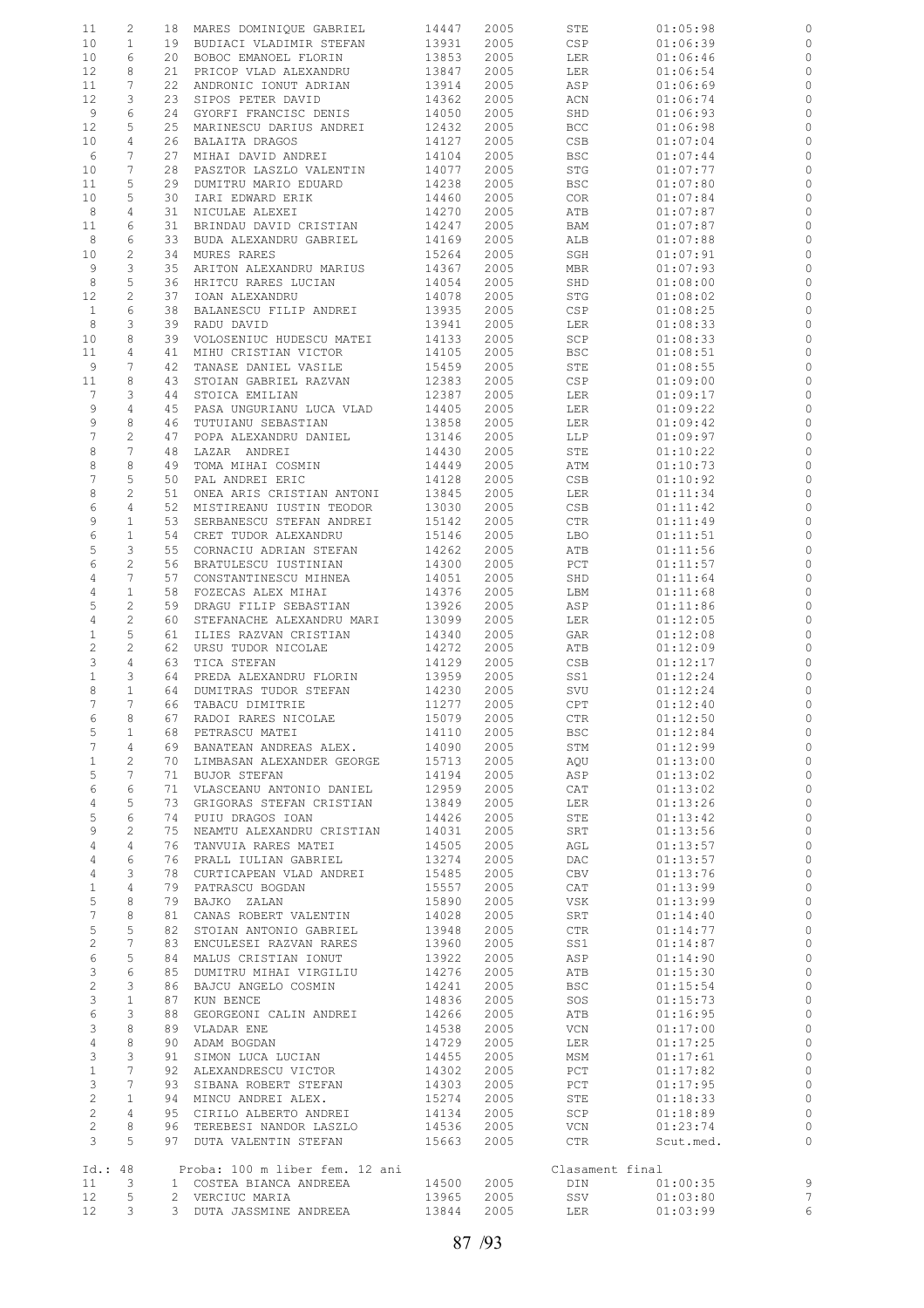| 12              | 6                     |                 | 4 GORECKI ANDRA DENISA       | 13101      | 2005 | ATB | 01:04:19  | 5                        |
|-----------------|-----------------------|-----------------|------------------------------|------------|------|-----|-----------|--------------------------|
| 11              | $7\phantom{.0}$       |                 | 5 CHIRU SIMONA ANDREEA       | 13958      | 2005 | SS1 | 01:04:26  | $\overline{4}$           |
| 12              | $7\phantom{.0}$       |                 | 6 CURCAN ALEXANDRA ROXANA    | 13918      | 2005 | ATB | 01:06:45  | 3                        |
| 12              | $\mathbf{1}$          |                 | 7 BORA CARLA MARIA           | 14412      | 2005 | CST | 01:06:75  | $\overline{c}$           |
| 10              | 7                     |                 | 8 ZORZOLIU MIRUNA            | 13022      | 2005 | REN | 01:06:91  | $\mathbf{1}$             |
| 12              | 8                     | 8               | LUCAN DARIA STEFANIA         | 14234      | 2005 | SSV | 01:06:91  | $\mathbf{1}$             |
| 12              | 4                     |                 | 10 MARIN IOANA               | 14267      | 2005 | ATB | 01:07:07  | $\circ$                  |
| 11              | 5                     | 11              | KACSO NOEMI                  | 14080      | 2005 | STG | 01:07:16  | $\circ$                  |
| 11              | $\overline{4}$        | 12 <sup>7</sup> | GHERMAN AMALIA ARIANA        | 13809      | 2005 | ACT | 01:07:21  | $\circ$                  |
| 10 <sub>o</sub> | 3                     | 13              | IORGA ANDREEA DENISA         | 14840      | 2005 | STE | 01:07:65  | $\circ$                  |
| 12              | $\mathbf{2}$          |                 | 14 MEZEI MELITA BLANKA       | 14534      | 2005 | VCN | 01:07:86  | $\circ$                  |
| 10 <sub>o</sub> | $\mathbf{1}$          | 15              | DROG MARIA BIANCA            | 14108      | 2005 | BSC | 01:08:01  | $\circ$                  |
| 9               | 7                     | 16              | MARTON PANNA REKA            | 13721      | 2005 | COR | 01:08:50  | $\circ$                  |
| 9               | 5                     | 17              | HUMA DARIA ELENA             | 14088      | 2005 | STM | 01:08:58  | 0                        |
| 10              | $\mathbf{2}$          |                 | 18 OPREA ANA MARIA           | 14336      | 2005 | ASP | 01:08:78  | $\circ$                  |
| 9               | $\mathbf{2}$          | 19              | JUGUREANU IOANA IRIS         | 13838      | 2005 | LER | 01:09:01  | 0                        |
| 10              | 5                     | 20              | NAE RAISA GABRIELA           | 13273      | 2005 | DAC | 01:09:46  | $\circ$                  |
| 9               | $\mathbf{1}$          | 21              | DIACONESCU CARBUNESCU MAD    | 12762      | 2005 | ACT | 01:09:48  | 0                        |
| 11              | $\mathbf{1}$          | 22              | ELLERSDORFER MIHAELA         | 13685      | 2005 | CTR | 01:09:57  | 0                        |
| 11              | 2                     | 23              | BADEA BIANCA MARIA           | 13913      | 2005 | ASP | 01:09:90  | 0                        |
| 9               | 4                     | 24              | SAFCENCU DELIA GIORGIANA     | 13275      | 2005 | DAC | 01:10:13  | 0                        |
| $\mathbf{1}$    | 3                     | 25              | PAN-KE LAURA ANA-MARIA       | 15679      | 2005 | LER | 01:10:22  | $\circ$                  |
| $7\phantom{.0}$ | 3                     | 26              | MORAR CARLA DELIA            | 14055      | 2005 | SHD | 01:10:25  | 0                        |
| 10              | 8                     | 27              | KEMECSEI CSENGE              | 12994      | 2005 | COR | 01:10:31  | $\circ$                  |
| 8               | 6                     | 28              | GOMOI IOANA TEODORA          | 14106      | 2005 | BSC | 01:10:44  | 0                        |
| 11              | 8                     | 29              | RAFA TANIA MADALINA          | 14365      | 2005 | CSW | 01:10:45  | 0                        |
| 7               | 4                     | 30              | PASCU ANA MARIA              | 14506      | 2005 | ACT | 01:10:71  | $\circ$                  |
| 9               | 6                     | 31              | CONSTANTIN DENISA            | 14443      | 2005 | ASP | 01:10:77  | $\circ$                  |
| 8               | 3                     | 32              | CSAKI VILLO                  | 14835      | 2005 | SOS | 01:10:86  | $\circ$                  |
| 9               | 8                     | 33              | TEIANU IOANA CLAUDIA         | 13276      | 2005 | DAC | 01:10:92  | 0                        |
| 9               | 3                     | 34              | STOICA GEORGIANA DANIELA     | 12408      | 2005 | LLP | 01:11:14  | 0                        |
|                 | $\overline{4}$        | 35              |                              | 14539      |      |     |           | $\circ$                  |
| 10              |                       |                 | CHIS ARIANA ROXANA           |            | 2005 | VCN | 01:11:22  |                          |
| 8               | $\mathbf{1}$          | 36              | BUSURCA PETRA                | 13997      | 2005 | YST | 01:11:24  | 0                        |
| 11              | 6                     | 37              | LEAH IOANA SILVIA            | 14069      | 2005 | SSB | 01:11:25  | $\circ$                  |
| 7               | 5                     | 38              | TEODORESCU ANASTASIA         | 14516      | 2005 | MSB | 01:11:95  | 0                        |
| $7\phantom{.0}$ | 6                     | 39              | FILA BARBARA ERZSEBET        | 13731      | 2005 | COR | 01:12:00  | $\circ$                  |
| 8               | 5                     | 40              | PETCU ALEXIA IOANA           | 13330      | 2005 | ACT | 01:12:05  | 0                        |
| 8               | $\overline{4}$        | 41              | DUMITRU ANDREEA ANISIA       | 13750      | 2005 | REN | 01:12:24  | $\circ$                  |
| 6               | 5                     | 42              | PAPP ANNEMARIE               | 14086      | 2005 | STM | 01:12:32  | $\circ$                  |
| 6               | 6                     | 43              | ANDERSON CHLOE RUTH          | 14510      | 2005 | ACT | 01:12:56  | $\circ$                  |
| 8               | 2                     | 44              | GUBAVU ALESSIA MIHAELA       | 13268      | 2005 | DAC | 01:12:62  | $\circ$                  |
| 7               | $\mathbf{1}$          | 45              | IONITA CARMEN ANA MARIA      | 14214      | 2005 | CPI | 01:12:94  | $\circ$                  |
| 8               | 8                     | 45              | GRIGORESCU DIANA ELENA       | 14438      | 2005 | STE | 01:12:94  | 0                        |
| $\overline{4}$  | 4                     | 47              | MIU ALESIA STEFANIA          | 14229      | 2005 | WIN | 01:13:02  | $\circ$                  |
| 7               | 8                     | 47              | VACARU ANDREEA IULIANA       | 13949      | 2005 | CTR | 01:13:02  | $\circ$                  |
| 3               | $\mathbf{1}$          | 49              | TUDOR THEA MARIA             | 15107      | 2005 | DET | 01:13:05  | $\circ$                  |
| 5               | 8                     | 50              | TRUSCA ALYSA ILONA           | 13921      | 2005 | ASP | 01:13:37  | $\circ$                  |
| 7               | 2                     |                 | 51 CRISAN MARIA ALESSANDRA   | 12445      | 2005 | CPT | 01:13:56  | $\circ$                  |
| 4               | 5                     |                 | 52 VASILE MARIA CLAUDIA      | 13940      | 2005 | LER | 01:13:89  | $\circ$                  |
| 5               | 7                     |                 | 53 TALPOS PETRA ANTONIA      | 15060 2005 |      | SSB | 01:14:03  | $\overline{\phantom{0}}$ |
| 6               | 8                     |                 | 54 DUTA IAZABELA MARIA       | 13916      | 2005 | ASP | 01:14:15  | $\circ$                  |
| 8               | $7\phantom{.0}$       |                 | 55 LEPOUTRE EMMA SARAH       | 14518      | 2005 | REN | 01:14:30  | $\circ$                  |
| 6               | 3                     |                 | 56 BANCILA MARA ALEXANDRA    | 14113      | 2005 | BSC | 01:14:32  | $\circ$                  |
| 4               | 6                     | 57              | GHEORGHE ANA MARIA           | 15926      | 2005 | ACT | 01:14:52  | $\circ$                  |
| 4               | 7                     | 58              | NITU SARA MIHAELA            | 14825      | 2005 | SPL | 01:14:56  | $\circ$                  |
| 3               | $\mathbf{2}$          | 59              | GALUSCA BRIANA IOANA         | 14308      | 2005 | PCT | 01:14:57  | $\circ$                  |
| $\overline{4}$  | 3                     | 59              | NICULITA FLORENTINA DIANA    | 14278      | 2005 | ATB | 01:14:57  | $\circ$                  |
| 5               | 6                     | 61              | BELIGA ANDRA MARIA           | 14457      | 2005 | MSM | 01:14:61  | $\circ$                  |
| $\overline{c}$  | 5                     | 62              | NAN IRA                      | 14358      | 2005 | GAR | 01:14:66  | 0                        |
| 6               | $\mathbf{2}$          | 63              | POJAR ALEXANDRA ANDREEA      | 14535      | 2005 | VCN | 01:14:72  | $\circ$                  |
| 6               | $\mathbf{1}$          | 63              | IANA SARA CEZARA             | 14019      | 2005 | SRT | 01:14:72  | $\circ$                  |
| 5               | 4                     | 65              | COSTINESCU SARA NAOMI        | 14177      | 2005 | ALB | 01:15:08  | $\circ$                  |
| 5               | $\mathbf{1}$          | 66              | BIRO DOROTTYA                | 13729      | 2005 | COR | 01:15:32  | $\circ$                  |
| 6               | $\overline{4}$        | 67              | COTRUTA MARIA SMARANDA       | 14994      | 2005 | YST | 01:15:53  | $\circ$                  |
| $\overline{c}$  | 6                     | 68              | BALAN ALEXANDRA              | 14306      | 2005 | PCT | 01:15:82  | $\circ$                  |
| $\overline{4}$  | $\mathbf{2}$          | 69              | PASCAL MIRUNA ANDREEA        | 13843      | 2005 | LER | 01:16:54  | $\circ$                  |
| 6               | $7\phantom{.0}$       | 70              | IANCU ANA MARIA              | 13839      | 2005 | LER | 01:16:59  | $\circ$                  |
| 5               | $\mathbf{2}^{\prime}$ | 71              | LASZLO NOEMI                 | 14551      | 2005 | VCN | 01:16:80  | $\circ$                  |
| $\mathcal{E}$   | 3                     | 72              | SOLOMON IOANA ALEXANDRA      | 14282      | 2005 | ATB | 01:17:55  | $\circ$                  |
| $\mathcal{E}$   | 6                     | 73              | GRIGORESCU THEA IOANA        | 12689      | 2005 | STE | 01:17:58  | $\circ$                  |
| $\overline{c}$  | 3                     | 74              | POPESCU MARIA TEODORA        | 12489      | 2005 | CPT | 01:17:76  | $\circ$                  |
| $\mathbf{2}$    | 7                     |                 |                              |            |      |     |           |                          |
| $\mathbf{1}$    | 5                     | 75<br>76        | SOLOMON RARINCA BIANCA       | 14974      | 2005 | SS1 | 01:17:78  | $\circ$<br>$\circ$       |
| $\mathcal{E}$   |                       |                 | DUMITRU AMALIA ANDREEA       | 14203      | 2005 | SPL | 01:18:04  |                          |
|                 | 4                     | 77              | HIRCEAGA MIRUNA              | 14728      | 2005 | ALB | 01:18:05  | $\circ$                  |
| 3               | 8<br>7                | 78              | SARBU ELENA ALEXANDRA        | 14176      | 2005 | ALB | 01:18:49  | $\circ$                  |
| 3               |                       | 79              | ZAYADNA IASMINA MARIA        | 14175      | 2005 | ALB | 01:18:60  | $\circ$                  |
| $\mathbf{1}$    | 4                     | 80              | BUDIU PATRICIA               | 16280      | 2005 | CSW | 01:19:03  | $\circ$                  |
| $\overline{c}$  | 4                     | 81              | CANCIU DARIA                 | 15058      | 2005 | SSB | 01:19:74  | $\circ$                  |
| $\overline{4}$  | 8                     |                 | 82 ANGHEL ALICE EUGENIA      | 13840      | 2005 | LER | 01:22:49  | $\circ$                  |
| $\overline{c}$  | 2                     | 83              | DARABAN MIRUNA ELENA         | 14454      | 2005 | MSM | 01:25:90  | $\circ$                  |
| 3               | 5                     |                 | 84 MOCANU ALEXANDRA STEFANIA | 14703      | 2005 | ASP | Descalif. | 0                        |
| 5               | 5                     |                 | 84 DINCA STEFANIA ALEXANDRA  | 14515      | 2005 | SSB | Descalif. | $\circ$                  |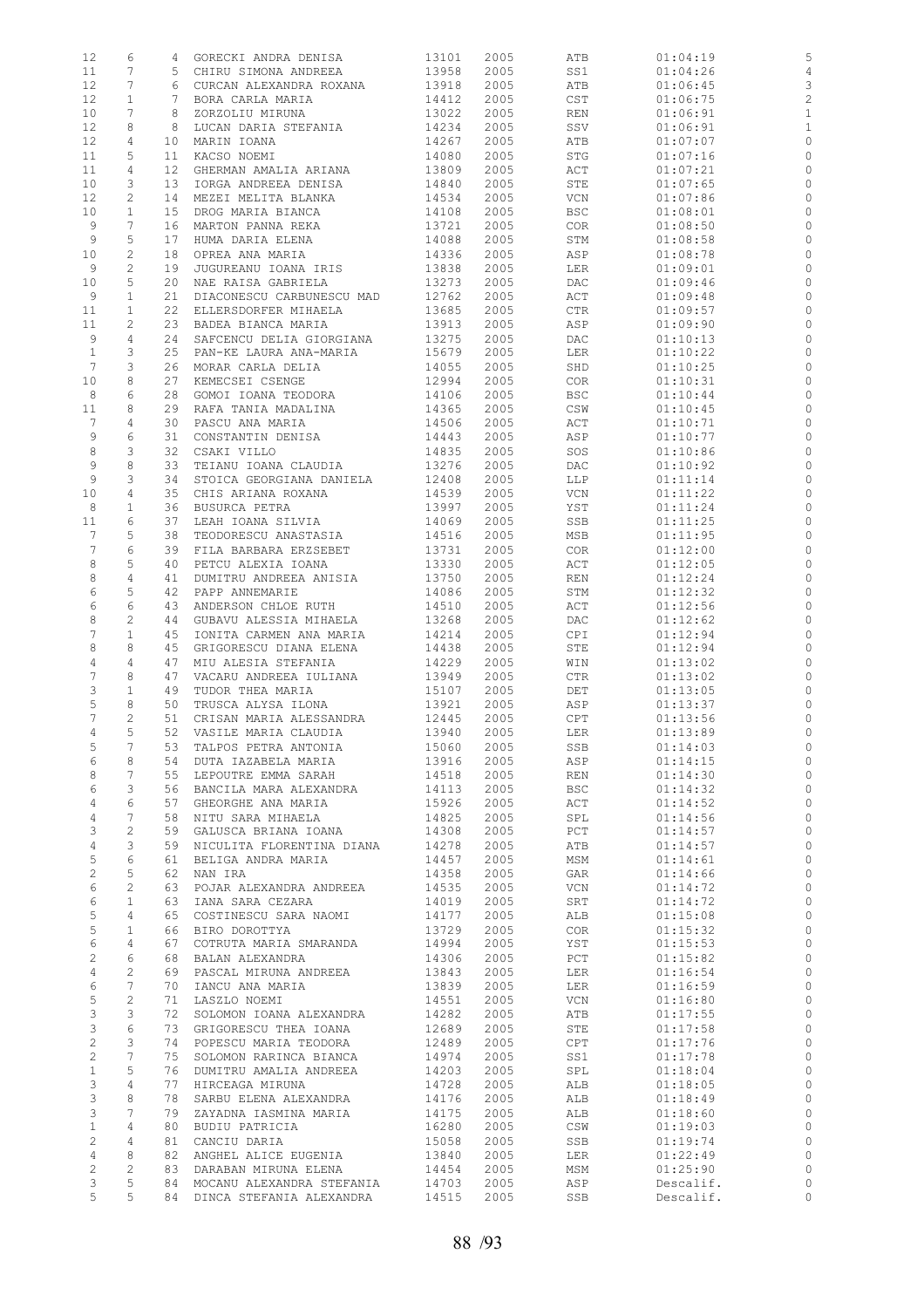| Id.: 49                               | Proba: 400 m liber masc. 14 ani                                |       |      | Clasament final        |                |
|---------------------------------------|----------------------------------------------------------------|-------|------|------------------------|----------------|
| 6<br>4                                | 1 GERGELY MIHAI                                                | 12963 | 2003 | CMC<br>04:21:90        | 9              |
| 6<br>3                                | 2 LUNGU ALEXANDRU RAZVAN                                       | 13908 | 2003 | BAR<br>04:23:62        | 7              |
| 6<br>5                                | 3 DUMITRACHE TOBIAS GEORGE                                     | 12891 | 2003 | CSO<br>04:23:90        | 6              |
| 6<br>6                                | 4 KUGELMAN PATRICK ALEX.                                       | 12883 | 2003 | MAR<br>04:28:10        | 5              |
|                                       |                                                                |       |      |                        |                |
| 6<br>$\mathbf{2}$                     | 5 MESZAROS BALAZS                                              | 12547 | 2003 | H20<br>04:31:87        | $\overline{4}$ |
| 5<br>4                                | IACOB SEBASTIAN MIHAI<br>6                                     | 13137 | 2003 | STE<br>04:33:19        | 3              |
| 6<br>$\mathbf{1}$                     | 7 NICOLAE ALEXANDRU FLORIN                                     | 11290 | 2003 | CPT<br>04:33:87        | $\overline{c}$ |
| 5<br>3                                | 8<br>KOKKINAKIS VASILEIOS                                      | 12813 | 2003 | SS1<br>04:35:67        | $\mathbf{1}$   |
| 6<br>$7\phantom{.0}$                  | 9 RUSEN COSTIN ALIN                                            | 12641 | 2003 | 04:37:73<br>LER        | $\circ$        |
| 5<br>$\mathbf{2}$                     | TIMOFTE MARIUS GABRIEL<br>10                                   | 12694 | 2003 | SHD<br>04:39:45        | 0              |
| 5<br>6                                |                                                                |       |      | 04:41:38               | $\circ$        |
|                                       | 11<br>STOICA IONUT                                             | 10574 | 2003 | CPT                    |                |
| $\overline{4}$<br>4                   | 12<br>ROGOVEANU VLAD ANDREI                                    | 13803 | 2003 | PCT<br>04:42:39        | 0              |
| 5<br>7                                | ROTARU VLAD<br>13                                              | 12777 | 2003 | SSB<br>04:42:93        | 0              |
| 5<br>5                                | MORARIU LUCA IOAN<br>14                                        | 12567 | 2003 | CSO<br>04:45:60        | 0              |
| 5<br>$\mathbf{1}$                     | 15<br>GANEA CRISTIAN STEFAN                                    | 12822 | 2003 | MBR<br>04:50:60        | $\circ$        |
| 4<br>8                                | PASCU NICU LAURENTIU<br>16                                     | 12924 | 2003 | LER<br>04:52:76        | 0              |
| $7\phantom{.0}$<br>4                  | 17<br>PETER ARTHUR CRISTIAN                                    | 12564 | 2003 | ATB<br>04:53:15        | $\circ$        |
|                                       |                                                                |       |      |                        |                |
| 4<br>6                                | 18<br>BARABAS ANDRAS                                           | 14464 | 2003 | CSG<br>04:53:28        | 0              |
| 4<br>5                                | 19<br>RIEDL - SERLI TIBOR                                      | 13790 | 2003 | MSM<br>04:53:62        | 0              |
| 5<br>8                                | 20<br>ILIES DARIUS MIHAI                                       | 12527 | 2003 | GAR<br>04:53:67        | 0              |
| $\overline{c}$<br>$\mathbf{2}$        | 21<br>BALAN RARES ALEXANDRU                                    | 11120 | 2003 | AGL<br>04:55:59        | $\circ$        |
| $\overline{4}$<br>$\mathbf{1}$        | 22<br>SIPOTEANU ALEXANDRU IONUT                                | 13076 | 2003 | DAC<br>04:56:34        | 0              |
| 3<br>2                                | 23<br>NITU MARIUS ADRIAN                                       | 12935 | 2003 | LER<br>04:56:40        | 0              |
|                                       |                                                                |       |      |                        |                |
| 3<br>3                                | 24<br>MIHAI RADU ALEXANDRU                                     | 12648 | 2003 | <b>BCC</b><br>04:56:84 | 0              |
| $\overline{4}$<br>3                   | 25<br>TATAR ALEXANDRU                                          | 12968 | 2003 | POL<br>04:57:19        | 0              |
| 3<br>4                                | 26<br>CIUTACU ROBERT C-TIN                                     | 12823 | 2003 | MBR<br>04:57:32        | 0              |
| $\overline{4}$<br>$\overline{c}$      | 27<br>MARGARIT ALEXANDRU                                       | 12753 | 2003 | SPL<br>04:57:56        | $\circ$        |
| $\sqrt{2}$<br>$\mathbf{1}$            | 28<br>SCARLAT RAZVAN GABRIEL                                   | 13075 | 2003 | CPT<br>04:59:19        | 0              |
| 3<br>6                                | 29<br>BADULESCU VLAD ALEXANDRU                                 | 12814 | 2003 | STE<br>04:59:22        | $\circ$        |
| $\overline{c}$<br>8                   | 30                                                             | 11516 |      | 04:59:84               | 0              |
|                                       | DUMBRAVA ANDREI IULIAN                                         |       | 2003 | PCT                    |                |
| $\overline{c}$<br>4                   | 31<br>DEMIAN NICHOLAS CRISTIAN                                 | 12830 | 2003 | BAM<br>05:01:73        | $\circ$        |
| 3<br>7                                | 32<br>TURLUIANU VICTOR                                         | 12681 | 2003 | SSV<br>05:02:02        | 0              |
| $\overline{c}$<br>5                   | 33<br>LUNGU SEBASTIAN MIHAI                                    | 12999 | 2003 | SGL<br>05:02:05        | $\circ$        |
| 3<br>$\mathbf{1}$                     | 34<br>GRIGORE ANDREI                                           | 12889 | 2003 | CSO<br>05:02:92        | 0              |
| $\overline{c}$<br>6                   | 35<br>LEOPA DENIS IULIAN                                       | 12595 | 2003 | MBR<br>05:02:96        | $\circ$        |
| 3<br>5                                | 36<br>PREDA LUCA IOAN                                          | 13107 | 2003 | CSO<br>05:03:13        | 0              |
|                                       |                                                                |       |      |                        |                |
| $\mathbf 2$<br>3                      | 37<br>RAPOLTI ZSOLT                                            | 12967 | 2003 | POL<br>05:06:18        | 0              |
| $\overline{c}$<br>7                   | 38<br>GHINESCU IULIAN ALEXANDRU                                | 13394 | 2003 | SPL<br>05:12:31        | 0              |
| 3<br>$\mathbf{1}$                     | 39<br>IANCU ALEXANDRU DIMITRIE                                 | 12565 | 2003 | ALS<br>05:14:54        | $\circ$        |
| 5<br>$\mathbf{1}$                     | PETRESCU MIRCEA RAZVAN<br>40                                   | 13443 | 2003 | 05:19:02<br>LER        | 0              |
| $\mathbf{1}$<br>6                     | 41<br>TABACU PETRU                                             | 11278 | 2003 | CPT<br>05:19:75        | 0              |
| 3<br>8                                | 42<br>NAGY BRANDON EDMOND                                      | 12827 | 2003 | BAM<br>05:21:07        | 0              |
| $\mathbf{1}$<br>$\mathbf{1}$          | 43<br>ALBU STEFAN DRAGOS                                       | 14131 | 2003 | SCP<br>05:23:68        | $\circ$        |
|                                       |                                                                |       |      |                        |                |
| $\mathbf{2}^{\prime}$<br>$\mathbf{1}$ | 44<br>COSTACHE ALEXANDRU GABRIE                                | 12563 | 2003 | BSC<br>05:24:05        | 0              |
| $\mathbf{1}$<br>7                     | 45<br>DINICA FLORIN IONUT                                      | 12769 | 2003 | CMB<br>05:24:21        | $\circ$        |
| $\mathbf{1}$<br>$\overline{4}$        | 46 SENDROIU ANDREI CRISTIAN                                    | 13932 | 2003 | <b>CSP</b><br>Neprez.  | $\circ$        |
| 6<br>8                                | 46 STOLTZ MARKUS                                               | 13051 | 2003 | REN<br>Scut.med.       | $\circ$        |
|                                       |                                                                |       |      |                        |                |
| Id.: 50                               | Proba: 4 X 100 m mixt masc. 12 ani                             |       |      | Clasament final        |                |
|                                       |                                                                |       |      |                        | 18             |
| $\overline{c}$<br>4                   | MCD/1) BALAITA, ADAM, COZMA, MISTIREANU<br>$\mathbf{1}$        |       |      | CSB<br>04:45:26        |                |
| $\overline{c}$<br>7                   | MCD/1) PANDELE, NICULAE, CORNACIU, NATAPRAZU<br>$\overline{2}$ |       |      | ATB<br>04:50:70        | 14             |
| $\overline{c}$<br>5                   | MCD/1) BOBOC, PRICOP, TUTUIANU, PETRE<br>3                     |       |      | LER<br>04:54:98        | 12             |
| $\overline{c}$<br>3                   | MCD/1) BALANESCU, BUDIACI, STOIAN, ENACHE<br>4                 |       |      | CSP<br>04:56:61        | 10             |
| $\overline{c}$<br>$\mathbf 1$         | 5<br>MCD/1) DUMITRU, MIHU, MIHAI, DINDAREANU                   |       |      | BSC<br>05:07:15        | 8              |
| 3<br>$\mathbf{1}$                     | MCD/1) HRITCU, CONSTANTINESCU, BOLDOR, GYORFI<br>6             |       |      | SHD<br>05:09:34        | 6              |
|                                       |                                                                |       |      |                        |                |
| $\overline{c}$<br>$\overline{c}$      | $7^{\circ}$<br>MCD/1) PREDA, VASILESCU, STANCU, ENCULESEI      |       |      | SS1<br>05:12:18        | $\overline{4}$ |
| $\mathbf{1}$<br>5                     | 8<br>MCD/1) MELIANU, TANASE, MARES, JIANU                      |       |      | STE<br>05:15:54        | $\overline{c}$ |
| $\overline{c}$<br>6                   | 9<br>MCD/1) MALUS, DRAGU, ANDRONIC, BUJOR                      |       |      | ASP<br>05:21:23        | $\circ$        |
| 4<br>$\mathbf{1}$                     | MCD/1)<br>10                                                   |       |      | CTR<br>Neprez.         | 0              |
|                                       |                                                                |       |      |                        |                |
| Id.: 51                               | Proba: 4 X 100 m mixt fem. 12 ani                              |       |      | Clasament final        |                |
| 2<br>2                                | 1 FCD/1) SOLOMON, MARIN, GORECKI, CURCAN                       |       |      | ATB                    | 18             |
|                                       |                                                                |       |      | 04:59:49               |                |
| $\overline{c}$<br>4                   | $\mathbf{2}$<br>FCD/1) GUBAVU, NAE, SAFCENCU, TEIANU           |       |      | DAC<br>05:06:24        | 14             |
| $\overline{c}$<br>6                   | 3<br>FCD/1) GHERMAN, DIACONESCU, PASCU, PETCU                  |       |      | ACT<br>05:14:68        | 12             |
| $\overline{c}$<br>5                   | FCD/1) DUTA, BADEA, CONSTANTIN, OPREA<br>4                     |       |      | ASP<br>05:15:18        | 10             |
| 5<br>$\mathbf{1}$                     | 5<br>FCD/1) KEMECSEI, FILA, BIRO, MARTON                       |       |      | COR.<br>05:17:79       | 8              |
| 3<br>$\mathbf{1}$                     | FCD/1) MEZEI, POJAR, CHIS, LASZLO<br>6                         |       |      | VCN<br>05:19:83        | 6              |
| $\overline{c}$<br>3                   | $7\phantom{.0}$<br>FCD/1) JUGUREANU, IANCU, DUTA, PAN-KE       |       |      |                        | $\overline{4}$ |
|                                       |                                                                |       |      | LER<br>05:20:93        |                |
| $\overline{c}$<br>$\mathbf{1}$        | 8<br>FCD/1) TALPOS, CANCIU, LEAH, DINCA                        |       |      | SSB<br>05:38:48        | $\overline{c}$ |
| $\overline{c}$<br>$7\phantom{.}$      | 9 FCD/1) COSTINESCU, HIRCEAGA, SARBU, ZAYADNA                  |       |      | ALB<br>05:45:30        | $\circ$        |

### **CLASAMENT INDIVIDUAL CUMULAT**

| Loc Nume si prenume | Cod | Club | Total proba/puncte<br>pct. |
|---------------------|-----|------|----------------------------|
| Fete - 12 ani       |     |      |                            |
| Fete - 13 ani       |     |      |                            |

Baieti - 12 ani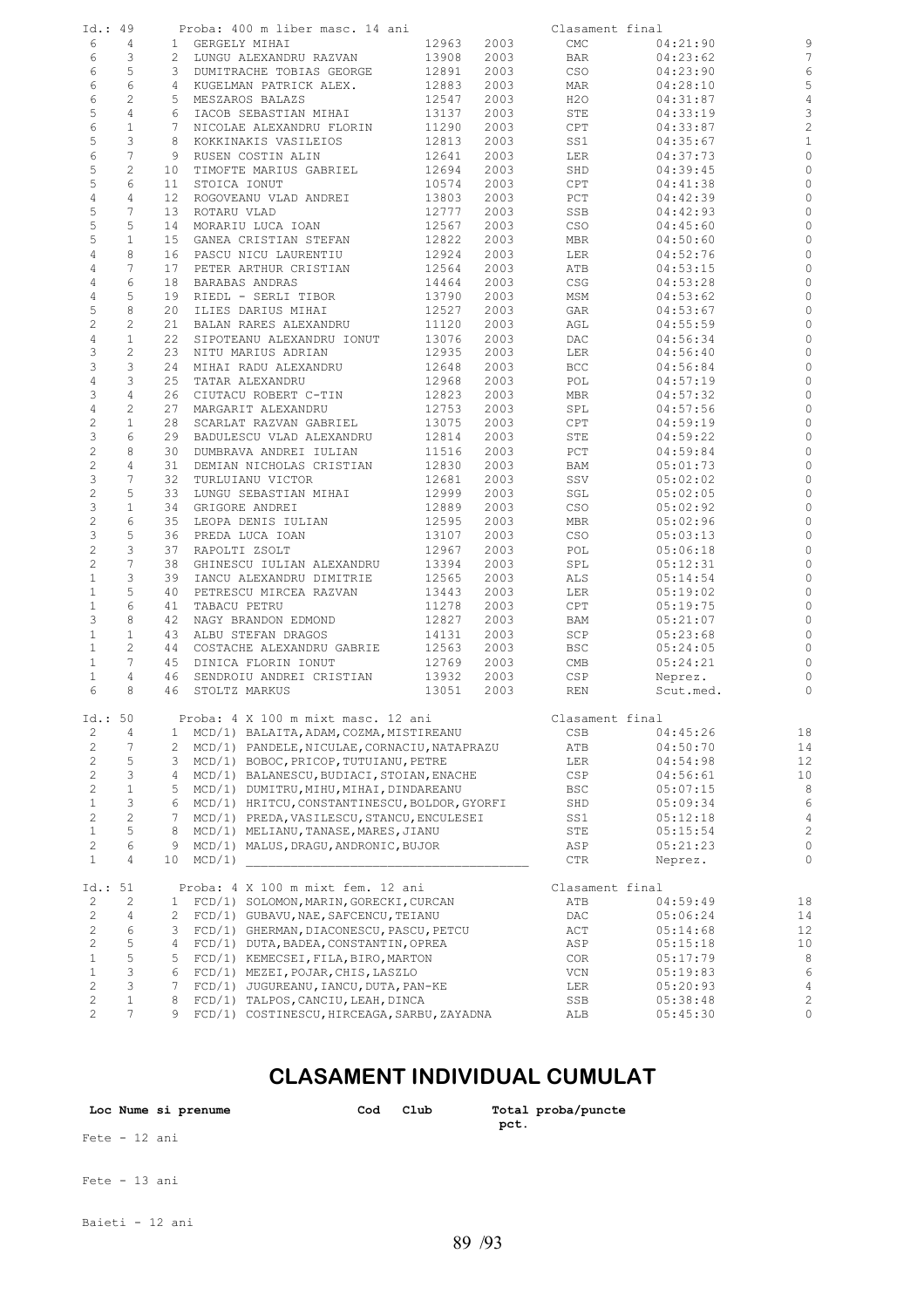Baieti - 13 ani

Baieti - 14 ani

#### **CLASAMENT STAFETE CUMULAT**

Loc Club Stafeta(Sch.1,Sch.2,Sch.3,Sch4.) Total proba/puncte<br>pct.

 $\mathbf{pct.}$ 

Fete - 12 ani

- Fete 13 ani
- Baieti 12 ani
- Baieti 13 ani

Baieti - 14 ani

#### **CLASAMENT ECHIPE CUMULAT**

|                 |      | Loc Club Total proba/puncte |
|-----------------|------|-----------------------------|
| $Fete - 12$ ani | pct. |                             |
| $Fete - 13 ani$ |      |                             |
| Baieti - 12 ani |      |                             |
| Bajeti - 13 ani |      |                             |
| Baieti - 14 ani |      |                             |

/ 90 93

#### **CLASAMENT GENERAL ECHIPE**

## **REZULTATE**

### **Reuniunea: 7 Data: 16.07.2017**

|         | Cod<br>An<br>Ser. Cul. Loc Nume si prenume<br>Stafeta (Sch.1, Sch.2, Sch.3, Sch.4) | Club<br>Rezultat | Puncte |
|---------|------------------------------------------------------------------------------------|------------------|--------|
| Id.: 52 | Proba: 100 m fluture fem. 13 ani                                                   | Clasament final  |        |
| Id.: 53 | Proba: 100 m fluture masc. 13 ani                                                  | Clasament final  |        |
| Td.: 54 | Proba: 200 m mixt fem. 12 ani                                                      | Clasament final  |        |
| Td.: 55 | Proba: 200 m mixt masc. 12 ani                                                     | Clasament final  |        |
| Id.: 56 | Proba: 200 m liber fem. 13 ani                                                     | Clasament final  |        |
| Td.: 57 | Proba: 200 m liber masc. 13 ani                                                    | Clasament final  |        |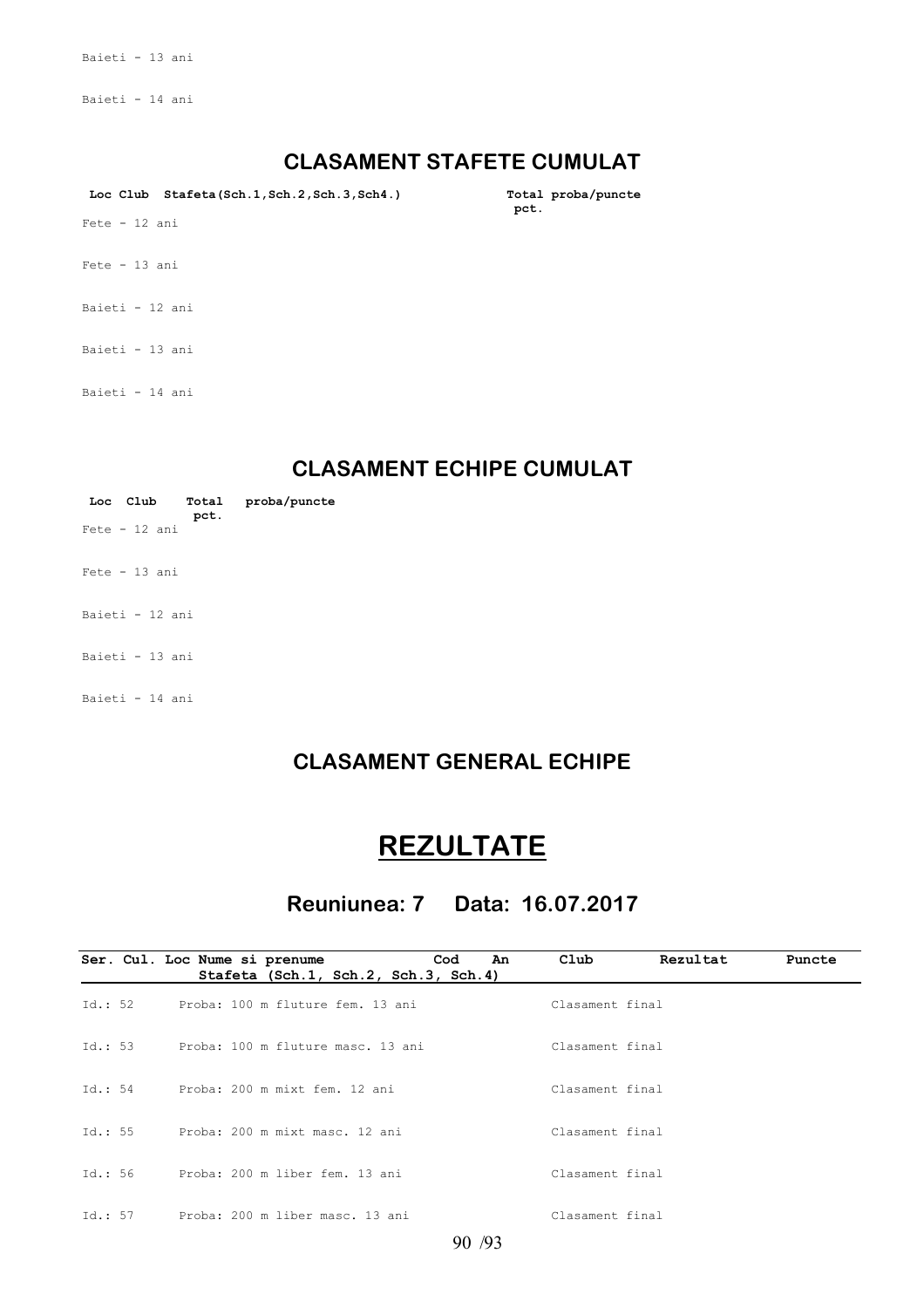|         |  |                                     | 100m<br>600m | 200m<br>700m | 300m<br>800m    | 400m<br>900m | 500m<br>1000m |
|---------|--|-------------------------------------|--------------|--------------|-----------------|--------------|---------------|
|         |  | Ser. Cul. Loc Nume si prenume       |              | Cod          | Club<br>An      |              |               |
| Td.: 60 |  | Proba: 1500 m liber masc. 14 ani    |              |              | Clasament final |              |               |
| Id.: 59 |  | Proba: 4 X 100 m liber masc. 12 ani |              |              | Clasament final |              |               |
| Id.: 58 |  | Proba: 4 X 100 m liber fem. 12 ani  |              |              | Clasament final |              |               |

 **1100m 1200m 1300m 1400m 1500m**

#### **CLASAMENT INDIVIDUAL CUMULAT**

| Loc Nume si prenume | Cod | Club | Total proba/puncte<br>pct. |
|---------------------|-----|------|----------------------------|
| Fete - 12 ani       |     |      |                            |
| Fete - 13 ani       |     |      |                            |
| Baieti - 12 ani     |     |      |                            |
| Baieti - 13 ani     |     |      |                            |
| Baieti - 14 ani     |     |      |                            |

#### **CLASAMENT STAFETE CUMULAT**

Total proba/puncte<br>pct.

| Loc Club Stafeta(Sch.1, Sch.2, Sch.3, Sch4.) | Total<br>pct. |
|----------------------------------------------|---------------|
| $Fete - 12 ani$                              |               |
| $Fete - 13 ani$                              |               |
| Baieti - 12 ani                              |               |
| Baieti - 13 ani                              |               |
| Baieti - 14 ani                              |               |

#### **CLASAMENT ECHIPE CUMULAT**

| Loc Club        | pct. | Total proba/puncte |
|-----------------|------|--------------------|
| $Fete - 12 ani$ |      |                    |
| $Fete - 13 ani$ |      |                    |
| Baieti - 12 ani |      |                    |
| Baieti - 13 ani |      |                    |
| Baieti - 14 ani |      |                    |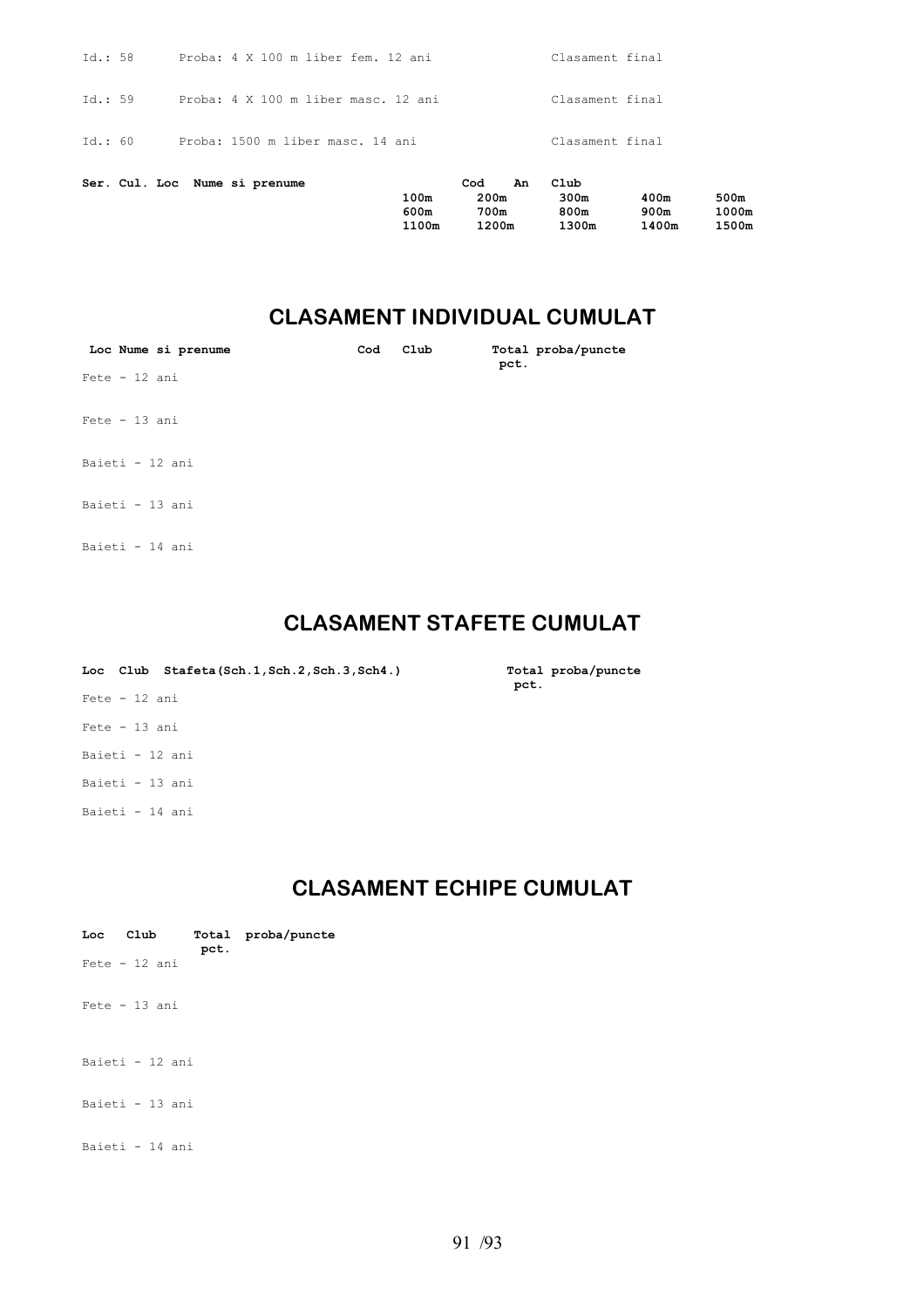#### **CLASAMENT GENERAL ECHIPE**

|  | Loc Club |                                    | Total Total Total | F12 F13 | <b>B12</b> | B13 | B14 |
|--|----------|------------------------------------|-------------------|---------|------------|-----|-----|
|  |          | gen. pct. pct.<br>pct. fete baieti |                   |         |            |     |     |
|  |          |                                    |                   |         |            |     |     |

## **REZULTATE**

**Reuniunea: 8 Data: 16.07.2017**

|         | Cod<br>Ser. Cul. Loc Nume si prenume<br>An | Club<br>Rezultat | Puncte |
|---------|--------------------------------------------|------------------|--------|
|         | Stafeta (Sch.1, Sch.2, Sch.3, Sch.4)       |                  |        |
| Id.: 61 | Proba: 50 m liber masc. 12 ani             | Clasament final  |        |
| Id.: 62 | Proba: 50 m liber fem. 12 ani              | Clasament final  |        |
| Id.: 63 | Proba: 50 m liber masc. 14 ani             | Clasament final  |        |
|         | Id.: 64 Proba: 100 m spate masc. 13 ani    | Clasament final  |        |
| Id.: 65 | Proba: 100 m spate fem. 13 ani             | Clasament final  |        |
| Id.: 66 | Proba: 200 m mixt masc. 14 ani             | Clasament final  |        |
| Id.: 67 | Proba: 4 X 100 m mixt masc. 13 ani         | Clasament final  |        |
| Id.: 68 | Proba: 4 X 100 m mixt fem. 13 ani          | Clasament final  |        |
| Id.: 69 | Proba: 4 X 100 m mixt masc. 14 ani         | Clasament final  |        |

### **CLASAMENT INDIVIDUAL CUMULAT**

| Loc Nume si prenume | Cod | Club | pct. | Total proba/puncte |
|---------------------|-----|------|------|--------------------|
| $Fete - 12 ani$     |     |      |      |                    |
| $Fete - 13 ani$     |     |      |      |                    |
| Baieti - 12 ani     |     |      |      |                    |
| Baieti - 13 ani     |     |      |      |                    |
| Baieti - 14 ani     |     |      |      |                    |

### **CLASAMENT STAFETE CUMULAT**

|               | Loc Club Stafeta(Sch.1, Sch.2, Sch.3, Sch4.) | Total<br>pct. |
|---------------|----------------------------------------------|---------------|
| Fete - 12 ani |                                              |               |
| Fete - 13 ani |                                              |               |

Baieti - 12 ani

**Total proba/puncte**<br>pct.